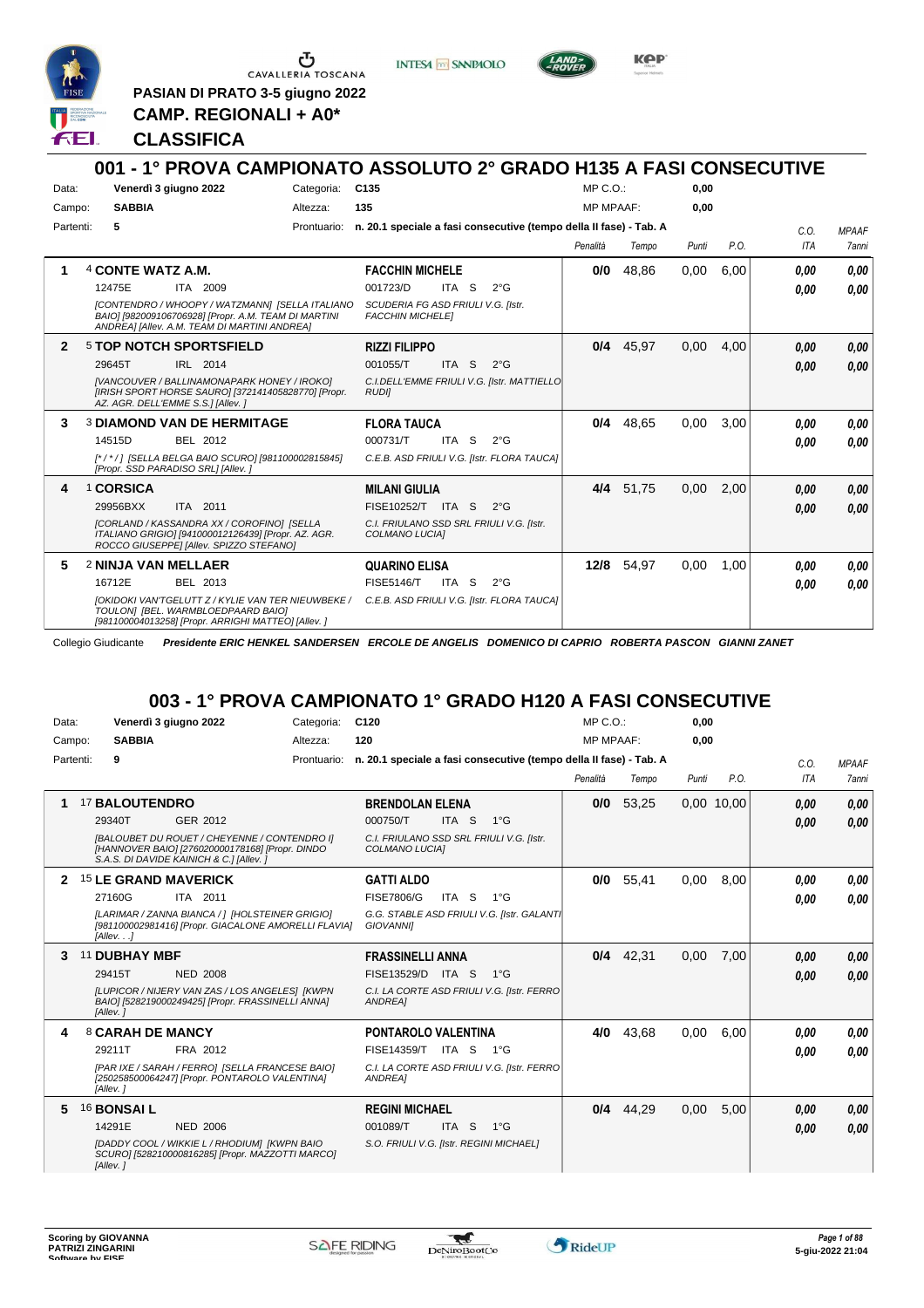

G CAVALLERIA TOSCANA

**PASIAN DI PRATO 3-5 giugno 2022**

**INTESA** M SANPAOLO



KOP

**CAMP. REGIONALI + A0\***

#### **CLASSIFICA**

#### **003 - 1° PROVA CAMPIONATO 1° GRADO H120 A FASI CONSECUTIVE** Data: Venerdì 3 giugno 2022 Categoria: C120 Prontuario: **n. 20.1 speciale a fasi consecutive (tempo della II fase) - Tab. A** Campo: **SABBIA** Partenti: **9** Altezza: **120**  $MP C.$ MP MPAAF: **0,00 0,00** *Penalità Tempo Punti P.O. C.O. ITA MPAAF 7anni* **6** 13 **SANTOS** SLO 2008 **BORGHETTI IRENE** *[SINGULORD JOT / U-FOLIA I / QUANTUM] [HOLSTEINER BAIO] [705100000089959] [Propr. BORGHETTI IRENE] [Allev. ] SCUDERIA FG ASD FRIULI V.G. [Istr. FACCHIN MICHELE]* ITA S 1°G **4/0** 44,63 0,00 4,00 *0,00 0,00 0,00* 29242T FISE5548/T *0,00* **7** 29 **QANUK VD KATTEVENNEN Z** BEL 2010 **SLOCOVICH FRANCESCO** *[QUINTERO / CHEYENNE Z / CARTHAGO Z] [ZANGERSHEIDE GRIGIO] [967000009357013] [Propr. SLOCOVICH FRANCESCO] [Allev. ] C.I.TRIESTINO ASD FRIULI V.G. [Istr. DI PRETORO MATILDE]* ITA SA 1°G 29756T FISE5190/T *0,00* **0/4** 48,53 0,00 3,00 *0,00 0,00 0,00* **8** 14 **HIPPICA BERGAMO** GER 2004 **LAUZZANA FABIO** *[BALOUBET DU ROUET / WIOLETTA / SILVIO I] [OLDENBURG BAIO] [968000001801521] [Propr. ROSSI BARBARA] [Allev. ] C.I. ALLE ORTENSIE FRIULI V.G. [Istr. ]* ITA SA 1°G **4/0** 59,05 0,00 2,00 *0,00 0,00 0,00* 29648T GER\_2004 FISE4985/T ITA SA 1°G *0,00 0,00* **9** 10 **EVITA** NED 2009 **FRANCOVICH BEATRICE** *[ATLANTIC / AMOURETTE / LUPICOR] [KWPN BAIO] [528210002427233] [Propr. FRANCOVICH ALESSANDRO] [Allev. ] SCUDERIA FG ASD FRIULI V.G. [Istr. FACCHIN MICHELE]* ITA Y 1°G 46675B FISE19025/D *0,00* **0/5** 66,28 0,00 1,00 *0,00 0,00 0,00*

Collegio Giudicante *Presidente ERIC HENKEL SANDERSEN ERCOLE DE ANGELIS DOMENICO DI CAPRIO ROBERTA PASCON GIANNI ZANET*

### **004 - 1° PROVA CRITERIUM E AMBASSADOR 1° GRADO H115 A FASI CONSECUTIVE**

| Data:  |           |                     | Venerdì 3 giugno 2022                                                                                                                          | Categoria: | C <sub>115</sub>            |                                                                                | $MP C. O.$ :     |       | 0,00  |            |            |              |
|--------|-----------|---------------------|------------------------------------------------------------------------------------------------------------------------------------------------|------------|-----------------------------|--------------------------------------------------------------------------------|------------------|-------|-------|------------|------------|--------------|
| Campo: |           | <b>SABBIA</b>       |                                                                                                                                                | Altezza:   | 115                         |                                                                                | <b>MP MPAAF:</b> |       | 0.00  |            |            |              |
|        | Partenti: | 13                  |                                                                                                                                                |            |                             | Prontuario: n. 20.1 speciale a fasi consecutive (tempo della II fase) - Tab. A |                  |       |       |            | C.O.       | <b>MPAAF</b> |
|        |           |                     |                                                                                                                                                |            |                             |                                                                                | Penalità         | Tempo | Punti | P.O.       | <b>ITA</b> | <b>7anni</b> |
|        |           | 18 LOVE SONG EH     |                                                                                                                                                |            | <b>SORRENTINO SARA</b>      |                                                                                | 0/0              | 39,04 |       | 0.00 14,00 | 0.00       | 0.00         |
|        |           | 29927BXX            | GER 2009                                                                                                                                       |            | FISE15384/T ITA Y           | $1^{\circ}G$                                                                   |                  |       |       |            | 0.00       | 0.00         |
|        |           | [Allev. ]           | [LORDANOS / PAULINE VI / ESTEBAN] [HOLSTEINER<br>SAURO] [000011015008038] [Propr. SORRENTINO SARA]                                             |            | <b>ALAGIA GAETANOI</b>      | SCUDERIA SANDYS ASD FRIULI V.G. [Istr.                                         |                  |       |       |            |            |              |
| 2      |           | 20 CRYSTAL BEAUTY Z |                                                                                                                                                |            | <b>VINDIGNI SEBASTIANO</b>  |                                                                                | 0/0              | 45,90 |       | 0.00 12,00 | 0.00       | 0.00         |
|        |           | 29714T              | ITA 2015                                                                                                                                       |            |                             | FISE12760/T ITA Y 1°G                                                          |                  |       |       |            | 0,00       | 0.00         |
|        |           |                     | [CRISTALLO II / FAIRNESS DE BEAUTY / ]<br>[ZANGERSHEIDE BAIO] [380271006014303] [Propr.<br>VINDIGNI SEBASTIANO] [Allev.]                       |            |                             | C.E.B. ASD FRIULI V.G. [Istr. FLORA TAUCA]                                     |                  |       |       |            |            |              |
| 3      |           | <b>19 CLEOPATRA</b> |                                                                                                                                                |            | <b>SIST FEDERICA</b>        |                                                                                | 0/0              | 49,03 |       | 0.00 11.00 | 0.00       | 0.00         |
|        |           | 29736T              | GER 2011                                                                                                                                       |            |                             | FISE13142/T ITA Y 1°G                                                          |                  |       |       |            | 0.00       | 0.00         |
|        |           | [Allev.]            | [CON SHERRY / ANABELL / ACADIUS] [SELLA TEDESCA<br>BAIO SCURO] [276020000147914] [Propr. SIST FEDERICA]                                        |            | V.G. [Istr. PALMISANO LUCA] | CENTRO EQUESTRE FLUMEN P.L. FRIULI                                             |                  |       |       |            |            |              |
|        |           | 22 GENESIS          |                                                                                                                                                |            | <b>PLOS VERONICA</b>        |                                                                                | 0/4              | 39.74 |       | 0.00 10.00 | 0.00       | 0.00         |
|        |           | 13625D              | <b>NED 2011</b>                                                                                                                                |            |                             | FISE10426/T ITA Y 1°G                                                          |                  |       |       |            | 0.00       | 0.00         |
|        |           | [Allev.]            | [QUALITY TIME / CABERLINA RV / CAROLUS II] [KWPN<br>SAURO] [528210002693065] [Propr. CANTERI MERY]                                             |            | [Istr. BORGNA ALESSANDRO]   | SCUDERIA LA FENICE SSD A RL FRIULI V.G.                                        |                  |       |       |            |            |              |
|        |           | 25 COMMODO          |                                                                                                                                                |            | <b>MODENESE RICCARDO</b>    |                                                                                | 4/0              | 46.18 | 0.00  | 9.00       | 0.00       | 0.00         |
|        |           | 08798D              | ITA 2008                                                                                                                                       |            | <b>FISE6155/T</b>           | ITA S 1°G                                                                      |                  |       |       |            | 0.00       | 0.00         |
|        |           |                     | [ACOBAT II / TWIN LIGHT / QUANTUM] [SELLA ITALIANO<br>BAIO] [982009106706680] [Propr. C.I. DEL CRISTALLO]<br>[Allev. C.E. RESIDENZA SOLE ALTO] |            | ANDREA1                     | C.I. LA CORTE ASD FRIULI V.G. [Istr. FERRO]                                    |                  |       |       |            |            |              |
| 6      |           | 30 ATHINA 2         |                                                                                                                                                |            | <b>ZUCCA CLAUDIA</b>        |                                                                                | 4/0              | 47,72 | 0,00  | 8.00       | 0,00       | 0,00         |
|        |           | 32776BXX            | <b>GER 2008</b>                                                                                                                                |            | 001886/D                    | ITA SA 1°G                                                                     |                  |       |       |            | 0.00       | 0,00         |
|        |           | [Allev.]            | [CONTINUS GRANNUS / AIDA / ARPEGGIO] [WESTFALEN<br>BAIO] [040098100355778] [Propr. CHINI EMANUELA]                                             |            | COLMANO LUCIA]              | C.I. FRIULANO SSD SRL FRIULI V.G. [Istr.                                       |                  |       |       |            |            |              |

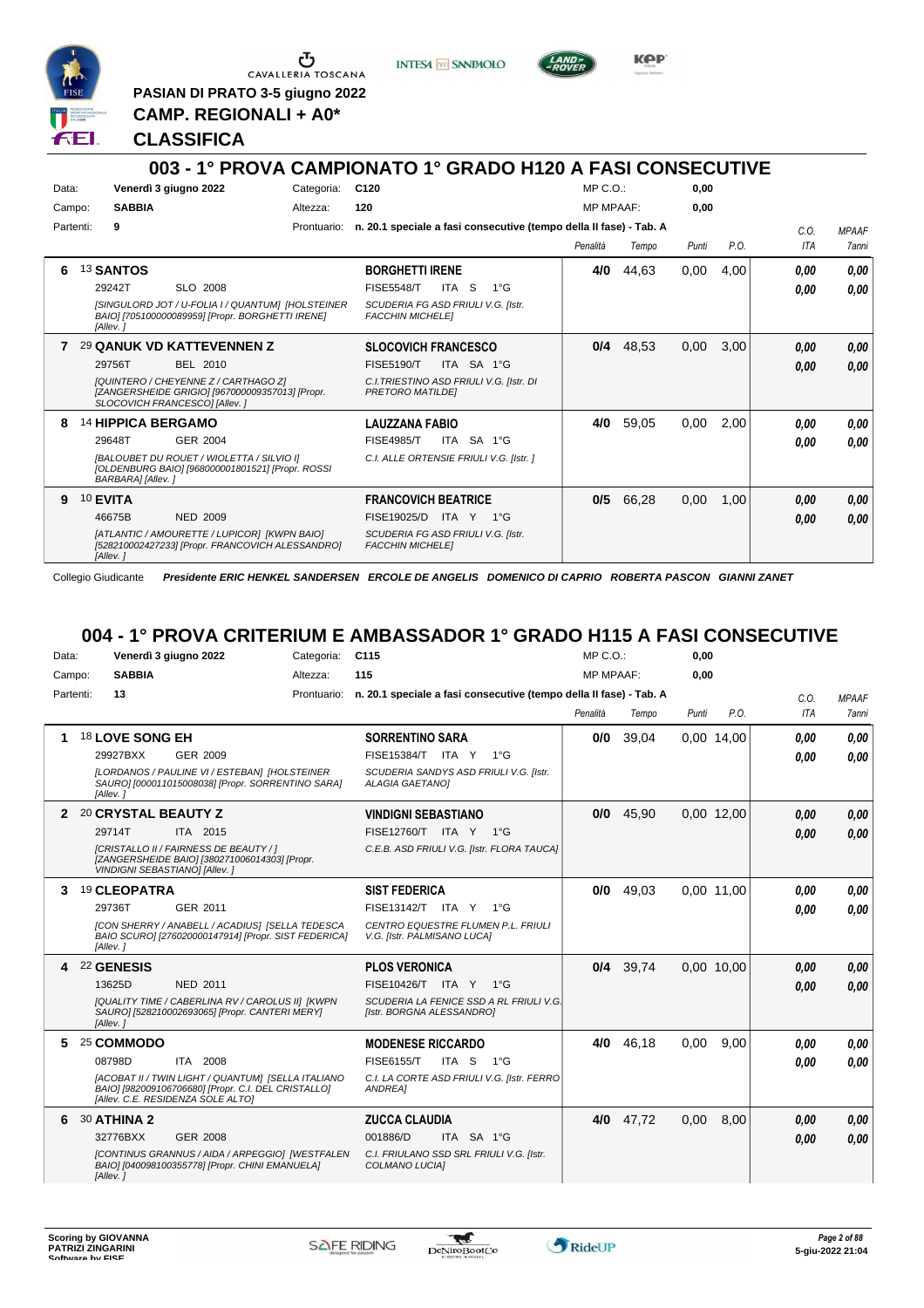

 $\begin{array}{c}\n\bullet \\
\bullet \\
\bullet \\
\bullet \\
\bullet\n\end{array}$  CAVALLERIA TOSCANA

**PASIAN DI PRATO 3-5 giugno 2022 CAMP. REGIONALI + A0\***

**INTESA** M SANPAOLO



**Kep** 

#### **CLASSIFICA**

|           |                                                                                                                                              |             | 004 - 1° PROVA CRITERIUM E AMBASSADOR 1° GRADO H115 A FASI CONSECUTIVE |                  |             |       |      |      |              |
|-----------|----------------------------------------------------------------------------------------------------------------------------------------------|-------------|------------------------------------------------------------------------|------------------|-------------|-------|------|------|--------------|
| Data:     | Venerdì 3 giugno 2022                                                                                                                        | Categoria:  | C115                                                                   | $MP C. O.$ :     |             | 0.00  |      |      |              |
| Campo:    | <b>SABBIA</b>                                                                                                                                | Altezza:    | 115                                                                    | <b>MP MPAAF:</b> |             | 0,00  |      |      |              |
| Partenti: | 13                                                                                                                                           | Prontuario: | n. 20.1 speciale a fasi consecutive (tempo della II fase) - Tab. A     |                  |             |       |      | C.O. | <b>MPAAF</b> |
|           |                                                                                                                                              |             |                                                                        | Penalità         | Tempo       | Punti | P.O. | ITA  | <b>7anni</b> |
| 7         | 28 ZENZERATA EMME                                                                                                                            |             | <b>FERAGOTTO LODOVICO</b>                                              |                  | $0/4$ 48,17 | 0,00  | 7,00 | 0.00 | 0.00         |
|           | 14138D<br>ITA 2015                                                                                                                           |             | 000749/T<br>ITA S 1°G                                                  |                  |             |       |      | 0,00 | 0.00         |
|           | [**/**/] [SCONOSCIUTA BAIO] [380271006073555] [Propr.<br>SCUDERIA GARDESANA S.R.L.] [Allev. SCUDERIA<br>GARDESANA S.R.L.1                    |             | C.E.B. ASD FRIULI V.G. [Istr. FLORA TAUCA]                             |                  |             |       |      |      |              |
|           | 8 280 LAKOSTE                                                                                                                                |             | <b>RUOSO RACHELE</b>                                                   | 4/0              | 48,72       | 0,00  | 6,00 | 0.00 | 0.00         |
|           | ITA 2007<br>27897T                                                                                                                           |             | FISE10999/D ITA S<br>$1^{\circ}G$                                      |                  |             |       |      | 0.00 | 0.00         |
|           | [LAKOTA / LA BICOCCA WIND / FOREST WIND] [SELLA<br>ITALIANO BAIO] [985000380507001] [Propr. DI BLAS<br>ROSSELLA] [Allev. CISILINO CRISTIANA] |             | SCUDERIA LA FORTEZZA ASD FRIULI V.G.<br>[Istr. BIONDI AMANDA]          |                  |             |       |      |      |              |
|           | 9 203 VULPIANO                                                                                                                               |             | <b>AGRESTA RITA</b>                                                    | 0/4              | 50,90       | 0.00  | 5,00 | 0.00 | 0.00         |
|           | 05463N<br>ITA 2014                                                                                                                           |             | FISE47515/KD ITA Y 1°G                                                 |                  |             |       |      | 0.00 | 0.00         |
|           | [CONCORAL / MARGARE' / AVENIR] [SELLA ITALIANO<br>BAIO] [982000192454802] [Propr. CHERCHI ANDREA] [Allev.<br><b>CHERCHI ANDREA1</b>          |             | CENTRO EQUESTRE FLUMEN P.L. FRIULI<br>V.G. [Istr. BORGNA ROBERTO]      |                  |             |       |      |      |              |
| 10        | 27 EERLIJK KIEKEN VD REITVENNE                                                                                                               |             | <b>SANCIN ELISA</b>                                                    | 0/4              | 60,76       | 0,00  | 4,00 | 0.00 | 0.00         |
|           | 15356E<br><b>NED 2009</b>                                                                                                                    |             | 00078/T<br>ITA S $1^{\circ}$ G                                         |                  |             |       |      | 0,00 | 0.00         |
|           | [PIERROT / KAROLA / FURORE] [KWPN BAIO]<br>[528210002432830] [Propr. BERTONI LAURA] [Allev. ]                                                |             | C.I. TRIESTINO ASD FRIULI V.G. [Istr.<br><b>SANCIN ELISA1</b>          |                  |             |       |      |      |              |
| 11        | 21 DAVID                                                                                                                                     |             | <b>BRAIDOT NIKOL</b>                                                   |                  | 12/4 50,49  | 0,00  | 3,00 | 0.00 | 0.00         |
|           | 29417T<br>GER 2016                                                                                                                           |             | FISE78548/KT ITA S<br>$1^{\circ}G$                                     |                  |             |       |      | 0.00 | 0.00         |
|           | [DARCODELLO / JUBILATE / CALETTO I] [HOLSTEINER<br>BAIO] [276020000474591] [Propr. BRAIDOT NIKOL] [Allev. ]                                  |             | C.E.B. ASD FRIULI V.G. [Istr. FLORA TAUCA]                             |                  |             |       |      |      |              |
|           | 12 282 FLINSTON                                                                                                                              |             | <b>TROST ANGELA</b>                                                    | 0/66             | 0,00        | 0,00  | 2,00 | 0,00 | 0,00         |
|           | 29043T<br><b>NED 2010</b>                                                                                                                    |             | FISE15137/T ITA Y 1°G                                                  |                  |             |       |      | 0.00 | 0.00         |
|           | [CLINTON / ICHKA / NIMMERDOR] [KWPN GRIGIO]<br>[528210002513171] [Propr. CIRCOLO IPPICO TRIESTINO<br>ASD] [Allev.]                           |             | C.I. TRIESTINO ASD FRIULI V.G. [Istr. DI<br><b>PRETORO MATILDEI</b>    |                  |             |       |      |      |              |
| 13.       | 26 TIVENDIA                                                                                                                                  |             | <b>GATTI ALDO</b>                                                      | 66               | 0.00        | 0.00  | 0.00 | 0.00 | 0.00         |
|           | 29429T<br>FRA 2007                                                                                                                           |             | <b>FISE7806/G</b><br>ITA <sub>S</sub><br>$1^{\circ}G$                  |                  |             |       |      | 0.00 | 0.00         |
|           | <b>IARS VIVENDI / DIANE DE L'ISLE / SHALIMAN DU THOTI</b><br>[SELLA FRANCESE BAIO] [250259700216152] [Propr. DI<br>PRETORO MATILDE] [Allev.] |             | G.G. STABLE ASD FRIULI V.G. [Istr. GALANTI<br><b>GIOVANNII</b>         |                  |             |       |      |      |              |

Collegio Giudicante *Presidente ERIC HENKEL SANDERSEN ERCOLE DE ANGELIS DOMENICO DI CAPRIO ROBERTA PASCON GIANNI ZANET*

# **008 - 1° PROVA CAMPIONATO BREVETTO JUNIOR H110 A FASI CONSECUTIVE**

| Data:        |           |                   | Venerdì 3 giugno 2022                                                                                                                        | Categoria:  | <b>B110</b>                                                        |       | $MP C. O.$ :     |       | 0,00  |      |      |                     |
|--------------|-----------|-------------------|----------------------------------------------------------------------------------------------------------------------------------------------|-------------|--------------------------------------------------------------------|-------|------------------|-------|-------|------|------|---------------------|
| Campo:       |           | <b>SABBIA</b>     |                                                                                                                                              | Altezza:    | 110                                                                |       | <b>MP MPAAF:</b> |       | 0,00  |      |      |                     |
|              | Partenti: | 6                 |                                                                                                                                              | Prontuario: | n. 20.1 speciale a fasi consecutive (tempo della Il fase) - Tab. A |       |                  |       |       |      | C.0  | <b>MPAAF</b>        |
|              |           |                   |                                                                                                                                              |             |                                                                    |       | Penalità         | Tempo | Punti | P.O. | ITA  | <i><b>7anni</b></i> |
|              |           | 33 AACHEN         |                                                                                                                                              |             | <b>CRECHICI MARGHERITA</b>                                         |       | 0/0              | 23,68 | 0,00  | 7,00 | 0,00 | 0.00                |
|              |           | 08598D            | <b>GER 2007</b>                                                                                                                              |             | ITA C<br><b>FISE16643/T</b>                                        | Brev. |                  |       |       |      | 0,00 | 0.00                |
|              |           | ALBERTO] [Allev.] | [CLINTON II / QUICK LUCY / CANDIDATUS] [OLDENBURG<br>GRIGIO] [276098102310330] [Propr. MOYERSOEN                                             |             | C.I. TRIESTINO ASD FRIULI V.G. [Istr. DI<br>PRETORO MATILDEI       |       |                  |       |       |      |      |                     |
| $\mathbf{2}$ |           | 34 EUROPE         |                                                                                                                                              |             | PATRIZIO EMMA MARIA                                                |       | 0/0              | 24,90 | 0,00  | 5,00 | 0.00 | 0,00                |
|              |           | 29635T            | <b>NED 2009</b>                                                                                                                              |             | ITA C<br>FISE16222/T                                               | Brev. |                  |       |       |      | 0,00 | 0.00                |
|              |           |                   | [CANTOS / WILKE / TANGELO VAN DE ZUUTHOEVE]<br>[KWPN BAIO SCURO] [528210002422411] [Propr. CIRCOLO<br><b>IPPICO TRIESTINO ASDI [Allev. ]</b> |             | C.I. TRIESTINO ASD FRIULI V.G. [Istr. DI<br>PRETORO MATILDEI       |       |                  |       |       |      |      |                     |
| 3            |           | 38 CATOON 5       |                                                                                                                                              |             | <b>CATALFAMO DENISE</b>                                            |       | 0/0              | 28,60 | 0,00  | 4,00 | 0,00 | 0,00                |
|              |           | 15587E            | GER 2013                                                                                                                                     |             | FISE15010/T<br>ITA J                                               | Brev. |                  |       |       |      | 0,00 | 0,00                |
|              |           |                   | [CATOO / ULANA VIII / NEKTON] [HOLSTEINER BAIO]<br>[276020000247726] [Propr. BALDAZZI ELISA] [Allev. ]                                       |             | C.I.LE TRAVERSINE FRIULI V.G. [Istr.<br>POLONIO GIANNII            |       |                  |       |       |      |      |                     |

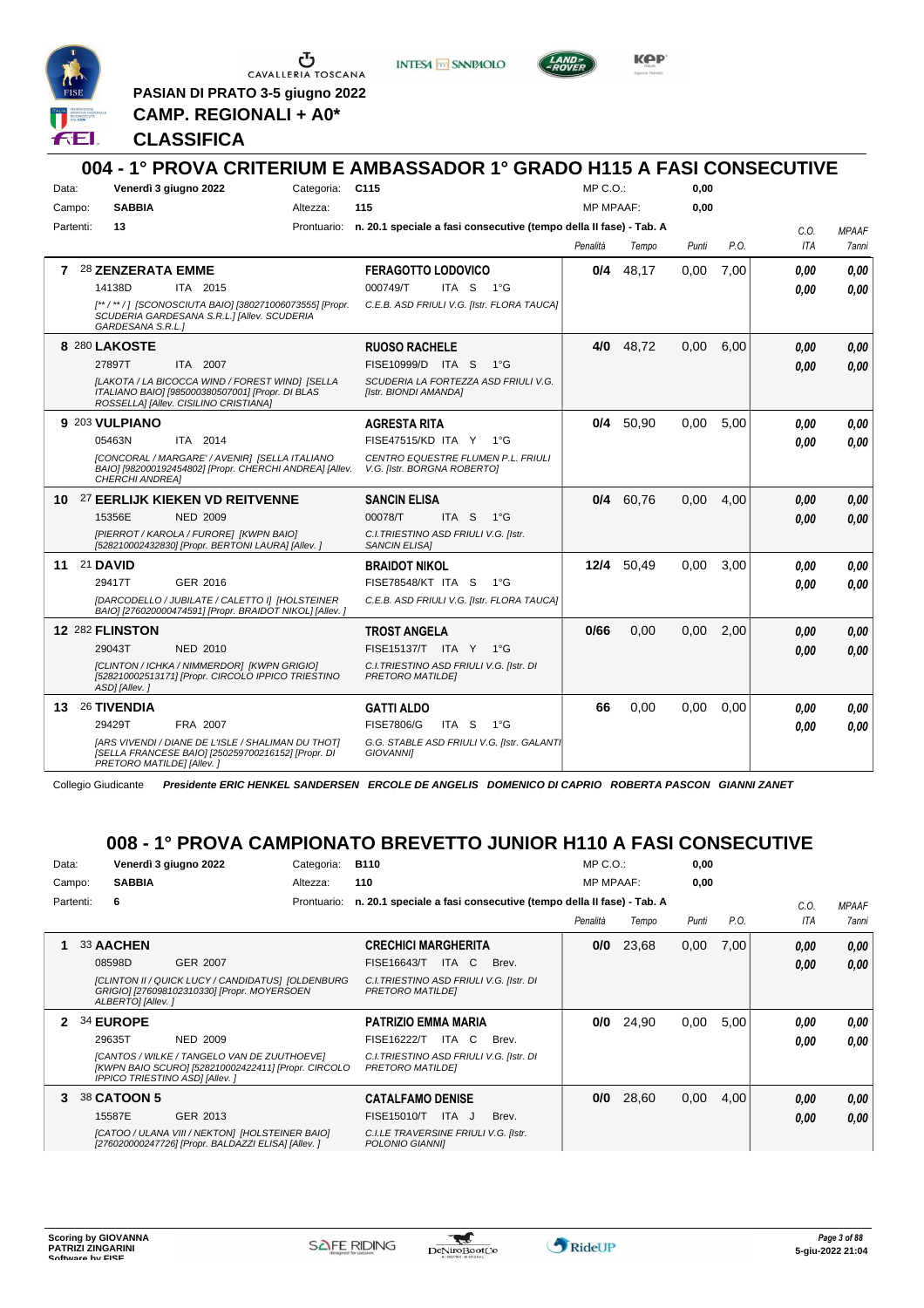

Ⴇ CAVALLERIA TOSCANA

**PASIAN DI PRATO 3-5 giugno 2022 CAMP. REGIONALI + A0\***

**INTESA** M SANPAOLO



KOP

#### **CLASSIFICA**

#### **008 - 1° PROVA CAMPIONATO BREVETTO JUNIOR H110 A FASI CONSECUTIVE** Data: Venerdì 3 giugno 2022 Gategoria: B110 Prontuario: **n. 20.1 speciale a fasi consecutive (tempo della II fase) - Tab. A** Campo: **SABBIA** Partenti: **6** Altezza: **110**  $MP \cap \bigcap$ MP MPAAF: **0,00 0,00** *Penalità Tempo Punti P.O. C.O. ITA MPAAF 7anni* **4** 37 **METAFORA** ITA 2006 **CATALFAMO FRANCESCA** *[RAMIRO'S SON / BOSNIA / ] [SELLA ITALIANO BAIO] [972000000577188] [Propr. AZIENDA AGRICOLA LE TRAVERSINE DI GIANNI POLONIO] [Allev. AZIENDA AGRICOLA LE TRAVERSINE DI GIANNI POLONIO] C.I.LE TRAVERSINE FRIULI V.G. [Istr. POLONIO GIANNI]* 28279T ITA 2006 FISE15011/T ITA J Brev. **0,00 0,00 4/0** 26,85 0,00 3,00 *0,00 0,00 0,00* **5** 32 **CLASSIQUE DE PLEVILLE** FRA 2012 **MOCELLIN MARZIA** *[ENSOR VAN DE HEFFINK / BELLE DU BOIS / ] [SELLA FRANCESE SAURO] [250259806038183] [Propr. DEL CAMPO VANIA] [Allev. ] A.S.D.E. SCUDERIA MEZZALUNA FRIULI V.G. [Istr. MIRAZ ROBERTO]* 05993S FRA 2012 FISE16848/T ITA J Brev. *0,00 0,00* **0/4** 33,16 0,00 2,00 *0,00 0,00 0,00* **6** 36 **AMBRE DEL BOSCO** FRA 2010 **TRAMONTINA SOPHIA** *[AYDIN DES MALAIS / PENELOPE DU GRANDCLOS / FIRST DE LAUNAY] [SELLA FRANCESE BAIO] [250259701018747] [Propr. TRAMONTINA SOPHIA] [Allev. ] C.E. ELLE ASD FRIULI V.G. [Istr. RIBIS LAURA]* ITA J Brev. 29238T FISE99692/KT *0,00* **0/8** 23,63 0,00 1,00 *0,00 0,00 0,00*

Collegio Giudicante *Presidente ERIC HENKEL SANDERSEN ERCOLE DE ANGELIS DOMENICO DI CAPRIO ROBERTA PASCON GIANNI ZANET*

### **009 - 1° PROVA CRITERIUM BREVETTO JR H100 A FASI CONSECUTIVE**

| Data:     |                     | Venerdì 3 giugno 2022                                                                                                                                  | Categoria: | <b>B100</b>                                                                    |       | MP C.O.:         |             | 0,00  |            |            |                     |
|-----------|---------------------|--------------------------------------------------------------------------------------------------------------------------------------------------------|------------|--------------------------------------------------------------------------------|-------|------------------|-------------|-------|------------|------------|---------------------|
| Campo:    | <b>SABBIA</b>       |                                                                                                                                                        | Altezza:   | 100                                                                            |       | <b>MP MPAAF:</b> |             | 0,00  |            |            |                     |
| Partenti: | 12                  |                                                                                                                                                        |            | Prontuario: n. 20.1 speciale a fasi consecutive (tempo della II fase) - Tab. A |       |                  |             |       |            | C.0.       | <b>MPAAF</b>        |
|           |                     |                                                                                                                                                        |            |                                                                                |       | Penalità         | Tempo       | Punti | P.O.       | <b>ITA</b> | <i><b>7anni</b></i> |
|           | 49 KEPLERO          |                                                                                                                                                        |            | <b>ZAMUNER RICCARDO</b>                                                        |       |                  | $0/0$ 23,25 |       | 0,00 13,00 | 0.00       | 0.00                |
|           | 27169T              | ITA 2004                                                                                                                                               |            | FISE49769/D ITA C                                                              | Brev. |                  |             |       |            | 0.00       | 0,00                |
|           |                     | [CAMPIONE VI / E-JAMBO / JOOST] [SELLA ITALIANO<br>BAIO] [977121001874802] [Propr. EUROTEAM S.A.S. DI<br>KATIA PRADELLA & C.] [Allev. COSTA FRANCESCA] |            | SCUDERIA EUOTEAM ASD FRIULI V.G. [Istr.<br>PRADELLA KATIAI                     |       |                  |             |       |            |            |                     |
| 2         | 50 QUICK STEP H Z   |                                                                                                                                                        |            | <b>FRANCESCONI LETIZIA</b>                                                     |       | 0/0              | 24,61       |       | 0.00 11.00 | 0.00       | 0,00                |
|           | 31014BXX            | <b>SWE 2005</b>                                                                                                                                        |            | FISE48528/D ITA J                                                              | Brev. |                  |             |       |            | 0.00       | 0.00                |
|           | MICHELA] [Allev.]   | <b>IQUALITY TOUCH Z / CELINE H Z / CARETANO ZI</b><br>[ZANGERSHEIDE BAIO] [977200008200846] [Propr. ROSSI                                              |            | A.S.D. IL RUBINO FRIULI V.G. [Istr. BURIN<br><b>MIRKOJ</b>                     |       |                  |             |       |            |            |                     |
| 3.        | 51 HEONITO PAULOWNA |                                                                                                                                                        |            | <b>BIZZOTTO MICHELA</b>                                                        |       |                  | $0/0$ 26,89 |       | 0.00 10.00 | 0.00       | 0,00                |
|           | 048601              | <b>NED 2012</b>                                                                                                                                        |            | FISE18180/T ITA J                                                              | Brev. |                  |             |       |            | 0.00       | 0.00                |
|           |                     | [CANABIS Z / NITA / BURGGRAAF] [KWPN SAURO]<br>[528210002702351] [Propr. MBHORSES] [Allev.]                                                            |            | S.O. FRIULI V.G. [Istr. MILOS BARBARA]                                         |       |                  |             |       |            |            |                     |
| 4         | 54 GOOD LUCK 141    |                                                                                                                                                        |            | <b>TEBALDI GIANLUCA</b>                                                        |       |                  | $0/0$ 35,32 | 0.00  | 9.00       | 0.00       | 0,00                |
|           | 29733T              | GER 2016                                                                                                                                               |            | FISE16148/T ITA J                                                              | Brev. |                  |             |       |            | 0.00       | 0.00                |
|           | [Allev.]            | [GOODWIN / FIONA / FOR PLEASURE] [SELLA TEDESCA<br>SAURO] [276020000543037] [Propr. TEBALDI GIANLUCA]                                                  |            | A.S.D.E. SCUDERIA MEZZALUNA FRIULI<br>V.G. [Istr. MIRAZ ROBERTO]               |       |                  |             |       |            |            |                     |
| 5.        | 53 TONIGHT          |                                                                                                                                                        |            | <b>BIANCHI ANDREA</b>                                                          |       |                  | $0/4$ 21.38 | 0.00  | 8.00       | 0.00       | 0,00                |
|           | 14568BXX            | <b>NED 2000</b>                                                                                                                                        |            | FISE44563/D ITA J                                                              | Brev. |                  |             |       |            | 0.00       | 0.00                |
|           |                     | INUMERO UNO / MEISKE / IROKO] [KWPN BAIO]<br>[528210000507131] [Propr. PEDROCCO LODOVICO] [Allev. ]                                                    |            | SCUDERIA SANDYS ASD FRIULI V.G. [Istr.<br><b>ALAGIA GAETANO]</b>               |       |                  |             |       |            |            |                     |
| 6         | 48 SZELLO           |                                                                                                                                                        |            | <b>PESSOT RUBEN</b>                                                            |       | 4/0              | 23,49       | 0.00  | 7,00       | 0.00       | 0,00                |
|           | 28902T              | <b>HUN 2013</b>                                                                                                                                        |            | FISE18778/T ITA C                                                              | Brev. |                  |             |       |            | 0.00       | 0.00                |
|           |                     | [MY COLT / ROMA / ROMINO] [SELLA UNGHERESE BAIO]<br>[348098100222674] [Propr. PESSOT ANTONELLO] [Allev. ]                                              |            | C.I. PALMANOVA ASD FRIULI V.G. [Istr.<br><b>BOTTA GIOT</b>                     |       |                  |             |       |            |            |                     |
|           | 7 58 CORTEZ         |                                                                                                                                                        |            | <b>ZOCCOLAN CHIARA</b>                                                         |       |                  | $0/4$ 25,01 | 0.00  | 6.00       | 0,00       | 0,00                |
|           | 28700T              | GER 2009                                                                                                                                               |            | FISE32370/D ITA J                                                              | Brev. |                  |             |       |            | 0.00       | 0.00                |
|           |                     | [CORRADO I / EUROVISION / LORD] [HOLSTEINER<br>GRIGIO] [642019820184943] [Propr. J.R.G.T. D.O.O.<br>JUMPING RIDING G. TEAM] [Allev. ]                  |            | A.S.D. IL RUBINO FRIULI V.G. [Istr. BURIN<br><b>MIRKOJ</b>                     |       |                  |             |       |            |            |                     |

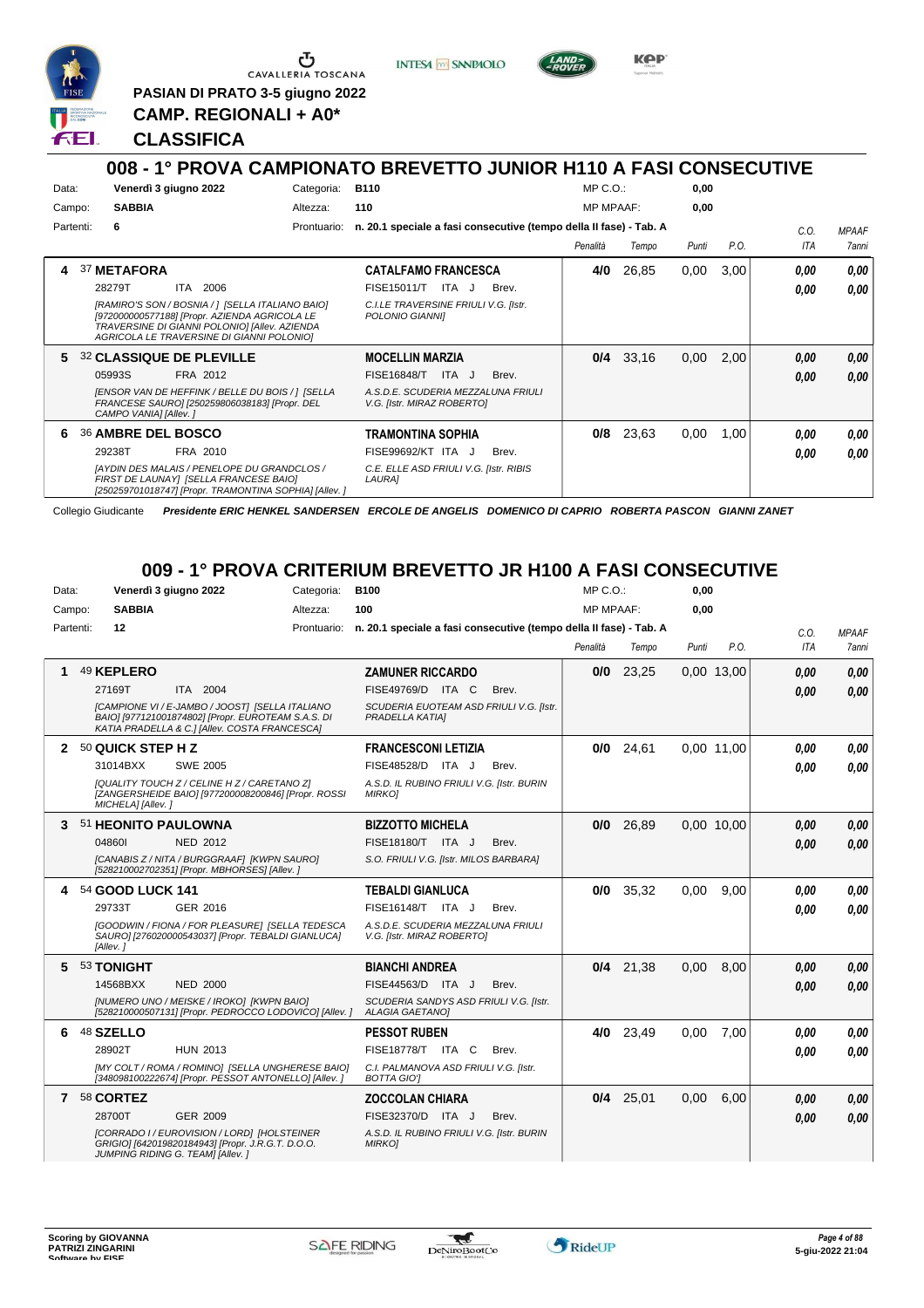

 $\begin{array}{c}\n\bullet \\
\bullet \\
\bullet \\
\bullet\n\end{array}$  CAVALLERIA TOSCANA

**PASIAN DI PRATO 3-5 giugno 2022 CAMP. REGIONALI + A0\***

**INTESA M** SANPAOLO



**KPP** 

#### **CLASSIFICA**

|                  | 009 - 1° PROVA CRITERIUM BREVETTO JR H100 A FASI CONSECUTIVE                                                                                  |             |                                                                      |       |                  |       |       |      |            |              |
|------------------|-----------------------------------------------------------------------------------------------------------------------------------------------|-------------|----------------------------------------------------------------------|-------|------------------|-------|-------|------|------------|--------------|
| Data:            | Venerdì 3 giugno 2022                                                                                                                         | Categoria:  | <b>B100</b>                                                          |       | MP C. O.         |       | 0.00  |      |            |              |
| Campo:           | <b>SABBIA</b>                                                                                                                                 | Altezza:    | 100                                                                  |       | <b>MP MPAAF:</b> |       | 0.00  |      |            |              |
| Partenti:        | 12                                                                                                                                            | Prontuario: | n. 20.1 speciale a fasi consecutive (tempo della II fase) - Tab. A   |       |                  |       |       |      | C.0.       | <b>MPAAF</b> |
|                  |                                                                                                                                               |             |                                                                      |       | Penalità         | Tempo | Punti | P.O. | <b>ITA</b> | 7anni        |
| 8                | 56 CORDALMEA FZ                                                                                                                               |             | <b>DEVIDE GIADA</b>                                                  |       | 4/0              | 25,81 | 0,00  | 5,00 | 0.00       | 0.00         |
|                  | 08212D<br>ITA 2007                                                                                                                            |             | FISE15681/T ITA J                                                    | Brev. |                  |       |       |      | 0.00       | 0.00         |
|                  | [CORLAND / ELCAPONE / ALME Z] [SELLA ITALIANO<br>GRIGIO] [985000380507637] [Propr. SIEGA FRANCESCA<br>SOFIA] [Allev. AZ. AGR. ZANETTI FRANCA] |             | C.I. TRIESTINO ASD FRIULI V.G. [Istr.<br><b>SANCIN ELISAI</b>        |       |                  |       |       |      |            |              |
| 9                | 55 SEMOLINO                                                                                                                                   |             | <b>COSTA BEATRICE</b>                                                |       | 4/0              | 25,86 | 0,00  | 4,00 | 0.00       | 0,00         |
|                  | ITA 2012<br>29187T                                                                                                                            |             | FISE70108/G ITA J                                                    | Brev. |                  |       |       |      | 0,00       | 0.00         |
|                  | [NN / NN / ] [SCONOSCIUTA BAIO] [941000014450935]<br>[Propr. COSTA PIERLUIGI] [Allev. ]                                                       |             | C.I. TRIESTINO ASD FRIULI V.G. [Istr.<br><b>SANCIN ELISAI</b>        |       |                  |       |       |      |            |              |
| 10               | 47 TAJON                                                                                                                                      |             | <b>LENARDUZZI AURORA</b>                                             |       | 0/4              | 26,65 | 0,00  | 3.00 | 0.00       | 0.00         |
|                  | 13596D<br>ITA 2012                                                                                                                            |             | FISE19604/T ITA J                                                    | Brev. |                  |       |       |      | 0.00       | 0.00         |
|                  | [KING SIZE / SANDRA / DELFO DE OSSI] [ANGLO ARABO<br>BAIO] [982000192457829] [Propr. ZECCHINI CARLA] [Allev.<br><b>PES BATTISTAI</b>          |             | S.O. FRIULI V.G. [Istr. MILOS BARBARA]                               |       |                  |       |       |      |            |              |
| 11               | 57 SANDY                                                                                                                                      |             | <b>PERRELLI MAJA</b>                                                 |       | 4/4              | 29,55 | 0,00  | 2,00 | 0.00       | 0,00         |
|                  | GER 2015<br>29547T                                                                                                                            |             | FISE14999/T ITA J                                                    | Brev. |                  |       |       |      | 0.00       | 0,00         |
|                  | [DIARADO / SINABELLE / BELISSIMO M] [PFER BAIO<br>SCURO] [380271006119050] [Propr. PERRELLI<br>GIANFRANCO] [Allev.]                           |             | C.I. TRIESTINO ASD FRIULI V.G. [Istr. DI<br><b>PRETORO MATILDEI</b>  |       |                  |       |       |      |            |              |
| 12 <sup>12</sup> | 46 GANDALF                                                                                                                                    |             | <b>ROMANIN ARIANNA</b>                                               |       | 0/54             | 0.00  | 0.00  | 1.00 | 0.00       | 0.00         |
|                  | 14710A<br><b>NED 2004</b>                                                                                                                     |             | FISE19709/T ITA J                                                    | Brev. |                  |       |       |      | 0.00       | 0.00         |
|                  | [XXX / XXX / ] [SCONOSCIUTA GRIGIO]<br>[528210000359132] [Propr. BACCI PATRIZIA] [Allev.<br><b>BARBERO FUTURAI</b>                            |             | PRADAMANO DREAM SSD A RL FRIULI V.G.<br>[Istr. MUSCOVICH ALESSANDRA] |       |                  |       |       |      |            |              |

Collegio Giudicante *Presidente ERIC HENKEL SANDERSEN ERCOLE DE ANGELIS DOMENICO DI CAPRIO ROBERTA PASCON GIANNI ZANET*

### **010 - 1° PROVA CRITERIUM BREVETTO SR H100 A FASI CONSECUTIVE**

| Data: |           |                                                                            | Venerdì 3 giugno 2022                                                                                          | Categoria:  | <b>B100</b>                                                        |              |                                      | $MP C. O.$ :     |             | 0,00  |            |      |                                  |
|-------|-----------|----------------------------------------------------------------------------|----------------------------------------------------------------------------------------------------------------|-------------|--------------------------------------------------------------------|--------------|--------------------------------------|------------------|-------------|-------|------------|------|----------------------------------|
|       | Campo:    | <b>SABBIA</b>                                                              |                                                                                                                | Altezza:    | 100                                                                |              |                                      | <b>MP MPAAF:</b> |             | 0.00  |            |      |                                  |
|       | Partenti: | 9                                                                          |                                                                                                                | Prontuario: | n. 20.1 speciale a fasi consecutive (tempo della II fase) - Tab. A |              |                                      |                  |             |       |            | C.O. | <b>MPAAF</b>                     |
|       |           |                                                                            |                                                                                                                |             |                                                                    |              |                                      | Penalità         | Tempo       | Punti | P.O.       | ITA  | 7anni                            |
|       |           | 64 HEKINA FIELD                                                            |                                                                                                                |             | <b>AGNESE GAIA</b>                                                 |              |                                      | 0/0              | 23,52       |       | 0.00 10.00 | 0,00 | 0,00                             |
|       |           | 29406T                                                                     | NED 2012                                                                                                       |             | <b>FISE9998/T</b>                                                  | ITA Y        | Brev.                                |                  |             |       |            | 0.00 | 0.00                             |
|       |           |                                                                            | [UKATO / BIKINA FIELD / CHIN CHIN] [KWPN SAURO]<br>[528210002845315] [Propr. AGNESE GAIA] [Allev.]             |             | [Istr. MUSCOVICH ALESSANDRA]                                       |              | PRADAMANO DREAM SSD A RL FRIULI V.G. |                  |             |       |            |      |                                  |
| 2     |           | 66 STELLA                                                                  |                                                                                                                |             | <b>BORSI NOVELLA</b>                                               |              |                                      | 0/0              | 24,80       | 0,00  | 8.00       | 0.00 | 0,00                             |
|       |           | 28778T                                                                     | ITA 2012                                                                                                       |             | 002123/T                                                           | ITA S        | Brev.                                |                  |             |       |            | 0.00 | 0.00                             |
|       |           | SAN LORENZO S.S.1                                                          | [****/****/] [SELLA ITALIANO BAIO] [941000013875637]<br>[Propr. BORSI NOVELLA] [Allev. SOCIETA' AGR. MONTE     |             | C.I. PALMANOVA ASD FRIULI V.G. [Istr.<br><b>BOTTA GIOT</b>         |              |                                      |                  |             |       |            |      |                                  |
| 3.    |           | 60 CHAMP 205                                                               |                                                                                                                |             | <b>ZAJA GIADA</b>                                                  |              |                                      |                  | $0/0$ 25,16 | 0,00  | 7,00       | 0,00 | 0,00                             |
|       |           | 29054T                                                                     | <b>GER 2007</b>                                                                                                |             | FISE13913/T ITA Y                                                  |              | Brev.                                |                  |             |       |            | 0.00 | 0.00                             |
|       |           |                                                                            | [CHAMBERTIN / KIM VI / ALCATRAZ] [HOLSTEINER BAIO<br>SCURO] [380271006064734] [Propr. ZAJA GIADA] [Allev. ]    |             | C.I. PALMANOVA ASD FRIULI V.G. [Istr.<br><b>BOTTA GIOT</b>         |              |                                      |                  |             |       |            |      |                                  |
|       |           |                                                                            | 65 SOETKIN B VAN HET DORENHOF                                                                                  |             | <b>CASTELLANO LARA</b>                                             |              |                                      | 0/0              | 25.55       | 0.00  | 6.00       | 0.00 | 0.00                             |
|       |           | 28298T                                                                     | BEL 2002                                                                                                       |             | <b>FISE6372/T</b>                                                  | ITA S        | Brev.                                |                  |             |       |            | 0.00 | 0.00                             |
|       |           | PANZA ESTER] [Allev.]                                                      | <b>IVIGO D'ARSOUILLES / GINDE / ROMANOW VON</b><br>PFERDHEIM] [BWP SAURO] [981100000079840] [Propr.            |             | [Istr. MUSCOVICH ALESSANDRA]                                       |              | PRADAMANO DREAM SSD A RL FRIULI V.G. |                  |             |       |            |      |                                  |
| 5.    |           | 62 TRIOMPHE Z                                                              |                                                                                                                |             | <b>ROSSETTO MADDALENA</b>                                          |              |                                      | 0/0              | 25,72       | 0.00  | 5.00       | 0.00 | 0,00                             |
|       |           | 27696T                                                                     | <b>BEL 2001</b>                                                                                                |             | FISE90690/KT ITA Y                                                 |              | Brev.                                |                  |             |       |            | 0,00 | 0.00                             |
|       |           | FRIULANO SSD SRL1 [Allev.]                                                 | [TORNADO / BOLERO-DRUM / PRINS DRUM] [SANGUE<br>BELGA BAIO] [967000001159591] [Propr. CIRCOLO IPPICO           |             | C.I. FRIULANO SSD SRL FRIULI V.G. [Istr.<br>COLMANO LUCIAI         |              |                                      |                  |             |       |            |      |                                  |
|       |           | 59 LA STAR                                                                 |                                                                                                                |             | <b>PITTINI GIOIA</b>                                               |              |                                      | 0/0              | 27,67       | 0.00  | 4.00       | 0.00 | 0.00                             |
|       |           | 34024BXX                                                                   | ITA 2014                                                                                                       |             | FISE16739/T ITA S                                                  |              | Brev.                                |                  |             |       |            | 0.00 | 0.00                             |
|       |           | <b>BENINI SILVIOI</b>                                                      | [QUICK STAR / HELLA SI' / STAKKATO] [SELLA ITALIANO<br>BAIO] [982000192786720] [Propr. MELOTTO SERGIO] [Allev. |             | C.I. FRIULANO SSD SRL FRIULI V.G. [Istr.<br>COLMANO LUCIA]         |              |                                      |                  |             |       |            |      |                                  |
|       |           | <b>Scoring by GIOVANNA</b><br><b>PATRIZI ZINGARINI</b><br>Coffware by EICE |                                                                                                                |             | <b>SAFE RIDING</b>                                                 | DeNiroBootCo |                                      | RideUP           |             |       |            |      | Page 5 of 88<br>5-giu-2022 21:04 |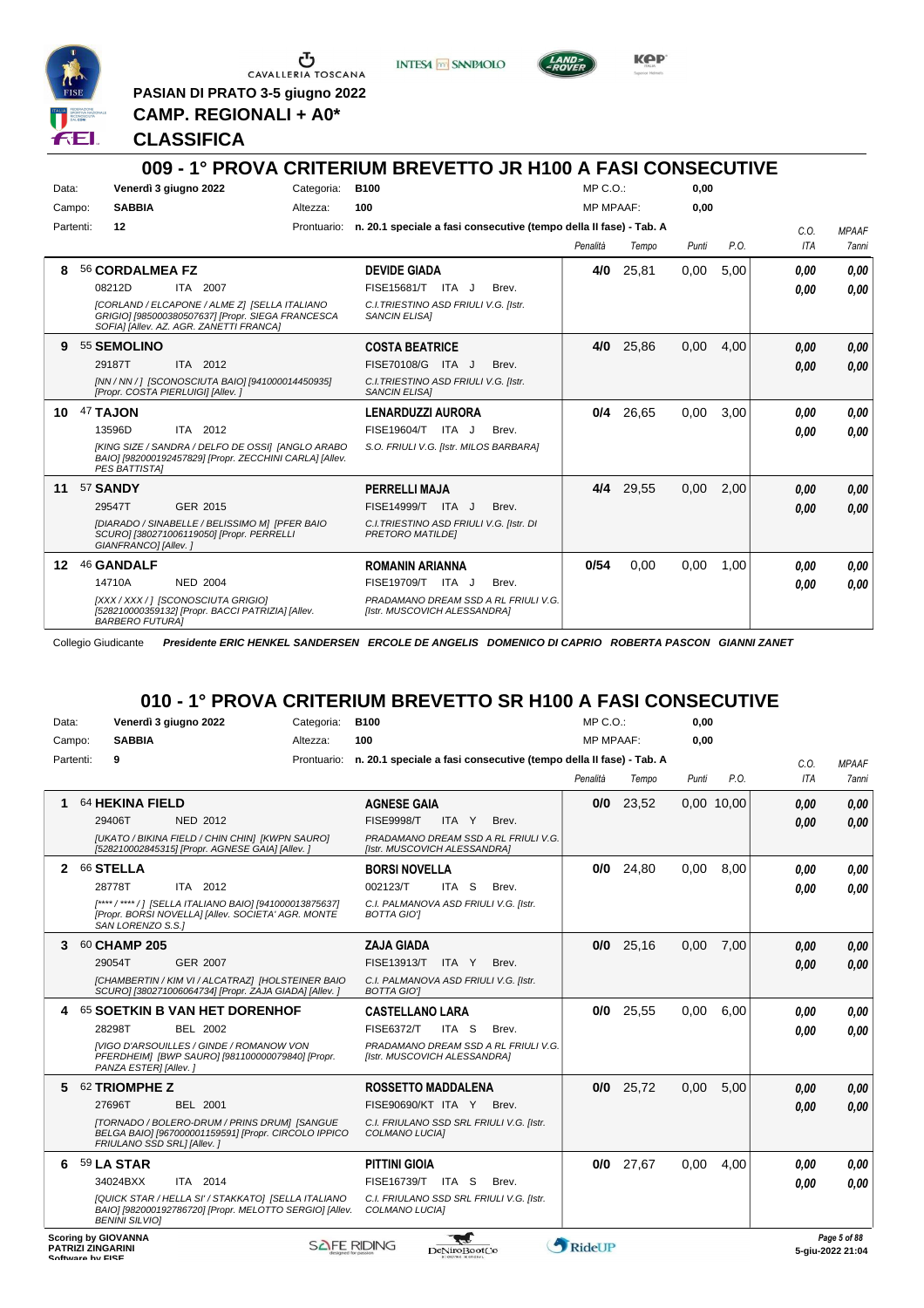

G CAVALLERIA TOSCANA

**PASIAN DI PRATO 3-5 giugno 2022 CAMP. REGIONALI + A0\***

**INTESA** M SANPAOLO



**KPP** 

#### **CLASSIFICA**

*BARDUS MONICA]*

#### **010 - 1° PROVA CRITERIUM BREVETTO SR H100 A FASI CONSECUTIVE** Data: Venerdì 3 giugno 2022 **Categoria: B100** Prontuario: **n. 20.1 speciale a fasi consecutive (tempo della II fase) - Tab. A** Campo: **SABBIA** Partenti: **9** Altezza: **100** MP C.O.: MP MPAAF: **0,00 0,00** *Penalità Tempo Punti P.O. C.O. ITA MPAAF 7anni* **7** 180 **ELITE** NED 2003 **BAILOT FRANCESCA GIULIA** *[ELITE JUVENTUS / NAIDIN / DAMIRO] [MECKLENBURG BAIO] [528210002106698 NLD] [Propr. BAILOT FRANCESCA GIULIA] [Allev. ] CENTRO EQUESTRE FLUMEN P.L. FRIULI V.G. [Istr. BORGNA ROBERTO]* 27553T NED 2003 FISE12048/T ITA S Brev. <mark>0,00 0,00</mark> **0/0** 27,98 0,00 3,00 *0,00 0,00 0,00* **8** 61 **KISS ME Z (DUPLICATE)** BEL 2015 **ABRAM CRISTINA** *[KANNAN / GREASE / INDOCTRO] [ZANGERSHEIDE BAIO] [972270000395092] [Propr. ABRAM CRISTINA] [Allev. ] A.S.D.E. SCUDERIA MEZZALUNA FRIULI V.G. [Istr. MIRAZ ROBERTO]* 29537T BEL 2015 FISE31986/D ITA S Brev. *0,00 0,00* **0/11** 47,08 0,00 2,00 *0,00 0,00 0,00* **9** 63 **COME UNA DEA** ITA 2011 **PETRI CHIARA** *[CRISTO / STELLA BI / ] [SELLA ITALIANO BAIO] [9410000012740488] [Propr. BARDUS MONICA] [Allev. PRADAMANO DREAM SSD A RL FRIULI V.G. [Istr. MUSCOVICH ALESSANDRA]* 28533T ITA 2011 FISE81950/KT ITA S Brev. **0,00 0,00 12/4** 36,15 0,00 1,00 *0,00 0,00 0,00*

Collegio Giudicante *Presidente ERIC HENKEL SANDERSEN ERCOLE DE ANGELIS DOMENICO DI CAPRIO ROBERTA PASCON GIANNI ZANET*

#### **011 - 1° PROVA TROFEO BREVETTO JR H90 A FASI CONSECUTIVE**

| Data:     |                                              |                            | Venerdì 3 giugno 2022                                                                                                                             | Categoria:         | <b>B90</b>                                                         |       | $MP C. O.$ :     |             | 0,00  |            |            |                                  |
|-----------|----------------------------------------------|----------------------------|---------------------------------------------------------------------------------------------------------------------------------------------------|--------------------|--------------------------------------------------------------------|-------|------------------|-------------|-------|------------|------------|----------------------------------|
| Campo:    |                                              | <b>SABBIA</b>              |                                                                                                                                                   | Altezza:           | 90                                                                 |       | <b>MP MPAAF:</b> |             | 0,00  |            |            |                                  |
| Partenti: |                                              | 13                         |                                                                                                                                                   | Prontuario:        | n. 20.1 speciale a fasi consecutive (tempo della II fase) - Tab. A |       |                  |             |       |            | C.O.       | <b>MPAAF</b>                     |
|           |                                              |                            |                                                                                                                                                   |                    |                                                                    |       | Penalità         | Tempo       | Punti | P.O.       | <b>ITA</b> | 7anni                            |
| 1.        |                                              | 76 CAYENNE DE BAYEU        |                                                                                                                                                   |                    | <b>BILUCAGLIA ANNA</b>                                             |       | 0/0              | 22,76       |       | 0,00 14,00 | 0.00       | 0.00                             |
|           |                                              | 29497T                     | ESP 2006                                                                                                                                          |                    | FISE14412/T ITA J                                                  | Brev. |                  |             |       |            | 0.00       | 0.00                             |
|           |                                              | [Allev.]                   | [CARPACCIO(DE) / BAYEU(I.T.I.) / MAAT II] [ESPANOLA<br>BAIO] [938000000234784] [Propr. BILUCAGLIA DARIO]                                          |                    | C.I. TRIESTINO ASD FRIULI V.G. [Istr. DI<br>PRETORO MATILDEI       |       |                  |             |       |            |            |                                  |
|           |                                              | 2 71 LET'S DANCE           |                                                                                                                                                   |                    | <b>PERCO CATERINA</b>                                              |       |                  | $0/0$ 24,32 |       | 0.00 12,00 | 0.00       | 0.00                             |
|           |                                              | 28879T                     | GER 2007                                                                                                                                          |                    | FISE16614/T ITA J                                                  | Brev. |                  |             |       |            | 0.00       | 0,00                             |
|           |                                              | [Allev.]                   | [LAVALL I / NANCY IX / CARNABY] [HOLSTEINER BAIO]<br>[528210002909457] [Propr. SLOCOVICH FRANCESCO]                                               |                    | C.I. TRIESTINO ASD FRIULI V.G. [Istr. DI<br>PRETORO MATILDEI       |       |                  |             |       |            |            |                                  |
| 3         |                                              | 72 GABRIELLA               |                                                                                                                                                   |                    | <b>CERESATTO SARA</b>                                              |       | 0/0              | 25,75       |       | 0.00 11.00 | 0.00       | 0.00                             |
|           |                                              | 29521T                     | GER 2004                                                                                                                                          |                    | FISE16607/T ITA J                                                  | Brev. |                  |             |       |            | 0.00       | 0.00                             |
|           |                                              | VARMO] [Allev.]            | [GRISELDI L / GLEYVA /   [OLDENBURG SAURO]<br>[972000000359550] [Propr. CLUB IPPICO I PRATI DI                                                    |                    | C.I.I PRATI DI VARMO FRIULI V.G. [Istr.<br><b>GUATELLI DANTEI</b>  |       |                  |             |       |            |            |                                  |
| 4         |                                              | 75 EL CHAPO                |                                                                                                                                                   |                    | <b>CATALFAMO DENISE</b>                                            |       | 0/0              | 25,94       |       | 0,00 10,00 | 0,00       | 0,00                             |
|           |                                              | 13577D                     | <b>BEL 2010</b>                                                                                                                                   |                    | FISE15010/T ITA J                                                  | Brev. |                  |             |       |            | 0.00       | 0,00                             |
|           |                                              | CENGIA CATERINA] [Allev.]  | <b>IDER SENAAT 111 / GANDHIRA DE KALVARIE / ACTION-</b><br>BREAKER] [BWP GRIGIO] [967000009197988] [Propr.                                        |                    | C.I.LE TRAVERSINE FRIULI V.G. [Istr.<br>POLONIO GIANNII            |       |                  |             |       |            |            |                                  |
| 5.        |                                              | <sup>78</sup> GINEVRA      |                                                                                                                                                   |                    | <b>TONIZZO HELENA</b>                                              |       | 0/0              | 27,25       | 0.00  | 9.00       | 0.00       | 0.00                             |
|           |                                              | 29047T                     | ITA 2002                                                                                                                                          |                    | FISE13013/T ITA J                                                  | Brev. |                  |             |       |            | 0.00       | 0.00                             |
|           |                                              |                            | [SCN / SCN / ] [SCONOSCIUTA BAIO] [941000011035751]<br>[Propr. TONIZZO HELENA] [Allev.]                                                           |                    | C.I.LA QUERCIA FRIULI V.G. [Istr.<br>PANCOTTO DANIELA]             |       |                  |             |       |            |            |                                  |
| 6         |                                              | 74 CONQUIDAME              |                                                                                                                                                   |                    | <b>CATALFAMO FRANCESCA</b>                                         |       | 0/0              | 28,59       | 0,00  | 8.00       | 0.00       | 0.00                             |
|           |                                              | 29655T                     | <b>NED 2011</b>                                                                                                                                   |                    | FISE15011/T ITA J                                                  | Brev. |                  |             |       |            | 0.00       | 0,00                             |
|           |                                              |                            | <b>ICANDOLETTO / QUIDAME VAN HOLLAND / NABAB DE</b><br>REVE] [NEDERLANDS RIJPAAR. BAIO] [528210002613911]<br>[Propr. CATALFAMO ANTONINO] [Allev.] |                    | C.I.LE TRAVERSINE FRIULI V.G. [Istr.<br>POLONIO GIANNII            |       |                  |             |       |            |            |                                  |
|           |                                              | 7 68 HAWAIIAN HOPE         |                                                                                                                                                   |                    | <b>CAPPELLO SHARON</b>                                             |       | 4/0              | 23,10       | 0.00  | 7.00       | 0.00       | 0.00                             |
|           |                                              | 28732T                     | ITA 2013                                                                                                                                          |                    | FISE19452/T ITA J                                                  | Brev. |                  |             |       |            | 0.00       | 0.00                             |
|           |                                              | <b>REGINI MICHAEL]</b>     | [CRISTO / SASCHA D'11 / FORTUIN Z] [SELLA ITALIANO<br>BAIO] [982000192789615] [Propr. BOTTA GIO'] [Allev.                                         |                    | C.I. PALMANOVA ASD FRIULI V.G. [Istr.<br><b>BOTTA GIOT</b>         |       |                  |             |       |            |            |                                  |
| 8         |                                              | 69 ESPRIE                  |                                                                                                                                                   |                    | <b>PRINZ SOPHIA ELETTRA</b>                                        |       | 4/0              | 25,08       | 0.00  | 6,00       | 0.00       | 0.00                             |
|           |                                              | 14877D                     | <b>NED 2009</b>                                                                                                                                   |                    | FISE18289/T ITA J                                                  | Brev. |                  |             |       |            | 0.00       | 0.00                             |
|           |                                              |                            | [VERDI / MISS-FOMIA / CORLEONE] [KWPN BAIO]<br>[528210002382082] [Propr. BASSAN FILIPPO] [Allev.]                                                 |                    | C.I. TRIESTINO ASD FRIULI V.G. [Istr.<br><b>SANCIN ELISA]</b>      |       |                  |             |       |            |            |                                  |
|           | <b>PATRIZI ZINGARINI</b><br>Coffware by EICE | <b>Scoring by GIOVANNA</b> |                                                                                                                                                   | <b>SAFE RIDING</b> | DeNiroBootCo                                                       |       | RideUP           |             |       |            |            | Page 6 of 88<br>5-giu-2022 21:04 |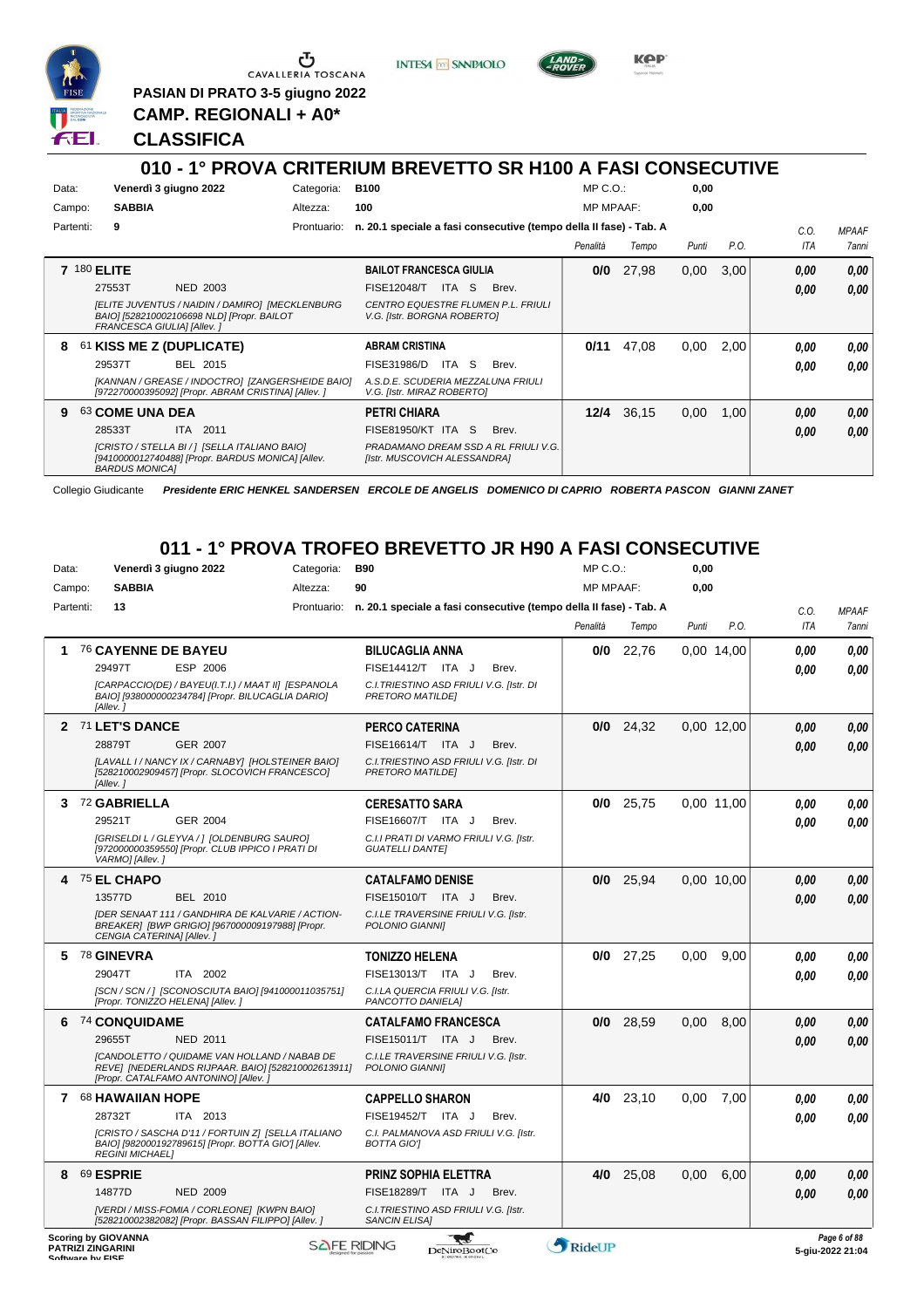

CAVALLERIA TOSCANA

**PASIAN DI PRATO 3-5 giugno 2022 CAMP. REGIONALI + A0\***

**INTESA** M SANPAOLO



KOP

#### **CLASSIFICA**

#### **011 - 1° PROVA TROFEO BREVETTO JR H90 A FASI CONSECUTIVE** Data: Venerdì 3 giugno 2022 Categoria: B90 Prontuario: **n. 20.1 speciale a fasi consecutive (tempo della II fase) - Tab. A** Campo: **SABBIA** Partenti: **13** Altezza: **90**  $MP C.$ MP MPAAF: **0,00 0,00** *Penalità Tempo Punti P.O. C.O. ITA MPAAF 7anni* **9** 173 **WHITE CRYSTAL** ITA 2018 **CORTOSI NOEMI** *[WINNER DELLE PALUDI / IDORA ATLETIKA / COSMO] [SELLA ITALIANO GRIGIO] [380271000055288] [Propr. LUZZA PAOLA] [Allev. ] C.E. LA SILVA FRIULI V.G. [Istr. GUADALUPE FEDERICO NICOLAS]* 29769T ITA 2018 FISE21620/T ITA C Brev. **0,00 0,00 4/0** 32,64 0,00 5,00 *0,00 0,00 0,00* **10** 70 **PIX** GER 2007 **MAURO REBECCA** *[PHILIPO / PIROSCHKA / PIK LARIMAR] [WESTFALEN BAIO] [616098100067473] [Propr. LOVINI MASSIMO] [Allev. ] C.I. PALMANOVA ASD FRIULI V.G. [Istr. BOTTA GIO']* 28196T GER\_2007 FISE17939/T ITA J Brev. *0,00 0,00* **4/4** 24,07 0,00 4,00 *0,00 0,00 0,00* **11** 67 **STAKKATO SAURO A.M.** ITA 2006 **ROSSETTO MATILDE** *[STAKKATO / NALIZIA DI VALMARINA / ABDULLAH (II)] [SELLA ITALIANO SAURO] [977200004262956] [Propr. A.M. TEAM DI MARTINI ANDREA] [Allev. A.M. TEAM DI MARTINI ANDREA] A.S.D. IL RUBINO FRIULI V.G. [Istr. BURIN MIRKO]* 15968P ITA 2006 FISE20277/T ITA J Brev. **0,00 0,00 58** 0,00 0,00 0,00 *0,00 0,00 0,00* **11** 77 **SAGRANTINO** GER 2007 **BOCCALON AMBRA** *[STARON / WIENERWUERSTCHEN / WIENERWALD] [HANNOVER BAIO] [] [Propr. PIZZALE ASTRID] [Allev. ] A.S.D. IL RUBINO FRIULI V.G. [Istr. BURIN MIRKO]* ITA J Brev. 22272G FISE13575/T *0,00* **58** 0,00 0,00 0,00 *0,00 0,00 0,00* **11** 79 **EARLY STAR D'ATALIA** FRA 2014 **PRESSACCO VANESSA** *[L'ARC DE TRIOMPHE / KALINE STAR II / APACHE D'ADRIERS] [SELLA FRANCESE BAIO] [250259806130647] [Propr. PRESSACCO VANESSA] [Allev. PRESSACCO VANESSA] SCUDERIA SANDYS ASD FRIULI V.G. [Istr. ALAGIA GAETANO]* 29766T FRA 2014 FISE86386/KT ITA J Brev. **0,00 0,00 58** 0,00 0,00 0,00 *0,00 0,00 0,00*

Collegio Giudicante *Presidente ERIC HENKEL SANDERSEN ERCOLE DE ANGELIS DOMENICO DI CAPRIO ROBERTA PASCON GIANNI ZANET*

### **012 - 1° PROVA TROFEO BREVETTO SR H90 A FASI CONSECUTIVE**

| Data:     | Venerdì 3 giugno 2022      |                                                                                                                                   | Categoria:  | <b>B90</b>                                                         |                  |                                             | MP C. O.         |             | 0,00  |      |      |              |
|-----------|----------------------------|-----------------------------------------------------------------------------------------------------------------------------------|-------------|--------------------------------------------------------------------|------------------|---------------------------------------------|------------------|-------------|-------|------|------|--------------|
| Campo:    | <b>SABBIA</b>              |                                                                                                                                   | Altezza:    | 90                                                                 |                  |                                             | <b>MP MPAAF:</b> |             | 0.00  |      |      |              |
| Partenti: | 8                          |                                                                                                                                   | Prontuario: | n. 20.1 speciale a fasi consecutive (tempo della II fase) - Tab. A |                  |                                             |                  |             |       |      | C.O. | <b>MPAAF</b> |
|           |                            |                                                                                                                                   |             |                                                                    |                  |                                             | Penalità         | Tempo       | Punti | P.O. | ITA  | 7anni        |
|           | 81 WARLAND VDL             |                                                                                                                                   |             | <b>DE DOMINIS CATERINA</b>                                         |                  |                                             | 0/0              | 21,98       | 0,00  | 9,00 | 0,00 | 0,00         |
|           | 22586BXX                   | <b>NED 2003</b>                                                                                                                   |             | FISE18356/T ITA Y                                                  |                  | Brev.                                       |                  |             |       |      | 0.00 | 0,00         |
|           | F.LLI REDAELLI] [Allev.]   | [EMILION / SIRAMEE / CORLAND] [KWPN SAURO]<br>[528210000362991] [Propr. EQUIDANIA SOC. AGR. DEI                                   |             | C.I. FRIULANO SSD SRL FRIULI V.G. [Istr.<br>COLMANO LUCIA]         |                  |                                             |                  |             |       |      |      |              |
| 2         | 87 KENSINGTON              |                                                                                                                                   |             | SINIGAGLIA DONATELLA                                               |                  |                                             | 0/0              | 29,07       | 0.00  | 7.00 | 0.00 | 0.00         |
|           | 29677T                     | <b>NED 2015</b>                                                                                                                   |             | 000101/T                                                           | ITA SA Brev.     |                                             |                  |             |       |      | 0.00 | 0.00         |
|           | DONATELLA] [Allev.]        | [GLOBAL EXPRESS / EDSILIA / INDORADO] [KWPN<br>GRIGIO] [528210004270017] [Propr. SINIGAGLIA                                       |             | ANDREA]                                                            |                  | C.I. LA CORTE ASD FRIULI V.G. [Istr. FERRO] |                  |             |       |      |      |              |
|           | 86 KIDIBUL DE MUZE         |                                                                                                                                   |             | <b>RIZZI EMILIA</b>                                                |                  |                                             | 0/0              | 32,09       | 0,00  | 6,00 | 0.00 | 0,00         |
|           | 25681K                     | BEL 2010                                                                                                                          |             | 003652/T                                                           | ITA <sub>S</sub> | Brev.                                       |                  |             |       |      | 0.00 | 0,00         |
|           | AZ.AGR.DELL'EMME] [Allev.] | <b>INABAB DE REVEL / QUILINA V'T PLUTONIA HOF / CHIN</b><br>CHIN] [BWP SAURO] [981100002463639] [Propr.                           |             | <b>RUDII</b>                                                       |                  | C.I.DELL'EMME FRIULI V.G. [Istr. MATTIELLO  |                  |             |       |      |      |              |
|           | 83 DISSPETTO               |                                                                                                                                   |             | <b>PASSONI CHLOE'</b>                                              |                  |                                             |                  | $0/4$ 25,00 | 0,00  | 5,00 | 0.00 | 0,00         |
|           | 27596T                     | ITA 2005                                                                                                                          |             | FISE11267/T ITA S                                                  |                  | Brev.                                       |                  |             |       |      | 0.00 | 0.00         |
|           |                            | [RAMIRO'S SON / INSEL / WENDEKREIS] [SELLA<br>ITALIANO BAIO] [977200004146958] [Propr. BORGNA<br>ROBERTA] [Allev. BORGNA ROBERTA] |             | [Istr. BORGNA ALESSANDRO]                                          |                  | SCUDERIA LA FENICE SSD A RL FRIULI V.G.     |                  |             |       |      |      |              |
| 5         | 80 ATRIOMPHE               |                                                                                                                                   |             | <b>LATONE MATILDE VITTORIA</b>                                     |                  |                                             | 4/0              | 25,27       | 0,00  | 4.00 | 0.00 | 0,00         |
|           | 28526T                     | <b>NED 2005</b>                                                                                                                   |             | FISE20673/T ITA Y                                                  |                  | Brev.                                       |                  |             |       |      | 0.00 | 0,00         |
|           | [Allev.]                   | [TRIOMPHE DE MUZE / MAIGRA / 41 0653688 PABLO]<br>[KWPN BAIO] [528210000726045] [Propr. RIBIS LAURA]                              |             | C.E. ELLE ASD FRIULI V.G. [Istr. RIBIS<br>LAURA]                   |                  |                                             |                  |             |       |      |      |              |

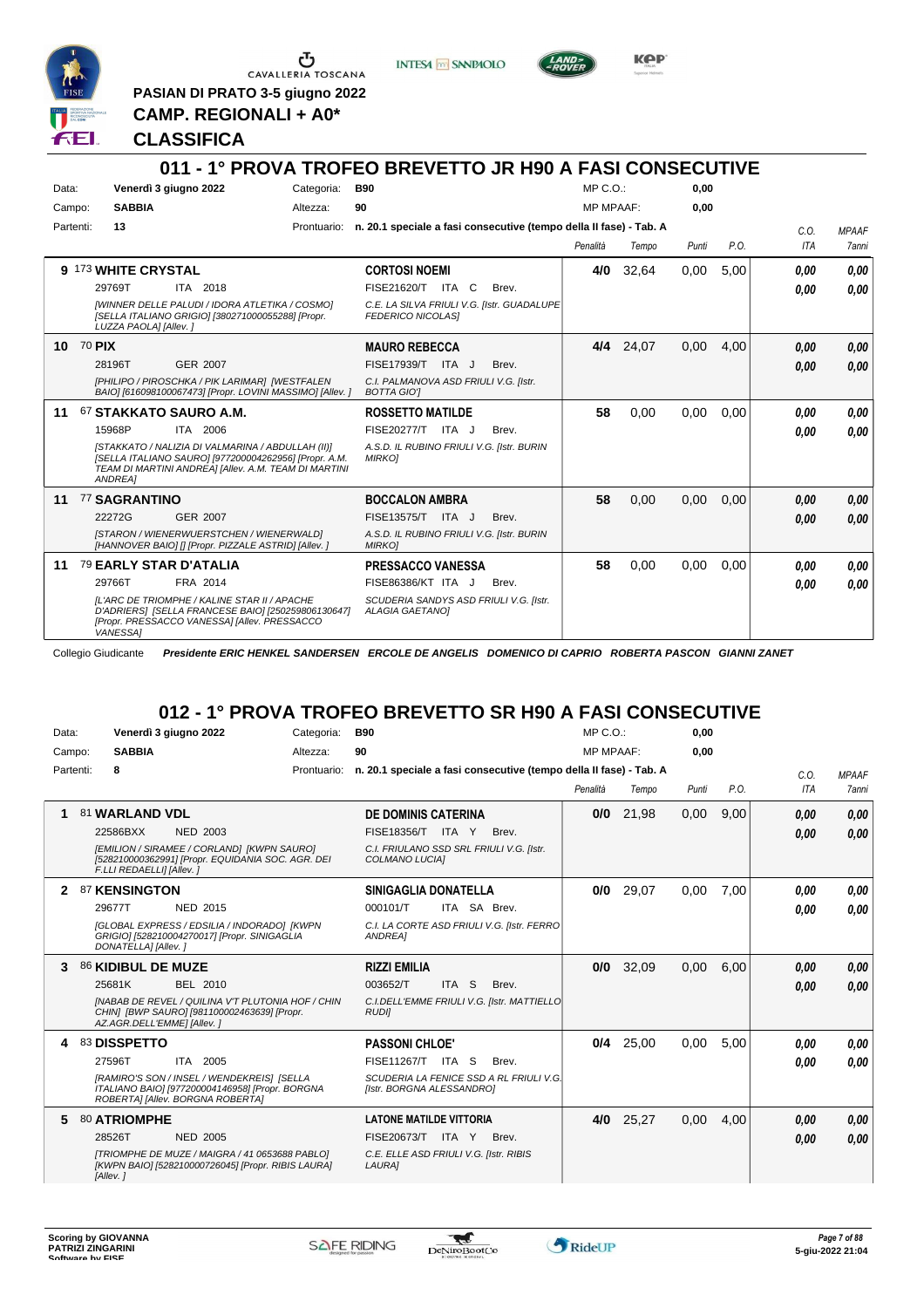

Ⴠ CAVALLERIA TOSCANA

**PASIAN DI PRATO 3-5 giugno 2022 CAMP. REGIONALI + A0\***

**INTESA** M SANPAOLO



**KPP** 

#### **CLASSIFICA**

#### **012 - 1° PROVA TROFEO BREVETTO SR H90 A FASI CONSECUTIVE** Data: Venerdì 3 giugno 2022 Categoria: B90 Prontuario: **n. 20.1 speciale a fasi consecutive (tempo della II fase) - Tab. A** Campo: **SABBIA** Partenti: **8** Altezza: **90**  $MP \cap \bigcap$ MP MPAAF: **0,00 0,00** *Penalità Tempo Punti P.O. C.O. ITA* **6** 84 **CROCO FRIVOL** FRA 2012 **TONIZZO GAIA BEATRICE** *[MAGELLAN D'UTAH / UPSALLA GERY / ILVIEN DES MIELLES] [SELLA FRANCESE GRIGIO] [250258500086610] [Propr. TONIZZO GAIA BEATRICE] [Allev. ] C.I.LA QUERCIA FRIULI V.G. [Istr. PANCOTTO DANIELA]* ITA S Brev. 29212T FISE21912/KT *0,00* **11/0** 33,44 0,00 3,00 *0,00 0,00* **7** 85 **ONDA BAI** ITA 2007 **PUSCEDDU FABIO** *[GRATIANUS / PAT LE MONDE / PIRADIN] [SELLA ITALIANO GRIGIO] [972000000570602] [Propr. GRAZIAN ANDREA] [Allev. GALLERI RAFFAELE] C.I.LA QUERCIA FRIULI V.G. [Istr. PANCOTTO DANIELA]* 02591R ITA 2007 FISE7562/T ITA SA Brev. **0,00 0,00 8/61** 0,00 0,00 2,00 *0,00 0,00* **8** 82 **LET'S FLY R.H.** GER 2002 **BASSO MICHAELA** *[LACOCK / GOLDEN LADY / ] [WESTFALEN BAIO] [] [Propr. BASSO MICHAELA] [Allev. ] SCUDERIA SANDYS ASD FRIULI V.G. [Istr. ALAGIA GAETANO]* ITA SA Brev. 28270T FISE15452/T *0,00* **61** 0,00 0,00 0,00 *0,00 0,00*

Collegio Giudicante *Presidente ERIC HENKEL SANDERSEN ERCOLE DE ANGELIS DOMENICO DI CAPRIO ROBERTA PASCON GIANNI ZANET*

### **013 - 1° PROVA TROFEO ESORDIENTI JR H80 A FASI CONSECUTIVE**

| Data:     | Venerdì 3 giugno 2022                                                                                                                                    | Categoria: | <b>LB80</b>                                                                    | MP C.O.:         |             | 0,00  |            |      |              |
|-----------|----------------------------------------------------------------------------------------------------------------------------------------------------------|------------|--------------------------------------------------------------------------------|------------------|-------------|-------|------------|------|--------------|
| Campo:    | <b>SABBIA</b>                                                                                                                                            | Altezza:   | 80                                                                             | <b>MP MPAAF:</b> |             | 0,00  |            |      |              |
| Partenti: | 23                                                                                                                                                       |            | Prontuario: n. 20.1 speciale a fasi consecutive (tempo della II fase) - Tab. A |                  |             |       |            | C.O. | <b>MPAAF</b> |
|           |                                                                                                                                                          |            |                                                                                | Penalità         | Tempo       | Punti | P.O.       | ITA  | 7anni        |
|           | 91 ALOUETTE                                                                                                                                              |            | <b>COLUSSI GIORGIA</b>                                                         |                  | $0/0$ 21,76 |       | 0,00 24,00 | 0.00 | 0.00         |
|           | 29712T<br>ITA 2013                                                                                                                                       |            | FISE22661/T ITA J ALUDI                                                        |                  |             |       |            | 0.00 | 0.00         |
|           | [NN / NN / ] [SCONOSCIUTA BAIO] [941000011401955]<br>[Propr. FATTORIA GELINDO DEI MAGREDI] [Allev.]                                                      |            | C.E. I MAGREDI ASD FRIULI V.G. [Istr. BON<br>CARLOTTA]                         |                  |             |       |            |      |              |
|           | 2 106 COCO                                                                                                                                               |            | <b>ZORBA CAMILLA</b>                                                           |                  | $0/0$ 22,62 |       | 0.00 22,00 | 0,00 | 0.00         |
|           | 28525T<br>SLO 2002                                                                                                                                       |            | FISE19275/T ITA J<br>A LUDI                                                    |                  |             |       |            | 0.00 | 0.00         |
|           | [CALIDO I / CADANSE Z / CANVADO Z] [SLOVAK<br>WARMBLOOD SAURO] [] [Propr. ASD C.I.PALMANOVA]<br>[Allev.]                                                 |            | C.I. PALMANOVA ASD FRIULI V.G. [Istr.<br><b>BOTTA GIOT</b>                     |                  |             |       |            |      |              |
|           | 3 112 HAILEY VAN HET EESTERHOF                                                                                                                           |            | <b>LACOVIG MATILDE</b>                                                         |                  | $0/0$ 24,88 |       | 0.00 21,00 | 0.00 | 0.00         |
|           | 29112T<br><b>BEL 2007</b>                                                                                                                                |            | FISE17040/T ITA C ALUDI                                                        |                  |             |       |            | 0.00 | 0.00         |
|           | IV. SAROS VAN'T GESTELHOF / M. QUICK LADY / V. AZUR<br>DEPAULSTRA] [BEL. WARMBLOEDPAARD BAIO SCURO]<br>[967000001155636] [Propr. STEFANI ELISA] [Allev.] |            | ASD V.A.A.S. FRIULI V.G. [Istr. SANCIN<br>ALICE1                               |                  |             |       |            |      |              |
|           | 4 113 QUETARD AGREMENT                                                                                                                                   |            | <b>PELOI TERESA</b>                                                            |                  | $0/0$ 24,95 |       | 0.00 20.00 | 0.00 | 0.00         |
|           | 028211<br>FRA 2004                                                                                                                                       |            | FISE14454/T ITA J ALUDI                                                        |                  |             |       |            | 0.00 | 0.00         |
|           | [SELLA FRANCESE SAURO] [841000011149089] [Propr.<br>ASD C.I. PALMANOVAI [Allev.]                                                                         |            | C.I. PALMANOVA ASD FRIULI V.G. [Istr.<br><b>BOTTA GIOT</b>                     |                  |             |       |            |      |              |
|           | 5 93 ZIGGY ZIGGY                                                                                                                                         |            | <b>MALPAGA KAROLA</b>                                                          |                  | $0/0$ 25,12 |       | 0,00 19,00 | 0,00 | 0,00         |
|           | 29054BXX<br><b>NED 2004</b>                                                                                                                              |            | FISE21721/T ITA C ALUDI                                                        |                  |             |       |            | 0.00 | 0.00         |
|           | [GROSSO Z / JADANA / ZORTIN] [KWPN BAIO]<br>[528210000456431] [Propr. VEGNI GIULIA] [Allev.]                                                             |            | C.E. I MAGREDI ASD FRIULI V.G. [Istr. BON<br>CARLOTTA]                         |                  |             |       |            |      |              |
|           | 6 109 DAVILUT YAR                                                                                                                                        |            | <b>BECCARELLO LAVINIA</b>                                                      | 0/0              | 26,32       |       | 0.00 18.00 | 0.00 | 0.00         |
|           | ESP 2003<br>28556T                                                                                                                                       |            | FISE17949/T ITA C ALUDI                                                        |                  |             |       |            | 0.00 | 0.00         |
|           | [ABSOLUT Z / QUANTA / ] [PURA RAZZA SPAGNOLA BAIO]<br>[977200001479219] [Propr. SCARANO ANTONIO] [Allev.]                                                |            | C.E.B. ASD FRIULI V.G. [Istr. FLORA TAUCA]                                     |                  |             |       |            |      |              |
|           | 7 104 CANGAL                                                                                                                                             |            | <b>BENUSSI MARGHERITA</b>                                                      | 0/0              | 26,37       |       | 0,00 17,00 | 0.00 | 0.00         |
|           | 29708T<br>ITA 2012                                                                                                                                       |            | FISE20088/T ITA C ALUDI                                                        |                  |             |       |            | 0.00 | 0.00         |
|           | [CANOSO / GALATEA VI / ] [SELLA ITALIANO BAIO]<br>[982000192509948] [Propr. PACORINI ELISA] [Allev. ]                                                    |            | ASD V.A.A.S. FRIULI V.G. [Istr. SANCIN<br><b>ALICEI</b>                        |                  |             |       |            |      |              |
| 8         | <b>97 RIO'S CARNIVAL</b>                                                                                                                                 |            | <b>GATTEL NATASHA</b>                                                          | 0/0              | 26,59       |       | 0.00 16.00 | 0.00 | 0.00         |
|           | 24742G/JO<br>ITA 2005                                                                                                                                    |            | FISE21272/T ITA J<br>A LUDI                                                    |                  |             |       |            | 0.00 | 0.00         |
|           | [CARNIVAL DANCER / WARNING STAR / ] [PSI J.C.I. BAIO]<br>[977121003269217] [Propr. BURATTI STEFANO] [Allev.]                                             |            | S.O. FRIULI V.G. [Istr. MILOS BARBARA]                                         |                  |             |       |            |      |              |



*MPAAF 7anni*

*0,00*

*0,00*

*0,00*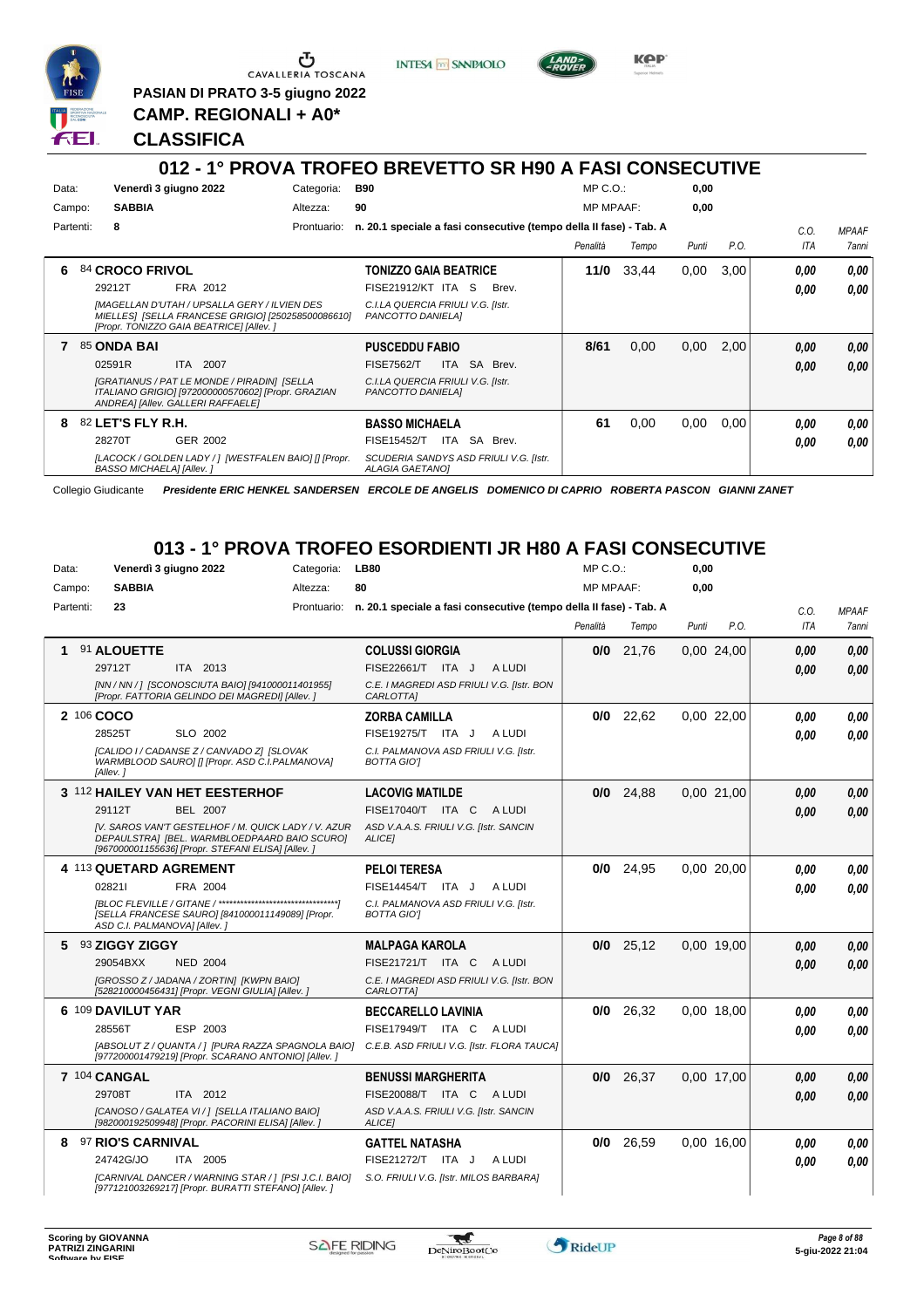

 $\begin{array}{c}\n\bullet \\
\bullet \\
\bullet \\
\bullet\n\end{array}$  CAVALLERIA TOSCANA

**PASIAN DI PRATO 3-5 giugno 2022 CAMP. REGIONALI + A0\***

**INTESA M** SANPAOLO



**Kep** 

#### **CLASSIFICA**

| MP C.O.:<br>Venerdì 3 giugno 2022<br>Categoria:<br><b>LB80</b><br>0,00<br>Data:<br><b>SABBIA</b><br>80<br><b>MP MPAAF:</b><br>0,00<br>Campo:<br>Altezza:<br>23<br>Prontuario: n. 20.1 speciale a fasi consecutive (tempo della II fase) - Tab. A<br>Partenti:<br>C.O.<br><b>MPAAF</b><br>P.O.<br>ITA<br>Penalità<br>Tempo<br>Punti<br>9 103 CYCLOON C Z<br><b>MUSOLA MARTINA</b><br>0/0<br>27,73<br>0,00 15,00<br>0.00<br>13200D<br><b>NED 2003</b><br>FISE55183/D ITA J<br>A LUDI<br>0.00<br>C.I. LA CORTE ASD FRIULI V.G. [Istr. FERRO<br>[CORIANO Z / LIANDRA / LIBERO H] [ZANGERSHEIDE<br>BAIO] [528210000448832] [Propr. BOOZ GIADA] [Allev. ]<br><b>ANDREA1</b><br>89 ACAPULCO DELLA TORRIGGIA<br>29,27<br>0/0<br>0.00 14.00<br>10<br><b>SPANGARO CRISTAL</b><br>0.00<br>30200BXX<br>ITA 2010<br>FISE64275/D ITA C<br>A LUDI<br>0.00<br>[-/-/] [SCHWEIZERISCHER PFER BAIO]<br>SCUDERIA SANDYS ASD FRIULI V.G. [Istr.<br>[941000013192266] [Propr. AZ. AGR. "LA TORRIGGIA"]<br><b>ALAGIA GAETANO]</b><br>[Allev.]<br><b>88 ISTOFO'</b><br>$0/0$ 29,86<br>0,00 13,00<br>11<br><b>DANELUZZO CATERINA</b><br>0,00<br>0,00<br>15456P<br>ITA 2003<br>FISE22870/T ITA C ALUDI<br>0.00<br>0,00<br>[AVENIR / FIGURUIA / FOX TROTT] [SELLA ITALIANO<br>A.S.D. IL RUBINO FRIULI V.G. [Istr. BURIN<br>SAURO] [] [Propr. TEDDE COSTANTINO] [Allev. TEDDE<br><b>MIRKOI</b><br>COSTANTINO]<br>12 98 ROC 'N' ROL DE LA ROQUE<br>$2/0$ 40,45<br>0.00 12,00<br><b>VOSCA GIULIA</b><br>0.00<br>0,00<br>10947F<br>FRA 2005<br>FISE21233/T ITA J<br>A LUDI<br>0.00<br>[KANNAN / KAELLE DU TERME / LE TOT DE SEMILLY]<br>SCUDERIA LA FENICE SSD A RL FRIULI V.G.<br>[SELLA FRANCESE SAURO] [250259700026072] [Propr.<br>[Istr. BORGNA ALESSANDRO]<br>MENOTTI VIOLA] [Allev.]<br><b>13 100 WODAN</b><br><b>SARTORI LIA</b><br>4/0 23,19<br>0,00 11,00<br>0.00<br>24961BXX<br><b>NED 2003</b><br>FISE20716/T ITA C<br>A LUDI<br>0.00<br>[EQUADOR / ROZABANDA / KENNEDY] [KWPN GRIGIO]<br>ASD V.A.A.S. FRIULI V.G. [Istr. SANCIN<br>[528219000115913] [Propr. SOFIA EMANUELA] [Allev. ]<br>ALICE]<br>14 99 ELLA<br>4/0 24,16<br>0,00 10,00<br><b>ZACCOLO ELISA</b><br>0,00<br>0.00<br>28703T<br>ITA 2010<br>FISE20767/T ITA C<br>A LUDI<br>0.00<br>0.00<br>[ELTON O / FOY FITZ / FITZCARRALDO] [SELLA ITALIANO<br>SCUDERIA LA FORTEZZA ASD FRIULI V.G.<br>BAIO] [982000123229552] [Propr. DEGRASSI RENEE] [Allev.<br>[Istr. SCLAUZERO ALBERTO]<br><b>BRUNNER EMILIA1</b><br>15 94 KRINITY<br><b>MASTROIANNI HELENA</b><br>4/0 25,16<br>0,00<br>9,00<br>0.00<br>15888P<br>ITA 2005<br>FISE21293/T ITA C<br>A LUDI<br>0.00<br>[INDOCTRO / KRIMHILDE / SILVANO (V)] [SELLA ITALIANO<br>C.I. PALMANOVA ASD FRIULI V.G. [Istr.<br>BAIO SCURO] [977121001259832] [Propr. BARTOLUCCI<br><b>BOTTA GIOT</b><br>ANNAMARIA] [Allev. CIOMEI ALESSIO]<br>30,49<br>16 111 MI AMOR DU MARAIS DD<br>4/0<br>0,00<br>8,00<br><b>MARTIN JENNY</b><br>0.00<br>05877S<br>BEL 2012<br>FISE17099/T ITA J<br>A LUDI<br>0.00<br>SCUDERIA SANDYS ASD FRIULI V.G. [Istr.<br>[NABAB DE REVE / VIENNA / DARCO] [BEL.<br>WARMBLOEDPAARD SAURO] [981100002871935] [Propr.<br><b>ALAGIA GAETANO]</b><br>LC SPORT HORSES SRL] [Allev. ]<br>17 92 ALPENDOR - I<br>7/0 32,68<br><b>FRAULINI GIULIO</b><br>0,00<br>7,00<br>0,00<br>28787T<br>ITA 2004<br>FISE22220/T ITA C ALUDI<br>0,00<br>0,00<br>[ASTRAL II / TERRY / AMBER] [HAFLINGER SAURO]<br>SCUDERIA LA FORTEZZA ASD FRIULI V.G.<br>[380098101153751] [Propr. GREGORAT GILBERTO] [Allev.<br>[Istr. SCLAUZERO ALBERTO]<br>AZ.AGR.VALDEFORT]<br><b>18 110 DREAM</b><br>4/4 22,74<br>0,00<br>6,00<br><b>QUERINI VITTORIA</b><br>0,00<br>0,00<br>04464D<br><b>SCN 1999</b><br>FISE17776/T ITA C<br>A LUDI<br>0.00<br>0,00<br>[/ / ] [SCONOSCIUTA PEZZATO SAURO] [] [Propr. DA<br>C.E. I MAGREDI ASD FRIULI V.G. [Istr. BON<br>BROI DAVID] [Allev. ]<br><b>CARLOTTAJ</b><br>8/0 25,41<br>19 90 BAMBOLA<br>0,00<br>5,00<br><b>PISANI NOEMI</b><br>0,00<br>0,00<br>05977D<br><b>SCN 2002</b><br>FISE22699/T ITA C ALUDI<br>0.00<br>[******** / ******** / ] [SCONOSCIUTA GRIGIO] [] [Propr.<br>C.I. EQUIART ASD FRIULI V.G. [Istr. VITTOR<br>ASS.IPPICA MONTEGRAPPA] [Allev.]<br>SERENA]<br>20 96 SKIPY<br>8/0 28,92<br><b>CECCHINI KRISTAL</b><br>0.00<br>4,00<br>0,00<br>29660T<br><b>HRV 2016</b><br>FISE21288/T ITA C<br>A LUDI<br>0,00<br>[SKIPER / NIAGARA / MORNING STAR] [CROATIAN<br>C.E.B. ASD FRIULI V.G. [Istr. FLORA TAUCA]<br>SPORT HORSE BAIO] [191100000869753] [Propr. QUARINO<br>ELISA] [Allev.]<br><b>21 105 FRUIT JOY</b><br>9/0 28,74<br>0,00<br>3,00<br><b>GALLERIO SABRINA</b><br>0,00<br>28706T<br>ITA 2012<br>FISE19585/T ITA C<br>A LUDI<br>0,00<br>[GRATUS DC / LACRIS / ] [SELLA ITALIANO SAURO]<br>BIBOP FRIULI V.G. [Istr. BUTTAZZONI<br>[941000011401925] [Propr. BORTOLUSSI DANIELA] [Allev.]<br>SONIA] |  |  | 013 - 1° PROVA TROFEO ESORDIENTI JR H80 A FASI CONSECUTIVE |  |  |       |
|------------------------------------------------------------------------------------------------------------------------------------------------------------------------------------------------------------------------------------------------------------------------------------------------------------------------------------------------------------------------------------------------------------------------------------------------------------------------------------------------------------------------------------------------------------------------------------------------------------------------------------------------------------------------------------------------------------------------------------------------------------------------------------------------------------------------------------------------------------------------------------------------------------------------------------------------------------------------------------------------------------------------------------------------------------------------------------------------------------------------------------------------------------------------------------------------------------------------------------------------------------------------------------------------------------------------------------------------------------------------------------------------------------------------------------------------------------------------------------------------------------------------------------------------------------------------------------------------------------------------------------------------------------------------------------------------------------------------------------------------------------------------------------------------------------------------------------------------------------------------------------------------------------------------------------------------------------------------------------------------------------------------------------------------------------------------------------------------------------------------------------------------------------------------------------------------------------------------------------------------------------------------------------------------------------------------------------------------------------------------------------------------------------------------------------------------------------------------------------------------------------------------------------------------------------------------------------------------------------------------------------------------------------------------------------------------------------------------------------------------------------------------------------------------------------------------------------------------------------------------------------------------------------------------------------------------------------------------------------------------------------------------------------------------------------------------------------------------------------------------------------------------------------------------------------------------------------------------------------------------------------------------------------------------------------------------------------------------------------------------------------------------------------------------------------------------------------------------------------------------------------------------------------------------------------------------------------------------------------------------------------------------------------------------------------------------------------------------------------------------------------------------------------------------------------------------------------------------------------------------------------------------------------------------------------------------------------------------------------------------------------------------------------------------------------------------------------------------------------------------------------------------------------------------------------------------------------------------------------------------------------------------------------------------------------------------------------------------------------------------------------------------------------------------------------------------------------------------------------------------------------------------------------------------------------------------------------------------------------------------------------------------------------------------------------------------------------------------------------------------------------------------------------------------------------------------------------|--|--|------------------------------------------------------------|--|--|-------|
|                                                                                                                                                                                                                                                                                                                                                                                                                                                                                                                                                                                                                                                                                                                                                                                                                                                                                                                                                                                                                                                                                                                                                                                                                                                                                                                                                                                                                                                                                                                                                                                                                                                                                                                                                                                                                                                                                                                                                                                                                                                                                                                                                                                                                                                                                                                                                                                                                                                                                                                                                                                                                                                                                                                                                                                                                                                                                                                                                                                                                                                                                                                                                                                                                                                                                                                                                                                                                                                                                                                                                                                                                                                                                                                                                                                                                                                                                                                                                                                                                                                                                                                                                                                                                                                                                                                                                                                                                                                                                                                                                                                                                                                                                                                                                                                                                                    |  |  |                                                            |  |  |       |
|                                                                                                                                                                                                                                                                                                                                                                                                                                                                                                                                                                                                                                                                                                                                                                                                                                                                                                                                                                                                                                                                                                                                                                                                                                                                                                                                                                                                                                                                                                                                                                                                                                                                                                                                                                                                                                                                                                                                                                                                                                                                                                                                                                                                                                                                                                                                                                                                                                                                                                                                                                                                                                                                                                                                                                                                                                                                                                                                                                                                                                                                                                                                                                                                                                                                                                                                                                                                                                                                                                                                                                                                                                                                                                                                                                                                                                                                                                                                                                                                                                                                                                                                                                                                                                                                                                                                                                                                                                                                                                                                                                                                                                                                                                                                                                                                                                    |  |  |                                                            |  |  |       |
|                                                                                                                                                                                                                                                                                                                                                                                                                                                                                                                                                                                                                                                                                                                                                                                                                                                                                                                                                                                                                                                                                                                                                                                                                                                                                                                                                                                                                                                                                                                                                                                                                                                                                                                                                                                                                                                                                                                                                                                                                                                                                                                                                                                                                                                                                                                                                                                                                                                                                                                                                                                                                                                                                                                                                                                                                                                                                                                                                                                                                                                                                                                                                                                                                                                                                                                                                                                                                                                                                                                                                                                                                                                                                                                                                                                                                                                                                                                                                                                                                                                                                                                                                                                                                                                                                                                                                                                                                                                                                                                                                                                                                                                                                                                                                                                                                                    |  |  |                                                            |  |  |       |
|                                                                                                                                                                                                                                                                                                                                                                                                                                                                                                                                                                                                                                                                                                                                                                                                                                                                                                                                                                                                                                                                                                                                                                                                                                                                                                                                                                                                                                                                                                                                                                                                                                                                                                                                                                                                                                                                                                                                                                                                                                                                                                                                                                                                                                                                                                                                                                                                                                                                                                                                                                                                                                                                                                                                                                                                                                                                                                                                                                                                                                                                                                                                                                                                                                                                                                                                                                                                                                                                                                                                                                                                                                                                                                                                                                                                                                                                                                                                                                                                                                                                                                                                                                                                                                                                                                                                                                                                                                                                                                                                                                                                                                                                                                                                                                                                                                    |  |  |                                                            |  |  | 7anni |
|                                                                                                                                                                                                                                                                                                                                                                                                                                                                                                                                                                                                                                                                                                                                                                                                                                                                                                                                                                                                                                                                                                                                                                                                                                                                                                                                                                                                                                                                                                                                                                                                                                                                                                                                                                                                                                                                                                                                                                                                                                                                                                                                                                                                                                                                                                                                                                                                                                                                                                                                                                                                                                                                                                                                                                                                                                                                                                                                                                                                                                                                                                                                                                                                                                                                                                                                                                                                                                                                                                                                                                                                                                                                                                                                                                                                                                                                                                                                                                                                                                                                                                                                                                                                                                                                                                                                                                                                                                                                                                                                                                                                                                                                                                                                                                                                                                    |  |  |                                                            |  |  | 0,00  |
|                                                                                                                                                                                                                                                                                                                                                                                                                                                                                                                                                                                                                                                                                                                                                                                                                                                                                                                                                                                                                                                                                                                                                                                                                                                                                                                                                                                                                                                                                                                                                                                                                                                                                                                                                                                                                                                                                                                                                                                                                                                                                                                                                                                                                                                                                                                                                                                                                                                                                                                                                                                                                                                                                                                                                                                                                                                                                                                                                                                                                                                                                                                                                                                                                                                                                                                                                                                                                                                                                                                                                                                                                                                                                                                                                                                                                                                                                                                                                                                                                                                                                                                                                                                                                                                                                                                                                                                                                                                                                                                                                                                                                                                                                                                                                                                                                                    |  |  |                                                            |  |  | 0.00  |
|                                                                                                                                                                                                                                                                                                                                                                                                                                                                                                                                                                                                                                                                                                                                                                                                                                                                                                                                                                                                                                                                                                                                                                                                                                                                                                                                                                                                                                                                                                                                                                                                                                                                                                                                                                                                                                                                                                                                                                                                                                                                                                                                                                                                                                                                                                                                                                                                                                                                                                                                                                                                                                                                                                                                                                                                                                                                                                                                                                                                                                                                                                                                                                                                                                                                                                                                                                                                                                                                                                                                                                                                                                                                                                                                                                                                                                                                                                                                                                                                                                                                                                                                                                                                                                                                                                                                                                                                                                                                                                                                                                                                                                                                                                                                                                                                                                    |  |  |                                                            |  |  |       |
|                                                                                                                                                                                                                                                                                                                                                                                                                                                                                                                                                                                                                                                                                                                                                                                                                                                                                                                                                                                                                                                                                                                                                                                                                                                                                                                                                                                                                                                                                                                                                                                                                                                                                                                                                                                                                                                                                                                                                                                                                                                                                                                                                                                                                                                                                                                                                                                                                                                                                                                                                                                                                                                                                                                                                                                                                                                                                                                                                                                                                                                                                                                                                                                                                                                                                                                                                                                                                                                                                                                                                                                                                                                                                                                                                                                                                                                                                                                                                                                                                                                                                                                                                                                                                                                                                                                                                                                                                                                                                                                                                                                                                                                                                                                                                                                                                                    |  |  |                                                            |  |  | 0,00  |
|                                                                                                                                                                                                                                                                                                                                                                                                                                                                                                                                                                                                                                                                                                                                                                                                                                                                                                                                                                                                                                                                                                                                                                                                                                                                                                                                                                                                                                                                                                                                                                                                                                                                                                                                                                                                                                                                                                                                                                                                                                                                                                                                                                                                                                                                                                                                                                                                                                                                                                                                                                                                                                                                                                                                                                                                                                                                                                                                                                                                                                                                                                                                                                                                                                                                                                                                                                                                                                                                                                                                                                                                                                                                                                                                                                                                                                                                                                                                                                                                                                                                                                                                                                                                                                                                                                                                                                                                                                                                                                                                                                                                                                                                                                                                                                                                                                    |  |  |                                                            |  |  | 0.00  |
|                                                                                                                                                                                                                                                                                                                                                                                                                                                                                                                                                                                                                                                                                                                                                                                                                                                                                                                                                                                                                                                                                                                                                                                                                                                                                                                                                                                                                                                                                                                                                                                                                                                                                                                                                                                                                                                                                                                                                                                                                                                                                                                                                                                                                                                                                                                                                                                                                                                                                                                                                                                                                                                                                                                                                                                                                                                                                                                                                                                                                                                                                                                                                                                                                                                                                                                                                                                                                                                                                                                                                                                                                                                                                                                                                                                                                                                                                                                                                                                                                                                                                                                                                                                                                                                                                                                                                                                                                                                                                                                                                                                                                                                                                                                                                                                                                                    |  |  |                                                            |  |  |       |
|                                                                                                                                                                                                                                                                                                                                                                                                                                                                                                                                                                                                                                                                                                                                                                                                                                                                                                                                                                                                                                                                                                                                                                                                                                                                                                                                                                                                                                                                                                                                                                                                                                                                                                                                                                                                                                                                                                                                                                                                                                                                                                                                                                                                                                                                                                                                                                                                                                                                                                                                                                                                                                                                                                                                                                                                                                                                                                                                                                                                                                                                                                                                                                                                                                                                                                                                                                                                                                                                                                                                                                                                                                                                                                                                                                                                                                                                                                                                                                                                                                                                                                                                                                                                                                                                                                                                                                                                                                                                                                                                                                                                                                                                                                                                                                                                                                    |  |  |                                                            |  |  |       |
|                                                                                                                                                                                                                                                                                                                                                                                                                                                                                                                                                                                                                                                                                                                                                                                                                                                                                                                                                                                                                                                                                                                                                                                                                                                                                                                                                                                                                                                                                                                                                                                                                                                                                                                                                                                                                                                                                                                                                                                                                                                                                                                                                                                                                                                                                                                                                                                                                                                                                                                                                                                                                                                                                                                                                                                                                                                                                                                                                                                                                                                                                                                                                                                                                                                                                                                                                                                                                                                                                                                                                                                                                                                                                                                                                                                                                                                                                                                                                                                                                                                                                                                                                                                                                                                                                                                                                                                                                                                                                                                                                                                                                                                                                                                                                                                                                                    |  |  |                                                            |  |  |       |
|                                                                                                                                                                                                                                                                                                                                                                                                                                                                                                                                                                                                                                                                                                                                                                                                                                                                                                                                                                                                                                                                                                                                                                                                                                                                                                                                                                                                                                                                                                                                                                                                                                                                                                                                                                                                                                                                                                                                                                                                                                                                                                                                                                                                                                                                                                                                                                                                                                                                                                                                                                                                                                                                                                                                                                                                                                                                                                                                                                                                                                                                                                                                                                                                                                                                                                                                                                                                                                                                                                                                                                                                                                                                                                                                                                                                                                                                                                                                                                                                                                                                                                                                                                                                                                                                                                                                                                                                                                                                                                                                                                                                                                                                                                                                                                                                                                    |  |  |                                                            |  |  |       |
|                                                                                                                                                                                                                                                                                                                                                                                                                                                                                                                                                                                                                                                                                                                                                                                                                                                                                                                                                                                                                                                                                                                                                                                                                                                                                                                                                                                                                                                                                                                                                                                                                                                                                                                                                                                                                                                                                                                                                                                                                                                                                                                                                                                                                                                                                                                                                                                                                                                                                                                                                                                                                                                                                                                                                                                                                                                                                                                                                                                                                                                                                                                                                                                                                                                                                                                                                                                                                                                                                                                                                                                                                                                                                                                                                                                                                                                                                                                                                                                                                                                                                                                                                                                                                                                                                                                                                                                                                                                                                                                                                                                                                                                                                                                                                                                                                                    |  |  |                                                            |  |  |       |
|                                                                                                                                                                                                                                                                                                                                                                                                                                                                                                                                                                                                                                                                                                                                                                                                                                                                                                                                                                                                                                                                                                                                                                                                                                                                                                                                                                                                                                                                                                                                                                                                                                                                                                                                                                                                                                                                                                                                                                                                                                                                                                                                                                                                                                                                                                                                                                                                                                                                                                                                                                                                                                                                                                                                                                                                                                                                                                                                                                                                                                                                                                                                                                                                                                                                                                                                                                                                                                                                                                                                                                                                                                                                                                                                                                                                                                                                                                                                                                                                                                                                                                                                                                                                                                                                                                                                                                                                                                                                                                                                                                                                                                                                                                                                                                                                                                    |  |  |                                                            |  |  | 0.00  |
|                                                                                                                                                                                                                                                                                                                                                                                                                                                                                                                                                                                                                                                                                                                                                                                                                                                                                                                                                                                                                                                                                                                                                                                                                                                                                                                                                                                                                                                                                                                                                                                                                                                                                                                                                                                                                                                                                                                                                                                                                                                                                                                                                                                                                                                                                                                                                                                                                                                                                                                                                                                                                                                                                                                                                                                                                                                                                                                                                                                                                                                                                                                                                                                                                                                                                                                                                                                                                                                                                                                                                                                                                                                                                                                                                                                                                                                                                                                                                                                                                                                                                                                                                                                                                                                                                                                                                                                                                                                                                                                                                                                                                                                                                                                                                                                                                                    |  |  |                                                            |  |  |       |
|                                                                                                                                                                                                                                                                                                                                                                                                                                                                                                                                                                                                                                                                                                                                                                                                                                                                                                                                                                                                                                                                                                                                                                                                                                                                                                                                                                                                                                                                                                                                                                                                                                                                                                                                                                                                                                                                                                                                                                                                                                                                                                                                                                                                                                                                                                                                                                                                                                                                                                                                                                                                                                                                                                                                                                                                                                                                                                                                                                                                                                                                                                                                                                                                                                                                                                                                                                                                                                                                                                                                                                                                                                                                                                                                                                                                                                                                                                                                                                                                                                                                                                                                                                                                                                                                                                                                                                                                                                                                                                                                                                                                                                                                                                                                                                                                                                    |  |  |                                                            |  |  | 0,00  |
|                                                                                                                                                                                                                                                                                                                                                                                                                                                                                                                                                                                                                                                                                                                                                                                                                                                                                                                                                                                                                                                                                                                                                                                                                                                                                                                                                                                                                                                                                                                                                                                                                                                                                                                                                                                                                                                                                                                                                                                                                                                                                                                                                                                                                                                                                                                                                                                                                                                                                                                                                                                                                                                                                                                                                                                                                                                                                                                                                                                                                                                                                                                                                                                                                                                                                                                                                                                                                                                                                                                                                                                                                                                                                                                                                                                                                                                                                                                                                                                                                                                                                                                                                                                                                                                                                                                                                                                                                                                                                                                                                                                                                                                                                                                                                                                                                                    |  |  |                                                            |  |  | 0.00  |
|                                                                                                                                                                                                                                                                                                                                                                                                                                                                                                                                                                                                                                                                                                                                                                                                                                                                                                                                                                                                                                                                                                                                                                                                                                                                                                                                                                                                                                                                                                                                                                                                                                                                                                                                                                                                                                                                                                                                                                                                                                                                                                                                                                                                                                                                                                                                                                                                                                                                                                                                                                                                                                                                                                                                                                                                                                                                                                                                                                                                                                                                                                                                                                                                                                                                                                                                                                                                                                                                                                                                                                                                                                                                                                                                                                                                                                                                                                                                                                                                                                                                                                                                                                                                                                                                                                                                                                                                                                                                                                                                                                                                                                                                                                                                                                                                                                    |  |  |                                                            |  |  |       |
|                                                                                                                                                                                                                                                                                                                                                                                                                                                                                                                                                                                                                                                                                                                                                                                                                                                                                                                                                                                                                                                                                                                                                                                                                                                                                                                                                                                                                                                                                                                                                                                                                                                                                                                                                                                                                                                                                                                                                                                                                                                                                                                                                                                                                                                                                                                                                                                                                                                                                                                                                                                                                                                                                                                                                                                                                                                                                                                                                                                                                                                                                                                                                                                                                                                                                                                                                                                                                                                                                                                                                                                                                                                                                                                                                                                                                                                                                                                                                                                                                                                                                                                                                                                                                                                                                                                                                                                                                                                                                                                                                                                                                                                                                                                                                                                                                                    |  |  |                                                            |  |  |       |
|                                                                                                                                                                                                                                                                                                                                                                                                                                                                                                                                                                                                                                                                                                                                                                                                                                                                                                                                                                                                                                                                                                                                                                                                                                                                                                                                                                                                                                                                                                                                                                                                                                                                                                                                                                                                                                                                                                                                                                                                                                                                                                                                                                                                                                                                                                                                                                                                                                                                                                                                                                                                                                                                                                                                                                                                                                                                                                                                                                                                                                                                                                                                                                                                                                                                                                                                                                                                                                                                                                                                                                                                                                                                                                                                                                                                                                                                                                                                                                                                                                                                                                                                                                                                                                                                                                                                                                                                                                                                                                                                                                                                                                                                                                                                                                                                                                    |  |  |                                                            |  |  |       |
|                                                                                                                                                                                                                                                                                                                                                                                                                                                                                                                                                                                                                                                                                                                                                                                                                                                                                                                                                                                                                                                                                                                                                                                                                                                                                                                                                                                                                                                                                                                                                                                                                                                                                                                                                                                                                                                                                                                                                                                                                                                                                                                                                                                                                                                                                                                                                                                                                                                                                                                                                                                                                                                                                                                                                                                                                                                                                                                                                                                                                                                                                                                                                                                                                                                                                                                                                                                                                                                                                                                                                                                                                                                                                                                                                                                                                                                                                                                                                                                                                                                                                                                                                                                                                                                                                                                                                                                                                                                                                                                                                                                                                                                                                                                                                                                                                                    |  |  |                                                            |  |  |       |
|                                                                                                                                                                                                                                                                                                                                                                                                                                                                                                                                                                                                                                                                                                                                                                                                                                                                                                                                                                                                                                                                                                                                                                                                                                                                                                                                                                                                                                                                                                                                                                                                                                                                                                                                                                                                                                                                                                                                                                                                                                                                                                                                                                                                                                                                                                                                                                                                                                                                                                                                                                                                                                                                                                                                                                                                                                                                                                                                                                                                                                                                                                                                                                                                                                                                                                                                                                                                                                                                                                                                                                                                                                                                                                                                                                                                                                                                                                                                                                                                                                                                                                                                                                                                                                                                                                                                                                                                                                                                                                                                                                                                                                                                                                                                                                                                                                    |  |  |                                                            |  |  | 0,00  |
|                                                                                                                                                                                                                                                                                                                                                                                                                                                                                                                                                                                                                                                                                                                                                                                                                                                                                                                                                                                                                                                                                                                                                                                                                                                                                                                                                                                                                                                                                                                                                                                                                                                                                                                                                                                                                                                                                                                                                                                                                                                                                                                                                                                                                                                                                                                                                                                                                                                                                                                                                                                                                                                                                                                                                                                                                                                                                                                                                                                                                                                                                                                                                                                                                                                                                                                                                                                                                                                                                                                                                                                                                                                                                                                                                                                                                                                                                                                                                                                                                                                                                                                                                                                                                                                                                                                                                                                                                                                                                                                                                                                                                                                                                                                                                                                                                                    |  |  |                                                            |  |  | 0.00  |
|                                                                                                                                                                                                                                                                                                                                                                                                                                                                                                                                                                                                                                                                                                                                                                                                                                                                                                                                                                                                                                                                                                                                                                                                                                                                                                                                                                                                                                                                                                                                                                                                                                                                                                                                                                                                                                                                                                                                                                                                                                                                                                                                                                                                                                                                                                                                                                                                                                                                                                                                                                                                                                                                                                                                                                                                                                                                                                                                                                                                                                                                                                                                                                                                                                                                                                                                                                                                                                                                                                                                                                                                                                                                                                                                                                                                                                                                                                                                                                                                                                                                                                                                                                                                                                                                                                                                                                                                                                                                                                                                                                                                                                                                                                                                                                                                                                    |  |  |                                                            |  |  |       |
|                                                                                                                                                                                                                                                                                                                                                                                                                                                                                                                                                                                                                                                                                                                                                                                                                                                                                                                                                                                                                                                                                                                                                                                                                                                                                                                                                                                                                                                                                                                                                                                                                                                                                                                                                                                                                                                                                                                                                                                                                                                                                                                                                                                                                                                                                                                                                                                                                                                                                                                                                                                                                                                                                                                                                                                                                                                                                                                                                                                                                                                                                                                                                                                                                                                                                                                                                                                                                                                                                                                                                                                                                                                                                                                                                                                                                                                                                                                                                                                                                                                                                                                                                                                                                                                                                                                                                                                                                                                                                                                                                                                                                                                                                                                                                                                                                                    |  |  |                                                            |  |  | 0,00  |
|                                                                                                                                                                                                                                                                                                                                                                                                                                                                                                                                                                                                                                                                                                                                                                                                                                                                                                                                                                                                                                                                                                                                                                                                                                                                                                                                                                                                                                                                                                                                                                                                                                                                                                                                                                                                                                                                                                                                                                                                                                                                                                                                                                                                                                                                                                                                                                                                                                                                                                                                                                                                                                                                                                                                                                                                                                                                                                                                                                                                                                                                                                                                                                                                                                                                                                                                                                                                                                                                                                                                                                                                                                                                                                                                                                                                                                                                                                                                                                                                                                                                                                                                                                                                                                                                                                                                                                                                                                                                                                                                                                                                                                                                                                                                                                                                                                    |  |  |                                                            |  |  | 0.00  |
|                                                                                                                                                                                                                                                                                                                                                                                                                                                                                                                                                                                                                                                                                                                                                                                                                                                                                                                                                                                                                                                                                                                                                                                                                                                                                                                                                                                                                                                                                                                                                                                                                                                                                                                                                                                                                                                                                                                                                                                                                                                                                                                                                                                                                                                                                                                                                                                                                                                                                                                                                                                                                                                                                                                                                                                                                                                                                                                                                                                                                                                                                                                                                                                                                                                                                                                                                                                                                                                                                                                                                                                                                                                                                                                                                                                                                                                                                                                                                                                                                                                                                                                                                                                                                                                                                                                                                                                                                                                                                                                                                                                                                                                                                                                                                                                                                                    |  |  |                                                            |  |  |       |
|                                                                                                                                                                                                                                                                                                                                                                                                                                                                                                                                                                                                                                                                                                                                                                                                                                                                                                                                                                                                                                                                                                                                                                                                                                                                                                                                                                                                                                                                                                                                                                                                                                                                                                                                                                                                                                                                                                                                                                                                                                                                                                                                                                                                                                                                                                                                                                                                                                                                                                                                                                                                                                                                                                                                                                                                                                                                                                                                                                                                                                                                                                                                                                                                                                                                                                                                                                                                                                                                                                                                                                                                                                                                                                                                                                                                                                                                                                                                                                                                                                                                                                                                                                                                                                                                                                                                                                                                                                                                                                                                                                                                                                                                                                                                                                                                                                    |  |  |                                                            |  |  | 0,00  |
|                                                                                                                                                                                                                                                                                                                                                                                                                                                                                                                                                                                                                                                                                                                                                                                                                                                                                                                                                                                                                                                                                                                                                                                                                                                                                                                                                                                                                                                                                                                                                                                                                                                                                                                                                                                                                                                                                                                                                                                                                                                                                                                                                                                                                                                                                                                                                                                                                                                                                                                                                                                                                                                                                                                                                                                                                                                                                                                                                                                                                                                                                                                                                                                                                                                                                                                                                                                                                                                                                                                                                                                                                                                                                                                                                                                                                                                                                                                                                                                                                                                                                                                                                                                                                                                                                                                                                                                                                                                                                                                                                                                                                                                                                                                                                                                                                                    |  |  |                                                            |  |  |       |
|                                                                                                                                                                                                                                                                                                                                                                                                                                                                                                                                                                                                                                                                                                                                                                                                                                                                                                                                                                                                                                                                                                                                                                                                                                                                                                                                                                                                                                                                                                                                                                                                                                                                                                                                                                                                                                                                                                                                                                                                                                                                                                                                                                                                                                                                                                                                                                                                                                                                                                                                                                                                                                                                                                                                                                                                                                                                                                                                                                                                                                                                                                                                                                                                                                                                                                                                                                                                                                                                                                                                                                                                                                                                                                                                                                                                                                                                                                                                                                                                                                                                                                                                                                                                                                                                                                                                                                                                                                                                                                                                                                                                                                                                                                                                                                                                                                    |  |  |                                                            |  |  |       |
|                                                                                                                                                                                                                                                                                                                                                                                                                                                                                                                                                                                                                                                                                                                                                                                                                                                                                                                                                                                                                                                                                                                                                                                                                                                                                                                                                                                                                                                                                                                                                                                                                                                                                                                                                                                                                                                                                                                                                                                                                                                                                                                                                                                                                                                                                                                                                                                                                                                                                                                                                                                                                                                                                                                                                                                                                                                                                                                                                                                                                                                                                                                                                                                                                                                                                                                                                                                                                                                                                                                                                                                                                                                                                                                                                                                                                                                                                                                                                                                                                                                                                                                                                                                                                                                                                                                                                                                                                                                                                                                                                                                                                                                                                                                                                                                                                                    |  |  |                                                            |  |  |       |
|                                                                                                                                                                                                                                                                                                                                                                                                                                                                                                                                                                                                                                                                                                                                                                                                                                                                                                                                                                                                                                                                                                                                                                                                                                                                                                                                                                                                                                                                                                                                                                                                                                                                                                                                                                                                                                                                                                                                                                                                                                                                                                                                                                                                                                                                                                                                                                                                                                                                                                                                                                                                                                                                                                                                                                                                                                                                                                                                                                                                                                                                                                                                                                                                                                                                                                                                                                                                                                                                                                                                                                                                                                                                                                                                                                                                                                                                                                                                                                                                                                                                                                                                                                                                                                                                                                                                                                                                                                                                                                                                                                                                                                                                                                                                                                                                                                    |  |  |                                                            |  |  |       |
|                                                                                                                                                                                                                                                                                                                                                                                                                                                                                                                                                                                                                                                                                                                                                                                                                                                                                                                                                                                                                                                                                                                                                                                                                                                                                                                                                                                                                                                                                                                                                                                                                                                                                                                                                                                                                                                                                                                                                                                                                                                                                                                                                                                                                                                                                                                                                                                                                                                                                                                                                                                                                                                                                                                                                                                                                                                                                                                                                                                                                                                                                                                                                                                                                                                                                                                                                                                                                                                                                                                                                                                                                                                                                                                                                                                                                                                                                                                                                                                                                                                                                                                                                                                                                                                                                                                                                                                                                                                                                                                                                                                                                                                                                                                                                                                                                                    |  |  |                                                            |  |  |       |
|                                                                                                                                                                                                                                                                                                                                                                                                                                                                                                                                                                                                                                                                                                                                                                                                                                                                                                                                                                                                                                                                                                                                                                                                                                                                                                                                                                                                                                                                                                                                                                                                                                                                                                                                                                                                                                                                                                                                                                                                                                                                                                                                                                                                                                                                                                                                                                                                                                                                                                                                                                                                                                                                                                                                                                                                                                                                                                                                                                                                                                                                                                                                                                                                                                                                                                                                                                                                                                                                                                                                                                                                                                                                                                                                                                                                                                                                                                                                                                                                                                                                                                                                                                                                                                                                                                                                                                                                                                                                                                                                                                                                                                                                                                                                                                                                                                    |  |  |                                                            |  |  |       |
|                                                                                                                                                                                                                                                                                                                                                                                                                                                                                                                                                                                                                                                                                                                                                                                                                                                                                                                                                                                                                                                                                                                                                                                                                                                                                                                                                                                                                                                                                                                                                                                                                                                                                                                                                                                                                                                                                                                                                                                                                                                                                                                                                                                                                                                                                                                                                                                                                                                                                                                                                                                                                                                                                                                                                                                                                                                                                                                                                                                                                                                                                                                                                                                                                                                                                                                                                                                                                                                                                                                                                                                                                                                                                                                                                                                                                                                                                                                                                                                                                                                                                                                                                                                                                                                                                                                                                                                                                                                                                                                                                                                                                                                                                                                                                                                                                                    |  |  |                                                            |  |  | 0,00  |
|                                                                                                                                                                                                                                                                                                                                                                                                                                                                                                                                                                                                                                                                                                                                                                                                                                                                                                                                                                                                                                                                                                                                                                                                                                                                                                                                                                                                                                                                                                                                                                                                                                                                                                                                                                                                                                                                                                                                                                                                                                                                                                                                                                                                                                                                                                                                                                                                                                                                                                                                                                                                                                                                                                                                                                                                                                                                                                                                                                                                                                                                                                                                                                                                                                                                                                                                                                                                                                                                                                                                                                                                                                                                                                                                                                                                                                                                                                                                                                                                                                                                                                                                                                                                                                                                                                                                                                                                                                                                                                                                                                                                                                                                                                                                                                                                                                    |  |  |                                                            |  |  |       |
|                                                                                                                                                                                                                                                                                                                                                                                                                                                                                                                                                                                                                                                                                                                                                                                                                                                                                                                                                                                                                                                                                                                                                                                                                                                                                                                                                                                                                                                                                                                                                                                                                                                                                                                                                                                                                                                                                                                                                                                                                                                                                                                                                                                                                                                                                                                                                                                                                                                                                                                                                                                                                                                                                                                                                                                                                                                                                                                                                                                                                                                                                                                                                                                                                                                                                                                                                                                                                                                                                                                                                                                                                                                                                                                                                                                                                                                                                                                                                                                                                                                                                                                                                                                                                                                                                                                                                                                                                                                                                                                                                                                                                                                                                                                                                                                                                                    |  |  |                                                            |  |  | 0,00  |
|                                                                                                                                                                                                                                                                                                                                                                                                                                                                                                                                                                                                                                                                                                                                                                                                                                                                                                                                                                                                                                                                                                                                                                                                                                                                                                                                                                                                                                                                                                                                                                                                                                                                                                                                                                                                                                                                                                                                                                                                                                                                                                                                                                                                                                                                                                                                                                                                                                                                                                                                                                                                                                                                                                                                                                                                                                                                                                                                                                                                                                                                                                                                                                                                                                                                                                                                                                                                                                                                                                                                                                                                                                                                                                                                                                                                                                                                                                                                                                                                                                                                                                                                                                                                                                                                                                                                                                                                                                                                                                                                                                                                                                                                                                                                                                                                                                    |  |  |                                                            |  |  | 0,00  |
|                                                                                                                                                                                                                                                                                                                                                                                                                                                                                                                                                                                                                                                                                                                                                                                                                                                                                                                                                                                                                                                                                                                                                                                                                                                                                                                                                                                                                                                                                                                                                                                                                                                                                                                                                                                                                                                                                                                                                                                                                                                                                                                                                                                                                                                                                                                                                                                                                                                                                                                                                                                                                                                                                                                                                                                                                                                                                                                                                                                                                                                                                                                                                                                                                                                                                                                                                                                                                                                                                                                                                                                                                                                                                                                                                                                                                                                                                                                                                                                                                                                                                                                                                                                                                                                                                                                                                                                                                                                                                                                                                                                                                                                                                                                                                                                                                                    |  |  |                                                            |  |  |       |
|                                                                                                                                                                                                                                                                                                                                                                                                                                                                                                                                                                                                                                                                                                                                                                                                                                                                                                                                                                                                                                                                                                                                                                                                                                                                                                                                                                                                                                                                                                                                                                                                                                                                                                                                                                                                                                                                                                                                                                                                                                                                                                                                                                                                                                                                                                                                                                                                                                                                                                                                                                                                                                                                                                                                                                                                                                                                                                                                                                                                                                                                                                                                                                                                                                                                                                                                                                                                                                                                                                                                                                                                                                                                                                                                                                                                                                                                                                                                                                                                                                                                                                                                                                                                                                                                                                                                                                                                                                                                                                                                                                                                                                                                                                                                                                                                                                    |  |  |                                                            |  |  | 0,00  |
|                                                                                                                                                                                                                                                                                                                                                                                                                                                                                                                                                                                                                                                                                                                                                                                                                                                                                                                                                                                                                                                                                                                                                                                                                                                                                                                                                                                                                                                                                                                                                                                                                                                                                                                                                                                                                                                                                                                                                                                                                                                                                                                                                                                                                                                                                                                                                                                                                                                                                                                                                                                                                                                                                                                                                                                                                                                                                                                                                                                                                                                                                                                                                                                                                                                                                                                                                                                                                                                                                                                                                                                                                                                                                                                                                                                                                                                                                                                                                                                                                                                                                                                                                                                                                                                                                                                                                                                                                                                                                                                                                                                                                                                                                                                                                                                                                                    |  |  |                                                            |  |  | 0,00  |
|                                                                                                                                                                                                                                                                                                                                                                                                                                                                                                                                                                                                                                                                                                                                                                                                                                                                                                                                                                                                                                                                                                                                                                                                                                                                                                                                                                                                                                                                                                                                                                                                                                                                                                                                                                                                                                                                                                                                                                                                                                                                                                                                                                                                                                                                                                                                                                                                                                                                                                                                                                                                                                                                                                                                                                                                                                                                                                                                                                                                                                                                                                                                                                                                                                                                                                                                                                                                                                                                                                                                                                                                                                                                                                                                                                                                                                                                                                                                                                                                                                                                                                                                                                                                                                                                                                                                                                                                                                                                                                                                                                                                                                                                                                                                                                                                                                    |  |  |                                                            |  |  |       |

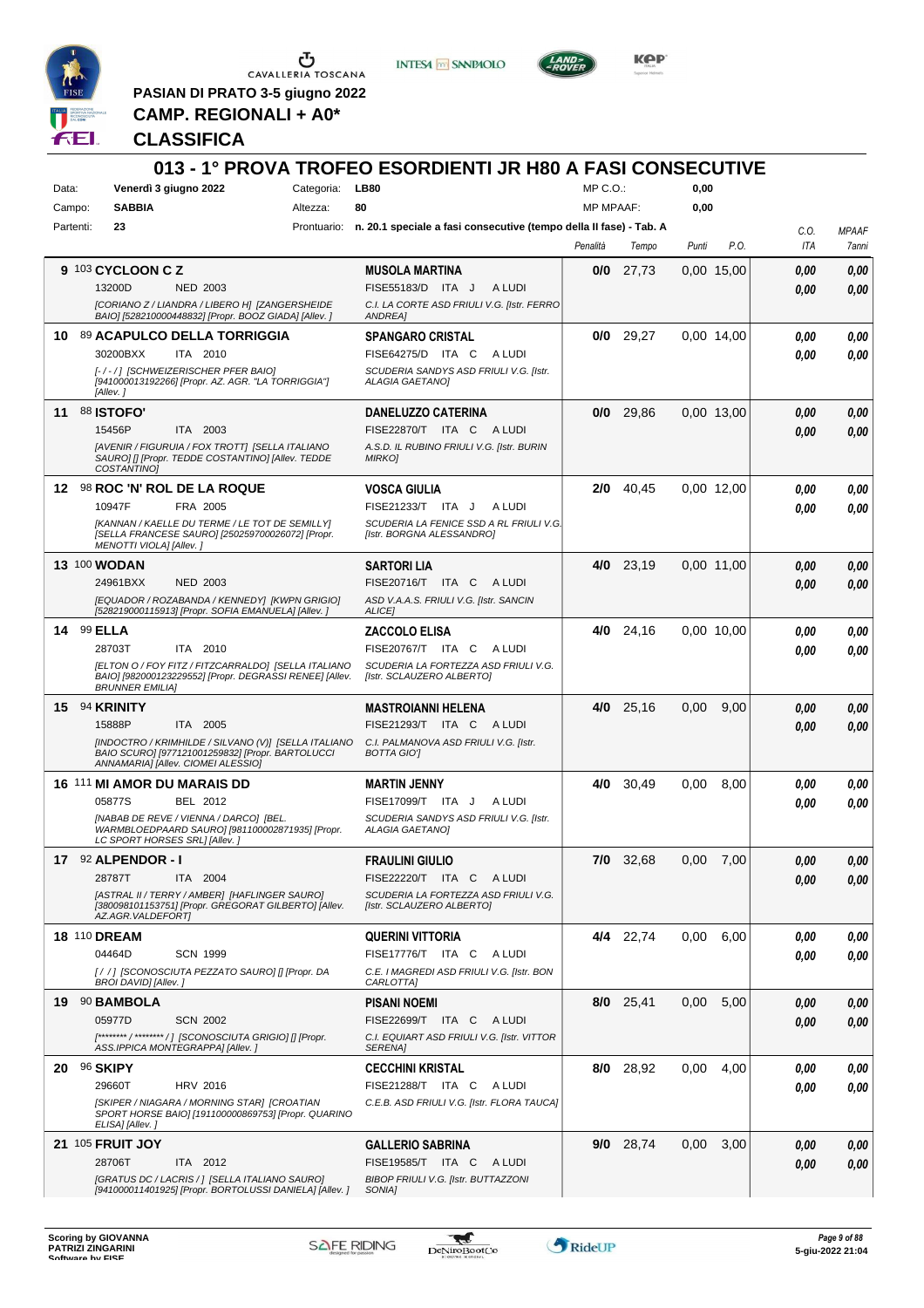

CAVALLERIA TOSCANA

**PASIAN DI PRATO 3-5 giugno 2022 CAMP. REGIONALI + A0\***

**CLASSIFICA**

#### **013 - 1° PROVA TROFEO ESORDIENTI JR H80 A FASI CONSECUTIVE** Data: Venerdì 3 giugno 2022 Categoria: LB80 Prontuario: **n. 20.1 speciale a fasi consecutive (tempo della II fase) - Tab. A** Campo: **SABBIA** Partenti: **23** Altezza: **80** MP C.O.: MP MPAAF: **0,00 0,00** *Penalità Tempo Punti P.O. C.O. ITA* **22** 107 **PASHA DEL BARONCIO** ITA 2004 **TOTONELLI GAIA** ITA C A LUDI **59** 0,00 0,00 0,00 *0,00 0,00* 08631E ITA 2004 FISE51777/D ITA C A LUDI <mark>0 ,00 0,00</mark>

**INTESA** m SANPAOLO

| 08631E<br>IIA.<br>-2004<br><b>ISTARON / DALILA LADY / LE TOT DE SEMILLY] ISELLA</b><br>ITALIANO SAURO] [] [Propr. BENASSI MARCO] [Allev.<br>AZ.AGRIC. BARONCIOI | FISE51777/D IIA C ALUDI<br>A.S.D. IL RUBINO FRIULI V.G. [Istr. BURIN<br><b>MIRKO1</b> |    |      |      |      | 0.00 | 0.00 |
|-----------------------------------------------------------------------------------------------------------------------------------------------------------------|---------------------------------------------------------------------------------------|----|------|------|------|------|------|
| <b>22 108 MILADY</b>                                                                                                                                            | <b>CALDARAZZO REBECCA</b>                                                             | 59 | 0.00 | 0.00 | 0.00 | 0.00 | 0.00 |
| 07733D<br><b>HUN 2005</b>                                                                                                                                       | ITA C<br>FISE19082/T<br>A LUDI                                                        |    |      |      |      | 0.00 | 0.00 |
| [MY BOY / CSILLA / REGOLY MAXIM] [SCONOSCIUTA<br>BAIO] [] [Propr. JUNEMANN CAROLA] [Allev. ]                                                                    | <b>BIBOP FRIULI V.G. [Istr. BUTTAZZONI</b><br>SONIA1                                  |    |      |      |      |      |      |

Collegio Giudicante *Presidente ERIC HENKEL SANDERSEN ERCOLE DE ANGELIS DOMENICO DI CAPRIO ROBERTA PASCON GIANNI ZANET*

# **014 - 1° PROVA TROFEO ESORDIENTI SR H80 A FASI CONSECUTIVE**

| Data:     | Venerdì 3 giugno 2022                                                                                                                              | Categoria:  | <b>LB80</b>                                                        | MP C. O.         |       | 0,00  |      |      |              |
|-----------|----------------------------------------------------------------------------------------------------------------------------------------------------|-------------|--------------------------------------------------------------------|------------------|-------|-------|------|------|--------------|
| Campo:    | <b>SABBIA</b>                                                                                                                                      | Altezza:    | 80                                                                 | <b>MP MPAAF:</b> |       | 0,00  |      |      |              |
| Partenti: | 5                                                                                                                                                  | Prontuario: | n. 20.1 speciale a fasi consecutive (tempo della II fase) - Tab. A |                  |       |       |      | C.0. | <b>MPAAF</b> |
|           |                                                                                                                                                    |             |                                                                    | Penalità         | Tempo | Punti | P.O. | ITA  | <b>7anni</b> |
|           | 1 116 MIGNON DELLA VALGRANDA                                                                                                                       |             | <b>BIGAI ELSA</b>                                                  | 0/0              | 31,26 | 0,00  | 6.00 | 0.00 | 0,00         |
|           | 14765D<br>ITA 2015                                                                                                                                 |             | ITA SA A LUDI<br>FISE55093/D                                       |                  |       |       |      | 0.00 | 0,00         |
|           | [URIQEIN / DONNA DELLA VALGRANDA / CITATION]<br>[SELLA ITALIANO BAIO] [380271000020203] [Propr. BIGAI<br>ELSA] [Allev. LANZA PAOLO]                |             | SCUDERIA SANDYS ASD FRIULI V.G. [Istr.<br>ALAGIA GAETANOI          |                  |       |       |      |      |              |
|           | 2 114 LORYN                                                                                                                                        |             | <b>CAICHIOLO ALICE</b>                                             | 0/0              | 36,61 | 0,00  | 4,00 | 0,00 | 0,00         |
|           | 06781D<br>ITA 2004                                                                                                                                 |             | FISE21331/T ITA S<br>A LUDI                                        |                  |       |       |      | 0,00 | 0.00         |
|           | [CONCORDE / DALLA VIA / FLAMENGO] [SELLA ITALIANO<br>BAIO] [977121001926945] [Propr. IL TORRACCIO DI<br>MALOSSO YLENIA] [Allev. FIORI ROBERTO]     |             | C.I.I PRATI DI VARMO FRIULI V.G. [Istr.<br><b>GUATELLI DANTEI</b>  |                  |       |       |      |      |              |
|           | 3 118 HASTERIX                                                                                                                                     |             | <b>CAMPESE CRISTINA</b>                                            | 4/0              | 33,09 | 0,00  | 3,00 | 0,00 | 0,00         |
|           | 26551T<br>ITA 1997                                                                                                                                 |             | ITA SA<br>000558/T<br>Brev.                                        |                  |       |       |      | 0,00 | 0.00         |
|           | [CAFARD / ORIA DES BOIS / COUCA] [ANGLO ARABO<br>BAIO] [220C740244] [Propr. GAMBELLIN STEFANO] [Allev.<br><b>GAMBELLIN STEFANOI</b>                |             | C.I.I PRATI DI VARMO FRIULI V.G. [Istr.<br><b>GUATELLI DANTEI</b>  |                  |       |       |      |      |              |
|           | 4 117 SECUR CONTROL CATRINA                                                                                                                        |             | <b>BIASINUTTO LETIZIA</b>                                          | 4/0              | 37.51 | 0.00  | 2.00 | 0.00 | 0,00         |
|           | 28137T<br><b>GER 2007</b>                                                                                                                          |             | FISE17705/T ITA Y<br>A LUDI                                        |                  |       |       |      | 0.00 | 0.00         |
|           | <b>ICARTOON / APHIRA / ACORD III IOLDENBURG BAIOI</b><br>[276098102196939] [Propr. SECUR CONTROL SRL] [Allev.]                                     |             | C.I.I PRATI DI VARMO FRIULI V.G. [Istr.<br><b>GUATELLI DANTEI</b>  |                  |       |       |      |      |              |
|           | 5 115 LEVANTHO VAN'T ULENHOF                                                                                                                       |             | <b>SAPIC MILICA</b>                                                | 5/0              | 33,88 | 0,00  | 1,00 | 0.00 | 0.00         |
|           | 29639T<br>BEL 2011                                                                                                                                 |             | SCG S<br>FISE21039/T<br>A LUDI                                     |                  |       |       |      | 0,00 | 0.00         |
|           | [DARCO / GRAPPA DI GEM Z Z609303 / GEM OF INDIA]<br>[BEL. WARMBLOEDPAARD BAIO] [967000001517785]<br>[Propr. CIRCOLO IPPICO TRIESTINO ASD] [Allev.] |             | C.I. TRIESTINO ASD FRIULI V.G. [Istr. DI<br>PRETORO MATILDEI       |                  |       |       |      |      |              |

Collegio Giudicante *Presidente ERIC HENKEL SANDERSEN ERCOLE DE ANGELIS DOMENICO DI CAPRIO ROBERTA PASCON GIANNI ZANET*

# **015 - 1° PROVA TROFEO PRIMI PASSI JR E SR H60 A FASI CONSECUTIVE**

| Data:     | Venerdì 3 giugno 2022                                                                                                                                                                       | Categoria: | <b>L60</b>                                                                     | $MP C. O.$ :     |       | 0,00  |              |      |              |
|-----------|---------------------------------------------------------------------------------------------------------------------------------------------------------------------------------------------|------------|--------------------------------------------------------------------------------|------------------|-------|-------|--------------|------|--------------|
| Campo:    | <b>SABBIA</b>                                                                                                                                                                               | Altezza:   | 60                                                                             | <b>MP MPAAF:</b> |       | 0,00  |              |      |              |
| Partenti: | 11                                                                                                                                                                                          |            | Prontuario: n. 20.1 speciale a fasi consecutive (tempo della II fase) - Tab. A |                  |       |       |              | C.O  | <b>MPAAF</b> |
|           |                                                                                                                                                                                             |            |                                                                                | Penalità         | Tempo | Punti | P.O.         | ITA  | 7anni        |
|           | 1 124 THEOKERR                                                                                                                                                                              |            | <b>MAREGA NOA</b>                                                              | 0/0              | 26.83 |       | $0,00$ 12,00 | 0.00 | 0.00         |
|           | 29038T<br>2008<br>ITA.                                                                                                                                                                      |            | <b>ITA</b><br>C.<br>FISE16413/T<br>A LUDI                                      |                  |       |       |              | 0.00 | 0,00         |
|           | [JOHNNY RED KERR / THEORIQUE / THEATRICAL]<br>[PUROSANGUE INGLESE SAURO] [982000121904654]<br>[Propr. CELIC ENRICO] [Allev. PICCHI GALOPPO SOCIETA'<br>DI ALLENAMENTO SRL DI ANDREA PICCHI] |            | C.I. PALMANOVA ASD FRIULI V.G. [Istr.<br><b>BOTTA GIOT</b>                     |                  |       |       |              |      |              |

W



*MPAAF 7anni*

*0,00*



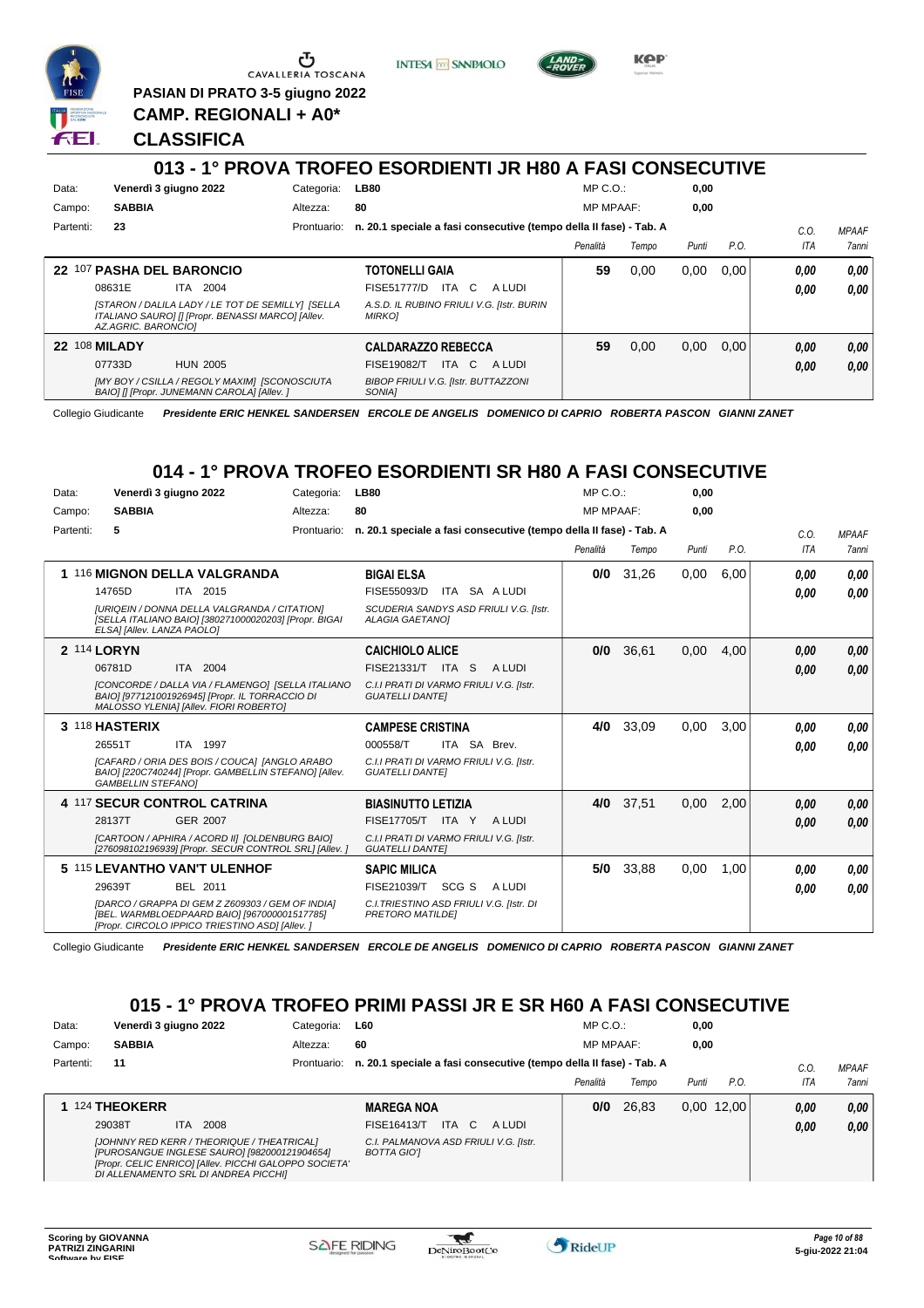

 $\sum_{\text{CAVALLERIA TOSCANA}}$ 

**PASIAN DI PRATO 3-5 giugno 2022 CAMP. REGIONALI + A0\***

**INTESA** M SANPAOLO



**KPP** 

#### **CLASSIFICA**

|           |                          |                                                                                                                                                   |            | 015 - 1° PROVA TROFEO PRIMI PASSI JR E SR H60 A FASI CONSECUTIVE                                  |                  |       |       |            |            |              |
|-----------|--------------------------|---------------------------------------------------------------------------------------------------------------------------------------------------|------------|---------------------------------------------------------------------------------------------------|------------------|-------|-------|------------|------------|--------------|
| Data:     |                          | Venerdì 3 giugno 2022                                                                                                                             | Categoria: | L60                                                                                               | MP C.O.:         |       | 0,00  |            |            |              |
| Campo:    | <b>SABBIA</b>            |                                                                                                                                                   | Altezza:   | 60                                                                                                | <b>MP MPAAF:</b> |       | 0,00  |            |            |              |
| Partenti: | 11                       |                                                                                                                                                   |            | Prontuario: n. 20.1 speciale a fasi consecutive (tempo della II fase) - Tab. A                    |                  |       |       |            | C.O.       | <b>MPAAF</b> |
|           |                          |                                                                                                                                                   |            |                                                                                                   | Penalità         | Tempo | Punti | P.O.       | <b>ITA</b> | 7anni        |
|           | 2 127 INKOGNITO          |                                                                                                                                                   |            | <b>HERIC KEVIN</b>                                                                                | 0/0              | 27,74 |       | 0.00 10.00 | 0.00       | 0,00         |
|           | 27871T                   | POL 2003                                                                                                                                          |            | FISE19753/T<br>ITA S<br>A LUDI                                                                    |                  |       |       |            | 0.00       | 0.00         |
|           |                          | [CAVALLO / ISMENA / WINNER] [SELLA POLONIA GRIGIO]<br>[616098200098180] [Propr. FERFOGLIA LUBNA] [Allev. ]                                        |            | C.I.PIETRAROSSA FRIULI V.G. [Istr. BRUNI<br><b>FRANCESCAI</b>                                     |                  |       |       |            |            |              |
|           | 3 120 ERES               |                                                                                                                                                   |            | FORNASARO DE MANZINI GIULIO MARIA                                                                 | 0/0              | 29.35 | 0,00  | 9,00       | 0.00       | 0,00         |
|           | 29111T                   | <b>NED 2011</b>                                                                                                                                   |            | FISE20733/T ITA C ALUDI                                                                           |                  |       |       |            | 0.00       | 0,00         |
|           | SOLIDARIETA'] [Allev.]   | [NN / NN / ] [SELLA OLANDESE BAIO] [528210004331356]<br>[Propr. ASD VOLONTARI DELL'ALPE ADRIA PER LA                                              |            | ASD V.A.A.S. FRIULI V.G. [Istr. SANCIN<br>ALICE]                                                  |                  |       |       |            |            |              |
|           | 4 121 LONELY GIRL        |                                                                                                                                                   |            | <b>GIGLIO CHIARA</b>                                                                              | 0/0              | 30,59 | 0,00  | 8,00       | 0,00       | 0,00         |
|           | 27804T                   | ITA 2005                                                                                                                                          |            | FISE19618/T ITA J<br>A LUDI                                                                       |                  |       |       |            | 0.00       | 0,00         |
|           |                          | ILOOPING / LAUNY / LONELY BOY] [SELLA ITALIANO<br>BAIO] [982009106214659] [Propr. BIASUTTI GIANLUIGI]<br>[Allev. BIASUTTI GIANLUIGI]              |            | PRADAMANO DREAM SSD A RL FRIULI V.G.<br>[Istr. MUSCOVICH ALESSANDRA]                              |                  |       |       |            |            |              |
|           | 5 244 UP TO DATE         |                                                                                                                                                   |            | <b>MARTOCCI GEA MARIA</b>                                                                         | 0/0              | 33,23 | 0,00  | 7,00       | 0.00       | 0,00         |
|           | 13230G                   | <b>NED 2001</b>                                                                                                                                   |            | FISE22291/T ITA C ALUDI                                                                           |                  |       |       |            | 0.00       | 0.00         |
|           |                          | [MADISON / GAMMA / GANYMED] [KWPN SAURO] []<br>[Propr. GIOVANNINI FRANCESCA] [Allev.]                                                             |            | CENTRO EQUESTRE FLUMEN P.L. FRIULI<br>V.G. [Istr. BORGNA ROBERTO]                                 |                  |       |       |            |            |              |
|           | 6 122 DAVILUT YAR        |                                                                                                                                                   |            | <b>DAVID BEATRICE</b>                                                                             | 0/0              | 34,13 | 0,00  | 6,00       | 0.00       | 0,00         |
|           | 28556T                   | ESP 2003                                                                                                                                          |            | <b>FISE19578/T ITA C</b><br>A LUDI                                                                |                  |       |       |            | 0.00       | 0.00         |
|           |                          | [ABSOLUT Z / QUANTA / 1 [PURA RAZZA SPAGNOLA BAIO]<br>[977200001479219] [Propr. SCARANO ANTONIO] [Allev.]                                         |            | C.E.B. ASD FRIULI V.G. [Istr. FLORA TAUCA]                                                        |                  |       |       |            |            |              |
|           | <b>7 126 JAGUAR</b>      |                                                                                                                                                   |            | <b>BERTOZZI SERENA</b>                                                                            | 4/0              | 26,72 | 0,00  | 5,00       | 0.00       | 0,00         |
|           | 03267R                   | BEL 2009                                                                                                                                          |            | FISE21284/T ITA S<br>A LUDI                                                                       |                  |       |       |            | 0.00       | 0.00         |
|           | <b>UMBERTO]</b> [Allev.] | <b>IUGANO SITTE / ELEGANT VAN HET LINDEHOF / DARCO]</b><br>[BWP GRIGIO] [981100002251565] [Propr. COLAVITA                                        |            | BIBOP FRIULI V.G. [Istr. BUTTAZZONI<br>SONIA]                                                     |                  |       |       |            |            |              |
|           | 8 123 JAGUAR             |                                                                                                                                                   |            | KROMIDHA ALISSIA                                                                                  | 4/0              | 36,62 | 0.00  | 4,00       | 0,00       | 0,00         |
|           | 03267R                   | <b>BEL 2009</b>                                                                                                                                   |            | FISE45248/D ITA J<br>A LUDI                                                                       |                  |       |       |            | 0.00       | 0.00         |
|           | UMBERTO] [Allev.]        | [UGANO SITTE / ELEGANT VAN HET LINDEHOF / DARCO]<br>[BWP GRIGIO] [981100002251565] [Propr. COLAVITA                                               |            | BIBOP FRIULI V.G. [Istr. BUTTAZZONI<br>SONIA]                                                     |                  |       |       |            |            |              |
|           |                          | 9 125 HECTOR DELLA CAROLINA                                                                                                                       |            | <b>BLANDINO ANNA LISELDA</b>                                                                      | 5/0              | 30.72 | 0,00  | 3,00       | 0.00       | 0,00         |
|           | 31158K                   | ITA 2015                                                                                                                                          |            | FISE13950/T ITA J<br>A LUDI                                                                       |                  |       |       |            | 0.00       | 0.00         |
|           |                          | [X / X / ] [SELLA ITALIANO SAURO] [] [Propr. ] [Allev. ]                                                                                          |            | BIBOP FRIULI V.G. [Istr. BUTTAZZONI<br>SONIA <sub>l</sub>                                         |                  |       |       |            |            |              |
|           | 10 243 AGATENORE         |                                                                                                                                                   |            | <b>MARTOCCI FEBE MARIA</b>                                                                        | 21/0             | 41.00 | 0.00  | 2,00       | 0.00       | 0.00         |
|           | 14056F                   | ITA 2007                                                                                                                                          |            | FISE22292/T ITA G ALUDI                                                                           |                  |       |       |            | 0,00       | 0,00         |
|           |                          | [EKRAAR / EURIDICE / SHANTOU] [PUROSANGUE<br>INGLESE BAIO] [972000000575657] [Propr. BULLI<br>CLAUDIO] [Allev. RUSCALLA ROBERTO]                  |            | CENTRO EQUESTRE FLUMEN P.L. FRIULI<br>V.G. [Istr. BORGNA ROBERTO]                                 |                  |       |       |            |            |              |
|           | <b>11 119 AMINO</b>      |                                                                                                                                                   |            | <b>MADIAI STEFANIA</b>                                                                            | 71               | 0,00  | 0,00  | 0,00       | 0,00       | 0,00         |
|           | 14721BXX                 | ITA 2002                                                                                                                                          |            | FISE21962/T ITA C ALUDI                                                                           |                  |       |       |            | 0,00       | 0,00         |
|           |                          | [AHORN Z / MARIA TERESA II / I.DOMIZIANO] [SELLA<br>ITALIANO BAIO] [96800000121682] [Propr. C.E. ELLE ASD]<br>[Allev. PICCIOLI BATTISTA GIUSEPPE] |            | C.E. ELLE ASD FRIULI V.G. [Istr. RIBIS<br>LAURA]                                                  |                  |       |       |            |            |              |
|           | Collegio Giudicante      |                                                                                                                                                   |            | Presidente ERIC HENKEL SANDERSEN ERCOLE DE ANGELIS DOMENICO DI CAPRIO ROBERTA PASCON GIANNI ZANET |                  |       |       |            |            |              |

### **018 - 1° PROVA TROFEO BREVETTO PONY H90 A FASI CONSECUTIVE**

| Data:                                                                      | Venerdì 3 giugno 2022                                                                                                 | Categoria:  | <b>BP90</b>             |               |                                                                    | $MP C. O.$ :     |       | 0,00  |      |      |                                   |
|----------------------------------------------------------------------------|-----------------------------------------------------------------------------------------------------------------------|-------------|-------------------------|---------------|--------------------------------------------------------------------|------------------|-------|-------|------|------|-----------------------------------|
| Campo:                                                                     | <b>SABBIA</b>                                                                                                         | Altezza:    | 90                      |               |                                                                    | <b>MP MPAAF:</b> |       | 0,00  |      |      |                                   |
| Partenti:                                                                  | 8                                                                                                                     | Prontuario: |                         |               | n. 20.1 speciale a fasi consecutive (tempo della Il fase) - Tab. A |                  |       |       |      | C.0  | <b>MPAAF</b>                      |
|                                                                            |                                                                                                                       |             |                         |               |                                                                    | Penalità         | Tempo | Punti | P.O. | ITA  | <i><b>7anni</b></i>               |
|                                                                            | 132 TALEXIE                                                                                                           |             | <b>ZAMUNER RICCARDO</b> |               |                                                                    | 0/0              | 22.91 | 0,00  | 9.00 | 0.00 | 0.00                              |
|                                                                            | <b>FRA 2007 Pony</b><br>29042T                                                                                        |             | FISE49769/D             | ITA C         | Brev.                                                              |                  |       |       |      | 0.00 | 0.00                              |
|                                                                            | [ALEX SPONTE / EIRYA D'ARGENT / QUOLIBET IV] [PONY<br>SAURO] [250259600335748] [Propr. SCIALINO GIULIANO]<br>[Allev.] |             | PRADELLA KATIAI         |               | SCUDERIA EUOTEAM ASD FRIULI V.G. [Istr.                            |                  |       |       |      |      |                                   |
| <b>Scoring by GIOVANNA</b><br><b>PATRIZI ZINGARINI</b><br>Coffware by EICE |                                                                                                                       |             | <b>SAFE RIDING</b>      | DeNiroBoot('o |                                                                    | RideUP           |       |       |      |      | Page 11 of 88<br>5-giu-2022 21:04 |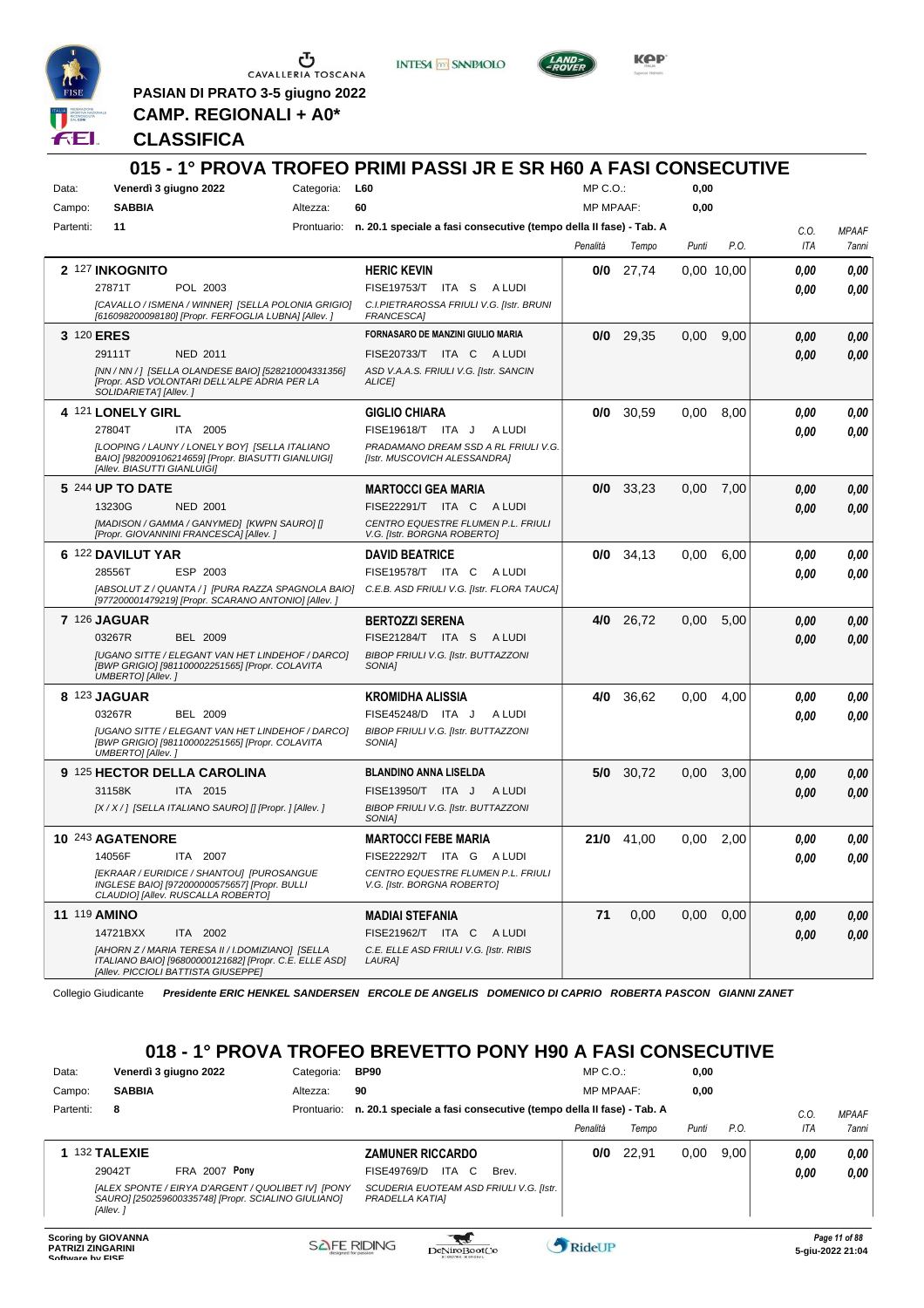

Ⴠ CAVALLERIA TOSCANA

**PASIAN DI PRATO 3-5 giugno 2022 CAMP. REGIONALI + A0\***

**INTESA** M SANPAOLO



**Kep** 

#### **CLASSIFICA**

|           |                                                                                                                                                                     |                      |            | 018 - 1° PROVA TROFEO BREVETTO PONY H90 A FASI CONSECUTIVE                     |                  |             |       |      |            |              |
|-----------|---------------------------------------------------------------------------------------------------------------------------------------------------------------------|----------------------|------------|--------------------------------------------------------------------------------|------------------|-------------|-------|------|------------|--------------|
| Data:     | Venerdì 3 giugno 2022                                                                                                                                               |                      | Categoria: | <b>BP90</b>                                                                    | MP C. O.         |             | 0.00  |      |            |              |
| Campo:    | <b>SABBIA</b>                                                                                                                                                       |                      | Altezza:   | 90                                                                             | <b>MP MPAAF:</b> |             | 0,00  |      |            |              |
| Partenti: | 8                                                                                                                                                                   |                      |            | Prontuario: n. 20.1 speciale a fasi consecutive (tempo della II fase) - Tab. A |                  |             |       |      | C.O.       | <b>MPAAF</b> |
|           |                                                                                                                                                                     |                      |            |                                                                                | Penalità         | Tempo       | Punti | P.O. | <b>ITA</b> | <b>7anni</b> |
|           | 2 129 TURQUESA                                                                                                                                                      |                      |            | <b>DALMASSO CHIARA</b>                                                         | 0/0              | 24.10       | 0.00  | 7.00 | 0.00       | 0.00         |
|           | 30983BXX                                                                                                                                                            | <b>IRL 2008 Pony</b> |            | FISE16275/T ITA J<br>Brev.                                                     |                  |             |       |      | 0.00       | 0.00         |
|           | [SILVER SHADOW / MAY DAY / LOOBEEN LARRY] [IRISH<br>PONY GRIGIO] [372100400010980] [Propr. DALMASSO<br>CHIARA] [Allev.]                                             |                      |            | SCUDERIA SANDYS ASD FRIULI V.G. [Istr.<br><b>ALAGIA GAETANO]</b>               |                  |             |       |      |            |              |
|           | <b>3 143 TAURUS</b>                                                                                                                                                 |                      |            | <b>DA RE TERESA</b>                                                            |                  | $0/0$ 27,97 | 0.00  | 6.00 | 0.00       | 0,00         |
|           | 29638T                                                                                                                                                              | ITA 2014 Pony        |            | FISE18862/T ITA C<br>Brev.                                                     |                  |             |       |      | 0.00       | 0.00         |
|           | [NN / NN / ] [PONY MORELLO] [380271006024815] [Propr.<br>BELLAVISTA SOCIETA' AGRICOLA SEMPLICE  [Allev.]                                                            |                      |            | C.I. FRIULANO SSD SRL FRIULI V.G. [Istr.<br>COLMANO LUCIA]                     |                  |             |       |      |            |              |
|           | 4 128 MICKEY MAC                                                                                                                                                    |                      |            | ROSSI CARLOTTA VIOLA ELISABETH                                                 | 4/0              | 22.32       | 0.00  | 5.00 | 0.00       | 0.00         |
|           | 30652BXX                                                                                                                                                            | IRL 2007 Pony        |            | <b>FISE106646/K ITA C</b><br>Brev.<br>т                                        |                  |             |       |      | 0.00       | 0,00         |
|           | [PARKMORE BOBBY / GLEANMORE LILY / SEAFIELD<br>SILVER ROGUEI [CONNEMARA GRIGIO]<br>[372100400019164] [Propr. SOC. IPPICA LE QUERCE ASS.<br>SPORT. DILETT.] [Allev.] |                      |            | C.E.B. ASD FRIULI V.G. [Istr. FLORA TAUCA]                                     |                  |             |       |      |            |              |
|           | 5 133 ARGENTINA                                                                                                                                                     |                      |            | <b>PUGGINA BENEDETTA</b>                                                       |                  | $0/4$ 24,64 | 0,00  | 4.00 | 0.00       | 0.00         |
|           | 30468K                                                                                                                                                              | <b>FRA 2010 Pony</b> |            | FISE18052/T ITA G<br>Brev.                                                     |                  |             |       |      | 0.00       | 0.00         |
|           | [X / X / ] [SCONOSCIUTA BAIO] [] [Propr. ] [Allev. ]                                                                                                                |                      |            | C.I. FRIULANO SSD SRL FRIULI V.G. [Istr.<br><b>KAINICH DAVIDE]</b>             |                  |             |       |      |            |              |
|           | 6 131 SLATHAN                                                                                                                                                       |                      |            | <b>COCEANI REBECCA</b>                                                         |                  | 4/0 25,32   | 0,00  | 3,00 | 0.00       | 0.00         |
|           | 26489M                                                                                                                                                              | ITA 2008 Pony        |            | FISE18681/T ITA C<br>Brev.                                                     |                  |             |       |      | 0.00       | 0.00         |
|           | [SCONOSCIUTO / SCONOSCIUTA / ] [SCONOSCIUTA<br>BAIO] [941000014658830] [Propr. ASD SCUDERIA<br>VALDAURA] [Allev.]                                                   |                      |            | C.I. FRIULANO SSD SRL FRIULI V.G. [Istr.<br>COLMANO LUCIA]                     |                  |             |       |      |            |              |
|           | <b>7 134 MODENO</b>                                                                                                                                                 |                      |            | <b>SANNA EMMA</b>                                                              |                  | 8/0 24,11   | 0,00  | 2.00 | 0.00       | 0,00         |
|           | 20411A                                                                                                                                                              | NED 2009 Pony        |            | FISE16988/T ITA G<br>Brev.                                                     |                  |             |       |      | 0.00       | 0.00         |
|           | [VIVIENNE'S / MARLOES / COMM'S FOREST] [PONY<br>BAIO] [528210002131768] [Propr. DELSIGNORE MATILDE]<br>[Allev.]                                                     |                      |            | C.I. PALMANOVA ASD FRIULI V.G. [Istr.<br><b>BOTTA GIOT</b>                     |                  |             |       |      |            |              |
|           | 8 130 URSULE DE CHINTRE                                                                                                                                             |                      |            | <b>SALVATELLI LAVINIA</b>                                                      | 8/0              | 29.97       | 0.00  | 1.00 | 0.00       | 0,00         |
|           | 29373T                                                                                                                                                              | <b>FRA 2008 Pony</b> |            | FISE20245/T ITA G<br>Brev.                                                     |                  |             |       |      | 0.00       | 0.00         |
|           | [FRICOTIN / LADY DE TERVAY / ] [PONY GRIGIO]<br>[250259500034286] [Propr. EQUIPASSIONE S.R.L.] [Allev.]                                                             |                      |            | C.E.B. ASD FRIULI V.G. [Istr. FLORA TAUCA]                                     |                  |             |       |      |            |              |

Collegio Giudicante *Presidente ERIC HENKEL SANDERSEN ERCOLE DE ANGELIS DOMENICO DI CAPRIO ROBERTA PASCON GIANNI ZANET*

# **019 - 1° PROVA TROFEO DEBUTTANTI PONY H70 A FASI CONSECUTIVE**

| Data:     | Venerdì 3 giugno 2022                                                                              | Categoria:  | LBP70                                                              | $MP C. O.$ :     |       | 0,00  |            |            |              |
|-----------|----------------------------------------------------------------------------------------------------|-------------|--------------------------------------------------------------------|------------------|-------|-------|------------|------------|--------------|
| Campo:    | <b>SABBIA</b>                                                                                      | Altezza:    | 70                                                                 | <b>MP MPAAF:</b> |       | 0,00  |            |            |              |
| Partenti: | 11                                                                                                 | Prontuario: | n. 20.1 speciale a fasi consecutive (tempo della Il fase) - Tab. A |                  |       |       |            | C.O.       | <b>MPAAF</b> |
|           |                                                                                                    |             |                                                                    | Penalità         | Tempo | Punti | P.O.       | <b>ITA</b> | 7anni        |
|           | 1 145 VODKA FOR BREAKFAST                                                                          |             | <b>CANDOTTI CAROLA</b>                                             | 0/0              | 22,32 |       | 0,00 12,00 | 0.00       | 0,00         |
|           | <b>SCN 2010 Pony</b><br>12981E                                                                     |             | ITA C<br><b>FISE17322/T</b><br>Brev.                               |                  |       |       |            | 0.00       | 0.00         |
|           | [NN / NN / ] [PONY SAURO] [941000013192850] [Propr.<br>AZIENDA AGRICOLA PANCOTTO DANIELA] [Allev.] |             | C.I.LA QUERCIA FRIULI V.G. [Istr.<br>PANCOTTO DANIELA]             |                  |       |       |            |            |              |
|           | 2 140 NIKIFOR-K                                                                                    |             | <b>CECCO GIULIA SILVA</b>                                          | 0/0              | 23,50 |       | 0,00 10,00 | 0,00       | 0.00         |
|           | POL 2001 Pony<br>08110D                                                                            |             | ITA C<br>FISE55018/D<br>A LUDI                                     |                  |       |       |            | 0.00       | 0,00         |
|           | [NICO / KINGA / KING OF CARELSHOF] [PONY GRIGIO] []<br>[Propr. ZANATTA NICOLETTA] [Allev.]         |             | SCUDERIA SANDYS ASD FRIULI V.G. [Istr.<br><b>ALAGIA GAETANOI</b>   |                  |       |       |            |            |              |
|           | 3 142 AE SERENDIPTY STAR                                                                           |             | <b>TOFFOLI GIULIO</b>                                              | 0/0              | 24,19 | 0,00  | 9,00       | 0.00       | 0,00         |
|           | 2012 Pony<br>32898BXX<br>ITA                                                                       |             | <b>FISE19255/T</b><br>ITA<br>C<br>A LUDI                           |                  |       |       |            | 0.00       | 0.00         |
|           | [-/-/] [PONY BUCKSKIN] [941000013203493] [Propr.<br>TURRIN LUCA] [Allev.]                          |             | C.I. LA CORTE ASD FRIULI V.G. [Istr. FERRO]<br>ANDREA1             |                  |       |       |            |            |              |
|           | 4 139 MUSICFIELD LADY                                                                              |             | <b>URBAN EMY</b>                                                   | 0/0              | 25,00 | 0,00  | 8,00       | 0,00       | 0,00         |
|           | IRL 2016 Pony<br>29457T                                                                            |             | FISE115465/K ITA<br>G<br>A LUDI                                    |                  |       |       |            | 0.00       | 0.00         |
|           | [XXX / XXX / ] [IRISH PONY SAURO] [372140316843145]<br>[Propr. URBAN EMY] [Allev. ]                |             | C.I. PALMANOVA ASD FRIULI V.G. [Istr.<br><b>BOTTA GIOT</b>         |                  |       |       |            |            |              |

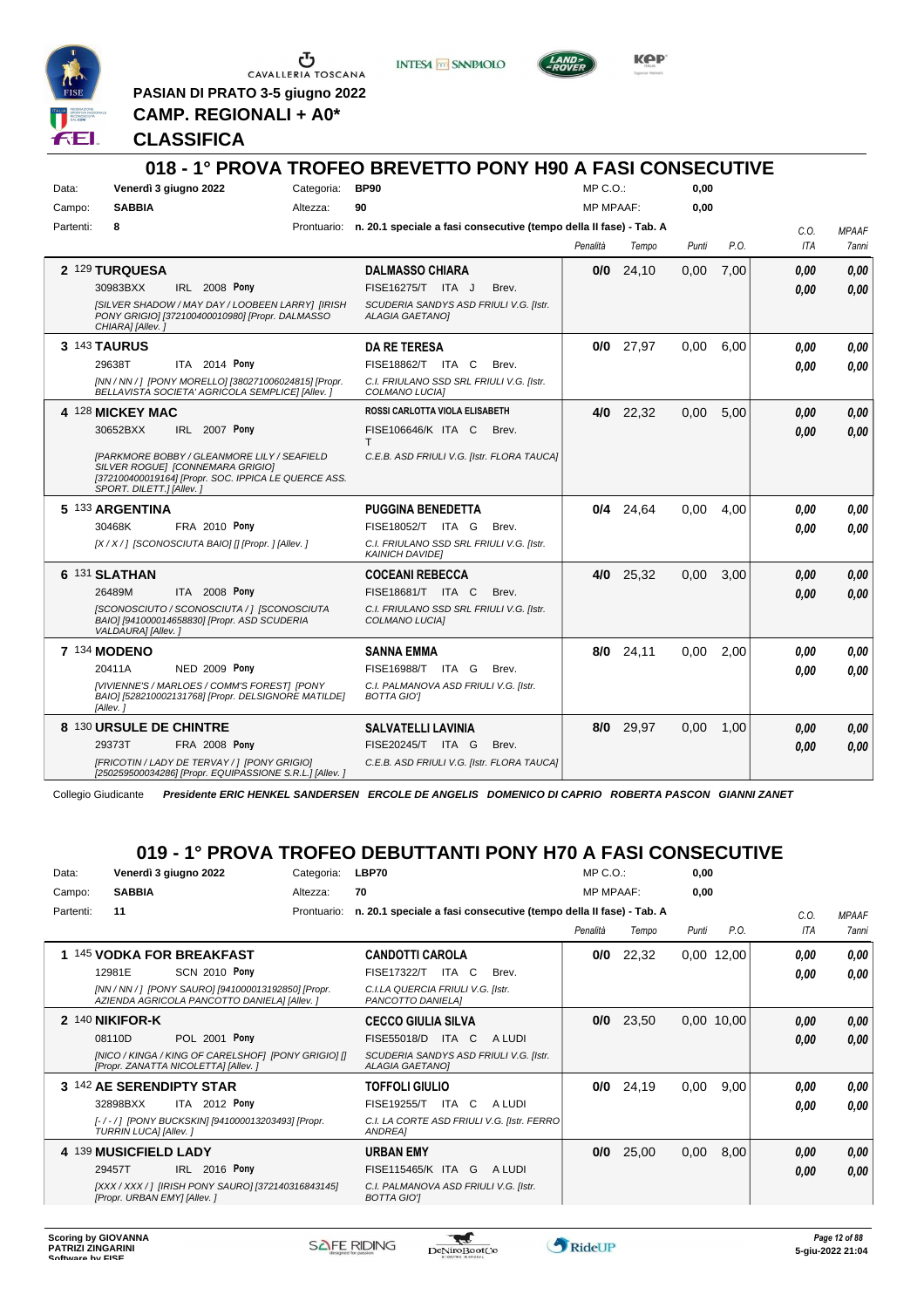

 $\begin{array}{c}\n\bullet \\
\bullet \\
\bullet \\
\bullet \\
\bullet\n\end{array}$  CAVALLERIA TOSCANA

**PASIAN DI PRATO 3-5 giugno 2022 CAMP. REGIONALI + A0\***

**INTESA** M SANPAOLO



**Kep** 

#### **CLASSIFICA**

|           |                            |                                                                                                         |                  | 019 - 1° PROVA TROFEO DEBUTTANTI PONY H70 A FASI CONSECUTIVE                   |                  |             |       |      |            |              |
|-----------|----------------------------|---------------------------------------------------------------------------------------------------------|------------------|--------------------------------------------------------------------------------|------------------|-------------|-------|------|------------|--------------|
| Data:     |                            | Venerdì 3 giugno 2022                                                                                   | Categoria: LBP70 |                                                                                | MP C. O.         |             | 0,00  |      |            |              |
| Campo:    | <b>SABBIA</b>              |                                                                                                         | Altezza:         | 70                                                                             | <b>MP MPAAF:</b> |             | 0,00  |      |            |              |
| Partenti: | 11                         |                                                                                                         |                  | Prontuario: n. 20.1 speciale a fasi consecutive (tempo della II fase) - Tab. A |                  |             |       |      | C.O.       | <b>MPAAF</b> |
|           |                            |                                                                                                         |                  |                                                                                | Penalità         | Tempo       | Punti | P.O. | <b>ITA</b> | <b>7anni</b> |
|           | 5 135 KANTOS               |                                                                                                         |                  | <b>BULFON BIANCA</b>                                                           |                  | $0/0$ 25,60 | 0,00  | 7,00 | 0,00       | 0.00         |
|           | 34175BXX                   | <b>NED 2009 Pony</b>                                                                                    |                  | FISE22058/T ITA G<br>A LUDI                                                    |                  |             |       |      | 0,00       | 0.00         |
|           | [Allev.]                   | [KARLOS / MONIEK / ELEGANT] [NEDERLANDS RIJPAAR.<br>BAIO] [528210002375699] [Propr. BAGNASCHI CATERINA] |                  | C.E. ELLE ASD FRIULI V.G. [Istr. RIBIS<br><b>LAURA1</b>                        |                  |             |       |      |            |              |
|           |                            | 6 144 SAKINTO HOF TER MOLENWIJK                                                                         |                  | <b>BET SARA</b>                                                                | 0/0              | 25.87       | 0.00  | 6.00 | 0.00       | 0.00         |
|           | 17651BXX                   | <b>BEL 1998 Pony</b>                                                                                    |                  | FISE48172/D ITA C<br>Brev.                                                     |                  |             |       |      | 0.00       | 0.00         |
|           | NADIA] [Allev.]            | <b>ISULAATIK'S GOLD DIGGER / KARMELITA'S ANJA /</b><br>CARLO] [PONY PALOMINO] [] [Propr. SCHINCARIOL    |                  | SCUDERIA SANDYS ASD FRIULI V.G. Ilstr.<br><b>ALAGIA GAETANOI</b>               |                  |             |       |      |            |              |
|           | 7 146 CHREK                |                                                                                                         |                  | <b>ROBBA MARGHERITA</b>                                                        | 0/0              | 26.98       | 0.00  | 5.00 | 0.00       | 0.00         |
|           | 29060T                     | <b>NED 2005 Pony</b>                                                                                    |                  | FISE15451/T ITA C<br>Brev.                                                     |                  |             |       |      | 0.00       | 0,00         |
|           | FRIULANO SSD SRL1 [Allev.] | [CASPER / VERONA / VITANO] [NEDERLANDS RIJPAAR.<br>SAURO] [528210000627145] [Propr. CIRCOLO IPPICO      |                  | C.I. TRIESTINO ASD FRIULI V.G. [Istr. DI<br><b>PRETORO MATILDEI</b>            |                  |             |       |      |            |              |
|           |                            | 8 141 BETTINA DU NABERON                                                                                |                  | <b>MARTINCIGH LETIZIA</b>                                                      | 4/0              | 29,40       | 0,00  | 4,00 | 0.00       | 0,00         |
|           | 29408T                     | <b>FRA 2011 Pony</b>                                                                                    |                  | FISE19804/T ITA G<br>A LUDI                                                    |                  |             |       |      | 0.00       | 0.00         |
|           | LETIZIA] [Allev.]          | ILURGORY / UTOPIE DU NABERON /   [PONY PEZZATO<br>TOBIANO] [250259600450745] [Propr. MARTINCIGH         |                  | C.E. ELLE ASD FRIULI V.G. [Istr. RIBIS<br>LAURA]                               |                  |             |       |      |            |              |
|           |                            | 9 137 MACGARRETT ADMIRAL                                                                                |                  | <b>SPESSOT BENEDETTA</b>                                                       | 4/0              | 31,96       | 0,00  | 3.00 | 0.00       | 0.00         |
|           | 29743T                     | IRL 2014 Pony                                                                                           |                  | FISE21081/T ITA G ALUDI                                                        |                  |             |       |      | 0.00       | 0,00         |
|           | MARZIA] [Allev.]           | [CORAL ROSS / CONG STORM / DOONEEN JUST JOEY]<br>[CONNEMARA GRIGIO] [372100400031103] [Propr. VALLI     |                  | C.E. LA SILVA FRIULI V.G. [Istr. GUADALUPE<br><b>FEDERICO NICOLASI</b>         |                  |             |       |      |            |              |
|           | <b>10 136 GIPSY</b>        |                                                                                                         |                  | <b>MURADOR GIOIA</b>                                                           | 4/0              | 35,38       | 0,00  | 2,00 | 0.00       | 0.00         |
|           | 13406D                     | ITA 2013 Pony                                                                                           |                  | FISE21698/T ITA G<br>A LUDI                                                    |                  |             |       |      | 0.00       | 0.00         |
|           |                            | [*/*/1 [SCONOSCIUTA BAIO] [380271006048498] [Propr.<br>CENTRO EQUESTRE "LA SILVA" S.S.D.] [Allev.]      |                  | C.E. LA SILVA FRIULI V.G. [Istr. GUADALUPE<br><b>FEDERICO NICOLASI</b>         |                  |             |       |      |            |              |
|           |                            | 11 138 EMILIA V/H HOEVETERRAS                                                                           |                  | <b>ZANINI DIANA</b>                                                            |                  | 5/0 34,80   | 0,00  | 1,00 | 0,00       | 0.00         |
|           | 16671F                     | <b>BEL 2006 Pony</b>                                                                                    |                  | FISE20514/T ITA G<br>A LUDI                                                    |                  |             |       |      | 0,00       | 0.00         |
|           | GIUSEPPE] [Allev.]         | [-/-/] [PONY BAIO] [981100002216024] [Propr. DELUCA                                                     |                  | C.I.I PRATI DI VARMO FRIULI V.G. [Istr.<br><b>GUATELLI DANTEI</b>              |                  |             |       |      |            |              |

Collegio Giudicante *Presidente ERIC HENKEL SANDERSEN ERCOLE DE ANGELIS DOMENICO DI CAPRIO ROBERTA PASCON GIANNI ZANET*

# **020 - 1° PROVA TROFEO CUCCIOLI PONY H60 A FASI CONSECUTIVE**

| Data:     | Venerdì 3 giugno 2022                                                                                                           | Categoria:  | <b>LBP60</b>                                                       | $MP C. O.$ :     |       | 0,00  |              |      |              |
|-----------|---------------------------------------------------------------------------------------------------------------------------------|-------------|--------------------------------------------------------------------|------------------|-------|-------|--------------|------|--------------|
| Campo:    | <b>SABBIA</b>                                                                                                                   | Altezza:    | 60                                                                 | <b>MP MPAAF:</b> |       | 0.00  |              |      |              |
| Partenti: | 13                                                                                                                              | Prontuario: | n. 20.1 speciale a fasi consecutive (tempo della II fase) - Tab. A |                  |       |       |              | C.0. | <b>MPAAF</b> |
|           |                                                                                                                                 |             |                                                                    | Penalità         | Tempo | Punti | P.O.         | ITA  | <b>7anni</b> |
|           | <b>1 152 NYNKE</b>                                                                                                              |             | <b>FILIPOZZI ALICE</b>                                             | 0/0              | 23,07 |       | $0,00$ 14,00 | 0,00 | 0,00         |
|           | <b>BEL 2003 Pony</b><br>26154BXX                                                                                                |             | ITA C<br>FISE56991/D<br>A LUDI                                     |                  |       |       |              | 0.00 | 0,00         |
|           | [-/-/] [VB SELLA BELGA SAURO] [981100000813713]<br>[Propr. C.E.M. POLIZZI GERARD] [Allev. ]                                     |             | SCUDERIA EUOTEAM ASD FRIULI V.G. [Istr.<br>PRADELLA KATIAI         |                  |       |       |              |      |              |
|           | 2 158 GIGLIO                                                                                                                    |             | <b>CARTINI CATERINA</b>                                            | 0/0              | 24,88 |       | $0,00$ 12,00 | 0.00 | 0,00         |
|           | ITA 2009 Pony<br>09321D                                                                                                         |             | ITA<br>FISE16080/T<br>C<br>A LUDI                                  |                  |       |       |              | 0,00 | 0.00         |
|           | BAIO] [941000012750345] [Propr. MARCHI GISELLA<br>AZIENDA AGRICOLAI [Allev.]                                                    |             | S.O. FRIULI V.G. [Istr. MILOS BARBARA]                             |                  |       |       |              |      |              |
|           | 3 155 ENERGY DELL'ALBA                                                                                                          |             | <b>FONTANA ALESSANDRO</b>                                          | 0/0              | 25,37 |       | 0.00 11.00   | 0,00 | 0,00         |
|           | ITA 2005 Pony<br>09934D                                                                                                         |             | FISE19173/T ITA G<br>A LUDI                                        |                  |       |       |              | 0.00 | 0.00         |
|           | [**/**/] [SCONOSCIUTA ISABELLA] [] [Propr. FONTANA<br>ALESSANDRO1 [Allev. 1                                                     |             | C.E. ELLE ASD FRIULI V.G. [Istr. RIBIS<br><b>LAURA1</b>            |                  |       |       |              |      |              |
|           | 4 153 MELA                                                                                                                      |             | <b>GALATI AMY</b>                                                  | 0/0              | 26,86 |       | 0.00 10.00   | 0,00 | 0.00         |
|           | 2009 Pony<br>14106F<br>ITA                                                                                                      |             | <b>FISE20448/T</b><br>ITA G<br>A LUDI                              |                  |       |       |              | 0,00 | 0.00         |
|           | [-/-/] [PONY SAURO] [941000013212280] [Propr. ZOHAR<br>DI KARSTENEGG GRAZIELLA] [Allev. CIRCOLO IPPICO<br><b>SAN GIOVENALEI</b> |             | C.E. ELLE ASD FRIULI V.G. [Istr. RIBIS<br>LAURA]                   |                  |       |       |              |      |              |
|           |                                                                                                                                 |             |                                                                    |                  |       |       |              |      |              |

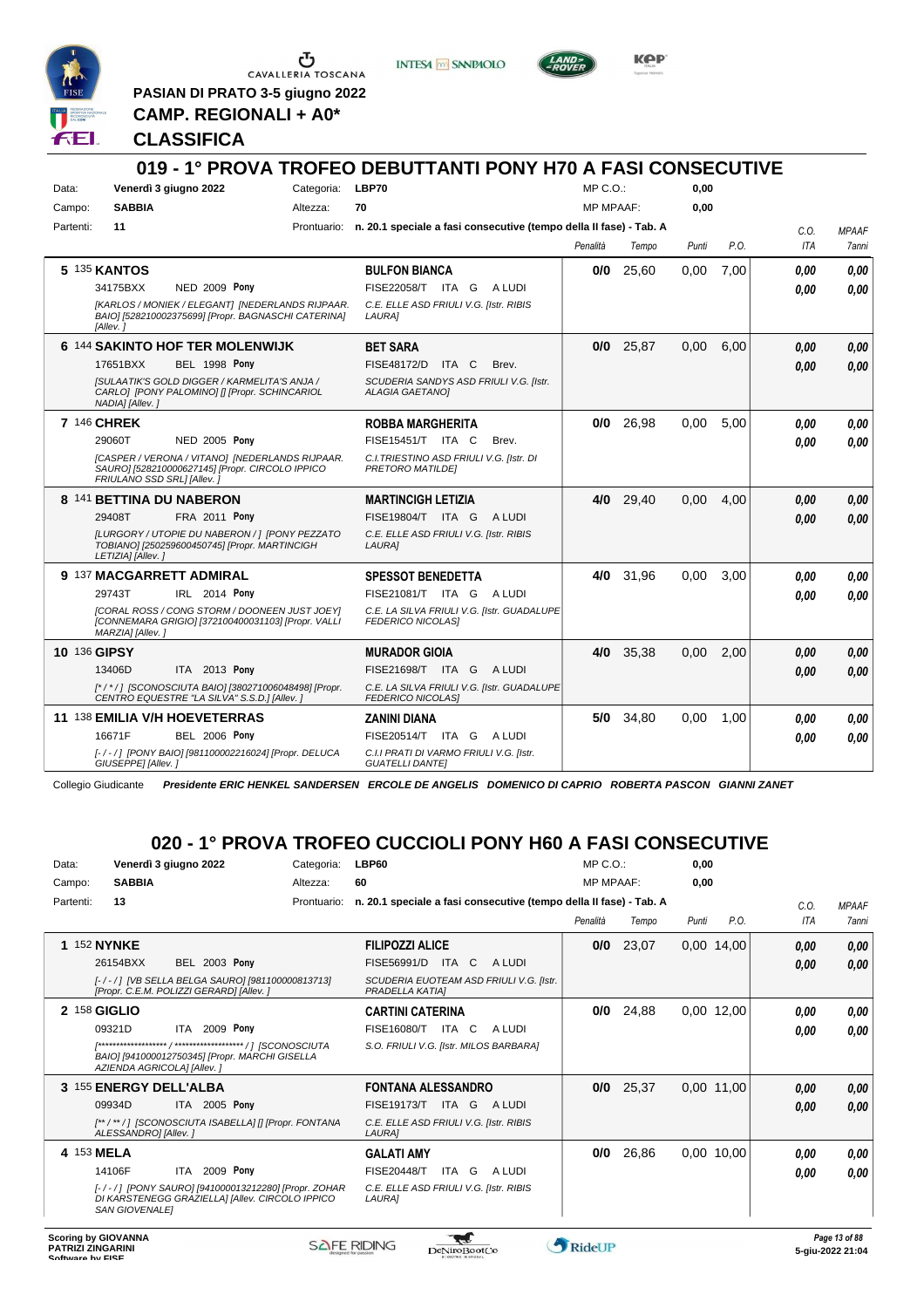

 $\begin{array}{c}\n\bullet \\
\bullet \\
\bullet \\
\bullet \\
\bullet\n\end{array}$  CAVALLERIA TOSCANA

**PASIAN DI PRATO 3-5 giugno 2022 CAMP. REGIONALI + A0\***

**INTESA** M SANPAOLO



**Kep** 

**CLASSIFICA**

| Data:<br>Campo:     | Venerdì 3 giugno 2022<br><b>SABBIA</b>                                                                                                                    | Categoria: LBP60<br>Altezza: | 60                                                                             | MP C.O.:<br><b>MP MPAAF:</b> |             | 0,00<br>0.00 |      |            |              |
|---------------------|-----------------------------------------------------------------------------------------------------------------------------------------------------------|------------------------------|--------------------------------------------------------------------------------|------------------------------|-------------|--------------|------|------------|--------------|
| Partenti:           | 13                                                                                                                                                        |                              | Prontuario: n. 20.1 speciale a fasi consecutive (tempo della II fase) - Tab. A |                              |             |              |      | C.O.       | <b>MPAAF</b> |
|                     |                                                                                                                                                           |                              |                                                                                | Penalità                     | Tempo       | Punti        | P.O. | <b>ITA</b> | 7anni        |
| 5 157 RUBY          |                                                                                                                                                           |                              | <b>TADIOTTO VITTORIA</b>                                                       | 0/0                          | 28,16       | 0,00         | 9,00 | 0.00       | 0.00         |
|                     | FRA 2005 Pony<br>29492T                                                                                                                                   |                              | FISE18870/T ITA C<br>A LUDI                                                    |                              |             |              |      | 0.00       | 0.00         |
|                     | [SCONOSCIUTO / SCONOSCIUTA / ] [SCONOSCIUTA<br>GRIGIO] [250259700154824] [Propr. ASD SCUDERIA<br>EUROTEAM] [Allev.]                                       |                              | SCUDERIA EUOTEAM ASD FRIULI V.G. [Istr.<br>PRADELLA KATIAI                     |                              |             |              |      |            |              |
| 6 148 AGHEN         |                                                                                                                                                           |                              | <b>PIGNOLONI EMMA</b>                                                          | 0/0                          | 30,05       | 0,00         | 8,00 | 0.00       | 0.00         |
|                     | 29365T<br>ITA 2009 Pony                                                                                                                                   |                              | FISE23140/T ITA G ALUDI                                                        |                              |             |              |      | 0.00       | 0.00         |
|                     | [NN / NN / ] [SCONOSCIUTA ROANO] [941000012126104]<br>[Propr. BONIVENTO SUN SEA RAY] [Allev. ]                                                            |                              | SCUDERIA SANDYS ASD FRIULI V.G. [Istr.<br><b>ALAGIA GAETANOI</b>               |                              |             |              |      |            |              |
| 7 147 AGHEN         |                                                                                                                                                           |                              | <b>MAZZOCUT ALESSANDRA</b>                                                     |                              | $0/0$ 31,29 | 0.00         | 7,00 | 0.00       | 0.00         |
|                     | 29365T<br>ITA 2009 Pony                                                                                                                                   |                              | FISE24090/T ITA G ALUDI                                                        |                              |             |              |      | 0.00       | 0.00         |
|                     | [NN / NN / ] [SCONOSCIUTA ROANO] [941000012126104]<br>[Propr. BONIVENTO SUN SEA RAY] [Allev.]                                                             |                              | SCUDERIA SANDYS ASD FRIULI V.G. [Istr.<br><b>ALAGIA GAETANOI</b>               |                              |             |              |      |            |              |
| 8 154 LICIA         |                                                                                                                                                           |                              | <b>ATTURA ALICE</b>                                                            |                              | 1/0 33,76   | 0,00         | 6,00 | 0.00       | 0.00         |
|                     | 29556T<br>ITA 2017 Pony                                                                                                                                   |                              | FISE20172/T ITA G A LUDI                                                       |                              |             |              |      | 0.00       | 0.00         |
|                     | [N.P. / N.P. / ] [SCONOSCIUTA SAURO] [380271006090279]<br>[Propr. CENTRO EQUESTRE "LA SILVA" S.S.D.] [Allev.]                                             |                              | C.E. LA SILVA FRIULI V.G. [Istr. GUADALUPE<br><b>FEDERICO NICOLASI</b>         |                              |             |              |      |            |              |
|                     | 9 149 NIKIFOR-K                                                                                                                                           |                              | <b>CANCELLIER MATILDE</b>                                                      |                              | 4/0 27,28   | 0,00         | 5,00 | 0.00       | 0.00         |
|                     | 08110D<br><b>POL 2001 Pony</b>                                                                                                                            |                              | FISE61029/D ITA G ALUDI                                                        |                              |             |              |      | 0.00       | 0.00         |
|                     | [NICO / KINGA / KING OF CARELSHOF] [PONY GRIGIO] []<br>[Propr. ZANATTA NICOLETTA] [Allev.]                                                                |                              | SCUDERIA SANDYS ASD FRIULI V.G. [Istr.<br><b>ALAGIA GAETANO]</b>               |                              |             |              |      |            |              |
| <b>10 150 DANTE</b> |                                                                                                                                                           |                              | <b>MENEGHELLI ALICE MARIA</b>                                                  |                              | $0/4$ 29,15 | 0.00         | 4.00 | 0.00       | 0.00         |
|                     | ITA 2015 Pony<br>29622T                                                                                                                                   |                              | FISE21127/T ITA C ALUDI                                                        |                              |             |              |      | 0.00       | 0.00         |
|                     | [NN / NN / ] [PONY PEZZATO SAURO] [380271006141471]<br>[Propr. VIDOZ LUCA] [Allev.]                                                                       |                              | C.I. PALMANOVA ASD FRIULI V.G. [Istr.<br><b>BOTTA GIOT</b>                     |                              |             |              |      |            |              |
|                     | 11 156 SHAMBALA GRACIA                                                                                                                                    |                              | <b>SCAGNETTI SARA</b>                                                          |                              | 4/4 35,02   | 0,00         | 3,00 | 0.00       | 0,00         |
|                     | <b>FRA 2006 Pony</b><br>29774T                                                                                                                            |                              | FISE18922/T ITA C ALUDI                                                        |                              |             |              |      | 0.00       | 0.00         |
|                     | [SHAMILAH MOUDJAHID / GITANE FLORA / ] [ SAURO]<br>[250259700124222] [Propr. QUARINO ELISA] [Allev. ]                                                     |                              | C.E.B. ASD FRIULI V.G. [Istr. FLORA TAUCA]                                     |                              |             |              |      |            |              |
| 12 151 STAR         |                                                                                                                                                           |                              | <b>RIGO VIRGINIA</b>                                                           | 0/58                         | 0.00        | 0.00         | 2.00 | 0.00       | 0.00         |
|                     | 29167T<br>2004 Pony<br>ITA                                                                                                                                |                              | FISE20772/T ITA G ALUDI                                                        |                              |             |              |      | 0.00       | 0.00         |
|                     | [NN / NN / ] [SCONOSCIUTA SAURO] [941000011402501]<br>[Propr. PIAZZA ELISA] [Allev. MUCIGNATO GIORGIO]                                                    |                              | C.E. I MAGREDI ASD FRIULI V.G. [Istr. BON<br>CARLOTTA]                         |                              |             |              |      |            |              |
|                     | 13 283 THUNDERBOLT COOLFIN                                                                                                                                |                              | <b>BULFON STELLA</b>                                                           | 58                           | 0.00        | 0.00         | 0.00 | 0,00       | 0,00         |
|                     | 29778T<br>FRA 2007 Pony                                                                                                                                   |                              | FISE22060/T ITA G ALUDI                                                        |                              |             |              |      | 0.00       | 0.00         |
|                     | [PILGRIM COOLFIN / IRELIA GREEN / STYCKY DU BLIN]<br>[CONNEMARA BAIO] [250259700299060] [Propr. AS<br>EQUICOMMERCE DI SERIOLI E AUCELLO S.N.C.1 [Allev. ] |                              | C.E. ELLE ASD FRIULI V.G. [Istr. RIBIS<br><b>LAURA1</b>                        |                              |             |              |      |            |              |

Collegio Giudicante *Presidente ERIC HENKEL SANDERSEN ERCOLE DE ANGELIS DOMENICO DI CAPRIO ROBERTA PASCON GIANNI ZANET*

# **021 - 1° PROVA TROFEO PRIMI PASSI PONY H40 A FASI CONSECUTIVE**

| Data:     |                | Venerdì 3 giugno 2022                                                                                                               | Categoria:  | <b>LP40</b>                                                        | $MP C. O.$ :     |       | 0,00  |      |      |              |
|-----------|----------------|-------------------------------------------------------------------------------------------------------------------------------------|-------------|--------------------------------------------------------------------|------------------|-------|-------|------|------|--------------|
| Campo:    | <b>SABBIA</b>  |                                                                                                                                     | Altezza:    | 40                                                                 | <b>MP MPAAF:</b> |       | 0,00  |      |      |              |
| Partenti: | 7              |                                                                                                                                     | Prontuario: | n. 20.1 speciale a fasi consecutive (tempo della II fase) - Tab. A |                  |       |       |      | C.O. | <b>MPAAF</b> |
|           |                |                                                                                                                                     |             |                                                                    | Penalità         | Tempo | Punti | P.O. | ITA  | 7anni        |
|           | 166 MIA VEROLA |                                                                                                                                     |             | <b>ZUZZI ANNA</b>                                                  | 0/0              | 31,59 | 0,00  | 8.00 | 0.00 | 0,00         |
|           | 07305D         | <b>SCN 1998 Pony</b>                                                                                                                |             | FISE90995/G<br>G<br>ITA<br>A LUDI                                  |                  |       |       |      | 0,00 | 0,00         |
|           |                | [/ /] [PONY GRIGIO] [] [Propr. FAVARO TULLIO] [Allev. ]                                                                             |             | <b>BIBOP FRIULI V.G. [Istr. BUTTAZZONI</b><br>SONIA1               |                  |       |       |      |      |              |
|           |                | 2 162 FLEMMINGH VAN'T LANGEVELD                                                                                                     |             | <b>ZORZI MICOL</b>                                                 | 0/0              | 33.63 | 0,00  | 6.00 | 0.00 | 0,00         |
|           | 29085T         | <b>BEL 2007 Pony</b>                                                                                                                |             | ITA G<br>FISE21625/T<br>A LUDI                                     |                  |       |       |      | 0,00 | 0.00         |
|           | [Allev.]       | [V. TOP NONSTOP / M. ROXANNE D'HUSDINE / V.<br>SHINING STARR ARISTOI [BWP SAURO]<br>[985120031454186] [Propr. FRASCHINI ANGIOLETTA] |             | C.I. FRIULANO SSD SRL FRIULI V.G. [Istr.<br>COLMANO LUCIA]         |                  |       |       |      |      |              |

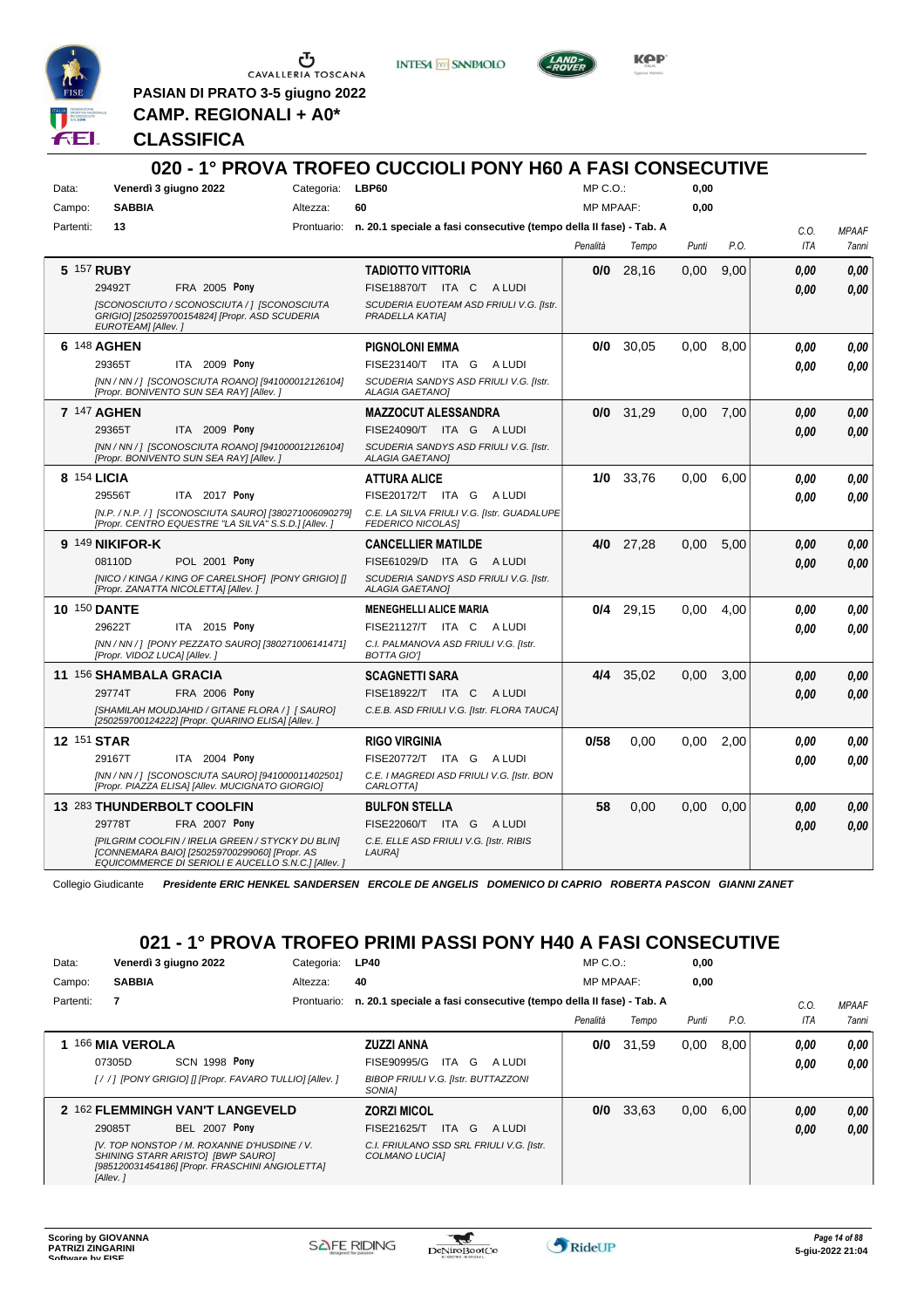

CAVALLERIA TOSCANA

**PASIAN DI PRATO 3-5 giugno 2022 CAMP. REGIONALI + A0\***

**INTESA** M SANPAOLO



KOP

#### **CLASSIFICA**

#### **021 - 1° PROVA TROFEO PRIMI PASSI PONY H40 A FASI CONSECUTIVE** Data: Venerdì 3 giugno 2022 Categoria: LP40 Prontuario: **n. 20.1 speciale a fasi consecutive (tempo della II fase) - Tab. A** Campo: **SABBIA** Partenti: **7** Altezza: **40**  $MP \cap \bigcap$ MP MPAAF: **0,00 0,00** *Penalità Tempo Punti P.O. C.O. ITA MPAAF 7anni* **3** 161 **QINTO BEL 2006 Pony COMISSO RACHELE** *[XXX / XXX / ] [PONY BAIO SCURO] [967000001522140] [Propr. EQUIN'OZIO SOCIETÀ SEMPLICE AGRICOLA] [Allev. ] C.I.LA QUERCIA FRIULI V.G. [Istr. PANCOTTO DANIELA]* ITA C A LUDI 19991A FISE21728/T *0,00* **Pony 0/0** 33,69 0,00 5,00 *0,00 0,00 0,00* **4** 160 **QINTO BEL 2006 Pony COMISSO SOFIA** *[XXX / XXX / ] [PONY BAIO SCURO] [967000001522140] [Propr. EQUIN'OZIO SOCIETÀ SEMPLICE AGRICOLA] [Allev. ] C.I.LA QUERCIA FRIULI V.G. [Istr. PANCOTTO DANIELA]* ITA C A LUDI 19991A FISE21729/T *0,00* **Pony 0/0** 34,97 0,00 4,00 *0,00 0,00 0,00* **5** 165 **ALIDA** ITA 2012 Pony **DAGNINO GRETA** *[SCONOSCIUTO / SCONOSCIUTO / ] [PONY MORELLO] [941000013862860] [Propr. DAGNINO GRETA] [Allev. ] S.O. FRIULI V.G. [Istr. REGINI MICHAEL]* ITA G A LUDI 29595T FISE19828/T *0,00* **Pony 0/4** 39,73 0,00 3,00 *0,00 0,00 0,00* **6** 163 **ATTILA** ITA 2012 Pony **BASTIANUTTI VITTORIA** *[\* / \* / ] [SCONOSCIUTA PEZZATO TOBIANO] [941000014449653] [Propr. PASCON ZANDALEE] [Allev. ] BIBOP FRIULI V.G. [Istr. BUTTAZZONI SONIA]* 12798D ITA 2012 Pony FISE21500/T ITA C A LUDI *0,00 0,00* **4/4** 32,66 0,00 2,00 *0,00 0,00 0,00* **7** 164 **ATTILA ITA** 2012 Pony **ZUCCOLO MARTINA** *[\* / \* / ] [SCONOSCIUTA PEZZATO TOBIANO] [941000014449653] [Propr. PASCON ZANDALEE] [Allev. ] BIBOP FRIULI V.G. [Istr. BUTTAZZONI SONIA]* 12798D ITA 2012 Pony FISE20639/T ITA C A LUDI *0,00 0,00* **4/8** 25,39 0,00 1,00 *0,00 0,00 0,00*

Collegio Giudicante *Presidente ERIC HENKEL SANDERSEN ERCOLE DE ANGELIS DOMENICO DI CAPRIO ROBERTA PASCON GIANNI ZANET*

# **022 - LB80 VENERDÌ DI PRECISIONE**

| Data:     | Venerdì 3 giugno 2022                                                                                                                                                                       | Categoria:  | <b>LB80</b>                                                          | MP C. O.         |       | 0.00  |      |            |              |
|-----------|---------------------------------------------------------------------------------------------------------------------------------------------------------------------------------------------|-------------|----------------------------------------------------------------------|------------------|-------|-------|------|------------|--------------|
| Campo:    | <b>SABBIA</b>                                                                                                                                                                               | Altezza:    | 80                                                                   | <b>MP MPAAF:</b> |       | 0,00  |      |            |              |
| Partenti: | 12                                                                                                                                                                                          | Prontuario: | n. 1 di Precisione - Tab. A                                          |                  |       |       |      | C.O.       | <b>MPAAF</b> |
|           |                                                                                                                                                                                             |             |                                                                      | Penalità         | Tempo | Punti | P.O. | <b>ITA</b> | <b>7anni</b> |
|           | 1 101 OLIVIA PLUS-S                                                                                                                                                                         |             | <b>PERESANI NICOLE</b>                                               | $\bf{0}$         | 0,00  | 0,00  | 0,00 | 0.00       | 0,00         |
|           | 14606E<br>POL 2004                                                                                                                                                                          |             | A LUDI<br>FISE20494/T ITA C                                          |                  |       |       |      | 0.00       | 0,00         |
|           | [RUBIN / OLIMPIA PLUS / POWER PRINCE] [SELLA<br>POLONIA BAIO] [616098100037201] [Propr. DE MARTINIS<br>GUIDO] [Allev.]                                                                      |             | C.E.B. ASD FRIULI V.G. [Istr. FLORA TAUCA]                           |                  |       |       |      |            |              |
|           | 1 168 AEGIS FOR CHUETTE                                                                                                                                                                     |             | <b>TOPPAN TOSCA</b>                                                  | $\bf{0}$         | 0.00  | 0.00  | 0.00 | 0,00       | 0.00         |
|           | 28558T<br>SLO 2005                                                                                                                                                                          |             | FISE17245/T ITA C<br>A LUDI                                          |                  |       |       |      | 0.00       | 0.00         |
|           | [CAPRI / AVIGNON-19/CANDY / AVIGNON] [SLOVENSKA<br>TOPLOKRVNA SAUROI [] [Propr. D'ANTONI LORENA]<br>[Allev.]                                                                                |             | SCUDERIA LA FORTEZZA ASD FRIULI V.G.<br>[Istr. SCLAUZERO ALBERTO]    |                  |       |       |      |            |              |
|           | 1 169 AMA DABLAM                                                                                                                                                                            |             | QUALIZZA ALESSANDRA                                                  | $\mathbf{0}$     | 0,00  | 0,00  | 0,00 | 0.00       | 0,00         |
|           | 28172BXX<br>ITA 2009                                                                                                                                                                        |             | FISE84132/KT ITA S<br>A LUDI                                         |                  |       |       |      | 0.00       | 0.00         |
|           | [CASSINI II / BALME / ACOBAT II] [SELLA ITALIANO BAIO]<br>[982000123226093] [Propr. SOCIETA' AGRICOLA<br>ALGAROTTI NICOLÒ S.R.L.] [Allev. RAZZA DEL COLLE<br>S.A.S. DI BRIZIO MARTINO & C.] |             | SCUDERIA LA FENICE SSD A RL FRIULI V.G.<br>[Istr. BORGNA ALESSANDRO] |                  |       |       |      |            |              |
|           | 1 286 OLIVIA PLUS-S                                                                                                                                                                         |             | <b>DE MONTE SIMON</b>                                                | $\bf{0}$         | 0,00  | 0,00  | 0,00 | 0.00       | 0.00         |
|           | 14606E<br>POL 2004                                                                                                                                                                          |             | FISE21290/T ITA J<br>A LUDI                                          |                  |       |       |      | 0.00       | 0.00         |
|           | [RUBIN / OLIMPIA PLUS / POWER PRINCE] [SELLA<br>POLONIA BAIO] [616098100037201] [Propr. DE MARTINIS<br>GUIDO] [Allev.]                                                                      |             | C.E.B. ASD FRIULI V.G. [Istr. FLORA TAUCA]                           |                  |       |       |      |            |              |
|           | 5 167 AUGHAVANNON CONDOR                                                                                                                                                                    |             | <b>SCHELLANDER UNA</b>                                               | 8                | 0.00  | 0.00  | 0,00 | 0.00       | 0,00         |
|           | IRL 2011 Pony<br>30852K                                                                                                                                                                     |             | FISE121743/K AUT G<br>A LUDI                                         |                  |       |       |      | 0.00       | 0.00         |
|           | [X / X / ] [IRISH SPORT HORSE BAIO] [] [Propr. ] [Allev. ]                                                                                                                                  |             | FISE [Istr.]                                                         |                  |       |       |      |            |              |
|           | 5 241 QUEEN OF TIPPERARY                                                                                                                                                                    |             | <b>TISCHLER SOPHIA</b>                                               | 8                | 0,00  | 0,00  | 0,00 | 0.00       | 0.00         |
|           | IRL 2015 Pony<br>31146K                                                                                                                                                                     |             | <b>FISE123288/K AUT C</b><br>A LUDI                                  |                  |       |       |      | 0.00       | 0.00         |
|           | [X / X / ] [PONY GRIGIO] [] [Propr. ] [Allev. ]                                                                                                                                             |             | FISE [Istr.]                                                         |                  |       |       |      |            |              |

\*

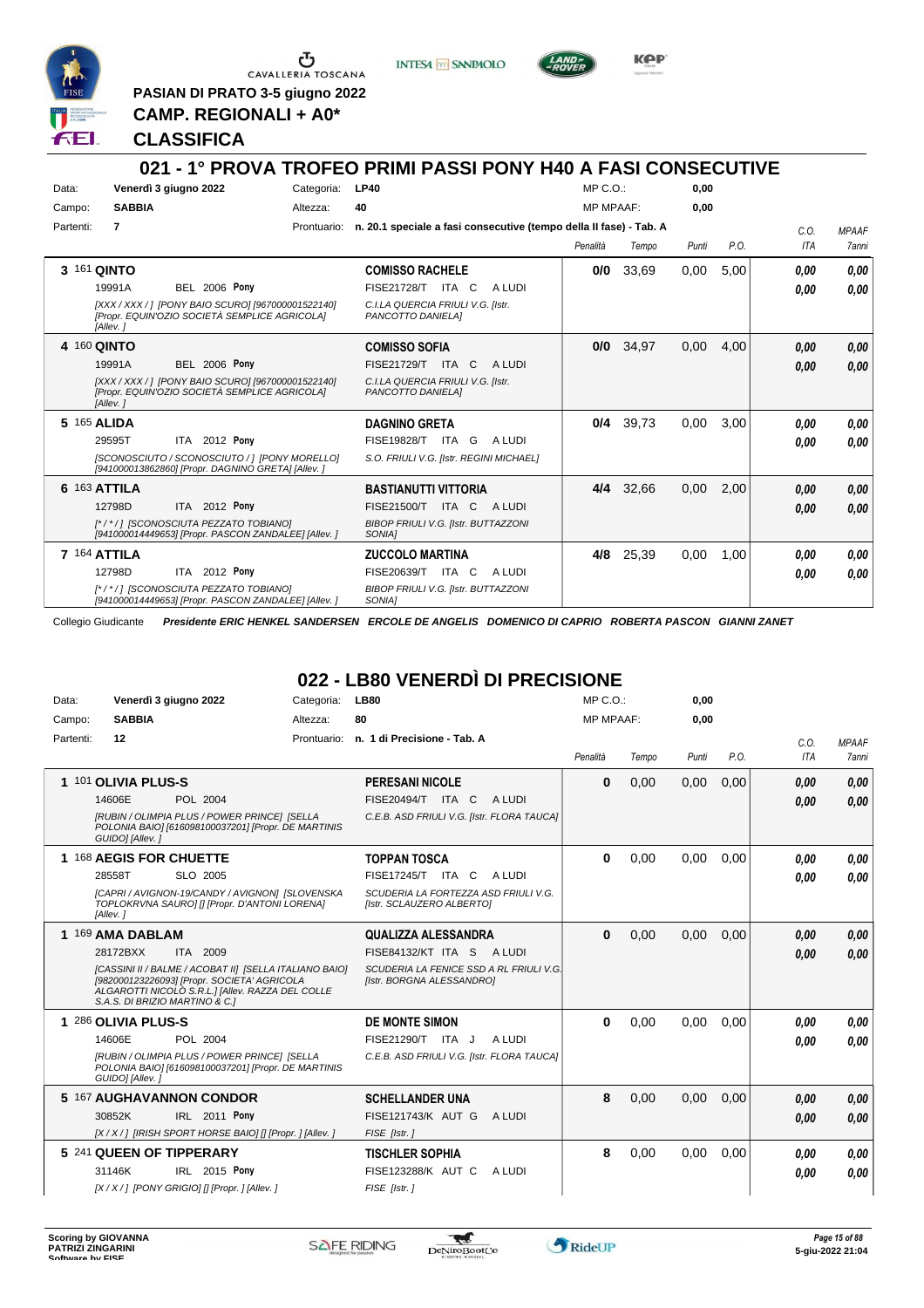

 $\begin{array}{c}\n\bullet \\
\bullet \\
\bullet \\
\bullet\n\end{array}$  CAVALLERIA TOSCANA **PASIAN DI PRATO 3-5 giugno 2022**

**INTESA M** SANPAOLO



**Kep** 

### **CLASSIFICA**

**CAMP. REGIONALI + A0\***

|               |                                                                                                                                                 |            | 022 - LB80 VENERDÌ DI PRECISIONE                                 |                   |       |      |            |              |
|---------------|-------------------------------------------------------------------------------------------------------------------------------------------------|------------|------------------------------------------------------------------|-------------------|-------|------|------------|--------------|
| Data:         | Venerdì 3 giugno 2022                                                                                                                           | Categoria: | <b>LB80</b>                                                      | MP C.O.           | 0,00  |      |            |              |
| Campo:        | <b>SABBIA</b>                                                                                                                                   | Altezza:   | 80                                                               | <b>MP MPAAF:</b>  | 0.00  |      |            |              |
| Partenti:     | 12                                                                                                                                              |            | Prontuario: n. 1 di Precisione - Tab. A                          |                   |       |      | C.0.       | <b>MPAAF</b> |
|               |                                                                                                                                                 |            |                                                                  | Penalità<br>Tempo | Punti | P.O. | <b>ITA</b> | <b>7anni</b> |
|               | 7 102 BIBI DE VILLA D'ESTE                                                                                                                      |            | <b>CASONATO SILVIA</b>                                           | 16 105,73         | 0,00  | 0,00 | 0,00       | 0,00         |
|               | 27778T<br><b>BEL 2001</b>                                                                                                                       |            | FISE56438/D ITA J<br>A LUDI                                      |                   |       |      | 0,00       | 0.00         |
|               | IFLAMENCO DESEMILLY 93056303T / TITI DE VILLA<br>D'ESTE / PAUILLAC DE MEIA LUA] [BWP BAIO]<br>[981098100819217] [Propr. BOZZO ILENIA] [Allev. ] |            | SCUDERIA SANDYS ASD FRIULI V.G. [Istr.<br><b>ALAGIA GAETANOI</b> |                   |       |      |            |              |
| FC 170        |                                                                                                                                                 |            | <b>SCLAUZERO ALBERTO</b>                                         | Partito           |       |      | 0.00       | 0.00         |
|               |                                                                                                                                                 |            | 000537/T<br>ITA S<br>$2^{\circ}G$                                |                   |       |      | 0.00       | 0.00         |
|               |                                                                                                                                                 |            | SCUDERIA LA FORTEZZA ASD FRIULI V.G.<br>[Istr. BIONDI AMANDA]    |                   |       |      |            |              |
| FC 182        |                                                                                                                                                 |            | <b>BAUER ANDREAS</b>                                             | <b>Partito</b>    |       |      | 0.00       | 0,00         |
|               |                                                                                                                                                 |            | FISE121865/K AUT SA 1°G                                          |                   |       |      | 0,00       | 0,00         |
|               |                                                                                                                                                 |            | FISE [Istr.]                                                     |                   |       |      |            |              |
| FC 217        |                                                                                                                                                 |            | <b>BAUER CHRISTIANE</b>                                          | Partito           |       |      | 0.00       | 0.00         |
|               |                                                                                                                                                 |            | FISE123063/K AUT S<br>1°G                                        |                   |       |      | 0.00       | 0.00         |
|               |                                                                                                                                                 |            | FISE [Istr.]                                                     |                   |       |      |            |              |
| <b>FC</b> 284 |                                                                                                                                                 |            | <b>FLORA TAUCA</b>                                               | <b>Partito</b>    |       |      | 0,00       | 0.00         |
|               |                                                                                                                                                 |            | 000731/T<br>ITA S<br>$2^{\circ}$ G                               |                   |       |      | 0,00       | 0.00         |
|               |                                                                                                                                                 |            | C.E.B. ASD FRIULI V.G. [Istr. FLORA TAUCA]                       |                   |       |      |            |              |
| FC 184        |                                                                                                                                                 |            | <b>KRANZ DAVID</b>                                               | Partito           |       |      | 0.00       | 0.00         |
|               |                                                                                                                                                 |            | FISE117597/K AUT S 1°G                                           |                   |       |      | 0.00       | 0.00         |
|               |                                                                                                                                                 |            | FISE [Istr.]                                                     |                   |       |      |            |              |

Collegio Giudicante *Presidente ERIC HENKEL SANDERSEN ERCOLE DE ANGELIS DOMENICO DI CAPRIO ROBERTA PASCON GIANNI ZANET*

# **023 - B90 VENERDÌ A FASI CONSECUTIVE**

| Data:           | Venerdì 3 giugno 2022                                                                                                                        | Categoria:   | <b>B90</b>                                                              | MP C.O.:                       |             | 0,00  |      |      |               |
|-----------------|----------------------------------------------------------------------------------------------------------------------------------------------|--------------|-------------------------------------------------------------------------|--------------------------------|-------------|-------|------|------|---------------|
| Campo:          | <b>SABBIA</b>                                                                                                                                | Altezza:     | 90                                                                      | <b>MP MPAAF:</b>               |             | 0,00  |      |      |               |
| Partenti:       | 8                                                                                                                                            | Prontuario:  | n. 19.2 speciale a fasi consecutive - Tab. A                            |                                |             |       |      | C.O. | <b>MPAAF</b>  |
|                 |                                                                                                                                              |              |                                                                         | Penalità                       | Tempo       | Punti | P.O. | ITA  | 7anni         |
|                 | 1 174 LICKEEN FRED                                                                                                                           |              | <b>PUGGINA BENEDETTA</b>                                                |                                | $0/4$ 29,37 | 0,00  | 0,00 | 0,00 | 0,00          |
|                 | IRL 2013 Pony<br>29402T                                                                                                                      |              | FISE18052/T ITA G<br>Brev.                                              |                                |             |       |      | 0.00 | 0,00          |
|                 | [LEHID CANAL PRINCE / BARNA BLUEBIRD / ABBEYFORT]<br>[CONNEMARA GRIGIO] [372100400028926] [Propr.<br>PUGGINA BENEDETTAI [Allev.]             |              | C.I. FRIULANO SSD SRL FRIULI V.G. [Istr.<br><b>KAINICH DAVIDEI</b>      |                                |             |       |      |      |               |
|                 | 2 176 JUMPING-HERO                                                                                                                           |              | <b>TISCHLER VICTORIA</b>                                                |                                | $0/4$ 29,82 | 0,00  | 0,00 | 0,00 | 0,00          |
|                 | 28841K<br><b>NED 2014</b>                                                                                                                    |              | FISE122080/K AUT J<br>Brev.                                             |                                |             |       |      | 0,00 | 0.00          |
|                 | [X / X / ] [KWPN SAURO] [] [Propr. ] [Allev. ]                                                                                               |              | FISE [Istr.]                                                            |                                |             |       |      |      |               |
|                 | 3 171 ORO SANTA DOMENICA                                                                                                                     |              | <b>FORABOSCHI MATILDE</b>                                               |                                | 4 52,12     | 0,00  | 0,00 | 0,00 | 0,00          |
|                 | 09998A<br>ITA 2003                                                                                                                           |              | FISE22662/T ITA J<br>Brev.                                              |                                |             |       |      | 0.00 | 0.00          |
|                 | <b>IAGPHA DE ROCHEFORT / PERFIDIA DEL GIGLIO /</b><br>SHAMSAN] [SELLA ITALIANO BAIO] [] [Propr. PINO<br>ALFREDO] [Allev. MERCURIO GIANPIERO] |              | C.I. EQUIART ASD FRIULI V.G. [Istr. VITTOR<br><b>SERENA1</b>            |                                |             |       |      |      |               |
| FC 184          |                                                                                                                                              |              | <b>KRANZ DAVID</b>                                                      | <b>Partito</b>                 |             |       |      | 0.00 | 0,00          |
|                 |                                                                                                                                              |              | FISE117597/K AUT S 1°G                                                  |                                |             |       |      | 0.00 | 0,00          |
|                 |                                                                                                                                              |              | FISE [Istr.]                                                            |                                |             |       |      |      |               |
| FC 285          |                                                                                                                                              |              | <b>FLORA TAUCA</b>                                                      | <b>Partito</b>                 |             |       |      | 0,00 | 0,00          |
|                 |                                                                                                                                              |              | 000731/T<br>ITA <sub>S</sub><br>$2^{\circ}$ G                           |                                |             |       |      | 0.00 | 0,00          |
|                 |                                                                                                                                              |              | C.E.B. ASD FRIULI V.G. [Istr. FLORA TAUCA]                              |                                |             |       |      |      |               |
| <b>FC</b> 175   |                                                                                                                                              |              | <b>PLETT NICOLE</b>                                                     | <b>Partito</b>                 |             |       |      | 0,00 | 0,00          |
|                 |                                                                                                                                              |              | FISE12223/T ITA Y<br>Brev.                                              |                                |             |       |      | 0,00 | 0.00          |
|                 |                                                                                                                                              |              | C.E. LA SILVA FRIULI V.G. [Istr. GUADALUPE]<br><b>FEDERICO NICOLAS]</b> |                                |             |       |      |      |               |
| 77<br><b>FC</b> |                                                                                                                                              |              | <b>BURIN MIRKO</b>                                                      | <b>Partito</b>                 |             |       |      | 0,00 | 0,00          |
|                 |                                                                                                                                              |              | 003077/T<br>ITA S<br>$1^{\circ}G$                                       |                                |             |       |      | 0.00 | 0.00          |
|                 |                                                                                                                                              |              | A.S.D. IL RUBINO FRIULI V.G. [Istr. BURIN<br><b>MIRKOJ</b>              |                                |             |       |      |      |               |
|                 | <b>Scoring by GIOVANNA</b>                                                                                                                   | CALLE DINNIC |                                                                         | $\mathbf{A}$ p. 1 $\mathbf{m}$ |             |       |      |      | Page 16 of 88 |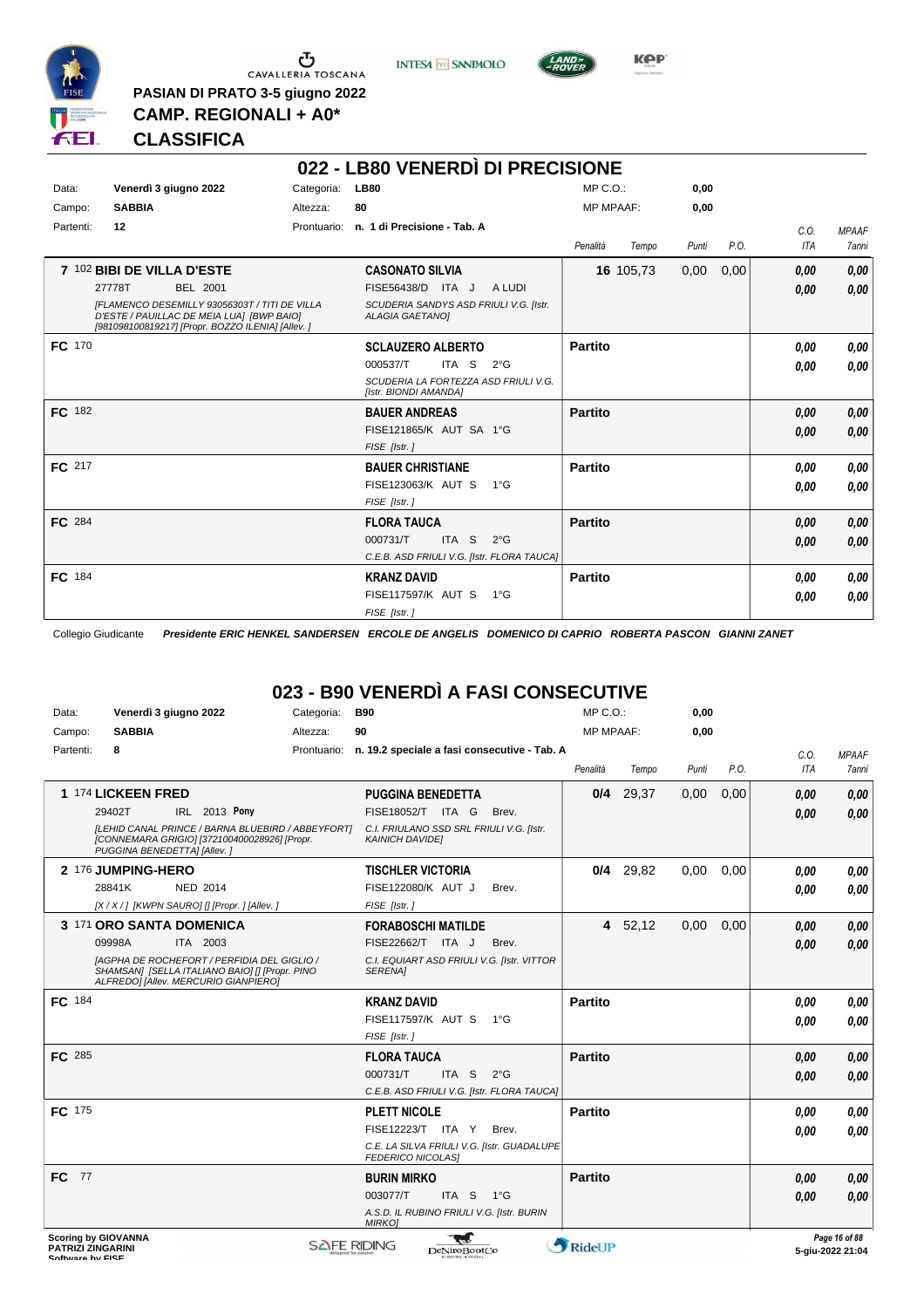

Ⴠ CAVALLERIA TOSCANA

**PASIAN DI PRATO 3-5 giugno 2022 CAMP. REGIONALI + A0\***

**INTESA** M SANPAOLO



**KOP** 

### **CLASSIFICA**

|               |                       |             | 023 - B90 VENERDI A FASI CONSECUTIVE                       |                  |       |       |      |      |              |  |
|---------------|-----------------------|-------------|------------------------------------------------------------|------------------|-------|-------|------|------|--------------|--|
| Data:         | Venerdì 3 giugno 2022 | Categoria:  | B90                                                        | $MP C. O.$ :     |       | 0,00  |      |      |              |  |
| Campo:        | <b>SABBIA</b>         | Altezza:    | 90                                                         | <b>MP MPAAF:</b> |       | 0,00  |      |      |              |  |
| Partenti:     | 8                     | Prontuario: | n. 19.2 speciale a fasi consecutive - Tab. A               |                  |       |       |      | C.O. | <b>MPAAF</b> |  |
|               |                       |             |                                                            | Penalità         | Tempo | Punti | P.O. | ITA  | 7anni        |  |
| <b>FC</b> 288 |                       |             | <b>ANDREI FLORIN</b>                                       | <b>Partito</b>   |       |       |      | 0.00 | 0,00         |  |
|               |                       |             | <b>FISE14878/T</b><br>ITA S<br>$1^{\circ}G$                |                  |       |       |      | 0.00 | 0,00         |  |
|               |                       |             | C.I. FRIULANO SSD SRL FRIULI V.G. [Istr.<br>COLMANO LUCIA] |                  |       |       |      |      |              |  |

Collegio Giudicante *Presidente ERIC HENKEL SANDERSEN ERCOLE DE ANGELIS DOMENICO DI CAPRIO ROBERTA PASCON GIANNI ZANET*

# **024 - B100 VENERDÌ A FASI CONSECUTIVE**

| Data:         | Venerdì 3 giugno 2022                                                                                          | Categoria:  | <b>B100</b>                                                |               | MP C. O.         |             | 0,00  |      |      |              |
|---------------|----------------------------------------------------------------------------------------------------------------|-------------|------------------------------------------------------------|---------------|------------------|-------------|-------|------|------|--------------|
| Campo:        | <b>SABBIA</b>                                                                                                  | Altezza:    | 100                                                        |               | <b>MP MPAAF:</b> |             | 0,00  |      |      |              |
| Partenti:     | 5                                                                                                              | Prontuario: | n. 19.2 speciale a fasi consecutive - Tab. A               |               |                  |             |       |      | C.0. | <b>MPAAF</b> |
|               |                                                                                                                |             |                                                            |               | Penalità         | Tempo       | Punti | P.O. | ITA  | 7anni        |
|               | 1 195 LORDANA MADONNA                                                                                          |             | <b>PLETZ JESSICA</b>                                       |               | 0/0              | 27,12       | 0,00  | 0,00 | 0.00 | 0,00         |
|               | 30588K<br>GER 2011                                                                                             |             | FISE122751/K AUT SA Brev.                                  |               |                  |             |       |      | 0,00 | 0,00         |
|               | [X / X / ] [HOLSTEINER BAIO] [] [Propr. ] [Allev. ]                                                            |             | FISE [Istr.]                                               |               |                  |             |       |      |      |              |
|               | 2 181 COTAKINABALU                                                                                             |             | <b>RIZZI EMILIA</b>                                        |               | 0/0              | 30,93       | 0,00  | 0.00 | 0.00 | 0,00         |
|               | 28436T<br>GER 2007                                                                                             |             | ITA <sub>S</sub><br>003652/T                               | Brev.         |                  |             |       |      | 0.00 | 0.00         |
|               | [CONTENDER / M-LASALL / LASINO] [HOLSTEINER<br>GRIGIO] [276020000407610] [Propr. AZ.AGR.DELL'EMME]<br>[Allev.] |             | C.I.DELL'EMME FRIULI V.G. [Istr. MATTIELLO<br><b>RUDII</b> |               |                  |             |       |      |      |              |
| 3             | <b>179 ENRICO</b>                                                                                              |             | <b>BONANNI ALESSANDRA</b>                                  |               |                  | $0/4$ 27,14 | 0,00  | 0,00 | 0.00 | 0,00         |
|               | 29383T<br><b>NED 2009</b>                                                                                      |             | FISE17829/T ITA J                                          | Brev.         |                  |             |       |      | 0,00 | 0,00         |
|               | [VENEUR / LYDWIEN / CASANOVA] [KWPN SAURO]<br>[528210002392746] [Propr. BONANNI ALESSANDRA]<br>[Allev.]        |             | C.I. FRIULANO SSD SRL FRIULI V.G. [Istr.<br>COLMANO LUCIA] |               |                  |             |       |      |      |              |
| <b>FC 200</b> |                                                                                                                |             | <b>KRANZ DAVID</b>                                         |               | Partito          |             |       |      | 0.00 | 0,00         |
|               |                                                                                                                |             | <b>FISE117597/K AUT S</b>                                  | $1^{\circ}G$  |                  |             |       |      | 0.00 | 0.00         |
|               |                                                                                                                |             | FISE [Istr.]                                               |               |                  |             |       |      |      |              |
| <b>FC</b> 228 |                                                                                                                |             | <b>KRANZ DAVID</b>                                         |               | <b>Partito</b>   |             |       |      | 0,00 | 0,00         |
|               |                                                                                                                |             | <b>FISE117597/K AUT S</b>                                  | $1^{\circ}$ G |                  |             |       |      | 0,00 | 0,00         |
|               |                                                                                                                |             | FISE [Istr.]                                               |               |                  |             |       |      |      |              |

Collegio Giudicante *Presidente ERIC HENKEL SANDERSEN ERCOLE DE ANGELIS DOMENICO DI CAPRIO ROBERTA PASCON GIANNI ZANET*

# **025 - B110 VENERDÌ A FASI CONSECUTIVE**

| Data:      |                       | Venerdì 3 giugno 2022                                                                               | Categoria:  | <b>B110</b>                                                      |       | $MP C. O.$ :     |       | 0,00  |      |            |              |
|------------|-----------------------|-----------------------------------------------------------------------------------------------------|-------------|------------------------------------------------------------------|-------|------------------|-------|-------|------|------------|--------------|
| Campo:     | <b>SABBIA</b>         |                                                                                                     | Altezza:    | 110                                                              |       | <b>MP MPAAF:</b> |       | 0,00  |      |            |              |
| Partenti:  | 13                    |                                                                                                     | Prontuario: | n. 19.2 speciale a fasi consecutive - Tab. A                     |       |                  |       |       |      | C.O.       | <b>MPAAF</b> |
|            |                       |                                                                                                     |             |                                                                  |       | Penalità         | Tempo | Punti | P.O. | <b>ITA</b> | 7anni        |
|            | 183 BLOODY MARY       |                                                                                                     |             | <b>BALDASSI GRETA</b>                                            |       | 0/0              | 22,47 | 0,00  | 0,00 | 0,00       | 0,00         |
|            | 28396T                | <b>NED 2006</b>                                                                                     |             | FISE22132/T<br>ITA J                                             | Brev. |                  |       |       |      | 0.00       | 0.00         |
|            |                       | [ACOBAT II / ORCHIDEE / BURGGRAAF] [KWPN BAIO<br>SCUROI [I [Propr. NUSCA VITTORIA] [Allev. ]        |             | A.S.D.E. SCUDERIA MEZZALUNA FRIULI<br>V.G. [Istr. MIRAZ ROBERTO] |       |                  |       |       |      |            |              |
| 2 187 CAYA |                       |                                                                                                     |             | DORBOLO' CATERINA                                                |       | 0/0              | 27,80 | 0,00  | 0,00 | 0,00       | 0,00         |
|            | 29357T                | <b>HUN 2011</b>                                                                                     |             | FISE17830/T<br>ITA J                                             | Brev. |                  |       |       |      | 0,00       | 0.00         |
|            | KAINICH & C] [Allev.] | [CIACOMO / COME AS YOU ARE / ] [OLDENBURG BAIO]<br>[276098104342251] [Propr. DINDO S.A.S. DI DAVIDE |             | C.I. FRIULANO SSD SRL FRIULI V.G. [Istr.<br>COLMANO LUCIA]       |       |                  |       |       |      |            |              |
|            |                       | 3 194 ALPENSPAN SCARLET                                                                             |             | <b>HOLLER ANNA</b>                                               |       | 0/4              | 27,29 | 0,00  | 0,00 | 0.00       | 0,00         |
|            | 27521K                | <b>BEL 2009</b>                                                                                     |             | FISE122756/K AUT J                                               | Brev. |                  |       |       |      | 0.00       | 0,00         |
|            |                       | [X / X / ] [SCONOSCIUTA BAIO SCURO] [] [Propr. ] [Allev. ]                                          |             | FISE [Istr.]                                                     |       |                  |       |       |      |            |              |
|            | 4 185 FOR HEIN M      |                                                                                                     |             | <b>SARIC LEA</b>                                                 |       | 12 <sup>1</sup>  | 76,79 | 0,00  | 0,00 | 0,00       | 0,00         |
|            | 28006K                | <b>SCN 2009</b>                                                                                     |             | FISE117352/K SLO J                                               | Brev. |                  |       |       |      | 0,00       | 0.00         |
|            |                       | [X/X/] [HOLSTEINER SAURO] [] [Propr. ] [Allev. ]                                                    |             | FISE [Istr.]                                                     |       |                  |       |       |      |            |              |

 $\mathcal{L}$ 

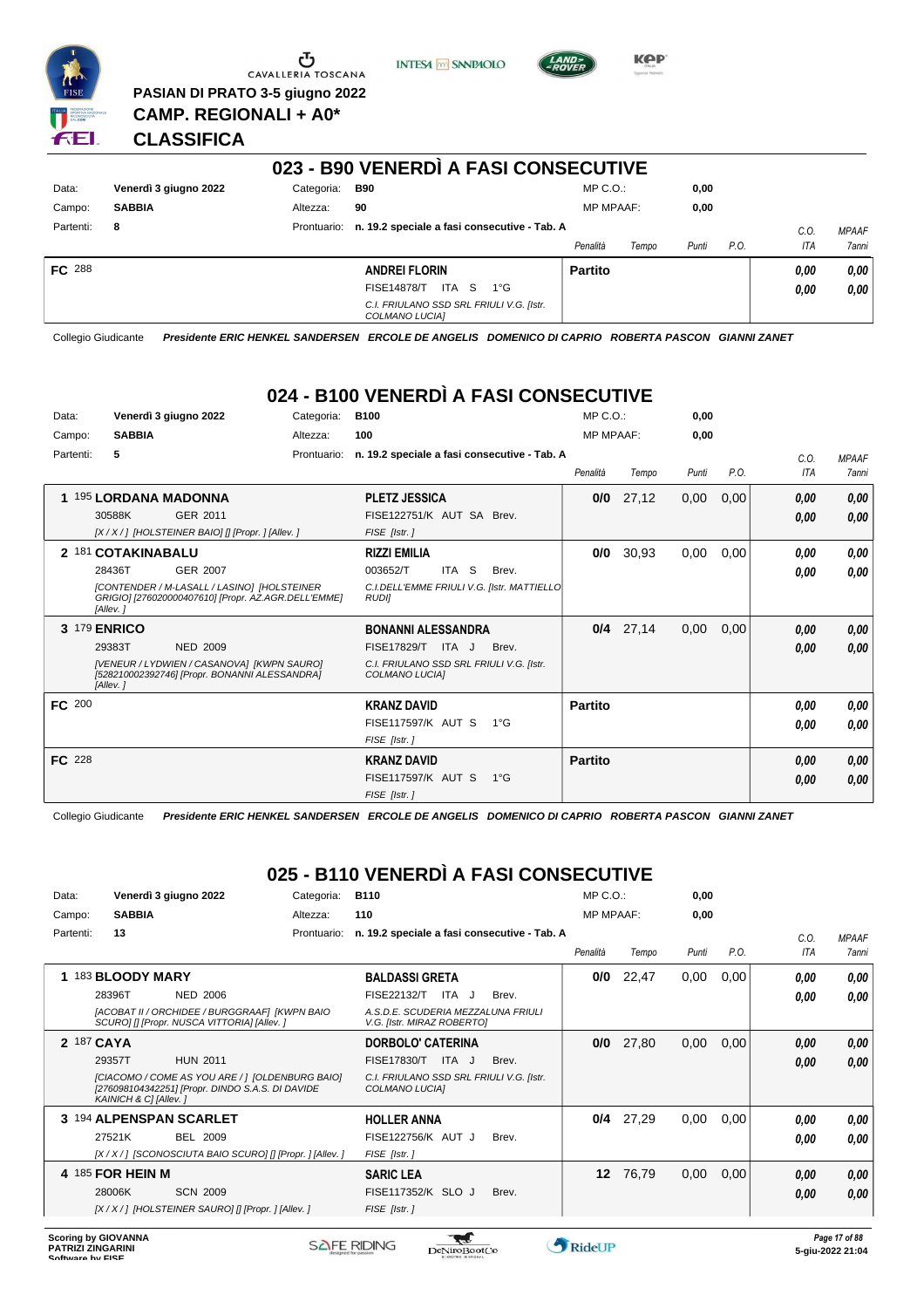

 $\begin{array}{c}\n\bullet \\
\bullet \\
\bullet \\
\bullet \\
\bullet\n\end{array}$  CAVALLERIA TOSCANA **PASIAN DI PRATO 3-5 giugno 2022**

**INTESA** M SANPAOLO



**Kep** 

# **CLASSIFICA**

**CAMP. REGIONALI + A0\***

|               |                       |                 | 025 - B110 VENERDÌ A FASI CONSECUTIVE                         |                   |               |      |              |
|---------------|-----------------------|-----------------|---------------------------------------------------------------|-------------------|---------------|------|--------------|
| Data:         | Venerdì 3 giugno 2022 | Categoria: B110 |                                                               | $MP C. O.$ :      | 0,00          |      |              |
| Campo:        | <b>SABBIA</b>         | Altezza:        | 110                                                           | <b>MP MPAAF:</b>  | 0,00          |      |              |
| Partenti:     | 13                    |                 | Prontuario: n. 19.2 speciale a fasi consecutive - Tab. A      |                   |               | C.O. | <b>MPAAF</b> |
|               |                       |                 |                                                               | Penalità<br>Tempo | P.O.<br>Punti | ITA  | 7anni        |
| <b>FC</b> 186 |                       |                 | <b>DEZJOT ANA</b>                                             | <b>Partito</b>    |               | 0.00 | 0,00         |
|               |                       |                 | BL000092<br>SLO SA 1°G                                        |                   |               | 0.00 | 0.00         |
|               |                       |                 | [Istr. RAGIONE FRANCESCO]                                     |                   |               |      |              |
| FC 191        |                       |                 | <b>MELISSA DIEGO</b>                                          | <b>Partito</b>    |               | 0.00 | 0,00         |
|               |                       |                 | FISE11514/T ITA S 1°G                                         |                   |               | 0,00 | 0,00         |
|               |                       |                 | SCUDERIA FG ASD FRIULI V.G. [Istr.<br><b>FACCHIN MICHELE]</b> |                   |               |      |              |
| FC 23         |                       |                 | <b>MC GRATH MEGAN</b>                                         | <b>Partito</b>    |               | 0,00 | 0,00         |
|               |                       |                 | FISE10081/T ITA Y 1°G                                         |                   |               | 0.00 | 0,00         |
|               |                       |                 | S.O. FRIULI V.G. [Istr. REGINI MICHAEL]                       |                   |               |      |              |
| FC 192        |                       |                 | <b>BASSO VIRGINIA</b>                                         | <b>Partito</b>    |               | 0,00 | 0,00         |
|               |                       |                 | <b>FISE7266/T</b><br>ITA S $2^{\circ}G$                       |                   |               | 0.00 | 0,00         |
|               |                       |                 | C.I. FRIULANO SSD SRL FRIULI V.G. [Istr.<br>COLMANO LUCIA]    |                   |               |      |              |
| FC 200        |                       |                 | <b>KRANZ DAVID</b>                                            | <b>Partito</b>    |               | 0,00 | 0,00         |
|               |                       |                 | FISE117597/K AUT S 1°G                                        |                   |               | 0.00 | 0,00         |
|               |                       |                 | FISE [Istr.]                                                  |                   |               |      |              |
| <b>FC</b> 228 |                       |                 | <b>KRANZ DAVID</b>                                            | <b>Partito</b>    |               | 0,00 | 0,00         |
|               |                       |                 | FISE117597/K AUT S<br>− 1°G                                   |                   |               | 0.00 | 0,00         |
| FC 190        |                       |                 | FISE [Istr.]                                                  |                   |               |      |              |
|               |                       |                 | <b>FACCHIN MICHELE</b><br>ITA S<br>001723/D<br>$2^{\circ}G$   | <b>Partito</b>    |               | 0,00 | 0,00         |
|               |                       |                 | SCUDERIA FG ASD FRIULI V.G. [Istr.                            |                   |               | 0.00 | 0.00         |
|               |                       |                 | <b>FACCHIN MICHELE]</b>                                       |                   |               |      |              |
| <b>FC</b> 198 |                       |                 | <b>ZUCCA CLAUDIA</b>                                          | <b>Partito</b>    |               | 0,00 | 0,00         |
|               |                       |                 | 001886/D<br>ITA SA 1°G                                        |                   |               | 0.00 | 0.00         |
|               |                       |                 | C.I. FRIULANO SSD SRL FRIULI V.G. [Istr.<br>COLMANO LUCIA]    |                   |               |      |              |
| <b>FC</b> 188 |                       |                 | <b>SEMOLIC SPELA</b>                                          | <b>Partito</b>    |               | 0,00 | 0,00         |
|               |                       |                 | FISE99548/K SLO S<br>1°G                                      |                   |               | 0.00 | 0,00         |
|               |                       |                 | FISE [Istr.]                                                  |                   |               |      |              |

Collegio Giudicante *Presidente ERIC HENKEL SANDERSEN ERCOLE DE ANGELIS DOMENICO DI CAPRIO ROBERTA PASCON GIANNI ZANET*

# **026 - C115 VENERDÌ A FASI CONSECUTIVE**

| Data:     | Venerdì 3 giugno 2022                                                                                                                                               | Categoria:  | C <sub>115</sub>                                              | $MP C. O.$ :     |       | 0,00  |      |      |              |
|-----------|---------------------------------------------------------------------------------------------------------------------------------------------------------------------|-------------|---------------------------------------------------------------|------------------|-------|-------|------|------|--------------|
| Campo:    | <b>SABBIA</b>                                                                                                                                                       | Altezza:    | 115                                                           | <b>MP MPAAF:</b> |       | 0,00  |      |      |              |
| Partenti: | 15                                                                                                                                                                  | Prontuario: | n. 19.2 speciale a fasi consecutive - Tab. A                  |                  |       |       |      | C.O. | <b>MPAAF</b> |
|           |                                                                                                                                                                     |             |                                                               | Penalità         | Tempo | Punti | P.O. | ITA  | 7anni        |
| 1 201     | <b>COMTESSE GAZELLE</b>                                                                                                                                             |             | <b>SUZZI GIULIA</b>                                           | 0/0              | 26,24 | 0,00  | 0,00 | 0,00 | 0.00         |
|           | 09731D<br><b>ITA 2011</b>                                                                                                                                           |             | <b>FISE12182/T</b><br>Brev.<br>ITA Y                          |                  |       |       |      | 0.00 | 0.00         |
|           | [CONTE DELLA CACCIA / VETRICHTA VANT'T VERAHOF /<br>NABAB DE REVE] [SELLA ITALIANO GRIGIO]<br>[982000192777160] [Propr. VIAN PIETRO] [Allev. VIAN<br><b>PIETROI</b> |             | S.O. FRIULI V.G. [Istr. REGINI MICHAEL]                       |                  |       |       |      |      |              |
|           | 2 287 URBAN DE KERGANE                                                                                                                                              |             | <b>ROSSETTO JEAN MARC</b>                                     | 0/0              | 30,91 | 0,00  | 0,00 | 0.00 | 0,00         |
|           | 29780BXX<br>FRA 2008                                                                                                                                                |             | ITA SA 1°G<br><b>FISE13351/T</b>                              |                  |       |       |      | 0.00 | 0.00         |
|           | <b>[CAMPO FLAMINGO / QUEVA DE KERGANE / CALOUBET</b><br>DU ROUETI [SELLA FRANCESE BAIO] [250259600377848]<br>[Propr. ASS. SPORTIVA BIG JUMP S.R.L. S.] [Allev. ]    |             | C.I. FRIULANO SSD SRL FRIULI V.G. [Istr.<br>COLMANO LUCIA]    |                  |       |       |      |      |              |
|           | 3 205 ROCK A BILLY                                                                                                                                                  |             | <b>MINGOLO FEDERICA</b>                                       | 0/0              | 33,59 | 0,00  | 0,00 | 0,00 | 0,00         |
|           | 2007<br>27872T<br>ITA I                                                                                                                                             |             | ITA S<br>$1^{\circ}$ G<br>001467/T                            |                  |       |       |      | 0.00 | 0,00         |
|           | [LOOPING / GATTA CI COVA / LORENZO B] [SELLA<br>ITALIANO BAIO] [985000380506955] [Propr. DELLA BIANCA<br>ILARIA] [Allev. AZ.AGR.DELL'EMME]                          |             | SCUDERIA LA FORTEZZA ASD FRIULI V.G.<br>[Istr. BIONDI AMANDA] |                  |       |       |      |      |              |

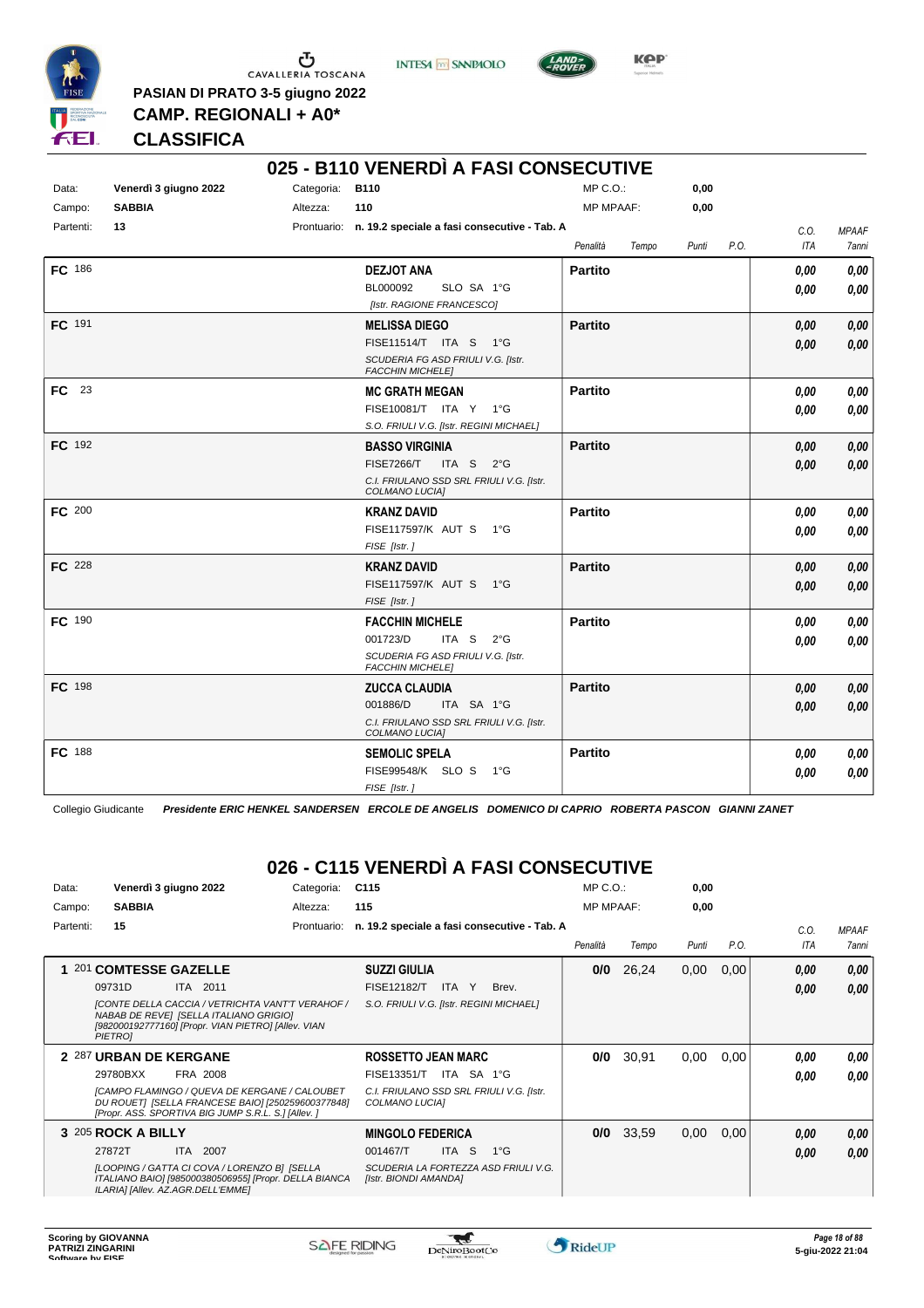

 $\begin{array}{c}\n\bullet \\
\bullet \\
\bullet \\
\bullet\n\end{array}$  CAVALLERIA TOSCANA

**PASIAN DI PRATO 3-5 giugno 2022 CAMP. REGIONALI + A0\***





**KPP** 

**CLASSIFICA**

|               |                                                                                                                                    |                 | 026 - C115 VENERDI A FASI CONSECUTIVE                            |                  |              |       |               |                    |                       |
|---------------|------------------------------------------------------------------------------------------------------------------------------------|-----------------|------------------------------------------------------------------|------------------|--------------|-------|---------------|--------------------|-----------------------|
| Data:         | Venerdì 3 giugno 2022                                                                                                              | Categoria: C115 |                                                                  | MP C.O.:         |              | 0,00  |               |                    |                       |
| Campo:        | <b>SABBIA</b>                                                                                                                      | Altezza:        | 115                                                              | <b>MP MPAAF:</b> |              | 0,00  |               |                    |                       |
| Partenti:     | 15                                                                                                                                 |                 | Prontuario: n. 19.2 speciale a fasi consecutive - Tab. A         | Penalità         | Tempo        | Punti | P.O.          | C.O.<br><b>ITA</b> | <b>MPAAF</b><br>7anni |
|               | 4 193 CHAMBOLINO                                                                                                                   |                 | <b>KRANZ DAVID</b>                                               | 0/0              | 38,66        | 0,00  | 0,00          | 0.00               | 0,00                  |
|               | 31142K<br><b>SCN 2016</b>                                                                                                          |                 | FISE117597/K AUT S<br>1°G                                        |                  |              |       |               | 0.00               | 0,00                  |
|               | [X / X / ] [WESTFALEN BAIO] [] [Propr. ] [Allev. ]                                                                                 |                 | FISE [Istr.]                                                     |                  |              |       |               |                    |                       |
|               | 5 178 FURISTO COURAGE                                                                                                              |                 | <b>NEUHUBER LENA</b>                                             | 0/4              | 34,25        | 0,00  | 0,00          | 0.00               | 0,00                  |
|               | 28198K<br><b>SCN 2003</b>                                                                                                          |                 | FISE120274/K AUT Y<br>$1^{\circ}G$                               |                  |              |       |               | 0.00               | 0,00                  |
|               | [X / X / ] [IRISH HORSE BAIO] [] [Propr. ] [Allev. ]                                                                               |                 | FISE [Istr.]                                                     |                  |              |       |               |                    |                       |
| 6 204 LÉDI    |                                                                                                                                    |                 | <b>MINGOLO FRANCESCA</b>                                         | 0/8              | 34,58        | 0,00  | 0,00          | 0.00               | 0,00                  |
|               | 29472T<br><b>HUN 2016</b>                                                                                                          |                 | <b>FISE6907/T</b><br>ITA S<br>1°G                                |                  |              |       |               | 0.00               | 0,00                  |
|               | [LASINO / DIANA / ] [UNGHERESE GRIGIO]<br>[348040000007038] [Propr. TOPPAN SANDRA] [Allev. ]                                       |                 | SCUDERIA LA FORTEZZA ASD FRIULI V.G.<br>[Istr. BIONDI AMANDA]    |                  |              |       |               |                    |                       |
|               | 7 189 BIG SPENDER Z                                                                                                                |                 | <b>BOBBIO CARLOTTA</b>                                           |                  | $0/14$ 52,80 | 0,00  | 0,00          | 0.00               | 0,00                  |
|               | 12962D<br>BEL 2010                                                                                                                 |                 | FISE14003/T ITA J<br>Brev.                                       |                  |              |       |               | 0.00               | 0,00                  |
|               | <b>IBALOU DU ROUET / MORGENSTERN 2 / COROFINOI</b><br>[ZANGERSHEIDE SAURO] [981100002682340] [Propr.<br>GASPARINI PAOLA] [Allev.]  |                 | A.S.D.E. SCUDERIA MEZZALUNA FRIULI<br>V.G. [Istr. MIRAZ ROBERTO] |                  |              |       |               |                    |                       |
|               | 8 222 FIRESTAR                                                                                                                     |                 | <b>KRANZ DAVID</b>                                               | 4                | 48,16        | 0,00  | 0,00          | 0.00               | 0,00                  |
|               | 31139K<br>AUT 2016                                                                                                                 |                 | <b>FISE117597/K AUT S</b><br>1°G                                 |                  |              |       |               | 0.00               | 0.00                  |
|               | [X/X/] [OSTW SAURO] [] [Propr. ] [Allev. ]                                                                                         |                 | FISE [Istr.]                                                     |                  |              |       |               |                    |                       |
| 9             | 39 ZILVERVEER                                                                                                                      |                 | <b>CURRI DENISE</b>                                              | 4                | 48,38        | 0,00  | 0,00          | 0.00               | 0,00                  |
|               | 13059A<br><b>NED 2004</b>                                                                                                          |                 | FISE12671/T ITA Y<br>Brev.                                       |                  |              |       |               | 0.00               | 0,00                  |
|               | [SILVERSTAR / PROZETTE / IROKO] [KWPN GRIGIO]<br>[528210000525777] [Propr. COK MICHELA] [Allev. ]                                  |                 | A.S.D.E. SCUDERIA MEZZALUNA FRIULI<br>V.G. [Istr. MIRAZ ROBERTO] |                  |              |       |               |                    |                       |
|               | 10 206 BOHEMIO DEL OLMO                                                                                                            |                 | <b>BIANCHI MICHELA</b>                                           | 4                | 64,65        | 0,00  | 0,00          | 0.00               | 0,00                  |
|               | 13993D<br>ESP 2005                                                                                                                 |                 | 001588/T<br>ITA S<br>1°G                                         |                  |              |       |               | 0.00               | 0.00                  |
|               | [LANCER II / JATRIEN / DAMIRO] [ESPANOLA BAIO]<br>[985120024128669] [Propr. SCHIO LEONARDO] [Allev. j                              |                 | C.I.LA QUERCIA FRIULI V.G. [Istr. BIANCHI<br>GIAMBATTISTA]       |                  |              |       |               |                    |                       |
|               | 11 196 ALOA DU LASNIER                                                                                                             |                 | <b>FURLAN ALESSANDRO</b>                                         | 12 <sup>12</sup> | 45,09        | 0,00  | 0,00          | 0.00               | 0,00                  |
|               | 29601T<br>FRA 2010                                                                                                                 |                 | FISE20300/T ITA J<br>Brev.                                       |                  |              |       |               | 0.00               | 0,00                  |
|               | [NINIO DE ROX / INFO MATIN / URLEVEN PIRONNIERE]<br>[SELLA FRANCESE BAIO] [250259701044192] [Propr.<br>FURLAN ALESSANDRO] [Allev.] |                 | C.E. I MAGREDI ASD FRIULI V.G. [Istr. BON<br>CARLOTTA]           |                  |              |       |               |                    |                       |
|               | <b>12 202 TK MARCO</b>                                                                                                             |                 | <b>CHITTARO ARIANNA</b>                                          | 16               | 48,10        | 0,00  | 0,00          | 0.00               | 0,00                  |
|               | 29074T<br><b>HRV 2009</b>                                                                                                          |                 | FISE11630/T ITA S<br>1°G                                         |                  |              |       |               | 0.00               | 0,00                  |
|               | [NN / NN / ] [SCONOSCIUTA BAIO] [900164000206879]<br>[Propr. MICHELUTTI BENIAMINO] [Allev.]                                        |                 | C.I. ALLE ORTENSIE FRIULI V.G. [Istr.<br><b>FRATNIK ANAI</b>     |                  |              |       |               |                    |                       |
|               | 23 IDORADO VD BREEMEERSEN                                                                                                          |                 | <b>MC GRATH MEGAN</b>                                            | Elim.            | 0,00         |       | $0,00$ $0,00$ | $\it 0,00$         | $\it 0,00$            |
|               | 28713T<br><b>BEL 2008</b>                                                                                                          |                 | FISE10081/T ITA Y 1°G                                            |                  |              |       |               | 0.00               | 0,00                  |
|               | [BREEMEERSEN ADORADO / QUEEN Z / QUINAR] [BWP<br>BAIO] [981100002047573] [Propr. CRAIG WENDY<br>ELIZABETH] [Allev.]                |                 | S.O. FRIULI V.G. [Istr. REGINI MICHAEL]                          |                  |              |       |               |                    |                       |
| FC 207        |                                                                                                                                    |                 | <b>SCLAUZERO ALBERTO</b>                                         | <b>Partito</b>   |              |       |               | 0.00               | 0,00                  |
|               |                                                                                                                                    |                 | 000537/T<br>ITA S $2^{\circ}G$                                   |                  |              |       |               | 0.00               | 0,00                  |
|               |                                                                                                                                    |                 | SCUDERIA LA FORTEZZA ASD FRIULI V.G.<br>[Istr. BIONDI AMANDA]    |                  |              |       |               |                    |                       |
| <b>FC</b> 208 |                                                                                                                                    |                 | <b>SCHINDELE MARIANNE</b>                                        | <b>Partito</b>   |              |       |               | 0.00               | 0,00                  |
|               |                                                                                                                                    |                 | GL000005<br>AUT S 2°G                                            |                  |              |       |               | 0.00               | 0,00                  |
|               |                                                                                                                                    |                 | FISE [Istr. BORGNA ROBERTO]                                      |                  |              |       |               |                    |                       |

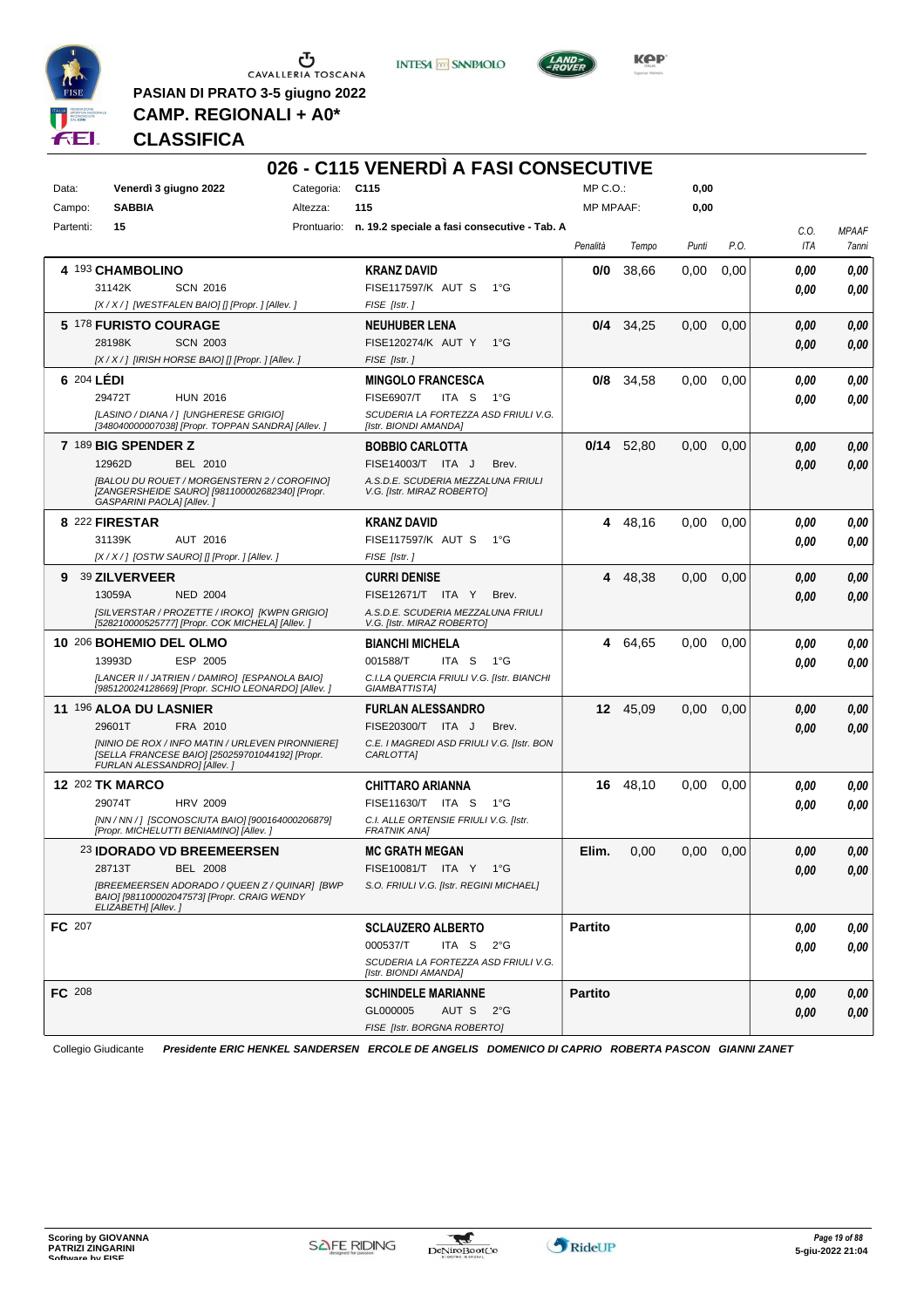

 $\begin{array}{c}\n\bullet \\
\bullet \\
\bullet \\
\bullet\n\end{array}$  CAVALLERIA TOSCANA

**PASIAN DI PRATO 3-5 giugno 2022 CAMP. REGIONALI + A0\***

**INTESA M** SANPAOLO



**Kep** 

### **CLASSIFICA**

|                       |                                                                                                                                                  |                 | 027 - C120 VENERDÌ A FASI CONSECUTIVE                                    |                  |            |       |      |      |              |
|-----------------------|--------------------------------------------------------------------------------------------------------------------------------------------------|-----------------|--------------------------------------------------------------------------|------------------|------------|-------|------|------|--------------|
| Data:                 | Venerdì 3 giugno 2022                                                                                                                            | Categoria: C120 |                                                                          | $MP C. O.$ :     |            | 0,00  |      |      |              |
| Campo:                | <b>SABBIA</b>                                                                                                                                    | Altezza:        | 120                                                                      | <b>MP MPAAF:</b> |            | 0,00  |      |      |              |
| Partenti:             | 15                                                                                                                                               |                 | Prontuario: n. 19.2 speciale a fasi consecutive - Tab. A                 |                  |            |       |      | C.O. | <b>MPAAF</b> |
|                       |                                                                                                                                                  |                 |                                                                          | Penalità         | Tempo      | Punti | P.O. | ITA  | 7anni        |
|                       | 1 218 SODAR'S LAD                                                                                                                                |                 | <b>ROSSON AURORA</b>                                                     | 0/4              | 26,98      | 0,00  | 0,00 | 0.00 | 0,00         |
|                       | 34520BXX<br>IRL 2009 Pony                                                                                                                        |                 | FISE39377/D ITA J<br>$1^{\circ}G$                                        |                  |            |       |      | 0.00 | 0,00         |
|                       | [I LOVE YOU MELODY / SODAR ALAINN / TULIRA<br>ROBUCK] [IRISH PONY GRIGIO] [372100400012265]<br>[Propr. SCHINCARIOL NADIA] [Allev. ]              |                 | SCUDERIA EQUIPOLIS TIZIANA ASD<br>VENETO [Istr. ALAGIA GAETANO]          |                  |            |       |      |      |              |
|                       | 2 222 FIRESTAR                                                                                                                                   |                 | <b>KRANZ DAVID</b>                                                       |                  | 0/4 33,78  | 0,00  | 0,00 | 0.00 | 0,00         |
|                       | 31139K<br>AUT 2016                                                                                                                               |                 | <b>FISE117597/K AUT S</b><br>$1^{\circ}$ G                               |                  |            |       |      | 0.00 | 0,00         |
|                       | [X / X / ] [OSTW SAURO] [] [Propr. ] [Allev. ]                                                                                                   |                 | FISE [Istr.]                                                             |                  |            |       |      |      |              |
|                       | 3 199 GINGER PRIBA                                                                                                                               |                 | <b>CONCHIN SOFIA</b>                                                     |                  | 0/4 36,83  | 0,00  | 0,00 | 0.00 | 0,00         |
|                       | 29136T<br>AUT 2011                                                                                                                               |                 | FISE96129/KT ITA J<br>$1^{\circ}G$                                       |                  |            |       |      | 0.00 | 0.00         |
|                       | [LEVISONN / NORALEY PRIBA / ARGUS] [KWPN BAIO]<br>[528210002588289] [Propr. CONCHIN SOFIA] [Allev. ]                                             |                 | C.I. FRIULANO SSD SRL FRIULI V.G. [Istr.<br>COLMANO LUCIA]               |                  |            |       |      |      |              |
| 4 209 LARIX           |                                                                                                                                                  |                 | <b>PAVON GIADA</b>                                                       |                  | 0/36 70.73 | 0,00  | 0,00 | 0.00 | 0,00         |
|                       | 17439E<br>GER 2013                                                                                                                               |                 | FISE16516/T ITA S<br>− 1°G                                               |                  |            |       |      | 0.00 | 0,00         |
|                       | [LAVALETTO / LAURA / LAGAVULIN] [WUR SAURO]<br>[276020000129370] [Propr. ALLIANCES & ACQUISITIONS<br>CONSULTING SRL1 [Allev.]                    |                 | CENTRO EQUESTRE FLUMEN P.L. FRIULI<br>V.G. [Istr. BORGNA ROBERTO]        |                  |            |       |      |      |              |
|                       | 5 215 AVENSINE                                                                                                                                   |                 | <b>MACHIN FEDERICA</b>                                                   | 4                | 44,30      | 0,00  | 0.00 | 0.00 | 0,00         |
|                       | 28994T<br>LVA 2010                                                                                                                               |                 | 002200/D<br>ITA SA 1°G                                                   |                  |            |       |      | 0.00 | 0.00         |
|                       | [AVELLYNUS / CAIRASINE / CARDENTO 933] [LETTONE<br>BAIO] [428001000000521] [Propr. RAIMONDI MARCO]<br>[Allev.]                                   |                 | C.I. FRIULANO SSD SRL FRIULI V.G. [Istr.<br>COLMANO LUCIA]               |                  |            |       |      |      |              |
|                       | 6 213 FRIMEUSE DE RIVERLAND                                                                                                                      |                 | <b>BURIN MIRKO</b>                                                       |                  | 4 48,23    | 0,00  | 0,00 | 0.00 | 0,00         |
|                       | FRA 2015<br>29687T                                                                                                                               |                 | 003077/T<br>ITA S<br>1°G                                                 |                  |            |       |      | 0.00 | 0,00         |
|                       | <b>[SUNDAY DE RIVERLAND / RAPSODIE DE RIVERLAND /</b><br>PARCO] [SELLA FRANCESE BAIO] [250259806185759]<br>[Propr. FRANCESCONI LETIZIA] [Allev.] |                 | A.S.D. IL RUBINO FRIULI V.G. [Istr. BURIN<br><b>MIRKO]</b>               |                  |            |       |      |      |              |
|                       | 7 193 CHAMBOLINO                                                                                                                                 |                 | <b>KRANZ DAVID</b>                                                       | 4                | 48,42      | 0.00  | 0.00 | 0.00 | 0,00         |
|                       | 31142K<br><b>SCN 2016</b>                                                                                                                        |                 | FISE117597/K AUT S<br>$1^{\circ}G$                                       |                  |            |       |      | 0.00 | 0.00         |
|                       | [X / X / ] [WESTFALEN BAIO] [] [Propr. ] [Allev. ]                                                                                               |                 | FISE [Istr.]                                                             |                  |            |       |      |      |              |
| FC 194                |                                                                                                                                                  |                 | <b>PIRKER JASMIN</b>                                                     | <b>Partito</b>   |            |       |      | 0,00 | 0,00         |
|                       |                                                                                                                                                  |                 | FISE117486/K AUT J<br>$2^{\circ}$ G                                      |                  |            |       |      | 0.00 | 0,00         |
|                       |                                                                                                                                                  |                 | FISE [Istr.]                                                             |                  |            |       |      |      |              |
| FC 212                |                                                                                                                                                  |                 | <b>SCHINDELE MARIANNE</b>                                                | <b>Partito</b>   |            |       |      | 0,00 | 0,00         |
|                       |                                                                                                                                                  |                 | GL000005<br>AUT S<br>$2^{\circ}G$                                        |                  |            |       |      | 0.00 | 0.00         |
|                       |                                                                                                                                                  |                 | FISE [Istr. BORGNA ROBERTO]                                              |                  |            |       |      |      |              |
| FC 221                |                                                                                                                                                  |                 | <b>BAJROVIC HANA</b>                                                     | <b>Partito</b>   |            |       |      | 0,00 | 0,00         |
|                       |                                                                                                                                                  |                 | FISE22579/T SLO S 2°G                                                    |                  |            |       |      | 0,00 | 0,00         |
|                       |                                                                                                                                                  |                 | SCUDERIA ALBARETTA S.S.D. A.R.L. FRIULI<br>V.G. [Istr. CATTAPAN MICHELE] |                  |            |       |      |      |              |
| <b>FC</b> 229         |                                                                                                                                                  |                 | <b>BAJROVIC HANA</b>                                                     | <b>Partito</b>   |            |       |      | 0,00 | 0,00         |
|                       |                                                                                                                                                  |                 | FISE22579/T SLOS<br>$2^{\circ}G$                                         |                  |            |       |      | 0,00 | 0,00         |
|                       |                                                                                                                                                  |                 | SCUDERIA ALBARETTA S.S.D. A.R.L. FRIULI<br>V.G. [Istr. CATTAPAN MICHELE] |                  |            |       |      |      |              |
| FC 177                |                                                                                                                                                  |                 | <b>SCHINDELE MARIANNE</b>                                                | <b>Partito</b>   |            |       |      | 0,00 | 0,00         |
|                       |                                                                                                                                                  |                 | GL000005<br>AUT S 2°G                                                    |                  |            |       |      | 0,00 | 0,00         |
|                       |                                                                                                                                                  |                 | FISE [Istr. BORGNA ROBERTO]                                              |                  |            |       |      |      |              |
| <b>FC</b> 232         |                                                                                                                                                  |                 | <b>BUTTAZZONI SONIA</b>                                                  | <b>Partito</b>   |            |       |      | 0,00 | 0,00         |
|                       |                                                                                                                                                  |                 | 000313/T<br>ITA S<br>$2^{\circ}G$                                        |                  |            |       |      | 0,00 | 0,00         |
|                       |                                                                                                                                                  |                 | BIBOP FRIULI V.G. [Istr. BUTTAZZONI<br>SONIA]                            |                  |            |       |      |      |              |
| FC.<br>$\overline{7}$ |                                                                                                                                                  |                 | <b>BUTTAZZONI SONIA</b>                                                  | <b>Partito</b>   |            |       |      | 0,00 | 0,00         |
|                       |                                                                                                                                                  |                 | 000313/T<br>ITA S<br>$2^{\circ}$ G                                       |                  |            |       |      | 0,00 | 0,00         |
|                       |                                                                                                                                                  |                 | BIBOP FRIULI V.G. [Istr. BUTTAZZONI                                      |                  |            |       |      |      |              |
|                       |                                                                                                                                                  |                 | SONIA]                                                                   |                  |            |       |      |      |              |

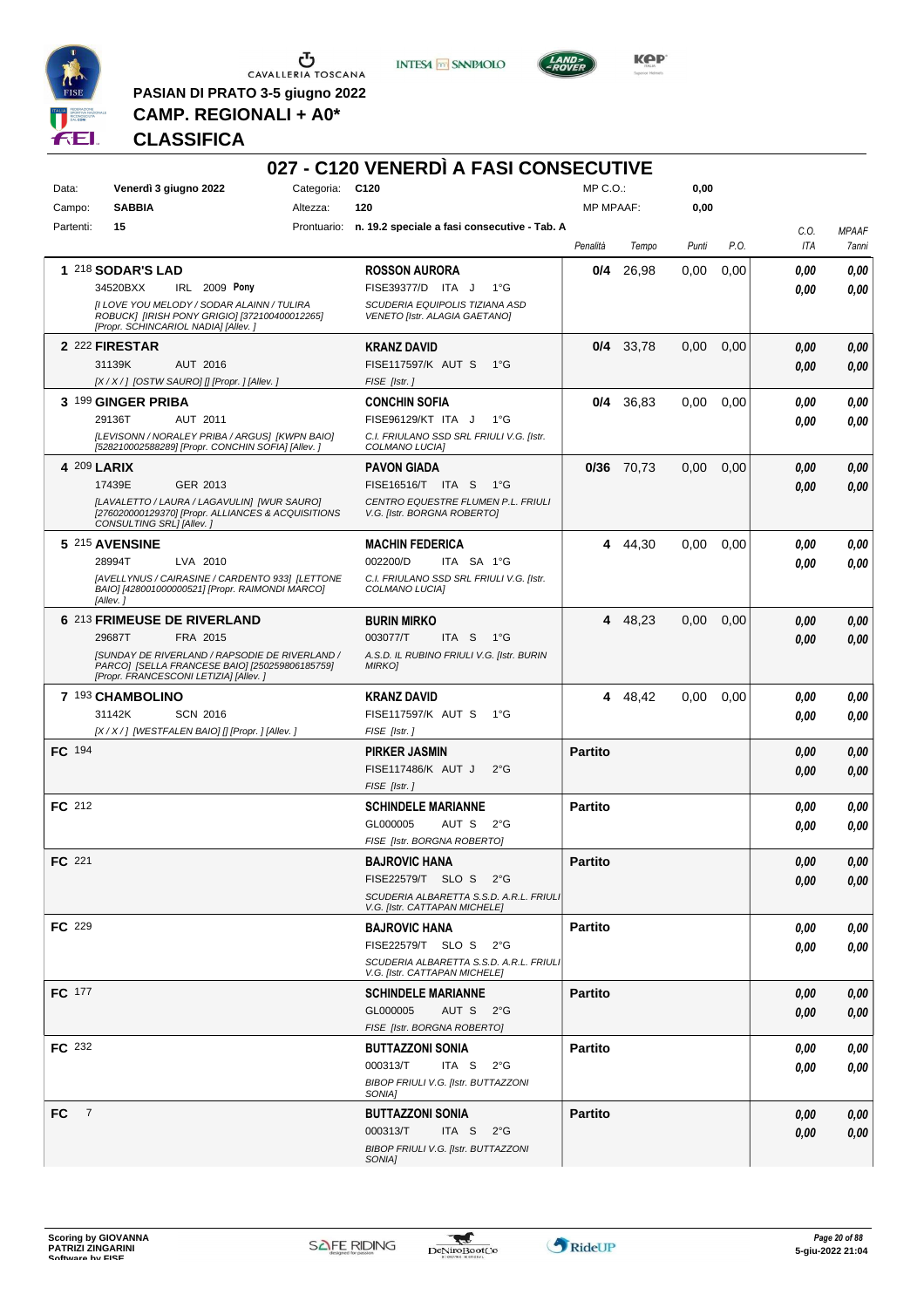

Ⴠ CAVALLERIA TOSCANA

**PASIAN DI PRATO 3-5 giugno 2022 CAMP. REGIONALI + A0\***

**INTESA M** SANPAOLO



**KPP** 

**CLASSIFICA**

#### **027 - C120 VENERDÌ A FASI CONSECUTIVE** Data: Venerdì 3 giugno 2022 Categoria: C120 Prontuario: **n. 19.2 speciale a fasi consecutive - Tab. A** Campo: **SABBIA** Partenti: **15** Altezza: **120** MP C.O.: MP MPAAF: **0,00 0,00** *Penalità Tempo Punti P.O. C.O. ITA MPAAF 7anni* **FC** 211 **BASSO VIRGINIA** *C.I. FRIULANO SSD SRL FRIULI V.G. [Istr. COLMANO LUCIA]* ITA S 2°G FISE7266/T *0,00* **Partito** *0,00 0,00 0,00*

Collegio Giudicante *Presidente ERIC HENKEL SANDERSEN ERCOLE DE ANGELIS DOMENICO DI CAPRIO ROBERTA PASCON GIANNI ZANET*

# **028 - C125 VENERDÌ A FASI CONSECUTIVE**

| Data:         | Venerdì 3 giugno 2022                                                                                             | Categoria: | C <sub>125</sub>                                                         | $MP C. O.$ :     |             | 0,00  |      |            |                     |
|---------------|-------------------------------------------------------------------------------------------------------------------|------------|--------------------------------------------------------------------------|------------------|-------------|-------|------|------------|---------------------|
| Campo:        | <b>SABBIA</b>                                                                                                     | Altezza:   | 125                                                                      | <b>MP MPAAF:</b> |             | 0,00  |      |            |                     |
| Partenti:     | 9                                                                                                                 |            | Prontuario: n. 19.2 speciale a fasi consecutive - Tab. A                 |                  |             |       |      | C.O.       | <b>MPAAF</b>        |
|               |                                                                                                                   |            |                                                                          | Penalità         | Tempo       | Punti | P.O. | <b>ITA</b> | <i><b>7anni</b></i> |
|               | 1 226 KRISTIN                                                                                                     |            | <b>ROSSON AURORA</b>                                                     | 0/0              | 26,65       | 0,00  | 0,00 | 0.00       | 0,00                |
|               | GER 2010<br>13187D                                                                                                |            | FISE39377/D ITA J<br>$1^{\circ}G$                                        |                  |             |       |      | 0,00       | 0.00                |
|               | [LORDANOS / CONTESSA O / CONTENDRO I]<br>[HANNOVER BAIO] [276020000033285] [Propr.<br>SCHINCARIOL NADIA] [Allev.] |            | <b>SCUDERIA EQUIPOLIS TIZIANA ASD</b><br>VENETO [Istr. ALAGIA GAETANO]   |                  |             |       |      |            |                     |
|               | 2 220 D' ARTAGNAN                                                                                                 |            | <b>RIBIS LAURA</b>                                                       |                  | $0/0$ 32,71 | 0,00  | 0.00 | 0.00       | 0,00                |
|               | 01422V<br>GER 2011                                                                                                |            | 000623/T<br>ITA S<br>1°G                                                 |                  |             |       |      | 0.00       | 0.00                |
|               | [DIARADO / KASSANDRA 149 / KOLIBRI] [OLDENBURG<br>BAIO] [276020000042998] [Propr. GILBAROSA ELISA]<br>[Allev.]    |            | C.E. ELLE ASD FRIULI V.G. [Istr. RIBIS<br>LAURA]                         |                  |             |       |      |            |                     |
|               | 3 278 AGROPOINT COLD                                                                                              |            | <b>PIRKER JASMIN</b>                                                     |                  | 8 48,32     | 0,00  | 0,00 | 0.00       | 0,00                |
|               | <b>GER 2007</b><br>31152K                                                                                         |            | FISE117486/K AUT J<br>$2^{\circ}G$                                       |                  |             |       |      | 0.00       | 0,00                |
|               | [X / X / ] [HOLSTEINER SAURO] [] [Propr. ] [Allev. ]                                                              |            | FISE [Istr.]                                                             |                  |             |       |      |            |                     |
|               | 4 210 HUNKANNAN                                                                                                   |            | <b>SEMOLIC SPELA</b>                                                     |                  | 16 47,23    | 0,00  | 0,00 | 0.00       | 0,00                |
|               | 26971K<br>BEL 2013                                                                                                |            | <b>FISE99548/K SLO S</b><br>1°G                                          |                  |             |       |      | 0.00       | 0.00                |
|               | [X / X / ] [SELLA BELGA BAIO] [] [Propr. ] [Allev. ]                                                              |            | FISE [Istr.]                                                             |                  |             |       |      |            |                     |
| FC 227        |                                                                                                                   |            | <b>BAJROVIC HANA</b>                                                     | <b>Partito</b>   |             |       |      | 0.00       | 0,00                |
|               |                                                                                                                   |            | FISE22579/T SLO S<br>$2^{\circ}$ G                                       |                  |             |       |      | 0.00       | 0.00                |
|               |                                                                                                                   |            | SCUDERIA ALBARETTA S.S.D. A.R.L. FRIULI<br>V.G. [Istr. CATTAPAN MICHELE] |                  |             |       |      |            |                     |
| FC 216        |                                                                                                                   |            | <b>RIZZI FILIPPO</b>                                                     | <b>Partito</b>   |             |       |      | 0,00       | 0,00                |
|               |                                                                                                                   |            | 001055/T<br>ITA S<br>$2^{\circ}$ G                                       |                  |             |       |      | 0.00       | 0.00                |
|               |                                                                                                                   |            | C.I.DELL'EMME FRIULI V.G. [Istr. MATTIELLO<br><b>RUDI</b>                |                  |             |       |      |            |                     |
| FC 231        |                                                                                                                   |            | <b>SCLAUZERO ALBERTO</b>                                                 | <b>Partito</b>   |             |       |      | 0.00       | 0,00                |
|               |                                                                                                                   |            | 000537/T<br>ITA S<br>$2^{\circ}G$                                        |                  |             |       |      | 0.00       | 0,00                |
|               |                                                                                                                   |            | SCUDERIA LA FORTEZZA ASD FRIULI V.G.<br>[Istr. BIONDI AMANDA]            |                  |             |       |      |            |                     |
| <b>FC</b> 219 |                                                                                                                   |            | <b>COLLAVINI MARIA</b>                                                   | <b>Partito</b>   |             |       |      | 0.00       | 0,00                |
|               |                                                                                                                   |            | <b>FISE9751/T</b><br>ITA S<br>$2^{\circ}G$                               |                  |             |       |      | 0.00       | 0.00                |
|               |                                                                                                                   |            | C.I. FRIULANO SSD SRL FRIULI V.G. [Istr.<br>COLMANO LUCIA]               |                  |             |       |      |            |                     |
| FC 261        |                                                                                                                   |            | <b>BAJROVIC HANA</b>                                                     | <b>Partito</b>   |             |       |      | 0,00       | 0,00                |
|               |                                                                                                                   |            | FISE22579/T SLO S<br>$2^{\circ}$ G                                       |                  |             |       |      | 0.00       | 0.00                |
|               |                                                                                                                   |            | SCUDERIA ALBARETTA S.S.D. A.R.L. FRIULI<br>V.G. [Istr. CATTAPAN MICHELE] |                  |             |       |      |            |                     |

Collegio Giudicante *Presidente ERIC HENKEL SANDERSEN ERCOLE DE ANGELIS DOMENICO DI CAPRIO ROBERTA PASCON GIANNI ZANET*

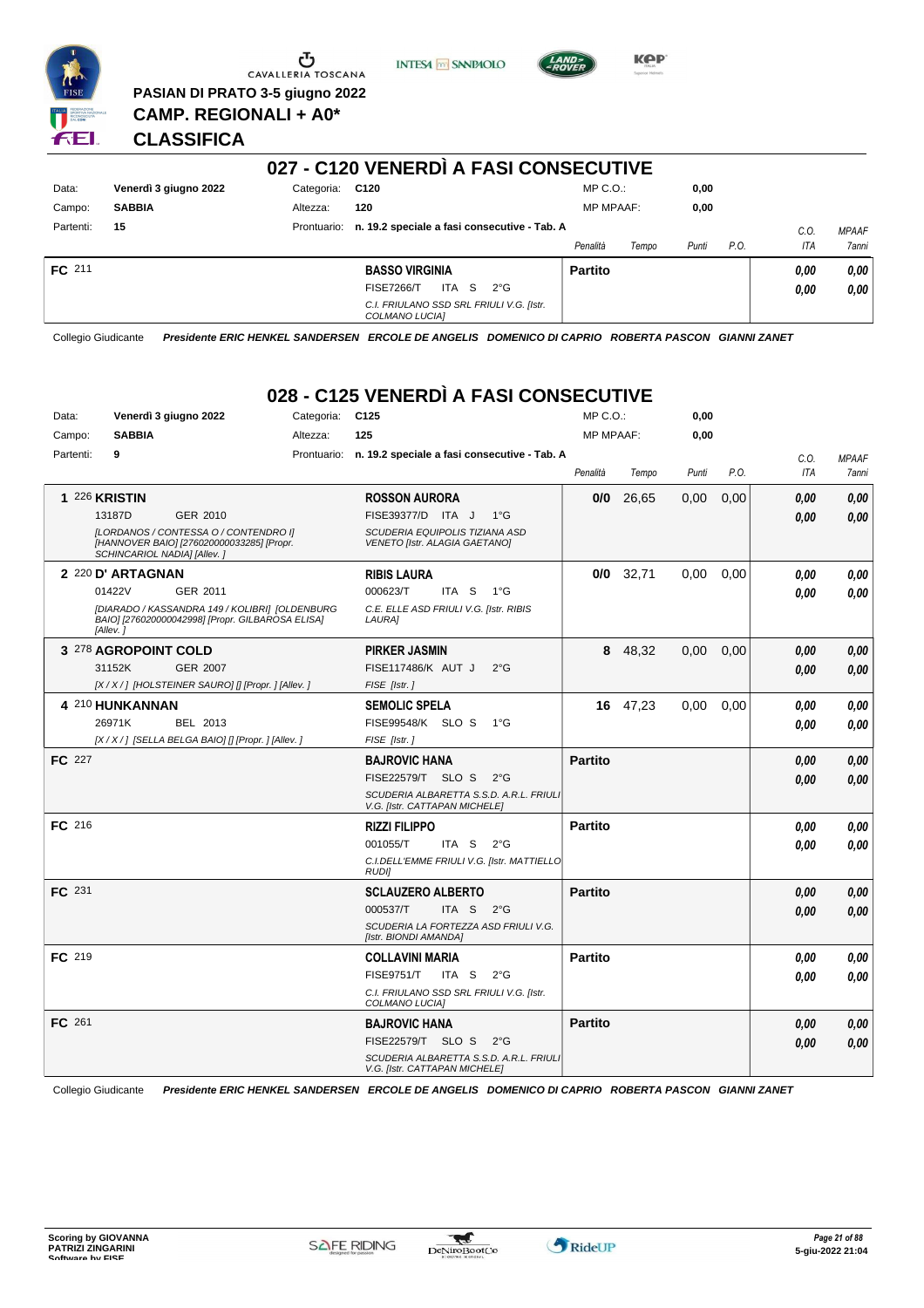

CAVALLERIA TOSCANA

**INTESA** M SANPAOLO



KOP

**PASIAN DI PRATO 3-5 giugno 2022 CAMP. REGIONALI + A0\***

#### **CLASSIFICA**

#### **029 - C130 VENERDÌ A FASI CONSECUTIVE QUALIFICANTE** Data: Venerdì 3 giugno 2022 Categoria: C130 Prontuario: **n. 19.2 speciale a fasi consecutive - Tab. A** Campo: **SABBIA** Partenti: **7** Altezza: **130**  $MP \cap O$ MP MPAAF: **0,00 0,00** *Penalità Tempo Punti P.O. C.O. ITA MPAAF 7anni* **1** 237 **BALLINAVEEN** GBR 2013 **SCHINDELE MARIANNE** *[X / X / ] [IRISH SPORT HORSE BAIO] [] [Propr. ] [Allev. ] FISE [Istr. BORGNA ROBERTO]* AUT S 2°G **0/0** 30,83 0,00 0,00 *0,00 0,00 0,00* 28704K GBR 2013 GL000005 AUT S 2°G <mark> 0,00 0,00</mark> **2** 225 **LNS CHUPLADY V** HUN 2012 **BAJROVIC HANA** *[5281 AGROPOINT CHUPALIDÒ / LEILA / ] [SELLA UNGHERESE BAIO] [348040000002461] [Propr. BAJROVIC HANA] [Allev. BAJROVIC HANA] SCUDERIA ALBARETTA S.S.D. A.R.L. FRIULI V.G. [Istr. CATTAPAN MICHELE]* SLO S 2°G 29526T FISE22579/T *0,00* **0/0** 36,74 0,00 0,00 *0,00 0,00 0,00* **3** 233 **COLDPLAY PS** GER 2015 **RIZZI FILIPPO** *[CONTHARGOS / CHAPLAYA / CHACCO-BLUE] [OLDENBURG SAURO] [276020000311403] [Propr. AZ. AGR. DELL'EMME S.S.] [Allev. ] C.I.DELL'EMME FRIULI V.G. [Istr. MATTIELLO RUDI]* ITA S 2°G **0/0** 40,03 0,00 0,00 *0,00 0,00 0,00* 29568T 001055/T *0,00* **4** 230 **OVER LE TOT** GER 2014 **GUADALUPE FEDERICO NICOLAS** *[KASH DE PRISS / S-PHAEDRA / FAVORY] [HOLSTEINER BAIO] [276020000420776] [Propr. FG CAVALLI S.R.L.] [Allev. ] C.E. LA SILVA FRIULI V.G. [Istr. GUADALUPE FEDERICO NICOLAS]* ITA S 1°G 28988T FISE13069/T *0,00* **0/17** 46,52 0,00 0,00 *0,00 0,00 0,00* **5** 6 **JOCHIE** NED 2014 **QUARINO ELISA** *[CARTHINO Z / RAINBOW / ] [KWPN BAIO SCURO] [528210004161556] [Propr. QUARINO ELISA] [Allev. ] C.E.B. ASD FRIULI V.G. [Istr. FLORA TAUCA]* ITA S 2°G **4** 44,81 0,00 0,00 *0,00 0,00 0,00* 29636T FISE5146/T *0,00* **6** 277 **MIDNIGHT DREAM A.M.** ITA 2015 **FACCHIN MICHELE** *[CONTENDRO / CRIOL / BURGGRAAF] [SELLA ITALIANO BAIO] [982000196499921] [Propr. A.M. TEAM DI ANDREA MARTINI] [Allev. A.M. TEAM DI ANDREA MARTINI] SCUDERIA FG ASD FRIULI V.G. [Istr. FACCHIN MICHELE]* ITA S 2°G **4** 47,34 0,00 0,00 *0,00 0,00 0,00* 16055E 001723/D *0,00* 232 **GROZNY** NED 2011 **BUTTAZZONI SONIA** *[UP TO DATE / CINDERELLA / CARETINO] [KWPN BAIO] [528210002701546] [Propr. AMADEI RINALDO] [Allev. ] BIBOP FRIULI V.G. [Istr. BUTTAZZONI SONIA]* ITA S 2°G **Elim.** 0,00 0,00 0,00 *0,00 0,00 0,00* 18899A NED 2011 000313/T ITA S 2°G <mark> *0,00 0,00*</mark>

Collegio Giudicante *Presidente ERIC HENKEL SANDERSEN ERCOLE DE ANGELIS DOMENICO DI CAPRIO ROBERTA PASCON GIANNI ZANET*

#### **030 - C135 VENERDÌ A FASI CONSECUTIVE**

| Data:     | Venerdì 3 giugno 2022                                                                                                   | Categoria:  | C <sub>135</sub>                                                         | $MP C. O.$ :     |       | 0,00  |      |            |              |
|-----------|-------------------------------------------------------------------------------------------------------------------------|-------------|--------------------------------------------------------------------------|------------------|-------|-------|------|------------|--------------|
| Campo:    | <b>SABBIA</b>                                                                                                           | Altezza:    | 135                                                                      | <b>MP MPAAF:</b> |       | 0,00  |      |            |              |
| Partenti: | $\mathbf{2}$                                                                                                            | Prontuario: | n. 19.2 speciale a fasi consecutive - Tab. A                             |                  |       |       |      | C.0        | <b>MPAAF</b> |
|           |                                                                                                                         |             |                                                                          | Penalità         | Tempo | Punti | P.O. | <b>ITA</b> | <b>7anni</b> |
|           | <b>223 LNS CASH FLOW</b>                                                                                                |             | <b>BAJROVIC HANA</b>                                                     | 0/4              | 36.38 | 0,00  | 0.00 | 0.00       | 0,00         |
|           | GER 2008<br>29524T                                                                                                      |             | SLO <sub>S</sub><br>FISE22579/T<br>$2^{\circ}G$                          |                  |       |       |      | 0.00       | 0.00         |
|           | [CASSINI II / TESY / ] [HOLSTEINER GRIGIO]<br>[705230000206791] [Propr. BAJROVIC HANA] [Allev.<br><b>BAJROVIC HANAI</b> |             | SCUDERIA ALBARETTA S.S.D. A.R.L. FRIULI<br>V.G. [Istr. CATTAPAN MICHELE] |                  |       |       |      |            |              |
|           | 2 279 MAGIC 14                                                                                                          |             | <b>PIRKER JASMIN</b>                                                     | 8                | 47,76 | 0.00  | 0.00 | 0.00       | 0.00         |
|           | 31153K<br>AUT 2005                                                                                                      |             | FISE117486/K AUT J<br>$2^{\circ}G$                                       |                  |       |       |      | 0.00       | 0.00         |
|           | [X/X/] [OSTW SAURO] [] [Propr. ] [Allev. ]                                                                              |             | FISE [Istr. ]                                                            |                  |       |       |      |            |              |

Collegio Giudicante *Presidente ERIC HENKEL SANDERSEN ERCOLE DE ANGELIS DOMENICO DI CAPRIO ROBERTA PASCON GIANNI ZANET*

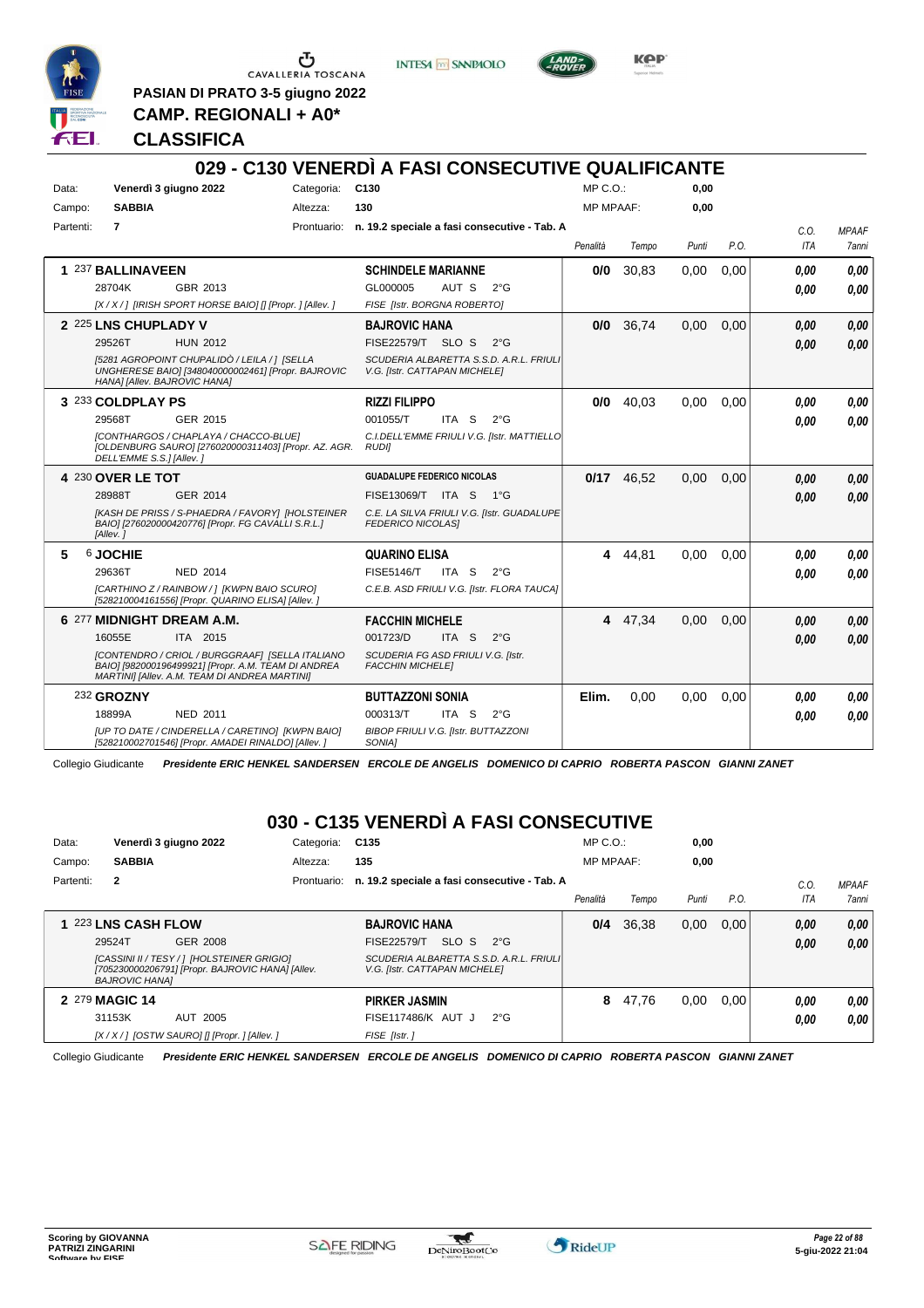

 $\begin{array}{c}\n\bullet \\
\bullet \\
\bullet \\
\bullet \\
\bullet\n\end{array}$  CAVALLERIA TOSCANA

**PASIAN DI PRATO 3-5 giugno 2022 CAMP. REGIONALI + A0\***

**INTESA** M SANPAOLO



**Kep** 

### **CLASSIFICA**

| 031 - L70 VENERDI DI PRECISIONE |                                                                                                                                                     |             |                                                                                                         |  |                  |       |       |      |                    |                       |
|---------------------------------|-----------------------------------------------------------------------------------------------------------------------------------------------------|-------------|---------------------------------------------------------------------------------------------------------|--|------------------|-------|-------|------|--------------------|-----------------------|
| Data:                           | Venerdì 3 giugno 2022                                                                                                                               | Categoria:  | <b>L70</b>                                                                                              |  | $MP C. O.$ :     |       | 0,00  |      |                    |                       |
| Campo:                          | <b>SABBIA</b>                                                                                                                                       | Altezza:    | 70                                                                                                      |  | <b>MP MPAAF:</b> |       | 0,00  |      |                    |                       |
| Partenti:                       | 5.                                                                                                                                                  | Prontuario: | n. 1 di Precisione - Tab. A                                                                             |  | Penalità         | Tempo | Punti | P.O. | C.0.<br><b>ITA</b> | <b>MPAAF</b><br>7anni |
| 1.                              | <b>167 AUGHAVANNON CONDOR</b><br>IRL 2011 Pony<br>30852K<br>[X / X / ] [IRISH SPORT HORSE BAIO] [] [Propr. ] [Allev. ]                              |             | <b>SCHELLANDER UNA</b><br>FISE121743/K AUT G<br>A LUDI<br>FISE [Istr.]                                  |  | 0                | 0,00  | 0,00  | 0,00 | 0.00<br>0.00       | 0,00<br>0,00          |
|                                 | 2 241 QUEEN OF TIPPERARY<br>IRL 2015 Pony<br>31146K<br>[X / X / ] [PONY GRIGIO] [] [Propr. ] [Allev. ]                                              |             | <b>TISCHLER SOPHIA</b><br>FISE123288/K AUT C<br>A LUDI<br>FISE [Istr.]                                  |  | 4                | 0,00  | 0,00  | 0,00 | 0.00<br>0,00       | 0,00<br>0,00          |
|                                 | 3 238 CODAR QS<br><b>BEL 2002</b><br>09156D<br>[DARCO / KAMARILLA / ] [BWP GRIGIO]<br>[981100000499878] [Propr. OLIVO BOTTOS FRANCESCO]<br>[Allev.] |             | <b>MARONGIU ANTONIO</b><br>ITA S<br>FISE24612/T<br>A LUDI<br>C.E.B. ASD FRIULI V.G. [Istr. FLORA TAUCA] |  | 8                | 0,00  | 0,00  | 0,00 | 0.00<br>0.00       | 0,00<br>0,00          |
| FC 182                          |                                                                                                                                                     |             | <b>BAUER ANDREAS</b><br>FISE121865/K AUT SA 1°G<br>FISE [Istr.]                                         |  | <b>Partito</b>   |       |       |      | 0.00<br>0.00       | 0,00<br>0.00          |
| FC 217                          |                                                                                                                                                     |             | <b>BAUER CHRISTIANE</b><br>FISE123063/K AUT S<br>$1^{\circ}G$<br>FISE [Istr.]                           |  | <b>Partito</b>   |       |       |      | 0.00<br>0.00       | 0,00<br>0,00          |

Collegio Giudicante *Presidente ERIC HENKEL SANDERSEN ERCOLE DE ANGELIS DOMENICO DI CAPRIO ROBERTA PASCON GIANNI ZANET*

### **032 - L60 VENERDI DI PRECISIONE**

| Data:     | Venerdì 3 giugno 2022                                                                                                                                              | Categoria:  | <b>L60</b>                                                             | $MP C. O.$ :     |          | 0,00  |      |            |              |
|-----------|--------------------------------------------------------------------------------------------------------------------------------------------------------------------|-------------|------------------------------------------------------------------------|------------------|----------|-------|------|------------|--------------|
| Campo:    | <b>SABBIA</b>                                                                                                                                                      | Altezza:    | 60                                                                     | <b>MP MPAAF:</b> |          | 0,00  |      |            |              |
| Partenti: | 4                                                                                                                                                                  | Prontuario: | n. 1 di Precisione - Tab. A                                            |                  |          |       |      | C.O.       | <b>MPAAF</b> |
|           |                                                                                                                                                                    |             |                                                                        | Penalità         | Tempo    | Punti | P.O. | <b>ITA</b> | <b>7anni</b> |
|           | 239 BEVERLY                                                                                                                                                        |             | <b>SCHNEIDER LILIANE</b>                                               | 0                | 0,00     | 0,00  | 0,00 | 0.00       | 0,00         |
|           | AUT 2009<br>30033K                                                                                                                                                 |             | <b>FISE122417/K AUT G</b><br>A LUDI                                    |                  |          |       |      | 0.00       | 0.00         |
|           | [X / X / ] [SCONOSCIUTA GRIGIO] [] [Propr. ] [Allev. ]                                                                                                             |             | FISE [Istr.]                                                           |                  |          |       |      |            |              |
|           | 1 245 DIVINA DELLE MELODIE                                                                                                                                         |             | <b>FURLAN NICOLE</b>                                                   | 0                | 0,00     | 0,00  | 0,00 | 0.00       | 0,00         |
|           | 20754BXX<br><b>ITA 2004</b>                                                                                                                                        |             | FISE20251/T<br>A LUDI<br>ITA J                                         |                  |          |       |      | 0.00       | 0,00         |
|           | <b>IGARTIANUS / ININI DES HAYETTES / MAJOR DE LA</b><br>COURI [SELLA ITALIANO BAIO] [977121001189968] [Propr.<br>AZ. AGR. LEON D'ORO] [Allev. AZ. AGR. LEON D'ORO] |             | <b>BIBOP FRIULI V.G. [Istr. BUTTAZZONI</b><br>SONIA <sub>1</sub>       |                  |          |       |      |            |              |
|           | 283 THUNDERBOLT COOLFIN                                                                                                                                            |             | <b>BULFON BIANCA</b>                                                   | 0                | 0,00     | 0,00  | 0,00 | 0.00       | 0,00         |
|           | FRA 2007 Pony<br>29778T                                                                                                                                            |             | <b>FISE22058/T</b><br>ITA G<br>A LUDI                                  |                  |          |       |      | 0.00       | 0.00         |
|           | [PILGRIM COOLFIN / IRELIA GREEN / STYCKY DU BLIN]<br>[CONNEMARA BAIO] [250259700299060] [Propr. AS<br>EQUICOMMERCE DI SERIOLI E AUCELLO S.N.C.] [Allev. ]          |             | C.E. ELLE ASD FRIULI V.G. [Istr. RIBIS<br>LAURA]                       |                  |          |       |      |            |              |
|           | 4 242 BIBI DE VILLA D'ESTE                                                                                                                                         |             | <b>ZAMPARO SARA</b>                                                    |                  | 12 80,26 | 0,00  | 0,00 | 0.00       | 0,00         |
|           | 27778T<br><b>BEL 2001</b>                                                                                                                                          |             | FISE23243/T<br>ITA C<br>A LUDI                                         |                  |          |       |      | 0,00       | 0,00         |
|           | IFLAMENCO DESEMILLY 93056303T / TITI DE VILLA<br>D'ESTE / PAUILLAC DE MEIA LUAI [BWP BAIO]<br>[981098100819217] [Propr. BOZZO ILENIA] [Allev. ]                    |             | <b>SCUDERIA EQUIPOLIS TIZIANA ASD</b><br><b>VENETO [Istr. SUT EMI]</b> |                  |          |       |      |            |              |

Collegio Giudicante *Presidente ERIC HENKEL SANDERSEN ERCOLE DE ANGELIS DOMENICO DI CAPRIO ROBERTA PASCON GIANNI ZANET*

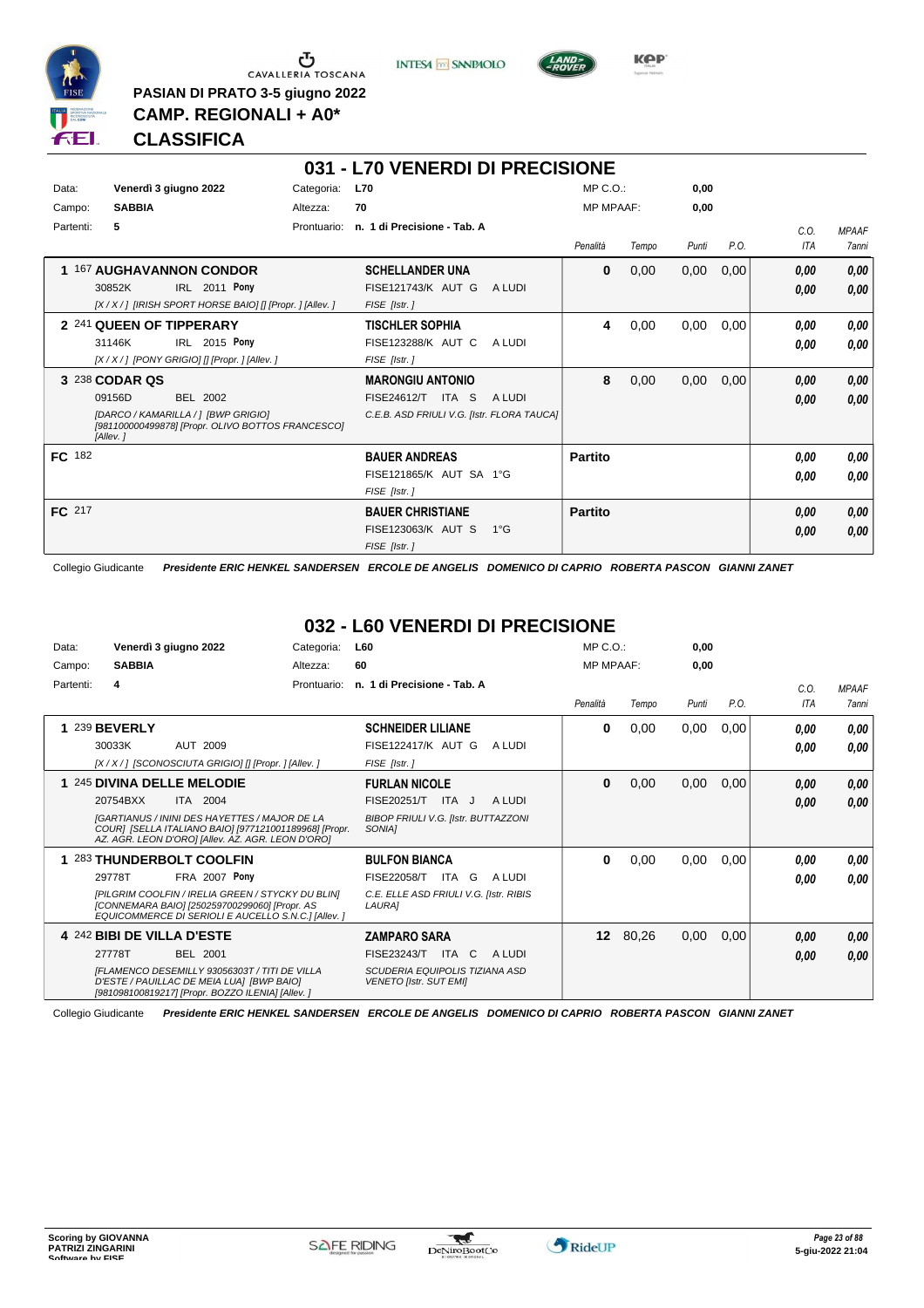

G CAVALLERIA TOSCANA

**PASIAN DI PRATO 3-5 giugno 2022**

**INTESA** M SANPAOLO



KOP

**CAMP. REGIONALI + A0\***

#### **CLASSIFICA**

#### **034 - 2° PROVA CAMPIONATO ASSOLUTO 2° GRADO H135 A TEMPO** Data: Sabato 4 giugno 2022 Categoria: C135 Prontuario: **n. 3 a tempo - Tab. A** Campo: **SABBIA** Partenti: **5** Altezza: **135** MP C.O.: MP MPAAF: **0,00 0,00** *Penalità Tempo Punti P.O. C.O. ITA MPAAF 7anni* **1** 5 **TOP NOTCH SPORTSFIELD** IRL 2014 **RIZZI FILIPPO** *[VANCOUVER / BALLINAMONAPARK HONEY / IROKO] [IRISH SPORT HORSE SAURO] [372141405828770] [Propr. AZ. AGR. DELL'EMME S.S.] [Allev. ] C.I.DELL'EMME FRIULI V.G. [Istr. MATTIELLO RUDI]* ITA S 2°G **0** 69,76 0,00 6,00 *0,00 0,00 0,00* 29645T IRL 2014 001055/T ITA S 2°G <mark> *0,00 0,00*</mark> **2** 4 **CONTE WATZ A.M.** ITA 2009 **FACCHIN MICHELE** *[CONTENDRO / WHOOPY / WATZMANN] [SELLA ITALIANO BAIO] [982009106706928] [Propr. A.M. TEAM DI MARTINI ANDREA] [Allev. A.M. TEAM DI MARTINI ANDREA] SCUDERIA FG ASD FRIULI V.G. [Istr. FACCHIN MICHELE]* ITA S 2°G **0** 69,92 0,00 4,00 *0,00 0,00 0,00* 12475E 001723/D *0,00* **3** 3 **DIAMOND VAN DE HERMITAGE** BEL 2012 **FLORA TAUCA** *[\* / \* / ] [SELLA BELGA BAIO SCURO] [981100002815845] [Propr. SSD PARADISO SRL] [Allev. ] C.E.B. ASD FRIULI V.G. [Istr. FLORA TAUCA]* ITA S 2°G **0** 74,21 0,00 3,00 *0,00 0,00 0,00* 14515D BEL 2012 000731/T ITA S 2°G <mark> 0,00 0,00</mark> **4** 1 **CORSICA** ITA 2011 **MILANI GIULIA** *[CORLAND / KASSANDRA XX / COROFINO] [SELLA ITALIANO GRIGIO] [941000012126439] [Propr. AZ. AGR. ROCCO GIUSEPPE] [Allev. SPIZZO STEFANO] C.I. FRIULANO SSD SRL FRIULI V.G. [Istr. COLMANO LUCIA]* 29956BXX ITA 2011 FISE10252/T ITA S 2°G **0,00 0,00 4** 79,41 0,00 2,00 *0,00 0,00 0,00* **5** 2 **NINJA VAN MELLAER** BEL 2013 **QUARINO ELISA** *[OKIDOKI VAN'TGELUTT Z / KYLIE VAN TER NIEUWBEKE / C.E.B. ASD FRIULI V.G. [Istr. FLORA TAUCA] TOULON] [BEL. WARMBLOEDPAARD BAIO] [981100004013258] [Propr. ARRIGHI MATTEO] [Allev. ]* 16712E BEL 2013 FISE5146/T ITA S 2°G **0,00 0,00 16** 86,02 0,00 1,00 *0,00 0,00 0,00*

Collegio Giudicante *Presidente ERIC HENKEL SANDERSEN ERCOLE DE ANGELIS DOMENICO DI CAPRIO ROBERTA PASCON GIANNI ZANET*

### **036 - 2° PROVA CAMPIONATO 1° GRADO H125 A TEMPO**

| Data:     | Sabato 4 giugno 2022                                                |                                                                                                                                                                                                                                                                               | Categoria: | C <sub>125</sub>                                                                                                     |                |                                                                                                            | MP C. O.         |                  | 0,00         |              |                              |                              |
|-----------|---------------------------------------------------------------------|-------------------------------------------------------------------------------------------------------------------------------------------------------------------------------------------------------------------------------------------------------------------------------|------------|----------------------------------------------------------------------------------------------------------------------|----------------|------------------------------------------------------------------------------------------------------------|------------------|------------------|--------------|--------------|------------------------------|------------------------------|
| Campo:    | <b>SABBIA</b>                                                       |                                                                                                                                                                                                                                                                               | Altezza:   | 125                                                                                                                  |                |                                                                                                            | <b>MP MPAAF:</b> |                  | 0,00         |              |                              |                              |
| Partenti: | 8                                                                   |                                                                                                                                                                                                                                                                               |            | Prontuario: n. 3 a tempo - Tab. A                                                                                    |                |                                                                                                            | Penalità         | Tempo            | Punti        | P.O.         | C.O.<br><b>ITA</b>           | <b>MPAAF</b><br><b>7anni</b> |
|           | 29756T                                                              | <b>29 QANUK VD KATTEVENNEN Z</b><br>BEL 2010<br>[QUINTERO / CHEYENNE Z / CARTHAGO Z]<br>[ZANGERSHEIDE GRIGIO] [967000009357013] [Propr.<br>SLOCOVICH FRANCESCO] [Allev.]                                                                                                      |            | <b>SLOCOVICH FRANCESCO</b><br><b>FISE5190/T</b><br><b>PRETORO MATILDEI</b>                                           |                | ITA SA 1°G<br>C.I. TRIESTINO ASD FRIULI V.G. [Istr. DI                                                     | $\mathbf{0}$     | 78.00            |              | 0,00 10,00   | 0,00<br>0.00                 | 0,00<br>0,00                 |
| 3.        | <b>16 BONSAIL</b><br>14291E<br>[Allev.]<br>17 BALOUTENDRO<br>29340T | <b>NED 2006</b><br>[DADDY COOL / WIKKIE L / RHODIUM] [KWPN BAIO<br>SCURO] [528210000816285] [Propr. MAZZOTTI MARCO]<br>GER 2012<br>[BALOUBET DU ROUET / CHEYENNE / CONTENDRO I]<br>[HANNOVER BAIO] [276020000178168] [Propr. DINDO<br>S.A.S. DI DAVIDE KAINICH & C.1 [Allev.] |            | <b>REGINI MICHAEL</b><br>001089/T<br><b>BRENDOLAN ELENA</b><br>000750/T<br>COLMANO LUCIA]                            | ITA S<br>ITA S | 1°G<br>S.O. FRIULI V.G. [Istr. REGINI MICHAEL]<br>$1^{\circ}G$<br>C.I. FRIULANO SSD SRL FRIULI V.G. [Istr. | 4                | 74,38<br>4 76,73 | 0,00<br>0,00 | 8,00<br>7,00 | 0.00<br>0.00<br>0,00<br>0.00 | 0.00<br>0,00<br>0,00<br>0,00 |
| 4         | 10 EVITA<br>46675B<br>[Allev.]                                      | NED 2009<br>[ATLANTIC / AMOURETTE / LUPICOR] [KWPN BAIO]<br>[528210002427233] [Propr. FRANCOVICH ALESSANDRO]                                                                                                                                                                  |            | <b>FRANCOVICH BEATRICE</b><br>FISE19025/D ITA Y 1°G<br>SCUDERIA FG ASD FRIULI V.G. [Istr.<br><b>FACCHIN MICHELE]</b> |                |                                                                                                            |                  | 4 85,22          | 0,00         | 6,00         | 0.00<br>0.00                 | 0.00<br>0,00                 |
| 5.        | 8 CARAH DE MANCY<br>29211T<br>[Allev.]                              | FRA 2012<br>[PAR IXE / SARAH / FERRO] [SELLA FRANCESE BAIO]<br>[250258500064247] [Propr. PONTAROLO VALENTINA]                                                                                                                                                                 |            | <b>PONTAROLO VALENTINA</b><br>FISE14359/T ITA S<br><b>ANDREA1</b>                                                    |                | $1^{\circ}G$<br>C.I. LA CORTE ASD FRIULI V.G. [Istr. FERRO]                                                | 8                | 81,44            | 0,00         | 5,00         | 0,00<br>0.00                 | 0,00<br>0.00                 |

\*

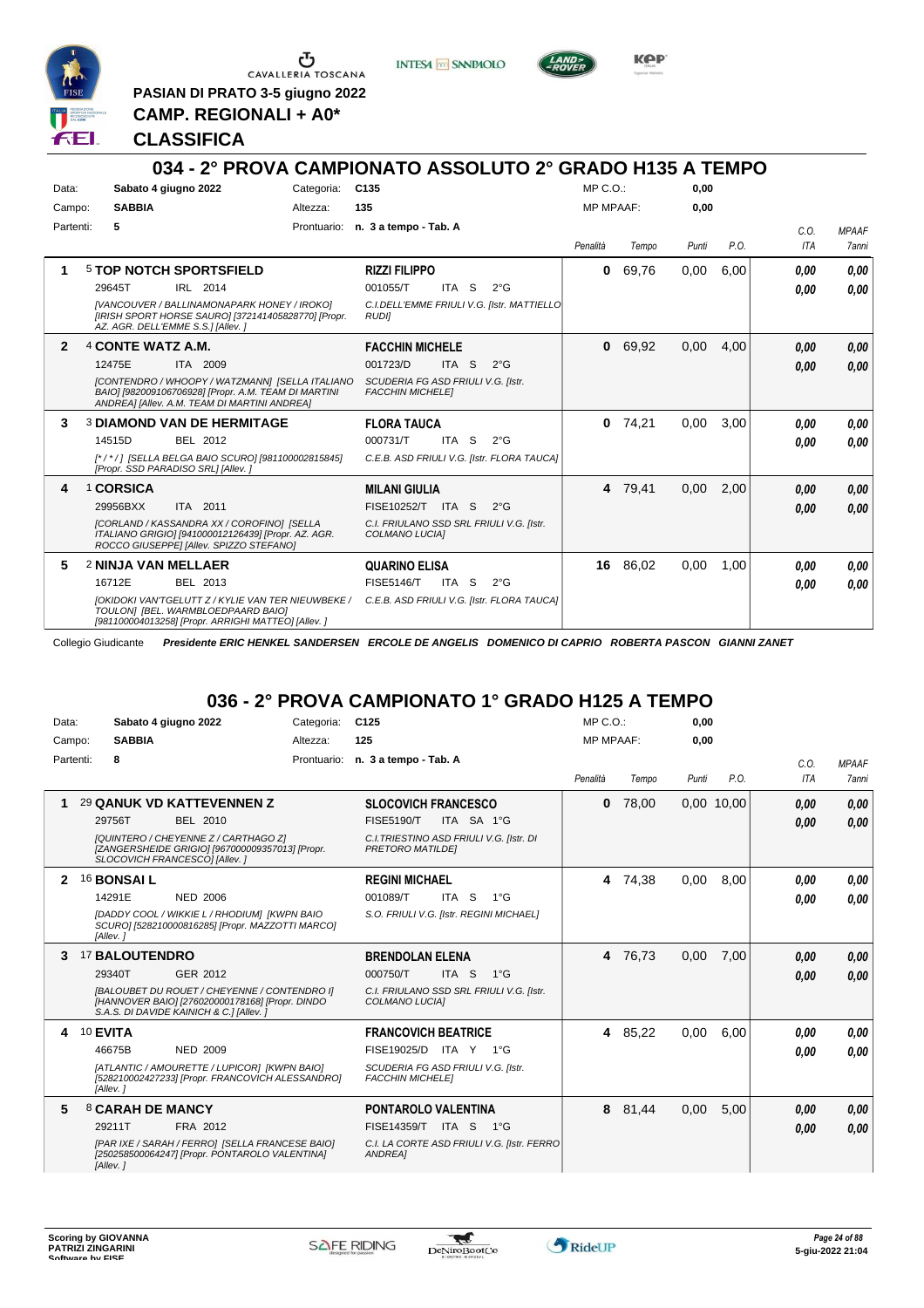

Ⴇ CAVALLERIA TOSCANA

**PASIAN DI PRATO 3-5 giugno 2022 CAMP. REGIONALI + A0\***

**INTESA** M SANPAOLO



**KPP** 

### **CLASSIFICA**

#### **036 - 2° PROVA CAMPIONATO 1° GRADO H125 A TEMPO** Data: Sabato 4 giugno 2022 Categoria: C125 Prontuario: **n. 3 a tempo - Tab. A** Campo: **SABBIA** Partenti: **8** Altezza: **125** MP C.O.: MP MPAAF: **0,00 0,00** *Penalità Tempo Punti P.O. C.O. ITA MPAAF 7anni* **6** 14 **HIPPICA BERGAMO** GER 2004 **LAUZZANA FABIO** *[BALOUBET DU ROUET / WIOLETTA / SILVIO I] [OLDENBURG BAIO] [968000001801521] [Propr. ROSSI BARBARA] [Allev. ] C.I. ALLE ORTENSIE FRIULI V.G. [Istr. ]* ITA SA 1°G **8** 91,39 0,00 4,00 *0,00 0,00 0,00* 29648T GER\_2004 FISE4985/T ITA SA 1°G *0,00 0,00* **7** 15 **LE GRAND MAVERICK** ITA 2011 **GATTI ALDO** *[LARIMAR / ZANNA BIANCA / ] [HOLSTEINER GRIGIO] [981100002981416] [Propr. GIACALONE AMORELLI FLAVIA] [Allev. . .] G.G. STABLE ASD FRIULI V.G. [Istr. GALANTI GIOVANNI]* ITA S 1°G **16** 91,33 0,00 3,00 *0,00 0,00 0,00* 27160G FISE7806/G *0,00* **8** 11 **DUBHAY MBF** NED 2008 **FRASSINELLI ANNA** *[LUPICOR / NIJERY VAN ZAS / LOS ANGELES] [KWPN BAIO] [528219000249425] [Propr. FRASSINELLI ANNA] [Allev. ] C.I. LA CORTE ASD FRIULI V.G. [Istr. FERRO ANDREA]* 29415T NED 2008 FISE13529/D ITA S 1°G *0,00 0,00* **66** 0,00 0,00 0,00 *0,00 0,00 0,00*

Collegio Giudicante *Presidente ERIC HENKEL SANDERSEN ERCOLE DE ANGELIS DOMENICO DI CAPRIO ROBERTA PASCON GIANNI ZANET*

#### **037 - 2° PROVA CRITERIUM E AMBASSADOR 1° GRADO H115 A TEMPO**

| Data:     | Sabato 4 giugno 2022                                                                                                             | Categoria: | C <sub>115</sub>                                                     | $MP C. O.$ :     |           | 0,00  |            |                    |                       |
|-----------|----------------------------------------------------------------------------------------------------------------------------------|------------|----------------------------------------------------------------------|------------------|-----------|-------|------------|--------------------|-----------------------|
| Campo:    | <b>SABBIA</b>                                                                                                                    | Altezza:   | 115                                                                  | <b>MP MPAAF:</b> |           | 0,00  |            |                    |                       |
| Partenti: | 13                                                                                                                               |            | Prontuario: n. 3 a tempo - Tab. A                                    | Penalità         | Tempo     | Punti | P.O.       | C.O.<br><b>ITA</b> | <b>MPAAF</b><br>7anni |
| 1.        | 18 LOVE SONG EH                                                                                                                  |            | <b>SORRENTINO SARA</b>                                               | $\mathbf{0}$     | 66,44     |       | 0,00 14,00 | 0,00               | 0.00                  |
|           | 29927BXX<br>GER 2009                                                                                                             |            | FISE15384/T ITA Y<br>$1^{\circ}G$                                    |                  |           |       |            | 0.00               | 0.00                  |
|           | [LORDANOS / PAULINE VI / ESTEBAN] [HOLSTEINER<br>SAURO] [000011015008038] [Propr. SORRENTINO SARA]<br>[Allev.]                   |            | SCUDERIA SANDYS ASD FRIULI V.G. [Istr.<br><b>ALAGIA GAETANOI</b>     |                  |           |       |            |                    |                       |
|           | 2 27 EERLIJK KIEKEN VD REITVENNE                                                                                                 |            | <b>SANCIN ELISA</b>                                                  | 0                | 71,92     |       | 0.00 12.00 | 0.00               | 0.00                  |
|           | 15356E<br><b>NED 2009</b>                                                                                                        |            | 00078/T<br>ITA <sub>S</sub><br>$1^{\circ}$ G                         |                  |           |       |            | 0.00               | 0.00                  |
|           | [PIERROT / KAROLA / FURORE] [KWPN BAIO]<br>[528210002432830] [Propr. BERTONI LAURA] [Allev. ]                                    |            | C.I. TRIESTINO ASD FRIULI V.G. [Istr.<br><b>SANCIN ELISAI</b>        |                  |           |       |            |                    |                       |
| 3         | 20 CRYSTAL BEAUTY Z                                                                                                              |            | <b>VINDIGNI SEBASTIANO</b>                                           |                  | $0$ 72,46 |       | 0.00 11.00 | 0.00               | 0.00                  |
|           | 29714T<br>ITA 2015                                                                                                               |            | FISE12760/T ITA Y 1°G                                                |                  |           |       |            | 0.00               | 0.00                  |
|           | [CRISTALLO II / FAIRNESS DE BEAUTY / ]<br>[ZANGERSHEIDE BAIO] [380271006014303] [Propr.<br><b>VINDIGNI SEBASTIANO] [Allev. ]</b> |            | C.E.B. ASD FRIULI V.G. [Istr. FLORA TAUCA]                           |                  |           |       |            |                    |                       |
|           | 4 19 CLEOPATRA                                                                                                                   |            | <b>SIST FEDERICA</b>                                                 |                  | $0$ 72,51 |       | 0.00 10.00 | 0,00               | 0.00                  |
|           | 29736T<br>GER 2011                                                                                                               |            | FISE13142/T ITA Y 1°G                                                |                  |           |       |            | 0,00               | 0.00                  |
|           | ICON SHERRY / ANABELL / ACADIUS] [SELLA TEDESCA<br>BAIO SCURO] [276020000147914] [Propr. SIST FEDERICA]<br>[Allev.]              |            | CENTRO EQUESTRE FLUMEN P.L. FRIULI<br>V.G. [Istr. PALMISANO LUCA]    |                  |           |       |            |                    |                       |
|           | 5 30 ATHINA 2                                                                                                                    |            | <b>ZUCCA CLAUDIA</b>                                                 | $\Omega$         | 72,52     | 0,00  | 9.00       | 0.00               | 0.00                  |
|           | 32776BXX<br><b>GER 2008</b>                                                                                                      |            | 001886/D<br>ITA SA 1°G                                               |                  |           |       |            | 0.00               | 0.00                  |
|           | <b>[CONTINUS GRANNUS / AIDA / ARPEGGIO] [WESTFALEN</b><br>BAIO] [040098100355778] [Propr. CHINI EMANUELA]<br>[Allev.]            |            | C.I. FRIULANO SSD SRL FRIULI V.G. [Istr.<br>COLMANO LUCIA]           |                  |           |       |            |                    |                       |
| 6.        | <b>21 DAVID</b>                                                                                                                  |            | <b>BRAIDOT NIKOL</b>                                                 | 0                | 83,21     | 0.00  | 8.00       | 0.00               | 0.00                  |
|           | GER 2016<br>29417T                                                                                                               |            | FISE78548/KT ITA S<br>$1^{\circ}G$                                   |                  |           |       |            | 0.00               | 0.00                  |
|           | [DARCODELLO / JUBILATE / CALETTO I] [HOLSTEINER<br>BAIO] [276020000474591] [Propr. BRAIDOT NIKOL] [Allev. ]                      |            | C.E.B. ASD FRIULI V.G. [Istr. FLORA TAUCA]                           |                  |           |       |            |                    |                       |
|           | 7 22 GENESIS                                                                                                                     |            | <b>PLOS VERONICA</b>                                                 |                  | 4 67,37   | 0,00  | 7,00       | 0.00               | 0,00                  |
|           | 13625D<br><b>NED 2011</b>                                                                                                        |            | FISE10426/T ITA Y 1°G                                                |                  |           |       |            | 0.00               | 0.00                  |
|           | [QUALITY TIME / CABERLINA RV / CAROLUS II] [KWPN<br>SAURO] [528210002693065] [Propr. CANTERI MERY]<br>[Allev. ]                  |            | SCUDERIA LA FENICE SSD A RL FRIULI V.G.<br>[Istr. BORGNA ALESSANDRO] |                  |           |       |            |                    |                       |

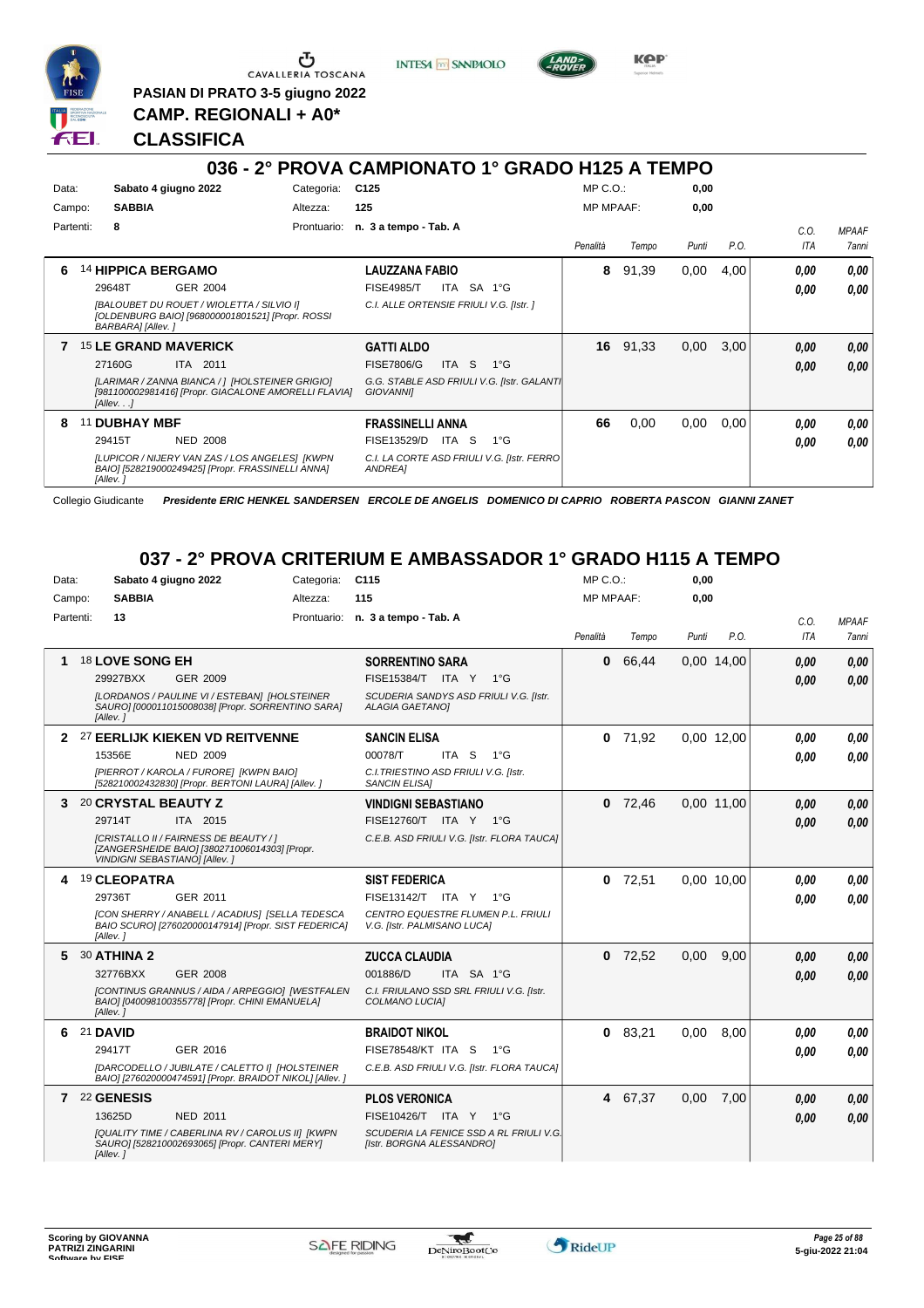

 $\begin{array}{c}\n\bullet \\
\bullet \\
\bullet \\
\bullet \\
\bullet\n\end{array}$  CAVALLERIA TOSCANA

**INTESA** M SANPAOLO



**Kep** 

**PASIAN DI PRATO 3-5 giugno 2022 CAMP. REGIONALI + A0\***

#### **CLASSIFICA**

|           |                                   |                                                                                                                                              |                 | 037 - 2° PROVA CRITERIUM E AMBASSADOR 1° GRADO H115 A TEMPO         |                  |         |       |      |            |              |
|-----------|-----------------------------------|----------------------------------------------------------------------------------------------------------------------------------------------|-----------------|---------------------------------------------------------------------|------------------|---------|-------|------|------------|--------------|
| Data:     | Sabato 4 giugno 2022              |                                                                                                                                              | Categoria: C115 |                                                                     | $MP C. O.$ :     |         | 0,00  |      |            |              |
| Campo:    | <b>SABBIA</b>                     |                                                                                                                                              | Altezza:        | 115                                                                 | <b>MP MPAAF:</b> |         | 0.00  |      |            |              |
| Partenti: | 13                                |                                                                                                                                              |                 | Prontuario: n. 3 a tempo - Tab. A                                   |                  |         |       |      | C.0.       | <b>MPAAF</b> |
|           |                                   |                                                                                                                                              |                 |                                                                     | Penalità         | Tempo   | Punti | P.O. | <b>ITA</b> | 7anni        |
|           | 8 280 LAKOSTE                     |                                                                                                                                              |                 | <b>RUOSO RACHELE</b>                                                | 4                | 67,96   | 0.00  | 6.00 | 0.00       | 0.00         |
|           | 27897T                            | <b>ITA 2007</b>                                                                                                                              |                 | FISE10999/D ITA S<br>$1^{\circ}G$                                   |                  |         |       |      | 0.00       | 0.00         |
|           |                                   | [LAKOTA / LA BICOCCA WIND / FOREST WIND] [SELLA<br>ITALIANO BAIO] [985000380507001] [Propr. DI BLAS<br>ROSSELLA] [Allev. CISILINO CRISTIANA] |                 | SCUDERIA LA FORTEZZA ASD FRIULI V.G.<br>[Istr. BIONDI AMANDA]       |                  |         |       |      |            |              |
|           | 9 203 VULPIANO                    |                                                                                                                                              |                 | <b>AGRESTA RITA</b>                                                 |                  | 4 75,84 | 0,00  | 5,00 | 0,00       | 0,00         |
|           | 05463N                            | ITA 2014                                                                                                                                     |                 | FISE47515/KD ITA Y 1°G                                              |                  |         |       |      | 0.00       | 0,00         |
|           | <b>CHERCHI ANDREAI</b>            | [CONCORAL / MARGARE' / AVENIR] [SELLA ITALIANO<br>BAIO] [982000192454802] [Propr. CHERCHI ANDREA] [Allev.                                    |                 | CENTRO EQUESTRE FLUMEN P.L. FRIULI<br>V.G. [Istr. BORGNA ROBERTO]   |                  |         |       |      |            |              |
| 10        | 25 COMMODO                        |                                                                                                                                              |                 | <b>MODENESE RICCARDO</b>                                            |                  | 4 80,33 | 0,00  | 4,00 | 0.00       | 0.00         |
|           | 08798D                            | <b>ITA 2008</b>                                                                                                                              |                 | <b>FISE6155/T</b><br>ITA S 1°G                                      |                  |         |       |      | 0.00       | 0.00         |
|           | [Allev. C.E. RESIDENZA SOLE ALTO] | [ACOBAT II / TWIN LIGHT / QUANTUM] [SELLA ITALIANO<br>BAIO] [982009106706680] [Propr. C.I. DEL CRISTALLO]                                    |                 | C.I. LA CORTE ASD FRIULI V.G. [Istr. FERRO<br>ANDREA]               |                  |         |       |      |            |              |
|           | 11 282 FLINSTON                   |                                                                                                                                              |                 | <b>TROST ANGELA</b>                                                 |                  | 4 80,43 | 0,00  | 3,00 | 0.00       | 0.00         |
|           | 29043T                            | NED 2010                                                                                                                                     |                 | FISE15137/T ITA Y 1°G                                               |                  |         |       |      | 0.00       | 0.00         |
|           | ASD] [Allev.]                     | [CLINTON / ICHKA / NIMMERDOR] [KWPN GRIGIO]<br>[528210002513171] [Propr. CIRCOLO IPPICO TRIESTINO                                            |                 | C.I. TRIESTINO ASD FRIULI V.G. [Istr. DI<br><b>PRETORO MATILDE!</b> |                  |         |       |      |            |              |
|           | 12 <sup>26</sup> TIVENDIA         |                                                                                                                                              |                 | <b>GATTI ALDO</b>                                                   | 54               | 0.00    | 0.00  | 0.00 | 0.00       | 0.00         |
|           | 29429T                            | FRA 2007                                                                                                                                     |                 | <b>FISE7806/G</b><br>ITA S<br>1°G                                   |                  |         |       |      | 0.00       | 0.00         |
|           | PRETORO MATILDE] [Allev.]         | [ARS VIVENDI / DIANE DE L'ISLE / SHALIMAN DU THOT]<br>[SELLA FRANCESE BAIO] [250259700216152] [Propr. DI                                     |                 | G.G. STABLE ASD FRIULI V.G. [Istr. GALANTI<br><b>GIOVANNII</b>      |                  |         |       |      |            |              |
|           | 12 28 ZENZERATA EMME              |                                                                                                                                              |                 | <b>FERAGOTTO LODOVICO</b>                                           | 54               | 0,00    | 0,00  | 0,00 | 0.00       | 0,00         |
|           | 14138D                            | ITA 2015                                                                                                                                     |                 | 000749/T<br>ITA S 1°G                                               |                  |         |       |      | 0,00       | 0.00         |
|           | GARDESANA S.R.L.1                 | [**/**/] [SCONOSCIUTA BAIO] [380271006073555] [Propr.<br>SCUDERIA GARDESANA S.R.L.] [Allev. SCUDERIA                                         |                 | C.E.B. ASD FRIULI V.G. [Istr. FLORA TAUCA]                          |                  |         |       |      |            |              |

Collegio Giudicante *Presidente ERIC HENKEL SANDERSEN ERCOLE DE ANGELIS DOMENICO DI CAPRIO ROBERTA PASCON GIANNI ZANET*

### **041 - 2° PROVA CAMPIONATO BREVETTO JUNIOR H110 A TEMPO**

| Data:<br>Campo: | <b>SABBIA</b>                            | Sabato 4 giugno 2022                                                                                                                                                                                        | Categoria:<br>Altezza: | <b>B110</b><br>110                                                                                          |                                                            | $MP C. O.$ :<br><b>MP MPAAF:</b> |       | 0.00<br>0,00 |      |              |                              |
|-----------------|------------------------------------------|-------------------------------------------------------------------------------------------------------------------------------------------------------------------------------------------------------------|------------------------|-------------------------------------------------------------------------------------------------------------|------------------------------------------------------------|----------------------------------|-------|--------------|------|--------------|------------------------------|
| Partenti:       | 6                                        |                                                                                                                                                                                                             | Prontuario:            | n. 3 a tempo - Tab. A                                                                                       |                                                            | Penalità                         | Tempo | Punti        | P.O. | C.O.<br>ITA  | <b>MPAAF</b><br><b>7anni</b> |
| 1               | 33 AACHEN<br>08598D<br>ALBERTO] [Allev.] | GER 2007<br>[CLINTON II / QUICK LUCY / CANDIDATUS] [OLDENBURG<br>GRIGIO] [276098102310330] [Propr. MOYERSOEN                                                                                                |                        | <b>CRECHICI MARGHERITA</b><br>FISE16643/T<br>PRETORO MATILDEI                                               | ITA C<br>Brev.<br>C.I. TRIESTINO ASD FRIULI V.G. [Istr. DI | 0                                | 58,27 | 0,00         | 7,00 | 0.00<br>0,00 | 0,00<br>0,00                 |
| 2               | 34 EUROPE<br>29635T                      | <b>NED 2009</b><br>[CANTOS / WILKE / TANGELO VAN DE ZUUTHOEVE]<br>[KWPN BAIO SCURO] [528210002422411] [Propr. CIRCOLO<br><b>IPPICO TRIESTINO ASDI [Allev.]</b>                                              |                        | <b>PATRIZIO EMMA MARIA</b><br><b>FISE16222/T</b><br><b>PRETORO MATILDEI</b>                                 | ITA C<br>Brev.<br>C.I. TRIESTINO ASD FRIULI V.G. [Istr. DI | $\mathbf{0}$                     | 62,55 | 0,00         | 5,00 | 0.00<br>0,00 | 0,00<br>0,00                 |
| 3               | 37 METAFORA<br>28279T                    | ITA 2006<br>[RAMIRO'S SON / BOSNIA / ] [SELLA ITALIANO BAIO]<br>[972000000577188] [Propr. AZIENDA AGRICOLA LE<br>TRAVERSINE DI GIANNI POLONIO] [Allev. AZIENDA<br>AGRICOLA LE TRAVERSINE DI GIANNI POLONIOI |                        | <b>CATALFAMO FRANCESCA</b><br><b>FISE15011/T</b><br>C.I.LE TRAVERSINE FRIULI V.G. [Istr.<br>POLONIO GIANNII | ITA J<br>Brev.                                             | 0                                | 68,07 | 0,00         | 4.00 | 0.00<br>0.00 | 0,00<br>0.00                 |
| 4               | <b>36 AMBRE DEL BOSCO</b><br>29238T      | FRA 2010<br><b>IAYDIN DES MALAIS / PENELOPE DU GRANDCLOS /</b><br>FIRST DE LAUNAYI [SELLA FRANCESE BAIO]<br>[250259701018747] [Propr. TRAMONTINA SOPHIA] [Allev.]                                           |                        | TRAMONTINA SOPHIA<br>FISE99692/KT ITA J<br>C.E. ELLE ASD FRIULI V.G. [Istr. RIBIS<br>LAURA]                 | Brev.                                                      | $\overline{\mathbf{4}}$          | 64,73 | 0,00         | 3,00 | 0,00<br>0.00 | 0,00<br>0,00                 |

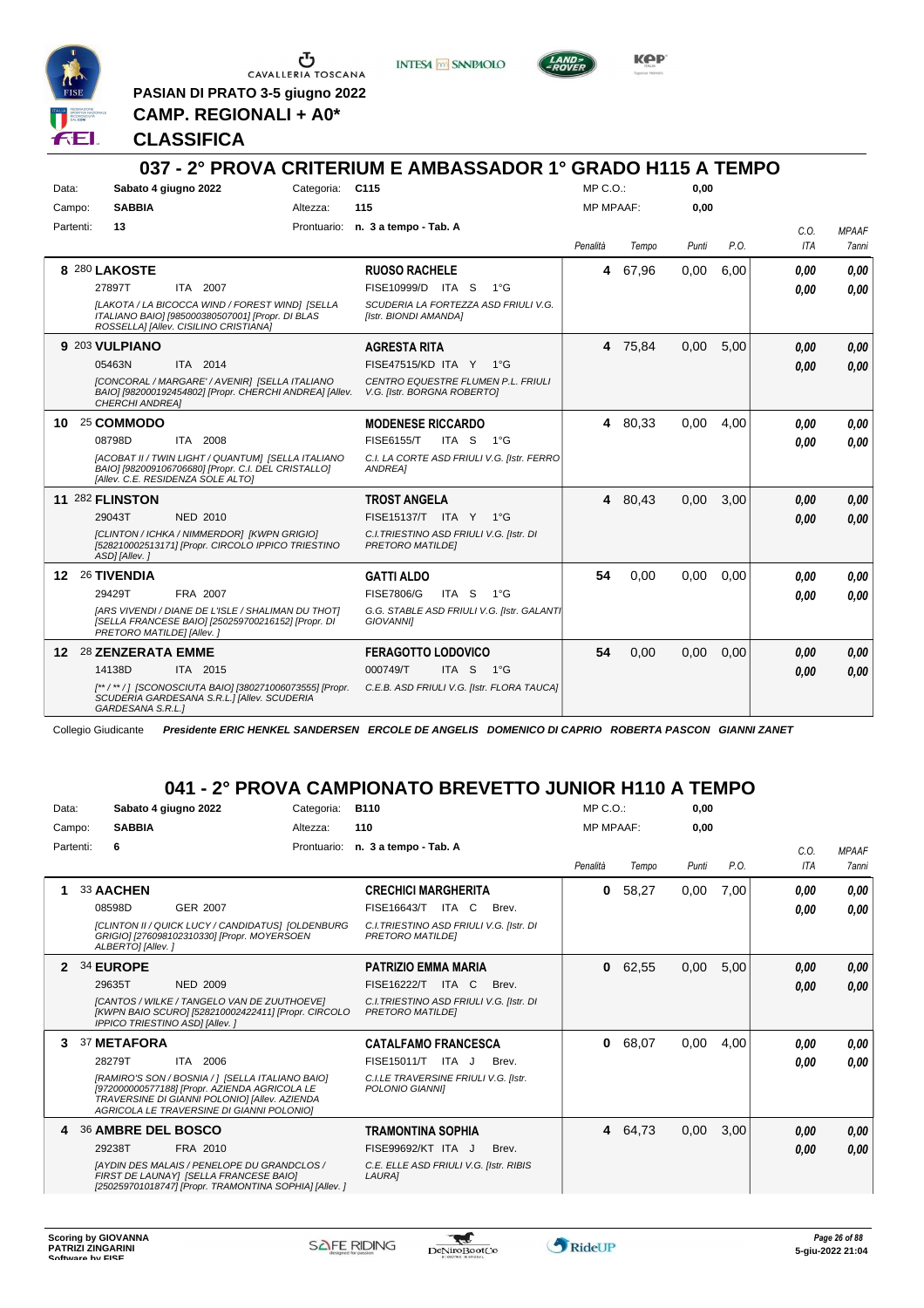

Ⴠ CAVALLERIA TOSCANA

**PASIAN DI PRATO 3-5 giugno 2022 CAMP. REGIONALI + A0\***

**INTESA** M SANPAOLO



**KPP** 

### **CLASSIFICA**

|           |                                                                                                                             |             | 041 - 2° PROVA CAMPIONATO BREVETTO JUNIOR H110 A TEMPO           |                  |         |       |      |             |                       |
|-----------|-----------------------------------------------------------------------------------------------------------------------------|-------------|------------------------------------------------------------------|------------------|---------|-------|------|-------------|-----------------------|
| Data:     | Sabato 4 giugno 2022                                                                                                        | Categoria:  | <b>B110</b>                                                      | $MP C. O.$ :     |         | 0,00  |      |             |                       |
| Campo:    | <b>SABBIA</b>                                                                                                               | Altezza:    | 110                                                              | <b>MP MPAAF:</b> |         | 0,00  |      |             |                       |
| Partenti: | - 6                                                                                                                         | Prontuario: | n. 3 a tempo - Tab. A                                            | Penalità         | Tempo   | Punti | P.O. | C.0.<br>ITA | <b>MPAAF</b><br>7anni |
| 5         | <b>32 CLASSIQUE DE PLEVILLE</b>                                                                                             |             | <b>MOCELLIN MARZIA</b>                                           | 4                | 65.94   | 0.00  | 2.00 | 0.00        | 0.00                  |
|           | 05993S<br>FRA 2012                                                                                                          |             | ITA J<br><b>FISE16848/T</b><br>Brev.                             |                  |         |       |      | 0.00        | 0.00                  |
|           | [ENSOR VAN DE HEFFINK / BELLE DU BOIS / ] [SELLA<br>FRANCESE SAURO] [250259806038183] [Propr. DEL<br>CAMPO VANIAI [Allev. ] |             | A.S.D.E. SCUDERIA MEZZALUNA FRIULI<br>V.G. [Istr. MIRAZ ROBERTO] |                  |         |       |      |             |                       |
| 6         | 38 CATOON 5                                                                                                                 |             | <b>CATALFAMO DENISE</b>                                          |                  | 4 71.40 | 0.00  | 1.00 | 0.00        | 0,00                  |
|           | GER 2013<br>15587E                                                                                                          |             | ITA J<br>FISE15010/T<br>Brev.                                    |                  |         |       |      | 0.00        | 0,00                  |
|           | [CATOO / ULANA VIII / NEKTON] [HOLSTEINER BAIO]<br>[276020000247726] [Propr. BALDAZZI ELISA] [Allev.]                       |             | C.I.LE TRAVERSINE FRIULI V.G. [Istr.<br>POLONIO GIANNII          |                  |         |       |      |             |                       |

Collegio Giudicante *Presidente ERIC HENKEL SANDERSEN ERCOLE DE ANGELIS DOMENICO DI CAPRIO ROBERTA PASCON GIANNI ZANET*

# **042 - 2° PROVA CRITERIUM BREVETTO JR H100 A TEMPO**

| Data:        | Sabato 4 giugno 2022   |                                                                                                                                                        | Categoria: | <b>B100</b>                                                          |       | MP C.O.:         |           | 0,00  |            |      |              |
|--------------|------------------------|--------------------------------------------------------------------------------------------------------------------------------------------------------|------------|----------------------------------------------------------------------|-------|------------------|-----------|-------|------------|------|--------------|
| Campo:       | <b>SABBIA</b>          |                                                                                                                                                        | Altezza:   | 100                                                                  |       | <b>MP MPAAF:</b> |           | 0,00  |            |      |              |
| Partenti:    | 12                     |                                                                                                                                                        |            | Prontuario: n. 3 a tempo - Tab. A                                    |       |                  |           |       |            | C.0. | <b>MPAAF</b> |
|              |                        |                                                                                                                                                        |            |                                                                      |       | Penalità         | Tempo     | Punti | P.O.       | ITA  | 7anni        |
| 1            | 49 KEPLERO             |                                                                                                                                                        |            | <b>ZAMUNER RICCARDO</b>                                              |       | 0                | 56.46     |       | 0.00 13.00 | 0.00 | 0,00         |
|              | 27169T                 | ITA 2004                                                                                                                                               |            | FISE49769/D ITA C                                                    | Brev. |                  |           |       |            | 0.00 | 0.00         |
|              |                        | [CAMPIONE VI / E-JAMBO / JOOST] [SELLA ITALIANO<br>BAIO] [977121001874802] [Propr. EUROTEAM S.A.S. DI<br>KATIA PRADELLA & C.] [Allev. COSTA FRANCESCA] |            | SCUDERIA EUOTEAM ASD FRIULI V.G. [Istr.<br>PRADELLA KATIA]           |       |                  |           |       |            |      |              |
| $\mathbf{2}$ | 48 SZELLO              |                                                                                                                                                        |            | <b>PESSOT RUBEN</b>                                                  |       |                  | 0, 56, 83 |       | 0,00 11,00 | 0.00 | 0,00         |
|              | 28902T                 | <b>HUN 2013</b>                                                                                                                                        |            | FISE18778/T ITA C                                                    | Brev. |                  |           |       |            | 0.00 | 0.00         |
|              |                        | [MY COLT / ROMA / ROMINO] [SELLA UNGHERESE BAIO]<br>[348098100222674] [Propr. PESSOT ANTONELLO] [Allev. ]                                              |            | C.I. PALMANOVA ASD FRIULI V.G. [Istr.<br><b>BOTTA GIOT</b>           |       |                  |           |       |            |      |              |
| 3            | 55 SEMOLINO            |                                                                                                                                                        |            | <b>COSTA BEATRICE</b>                                                |       | 0                | 59.70     |       | 0.00 10.00 | 0.00 | 0.00         |
|              | 29187T                 | ITA 2012                                                                                                                                               |            | FISE70108/G ITA J                                                    | Brev. |                  |           |       |            | 0.00 | 0.00         |
|              |                        | [NN / NN / ] [SCONOSCIUTA BAIO] [941000014450935]<br>[Propr. COSTA PIERLUIGI] [Allev.]                                                                 |            | C.I. TRIESTINO ASD FRIULI V.G. [Istr.<br><b>SANCIN ELISA]</b>        |       |                  |           |       |            |      |              |
| 4            | 46 GANDALF             |                                                                                                                                                        |            | <b>ROMANIN ARIANNA</b>                                               |       | $\mathbf{0}$     | 63.08     | 0.00  | 9.00       | 0.00 | 0,00         |
|              | 14710A                 | <b>NED 2004</b>                                                                                                                                        |            | FISE19709/T ITA J                                                    | Brev. |                  |           |       |            | 0.00 | 0.00         |
|              | <b>BARBERO FUTURA]</b> | [XXX / XXX / ] [SCONOSCIUTA GRIGIO]<br>[528210000359132] [Propr. BACCI PATRIZIA] [Allev.                                                               |            | PRADAMANO DREAM SSD A RL FRIULI V.G.<br>[Istr. MUSCOVICH ALESSANDRA] |       |                  |           |       |            |      |              |
| 5            | 51 HEONITO PAULOWNA    |                                                                                                                                                        |            | <b>BIZZOTTO MICHELA</b>                                              |       |                  | 0 63,37   | 0,00  | 8,00       | 0.00 | 0,00         |
|              | 048601                 | NED 2012                                                                                                                                               |            | FISE18180/T ITA J                                                    | Brev. |                  |           |       |            | 0.00 | 0.00         |
|              |                        | [CANABIS Z / NITA / BURGGRAAF] [KWPN SAURO]<br>[528210002702351] [Propr. MBHORSES] [Allev. ]                                                           |            | S.O. FRIULI V.G. [Istr. MILOS BARBARA]                               |       |                  |           |       |            |      |              |
| 6            | 57 SANDY               |                                                                                                                                                        |            | PERRELLI MAJA                                                        |       | $\mathbf{0}$     | 68,53     | 0.00  | 7.00       | 0.00 | 0.00         |
|              | 29547T                 | GER 2015                                                                                                                                               |            | FISE14999/T ITA J                                                    | Brev. |                  |           |       |            | 0.00 | 0.00         |
|              | GIANFRANCO] [Allev.]   | [DIARADO / SINABELLE / BELISSIMO M] [PFER BAIO<br>SCURO] [380271006119050] [Propr. PERRELLI                                                            |            | C.I. TRIESTINO ASD FRIULI V.G. [Istr. DI<br>PRETORO MATILDE]         |       |                  |           |       |            |      |              |
|              | 7 53 TONIGHT           |                                                                                                                                                        |            | <b>BIANCHI ANDREA</b>                                                |       |                  | 4 57,73   | 0.00  | 6.00       | 0.00 | 0.00         |
|              | 14568BXX               | <b>NED 2000</b>                                                                                                                                        |            | FISE44563/D ITA J                                                    | Brev. |                  |           |       |            | 0.00 | 0.00         |
|              |                        | [NUMERO UNO / MEISKE / IROKO] [KWPN BAIO]<br>[528210000507131] [Propr. PEDROCCO LODOVICO] [Allev.]                                                     |            | SCUDERIA SANDYS ASD FRIULI V.G. [Istr.<br><b>ALAGIA GAETANO]</b>     |       |                  |           |       |            |      |              |
| 8            | 47 TAJON               |                                                                                                                                                        |            | <b>LENARDUZZI AURORA</b>                                             |       |                  | 4 58,25   | 0,00  | 5,00       | 0.00 | 0,00         |
|              | 13596D                 | ITA 2012                                                                                                                                               |            | FISE19604/T ITA J                                                    | Brev. |                  |           |       |            | 0.00 | 0.00         |
|              | PES BATTISTAI          | IKING SIZE / SANDRA / DELFO DE OSSII IANGLO ARABO<br>BAIO] [982000192457829] [Propr. ZECCHINI CARLA] [Allev.                                           |            | S.O. FRIULI V.G. [Istr. MILOS BARBARA]                               |       |                  |           |       |            |      |              |
| 9            | 54 GOOD LUCK 141       |                                                                                                                                                        |            | TEBALDI GIANLUCA                                                     |       |                  | 7 85,57   | 0,00  | 4,00       | 0.00 | 0,00         |
|              | 29733T                 | GER 2016                                                                                                                                               |            | FISE16148/T ITA J                                                    | Brev. |                  |           |       |            | 0.00 | 0.00         |
|              | [Allev.]               | [GOODWIN / FIONA / FOR PLEASURE] [SELLA TEDESCA<br>SAURO] [276020000543037] [Propr. TEBALDI GIANLUCA]                                                  |            | A.S.D.E. SCUDERIA MEZZALUNA FRIULI<br>V.G. [Istr. MIRAZ ROBERTO]     |       |                  |           |       |            |      |              |

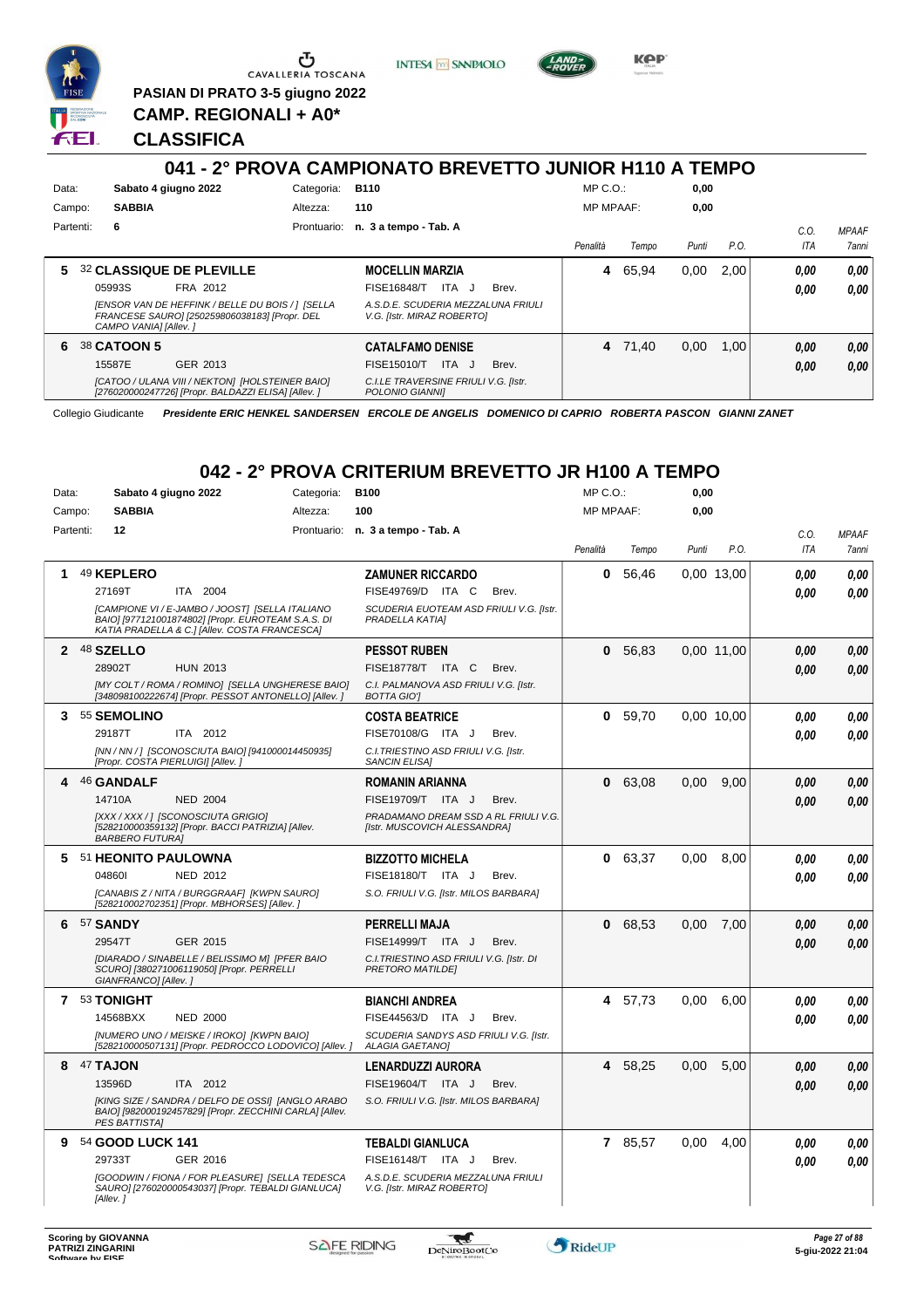

Ⴇ CAVALLERIA TOSCANA

**PASIAN DI PRATO 3-5 giugno 2022 CAMP. REGIONALI + A0\***

**INTESA** M SANPAOLO



**KPP** 

### **CLASSIFICA**

#### **042 - 2° PROVA CRITERIUM BREVETTO JR H100 A TEMPO** Data: Sabato 4 giugno 2022 Categoria: B100 Prontuario: **n. 3 a tempo - Tab. A** Campo: **SABBIA** Partenti: **12** Altezza: **100** MP C.O.: MP MPAAF: **0,00 0,00** *Penalità Tempo Punti P.O. C.O. ITA MPAAF 7anni* **10** 58 **CORTEZ** GER 2009 **ZOCCOLAN CHIARA** *[CORRADO I / EUROVISION / LORD] [HOLSTEINER GRIGIO] [642019820184943] [Propr. J.R.G.T. D.O.O. JUMPING RIDING G. TEAM] [Allev. ] A.S.D. IL RUBINO FRIULI V.G. [Istr. BURIN MIRKO]* 28700T GER\_2009 FISE32370/D ITA J Brev. **0,00 0,00 20** 94,98 0,00 3,00 *0,00 0,00 0,00* **11** 50 **QUICK STEP H Z** SWE 2005 **FRANCESCONI LETIZIA** *[QUALITY TOUCH Z / CELINE H Z / CARETANO Z] [ZANGERSHEIDE BAIO] [977200008200846] [Propr. ROSSI MICHELA] [Allev. ] A.S.D. IL RUBINO FRIULI V.G. [Istr. BURIN MIRKO]* 31014BXX SWE 2005 FISE48528/D ITA J Brev. **0,00 0,00 70** 0,00 0,00 0,00 *0,00 0,00 0,00* **11** 56 **CORDALMEA FZ** ITA 2007 **DEVIDE GIADA** *[CORLAND / ELCAPONE / ALME Z] [SELLA ITALIANO GRIGIO] [985000380507637] [Propr. SIEGA FRANCESCA SOFIA] [Allev. AZ. AGR. ZANETTI FRANCA] C.I.TRIESTINO ASD FRIULI V.G. [Istr. SANCIN ELISA]* 08212D ITA 2007 FISE15681/T ITA J Brev. <mark>0,00 0,00</mark> **70** 0,00 0,00 0,00 *0,00 0,00 0,00*

Collegio Giudicante *Presidente ERIC HENKEL SANDERSEN ERCOLE DE ANGELIS DOMENICO DI CAPRIO ROBERTA PASCON GIANNI ZANET*

### **043 - 2° PROVA CRITERIUM BREVETTO SR H100 A TEMPO**

| Data:        |             | Sabato 4 giugno 2022                                                                                                               | Categoria: | <b>B100</b>                                                          | $MP C. O.$ :     |           | 0,00  |            |            |              |
|--------------|-------------|------------------------------------------------------------------------------------------------------------------------------------|------------|----------------------------------------------------------------------|------------------|-----------|-------|------------|------------|--------------|
|              | Campo:      | <b>SABBIA</b>                                                                                                                      | Altezza:   | 100                                                                  | <b>MP MPAAF:</b> |           | 0.00  |            |            |              |
|              | Partenti:   | 9                                                                                                                                  |            | Prontuario: n. 3 a tempo - Tab. A                                    |                  |           |       |            | C.O.       | <b>MPAAF</b> |
|              |             |                                                                                                                                    |            |                                                                      | Penalità         | Tempo     | Punti | P.O.       | <b>ITA</b> | 7anni        |
|              |             | 64 HEKINA FIELD                                                                                                                    |            | <b>AGNESE GAIA</b>                                                   | $\mathbf{0}$     | 56.24     |       | 0.00 10.00 | 0.00       | 0.00         |
|              |             | 29406T<br><b>NED 2012</b>                                                                                                          |            | <b>FISE9998/T</b><br>ITA Y<br>Brev.                                  |                  |           |       |            | 0.00       | 0.00         |
|              |             | [UKATO / BIKINA FIELD / CHIN CHIN] [KWPN SAURO]<br>[528210002845315] [Propr. AGNESE GAIA] [Allev. ]                                |            | PRADAMANO DREAM SSD A RL FRIULI V.G.<br>[Istr. MUSCOVICH ALESSANDRA] |                  |           |       |            |            |              |
| $\mathbf{2}$ |             | 62 TRIOMPHE Z                                                                                                                      |            | <b>ROSSETTO MADDALENA</b>                                            |                  | 0, 58,09  | 0.00  | 8.00       | 0,00       | 0.00         |
|              |             | 27696T<br><b>BEL 2001</b>                                                                                                          |            | FISE90690/KT ITA Y<br>Brev.                                          |                  |           |       |            | 0.00       | 0.00         |
|              |             | [TORNADO / BOLERO-DRUM / PRINS DRUM] [SANGUE<br>BELGA BAIO] [967000001159591] [Propr. CIRCOLO IPPICO<br>FRIULANO SSD SRL1 [Allev.] |            | C.I. FRIULANO SSD SRL FRIULI V.G. [Istr.<br>COLMANO LUCIA]           |                  |           |       |            |            |              |
| 3            |             | 66 STELLA                                                                                                                          |            | <b>BORSI NOVELLA</b>                                                 | 0                | 61,92     | 0.00  | 7.00       | 0.00       | 0.00         |
|              |             | ITA 2012<br>28778T                                                                                                                 |            | 002123/T<br>ITA S<br>Brev.                                           |                  |           |       |            | 0.00       | 0.00         |
|              |             | [****/****/] [SELLA ITALIANO BAIO] [941000013875637]<br>[Propr. BORSI NOVELLA] [Allev. SOCIETA' AGR. MONTE<br>SAN LORENZO S.S.1    |            | C.I. PALMANOVA ASD FRIULI V.G. [Istr.<br><b>BOTTA GIOT</b>           |                  |           |       |            |            |              |
|              | 4 180 ELITE |                                                                                                                                    |            | <b>BAILOT FRANCESCA GIULIA</b>                                       |                  | 0 62,96   | 0,00  | 6.00       | 0,00       | 0.00         |
|              |             | <b>NED 2003</b><br>27553T                                                                                                          |            | <b>FISE12048/T ITA S</b><br>Brev.                                    |                  |           |       |            | 0.00       | 0.00         |
|              |             | [ELITE JUVENTUS / NAIDIN / DAMIRO] [MECKLENBURG<br>BAIO] [528210002106698 NLD] [Propr. BAILOT<br>FRANCESCA GIULIA] [Allev.]        |            | CENTRO EQUESTRE FLUMEN P.L. FRIULI<br>V.G. [Istr. BORGNA ROBERTO]    |                  |           |       |            |            |              |
| 5            |             | 65 SOETKIN B VAN HET DORENHOF                                                                                                      |            | <b>CASTELLANO LARA</b>                                               |                  | 0 66,33   | 0.00  | 5,00       | 0,00       | 0,00         |
|              |             | 28298T<br>BEL 2002                                                                                                                 |            | <b>FISE6372/T</b><br>ITA S<br>Brev.                                  |                  |           |       |            | 0.00       | 0.00         |
|              |             | <b>IVIGO D'ARSOUILLES / GINDE / ROMANOW VON</b><br>PFERDHEIM] [BWP SAURO] [981100000079840] [Propr.<br>PANZA ESTER] [Allev.]       |            | PRADAMANO DREAM SSD A RL FRIULI V.G.<br>[Istr. MUSCOVICH ALESSANDRA] |                  |           |       |            |            |              |
| 6            |             | 61 KISS ME Z (DUPLICATE)                                                                                                           |            | <b>ABRAM CRISTINA</b>                                                |                  | $0$ 72,12 | 0.00  | 4.00       | 0.00       | 0,00         |
|              |             | BEL 2015<br>29537T                                                                                                                 |            | FISE31986/D ITA S<br>Brev.                                           |                  |           |       |            | 0.00       | 0.00         |
|              |             | [KANNAN / GREASE / INDOCTRO] [ZANGERSHEIDE BAIO]<br>[972270000395092] [Propr. ABRAM CRISTINA] [Allev. ]                            |            | A.S.D.E. SCUDERIA MEZZALUNA FRIULI<br>V.G. [Istr. MIRAZ ROBERTO]     |                  |           |       |            |            |              |
|              |             | 7 63 COME UNA DEA                                                                                                                  |            | <b>PETRI CHIARA</b>                                                  |                  | 4 63,02   | 0.00  | 3.00       | 0.00       | 0.00         |
|              |             | ITA 2011<br>28533T                                                                                                                 |            | FISE81950/KT ITA S<br>Brev.                                          |                  |           |       |            | 0.00       | 0.00         |
|              |             | [CRISTO / STELLA BI / ] [SELLA ITALIANO BAIO]<br>[9410000012740488] [Propr. BARDUS MONICA] [Allev.<br><b>BARDUS MONICAI</b>        |            | PRADAMANO DREAM SSD A RL FRIULI V.G.<br>[Istr. MUSCOVICH ALESSANDRA] |                  |           |       |            |            |              |



 $\blacktriangledown$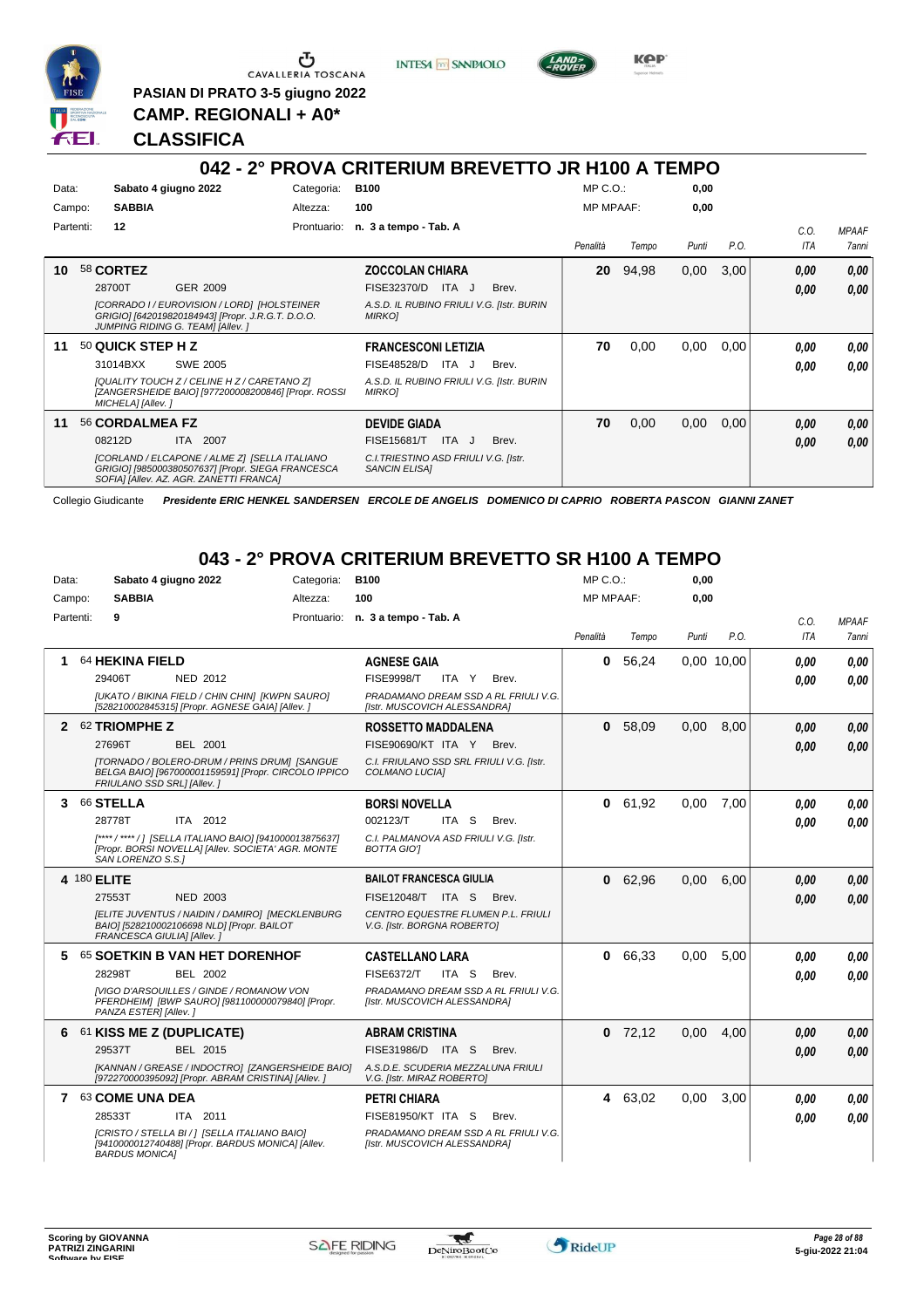

Ⴠ CAVALLERIA TOSCANA

**PASIAN DI PRATO 3-5 giugno 2022 CAMP. REGIONALI + A0\***

**CLASSIFICA**

# **043 - 2° PROVA CRITERIUM BREVETTO SR H100 A TEMPO**

**INTESA** M SANPAOLO

**KPP** 

| Data:<br>Campo: |                               | <b>SABBIA</b>         | Sabato 4 giugno 2022                                                                                                       | Categoria:<br>Altezza: | <b>B100</b><br>100                                                                                                   | $MP C. O.$ :<br><b>MP MPAAF:</b> |       | 0,00<br>0,00 |      |              |                              |
|-----------------|-------------------------------|-----------------------|----------------------------------------------------------------------------------------------------------------------------|------------------------|----------------------------------------------------------------------------------------------------------------------|----------------------------------|-------|--------------|------|--------------|------------------------------|
| Partenti:       | 9                             |                       |                                                                                                                            | Prontuario:            | n. 3 a tempo - Tab. A                                                                                                | Penalità                         | Tempo | Punti        | P.O. | C.O.<br>ITA  | <b>MPAAF</b><br><b>7anni</b> |
| 8               | <b>59 LA STAR</b><br>34024BXX | <b>BENINI SILVIOI</b> | ITA 2014<br>[QUICK STAR / HELLA SI' / STAKKATO] [SELLA ITALIANO<br>BAIO] [982000192786720] [Propr. MELOTTO SERGIO] [Allev. |                        | <b>PITTINI GIOIA</b><br>FISE16739/T<br>ITA S<br>Brev.<br>C.I. FRIULANO SSD SRL FRIULI V.G. [Istr.]<br>COLMANO LUCIAI | 4                                | 66,40 | 0,00         | 2.00 | 0,00<br>0,00 | 0.00<br>0.00                 |
| 9               | 60 CHAMP 205<br>29054T        |                       | GER 2007<br>[CHAMBERTIN / KIM VI / ALCATRAZ] [HOLSTEINER BAIO<br>SCURO] [380271006064734] [Propr. ZAJA GIADA] [Allev. ]    |                        | ZAJA GIADA<br>FISE13913/T<br>ITA<br>Y<br>Brev.<br>C.I. PALMANOVA ASD FRIULI V.G. [Istr.<br><b>BOTTA GIOT</b>         | 12                               | 90.99 | 0,00         | 1.00 | 0.00<br>0.00 | 0.00<br>0.00                 |

Collegio Giudicante *Presidente ERIC HENKEL SANDERSEN ERCOLE DE ANGELIS DOMENICO DI CAPRIO ROBERTA PASCON GIANNI ZANET*

## **044 - 2° PROVA TROFEO BREVETTO JR H90 A TEMPO**

| Data:     | Sabato 4 giugno 2022                                                                                                                                                                                                            | Categoria: | <b>B90</b>                                                                                                                         | MP C.O.:         |           | 0,00  |            |                    |                              |
|-----------|---------------------------------------------------------------------------------------------------------------------------------------------------------------------------------------------------------------------------------|------------|------------------------------------------------------------------------------------------------------------------------------------|------------------|-----------|-------|------------|--------------------|------------------------------|
| Campo:    | <b>SABBIA</b>                                                                                                                                                                                                                   | Altezza:   | 90                                                                                                                                 | <b>MP MPAAF:</b> |           | 0,00  |            |                    |                              |
| Partenti: | $12 \,$                                                                                                                                                                                                                         |            | Prontuario: n. 3 a tempo - Tab. A                                                                                                  | Penalità         | Tempo     | Punti | P.O.       | C.O.<br><b>ITA</b> | <b>MPAAF</b><br><b>7anni</b> |
| 1         | 70 PIX<br>28196T<br><b>GER 2007</b><br>[PHILIPO / PIROSCHKA / PIK LARIMAR] [WESTFALEN<br>BAIO] [616098100067473] [Propr. LOVINI MASSIMO] [Allev.]                                                                               |            | <b>MAURO REBECCA</b><br>FISE17939/T ITA J<br>Brev.<br>C.I. PALMANOVA ASD FRIULI V.G. [Istr.<br><b>BOTTA GIOT</b>                   | 0                | 58,38     |       | 0.00 14.00 | 0.00<br>0.00       | 0.00<br>0.00                 |
|           | 2 74 CONQUIDAME<br>29655T<br><b>NED 2011</b><br>[CANDOLETTO / QUIDAME VAN HOLLAND / NABAB DE<br>REVE] [NEDERLANDS RIJPAAR. BAIO] [528210002613911]<br>[Propr. CATALFAMO ANTONINO] [Allev.]                                      |            | <b>CATALFAMO FRANCESCA</b><br>FISE15011/T ITA J<br>Brev.<br>C.I.LE TRAVERSINE FRIULI V.G. [Istr.<br>POLONIO GIANNII                | 0                | 60.89     |       | 0.00 12.00 | 0.00<br>0.00       | 0.00<br>0.00                 |
|           | 3 76 CAYENNE DE BAYEU<br>29497T<br>ESP 2006<br>[CARPACCIO(DE) / BAYEU(I.T.I.) / MAAT II] [ESPANOLA<br>BAIO] [938000000234784] [Propr. BILUCAGLIA DARIO]<br>[Allev.]                                                             |            | <b>BILUCAGLIA ANNA</b><br>FISE14412/T ITA J<br>Brev.<br>C.I. TRIESTINO ASD FRIULI V.G. [Istr. DI<br>PRETORO MATILDEI               |                  | 0 62,08   |       | 0.00 11.00 | 0.00<br>0.00       | 0.00<br>0.00                 |
|           | 71 LET'S DANCE<br>28879T<br>GER 2007<br>[LAVALL I / NANCY IX / CARNABY] [HOLSTEINER BAIO]<br>[528210002909457] [Propr. SLOCOVICH FRANCESCO]<br>[Allev.]                                                                         |            | <b>PERCO CATERINA</b><br>FISE16614/T ITA J<br>Brev.<br>C.I. TRIESTINO ASD FRIULI V.G. [Istr. DI<br>PRETORO MATILDEI                | 0                | 63,60     |       | 0.00 10.00 | 0.00<br>0.00       | 0,00<br>0.00                 |
| 5.        | 69 ESPRIE<br>14877D<br><b>NED 2009</b><br>[VERDI / MISS-FOMIA / CORLEONE] [KWPN BAIO]<br>[528210002382082] [Propr. BASSAN FILIPPO] [Allev. ]                                                                                    |            | PRINZ SOPHIA ELETTRA<br>FISE18289/T ITA J<br>Brev.<br>C.I. TRIESTINO ASD FRIULI V.G. [Istr.<br><b>SANCIN ELISA1</b>                | 0                | 63,64     | 0.00  | 9,00       | 0,00<br>0.00       | 0.00<br>0.00                 |
| 6         | <sup>72</sup> GABRIELLA<br>29521T<br><b>GER 2004</b><br>[GRISELDI L / GLEYVA /   [OLDENBURG SAURO]<br>[972000000359550] [Propr. CLUB IPPICO I PRATI DI<br>VARMO] [Allev.]                                                       |            | <b>CERESATTO SARA</b><br>FISE16607/T ITA J<br>Brev.<br>C.I.I PRATI DI VARMO FRIULI V.G. [Istr.<br><b>GUATELLI DANTEI</b>           | 0                | 64,15     | 0,00  | 8,00       | 0.00<br>0.00       | 0,00<br>0,00                 |
|           | 7 79 EARLY STAR D'ATALIA<br>29766T<br>FRA 2014<br>IL'ARC DE TRIOMPHE / KALINE STAR II / APACHE<br>D'ADRIERS] [SELLA FRANCESE BAIO] [250259806130647]<br>[Propr. PRESSACCO VANESSA] [Allev. PRESSACCO<br><b>VANESSA1</b>         |            | <b>PRESSACCO VANESSA</b><br><b>FISE86386/KT ITA J</b><br>Brev.<br>SCUDERIA SANDYS ASD FRIULI V.G. [Istr.<br><b>ALAGIA GAETANOI</b> |                  | $0$ 78,57 | 0,00  | 7,00       | 0.00<br>0.00       | 0,00<br>0.00                 |
|           | 8 67 STAKKATO SAURO A.M.<br>15968P<br>ITA 2006<br>[STAKKATO / NALIZIA DI VALMARINA / ABDULLAH (II)]<br>[SELLA ITALIANO SAURO] [977200004262956] [Propr. A.M.<br>TEAM DI MARTINI ANDREA] [Allev. A.M. TEAM DI MARTINI<br>ANDREA] |            | <b>ROSSETTO MATILDE</b><br>FISE20277/T ITA J<br>Brev.<br>A.S.D. IL RUBINO FRIULI V.G. [Istr. BURIN<br><b>MIRKOI</b>                |                  | 4 83,35   | 0,00  | 6.00       | 0.00<br>0.00       | 0.00<br>0.00                 |



 $\blacktriangledown$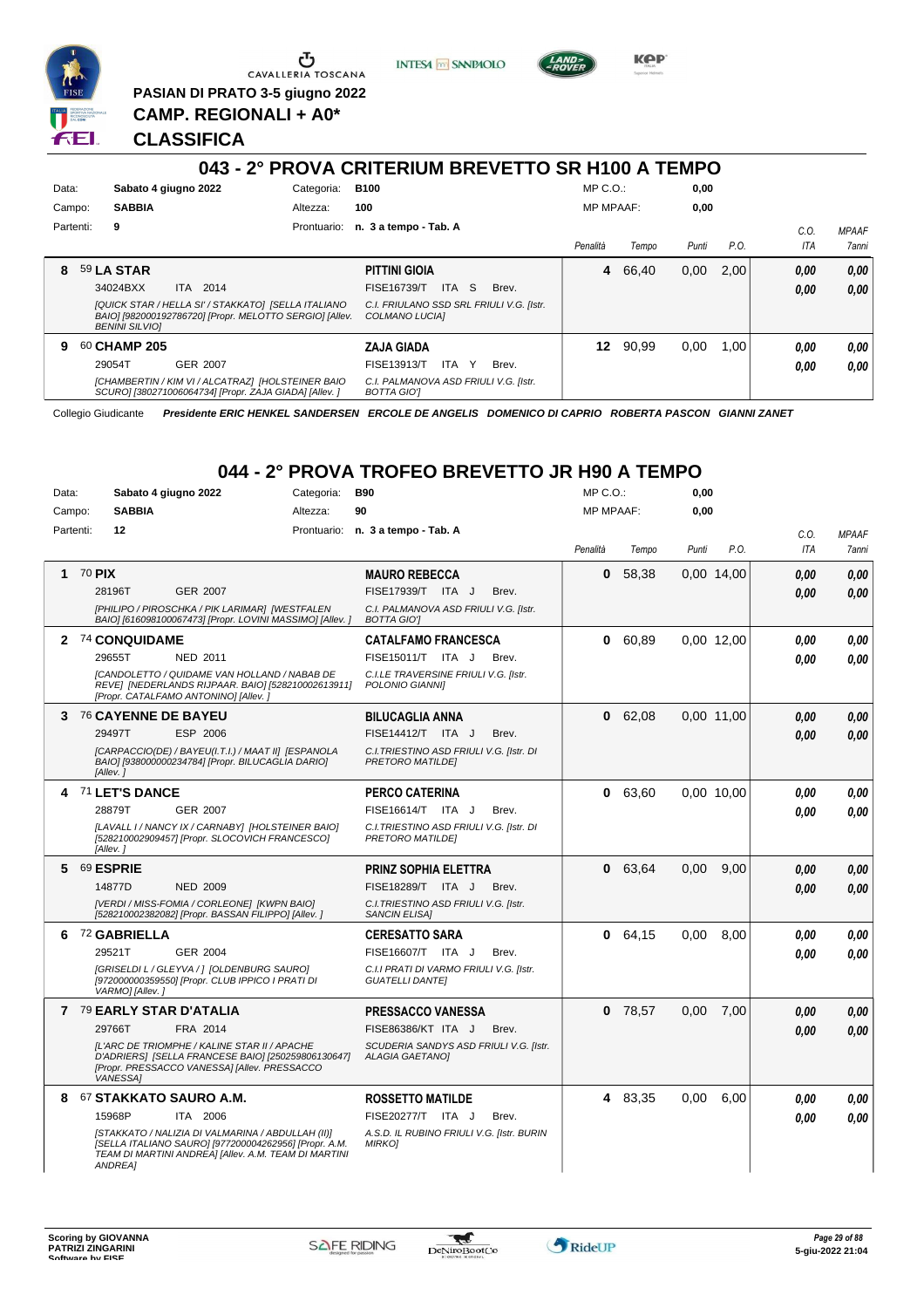

G CAVALLERIA TOSCANA

**PASIAN DI PRATO 3-5 giugno 2022 CAMP. REGIONALI + A0\***

**INTESA** M SANPAOLO



**CLASSIFICA**

#### **044 - 2° PROVA TROFEO BREVETTO JR H90 A TEMPO** Data: Sabato 4 giugno 2022 Categoria: B90 Prontuario: **n. 3 a tempo - Tab. A** Campo: **SABBIA** Partenti: **12** Altezza: **90** MP C.O.: MP MPAAF: **0,00 0,00** *Penalità Tempo Punti P.O. C.O. ITA* **9** 78 **GINEVRA** ITA 2002 **TONIZZO HELENA** *[SCN / SCN / ] [SCONOSCIUTA BAIO] [941000011035751] [Propr. TONIZZO HELENA] [Allev. ] C.I.LA QUERCIA FRIULI V.G. [Istr. PANCOTTO DANIELA]* ITA J Brev. 29047T FISE13013/T *0,00* **4** 83,78 0,00 5,00 *0,00 0,00* **10** 68 **HAWAIIAN HOPE** ITA 2013 **CAPPELLO SHARON** *[CRISTO / SASCHA D'11 / FORTUIN Z] [SELLA ITALIANO BAIO] [982000192789615] [Propr. BOTTA GIO'] [Allev. REGINI MICHAEL] C.I. PALMANOVA ASD FRIULI V.G. [Istr. BOTTA GIO']* 28732T ITA 2013 FISE19452/T ITA J Brev. **0,00 0,00 8** 76,67 0,00 4,00 *0,00 0,00* **11** 75 **EL CHAPO** BEL 2010 **CATALFAMO DENISE** *[DER SENAAT 111 / GANDHIRA DE KALVARIE / ACTION-BREAKER] [BWP GRIGIO] [967000009197988] [Propr. CENGIA CATERINA] [Allev. ] C.I.LE TRAVERSINE FRIULI V.G. [Istr. POLONIO GIANNI]* 13577D BEL 2010 FISE15010/T ITA J Brev. **0,00 0,00 58** 0,00 0,00 0,00 *0,00 0,00* **11** 173 **WHITE CRYSTAL** ITA 2018 **CORTOSI NOEMI** *[WINNER DELLE PALUDI / IDORA ATLETIKA / COSMO] [SELLA ITALIANO GRIGIO] [380271000055288] [Propr. LUZZA PAOLA] [Allev. ] C.E. LA SILVA FRIULI V.G. [Istr. GUADALUPE FEDERICO NICOLAS]* 29769T ITA 2018 FISE21620/T ITA C Brev. <mark>0 ,00 0,00</mark> **58** 0,00 0,00 0,00 *0,00 0,00*

Collegio Giudicante *Presidente ERIC HENKEL SANDERSEN ERCOLE DE ANGELIS DOMENICO DI CAPRIO ROBERTA PASCON GIANNI ZANET*

### **045 - 2° PROVA TROFEO BREVETTO SR H90 A TEMPO**

| Data: |           |                            | Sabato 4 giugno 2022                                                                                                                                  | Categoria: | <b>B90</b>                                                           |              | MP C. O.         |         | 0,00  |      |                    |                              |
|-------|-----------|----------------------------|-------------------------------------------------------------------------------------------------------------------------------------------------------|------------|----------------------------------------------------------------------|--------------|------------------|---------|-------|------|--------------------|------------------------------|
|       | Campo:    | <b>SABBIA</b>              |                                                                                                                                                       | Altezza:   | 90                                                                   |              | <b>MP MPAAF:</b> |         | 0,00  |      |                    |                              |
|       | Partenti: | 8                          |                                                                                                                                                       |            | Prontuario: n. 3 a tempo - Tab. A                                    |              | Penalità         | Tempo   | Punti | P.O. | C.O.<br><b>ITA</b> | <b>MPAAF</b><br><b>7anni</b> |
|       |           | 81 WARLAND VDL             |                                                                                                                                                       |            | <b>DE DOMINIS CATERINA</b>                                           |              | $\mathbf{0}$     | 55.58   | 0,00  | 9.00 | 0,00               | 0,00                         |
|       |           | 22586BXX                   | <b>NED 2003</b>                                                                                                                                       |            | FISE18356/T ITA Y                                                    | Brev.        |                  |         |       |      | 0.00               | 0.00                         |
|       |           | F.LLI REDAELLI] [Allev. ]  | [EMILION / SIRAMEE / CORLAND] [KWPN SAURO]<br>[528210000362991] [Propr. EQUIDANIA SOC. AGR. DEI                                                       |            | C.I. FRIULANO SSD SRL FRIULI V.G. [Istr.<br>COLMANO LUCIA]           |              |                  |         |       |      |                    |                              |
| 2     |           | 83 DISSPETTO               |                                                                                                                                                       |            | <b>PASSONI CHLOE'</b>                                                |              | $\mathbf{0}$     | 57,62   | 0.00  | 7.00 | 0.00               | 0,00                         |
|       |           | 27596T                     | ITA 2005                                                                                                                                              |            | FISE11267/T ITA S                                                    | Brev.        |                  |         |       |      | 0.00               | 0.00                         |
|       |           |                            | [RAMIRO'S SON / INSEL / WENDEKREIS] [SELLA<br>ITALIANO BAIO] [977200004146958] [Propr. BORGNA<br>ROBERTAI [Allev. BORGNA ROBERTA]                     |            | SCUDERIA LA FENICE SSD A RL FRIULI V.G.<br>[Istr. BORGNA ALESSANDRO] |              |                  |         |       |      |                    |                              |
| 3     |           | <b>80 ATRIOMPHE</b>        |                                                                                                                                                       |            | <b>LATONE MATILDE VITTORIA</b>                                       |              | $\mathbf{0}$     | 57,71   | 0,00  | 6.00 | 0.00               | 0,00                         |
|       |           | 28526T                     | <b>NED 2005</b>                                                                                                                                       |            | FISE20673/T ITA Y                                                    | Brev.        |                  |         |       |      | 0.00               | 0.00                         |
|       |           | [Allev.]                   | ITRIOMPHE DE MUZE / MAIGRA / 41 0653688 PABLOI<br>[KWPN BAIO] [528210000726045] [Propr. RIBIS LAURA]                                                  |            | C.E. ELLE ASD FRIULI V.G. [Istr. RIBIS<br><b>LAURA1</b>              |              |                  |         |       |      |                    |                              |
| 4     |           | 87 KENSINGTON              |                                                                                                                                                       |            | SINIGAGLIA DONATELLA                                                 |              | $\mathbf{0}$     | 65.39   | 0.00  | 5.00 | 0.00               | 0,00                         |
|       |           | 29677T                     | <b>NED 2015</b>                                                                                                                                       |            | 000101/T                                                             | ITA SA Brev. |                  |         |       |      | 0.00               | 0.00                         |
|       |           | DONATELLA] [Allev.]        | [GLOBAL EXPRESS / EDSILIA / INDORADO] [KWPN<br>GRIGIO1 [528210004270017] [Propr. SINIGAGLIA                                                           |            | C.I. LA CORTE ASD FRIULI V.G. [Istr. FERRO<br><b>ANDREA1</b>         |              |                  |         |       |      |                    |                              |
| 5     |           | 86 KIDIBUL DE MUZE         |                                                                                                                                                       |            | <b>RIZZI EMILIA</b>                                                  |              |                  | 0 66.96 | 0.00  | 4.00 | 0.00               | 0,00                         |
|       |           | 25681K                     | BEL 2010                                                                                                                                              |            | 003652/T<br>ITA <sub>S</sub>                                         | Brev.        |                  |         |       |      | 0.00               | 0.00                         |
|       |           | AZ.AGR.DELL'EMME] [Allev.] | <b>INABAB DE REVEL / QUILINA V'T PLUTONIA HOF / CHIN</b><br>CHIN] [BWP SAURO] [981100002463639] [Propr.                                               |            | C.I.DELL'EMME FRIULI V.G. [Istr. MATTIELLO<br><b>RUDII</b>           |              |                  |         |       |      |                    |                              |
| 6     |           | 84 CROCO FRIVOL            |                                                                                                                                                       |            | <b>TONIZZO GAIA BEATRICE</b>                                         |              |                  | 0 68,82 | 0.00  | 3,00 | 0,00               | 0,00                         |
|       |           | 29212T                     | FRA 2012                                                                                                                                              |            | <b>FISE21912/KT ITA S</b>                                            | Brev.        |                  |         |       |      | 0,00               | 0.00                         |
|       |           |                            | <b>IMAGELLAN D'UTAH / UPSALLA GERY / ILVIEN DES</b><br>MIELLES] [SELLA FRANCESE GRIGIO] [250258500086610]<br>[Propr. TONIZZO GAIA BEATRICE] [Allev. ] |            | C.I.LA QUERCIA FRIULI V.G. [Istr.<br>PANCOTTO DANIELA]               |              |                  |         |       |      |                    |                              |

w



*MPAAF 7anni*

*0,00*

*0,00*

*0,00*

*0,00*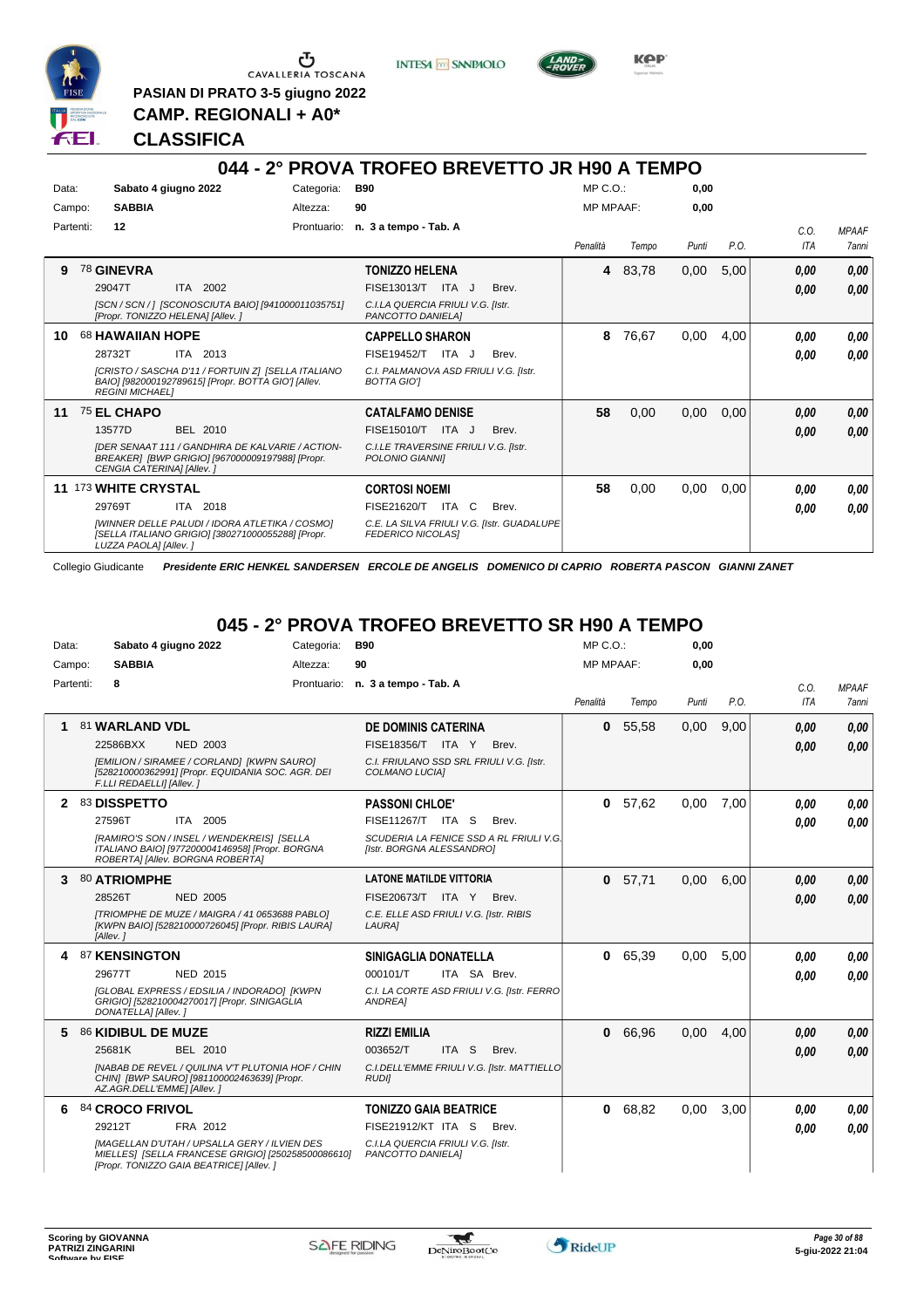

Ⴇ CAVALLERIA TOSCANA

**PASIAN DI PRATO 3-5 giugno 2022 CAMP. REGIONALI + A0\***

**INTESA M** SANPAOLO



**KPP** 

#### **CLASSIFICA**

#### **045 - 2° PROVA TROFEO BREVETTO SR H90 A TEMPO** Data: Sabato 4 giugno 2022 Categoria: B90 Prontuario: **n. 3 a tempo - Tab. A** Campo: **SABBIA** Partenti: **8** Altezza: **90** MP C.O.: MP MPAAF: **0,00 0,00** *Penalità Tempo Punti P.O. C.O. ITA MPAAF 7anni* **7** 82 **LET'S FLY R.H.** GER 2002 **BASSO MICHAELA** *[LACOCK / GOLDEN LADY / ] [WESTFALEN BAIO] [] [Propr. BASSO MICHAELA] [Allev. ] SCUDERIA SANDYS ASD FRIULI V.G. [Istr. ALAGIA GAETANO]* ITA SA Brev. 28270T FISE15452/T *0,00* **4** 77,07 0,00 2,00 *0,00 0,00 0,00* **8** 85 **ONDA BAI** ITA 2007 **PUSCEDDU FABIO** *[GRATIANUS / PAT LE MONDE / PIRADIN] [SELLA ITALIANO GRIGIO] [972000000570602] [Propr. GRAZIAN ANDREA] [Allev. GALLERI RAFFAELE] C.I.LA QUERCIA FRIULI V.G. [Istr. PANCOTTO DANIELA]* 02591R ITA 2007 FISE7562/T ITA SA Brev. **0,00 0,00 54** 0,00 0,00 0,00 *0,00 0,00 0,00*

Collegio Giudicante *Presidente ERIC HENKEL SANDERSEN ERCOLE DE ANGELIS DOMENICO DI CAPRIO ROBERTA PASCON GIANNI ZANET*

# **046 - 2° PROVA TROFEO ESORDIENTI JR H80 DI PRECISIONE**

| Data:      | Sabato 4 giugno 2022                                                                                                                           | Categoria: | <b>LB80</b>                                                       | MP C. O.         |       | 0,00  |            |      |              |
|------------|------------------------------------------------------------------------------------------------------------------------------------------------|------------|-------------------------------------------------------------------|------------------|-------|-------|------------|------|--------------|
| Campo:     | <b>SABBIA</b>                                                                                                                                  | Altezza:   | 80                                                                | <b>MP MPAAF:</b> |       | 0,00  |            |      |              |
| Partenti:  | 23                                                                                                                                             |            | Prontuario: n. 1 di Precisione - Tab. A                           |                  |       |       |            | C.O. | <b>MPAAF</b> |
|            |                                                                                                                                                |            |                                                                   | Penalità         | Tempo | Punti | P.O.       | ITA  | 7anni        |
|            | 90 BAMBOLA                                                                                                                                     |            | <b>PISANI NOEMI</b>                                               | $\bf{0}$         | 0,00  |       | 0,00 24,00 | 0.00 | 0,00         |
|            | 05977D<br><b>SCN 2002</b>                                                                                                                      |            | FISE22699/T ITA C<br>A LUDI                                       |                  |       |       |            | 0,00 | 0.00         |
|            | [******** / ******** / ] [SCONOSCIUTA GRIGIO] [] [Propr.<br>ASS.IPPICA MONTEGRAPPA] [Allev. ]                                                  |            | C.I. EQUIART ASD FRIULI V.G. [Istr. VITTOR<br><b>SERENA1</b>      |                  |       |       |            |      |              |
| 1          | 91 ALOUETTE                                                                                                                                    |            | <b>COLUSSI GIORGIA</b>                                            | 0                | 0,00  |       | 0,00 24,00 | 0.00 | 0,00         |
|            | 29712T<br>ITA 2013                                                                                                                             |            | FISE22661/T ITA J<br>A LUDI                                       |                  |       |       |            | 0.00 | 0.00         |
|            | [NN / NN / ] [SCONOSCIUTA BAIO] [941000011401955]<br>[Propr. FATTORIA GELINDO DEI MAGREDI] [Allev. ]                                           |            | C.E. I MAGREDI ASD FRIULI V.G. [Istr. BON<br>CARLOTTA]            |                  |       |       |            |      |              |
|            | 93 ZIGGY ZIGGY                                                                                                                                 |            | <b>MALPAGA KAROLA</b>                                             | $\Omega$         | 0,00  |       | 0,00 24,00 | 0.00 | 0,00         |
|            | 29054BXX<br><b>NED 2004</b>                                                                                                                    |            | FISE21721/T ITA C<br>A LUDI                                       |                  |       |       |            | 0.00 | 0.00         |
|            | [GROSSO Z / JADANA / ZORTIN] [KWPN BAIO]<br>[528210000456431] [Propr. VEGNI GIULIA] [Allev.]                                                   |            | C.E. I MAGREDI ASD FRIULI V.G. [Istr. BON<br>CARLOTTA]            |                  |       |       |            |      |              |
| 1.         | 94 KRINITY                                                                                                                                     |            | <b>MASTROIANNI HELENA</b>                                         | $\bf{0}$         | 0,00  |       | 0,00 24,00 | 0.00 | 0,00         |
|            | 15888P<br>ITA 2005                                                                                                                             |            | FISE21293/T ITA C<br>A LUDI                                       |                  |       |       |            | 0.00 | 0.00         |
|            | [INDOCTRO / KRIMHILDE / SILVANO (V)] [SELLA ITALIANO<br>BAIO SCURO] [977121001259832] [Propr. BARTOLUCCI<br>ANNAMARIA] [Allev. CIOMEI ALESSIO] |            | C.I. PALMANOVA ASD FRIULI V.G. [Istr.<br><b>BOTTA GIOT</b>        |                  |       |       |            |      |              |
| 1          | 99 ELLA                                                                                                                                        |            | <b>ZACCOLO ELISA</b>                                              | $\Omega$         | 0,00  |       | 0,00 24,00 | 0.00 | 0,00         |
|            | 28703T<br>ITA 2010                                                                                                                             |            | FISE20767/T ITA C<br>A LUDI                                       |                  |       |       |            | 0.00 | 0,00         |
|            | [ELTON O / FOY FITZ / FITZCARRALDO] [SELLA ITALIANO<br>BAIO] [982000123229552] [Propr. DEGRASSI RENEE] [Allev.<br><b>BRUNNER EMILIAI</b>       |            | SCUDERIA LA FORTEZZA ASD FRIULI V.G.<br>[Istr. SCLAUZERO ALBERTO] |                  |       |       |            |      |              |
|            | 1 103 CYCLOON C Z                                                                                                                              |            | <b>MUSOLA MARTINA</b>                                             | $\bf{0}$         | 0,00  |       | 0,00 24,00 | 0.00 | 0.00         |
|            | <b>NED 2003</b><br>13200D                                                                                                                      |            | FISE55183/D ITA J<br>A LUDI                                       |                  |       |       |            | 0.00 | 0.00         |
|            | [CORIANO Z / LIANDRA / LIBERO H] [ZANGERSHEIDE<br>BAIO] [528210000448832] [Propr. BOOZ GIADA] [Allev.]                                         |            | C.I. LA CORTE ASD FRIULI V.G. [Istr. FERRO<br>ANDREA]             |                  |       |       |            |      |              |
|            | 1 104 CANGAL                                                                                                                                   |            | <b>BENUSSI MARGHERITA</b>                                         | $\Omega$         | 0.00  |       | 0.00 24.00 | 0.00 | 0.00         |
|            | 29708T<br>ITA 2012                                                                                                                             |            | FISE20088/T ITA C ALUDI                                           |                  |       |       |            | 0.00 | 0,00         |
|            | [CANOSO / GALATEA VI / ] [SELLA ITALIANO BAIO]<br>[982000192509948] [Propr. PACORINI ELISA] [Allev. ]                                          |            | ASD V.A.A.S. FRIULI V.G. [Istr. SANCIN<br>ALICE1                  |                  |       |       |            |      |              |
|            | 1 105 FRUIT JOY                                                                                                                                |            | <b>GALLERIO SABRINA</b>                                           | $\Omega$         | 0,00  |       | 0,00 24,00 | 0.00 | 0,00         |
|            | 28706T<br>ITA 2012                                                                                                                             |            | FISE19585/T ITA C<br>A LUDI                                       |                  |       |       |            | 0.00 | 0.00         |
|            | [GRATUS DC / LACRIS / ] [SELLA ITALIANO SAURO]<br>[941000011401925] [Propr. BORTOLUSSI DANIELA] [Allev. ]                                      |            | <b>BIBOP FRIULI V.G. [Istr. BUTTAZZONI</b><br>SONIA1              |                  |       |       |            |      |              |
| 1 106 COCO |                                                                                                                                                |            | <b>ZORBA CAMILLA</b>                                              | $\bf{0}$         | 0,00  |       | 0,00 24,00 | 0.00 | 0,00         |
|            | 28525T<br>SLO 2002                                                                                                                             |            | FISE19275/T ITA J<br>A LUDI                                       |                  |       |       |            | 0.00 | 0.00         |
|            | [CALIDO I / CADANSE Z / CANVADO Z] [SLOVAK<br>WARMBLOOD SAURO] [] [Propr. ASD C.I.PALMANOVA]<br>[Allev.]                                       |            | C.I. PALMANOVA ASD FRIULI V.G. [Istr.<br><b>BOTTA GIOT</b>        |                  |       |       |            |      |              |

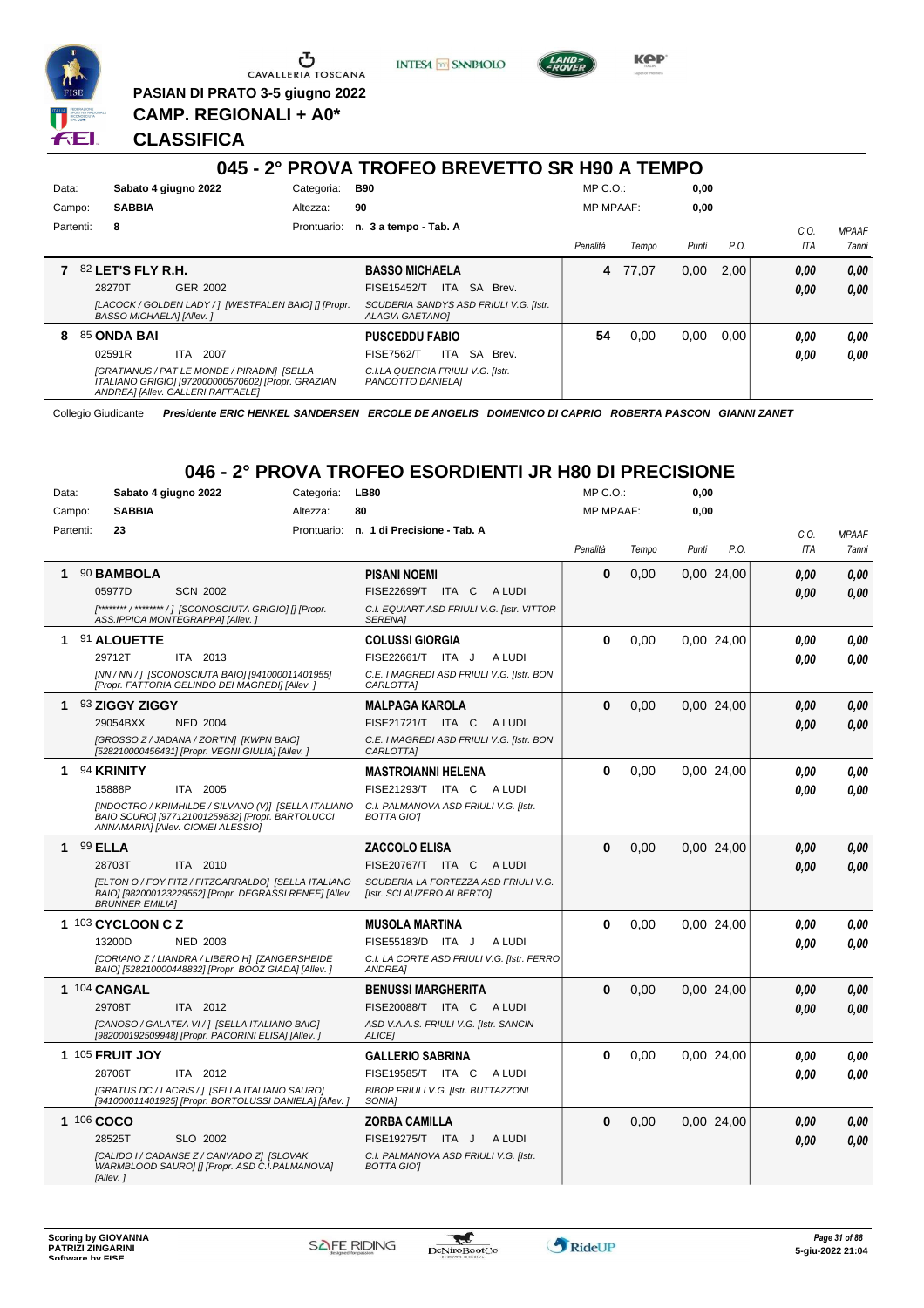

 $\begin{array}{c}\n\bullet \\
\bullet \\
\bullet \\
\bullet\n\end{array}$  CAVALLERIA TOSCANA

**PASIAN DI PRATO 3-5 giugno 2022 CAMP. REGIONALI + A0\***

**INTESA M** SANPAOLO



**Kep** 

### **CLASSIFICA**

|           |                                                                                                                                                           |                 | 046 - 2° PROVA TROFEO ESORDIENTI JR H80 DI PRECISIONE                |                  |          |       |            |      |              |
|-----------|-----------------------------------------------------------------------------------------------------------------------------------------------------------|-----------------|----------------------------------------------------------------------|------------------|----------|-------|------------|------|--------------|
| Data:     | Sabato 4 giugno 2022                                                                                                                                      | Categoria: LB80 |                                                                      | $MP C. O.$ :     |          | 0,00  |            |      |              |
| Campo:    | <b>SABBIA</b>                                                                                                                                             | Altezza:        | 80                                                                   | <b>MP MPAAF:</b> |          | 0,00  |            |      |              |
| Partenti: | 23                                                                                                                                                        |                 | Prontuario: n. 1 di Precisione - Tab. A                              |                  |          |       |            | C.0. | <b>MPAAF</b> |
|           |                                                                                                                                                           |                 |                                                                      | Penalità         | Tempo    | Punti | P.O.       | ITA  | 7anni        |
|           | 1 107 PASHA DEL BARONCIO                                                                                                                                  |                 | <b>TOTONELLI GAIA</b>                                                | 0                | 0,00     |       | 0.00 24,00 | 0.00 | 0,00         |
|           | 08631E<br>ITA 2004                                                                                                                                        |                 | FISE51777/D ITA C<br>A LUDI                                          |                  |          |       |            | 0.00 | 0,00         |
|           | [STARON / DALILA LADY / LE TOT DE SEMILLY] [SELLA<br>ITALIANO SAURO] [] [Propr. BENASSI MARCO] [Allev.<br>AZ.AGRIC. BARONCIO]                             |                 | A.S.D. IL RUBINO FRIULI V.G. [Istr. BURIN<br><b>MIRKOJ</b>           |                  |          |       |            |      |              |
|           | 1 111 MI AMOR DU MARAIS DD                                                                                                                                |                 | <b>MARTIN JENNY</b>                                                  | $\bf{0}$         | 0,00     |       | 0.00 24,00 | 0.00 | 0,00         |
|           | BEL 2012<br>05877S                                                                                                                                        |                 | FISE17099/T ITA J<br>A LUDI                                          |                  |          |       |            | 0.00 | 0,00         |
|           | [NABAB DE REVE / VIENNA / DARCO] [BEL.<br>WARMBLOEDPAARD SAURO] [981100002871935] [Propr.<br>LC SPORT HORSES SRL] [Allev.]                                |                 | SCUDERIA SANDYS ASD FRIULI V.G. [Istr.<br><b>ALAGIA GAETANO]</b>     |                  |          |       |            |      |              |
|           | 1 113 QUETARD AGREMENT                                                                                                                                    |                 | <b>PELOI TERESA</b>                                                  | 0                | 0,00     |       | 0.00 24,00 | 0,00 | 0,00         |
|           | 028211<br>FRA 2004                                                                                                                                        |                 | FISE14454/T ITA J<br>A LUDI                                          |                  |          |       |            | 0.00 | 0.00         |
|           | [SELLA FRANCESE SAURO] [841000011149089] [Propr.<br>ASD C.I. PALMANOVA] [Allev.]                                                                          |                 | C.I. PALMANOVA ASD FRIULI V.G. [Istr.<br><b>BOTTA GIOT</b>           |                  |          |       |            |      |              |
|           | 13 89 ACAPULCO DELLA TORRIGGIA                                                                                                                            |                 | <b>SPANGARO CRISTAL</b>                                              | 1                | 88,79    |       | 0,00 11,00 | 0,00 | 0,00         |
|           | 30200BXX<br>ITA 2010                                                                                                                                      |                 | FISE64275/D ITA C<br>A LUDI                                          |                  |          |       |            | 0.00 | 0,00         |
|           | I-/-/1 ISCHWEIZERISCHER PFER BAIOI<br>[941000013192266] [Propr. AZ. AGR. "LA TORRIGGIA"]<br>[Allev.]                                                      |                 | SCUDERIA SANDYS ASD FRIULI V.G. [Istr.<br><b>ALAGIA GAETANO]</b>     |                  |          |       |            |      |              |
|           | 14 88 ISTOFO'                                                                                                                                             |                 | <b>DANELUZZO CATERINA</b>                                            | 4                | 0,00     |       | 0.00 10.00 | 0.00 | 0,00         |
|           | 15456P<br>ITA 2003                                                                                                                                        |                 | FISE22870/T ITA C<br>A LUDI                                          |                  |          |       |            | 0.00 | 0,00         |
|           | [AVENIR / FIGURUIA / FOX TROTT] [SELLA ITALIANO<br>SAURO] [] [Propr. TEDDE COSTANTINO] [Allev. TEDDE<br><b>COSTANTINOI</b>                                |                 | A.S.D. IL RUBINO FRIULI V.G. [Istr. BURIN<br><b>MIRKO]</b>           |                  |          |       |            |      |              |
| 14        | 96 SKIPY                                                                                                                                                  |                 | <b>CECCHINI KRISTAL</b>                                              | 4                | 0,00     |       | 0.00 10.00 | 0.00 | 0,00         |
|           | 29660T<br><b>HRV 2016</b>                                                                                                                                 |                 | FISE21288/T ITA C<br>A LUDI                                          |                  |          |       |            | 0.00 | 0,00         |
|           | [SKIPER / NIAGARA / MORNING STAR] [CROATIAN<br>SPORT HORSE BAIO] [191100000869753] [Propr. QUARINO<br>ELISA] [Allev.]                                     |                 | C.E.B. ASD FRIULI V.G. [Istr. FLORA TAUCA]                           |                  |          |       |            |      |              |
|           | 14 97 RIO'S CARNIVAL                                                                                                                                      |                 | <b>GATTEL NATASHA</b>                                                | 4                | 0,00     |       | 0.00 10.00 | 0.00 | 0,00         |
|           | 24742G/JO<br>ITA 2005                                                                                                                                     |                 | FISE21272/T ITA J<br>A LUDI                                          |                  |          |       |            | 0.00 | 0,00         |
|           | [CARNIVAL DANCER / WARNING STAR / ] [PSI J.C.I. BAIO]<br>[977121003269217] [Propr. BURATTI STEFANO] [Allev. ]                                             |                 | S.O. FRIULI V.G. [Istr. MILOS BARBARA]                               |                  |          |       |            |      |              |
|           | <b>14 100 WODAN</b>                                                                                                                                       |                 | <b>SARTORI LIA</b>                                                   | 4                | 0,00     |       | 0.00 10.00 | 0,00 | 0,00         |
|           | 24961BXX<br><b>NED 2003</b>                                                                                                                               |                 | FISE20716/T ITA C<br>A LUDI                                          |                  |          |       |            | 0.00 | 0,00         |
|           | [EQUADOR / ROZABANDA / KENNEDY] [KWPN GRIGIO]<br>[528219000115913] [Propr. SOFIA EMANUELA] [Allev.]                                                       |                 | ASD V.A.A.S. FRIULI V.G. [Istr. SANCIN<br>ALICE]                     |                  |          |       |            |      |              |
|           | 14 109 DAVILUT YAR                                                                                                                                        |                 | <b>BECCARELLO LAVINIA</b>                                            | 4                | 0,00     |       | 0,00 10,00 | 0,00 | 0,00         |
|           | 28556T<br>ESP 2003                                                                                                                                        |                 | FISE17949/T ITA C<br>A LUDI                                          |                  |          |       |            | 0.00 | 0,00         |
|           | [ABSOLUT Z / QUANTA / ] [PURA RAZZA SPAGNOLA BAIO]<br>[977200001479219] [Propr. SCARANO ANTONIO] [Allev. ]                                                |                 | C.E.B. ASD FRIULI V.G. [Istr. FLORA TAUCA]                           |                  |          |       |            |      |              |
|           | <b>14 110 DREAM</b>                                                                                                                                       |                 | <b>QUERINI VITTORIA</b>                                              | 4                | 0,00     |       | 0.00 10.00 | 0,00 | 0,00         |
|           | 04464D<br><b>SCN 1999</b>                                                                                                                                 |                 | FISE17776/T ITA C<br>A LUDI                                          |                  |          |       |            | 0,00 | 0,00         |
|           | [//] [SCONOSCIUTA PEZZATO SAURO] [] [Propr. DA<br><b>BROI DAVIDI [Allev.]</b>                                                                             |                 | C.E. I MAGREDI ASD FRIULI V.G. [Istr. BON<br>CARLOTTA]               |                  |          |       |            |      |              |
|           | 14 112 HAILEY VAN HET EESTERHOF                                                                                                                           |                 | <b>LACOVIG MATILDE</b>                                               | 4                | 0,00     |       | 0.00 10.00 | 0,00 | 0,00         |
|           | <b>BEL 2007</b><br>29112T                                                                                                                                 |                 | FISE17040/T ITA C<br>A LUDI                                          |                  |          |       |            | 0.00 | 0,00         |
|           | [V. SAROS VAN'T GESTELHOF / M. QUICK LADY / V. AZUR<br>DEPAULSTRA] [BEL. WARMBLOEDPAARD BAIO SCURO]<br>[967000001155636] [Propr. STEFANI ELISA] [Allev. ] |                 | ASD V.A.A.S. FRIULI V.G. [Istr. SANCIN<br><b>ALICEI</b>              |                  |          |       |            |      |              |
|           | 21 98 ROC 'N' ROL DE LA ROQUE                                                                                                                             |                 | <b>VOSCA GIULIA</b>                                                  |                  | 6 109,02 | 0,00  | 3,00       | 0.00 | 0,00         |
|           | 10947F<br>FRA 2005                                                                                                                                        |                 | FISE21233/T ITA J<br>A LUDI                                          |                  |          |       |            | 0.00 | 0,00         |
|           | [KANNAN / KAELLE DU TERME / LE TOT DE SEMILLY]<br>[SELLA FRANCESE SAURO] [250259700026072] [Propr.<br>MENOTTI VIOLA] [Allev.]                             |                 | SCUDERIA LA FENICE SSD A RL FRIULI V.G.<br>[Istr. BORGNA ALESSANDRO] |                  |          |       |            |      |              |
|           | 22 92 ALPENDOR - I                                                                                                                                        |                 | <b>FRAULINI GIULIO</b>                                               | 56               | 0,00     | 0.00  | 0,00       | 0.00 | 0,00         |
|           | 28787T<br>ITA 2004                                                                                                                                        |                 | FISE22220/T ITA C<br>A LUDI                                          |                  |          |       |            | 0.00 | 0,00         |
|           | [ASTRAL II / TERRY / AMBER] [HAFLINGER SAURO]<br>[380098101153751] [Propr. GREGORAT GILBERTO] [Allev.                                                     |                 | SCUDERIA LA FORTEZZA ASD FRIULI V.G.<br>[Istr. SCLAUZERO ALBERTO]    |                  |          |       |            |      |              |
|           | AZ.AGR.VALDEFORTJ                                                                                                                                         |                 |                                                                      |                  |          |       |            |      |              |

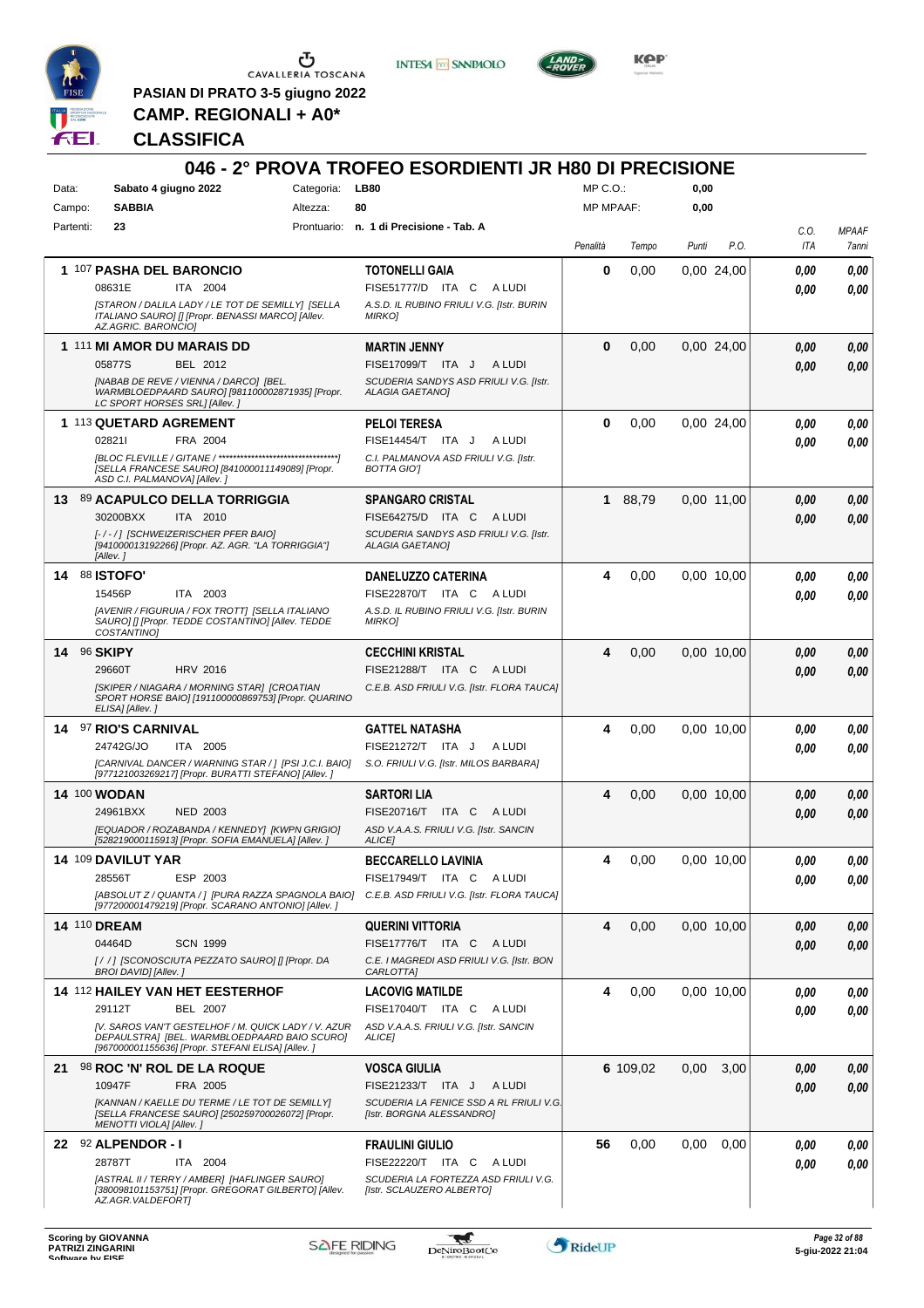

G CAVALLERIA TOSCANA

**PASIAN DI PRATO 3-5 giugno 2022 CAMP. REGIONALI + A0\***

**INTESA M** SANPAOLO



KOP

**CLASSIFICA**

#### **046 - 2° PROVA TROFEO ESORDIENTI JR H80 DI PRECISIONE** Data: Sabato 4 giugno 2022 Categoria: LB80 Prontuario: **n. 1 di Precisione - Tab. A** Campo: **SABBIA** Partenti: **23** Altezza: **80** MP C.O.: MP MPAAF: **0,00 0,00** *Penalità Tempo Punti P.O. C.O. ITA MPAAF 7anni* **22** 108 **MILADY** HUN 2005 **CALDARAZZO REBECCA** *[MY BOY / CSILLA / REGOLY MAXIM] [SCONOSCIUTA BAIO] [] [Propr. JUNEMANN CAROLA] [Allev. ] BIBOP FRIULI V.G. [Istr. BUTTAZZONI SONIA]* ITA C A LUDI 07733D FISE19082/T *0,00* **56** 0,00 0,00 0,00 *0,00 0,00 0,00*

Collegio Giudicante *Presidente ERIC HENKEL SANDERSEN ERCOLE DE ANGELIS DOMENICO DI CAPRIO ROBERTA PASCON GIANNI ZANET*

### **047 - 2° PROVA TROFEO ESORDIENTI SR H80 DI PRECISIONE**

| Data:     | Sabato 4 giugno 2022                                                                                                                                | Categoria:  | <b>LB80</b>                                                         | $MP C. O.$ :     |       | 0.00  |      |             |                              |
|-----------|-----------------------------------------------------------------------------------------------------------------------------------------------------|-------------|---------------------------------------------------------------------|------------------|-------|-------|------|-------------|------------------------------|
| Campo:    | <b>SABBIA</b>                                                                                                                                       | Altezza:    | 80                                                                  | <b>MP MPAAF:</b> |       | 0.00  |      |             |                              |
| Partenti: | 5                                                                                                                                                   | Prontuario: | n. 1 di Precisione - Tab. A                                         | Penalità         | Tempo | Punti | P.O. | C.O.<br>ITA | <b>MPAAF</b><br><b>7anni</b> |
|           | <b>1 114 LORYN</b>                                                                                                                                  |             | <b>CAICHIOLO ALICE</b>                                              | 0                | 0,00  | 0,00  | 6.00 | 0,00        | 0.00                         |
|           | 06781D<br>ITA 2004                                                                                                                                  |             | FISE21331/T ITA S<br>A LUDI                                         |                  |       |       |      | 0,00        | 0.00                         |
|           | ICONCORDE / DALLA VIA / FLAMENGO] [SELLA ITALIANO<br>BAIO] [977121001926945] [Propr. IL TORRACCIO DI<br>MALOSSO YLENIA] [Allev. FIORI ROBERTO]      |             | C.I.I PRATI DI VARMO FRIULI V.G. [Istr.<br><b>GUATELLI DANTEI</b>   |                  |       |       |      |             |                              |
|           | 1 115 LEVANTHO VAN'T ULENHOF                                                                                                                        |             | <b>SAPIC MILICA</b>                                                 | $\bf{0}$         | 0,00  | 0,00  | 6,00 | 0,00        | 0,00                         |
|           | 29639T<br>BEL 2011                                                                                                                                  |             | SCG S<br>FISE21039/T<br>A LUDI                                      |                  |       |       |      | 0.00        | 0,00                         |
|           | [DARCO / GRAPPA DI GEM Z Z609303 / GEM OF INDIA]<br>[BEL. WARMBLOEDPAARD BAIO] [967000001517785]<br>[Propr. CIRCOLO IPPICO TRIESTINO ASD] [Allev. ] |             | C.I. TRIESTINO ASD FRIULI V.G. [Istr. DI<br><b>PRETORO MATILDE!</b> |                  |       |       |      |             |                              |
|           | 1 118 HASTERIX                                                                                                                                      |             | <b>CAMPESE CRISTINA</b>                                             | $\bf{0}$         | 0.00  | 0.00  | 6.00 | 0.00        | 0.00                         |
|           | <b>ITA 1997</b><br>26551T                                                                                                                           |             | 000558/T<br>ITA SA Brev.                                            |                  |       |       |      | 0,00        | 0,00                         |
|           | [CAFARD / ORIA DES BOIS / COUCA] [ANGLO ARABO<br>BAIO] [220C740244] [Propr. GAMBELLIN STEFANO] [Allev.<br><b>GAMBELLIN STEFANOI</b>                 |             | C.I.I PRATI DI VARMO FRIULI V.G. [Istr.<br><b>GUATELLI DANTEI</b>   |                  |       |       |      |             |                              |
|           | 4 116 MIGNON DELLA VALGRANDA                                                                                                                        |             | <b>BIGAI ELSA</b>                                                   | 4                | 0,00  | 0,00  | 2,00 | 0,00        | 0,00                         |
|           | ITA 2015<br>14765D                                                                                                                                  |             | ITA SA A LUDI<br>FISE55093/D                                        |                  |       |       |      | 0,00        | 0.00                         |
|           | <b>IURIQEIN / DONNA DELLA VALGRANDA / CITATIONI</b><br>[SELLA ITALIANO BAIO] [380271000020203] [Propr. BIGAI<br>ELSA] [Allev. LANZA PAOLO]          |             | SCUDERIA SANDYS ASD FRIULI V.G. [Istr.<br><b>ALAGIA GAETANOI</b>    |                  |       |       |      |             |                              |
|           | 5 117 SECUR CONTROL CATRINA                                                                                                                         |             | <b>BIASINUTTO LETIZIA</b>                                           | 6                | 93,92 | 0,00  | 1,00 | 0,00        | 0,00                         |
|           | <b>GER 2007</b><br>28137T                                                                                                                           |             | <b>FISE17705/T</b><br>A LUDI<br>ITA Y                               |                  |       |       |      | 0,00        | 0.00                         |
|           | [CARTOON / APHIRA / ACORD II] [OLDENBURG BAIO]<br>[276098102196939] [Propr. SECUR CONTROL SRL] [Allev. ]                                            |             | C.I.I PRATI DI VARMO FRIULI V.G. [Istr.<br><b>GUATELLI DANTEI</b>   |                  |       |       |      |             |                              |

Collegio Giudicante *Presidente ERIC HENKEL SANDERSEN ERCOLE DE ANGELIS DOMENICO DI CAPRIO ROBERTA PASCON GIANNI ZANET*

## **048 - 2° PROVA TROFEO PRIMI PASSI JR E SR H60 DI PRECISIONE**

| Data:     | Sabato 4 giugno 2022                                                                                                                              | Categoria:  | L60                                                     | $MP C. O.$ :     |       | 0,00  |              |      |              |
|-----------|---------------------------------------------------------------------------------------------------------------------------------------------------|-------------|---------------------------------------------------------|------------------|-------|-------|--------------|------|--------------|
| Campo:    | <b>SABBIA</b>                                                                                                                                     | Altezza:    | 60                                                      | <b>MP MPAAF:</b> |       | 0.00  |              |      |              |
| Partenti: | 11                                                                                                                                                | Prontuario: | n. 1 di Precisione - Tab. A                             |                  |       |       |              | C.0  | <b>MPAAF</b> |
|           |                                                                                                                                                   |             |                                                         | Penalità         | Tempo | Punti | P.O.         | ITA  | <b>7anni</b> |
|           | <b>119 AMINO</b>                                                                                                                                  |             | <b>MADIAI STEFANIA</b>                                  | 0                | 0,00  |       | $0,00$ 12,00 | 0,00 | 0,00         |
|           | 14721BXX<br>ITA 2002                                                                                                                              |             | ITA C<br><b>FISE21962/T</b><br>A LUDI                   |                  |       |       |              | 0,00 | 0.00         |
|           | [AHORN Z / MARIA TERESA II / I.DOMIZIANO] [SELLA<br>ITALIANO BAIO] [96800000121682] [Propr. C.E. ELLE ASD]<br>[Allev. PICCIOLI BATTISTA GIUSEPPE] |             | C.E. ELLE ASD FRIULI V.G. [Istr. RIBIS<br><b>LAURAI</b> |                  |       |       |              |      |              |
|           | <b>120 ERES</b>                                                                                                                                   |             | FORNASARO DE MANZINI GIULIO MARIA                       | 0                | 0,00  |       | 0.00 12.00   | 0.00 | 0.00         |
|           | 29111T<br><b>NED 2011</b>                                                                                                                         |             | FISE20733/T<br>ITA C<br>A LUDI                          |                  |       |       |              | 0.00 | 0.00         |
|           | [NN / NN / ] [SELLA OLANDESE BAIO] [528210004331356]<br>[Propr. ASD VOLONTARI DELL'ALPE ADRIA PER LA<br>SOLIDARIETA'] [Allev.]                    |             | ASD V.A.A.S. FRIULI V.G. [Istr. SANCIN<br><b>ALICEI</b> |                  |       |       |              |      |              |

 $\blacktriangledown$ 

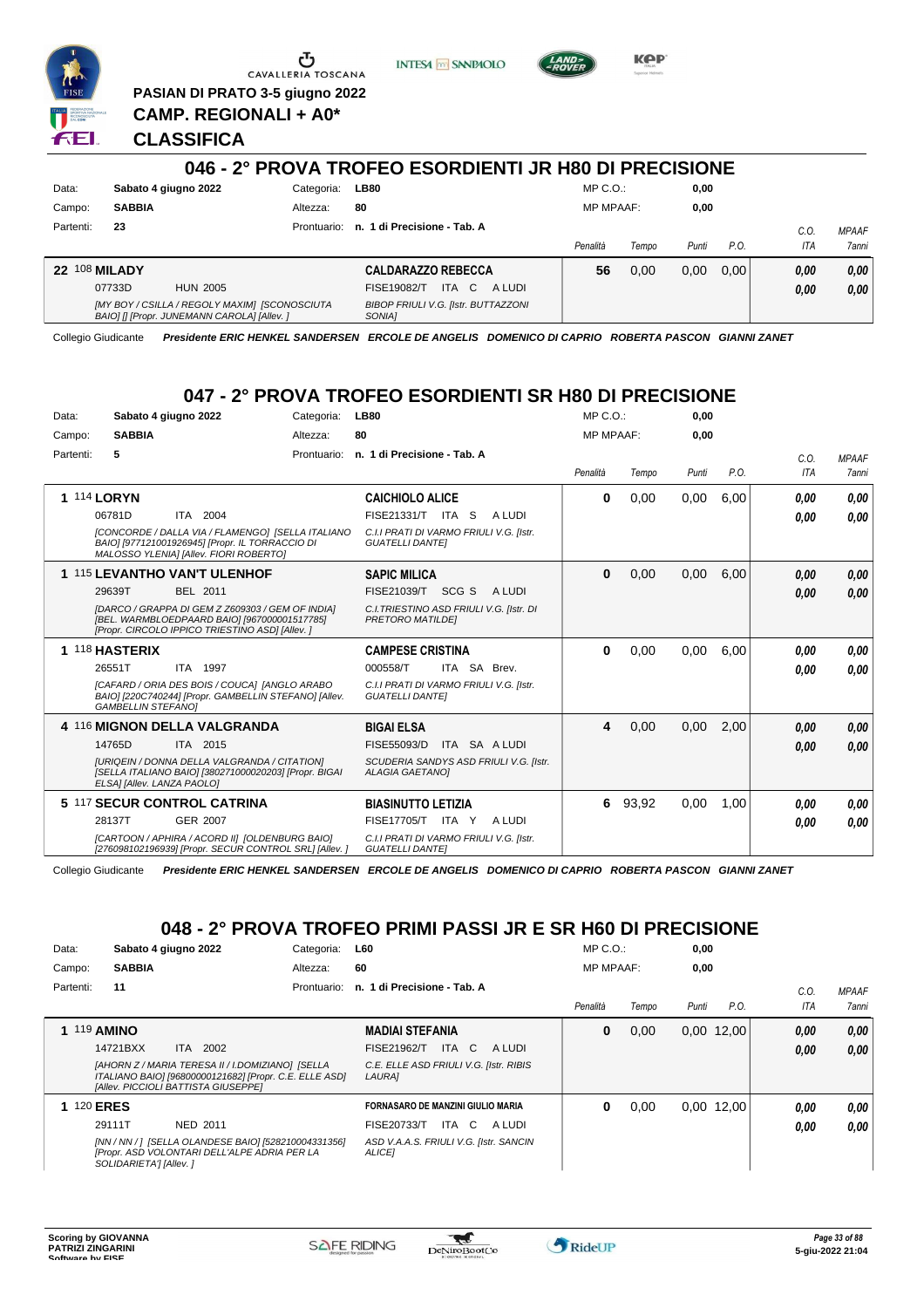

 $\sigma$   $\sigma$ 

**PASIAN DI PRATO 3-5 giugno 2022 CAMP. REGIONALI + A0\***

**INTESA M** SANPAOLO



**KPP** 

**CLASSIFICA**

|           |                                                                                                                                                                                                    | 048 - 2° PROVA TROFEO PRIMI PASSI JR E SR H60 DI PRECISIONE                                   |                  |       |       |            |             |                       |
|-----------|----------------------------------------------------------------------------------------------------------------------------------------------------------------------------------------------------|-----------------------------------------------------------------------------------------------|------------------|-------|-------|------------|-------------|-----------------------|
| Data:     | Sabato 4 giugno 2022                                                                                                                                                                               | Categoria: L60                                                                                | $MP C. O.$ :     |       | 0,00  |            |             |                       |
| Campo:    | <b>SABBIA</b><br>Altezza:                                                                                                                                                                          | 60                                                                                            | <b>MP MPAAF:</b> |       | 0,00  |            |             |                       |
| Partenti: | 11                                                                                                                                                                                                 | Prontuario: n. 1 di Precisione - Tab. A                                                       | Penalità         | Tempo | Punti | P.O.       | C.O.<br>ITA | <b>MPAAF</b><br>7anni |
|           | 1 122 DAVILUT YAR                                                                                                                                                                                  | <b>DAVID BEATRICE</b>                                                                         | $\bf{0}$         | 0.00  |       | 0,00 12,00 | 0.00        | 0.00                  |
|           | ESP 2003<br>28556T                                                                                                                                                                                 | FISE19578/T ITA C ALUDI                                                                       |                  |       |       |            | 0,00        | 0.00                  |
|           | [977200001479219] [Propr. SCARANO ANTONIO] [Allev. ]                                                                                                                                               | [ABSOLUT Z / QUANTA / ] [PURA RAZZA SPAGNOLA BAIO] C.E.B. ASD FRIULI V.G. [Istr. FLORA TAUCA] |                  |       |       |            |             |                       |
|           | <b>1 123 JAGUAR</b>                                                                                                                                                                                | <b>KROMIDHA ALISSIA</b>                                                                       | 0                | 0.00  |       | 0.00 12.00 | 0.00        | 0.00                  |
|           | 03267R<br>BEL 2009                                                                                                                                                                                 | FISE45248/D ITA J<br>A LUDI                                                                   |                  |       |       |            | 0.00        | 0.00                  |
|           | <b>IUGANO SITTE / ELEGANT VAN HET LINDEHOF / DARCOI</b><br>[BWP GRIGIO] [981100002251565] [Propr. COLAVITA<br>UMBERTO] [Allev.]                                                                    | BIBOP FRIULI V.G. [Istr. BUTTAZZONI<br>SONIA1                                                 |                  |       |       |            |             |                       |
|           | 1 124 THEOKERR                                                                                                                                                                                     | <b>MAREGA NOA</b>                                                                             | $\bf{0}$         | 0,00  |       | 0,00 12,00 | 0.00        | 0.00                  |
|           | 29038T<br>ITA 2008                                                                                                                                                                                 | FISE16413/T ITA C ALUDI                                                                       |                  |       |       |            | 0.00        | 0.00                  |
|           | <b>IJOHNNY RED KERR / THEORIQUE / THEATRICALI</b><br>[PUROSANGUE INGLESE SAURO] [982000121904654]<br>[Propr. CELIC ENRICO] [Allev. PICCHI GALOPPO SOCIETA'<br>DI ALLENAMENTO SRL DI ANDREA PICCHII | C.I. PALMANOVA ASD FRIULI V.G. [Istr.<br><b>BOTTA GIOT</b>                                    |                  |       |       |            |             |                       |
|           | 1 125 HECTOR DELLA CAROLINA                                                                                                                                                                        | <b>BLANDINO ANNA LISELDA</b>                                                                  | 0                | 0,00  |       | 0,00 12,00 | 0.00        | 0,00                  |
|           | 31158K<br>ITA 2015                                                                                                                                                                                 | FISE13950/T ITA J<br>A LUDI                                                                   |                  |       |       |            | 0.00        | 0.00                  |
|           | [X / X / ] [SELLA ITALIANO SAURO] [] [Propr. ] [Allev. ]                                                                                                                                           | BIBOP FRIULI V.G. [Istr. BUTTAZZONI<br><b>SONIA1</b>                                          |                  |       |       |            |             |                       |
|           | 1 127 INKOGNITO                                                                                                                                                                                    | <b>HERIC KEVIN</b>                                                                            | $\bf{0}$         | 0,00  |       | 0.00 12.00 | 0,00        | 0.00                  |
|           | 27871T<br>POL 2003                                                                                                                                                                                 | <b>FISE19753/T</b><br>ITA S<br>A LUDI                                                         |                  |       |       |            | 0.00        | 0.00                  |
|           | [CAVALLO / ISMENA / WINNER] [SELLA POLONIA GRIGIO]<br>[616098200098180] [Propr. FERFOGLIA LUBNA] [Allev. ]                                                                                         | C.I.PIETRAROSSA FRIULI V.G. [Istr. BRUNI<br><b>FRANCESCAI</b>                                 |                  |       |       |            |             |                       |
|           | 1 243 AGATENORE                                                                                                                                                                                    | <b>MARTOCCI FEBE MARIA</b>                                                                    | $\bf{0}$         | 0,00  |       | 0,00 12,00 | 0.00        | 0,00                  |
|           | 14056F<br>ITA 2007                                                                                                                                                                                 | FISE22292/T ITA G ALUDI                                                                       |                  |       |       |            | 0.00        | 0.00                  |
|           | [EKRAAR / EURIDICE / SHANTOU] [PUROSANGUE<br>INGLESE BAIO] [972000000575657] [Propr. BULLI<br>CLAUDIO] [Allev. RUSCALLA ROBERTO]                                                                   | CENTRO EQUESTRE FLUMEN P.L. FRIULI<br>V.G. [Istr. BORGNA ROBERTO]                             |                  |       |       |            |             |                       |
|           | 1 244 UP TO DATE                                                                                                                                                                                   | <b>MARTOCCI GEA MARIA</b>                                                                     | $\Omega$         | 0,00  |       | 0,00 12,00 | 0.00        | 0,00                  |
|           | 13230G<br><b>NED 2001</b>                                                                                                                                                                          | FISE22291/T ITA C ALUDI                                                                       |                  |       |       |            | 0.00        | 0,00                  |
|           | [MADISON / GAMMA / GANYMED] [KWPN SAURO] []<br>[Propr. GIOVANNINI FRANCESCA] [Allev.]                                                                                                              | CENTRO EQUESTRE FLUMEN P.L. FRIULI<br>V.G. [Istr. BORGNA ROBERTO]                             |                  |       |       |            |             |                       |
|           | 10 121 LONELY GIRL                                                                                                                                                                                 | <b>GIGLIO CHIARA</b>                                                                          | 4                | 0,00  | 0,00  | 2,00       | 0,00        | 0.00                  |
|           | 27804T<br>ITA 2005                                                                                                                                                                                 | FISE19618/T ITA J<br>A LUDI                                                                   |                  |       |       |            | 0.00        | 0.00                  |
|           | [LOOPING / LAUNY / LONELY BOY] [SELLA ITALIANO<br>BAIO] [982009106214659] [Propr. BIASUTTI GIANLUIGI]<br>[Allev. BIASUTTI GIANLUIGI]                                                               | PRADAMANO DREAM SSD A RL FRIULI V.G.<br>[Istr. MUSCOVICH ALESSANDRA]                          |                  |       |       |            |             |                       |
|           | <b>10 126 JAGUAR</b>                                                                                                                                                                               | <b>BERTOZZI SERENA</b>                                                                        | 4                | 0,00  | 0.00  | 2,00       | 0,00        | 0,00                  |
|           | 03267R<br>BEL 2009                                                                                                                                                                                 | FISE21284/T ITA S<br>A LUDI                                                                   |                  |       |       |            | 0.00        | 0.00                  |
|           | <b>JUGANO SITTE / ELEGANT VAN HET LINDEHOF / DARCO]</b><br>[BWP GRIGIO] [981100002251565] [Propr. COLAVITA<br>UMBERTO] [Allev.]                                                                    | <b>BIBOP FRIULI V.G. [Istr. BUTTAZZONI</b><br>SONIA1                                          |                  |       |       |            |             |                       |

Collegio Giudicante *Presidente ERIC HENKEL SANDERSEN ERCOLE DE ANGELIS DOMENICO DI CAPRIO ROBERTA PASCON GIANNI ZANET*

# **051 - 2° PROVA TROFEO BREVETTO PONY A TEMPO H90**

| Data:                                        | Sabato 4 giugno 2022       |                                                                                                           | Categoria:         | <b>BP90</b>                                                |               |    |       | $MP C. O.$ :     |       | 0,00  |      |      |                                   |
|----------------------------------------------|----------------------------|-----------------------------------------------------------------------------------------------------------|--------------------|------------------------------------------------------------|---------------|----|-------|------------------|-------|-------|------|------|-----------------------------------|
| Campo:                                       | <b>SABBIA</b>              |                                                                                                           | Altezza:           | 90                                                         |               |    |       | <b>MP MPAAF:</b> |       | 0,00  |      |      |                                   |
| Partenti:                                    | 8                          |                                                                                                           | Prontuario:        | n. 3 a tempo - Tab. A                                      |               |    |       |                  |       |       |      | C.0. | <b>MPAAF</b>                      |
|                                              |                            |                                                                                                           |                    |                                                            |               |    |       | Penalità         | Tempo | Punti | P.O. | ITA  | 7anni                             |
|                                              | 134 MODENO                 |                                                                                                           |                    | <b>SANNA EMMA</b>                                          |               |    |       | 0                | 53,90 | 0,00  | 9.00 | 0,00 | 0,00                              |
|                                              | 20411A                     | NED 2009 Pony                                                                                             |                    | <b>FISE16988/T</b>                                         | ITA.          | G  | Brev. |                  |       |       |      | 0,00 | 0.00                              |
|                                              | [Allev.]                   | [VIVIENNE'S / MARLOES / COMM'S FOREST] [PONY<br>BAIO] [528210002131768] [Propr. DELSIGNORE MATILDE]       |                    | C.I. PALMANOVA ASD FRIULI V.G. [Istr.<br>BOTTA GIO'I       |               |    |       |                  |       |       |      |      |                                   |
|                                              | 2 132 TALEXIE              |                                                                                                           |                    | <b>ZAMUNER RICCARDO</b>                                    |               |    |       | $\bf{0}$         | 54,69 | 0,00  | 7,00 | 0,00 | 0,00                              |
|                                              | 29042T                     | FRA 2007 Pony                                                                                             |                    | FISE49769/D                                                | ITA           | C. | Brev. |                  |       |       |      | 0,00 | 0.00                              |
|                                              | [Allev.]                   | [ALEX SPONTE / EIRYA D'ARGENT / QUOLIBET IV] [PONY<br>SAURO] [250259600335748] [Propr. SCIALINO GIULIANO] |                    | SCUDERIA EUOTEAM ASD FRIULI V.G. [Istr.<br>PRADELLA KATIA] |               |    |       |                  |       |       |      |      |                                   |
| <b>PATRIZI ZINGARINI</b><br>Coffware by EICE | <b>Scoring by GIOVANNA</b> |                                                                                                           | <b>SAFE RIDING</b> |                                                            | DeNiroBoot('o |    |       | RideUP           |       |       |      |      | Page 34 of 88<br>5-giu-2022 21:04 |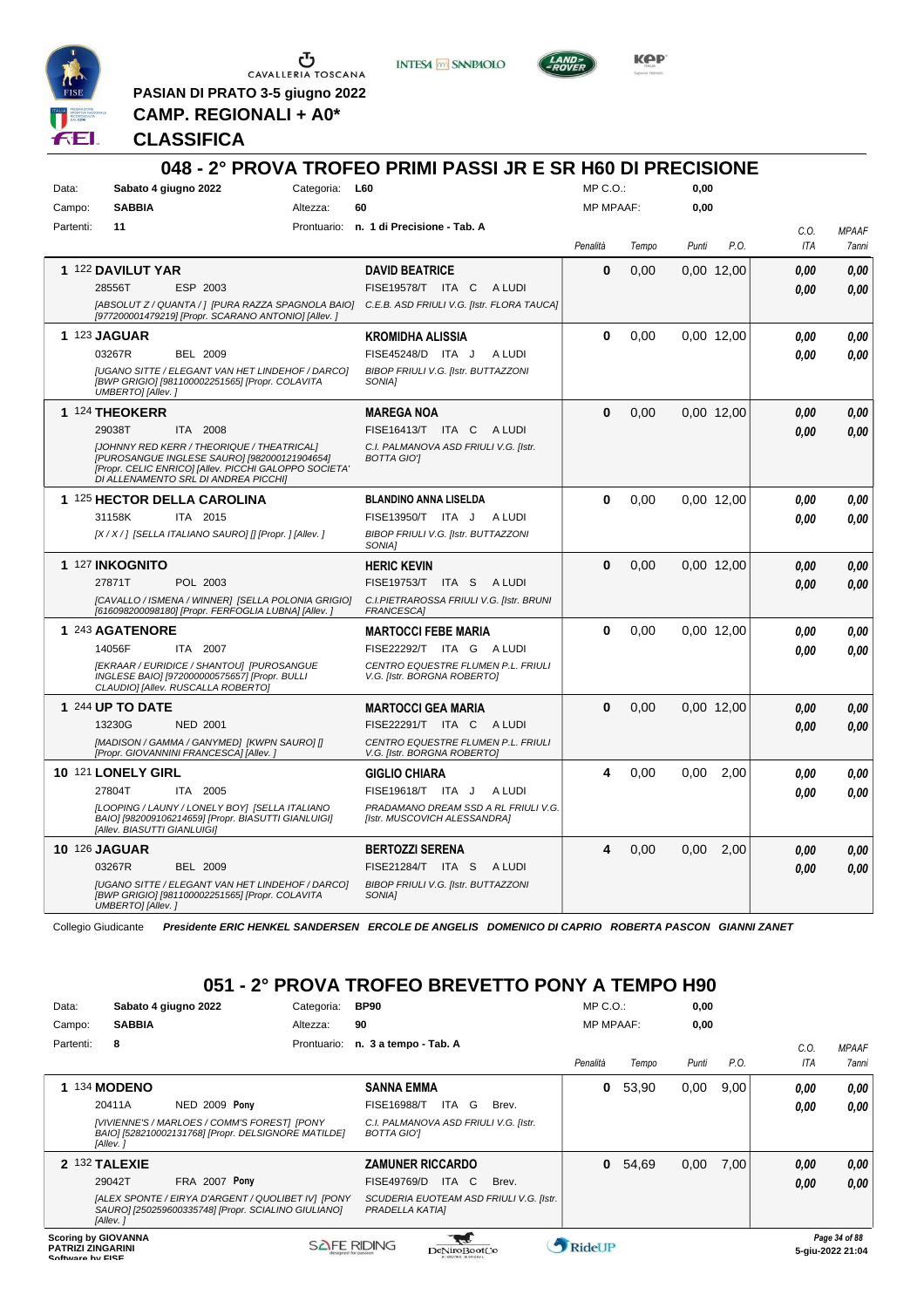

 $\begin{array}{c}\n\bullet \\
\bullet \\
\bullet \\
\bullet \\
\bullet\n\end{array}$  CAVALLERIA TOSCANA

**INTESA** M SANPAOLO



**Kep** 

**PASIAN DI PRATO 3-5 giugno 2022 CAMP. REGIONALI + A0\***

**CLASSIFICA**

|           |                                                                                                                                                                                                                             |            | 051 - 2° PROVA TROFEO BREVETTO PONY A TEMPO H90                                                                               |       |                  |         |       |      |                    |                              |
|-----------|-----------------------------------------------------------------------------------------------------------------------------------------------------------------------------------------------------------------------------|------------|-------------------------------------------------------------------------------------------------------------------------------|-------|------------------|---------|-------|------|--------------------|------------------------------|
| Data:     | Sabato 4 giugno 2022                                                                                                                                                                                                        | Categoria: | <b>BP90</b>                                                                                                                   |       | MP C.O.          |         | 0,00  |      |                    |                              |
| Campo:    | <b>SABBIA</b>                                                                                                                                                                                                               | Altezza:   | 90                                                                                                                            |       | <b>MP MPAAF:</b> |         | 0,00  |      |                    |                              |
| Partenti: | 8                                                                                                                                                                                                                           |            | Prontuario: n. 3 a tempo - Tab. A                                                                                             |       | Penalità         | Tempo   | Punti | P.O. | C.O.<br><b>ITA</b> | <b>MPAAF</b><br><b>7anni</b> |
|           | 3 143 TAURUS<br>ITA 2014 Pony<br>29638T<br>[NN / NN / ] [PONY MORELLO] [380271006024815] [Propr.<br>BELLAVISTA SOCIETA' AGRICOLA SEMPLICE] [Allev. ]                                                                        |            | <b>DA RE TERESA</b><br>FISE18862/T ITA C<br>C.I. FRIULANO SSD SRL FRIULI V.G. [Istr.<br>COLMANO LUCIA]                        | Brev. | 0                | 58,26   | 0.00  | 6.00 | 0.00<br>0.00       | 0.00<br>0.00                 |
|           | 4 130 URSULE DE CHINTRE<br>29373T<br><b>FRA 2008 Pony</b><br>[FRICOTIN / LADY DE TERVAY / ] [PONY GRIGIO]<br>[250259500034286] [Propr. EQUIPASSIONE S.R.L.] [Allev.]                                                        |            | <b>SALVATELLI LAVINIA</b><br>FISE20245/T ITA G<br>C.E.B. ASD FRIULI V.G. [Istr. FLORA TAUCA]                                  | Brev. | $\mathbf{0}$     | 67,85   | 0,00  | 5.00 | 0.00<br>0.00       | 0.00<br>0.00                 |
|           | 5 129 TURQUESA<br>IRL 2008 Pony<br>30983BXX<br>[SILVER SHADOW / MAY DAY / LOOBEEN LARRY] [IRISH<br>PONY GRIGIO] [372100400010980] [Propr. DALMASSO<br>CHIARA] [Allev.]                                                      |            | <b>DALMASSO CHIARA</b><br>FISE16275/T ITA J<br>SCUDERIA SANDYS ASD FRIULI V.G. [Istr.<br><b>ALAGIA GAETANOI</b>               | Brev. |                  | 4 55,00 | 0,00  | 4,00 | 0.00<br>0.00       | 0.00<br>0.00                 |
|           | 6 131 SLATHAN<br>2008 Pony<br>26489M<br>ITA I<br>ISCONOSCIUTO / SCONOSCIUTA /   [SCONOSCIUTA<br>BAIO] [941000014658830] [Propr. ASD SCUDERIA<br>VALDAURA] [Allev.]                                                          |            | <b>COCEANI REBECCA</b><br>FISE18681/T ITA C<br>C.I. FRIULANO SSD SRL FRIULI V.G. [Istr.<br>COLMANO LUCIA]                     | Brev. |                  | 4 56,38 | 0,00  | 3,00 | 0,00<br>0.00       | 0,00<br>0,00                 |
|           | 7 128 MICKEY MAC<br>30652BXX<br>IRL 2007 Pony<br><b>IPARKMORE BOBBY / GLEANMORE LILY / SEAFIELD</b><br>SILVER ROGUE] [CONNEMARA GRIGIO]<br>[372100400019164] [Propr. SOC. IPPICA LE QUERCE ASS.<br>SPORT. DILETT.] [Allev.] |            | ROSSI CARLOTTA VIOLA ELISABETH<br>FISE106646/K ITA C<br>т<br>C.E.B. ASD FRIULI V.G. [Istr. FLORA TAUCA]                       | Brev. | 4                | 56,78   | 0,00  | 2,00 | 0.00<br>0.00       | 0.00<br>0.00                 |
|           | 8 133 ARGENTINA<br>30468K<br>FRA 2010 Pony<br>[X / X / ] [SCONOSCIUTA BAIO] [] [Propr. ] [Allev. ]                                                                                                                          |            | <b>PUGGINA BENEDETTA</b><br><b>FISE18052/T</b><br>ITA G<br>C.I. FRIULANO SSD SRL FRIULI V.G. [Istr.<br><b>KAINICH DAVIDEI</b> | Brev. | 8                | 63,91   | 0,00  | 1,00 | 0,00<br>0.00       | 0,00<br>0,00                 |

Collegio Giudicante *Presidente ERIC HENKEL SANDERSEN ERCOLE DE ANGELIS DOMENICO DI CAPRIO ROBERTA PASCON GIANNI ZANET*

# **052 - 2° PROVA TROFEO DEBUTTANTI PONY H80 A TEMPO**

| Data:       | Sabato 4 giugno 2022                                                                                                              | Categoria:  | LBP80                                                               | $MP C. O.$ :     |       | 0,00  |            |      |              |
|-------------|-----------------------------------------------------------------------------------------------------------------------------------|-------------|---------------------------------------------------------------------|------------------|-------|-------|------------|------|--------------|
| Campo:      | <b>SABBIA</b>                                                                                                                     | Altezza:    | 80                                                                  | <b>MP MPAAF:</b> |       | 0,00  |            |      |              |
| Partenti:   | 11                                                                                                                                | Prontuario: | n. 3 a tempo - Tab. A                                               |                  |       |       |            | C.0. | <b>MPAAF</b> |
|             |                                                                                                                                   |             |                                                                     | Penalità         | Tempo | Punti | P.O.       | ITA  | <b>7anni</b> |
|             | 1 145 VODKA FOR BREAKFAST                                                                                                         |             | <b>CANDOTTI CAROLA</b>                                              | 0                | 59,57 |       | 0,00 12,00 | 0,00 | 0,00         |
|             | 12981E<br><b>SCN 2010 Pony</b>                                                                                                    |             | FISE17322/T ITA C<br>Brev.                                          |                  |       |       |            | 0,00 | 0,00         |
|             | INN / NN / 1 IPONY SAUROI I9410000131928501 IPropr.<br>AZIENDA AGRICOLA PANCOTTO DANIELA] [Allev. ]                               |             | C.I.LA QUERCIA FRIULI V.G. Ilstr.<br>PANCOTTO DANIELA]              |                  |       |       |            |      |              |
|             | 2 144 SAKINTO HOF TER MOLENWIJK                                                                                                   |             | <b>BET SARA</b>                                                     | 0                | 61,02 |       | 0,00 10,00 | 0,00 | 0,00         |
|             | 17651BXX<br><b>BEL 1998 Pony</b>                                                                                                  |             | FISE48172/D<br>ITA C<br>Brev.                                       |                  |       |       |            | 0,00 | 0,00         |
|             | ISULAATIK'S GOLD DIGGER / KARMELITA'S ANJA /<br>CARLO] [PONY PALOMINO] [] [Propr. SCHINCARIOL<br>NADIA] [Allev.]                  |             | SCUDERIA SANDYS ASD FRIULI V.G. [Istr.<br><b>ALAGIA GAETANOI</b>    |                  |       |       |            |      |              |
|             | 3 140 NIKIFOR-K                                                                                                                   |             | <b>CECCO GIULIA SILVA</b>                                           | 0                | 62,76 | 0,00  | 9,00       | 0,00 | 0.00         |
|             | 08110D<br>POL 2001 Pony                                                                                                           |             | FISE55018/D ITA C<br>A LUDI                                         |                  |       |       |            | 0,00 | 0,00         |
|             | [NICO / KINGA / KING OF CARELSHOF] [PONY GRIGIO] []<br>[Propr. ZANATTA NICOLETTA] [Allev.]                                        |             | SCUDERIA SANDYS ASD FRIULI V.G. [Istr.<br><b>ALAGIA GAETANOI</b>    |                  |       |       |            |      |              |
|             | 4 139 MUSICFIELD LADY                                                                                                             |             | <b>URBAN EMY</b>                                                    | 0                | 68,73 | 0,00  | 8.00       | 0,00 | 0,00         |
|             | IRL 2016 Pony<br>29457T                                                                                                           |             | FISE115465/K ITA G<br>A LUDI                                        |                  |       |       |            | 0,00 | 0,00         |
|             | [XXX / XXX / ] [IRISH PONY SAURO] [372140316843145]<br>[Propr. URBAN EMY] [Allev.]                                                |             | C.I. PALMANOVA ASD FRIULI V.G. [Istr.<br><b>BOTTA GIOT</b>          |                  |       |       |            |      |              |
| 5 146 CHREK |                                                                                                                                   |             | <b>ROBBA MARGHERITA</b>                                             | 0                | 73,58 | 0,00  | 7,00       | 0.00 | 0,00         |
|             | 29060T<br><b>NED 2005 Pony</b>                                                                                                    |             | FISE15451/T ITA C<br>Brev.                                          |                  |       |       |            | 0,00 | 0,00         |
|             | [CASPER / VERONA / VITANO] [NEDERLANDS RIJPAAR.<br>SAURO] [528210000627145] [Propr. CIRCOLO IPPICO<br>FRIULANO SSD SRL1 [Allev. ] |             | C.I. TRIESTINO ASD FRIULI V.G. [Istr. DI<br><b>PRETORO MATILDEI</b> |                  |       |       |            |      |              |

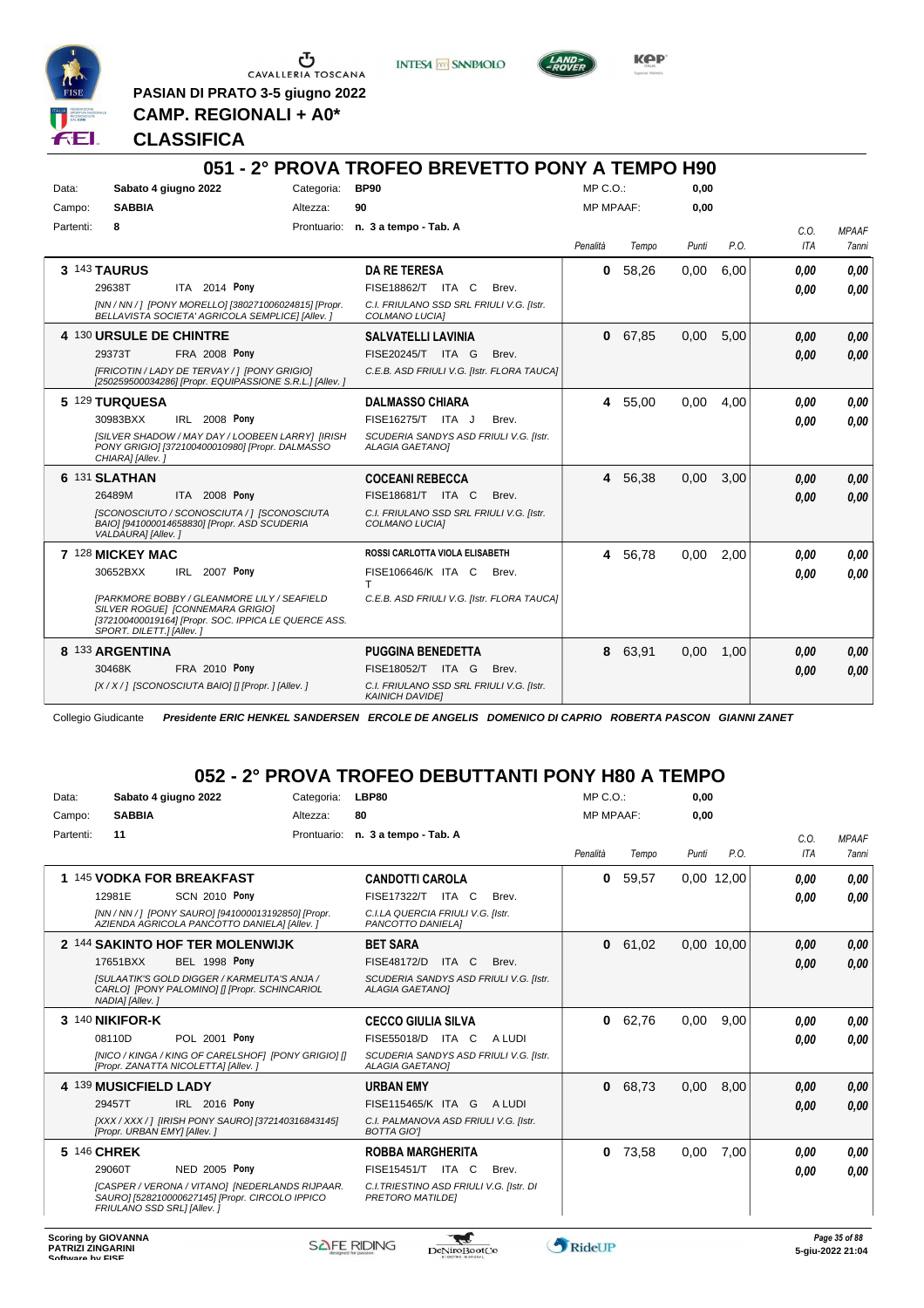

G CAVALLERIA TOSCANA

**INTESA** M SANPAOLO



KOP

**CAMP. REGIONALI + A0\***

**PASIAN DI PRATO 3-5 giugno 2022**

#### **CLASSIFICA**

#### **052 - 2° PROVA TROFEO DEBUTTANTI PONY H80 A TEMPO** Data: Sabato 4 giugno 2022 Categoria: LBP80 Prontuario: **n. 3 a tempo - Tab. A** Campo: **SABBIA** Partenti: **11** Altezza: **80**  $MP \cap O$ MP MPAAF: **0,00 0,00** *Penalità Tempo Punti P.O. C.O. ITA MPAAF 7anni* **6** 137 **MACGARRETT ADMIRAL IRL** 2014 Pony **SPESSOT BENEDETTA** *[CORAL ROSS / CONG STORM / DOONEEN JUST JOEY] [CONNEMARA GRIGIO] [372100400031103] [Propr. VALLI MARZIA] [Allev. ] C.E. LA SILVA FRIULI V.G. [Istr. GUADALUPE FEDERICO NICOLAS]* ITA G A LUDI 29743T FISE21081/T *0,00* **Pony 9** 81,58 0,00 6,00 *0,00 0,00 0,00* **7** 135 **KANTOS NED 2009 Pony BULFON BIANCA** *[KARLOS / MONIEK / ELEGANT] [NEDERLANDS RIJPAAR. BAIO] [528210002375699] [Propr. BAGNASCHI CATERINA] [Allev. ] C.E. ELLE ASD FRIULI V.G. [Istr. RIBIS LAURA]* ITA G A LUDI 34175BXX FISE22058/T *0,00* **Pony 59** 0,00 0,00 0,00 *0,00 0,00 0,00* **7** 136 **GIPSY** ITA 2013 Pony **MURADOR GIOIA** *[\* / \* / ] [SCONOSCIUTA BAIO] [380271006048498] [Propr. CENTRO EQUESTRE "LA SILVA" S.S.D.] [Allev. ] C.E. LA SILVA FRIULI V.G. [Istr. GUADALUPE FEDERICO NICOLAS]* ITA G A LUDI 13406D FISE21698/T *0,00* **Pony 59** 0,00 0,00 0,00 *0,00 0,00 0,00* **7** 138 **EMILIA V/H HOEVETERRAS BEL 2006 Pony ZANINI DIANA** *[- / - / ] [PONY BAIO] [981100002216024] [Propr. DELUCA GIUSEPPE] [Allev. ] C.I.I PRATI DI VARMO FRIULI V.G. [Istr. GUATELLI DANTE]* ITA G A LUDI 16671F FISE20514/T *0,00* **Pony 59** 0,00 0,00 0,00 *0,00 0,00 0,00* **7** 141 **BETTINA DU NABERON FRA 2011 Pony MARTINCIGH LETIZIA** *[LURGORY / UTOPIE DU NABERON / ] [PONY PEZZATO TOBIANO] [250259600450745] [Propr. MARTINCIGH LETIZIA] [Allev. ] C.E. ELLE ASD FRIULI V.G. [Istr. RIBIS LAURA]* ITA G A LUDI 29408T FISE19804/T *0,00* **Pony 59** 0,00 0,00 0,00 *0,00 0,00 0,00* **7** 142 **AE SERENDIPTY STAR** ITA 2012 Pony **TOFFOLI GIULIO** *[- / - / ] [PONY BUCKSKIN] [941000013203493] [Propr. TURRIN LUCA] [Allev. ] C.I. LA CORTE ASD FRIULI V.G. [Istr. FERRO ANDREA]* 32898BXX ITA 2012 Pony FISE19255/T ITA C A LUDI *0,00 0,00* **59** 0,00 0,00 0,00 *0,00 0,00 0,00*

Collegio Giudicante *Presidente ERIC HENKEL SANDERSEN ERCOLE DE ANGELIS DOMENICO DI CAPRIO ROBERTA PASCON GIANNI ZANET*

### **053 - 2° PROVA TROFEO CUCCIOLI PONY H60 A TEMPO**

| Data:              | Sabato 4 giugno 2022                                                                                                            | Categoria:  | LBP60                                                            | $MP C. O.$ :     |       | 0,00  |            |      |              |
|--------------------|---------------------------------------------------------------------------------------------------------------------------------|-------------|------------------------------------------------------------------|------------------|-------|-------|------------|------|--------------|
| Campo:             | <b>SABBIA</b>                                                                                                                   | Altezza:    | 60                                                               | <b>MP MPAAF:</b> |       | 0,00  |            |      |              |
| Partenti:          | 11                                                                                                                              | Prontuario: | n. 3 a tempo - Tab. A                                            |                  |       |       |            | C.0. | <b>MPAAF</b> |
|                    |                                                                                                                                 |             |                                                                  | Penalità         | Tempo | Punti | P.O.       | ITA  | <b>7anni</b> |
| <b>1 152 NYNKE</b> |                                                                                                                                 |             | <b>FILIPOZZI ALICE</b>                                           | 0                | 41,50 |       | 0,00 14,00 | 0,00 | 0,00         |
|                    | <b>BEL 2003 Pony</b><br>26154BXX                                                                                                |             | FISE56991/D<br>A LUDI<br>ITA C                                   |                  |       |       |            | 0.00 | 0,00         |
|                    | [-/-/] [VB SELLA BELGA SAURO] [981100000813713]<br>[Propr. C.E.M. POLIZZI GERARD] [Allev. ]                                     |             | SCUDERIA EUOTEAM ASD FRIULI V.G. [Istr.<br>PRADELLA KATIAI       |                  |       |       |            |      |              |
| 2 158 GIGLIO       |                                                                                                                                 |             | <b>CARTINI CATERINA</b>                                          | 0                | 45,51 |       | 0.00 12.00 | 0,00 | 0,00         |
|                    | ITA 2009 Pony<br>09321D                                                                                                         |             | FISE16080/T<br>ITA C<br>A LUDI                                   |                  |       |       |            | 0,00 | 0,00         |
|                    |                                                                                                                                 |             | S.O. FRIULI V.G. [Istr. MILOS BARBARA]                           |                  |       |       |            |      |              |
|                    | BAIO] [941000012750345] [Propr. MARCHI GISELLA<br>AZIENDA AGRICOLAI [Allev.]                                                    |             |                                                                  |                  |       |       |            |      |              |
| 3 153 MELA         |                                                                                                                                 |             | <b>GALATI AMY</b>                                                | 0                | 46.66 |       | 0.00 11.00 | 0,00 | 0,00         |
|                    | ITA 2009 Pony<br>14106F                                                                                                         |             | A LUDI<br><b>FISE20448/T</b><br>ITA G                            |                  |       |       |            | 0,00 | 0,00         |
|                    | [-/-/] [PONY SAURO] [941000013212280] [Propr. ZOHAR<br>DI KARSTENEGG GRAZIELLA] [Allev. CIRCOLO IPPICO<br><b>SAN GIOVENALE!</b> |             | C.E. ELLE ASD FRIULI V.G. [Istr. RIBIS<br>LAURA]                 |                  |       |       |            |      |              |
|                    | 4 155 ENERGY DELL'ALBA                                                                                                          |             | <b>FONTANA ALESSANDRO</b>                                        | 0                | 49,80 |       | 0.00 10.00 | 0,00 | 0,00         |
|                    | ITA 2005 Pony<br>09934D                                                                                                         |             | FISE19173/T ITA G<br>A LUDI                                      |                  |       |       |            | 0,00 | 0.00         |
|                    | [**/**/] [SCONOSCIUTA ISABELLA] [] [Propr. FONTANA<br>ALESSANDRO] [Allev.]                                                      |             | C.E. ELLE ASD FRIULI V.G. [Istr. RIBIS<br>LAURA]                 |                  |       |       |            |      |              |
|                    | 5 148 AGHEN                                                                                                                     |             | <b>PIGNOLONI EMMA</b>                                            | $\mathbf{0}$     | 56,53 | 0,00  | 9,00       | 0,00 | 0,00         |
|                    | ITA 2009 Pony<br>29365T                                                                                                         |             | FISE23140/T ITA G<br>A LUDI                                      |                  |       |       |            | 0.00 | 0,00         |
|                    | [NN / NN / ] [SCONOSCIUTA ROANO] [941000012126104]<br>[Propr. BONIVENTO SUN SEA RAY] [Allev. ]                                  |             | SCUDERIA SANDYS ASD FRIULI V.G. [Istr.<br><b>ALAGIA GAETANOI</b> |                  |       |       |            |      |              |

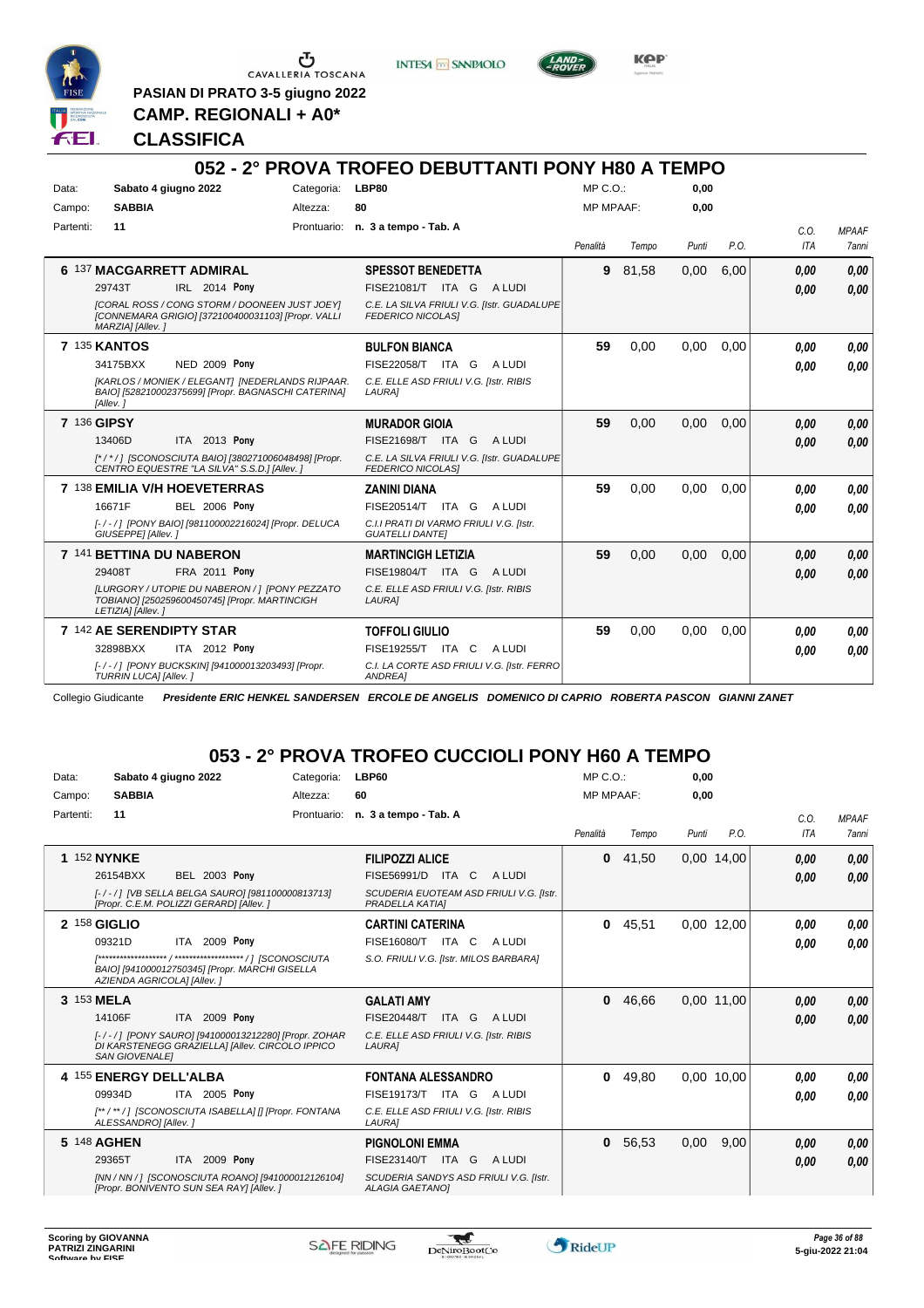

**INTESA** M SANPAOLO



KOP

**PASIAN DI PRATO 3-5 giugno 2022 CAMP. REGIONALI + A0\***

**CLASSIFICA**

#### **053 - 2° PROVA TROFEO CUCCIOLI PONY H60 A TEMPO** Data: Sabato 4 giugno 2022 Categoria: LBP60 Prontuario: **n. 3 a tempo - Tab. A** Campo: **SABBIA** Partenti: **11** Altezza: **60** MP C.O.: MP MPAAF: **0,00 0,00** *Penalità Tempo Punti P.O. C.O. ITA MPAAF 7anni* **6** 149 **NIKIFOR-K** POL 2001 Pony **CANCELLIER MATILDE** *[NICO / KINGA / KING OF CARELSHOF] [PONY GRIGIO] [] [Propr. ZANATTA NICOLETTA] [Allev. ] SCUDERIA SANDYS ASD FRIULI V.G. [Istr. ALAGIA GAETANO]* 08110D POL 2001 Pony FISE61029/D ITA G A LUDI *0,00 0,00* **0** 57,04 0,00 8,00 *0,00 0,00 0,00* **7** 147 **AGHEN ITA 2009 Pony MAZZOCUT ALESSANDRA** *[NN / NN / ] [SCONOSCIUTA ROANO] [941000012126104] [Propr. BONIVENTO SUN SEA RAY] [Allev. ] SCUDERIA SANDYS ASD FRIULI V.G. [Istr. ALAGIA GAETANO]* ITA G A LUDI 29365T FISE24090/T *0,00* **Pony 0** 57,37 0,00 7,00 *0,00 0,00 0,00* **8** 157 **RUBY FRA 2005 Pony TADIOTTO VITTORIA** *[SCONOSCIUTO / SCONOSCIUTA / ] [SCONOSCIUTA GRIGIO] [250259700154824] [Propr. ASD SCUDERIA EUROTEAM] [Allev. ] SCUDERIA EUOTEAM ASD FRIULI V.G. [Istr. PRADELLA KATIA]* ITA C A LUDI 29492T FISE18870/T *0,00* **Pony 0** 57,59 0,00 6,00 *0,00 0,00 0,00* **9** 150 **DANTE** ITA 2015 Pony **MENEGHELLI ALICE MARIA** *[NN / NN / ] [PONY PEZZATO SAURO] [380271006141471] [Propr. VIDOZ LUCA] [Allev. ] C.I. PALMANOVA ASD FRIULI V.G. [Istr. BOTTA GIO']* ITA C A LUDI 29622T FISE21127/T *0,00* **Pony 4** 59,31 0,00 5,00 *0,00 0,00 0,00* **10** 154 **LICIA** ITA 2017 Pony **ATTURA ALICE** *[N.P. / N.P. / ] [SCONOSCIUTA SAURO] [380271006090279] [Propr. CENTRO EQUESTRE "LA SILVA" S.S.D.] [Allev. ] C.E. LA SILVA FRIULI V.G. [Istr. GUADALUPE FEDERICO NICOLAS]* ITA G A LUDI 29556T FISE20172/T *0,00* **Pony 4** 67,56 0,00 4,00 *0,00 0,00 0,00* **11** 156 **SHAMBALA GRACIA FRA 2006 Pony SCAGNETTI SARA** *[SHAMILAH MOUDJAHID / GITANE FLORA / ] [ SAURO] [250259700124222] [Propr. QUARINO ELISA] [Allev. ] C.E.B. ASD FRIULI V.G. [Istr. FLORA TAUCA]* ITA C A LUDI 29774T FISE18922/T *0,00* **Pony 8** 77,75 0,00 3,00 *0,00 0,00 0,00*

Collegio Giudicante *Presidente ERIC HENKEL SANDERSEN ERCOLE DE ANGELIS DOMENICO DI CAPRIO ROBERTA PASCON GIANNI ZANET*

# **054 - 2° PROVA TROFEO PRIMI PASSI PONY H40 A TEMPO**

| Data:     | Sabato 4 giugno 2022                                                                                                                                                                                                 | Categoria:  | <b>LP40</b>                                                                                                               | $MP C. O.$ :     |       | 0.00  |      |                    |                              |
|-----------|----------------------------------------------------------------------------------------------------------------------------------------------------------------------------------------------------------------------|-------------|---------------------------------------------------------------------------------------------------------------------------|------------------|-------|-------|------|--------------------|------------------------------|
| Campo:    | <b>SABBIA</b>                                                                                                                                                                                                        | Altezza:    | 40                                                                                                                        | <b>MP MPAAF:</b> |       | 0,00  |      |                    |                              |
| Partenti: | $\overline{7}$                                                                                                                                                                                                       | Prontuario: | n. 3 a tempo - Tab. A                                                                                                     | Penalità         | Tempo | Punti | P.O. | C.0.<br><b>ITA</b> | <b>MPAAF</b><br><b>7anni</b> |
|           | 1 162 FLEMMINGH VAN'T LANGEVELD<br><b>BEL 2007 Pony</b><br>29085T<br>IV. TOP NONSTOP / M. ROXANNE D'HUSDINE / V.<br>SHINING STARR ARISTOI [BWP SAURO]<br>[985120031454186] [Propr. FRASCHINI ANGIOLETTA]<br>[Allev.] |             | <b>ZORZI MICOL</b><br>FISE21625/T<br>ITA G ALUDI<br>C.I. FRIULANO SSD SRL FRIULI V.G. [Istr.<br>COLMANO LUCIAI            | 0                | 55.90 | 0,00  | 8.00 | 0.00<br>0.00       | 0.00<br>0.00                 |
|           | 2 161 QINTO<br><b>BEL 2006 Pony</b><br>19991A<br>[XXX / XXX / ] [PONY BAIO SCURO] [967000001522140]<br>[Propr. EQUIN'OZIO SOCIETÀ SEMPLICE AGRICOLA]<br>[Allev.]                                                     |             | <b>COMISSO RACHELE</b><br><b>FISE21728/T ITA C</b><br>A LUDI<br>C.I.LA QUERCIA FRIULI V.G. [Istr.<br>PANCOTTO DANIELA]    | 0                | 59.06 | 0.00  | 6.00 | 0.00<br>0.00       | 0,00<br>0.00                 |
|           | 3 165 ALIDA<br>ITA 2012 Pony<br>29595T<br>[SCONOSCIUTO / SCONOSCIUTO / ] [PONY MORELLO]<br>[941000013862860] [Propr. DAGNINO GRETA] [Allev. ]                                                                        |             | <b>DAGNINO GRETA</b><br><b>FISE19828/T</b><br>A LUDI<br>ITA G<br>S.O. FRIULI V.G. [Istr. REGINI MICHAEL]                  | 0                | 59,11 | 0,00  | 5,00 | 0.00<br>0,00       | 0.00<br>0.00                 |
|           | 4 160 QINTO<br><b>BEL 2006 Pony</b><br>19991A<br>[XXX / XXX / ] [PONY BAIO SCURO] [967000001522140]<br>[Propr. EQUIN'OZIO SOCIETÀ SEMPLICE AGRICOLA]<br>[Allev.]                                                     |             | <b>COMISSO SOFIA</b><br>FISE21729/T ITA C<br>A LUDI<br>C.I.LA QUERCIA FRIULI V.G. [Istr.<br>PANCOTTO DANIELA]             | 0                | 64,38 | 0,00  | 4,00 | 0,00<br>0.00       | 0,00<br>0.00                 |
|           | 5 164 ATTILA<br>ITA 2012 Pony<br>12798D<br>I*/*/1 ISCONOSCIUTA PEZZATO TOBIANOI<br>[941000014449653] [Propr. PASCON ZANDALEE] [Allev. ]                                                                              |             | <b>ZUCCOLO MARTINA</b><br>FISE20639/T ITA C<br>A LUDI<br><b>BIBOP FRIULI V.G. [Istr. BUTTAZZONI</b><br>SONIA <sub>1</sub> | 8                | 56,05 | 0,00  | 3,00 | 0,00<br>0.00       | 0,00<br>0.00                 |

w

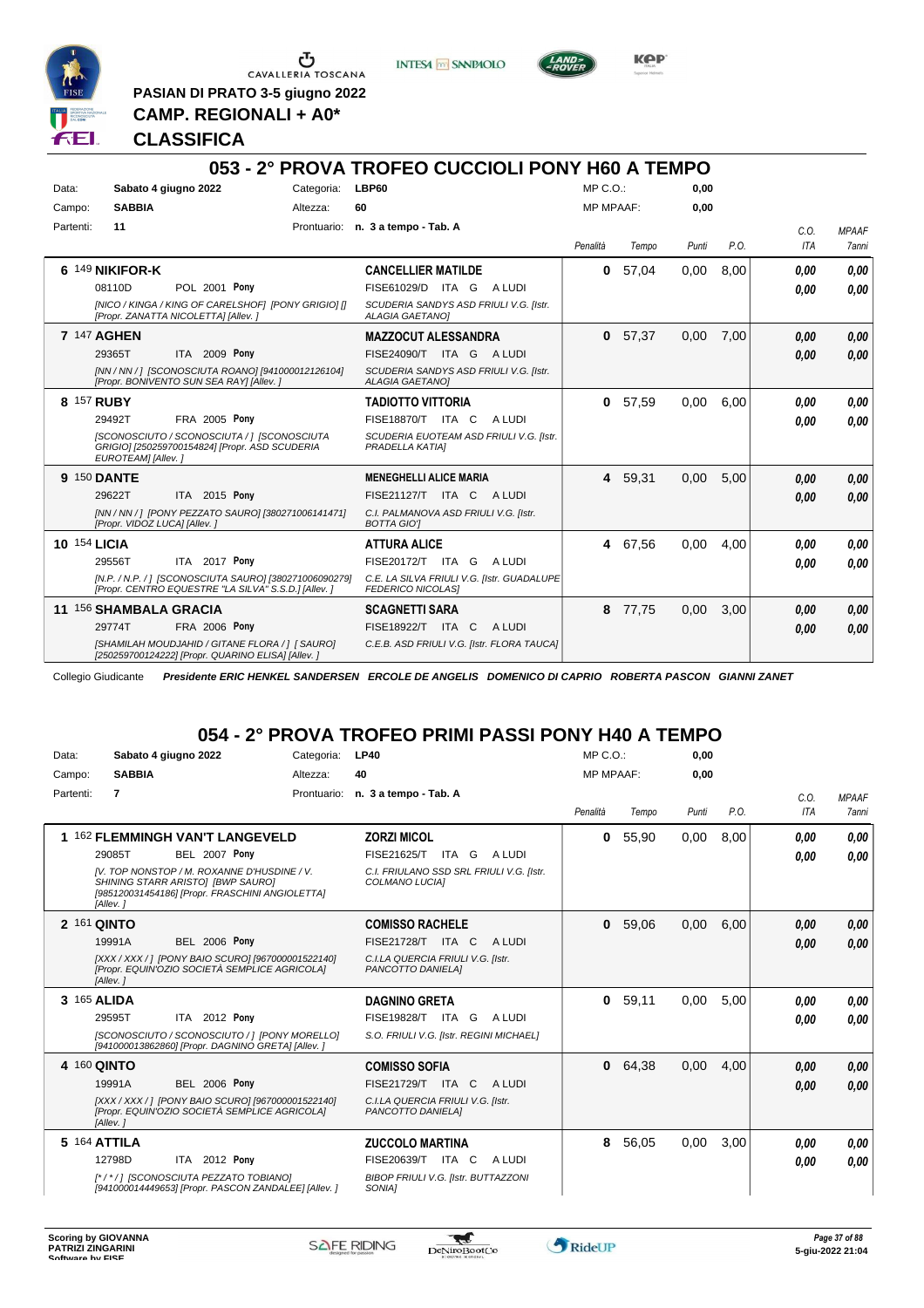

Ⴠ CAVALLERIA TOSCANA **PASIAN DI PRATO 3-5 giugno 2022**

**INTESA M** SANPAOLO



**CLASSIFICA**

**CAMP. REGIONALI + A0\***

#### **054 - 2° PROVA TROFEO PRIMI PASSI PONY H40 A TEMPO** Data: Sabato 4 giugno 2022 Categoria: LP40 Prontuario: **n. 3 a tempo - Tab. A** Campo: **SABBIA** Partenti: **7** Altezza: **40** MP C.O.: MP MPAAF: **0,00 0,00** *Penalità Tempo Punti P.O. C.O. ITA MPAAF 7anni* **6** 163 **ATTILA** ITA 2012 Pony **BASTIANUTTI VITTORIA** *[\* / \* / ] [SCONOSCIUTA PEZZATO TOBIANO] [941000014449653] [Propr. PASCON ZANDALEE] [Allev. ] BIBOP FRIULI V.G. [Istr. BUTTAZZONI SONIA]* 12798D ITA 2012 Pony FISE21500/T ITA C A LUDI *0,00 0,00* **58** 0,00 0,00 0,00 *0,00 0,00 0,00* **6** 166 **MIA VEROLA SCN 1998 Pony ZUZZI ANNA** *[ / / ] [PONY GRIGIO] [] [Propr. FAVARO TULLIO] [Allev. ] BIBOP FRIULI V.G. [Istr. BUTTAZZONI SONIA]* ITA G A LUDI 07305D FISE90995/G *0,00* **Pony 58** 0,00 0,00 0,00 *0,00 0,00 0,00*

Collegio Giudicante *Presidente ERIC HENKEL SANDERSEN ERCOLE DE ANGELIS DOMENICO DI CAPRIO ROBERTA PASCON GIANNI ZANET*

# **055 - LB80 SABATO DI PRECISIONE**

| Data:     | Sabato 4 giugno 2022                                                                                                                                                                        | Categoria: | <b>LB80</b>                                                            | MP C.O.:         |       | 0,00  |      |            |              |
|-----------|---------------------------------------------------------------------------------------------------------------------------------------------------------------------------------------------|------------|------------------------------------------------------------------------|------------------|-------|-------|------|------------|--------------|
| Campo:    | <b>SABBIA</b>                                                                                                                                                                               | Altezza:   | 80                                                                     | <b>MP MPAAF:</b> |       | 0,00  |      |            |              |
| Partenti: | 17                                                                                                                                                                                          |            | Prontuario: n. 1 di Precisione - Tab. A                                |                  |       |       |      | C.O.       | <b>MPAAF</b> |
|           |                                                                                                                                                                                             |            |                                                                        | Penalità         | Tempo | Punti | P.O. | <b>ITA</b> | 7anni        |
|           | 1 101 OLIVIA PLUS-S                                                                                                                                                                         |            | <b>PERESANI NICOLE</b>                                                 | $\bf{0}$         | 0,00  | 0,00  | 0.00 | 0.00       | 0.00         |
|           | POL 2004<br>14606E                                                                                                                                                                          |            | FISE20494/T ITA C<br>A LUDI                                            |                  |       |       |      | 0.00       | 0.00         |
|           | [RUBIN / OLIMPIA PLUS / POWER PRINCE] [SELLA<br>POLONIA BAIO] [616098100037201] [Propr. DE MARTINIS<br>GUIDO] [Allev.]                                                                      |            | C.E.B. ASD FRIULI V.G. [Istr. FLORA TAUCA]                             |                  |       |       |      |            |              |
|           | 1 169 AMA DABLAM                                                                                                                                                                            |            | QUALIZZA ALESSANDRA                                                    | $\bf{0}$         | 0,00  | 0.00  | 0.00 | 0.00       | 0.00         |
|           | 28172BXX<br>ITA 2009                                                                                                                                                                        |            | FISE84132/KT ITA S ALUDI                                               |                  |       |       |      | 0.00       | 0,00         |
|           | [CASSINI II / BALME / ACOBAT II] [SELLA ITALIANO BAIO]<br>[982000123226093] [Propr. SOCIETA' AGRICOLA<br>ALGAROTTI NICOLO S.R.L.] [Allev. RAZZA DEL COLLE<br>S.A.S. DI BRIZIO MARTINO & C.1 |            | SCUDERIA LA FENICE SSD A RL FRIULI V.G.<br>[Istr. BORGNA ALESSANDRO]   |                  |       |       |      |            |              |
|           | 1 183 BLOODY MARY                                                                                                                                                                           |            | <b>SEGANTI FEDERICA</b>                                                | $\bf{0}$         | 0.00  | 0.00  | 0.00 | 0.00       | 0.00         |
|           | 28396T<br><b>NED 2006</b>                                                                                                                                                                   |            | FISE23314/T ITA SA A LUDI                                              |                  |       |       |      | 0,00       | 0.00         |
|           | [ACOBAT II / ORCHIDEE / BURGGRAAF] [KWPN BAIO<br>SCURO] [] [Propr. NUSCA VITTORIA] [Allev.]                                                                                                 |            | A.S.D.E. SCUDERIA MEZZALUNA FRIULI<br>V.G. [Istr. MIRAZ ROBERTO]       |                  |       |       |      |            |              |
|           | 1 200 NASH                                                                                                                                                                                  |            | <b>HOLLER ANNA</b>                                                     | $\bf{0}$         | 0.00  | 0.00  | 0.00 | 0.00       | 0.00         |
|           | 31143K<br><b>SCN 2012</b>                                                                                                                                                                   |            | FISE122756/K AUT J<br>Brev.                                            |                  |       |       |      | 0.00       | 0.00         |
|           | $[X/X/$ ] [OSTW BAIO] [] [Propr. ] [Allev. ]                                                                                                                                                |            | FISE [Istr.]                                                           |                  |       |       |      |            |              |
|           | 1 240 MIRAMIS                                                                                                                                                                               |            | <b>SCHELLANDER ILJA</b>                                                | $\bf{0}$         | 0,00  | 0,00  | 0.00 | 0.00       | 0,00         |
|           | 28839K<br><b>HUN 2004 Pony</b>                                                                                                                                                              |            | FISE122293/K AUT C<br>A LUDI                                           |                  |       |       |      | 0.00       | 0.00         |
|           | [X / X / ] [SCONOSCIUTA PEZZATO BAIO] [] [Propr. ] [Allev. ]                                                                                                                                |            | FISE [Istr.]                                                           |                  |       |       |      |            |              |
|           | 1 247 GUINESS                                                                                                                                                                               |            | <b>VIEZZER TOMMASO</b>                                                 | $\bf{0}$         | 0.00  | 0.00  | 0.00 | 0.00       | 0.00         |
|           | 13073D<br>POL 2008                                                                                                                                                                          |            | FISE47359/D ITA J<br>Brev.                                             |                  |       |       |      | 0.00       | 0.00         |
|           | [DILMAR / GENESIS / NIELS] [WIELKOPOLSKA SAURO]<br>[616098200058598] [Propr. CELLOT GIULIA] [Allev. ]                                                                                       |            | TARVISIUM N. STELLA S.S.D. A R.L.<br>VENETO [Istr. BALLAN LEANDRO]     |                  |       |       |      |            |              |
|           | 1 248 TAKE IT EASY                                                                                                                                                                          |            | LA NOTTE MARIA PIA                                                     | $\bf{0}$         | 0.00  | 0.00  | 0,00 | 0.00       | 0.00         |
|           | 48362B<br>ITA 2009                                                                                                                                                                          |            | FISE16017/T ITA C<br>A LUDI                                            |                  |       |       |      | 0.00       | 0.00         |
|           | [SCONOSCIUTO / SCONOSCIUTO / ] [SCONOSCIUTA<br>BAIO] [941000014302811] [Propr. IL FONTANILE SRL]<br>[Allev.]                                                                                |            | C.I. EQUIART ASD FRIULI V.G. [Istr. VITTOR<br><b>SERENA1</b>           |                  |       |       |      |            |              |
|           | 1 249 CORONA NINA                                                                                                                                                                           |            | <b>TOFFOLI LUCIA</b>                                                   | $\bf{0}$         | 0,00  | 0,00  | 0,00 | 0.00       | 0,00         |
|           | 28629T<br>ITA 2012                                                                                                                                                                          |            | 001544/T<br>ITA S<br>Brev.                                             |                  |       |       |      | 0.00       | 0.00         |
|           | [ATHLETICO I / CORONARA / CORONADO] [SELLA<br>ITALIANO GRIGIO] [982000192764732] [Propr. AZ. AGR.<br>SANTA CRISTINA DI CORINI CARLO] [Allev. AZ.AGR.<br>PANCOTTO DANIELAI                   |            | C.I.LA QUERCIA FRIULI V.G. [Istr.<br>PANCOTTO DANIELA]                 |                  |       |       |      |            |              |
|           | 1 252 LAURUS DEL SOLE                                                                                                                                                                       |            | <b>ALESSIO SARA</b>                                                    | $\bf{0}$         | 0,00  | 0,00  | 0,00 | 0,00       | 0,00         |
|           | 042311<br>ITA 2008                                                                                                                                                                          |            | FISE77068/KT ITA S<br>Brev.                                            |                  |       |       |      | 0.00       | 0.00         |
|           | <b>IEPHEBE FOR EVER / ******************* / 1 ISELLA</b><br>ITALIANO BAIO] [982009106411660] [Propr. CENTRO<br>EQUESTRE "LA SILVA" S.S.D.] [Allev. VILLA VALERIANO]                         |            | C.E. LA SILVA FRIULI V.G. [Istr. GUADALUPE<br><b>FEDERICO NICOLASI</b> |                  |       |       |      |            |              |



 $\mathcal{L}$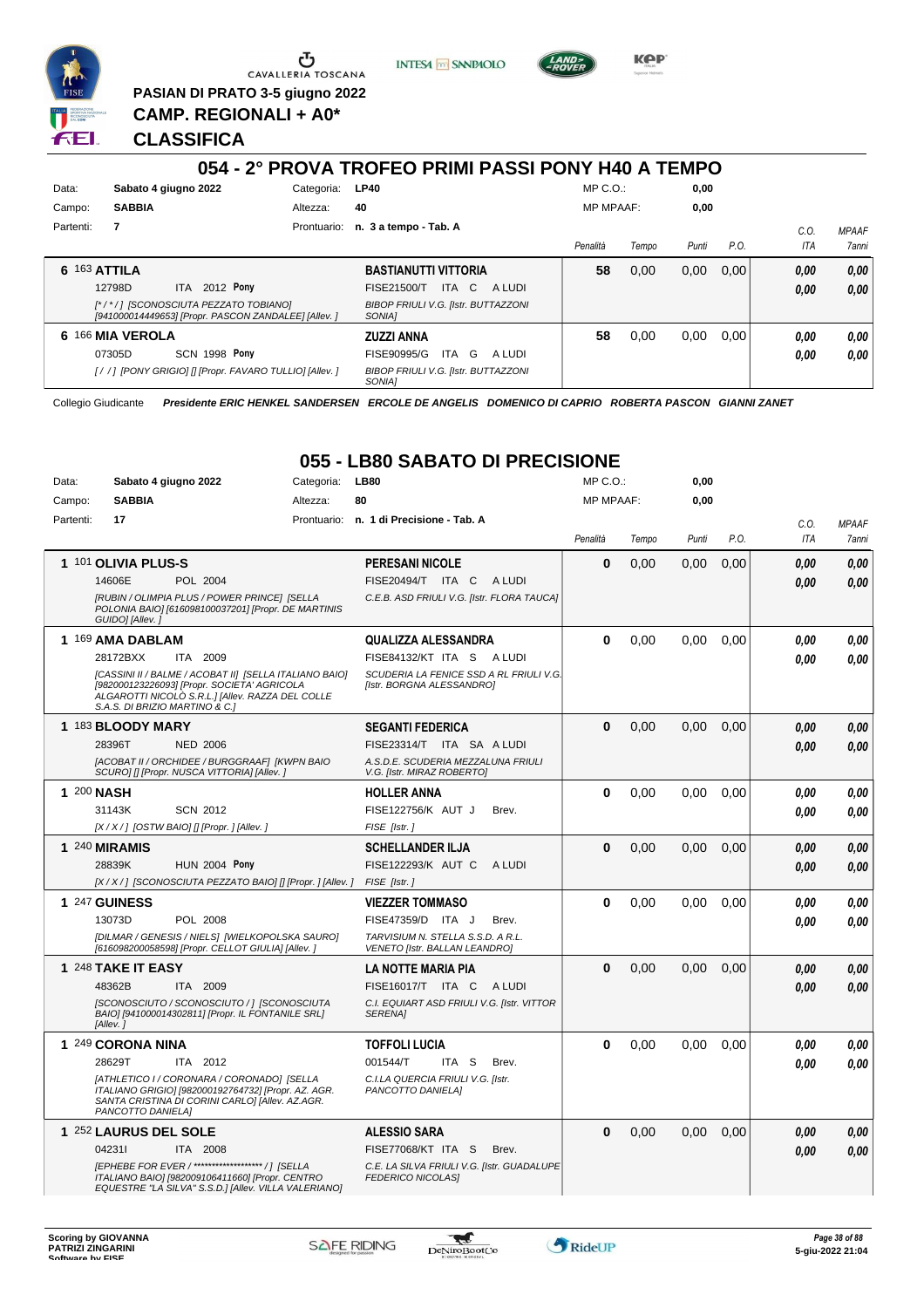

**PASIAN DI PRATO 3-5 giugno 2022 CAMP. REGIONALI + A0\***

**INTESA** M SANPAOLO



**Kep** 

# **CLASSIFICA**

|           |                                                                                                                                                 |            | 055 - LB80 SABATO DI PRECISIONE                                  |                  |       |       |      |            |              |
|-----------|-------------------------------------------------------------------------------------------------------------------------------------------------|------------|------------------------------------------------------------------|------------------|-------|-------|------|------------|--------------|
| Data:     | Sabato 4 giugno 2022                                                                                                                            | Categoria: | <b>LB80</b>                                                      | MP C.O.:         |       | 0,00  |      |            |              |
| Campo:    | <b>SABBIA</b>                                                                                                                                   | Altezza:   | 80                                                               | <b>MP MPAAF:</b> |       | 0,00  |      |            |              |
| Partenti: | 17                                                                                                                                              |            | Prontuario: n. 1 di Precisione - Tab. A                          |                  |       |       |      | C.O.       | <b>MPAAF</b> |
|           |                                                                                                                                                 |            |                                                                  | Penalità         | Tempo | Punti | P.O. | <b>ITA</b> | <b>7anni</b> |
|           | 1 286 OLIVIA PLUS-S                                                                                                                             |            | <b>DE MONTE SIMON</b>                                            | 0                | 0.00  | 0,00  | 0.00 | 0.00       | 0,00         |
|           | 14606E<br>POL 2004                                                                                                                              |            | A LUDI<br>FISE21290/T ITA J                                      |                  |       |       |      | 0.00       | 0.00         |
|           | [RUBIN / OLIMPIA PLUS / POWER PRINCE] [SELLA<br>POLONIA BAIO] [616098100037201] [Propr. DE MARTINIS<br>GUIDO] [Allev.]                          |            | C.E.B. ASD FRIULI V.G. [Istr. FLORA TAUCA]                       |                  |       |       |      |            |              |
|           | 11 167 AUGHAVANNON CONDOR                                                                                                                       |            | <b>SCHELLANDER UNA</b>                                           | 4                | 0,00  | 0,00  | 0,00 | 0.00       | 0.00         |
|           | 30852K<br>IRL 2011 Pony                                                                                                                         |            | FISE121743/K AUT G<br>A LUDI                                     |                  |       |       |      | 0.00       | 0.00         |
|           | [X / X / ] [IRISH SPORT HORSE BAIO] [] [Propr. ] [Allev. ]                                                                                      |            | FISE [Istr.]                                                     |                  |       |       |      |            |              |
|           | 11 241 QUEEN OF TIPPERARY                                                                                                                       |            | <b>TISCHLER SOPHIA</b>                                           | 4                | 0.00  | 0.00  | 0.00 | 0.00       | 0.00         |
|           | 31146K<br>IRL 2015 Pony                                                                                                                         |            | FISE123288/K AUT C<br>A LUDI                                     |                  |       |       |      | 0.00       | 0.00         |
|           | [X / X / ] [PONY GRIGIO] [] [Propr. ] [Allev. ]                                                                                                 |            | FISE [Istr.]                                                     |                  |       |       |      |            |              |
|           | <b>11 246 TAKE IT EASY</b>                                                                                                                      |            | <b>BERTOLI ILEANA</b>                                            | 4                | 0,00  | 0,00  | 0,00 | 0.00       | 0.00         |
|           | 48362B<br>ITA 2009                                                                                                                              |            | FISE20191/T ITA SA A LUDI                                        |                  |       |       |      | 0.00       | 0,00         |
|           | [SCONOSCIUTO / SCONOSCIUTO / ] [SCONOSCIUTA<br>BAIO] [941000014302811] [Propr. IL FONTANILE SRL]<br>[Allev.]                                    |            | C.I. EQUIART ASD FRIULI V.G. [Istr. VITTOR<br><b>SERENA1</b>     |                  |       |       |      |            |              |
|           | 102 BIBI DE VILLA D'ESTE                                                                                                                        |            | <b>CASONATO SILVIA</b>                                           | Elim.            | 0.00  | 0.00  | 0.00 | 0.00       | 0,00         |
|           | <b>BEL 2001</b><br>27778T                                                                                                                       |            | FISE56438/D ITA J<br>A LUDI                                      |                  |       |       |      | 0.00       | 0.00         |
|           | [FLAMENCO DESEMILLY 93056303T / TITI DE VILLA<br>D'ESTE / PAUILLAC DE MEIA LUAI [BWP BAIO]<br>[981098100819217] [Propr. BOZZO ILENIA] [Allev. ] |            | SCUDERIA SANDYS ASD FRIULI V.G. [Istr.<br><b>ALAGIA GAETANOI</b> |                  |       |       |      |            |              |
|           | 170 <b>UNO DI NOI Z</b>                                                                                                                         |            | <b>BORTOLATO ROBERTA</b>                                         | Elim.            | 0.00  | 0.00  | 0.00 | 0.00       | 0.00         |
|           | 29755T<br>ITA 2008                                                                                                                              |            | <b>FISE11714/T ITA S</b><br>Brev.                                |                  |       |       |      | 0.00       | 0.00         |
|           | [URSUS DE BELLEVAL / AU CLAIR DE LUNE / DUEL]<br>[ZANGERSHEIDE BAIO] [941000011136335] [Propr.<br>BORTOLATO ROBERTA] [Allev.]                   |            | CI LUCHINO ASD FRIULI V.G. [Istr. FISCAL<br>ELENA1               |                  |       |       |      |            |              |
| FC 182    |                                                                                                                                                 |            | <b>BAUER ANDREAS</b>                                             | <b>Partito</b>   |       |       |      | 0.00       | 0.00         |
|           |                                                                                                                                                 |            | FISE121865/K AUT SA 1°G                                          |                  |       |       |      | 0.00       | 0.00         |
|           |                                                                                                                                                 |            | FISE [Istr.]                                                     |                  |       |       |      |            |              |
| FC 217    |                                                                                                                                                 |            | <b>BAUER CHRISTIANE</b>                                          | <b>Partito</b>   |       |       |      | 0.00       | 0.00         |
|           |                                                                                                                                                 |            | FISE123063/K AUT S<br>$1^{\circ}G$                               |                  |       |       |      | 0.00       | 0,00         |
|           |                                                                                                                                                 |            | FISE [Istr.]                                                     |                  |       |       |      |            |              |

Collegio Giudicante *Presidente ERIC HENKEL SANDERSEN ERCOLE DE ANGELIS DOMENICO DI CAPRIO ROBERTA PASCON GIANNI ZANET*

# **056 - B90 SABATO A TEMPO**

| Data:     | Sabato 4 giugno 2022                                                                                                                                                                        | Categoria:  | <b>B90</b>                                                           | $MP C. O.$ :     |       | 0,00  |      |      |              |
|-----------|---------------------------------------------------------------------------------------------------------------------------------------------------------------------------------------------|-------------|----------------------------------------------------------------------|------------------|-------|-------|------|------|--------------|
| Campo:    | <b>SABBIA</b>                                                                                                                                                                               | Altezza:    | 90                                                                   | <b>MP MPAAF:</b> |       | 0,00  |      |      |              |
| Partenti: | 11                                                                                                                                                                                          | Prontuario: | n. 3 a tempo - Tab. A                                                |                  |       |       |      | C.0. | <b>MPAAF</b> |
|           |                                                                                                                                                                                             |             |                                                                      | Penalità         | Tempo | Punti | P.O. | ITA  | <b>7anni</b> |
|           | 1 251 AMA DABLAM                                                                                                                                                                            |             | <b>RIZZI FRANCESCA</b>                                               | 0                | 49,38 | 0,00  | 0,00 | 0,00 | 0.00         |
|           | 28172BXX<br>ITA 2009                                                                                                                                                                        |             | FISE18897/T<br>Brev.<br>ITA Y                                        |                  |       |       |      | 0,00 | 0.00         |
|           | [CASSINI II / BALME / ACOBAT II] [SELLA ITALIANO BAIO]<br>[982000123226093] [Propr. SOCIETA' AGRICOLA<br>ALGAROTTI NICOLO S.R.L.] [Allev. RAZZA DEL COLLE<br>S.A.S. DI BRIZIO MARTINO & C.1 |             | SCUDERIA LA FENICE SSD A RL FRIULI V.G.<br>[Istr. BORGNA ALESSANDRO] |                  |       |       |      |      |              |
|           | 2 174 LICKEEN FRED                                                                                                                                                                          |             | <b>PUGGINA BENEDETTA</b>                                             | 0                | 54,53 | 0,00  | 0,00 | 0.00 | 0,00         |
|           | IRL 2013 Pony<br>29402T                                                                                                                                                                     |             | ITA G<br>Brev.<br><b>FISE18052/T</b>                                 |                  |       |       |      | 0,00 | 0.00         |
|           | [LEHID CANAL PRINCE / BARNA BLUEBIRD / ABBEYFORT]<br>[CONNEMARA GRIGIO] [372100400028926] [Propr.<br>PUGGINA BENEDETTAI [Allev.]                                                            |             | C.I. FRIULANO SSD SRL FRIULI V.G. [Istr.<br><b>KAINICH DAVIDEI</b>   |                  |       |       |      |      |              |
|           | 3 253 VIVA LA VIDA                                                                                                                                                                          |             | <b>IURI FEDERICA</b>                                                 | 0                | 55,15 | 0,00  | 0,00 | 0.00 | 0.00         |
|           | ITA 2012<br>28736T                                                                                                                                                                          |             | ITA<br><sub>S</sub><br><b>FISE9180/T</b><br>Brev.                    |                  |       |       |      | 0,00 | 0.00         |
|           | [ACTION BREAKER / GATTA CI COVA / LORENZO B]<br>[SELLA ITALIANO BAIO] [982000192774549] [Propr. AZ.<br>AGR. DELL'EMME S.S.] [Allev. AZ. AGR. DELL'EMME S.S.]                                |             | C.I.DELL'EMME FRIULI V.G. [Istr. MATTIELLO]<br><b>RUDI]</b>          |                  |       |       |      |      |              |

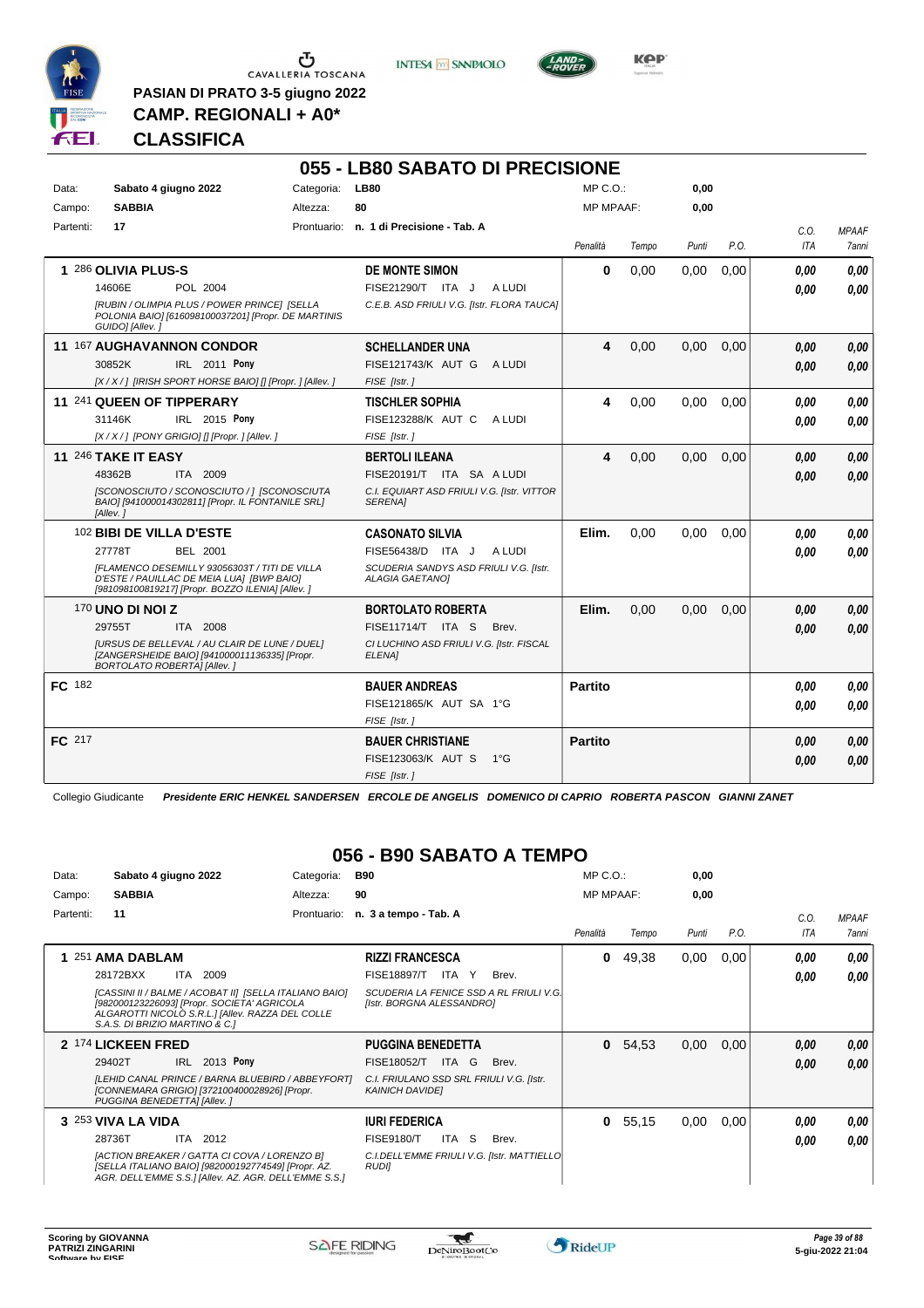

 $\begin{array}{c}\n\bullet \\
\bullet \\
\bullet \\
\bullet\n\end{array}$  CAVALLERIA TOSCANA

**PASIAN DI PRATO 3-5 giugno 2022 CAMP. REGIONALI + A0\***

**INTESA** M SANPAOLO



# **CLASSIFICA**

|               |                                                                                                                                       |                 |            | 056 - B90 SABATO A TEMPO                                         |               |                  |         |       |      |            |              |
|---------------|---------------------------------------------------------------------------------------------------------------------------------------|-----------------|------------|------------------------------------------------------------------|---------------|------------------|---------|-------|------|------------|--------------|
| Data:         | Sabato 4 giugno 2022                                                                                                                  |                 | Categoria: | <b>B90</b>                                                       |               | $MP C. O.$ :     |         | 0,00  |      |            |              |
| Campo:        | <b>SABBIA</b>                                                                                                                         |                 | Altezza:   | 90                                                               |               | <b>MP MPAAF:</b> |         | 0,00  |      |            |              |
| Partenti:     | 11                                                                                                                                    |                 |            | Prontuario: n. 3 a tempo - Tab. A                                |               |                  |         |       |      | C.O.       | <b>MPAAF</b> |
|               |                                                                                                                                       |                 |            |                                                                  |               | Penalità         | Tempo   | Punti | P.O. | <b>ITA</b> | 7anni        |
| 4             | 73 CORVARA                                                                                                                            |                 |            | <b>FACCHIN BENEDETTA</b>                                         |               | 0                | 57,33   | 0,00  | 0,00 | 0.00       | 0,00         |
|               | 12681D                                                                                                                                | GER 2011        |            | FISE40254/D ITA J                                                | Brev.         |                  |         |       |      | 0.00       | 0.00         |
|               | [CARENZO / SALOME K / SANDRO] [HANNOVER BAIO<br>SCURO] [276020000049169] [Propr. MAZZON ROMINA]<br>[Allev.]                           |                 |            | SCUDERIA SANDYS ASD FRIULI V.G. [Istr.<br><b>ALAGIA GAETANOI</b> |               |                  |         |       |      |            |              |
|               | 5 200 NASH                                                                                                                            |                 |            | <b>HOLLER ANNA</b>                                               |               | 0                | 57,60   | 0,00  | 0.00 | 0.00       | 0.00         |
|               | 31143K                                                                                                                                | <b>SCN 2012</b> |            | FISE122756/K AUT J                                               | Brev.         |                  |         |       |      | 0.00       | 0.00         |
|               | [X / X / ] [OSTW BAIO] [] [Propr. ] [Allev. ]                                                                                         |                 |            | FISE [Istr.]                                                     |               |                  |         |       |      |            |              |
|               | 6 77 SAGRANTINO                                                                                                                       |                 |            | <b>BOCCALON AMBRA</b>                                            |               |                  | 0 64,24 | 0,00  | 0,00 | 0.00       | 0,00         |
|               | 22272G                                                                                                                                | <b>GER 2007</b> |            | FISE13575/T ITA J                                                | Brev.         |                  |         |       |      | 0.00       | 0,00         |
|               | [STARON / WIENERWUERSTCHEN / WIENERWALD]<br>[HANNOVER BAIO] [] [Propr. PIZZALE ASTRID] [Allev. ]                                      |                 |            | A.S.D. IL RUBINO FRIULI V.G. [Istr. BURIN<br><b>MIRKOI</b>       |               |                  |         |       |      |            |              |
|               | 7 171 ORO SANTA DOMENICA                                                                                                              |                 |            | <b>FORABOSCHI MATILDE</b>                                        |               |                  | 4 76.00 | 0.00  | 0.00 | 0.00       | 0.00         |
|               | 09998A                                                                                                                                | ITA 2003        |            | FISE22662/T ITA J                                                | Brev.         |                  |         |       |      | 0.00       | 0.00         |
|               | [AGPHA DE ROCHEFORT / PERFIDIA DEL GIGLIO /<br>SHAMSAN] [SELLA ITALIANO BAIO] [] [Propr. PINO<br>ALFREDO] [Allev. MERCURIO GIANPIERO] |                 |            | C.I. EQUIART ASD FRIULI V.G. [Istr. VITTOR<br><b>SERENA1</b>     |               |                  |         |       |      |            |              |
|               | 250 KUCERA                                                                                                                            |                 |            | <b>DONADIO ANTONIO MARIA</b>                                     |               | Elim.            | 0,00    | 0,00  | 0,00 | 0.00       | 0,00         |
|               | 27227T                                                                                                                                | CZE 2000        |            | FISE19287/T ITA SA Brev.                                         |               |                  |         |       |      | 0.00       | 0.00         |
|               | SAURO] [] [Propr. CARACCIOLO VINCENZO] [Allev. ]                                                                                      |                 |            | C.I. EQUIART ASD FRIULI V.G. [Istr. VITTOR<br><b>SERENA1</b>     |               |                  |         |       |      |            |              |
| FC 182        |                                                                                                                                       |                 |            | <b>BAUER ANDREAS</b>                                             |               | <b>Partito</b>   |         |       |      | 0.00       | 0,00         |
|               |                                                                                                                                       |                 |            | FISE121865/K AUT SA 1°G                                          |               |                  |         |       |      | 0.00       | 0.00         |
|               |                                                                                                                                       |                 |            | FISE [Istr.]                                                     |               |                  |         |       |      |            |              |
| <b>FC</b> 284 |                                                                                                                                       |                 |            | <b>FLORA TAUCA</b>                                               |               | <b>Partito</b>   |         |       |      | 0.00       | 0.00         |
|               |                                                                                                                                       |                 |            | ITA S<br>000731/T                                                | $2^{\circ}$ G |                  |         |       |      | 0,00       | 0.00         |
|               |                                                                                                                                       |                 |            | C.E.B. ASD FRIULI V.G. [Istr. FLORA TAUCA]                       |               |                  |         |       |      |            |              |
| FC 217        |                                                                                                                                       |                 |            | <b>BAUER CHRISTIANE</b>                                          |               | <b>Partito</b>   |         |       |      | 0.00       | 0,00         |
|               |                                                                                                                                       |                 |            | FISE123063/K AUT S                                               | $1^{\circ}G$  |                  |         |       |      | 0.00       | 0.00         |
|               |                                                                                                                                       |                 |            | FISE [Istr.]                                                     |               |                  |         |       |      |            |              |

Collegio Giudicante *Presidente ERIC HENKEL SANDERSEN ERCOLE DE ANGELIS DOMENICO DI CAPRIO ROBERTA PASCON GIANNI ZANET*

# **057 - B100 SABATO A TEMPO**

| Data:     | Sabato 4 giugno 2022                                                                                                   | Categoria:  | <b>B100</b>                                                               | $MP C. O.$ : |                  | 0,00  |      |            |              |
|-----------|------------------------------------------------------------------------------------------------------------------------|-------------|---------------------------------------------------------------------------|--------------|------------------|-------|------|------------|--------------|
| Campo:    | <b>SABBIA</b>                                                                                                          | Altezza:    | 100                                                                       |              | <b>MP MPAAF:</b> | 0,00  |      |            |              |
| Partenti: | 10                                                                                                                     | Prontuario: | n. 3 a tempo - Tab. A                                                     |              |                  |       |      | C.0.       | <b>MPAAF</b> |
|           |                                                                                                                        |             |                                                                           | Penalità     | Tempo            | Punti | P.O. | <b>ITA</b> | 7anni        |
|           | 1 176 JUMPING-HERO                                                                                                     |             | <b>TISCHLER VICTORIA</b>                                                  | 0            | 74,02            | 0,00  | 0,00 | 0.00       | 0,00         |
|           | 28841K<br><b>NED 2014</b>                                                                                              |             | FISE122080/K AUT J<br>Brev.                                               |              |                  |       |      | 0,00       | 0,00         |
|           | [X / X / ] [KWPN SAURO] [] [Propr. ] [Allev. ]                                                                         |             | FISE [Istr. ]                                                             |              |                  |       |      |            |              |
|           | 2 254 LIZZIE LOU WHO                                                                                                   |             | <b>VIEZZER LUDOVICA</b>                                                   | 0            | 78,47            | 0,00  | 0,00 | 0.00       | 0.00         |
|           | IRL 2005 Pony<br>24655G                                                                                                |             | FISE42861/D<br>ITA C<br>Brev.                                             |              |                  |       |      | 0,00       | 0.00         |
|           | [HALAL / GRANGE DOLLY SPARROW / ] [SELLA<br>IRLANDESE GRIGIO] [972000010047948] [Propr.<br>CASAGRANDE GLORIA] [Allev.] |             | TARVISIUM N. STELLA S.S.D. A R.L.<br><b>VENETO [Istr. BALLAN LEANDRO]</b> |              |                  |       |      |            |              |
|           | 3 195 LORDANA MADONNA                                                                                                  |             | <b>PLETZ JESSICA</b>                                                      | 4            | 74,20            | 0,00  | 0,00 | 0,00       | 0,00         |
|           | GER 2011<br>30588K                                                                                                     |             | FISE122751/K AUT SA Brev.                                                 |              |                  |       |      | 0.00       | 0.00         |
|           | [X / X / ] [HOLSTEINER BAIO] [] [Propr. ] [Allev. ]                                                                    |             | FISE [Istr.]                                                              |              |                  |       |      |            |              |
|           | 4 181 COTAKINABALU                                                                                                     |             | <b>RIZZI EMILIA</b>                                                       | 8            | 86,30            | 0,00  | 0,00 | 0.00       | 0,00         |
|           | 28436T<br>GER 2007                                                                                                     |             | ITA<br><sub>S</sub><br>003652/T<br>Brev.                                  |              |                  |       |      | 0.00       | 0.00         |
|           | [CONTENDER / M-LASALL / LASINO] [HOLSTEINER<br>GRIGIO] [276020000407610] [Propr. AZ.AGR.DELL'EMME]<br>[Allev.]         |             | C.I.DELL'EMME FRIULI V.G. [Istr. MATTIELLO]<br><b>RUDII</b>               |              |                  |       |      |            |              |

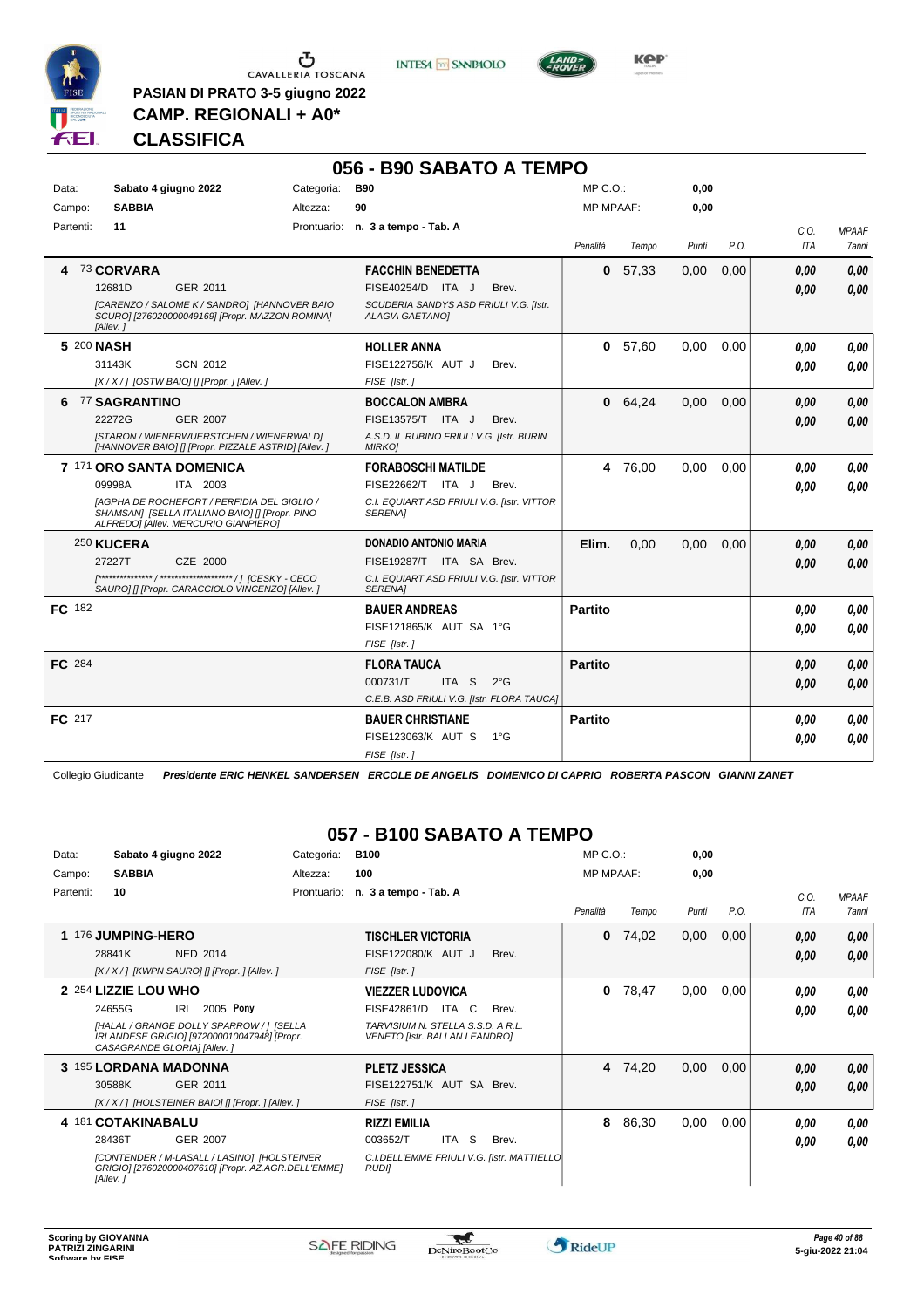

 $\begin{array}{c}\n\bullet \\
\bullet \\
\bullet \\
\bullet\n\end{array}$  CAVALLERIA TOSCANA

**PASIAN DI PRATO 3-5 giugno 2022 CAMP. REGIONALI + A0\***

**INTESA** M SANPAOLO



**Kep** 

### **CLASSIFICA**

| 057 - B100 SABATO A TEMPO |                                                                                                                |            |                                                                         |                   |       |      |            |              |  |
|---------------------------|----------------------------------------------------------------------------------------------------------------|------------|-------------------------------------------------------------------------|-------------------|-------|------|------------|--------------|--|
| Data:                     | Sabato 4 giugno 2022                                                                                           | Categoria: | <b>B100</b>                                                             | $MP C. O.$ :      | 0,00  |      |            |              |  |
| Campo:                    | <b>SABBIA</b>                                                                                                  | Altezza:   | 100                                                                     | <b>MP MPAAF:</b>  | 0,00  |      |            |              |  |
| Partenti:                 | 10                                                                                                             |            | Prontuario: n. 3 a tempo - Tab. A                                       |                   |       |      | C.O.       | <b>MPAAF</b> |  |
|                           |                                                                                                                |            |                                                                         | Penalità<br>Tempo | Punti | P.O. | <b>ITA</b> | <b>7anni</b> |  |
| 5.                        | 44 DUBAI-U                                                                                                     |            | <b>JERMANN SYLVIA</b>                                                   | 25 103,20         | 0,00  | 0,00 | 0,00       | 0,00         |  |
|                           | 29012T<br>GER 2011                                                                                             |            | <b>FISE8188/T</b><br>ITA S<br>Brev.                                     |                   |       |      | 0,00       | 0.00         |  |
|                           | [CASALL / LASINA IV / LASINO] [HOLSTEINER BAIO<br>SCURO] [276020000064703] [Propr. JERMANN SYLVIA]<br>[Allev.] |            | C.I.LE TRAVERSINE FRIULI V.G. [Istr.<br>POLONIO GIANNII                 |                   |       |      |            |              |  |
| FC 177                    |                                                                                                                |            | <b>SCHELLANDER PAUL</b>                                                 | <b>Partito</b>    |       |      | 0.00       | 0,00         |  |
|                           |                                                                                                                |            | FISE121745/K AUT J<br>$1^{\circ}G$                                      |                   |       |      | 0,00       | 0.00         |  |
|                           |                                                                                                                |            | FISE [Istr.]                                                            |                   |       |      |            |              |  |
| <b>FC</b> 275             |                                                                                                                |            | <b>SUT EMI</b>                                                          | <b>Partito</b>    |       |      | 0,00       | 0,00         |  |
|                           |                                                                                                                |            | FISE12536/D<br>ITA Y 1°G                                                |                   |       |      | 0.00       | 0.00         |  |
|                           |                                                                                                                |            | SCUDERIA SANDYS ASD FRIULI V.G. [Istr.<br><b>ALAGIA GAETANOI</b>        |                   |       |      |            |              |  |
| FC 184                    |                                                                                                                |            | <b>KRANZ DAVID</b>                                                      | <b>Partito</b>    |       |      | 0,00       | 0,00         |  |
|                           |                                                                                                                |            | FISE117597/K AUT S 1°G                                                  |                   |       |      | 0.00       | 0,00         |  |
|                           |                                                                                                                |            | FISE [Istr.]                                                            |                   |       |      |            |              |  |
| FC 285                    |                                                                                                                |            | <b>FLORA TAUCA</b>                                                      | <b>Partito</b>    |       |      | 0,00       | 0,00         |  |
|                           |                                                                                                                |            | 000731/T<br>ITA <sub>S</sub><br>$2^{\circ}G$                            |                   |       |      | 0,00       | 0,00         |  |
|                           |                                                                                                                |            | C.E.B. ASD FRIULI V.G. [Istr. FLORA TAUCA]                              |                   |       |      |            |              |  |
| FC 175                    |                                                                                                                |            | <b>PLETT NICOLE</b>                                                     | <b>Partito</b>    |       |      | 0,00       | 0,00         |  |
|                           |                                                                                                                |            | FISE12223/T ITA Y<br>Brev.                                              |                   |       |      | 0.00       | 0,00         |  |
|                           |                                                                                                                |            | C.E. LA SILVA FRIULI V.G. [Istr. GUADALUPE]<br><b>FEDERICO NICOLASI</b> |                   |       |      |            |              |  |

Collegio Giudicante *Presidente ERIC HENKEL SANDERSEN ERCOLE DE ANGELIS DOMENICO DI CAPRIO ROBERTA PASCON GIANNI ZANET*

# **058 - B110 SABATO A TEMPO**

| Data:     | Sabato 4 giugno 2022                                                                                                                                                                 | Categoria: | <b>B110</b>                                                                                                                | $MP C. O.$ :     |         | 0,00  |      |              |                              |
|-----------|--------------------------------------------------------------------------------------------------------------------------------------------------------------------------------------|------------|----------------------------------------------------------------------------------------------------------------------------|------------------|---------|-------|------|--------------|------------------------------|
| Campo:    | <b>SABBIA</b>                                                                                                                                                                        | Altezza:   | 110                                                                                                                        | <b>MP MPAAF:</b> |         | 0,00  |      |              |                              |
| Partenti: | $\overline{7}$                                                                                                                                                                       |            | Prontuario: n. 3 a tempo - Tab. A                                                                                          | Penalità         | Tempo   | Punti | P.O. | C.O.<br>ITA  | <b>MPAAF</b><br><b>7anni</b> |
|           | 1 185 FOR HEIN M<br>28006K<br><b>SCN 2009</b><br>[X / X / ] [HOLSTEINER SAURO] [] [Propr. ] [Allev. ]                                                                                |            | <b>SARIC LEA</b><br>FISE117352/K SLO J<br>Brev.<br>FISE [Istr.]                                                            | 0                | 63,79   | 0,00  | 0,00 | 0,00<br>0.00 | 0,00<br>0,00                 |
|           | 2 256 KORLANDO J<br>29263T<br>NED 2015<br>ILUXOR V/D CONINCKSHOEVE / PHLIEGETTE /<br>CORLAND] [KWPN BAIO] [528210004294651] [Propr.<br>DINDO S.A.S. DI DAVIDE KAINICH & C.] [Allev.] |            | <b>SCHWARZ HANNAH MARIA</b><br>FISE22913/T ITA J<br>Brev.<br>C.I. FRIULANO SSD SRL FRIULI V.G. [Istr.<br>COLMANO LUCIA]    | $\mathbf{0}$     | 76,53   | 0,00  | 0,00 | 0.00<br>0.00 | 0.00<br>0.00                 |
|           | 3 179 ENRICO<br>29383T<br><b>NED 2009</b><br>[VENEUR / LYDWIEN / CASANOVA] [KWPN SAURO]<br>[528210002392746] [Propr. BONANNI ALESSANDRA]<br>[Allev.]                                 |            | <b>BONANNI ALESSANDRA</b><br>FISE17829/T ITA J<br>Brev.<br>C.I. FRIULANO SSD SRL FRIULI V.G. [Istr.<br>COLMANO LUCIA]      |                  | 4 64,69 | 0,00  | 0,00 | 0,00<br>0.00 | 0,00<br>0.00                 |
|           | 4 194 ALPENSPAN SCARLET<br>27521K<br><b>BEL 2009</b><br>[X / X / 1 [SCONOSCIUTA BAIO SCURO] [] [Propr. ] [Allev. ]                                                                   |            | <b>HOLLER ANNA</b><br>FISE122756/K AUT J<br>Brev.<br>FISE [Istr.]                                                          | 4                | 71,55   | 0,00  | 0,00 | 0,00<br>0.00 | 0.00<br>0.00                 |
| FC 191    |                                                                                                                                                                                      |            | <b>MELISSA DIEGO</b><br>FISE11514/T ITA S<br>$1^{\circ}G$<br>SCUDERIA FG ASD FRIULI V.G. [Istr.<br><b>FACCHIN MICHELET</b> | <b>Partito</b>   |         |       |      | 0,00<br>0,00 | 0.00<br>0.00                 |
| FC 198    |                                                                                                                                                                                      |            | <b>ZUCCA CLAUDIA</b><br>ITA SA 1°G<br>001886/D<br>C.I. FRIULANO SSD SRL FRIULI V.G. [Istr.<br>COLMANO LUCIA]               | Partito          |         |       |      | 0,00<br>0,00 | 0,00<br>0,00                 |

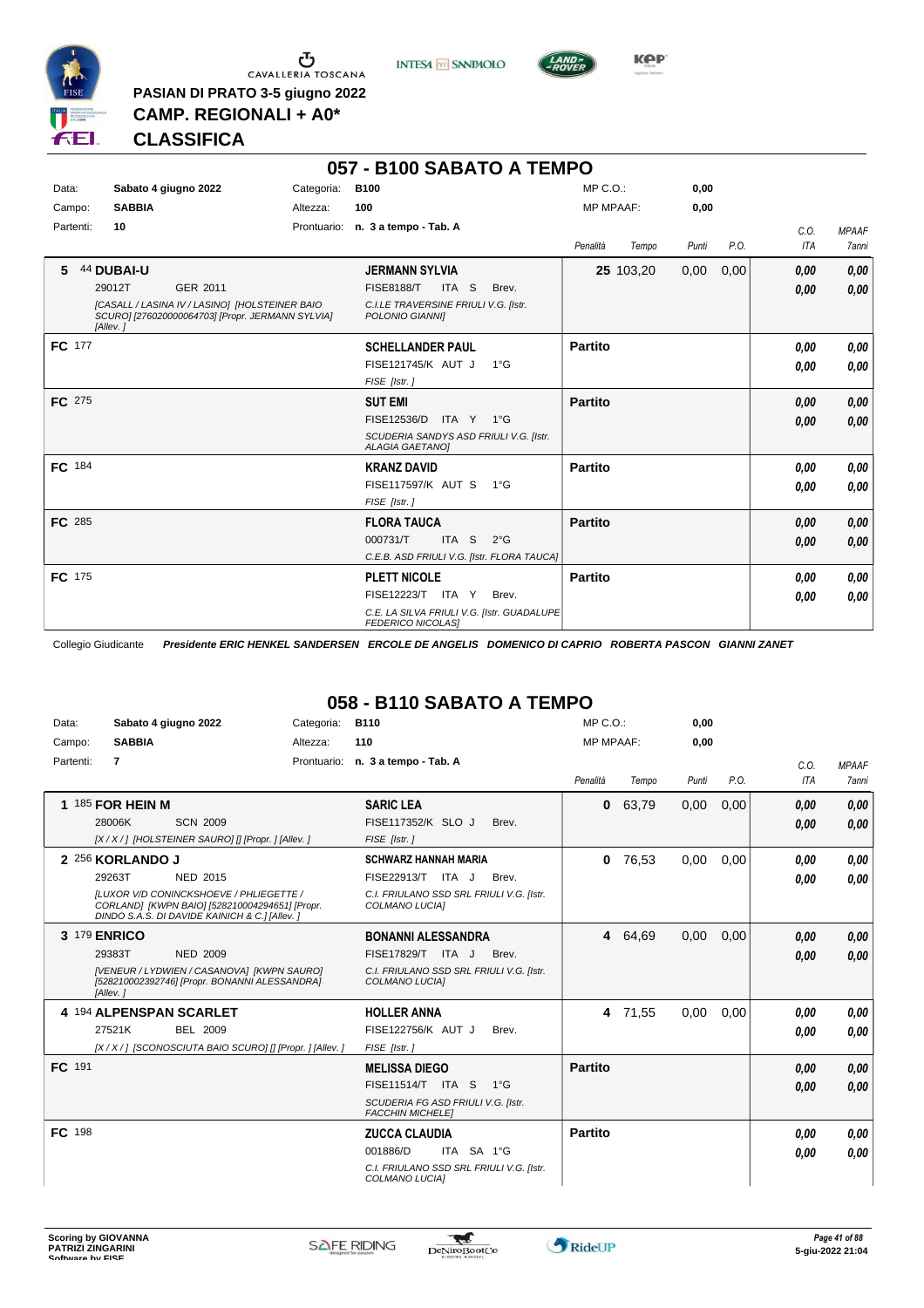

 $\begin{array}{c}\n\bullet \\
\bullet \\
\bullet \\
\bullet\n\end{array}$  CAVALLERIA TOSCANA **PASIAN DI PRATO 3-5 giugno 2022**





**CLASSIFICA**

**CAMP. REGIONALI + A0\***

| 058 - B110 SABATO A TEMPO |                      |            |                                             |                  |       |       |      |      |              |
|---------------------------|----------------------|------------|---------------------------------------------|------------------|-------|-------|------|------|--------------|
| Data:                     | Sabato 4 giugno 2022 | Categoria: | <b>B110</b>                                 | $MP C. O.$ :     |       | 0,00  |      |      |              |
| Campo:                    | <b>SABBIA</b>        | Altezza:   | 110                                         | <b>MP MPAAF:</b> |       | 0,00  |      |      |              |
| Partenti:                 | $\overline{7}$       |            | Prontuario: n. 3 a tempo - Tab. A           |                  |       |       |      | C.0  | <b>MPAAF</b> |
|                           |                      |            |                                             | Penalità         | Tempo | Punti | P.O. | ITA  | <b>7anni</b> |
| <b>FC</b> 188             |                      |            | <b>SEMOLIC SPELA</b>                        | <b>Partito</b>   |       |       |      | 0,00 | 0,00         |
|                           |                      |            | SLO S<br><b>FISE99548/K</b><br>$1^{\circ}G$ |                  |       |       |      | 0.00 | 0,00         |
|                           |                      |            | FISE [Istr.]                                |                  |       |       |      |      |              |

Collegio Giudicante *Presidente ERIC HENKEL SANDERSEN ERCOLE DE ANGELIS DOMENICO DI CAPRIO ROBERTA PASCON GIANNI ZANET*

# **059 - C115 SABATO A TEMPO**

| Data:            | Sabato 4 giugno 2022                                                                                                          | Categoria:                                                                                                | C <sub>115</sub>                                                 | MP C. O.  |         | 0,00  |      |             |                                   |
|------------------|-------------------------------------------------------------------------------------------------------------------------------|-----------------------------------------------------------------------------------------------------------|------------------------------------------------------------------|-----------|---------|-------|------|-------------|-----------------------------------|
| Campo:           | <b>SABBIA</b>                                                                                                                 | Altezza:                                                                                                  | 115                                                              | MP MPAAF: |         | 0,00  |      |             |                                   |
| Partenti:        | 16                                                                                                                            |                                                                                                           | Prontuario: n. 3 a tempo - Tab. A                                | Penalità  | Tempo   | Punti | P.O. | C.O.<br>ITA | <b>MPAAF</b><br>7anni             |
|                  | 1 201 COMTESSE GAZELLE                                                                                                        |                                                                                                           | <b>SUZZI GIULIA</b>                                              | 0         | 51,67   | 0,00  | 0,00 | 0,00        | 0,00                              |
|                  | 09731D<br>ITA 2011                                                                                                            |                                                                                                           | FISE12182/T ITA Y<br>Brev.                                       |           |         |       |      | 0.00        | 0,00                              |
|                  | NABAB DE REVE] [SELLA ITALIANO GRIGIO]<br>[982000192777160] [Propr. VIAN PIETRO] [Allev. VIAN<br><b>PIETROJ</b>               | [CONTE DELLA CACCIA / VETRICHTA VANT'T VERAHOF /                                                          | S.O. FRIULI V.G. [Istr. REGINI MICHAEL]                          |           |         |       |      |             |                                   |
|                  | 2 287 URBAN DE KERGANE                                                                                                        |                                                                                                           | <b>ROSSETTO JEAN MARC</b>                                        | 0         | 56,86   | 0,00  | 0,00 | 0,00        | 0,00                              |
|                  | 29780BXX<br>FRA 2008                                                                                                          |                                                                                                           | FISE13351/T ITA SA 1°G                                           |           |         |       |      | 0,00        | 0,00                              |
|                  | [Propr. ASS. SPORTIVA BIG JUMP S.R.L. S.] [Allev.]                                                                            | <b>[CAMPO FLAMINGO / QUEVA DE KERGANE / CALOUBET</b><br>DU ROUETI [SELLA FRANCESE BAIO] [250259600377848] | C.I. FRIULANO SSD SRL FRIULI V.G. [Istr.<br>COLMANO LUCIAI       |           |         |       |      |             |                                   |
|                  | 3 186 LUSSIANA                                                                                                                |                                                                                                           | <b>DEZJOT ANA</b>                                                | 0         | 62,93   | 0,00  | 0,00 | 0.00        | 0,00                              |
|                  | 28173T<br>ITA 2006                                                                                                            |                                                                                                           | BL000092<br>SLO SA 1°G                                           |           |         |       |      | 0.00        | 0,00                              |
|                  | BAIO] [972000000582428] [Propr. SOCIETA' AGRICOLA<br>FOSSA MALA S.S.] [Allev. PERISAN GIANPIETRO]                             | [QUITE EASY / CIBELLE / MARLANDO] [SELLA ITALIANO                                                         | [Istr. RAGIONE FRANCESCO]                                        |           |         |       |      |             |                                   |
|                  | 4 281 VISTA E PRESA                                                                                                           |                                                                                                           | <b>SUT EMI</b>                                                   | 0         | 65,10   | 0,00  | 0,00 | 0,00        | 0,00                              |
|                  | 12625F<br>ITA 2009                                                                                                            |                                                                                                           | FISE12536/D ITA Y 1°G                                            |           |         |       |      | 0,00        | 0,00                              |
|                  | [BALDINI / ASPIDE / ORTY] [SELLA ITALIANO GRIGIO]<br>[982009106750460] [Propr. SUT EMI] [Allev. AZ.AGR. LA<br><b>FERPIA</b> 1 |                                                                                                           | SCUDERIA SANDYS ASD FRIULI V.G. [Istr.<br><b>ALAGIA GAETANO]</b> |           |         |       |      |             |                                   |
|                  | 5 187 CAYA                                                                                                                    |                                                                                                           | <b>DORBOLO' CATERINA</b>                                         | 0         | 69,25   | 0,00  | 0,00 | 0.00        | 0,00                              |
|                  | 29357T<br><b>HUN 2011</b>                                                                                                     |                                                                                                           | FISE17830/T ITA J<br>Brev.                                       |           |         |       |      | 0.00        | 0,00                              |
|                  | [276098104342251] [Propr. DINDO S.A.S. DI DAVIDE<br>KAINICH & C] [Allev.]                                                     | [CIACOMO / COME AS YOU ARE /   [OLDENBURG BAIO]                                                           | C.I. FRIULANO SSD SRL FRIULI V.G. [Istr.<br>COLMANO LUCIA]       |           |         |       |      |             |                                   |
|                  | 6 159 ALPENSPAN SHOKATA                                                                                                       |                                                                                                           | <b>KRANZ DAVID</b>                                               | 0         | 72,72   | 0,00  | 0,00 | 0.00        | 0,00                              |
|                  | 27792K<br>GER 2011                                                                                                            |                                                                                                           | <b>FISE117597/K AUT S</b><br>$1^{\circ}G$                        |           |         |       |      | 0,00        | 0,00                              |
|                  | [X/X/] [HANNOVER SAURO] [] [Propr. ] [Allev. ]                                                                                |                                                                                                           | FISE [Istr.]                                                     |           |         |       |      |             |                                   |
|                  | 7 228 PUSTEBLUME                                                                                                              |                                                                                                           | <b>KRANZ DAVID</b>                                               | 0         | 77,25   | 0,00  | 0,00 | 0,00        | 0,00                              |
|                  | 31140K<br><b>SCN 2016</b>                                                                                                     |                                                                                                           | <b>FISE117597/K AUT S</b><br>1°G                                 |           |         |       |      | 0.00        | 0.00                              |
|                  | [X / X / ] [WESTFALEN SAURO] [] [Propr. ] [Allev. ]                                                                           |                                                                                                           | FISE [Istr.]                                                     |           |         |       |      |             |                                   |
|                  | 8 204 LÉDI                                                                                                                    |                                                                                                           | <b>MINGOLO FRANCESCA</b>                                         |           | 4 72,60 | 0,00  | 0,00 | 0,00        | 0,00                              |
|                  | 29472T<br><b>HUN 2016</b>                                                                                                     |                                                                                                           | <b>FISE6907/T</b><br>ITA S<br>1°G                                |           |         |       |      | 0,00        | 0,00                              |
|                  | [LASINO / DIANA / ] [UNGHERESE GRIGIO]<br>[348040000007038] [Propr. TOPPAN SANDRA] [Allev. ]                                  |                                                                                                           | SCUDERIA LA FORTEZZA ASD FRIULI V.G.<br>[Istr. BIONDI AMANDA]    |           |         |       |      |             |                                   |
|                  | 9 194 ALPENSPAN SCARLET                                                                                                       |                                                                                                           | <b>HOLLER ANNA</b>                                               |           | 4 75,19 | 0,00  | 0,00 | 0,00        | 0,00                              |
|                  | 27521K<br>BEL 2009                                                                                                            |                                                                                                           | FISE122756/K AUT J<br>Brev.                                      |           |         |       |      | 0.00        | 0.00                              |
|                  |                                                                                                                               | [X/X/] [SCONOSCIUTA BAIO SCURO] [] [Propr. ] [Allev. ]                                                    | FISE [Istr.]                                                     |           |         |       |      |             |                                   |
|                  | 10 196 ALOA DU LASNIER                                                                                                        |                                                                                                           | <b>FURLAN ALESSANDRO</b>                                         |           | 8 69,25 | 0,00  | 0,00 | 0,00        | 0,00                              |
|                  | 29601T<br>FRA 2010                                                                                                            |                                                                                                           | FISE20300/T ITA J<br>Brev.                                       |           |         |       |      | 0,00        | 0,00                              |
|                  | [SELLA FRANCESE BAIO] [250259701044192] [Propr.<br>FURLAN ALESSANDRO] [Allev.]                                                | [NINIO DE ROX / INFO MATIN / URLEVEN PIRONNIERE]                                                          | C.E. I MAGREDI ASD FRIULI V.G. [Istr. BON<br>CARLOTTA]           |           |         |       |      |             |                                   |
|                  | 11 258 CABELA                                                                                                                 |                                                                                                           | WRANN JULIA                                                      |           | 8 82,96 | 0,00  | 0,00 | 0.00        | 0,00                              |
|                  | 28234K<br>IRL 2009                                                                                                            |                                                                                                           | FISE120385/K AUT S<br>1°G                                        |           |         |       |      | 0,00        | 0,00                              |
|                  | [X / X / ] [IRISH SPORT HORSE BAIO] [] [Propr. ] [Allev. ]                                                                    |                                                                                                           | FISE [Istr.]                                                     |           |         |       |      |             |                                   |
| Coffware by EICE | <b>Scoring by GIOVANNA</b><br>PATRIZI ZINGARINI                                                                               |                                                                                                           | لحجه<br><b>SAFE RIDING</b><br><b>DeNiroBootCo</b>                | RideUP    |         |       |      |             | Page 42 of 88<br>5-giu-2022 21:04 |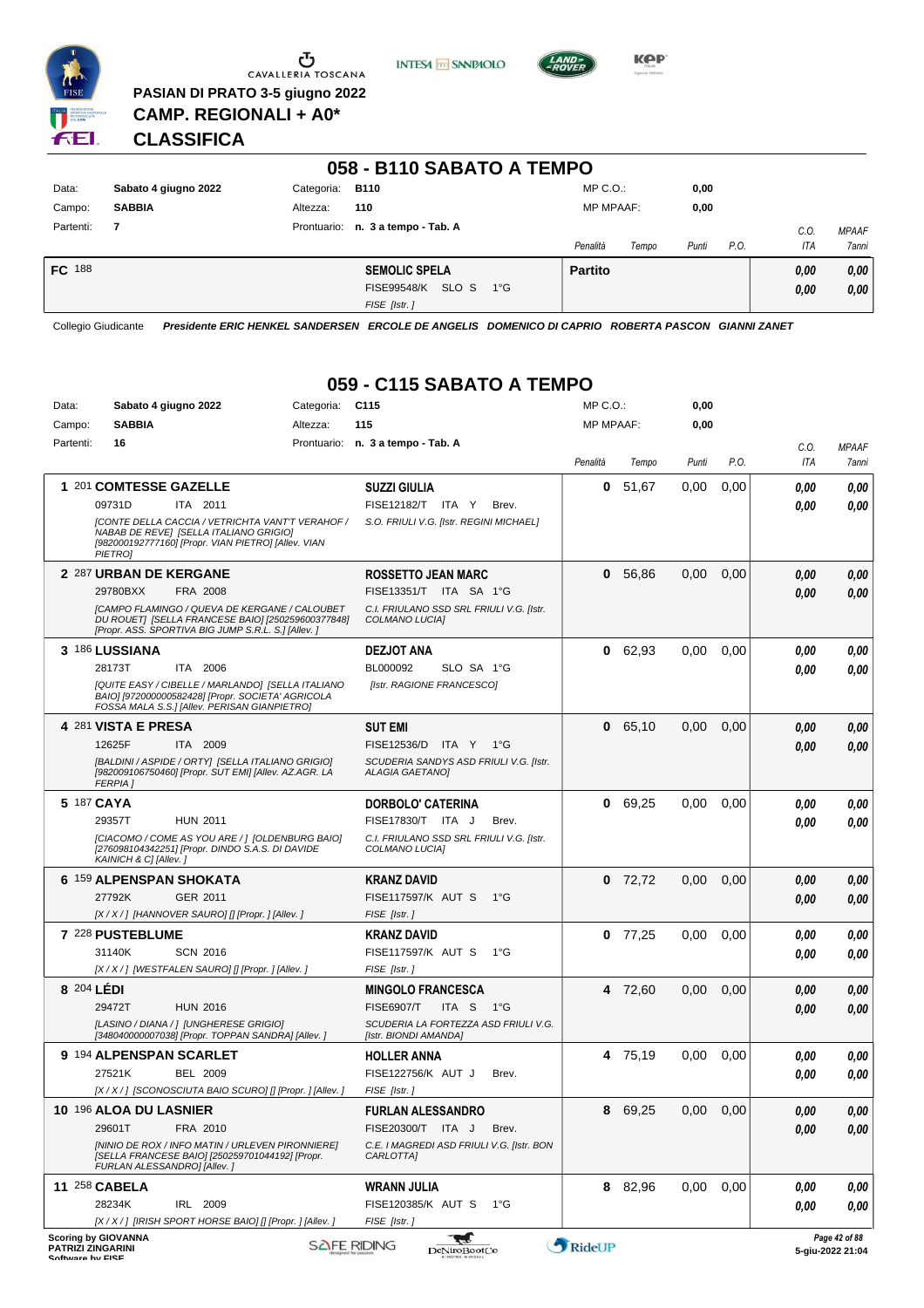

 $\begin{array}{c}\n\bullet \\
\bullet \\
\bullet \\
\bullet \\
\bullet\n\end{array}$  CAVALLERIA TOSCANA

**PASIAN DI PRATO 3-5 giugno 2022 CAMP. REGIONALI + A0\***

**INTESA** M SANPAOLO



# **CLASSIFICA**

|           |                                                                                                                                            |                 | 059 - C115 SABATO A TEMPO                                     |                  |       |       |      |                    |                              |
|-----------|--------------------------------------------------------------------------------------------------------------------------------------------|-----------------|---------------------------------------------------------------|------------------|-------|-------|------|--------------------|------------------------------|
| Data:     | Sabato 4 giugno 2022                                                                                                                       | Categoria: C115 |                                                               | MP C. O.         |       | 0,00  |      |                    |                              |
| Campo:    | <b>SABBIA</b>                                                                                                                              | Altezza:        | 115                                                           | <b>MP MPAAF:</b> |       | 0.00  |      |                    |                              |
| Partenti: | 16                                                                                                                                         |                 | Prontuario: n. 3 a tempo - Tab. A                             | Penalità         | Tempo | Punti | P.O. | C.0.<br><b>ITA</b> | <b>MPAAF</b><br><b>7anni</b> |
|           | 12 206 BOHEMIO DEL OLMO                                                                                                                    |                 | <b>BIANCHI MICHELA</b>                                        | 18               | 92,21 | 0,00  | 0,00 | 0.00               | 0,00                         |
|           | ESP 2005<br>13993D                                                                                                                         |                 | ITA S<br>001588/T<br>$1^{\circ}G$                             |                  |       |       |      | 0,00               | 0.00                         |
|           | [LANCER II / JATRIEN / DAMIRO] [ESPANOLA BAIO]<br>[985120024128669] [Propr. SCHIO LEONARDO] [Allev. ]                                      |                 | C.I.LA QUERCIA FRIULI V.G. [Istr. BIANCHI<br>GIAMBATTISTA]    |                  |       |       |      |                    |                              |
|           | 23 IDORADO VD BREEMEERSEN                                                                                                                  |                 | <b>MC GRATH MEGAN</b>                                         | Elim.            | 0.00  | 0,00  | 0.00 | 0.00               | 0,00                         |
|           | 28713T<br>BEL 2008                                                                                                                         |                 | FISE10081/T ITA Y<br>$1^{\circ}G$                             |                  |       |       |      | 0,00               | 0,00                         |
|           | [BREEMEERSEN ADORADO / QUEEN Z / QUINAR] [BWP<br>BAIO] [981100002047573] [Propr. CRAIG WENDY<br>ELIZABETH] [Allev.]                        |                 | S.O. FRIULI V.G. [Istr. REGINI MICHAEL]                       |                  |       |       |      |                    |                              |
|           | 205 ROCK A BILLY                                                                                                                           |                 | <b>MINGOLO FEDERICA</b>                                       | Elim.            | 0,00  | 0,00  | 0,00 | 0.00               | 0,00                         |
|           | 27872T<br>ITA 2007                                                                                                                         |                 | 001467/T<br>ITA S<br>$1^{\circ}G$                             |                  |       |       |      | 0.00               | 0.00                         |
|           | ILOOPING / GATTA CI COVA / LORENZO BI ISELLA<br>ITALIANO BAIO] [985000380506955] [Propr. DELLA BIANCA<br>ILARIA] [Allev. AZ.AGR.DELL'EMME] |                 | SCUDERIA LA FORTEZZA ASD FRIULI V.G.<br>[Istr. BIONDI AMANDA] |                  |       |       |      |                    |                              |
| FC 289    |                                                                                                                                            |                 | PFURTSCHELLER VANESSA                                         | <b>Partito</b>   |       |       |      | 0,00               | 0.00                         |
|           |                                                                                                                                            |                 | <b>FISE5422/V</b><br>AUT S<br>$2^{\circ}$ G                   |                  |       |       |      | 0.00               | 0.00                         |
|           |                                                                                                                                            |                 | C.I. FRIULANO SSD SRL FRIULI V.G. [Istr.<br>COLMANO LUCIA]    |                  |       |       |      |                    |                              |
| FC 190    |                                                                                                                                            |                 | <b>FACCHIN MICHELE</b>                                        | <b>Partito</b>   |       |       |      | 0.00               | 0,00                         |
|           |                                                                                                                                            |                 | 001723/D<br>ITA S<br>$2^{\circ}$ G                            |                  |       |       |      | 0,00               | 0.00                         |
|           |                                                                                                                                            |                 | SCUDERIA FG ASD FRIULI V.G. [Istr.<br><b>FACCHIN MICHELE]</b> |                  |       |       |      |                    |                              |

Collegio Giudicante *Presidente ERIC HENKEL SANDERSEN ERCOLE DE ANGELIS DOMENICO DI CAPRIO ROBERTA PASCON GIANNI ZANET*

# **060 - C120 SABATO A TEMPO**

| Data:     | Sabato 4 giugno 2022                                                                                                                                                                           | Categoria: | C <sub>120</sub>                                                                                                                       | $MP C. O.$ :     |       | 0,00  |      |                    |                              |
|-----------|------------------------------------------------------------------------------------------------------------------------------------------------------------------------------------------------|------------|----------------------------------------------------------------------------------------------------------------------------------------|------------------|-------|-------|------|--------------------|------------------------------|
| Campo:    | <b>SABBIA</b>                                                                                                                                                                                  | Altezza:   | 120                                                                                                                                    | <b>MP MPAAF:</b> |       | 0,00  |      |                    |                              |
| Partenti: | 18                                                                                                                                                                                             |            | Prontuario: n. 3 a tempo - Tab. A                                                                                                      | Penalità         | Tempo | Punti | P.O. | C.O.<br><b>ITA</b> | <b>MPAAF</b><br><b>7anni</b> |
|           | 1 258 CABELA<br>IRL 2009<br>28234K<br>[X / X / ] [IRISH SPORT HORSE BAIO] [] [Propr. ] [Allev. ]                                                                                               |            | <b>WRANN JULIA</b><br>FISE120385/K AUT S<br>$1^{\circ}G$<br>FISE [Istr.]                                                               | 0                | 58,03 | 0,00  | 0.00 | 0,00<br>0,00       | 0.00<br>0.00                 |
|           | 2 259 SCOSSA<br>ITA 2012<br>09951D<br>[CASCARI / UBLESS / ZEUS] [SELLA ITALIANO BAIO]<br>[982000192458024] [Propr. AZ. AGR. ARZENTON GILIOLA]<br>[Allev. TIBALDO GABRIELE]                     |            | <b>MORAO LETIZIA</b><br>008714/D<br>ITA S<br>$1^{\circ}G$<br>TARVISIUM N. STELLA S.S.D. A R.L.<br><b>VENETO [Istr. BALLAN LEANDRO]</b> | $\mathbf{0}$     | 61.41 | 0.00  | 0.00 | 0,00<br>0.00       | 0.00<br>0,00                 |
|           | 3 197 CANARIA DEL COLLE<br>46442B<br>FRA 2012<br>[KANNAN / TAA SHIN FOR EVER / ] [SELLA FRANCESE<br>SAURO BRUCIATO] [250259600485508] [Propr.<br>FONDAZIONE POSTESARDE] [Allev.]               |            | <b>MANCA LUDOVICA</b><br>FISE15873/T ITA C<br>$1^{\circ}$ G<br>C.I. TRIESTINO ASD FRIULI V.G. [Istr.<br><b>SANCIN ELISAI</b>           | 0                | 65,85 | 0,00  | 0,00 | 0,00<br>0.00       | 0.00<br>0.00                 |
|           | 4 199 GINGER PRIBA<br>29136T<br>AUT 2011<br>[LEVISONN / NORALEY PRIBA / ARGUS] [KWPN BAIO]<br>[528210002588289] [Propr. CONCHIN SOFIA] [Allev. ]                                               |            | <b>CONCHIN SOFIA</b><br>FISE96129/KT ITA J<br>$1^{\circ}G$<br>C.I. FRIULANO SSD SRL FRIULI V.G. [Istr.<br>COLMANO LUCIA]               | 0                | 67,54 | 0,00  | 0.00 | 0,00<br>0,00       | 0,00<br>0,00                 |
|           | 5 213 FRIMEUSE DE RIVERLAND<br>29687T<br>FRA 2015<br>ISUNDAY DE RIVERLAND / RAPSODIE DE RIVERLAND /<br>PARCO] [SELLA FRANCESE BAIO] [250259806185759]<br>[Propr. FRANCESCONI LETIZIA] [Allev.] |            | <b>BURIN MIRKO</b><br>003077/T<br>ITA S<br>$1^{\circ}G$<br>A.S.D. IL RUBINO FRIULI V.G. [Istr. BURIN<br><b>MIRKOI</b>                  | 0                | 68,40 | 0,00  | 0,00 | 0.00<br>0.00       | 0.00<br>0.00                 |
|           | 6 193 CHAMBOLINO<br>31142K<br><b>SCN 2016</b><br>[X / X / ] [WESTFALEN BAIO] [] [Propr. ] [Allev. ]                                                                                            |            | <b>KRANZ DAVID</b><br>FISE117597/K AUT S<br>$1^{\circ}$ G<br>FISE [Istr.]                                                              | $\mathbf{0}$     | 74,92 | 0,00  | 0,00 | 0,00<br>0,00       | 0,00<br>0.00                 |

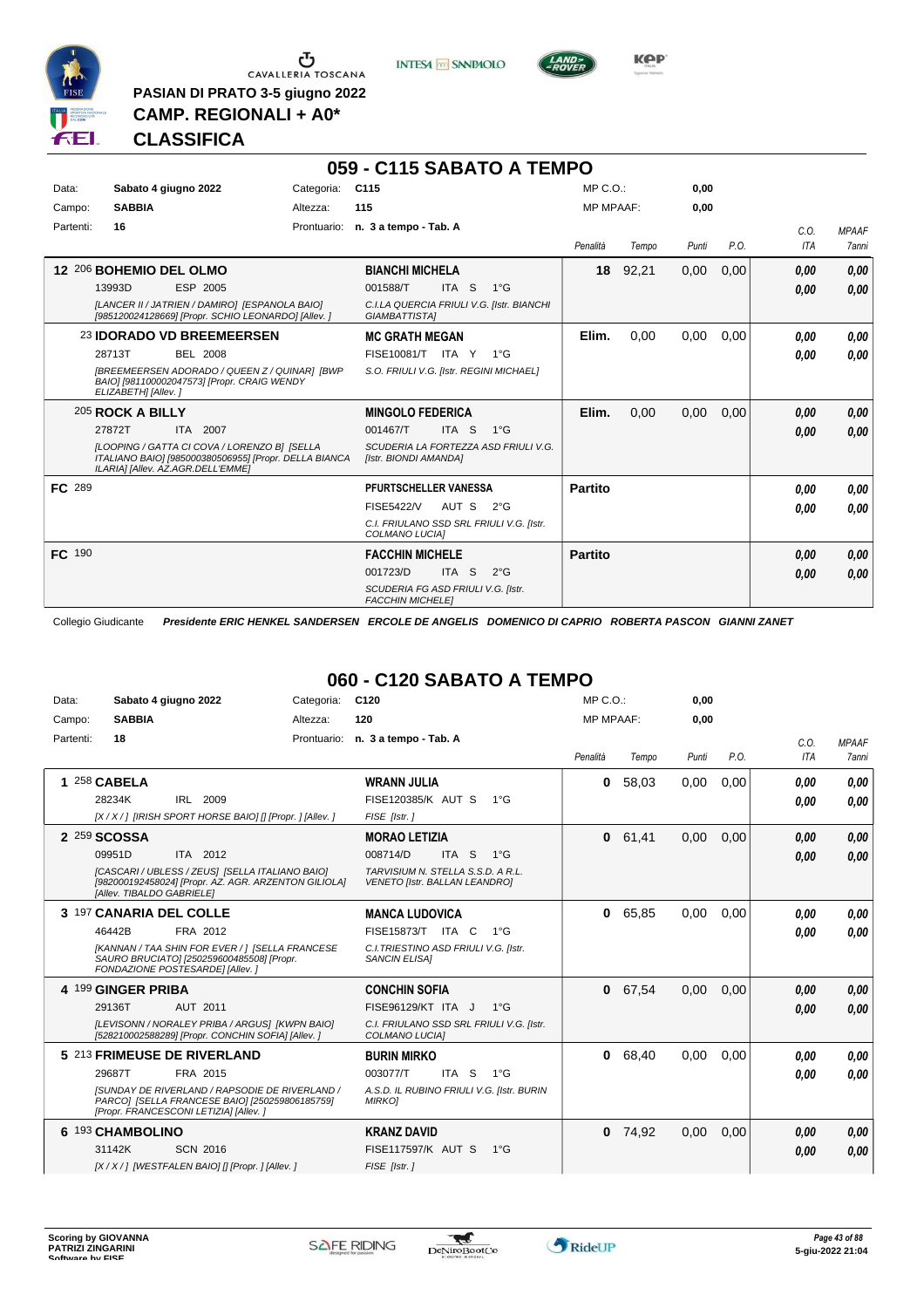

 $\begin{array}{c}\n\bullet \\
\bullet \\
\bullet \\
\bullet\n\end{array}$  CAVALLERIA TOSCANA

**PASIAN DI PRATO 3-5 giugno 2022 CAMP. REGIONALI + A0\***

**INTESA** M SANPAOLO



**Kep** 

# **CLASSIFICA**

|                       |                         |                                                                                                    |                 | 060 - C120 SABATO A TEMPO                                              |                |         |       |      |      |              |
|-----------------------|-------------------------|----------------------------------------------------------------------------------------------------|-----------------|------------------------------------------------------------------------|----------------|---------|-------|------|------|--------------|
| Data:                 | Sabato 4 giugno 2022    |                                                                                                    | Categoria: C120 |                                                                        | MP C.O.:       |         | 0,00  |      |      |              |
| Campo:                | <b>SABBIA</b>           |                                                                                                    | Altezza:        | 120                                                                    | MP MPAAF:      |         | 0,00  |      |      |              |
| Partenti:             | 18                      |                                                                                                    |                 | Prontuario: n. 3 a tempo - Tab. A                                      |                |         |       |      | C.O. | <b>MPAAF</b> |
|                       |                         |                                                                                                    |                 |                                                                        | Penalità       | Tempo   | Punti | P.O. | ITA  | 7anni        |
|                       | <b>7 172 AGRAGON</b>    |                                                                                                    |                 | <b>FONDA MARGHERITA</b>                                                | 0              | 81,83   | 0,00  | 0,00 | 0.00 | 0,00         |
|                       | 28447T                  | <b>HUN 2006</b>                                                                                    |                 | FISE10980/T ITA S<br>1°G                                               |                |         |       |      | 0.00 | 0,00         |
|                       | JUMPING TEAM] [Allev. ] | [3173 ARKUS / KURTOS HANNA / 1504 KURTOS-49]<br>[SELLA UNGHERESE BAIO] [] [Propr. C.I. TRIESTINO   |                 | SCUDERIA ALBARETTA S.S.D. A.R.L. FRIULI<br>V.G. [Istr. KAINICH DAVIDE] |                |         |       |      |      |              |
|                       | 8 202 TK MARCO          |                                                                                                    |                 | CHITTARO ARIANNA                                                       |                | 4 72,10 | 0,00  | 0,00 | 0,00 | 0,00         |
|                       | 29074T                  | <b>HRV 2009</b>                                                                                    |                 | FISE11630/T ITA S<br>$1^{\circ}G$                                      |                |         |       |      | 0,00 | 0,00         |
|                       |                         | [NN / NN / ] [SCONOSCIUTA BAIO] [900164000206879]<br>[Propr. MICHELUTTI BENIAMINO] [Allev.]        |                 | C.I. ALLE ORTENSIE FRIULI V.G. [Istr.<br>FRATNIK ANA]                  |                |         |       |      |      |              |
|                       | 9 222 FIRESTAR          |                                                                                                    |                 | <b>KRANZ DAVID</b>                                                     |                | 4 72,22 | 0,00  | 0,00 | 0.00 | 0,00         |
|                       | 31139K                  | AUT 2016                                                                                           |                 | <b>FISE117597/K AUT S</b><br>1°G                                       |                |         |       |      | 0.00 | 0,00         |
|                       |                         | $[X/X$ / ] [OSTW SAURO] [] [Propr. ] [Allev. ]                                                     |                 | FISE [Istr.]                                                           |                |         |       |      |      |              |
|                       | <b>10 215 AVENSINE</b>  |                                                                                                    |                 | MACHIN FEDERICA                                                        |                | 4 73,78 | 0,00  | 0,00 | 0,00 | 0,00         |
|                       | 28994T                  | LVA 2010                                                                                           |                 | 002200/D<br>ITA SA 1°G                                                 |                |         |       |      | 0,00 | 0,00         |
|                       | [Allev.]                | [AVELLYNUS / CAIRASINE / CARDENTO 933] [LETTONE<br>BAIO] [428001000000521] [Propr. RAIMONDI MARCO] |                 | C.I. FRIULANO SSD SRL FRIULI V.G. [Istr.<br>COLMANO LUCIA]             |                |         |       |      |      |              |
|                       | 11 178 FURISTO COURAGE  |                                                                                                    |                 | <b>NEUHUBER LENA</b>                                                   | 8              | 73,27   | 0,00  | 0,00 | 0,00 | 0,00         |
|                       | 28198K                  | <b>SCN 2003</b>                                                                                    |                 | FISE120274/K AUT Y<br>1°G                                              |                |         |       |      | 0.00 | 0,00         |
|                       |                         | [X / X / ] [IRISH HORSE BAIO] [] [Propr. ] [Allev. ]                                               |                 | FISE [Istr.]                                                           |                |         |       |      |      |              |
| <b>FC</b> 207         |                         |                                                                                                    |                 | <b>SCLAUZERO ALBERTO</b>                                               | <b>Partito</b> |         |       |      | 0,00 | 0,00         |
|                       |                         |                                                                                                    |                 | 000537/T<br>ITA S<br>$2^{\circ}G$                                      |                |         |       |      | 0,00 | 0,00         |
|                       |                         |                                                                                                    |                 | SCUDERIA LA FORTEZZA ASD FRIULI V.G.<br>[Istr. BIONDI AMANDA]          |                |         |       |      |      |              |
| FC 208                |                         |                                                                                                    |                 | <b>SCHINDELE MARIANNE</b>                                              | <b>Partito</b> |         |       |      | 0,00 | 0,00         |
|                       |                         |                                                                                                    |                 | GL000005<br>AUT S<br>$2^{\circ}$ G                                     |                |         |       |      | 0.00 | 0,00         |
|                       |                         |                                                                                                    |                 | FISE [Istr. BORGNA ROBERTO]                                            |                |         |       |      |      |              |
| <b>FC</b> 224         |                         |                                                                                                    |                 | PFURTSCHELLER VANESSA                                                  | <b>Partito</b> |         |       |      | 0,00 | 0,00         |
|                       |                         |                                                                                                    |                 | <b>FISE5422/V</b><br>AUT S 2°G                                         |                |         |       |      | 0,00 | 0,00         |
|                       |                         |                                                                                                    |                 | C.I. FRIULANO SSD SRL FRIULI V.G. [Istr.<br>COLMANO LUCIA]             |                |         |       |      |      |              |
| <b>FC</b> 228         |                         |                                                                                                    |                 | <b>KRANZ DAVID</b>                                                     | <b>Partito</b> |         |       |      | 0,00 | 0,00         |
|                       |                         |                                                                                                    |                 | <b>FISE117597/K AUT S</b><br>1°G<br>FISE [Istr.]                       |                |         |       |      | 0.00 | 0,00         |
| FC 211                |                         |                                                                                                    |                 | <b>BASSO VIRGINIA</b>                                                  | <b>Partito</b> |         |       |      | 0,00 | 0,00         |
|                       |                         |                                                                                                    |                 | FISE7266/T ITA S 2°G                                                   |                |         |       |      | 0,00 | 0,00         |
|                       |                         |                                                                                                    |                 | C.I. FRIULANO SSD SRL FRIULI V.G. [Istr.<br>COLMANO LUCIA]             |                |         |       |      |      |              |
| $\overline{7}$<br>FC. |                         |                                                                                                    |                 | <b>BUTTAZZONI SONIA</b>                                                | <b>Partito</b> |         |       |      | 0,00 | 0,00         |
|                       |                         |                                                                                                    |                 | 000313/T<br>ITA S $2^{\circ}G$                                         |                |         |       |      | 0,00 | 0,00         |
|                       |                         |                                                                                                    |                 | BIBOP FRIULI V.G. [Istr. BUTTAZZONI<br>SONIA]                          |                |         |       |      |      |              |
| FC 232                |                         |                                                                                                    |                 | <b>BUTTAZZONI SONIA</b>                                                | <b>Partito</b> |         |       |      | 0,00 | 0,00         |
|                       |                         |                                                                                                    |                 | 000313/T<br>ITA S $2^{\circ}G$                                         |                |         |       |      | 0,00 | 0,00         |
|                       |                         |                                                                                                    |                 | BIBOP FRIULI V.G. [Istr. BUTTAZZONI<br>SONIA]                          |                |         |       |      |      |              |
|                       |                         |                                                                                                    |                 |                                                                        |                |         |       |      |      |              |

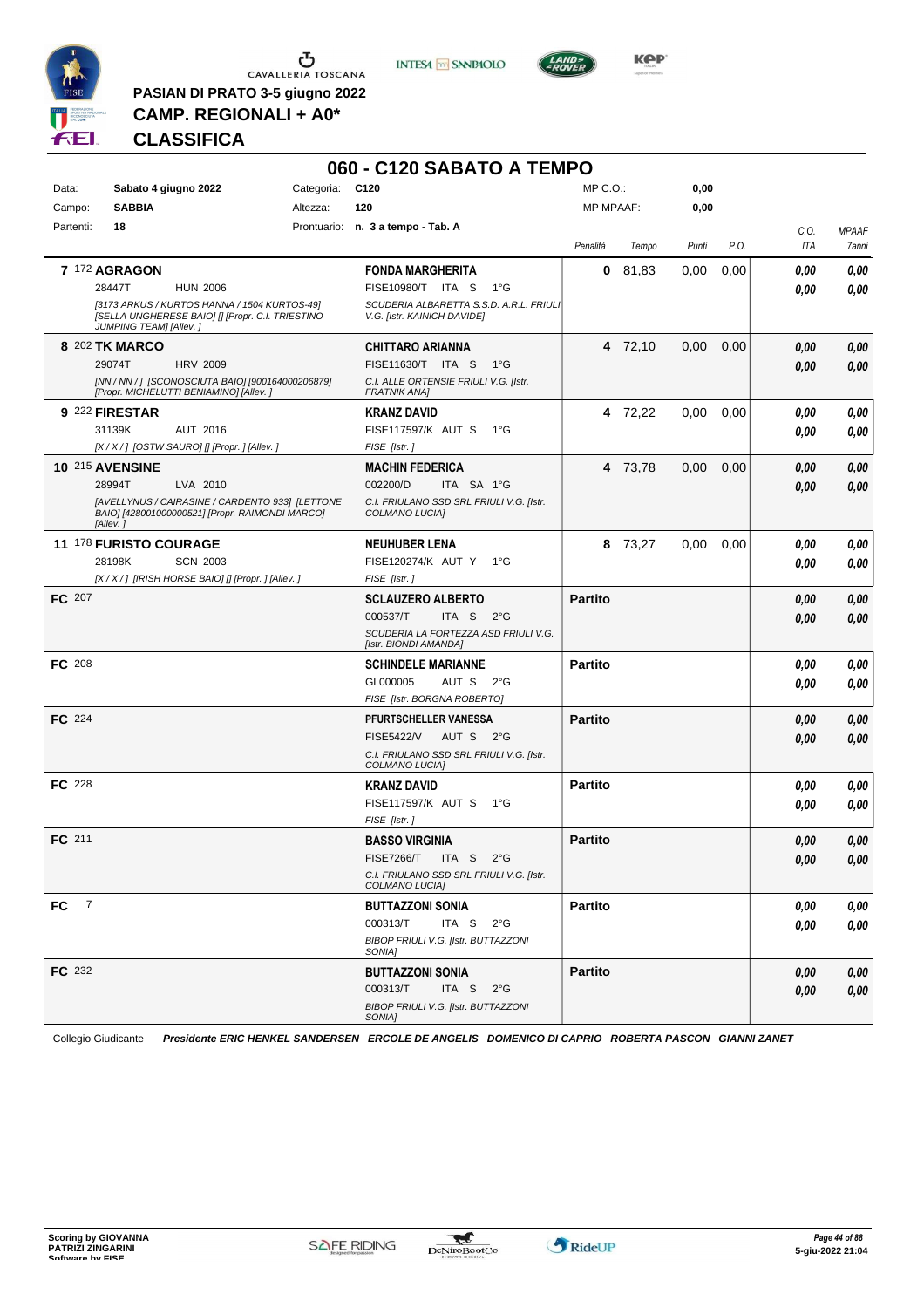

**PASIAN DI PRATO 3-5 giugno 2022 CAMP. REGIONALI + A0\***

**INTESA** M SANPAOLO



**Kep** 

### **CLASSIFICA**

|           |                                                                                                                                     |                 | 061 - C125 SABATO A TEMPO                                                |                  |           |       |      |            |              |
|-----------|-------------------------------------------------------------------------------------------------------------------------------------|-----------------|--------------------------------------------------------------------------|------------------|-----------|-------|------|------------|--------------|
| Data:     | Sabato 4 giugno 2022                                                                                                                | Categoria: C125 |                                                                          | $MP C. O.$ :     |           | 0,00  |      |            |              |
| Campo:    | <b>SABBIA</b>                                                                                                                       | Altezza:        | 125                                                                      | <b>MP MPAAF:</b> |           | 0,00  |      |            |              |
| Partenti: | 9                                                                                                                                   |                 | Prontuario: n. 3 a tempo - Tab. A                                        |                  |           |       |      | C.O.       | <b>MPAAF</b> |
|           |                                                                                                                                     |                 |                                                                          | Penalità         | Tempo     | Punti | P.O. | <b>ITA</b> | 7anni        |
|           | <b>1 218 SODAR'S LAD</b>                                                                                                            |                 | <b>ROSSON AURORA</b>                                                     | 0                | 68,07     | 0,00  | 0,00 | 0.00       | 0.00         |
|           | 34520BXX<br>IRL 2009 Pony                                                                                                           |                 | FISE39377/D ITA J<br>$1^{\circ}G$                                        |                  |           |       |      | 0.00       | 0,00         |
|           | [I LOVE YOU MELODY / SODAR ALAINN / TULIRA<br>ROBUCK] [IRISH PONY GRIGIO] [372100400012265]<br>[Propr. SCHINCARIOL NADIA] [Allev. ] |                 | SCUDERIA EQUIPOLIS TIZIANA ASD<br>VENETO [Istr. ALAGIA GAETANO]          |                  |           |       |      |            |              |
|           | 2 260 RABAT                                                                                                                         |                 | <b>BALLAN LEANDRO</b>                                                    |                  | $0$ 73,65 | 0,00  | 0,00 | 0.00       | 0.00         |
|           | 13072D<br>POL 2011                                                                                                                  |                 | 000568/D<br>ITA S<br>$1^{\circ}G$                                        |                  |           |       |      | 0.00       | 0.00         |
|           | [CALDERON / RAPSODIA / FOR LEO] [SELLA POLONIA<br>GRIGIO] [616098200076869] [Propr. BALLAN LEANDRO]<br>[Allev.]                     |                 | TARVISIUM N. STELLA S.S.D. A R.L.<br>VENETO [Istr. BALLAN LEANDRO]       |                  |           |       |      |            |              |
|           | 3 278 AGROPOINT COLD                                                                                                                |                 | <b>PIRKER JASMIN</b>                                                     |                  | 4 70.78   | 0.00  | 0.00 | 0.00       | 0.00         |
|           | 31152K<br><b>GER 2007</b>                                                                                                           |                 | FISE117486/K AUT J<br>$2^{\circ}$ G                                      |                  |           |       |      | 0.00       | 0.00         |
|           | [X / X / ] [HOLSTEINER SAURO] [] [Propr. ] [Allev. ]                                                                                |                 | FISE [Istr.]                                                             |                  |           |       |      |            |              |
|           | 4 209 LARIX                                                                                                                         |                 | <b>PAVON GIADA</b>                                                       |                  | 4 75,86   | 0,00  | 0,00 | 0.00       | 0,00         |
|           | 17439E<br>GER 2013                                                                                                                  |                 | FISE16516/T ITA S<br>$1^{\circ}G$                                        |                  |           |       |      | 0.00       | 0,00         |
|           | [LAVALETTO / LAURA / LAGAVULIN] [WUR SAURO]<br>[276020000129370] [Propr. ALLIANCES & ACQUISITIONS<br>CONSULTING SRL] [Allev.]       |                 | CENTRO EQUESTRE FLUMEN P.L. FRIULI<br>V.G. [Istr. BORGNA ROBERTO]        |                  |           |       |      |            |              |
|           | 5 210 HUNKANNAN                                                                                                                     |                 | <b>SEMOLIC SPELA</b>                                                     |                  | 12 64.48  | 0.00  | 0.00 | 0.00       | 0.00         |
|           | 26971K<br>BEL 2013                                                                                                                  |                 | FISE99548/K SLO S<br>1°G                                                 |                  |           |       |      | 0.00       | 0.00         |
|           | [X / X / ] [SELLA BELGA BAIO] [] [Propr. ] [Allev. ]                                                                                |                 | FISE [Istr.]                                                             |                  |           |       |      |            |              |
| FC 212    |                                                                                                                                     |                 | <b>SCHINDELE MARIANNE</b>                                                | <b>Partito</b>   |           |       |      | 0.00       | 0,00         |
|           |                                                                                                                                     |                 | GL000005<br>AUT S<br>$2^{\circ}G$                                        |                  |           |       |      | 0.00       | 0,00         |
|           |                                                                                                                                     |                 | FISE [Istr. BORGNA ROBERTO]                                              |                  |           |       |      |            |              |
| FC 216    |                                                                                                                                     |                 | <b>RIZZI FILIPPO</b>                                                     | <b>Partito</b>   |           |       |      | 0.00       | 0.00         |
|           |                                                                                                                                     |                 | 001055/T<br>ITA S<br>$2^{\circ}$ G                                       |                  |           |       |      | 0.00       | 0.00         |
|           |                                                                                                                                     |                 | C.I.DELL'EMME FRIULI V.G. [Istr. MATTIELLO<br><b>RUDI</b>                |                  |           |       |      |            |              |
| FC 261    |                                                                                                                                     |                 | <b>BAJROVIC HANA</b>                                                     | <b>Partito</b>   |           |       |      | 0.00       | 0,00         |
|           |                                                                                                                                     |                 | FISE22579/T SLO S<br>$2^{\circ}G$                                        |                  |           |       |      | 0.00       | 0.00         |
|           |                                                                                                                                     |                 | SCUDERIA ALBARETTA S.S.D. A.R.L. FRIULI<br>V.G. [Istr. CATTAPAN MICHELE] |                  |           |       |      |            |              |
| FC 229    |                                                                                                                                     |                 | <b>BAJROVIC HANA</b>                                                     | <b>Partito</b>   |           |       |      | 0.00       | 0.00         |
|           |                                                                                                                                     |                 | FISE22579/T SLO S<br>$2^{\circ}G$                                        |                  |           |       |      | 0.00       | 0.00         |
|           |                                                                                                                                     |                 | SCUDERIA ALBARETTA S.S.D. A.R.L. FRIULI<br>V.G. [Istr. CATTAPAN MICHELE] |                  |           |       |      |            |              |

Collegio Giudicante *Presidente ERIC HENKEL SANDERSEN ERCOLE DE ANGELIS DOMENICO DI CAPRIO ROBERTA PASCON GIANNI ZANET*

# **062 - C130 SABATO A TEMPO QUALIFICANTE**

| Data:     | Sabato 4 giugno 2022     |                                                                                                                                                  | Categoria:  | C <sub>130</sub>       |            |                                             | $MP C. O.$ :     |       | 0,00  |      |      |                     |
|-----------|--------------------------|--------------------------------------------------------------------------------------------------------------------------------------------------|-------------|------------------------|------------|---------------------------------------------|------------------|-------|-------|------|------|---------------------|
| Campo:    | <b>SABBIA</b>            |                                                                                                                                                  | Altezza:    | 130                    |            |                                             | <b>MP MPAAF:</b> |       | 0,00  |      |      |                     |
| Partenti: | 6                        |                                                                                                                                                  | Prontuario: | n. 3 a tempo - Tab. A  |            |                                             |                  |       |       |      | C.0  | <b>MPAAF</b>        |
|           |                          |                                                                                                                                                  |             |                        |            |                                             | Penalità         | Tempo | Punti | P.O. | ITA  | <i><b>7anni</b></i> |
|           | 1 219 CHIMERA            |                                                                                                                                                  |             | <b>COLLAVINI MARIA</b> |            |                                             | $\bf{0}$         | 70.49 | 0,00  | 0.00 | 0,00 | 0,00                |
|           | 16311E                   | GER 2013                                                                                                                                         |             | <b>FISE9751/T</b>      | ITA S      | $2^{\circ}G$                                |                  |       |       |      | 0,00 | 0,00                |
|           |                          | [CHECK IN / LILLY MARLEEN / LANDSTREICHER] [SELLA<br>TEDESCA BAIO] [276098104577873] [Propr. AZ. AGR.<br>SUPERNAIT - SOC. AGR. A R.L.] [Allev. ] |             | COLMANO LUCIAI         |            | C.I. FRIULANO SSD SRL FRIULI V.G. [Istr.    |                  |       |       |      |      |                     |
|           | 2 233 COLDPLAY PS        |                                                                                                                                                  |             | <b>RIZZI FILIPPO</b>   |            |                                             | 0                | 72.02 | 0,00  | 0.00 | 0.00 | 0.00                |
|           | 29568T                   | GER 2015                                                                                                                                         |             | 001055/T               | -S<br>ITA. | $2^{\circ}G$                                |                  |       |       |      | 0.00 | 0.00                |
|           | DELL'EMME S.S.] [Allev.] | [CONTHARGOS / CHAPLAYA / CHACCO-BLUE]<br>[OLDENBURG SAURO] [276020000311403] [Propr. AZ. AGR.                                                    |             | <b>RUDII</b>           |            | C.I.DELL'EMME FRIULI V.G. [Istr. MATTIELLO] |                  |       |       |      |      |                     |

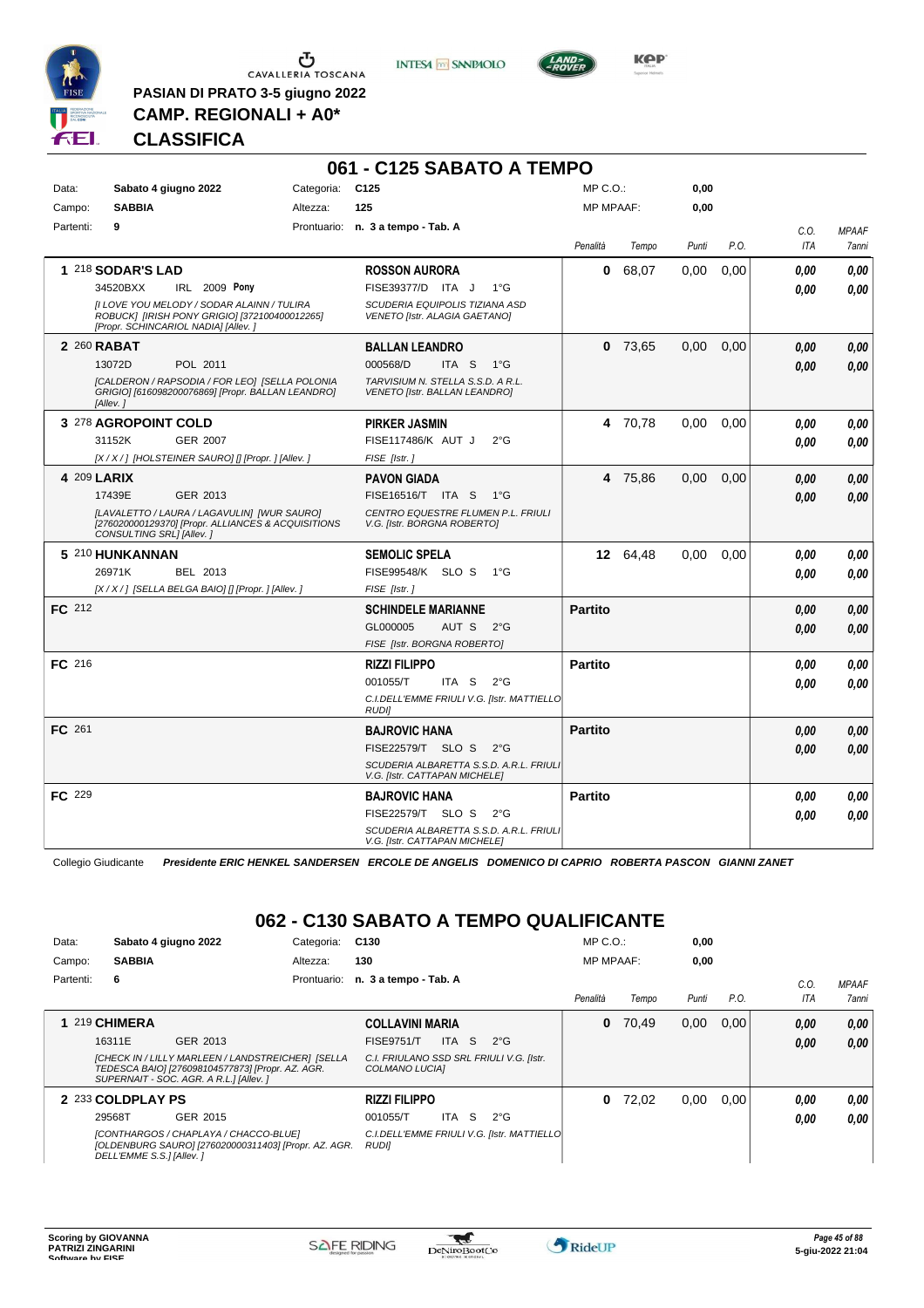

 $\overline{\phantom{a}}$ 

 $\begin{array}{c}\n\bullet \\
\bullet \\
\bullet \\
\bullet \\
\bullet\n\end{array}$  CAVALLERIA TOSCANA

**PASIAN DI PRATO 3-5 giugno 2022 CAMP. REGIONALI + A0\***

**INTESA** M SANPAOLO



**Kep** 

# **CLASSIFICA**

|           |                                                                                                                                                                                                            |            | 062 - C130 SABATO A TEMPO QUALIFICANTE                                                                                                    |                  |          |       |      |                    |                       |
|-----------|------------------------------------------------------------------------------------------------------------------------------------------------------------------------------------------------------------|------------|-------------------------------------------------------------------------------------------------------------------------------------------|------------------|----------|-------|------|--------------------|-----------------------|
| Data:     | Sabato 4 giugno 2022                                                                                                                                                                                       | Categoria: | C <sub>130</sub>                                                                                                                          | $MP C. O.$ :     |          | 0,00  |      |                    |                       |
| Campo:    | <b>SABBIA</b>                                                                                                                                                                                              | Altezza:   | 130                                                                                                                                       | <b>MP MPAAF:</b> |          | 0,00  |      |                    |                       |
| Partenti: | 6                                                                                                                                                                                                          |            | Prontuario: n. 3 a tempo - Tab. A                                                                                                         | Penalità         | Tempo    | Punti | P.O. | C.0.<br><b>ITA</b> | <b>MPAAF</b><br>7anni |
|           | 3 277 MIDNIGHT DREAM A.M.<br>16055E<br>ITA 2015<br>[CONTENDRO / CRIOL / BURGGRAAF] [SELLA ITALIANO<br>BAIO] [982000196499921] [Propr. A.M. TEAM DI ANDREA<br>MARTINI] [Allev. A.M. TEAM DI ANDREA MARTINI] |            | <b>FACCHIN MICHELE</b><br>ITA S<br>001723/D<br>$2^{\circ}$ G<br>SCUDERIA FG ASD FRIULI V.G. [Istr.<br><b>FACCHIN MICHELE!</b>             | 4                | 69,07    | 0,00  | 0,00 | 0,00<br>0.00       | 0,00<br>0.00          |
|           | 4 226 KRISTIN<br>13187D<br>GER 2010<br>[LORDANOS / CONTESSA O / CONTENDRO I]<br>[HANNOVER BAIO] [276020000033285] [Propr.<br>SCHINCARIOL NADIA] [Allev. ]                                                  |            | <b>ROSSON AURORA</b><br>FISE39377/D<br>ITA J<br>$1^{\circ}$ G<br>SCUDERIA EQUIPOLIS TIZIANA ASD<br><b>VENETO [Istr. ALAGIA GAETANO]</b>   |                  | 4 79,35  | 0.00  | 0,00 | 0.00<br>0.00       | 0.00<br>0.00          |
|           | 5 291 O - ROCKABILLY<br>29649T<br><b>HUN 2014</b><br>[ROCK'N ROLL SEMILLY / K - COLDPLAY / REPLAY] [BEL.<br>WARMBLOEDPAARD GRIGIO] [348097200001101] [Propr.<br>DINDO S.A.S. DI DAVIDE KAINICHI [Allev. ]  |            | <b>PFURTSCHELLER VANESSA</b><br>AUT S<br><b>FISE5422/V</b><br>$2^{\circ}$ G<br>C.I. FRIULANO SSD SRL FRIULI V.G. [Istr.<br>COLMANO LUCIAI |                  | 11 94,36 | 0,00  | 0,00 | 0,00<br>0,00       | 0,00<br>0.00          |
|           | 6 220 D' ARTAGNAN<br>GER 2011<br>01422V<br>[DIARADO / KASSANDRA 149 / KOLIBRI] [OLDENBURG<br>BAIO] [276020000042998] [Propr. GILBAROSA ELISA]<br>[Allev.]                                                  |            | <b>RIBIS LAURA</b><br>ITA S<br>$1^{\circ}G$<br>000623/T<br>C.E. ELLE ASD FRIULI V.G. [Istr. RIBIS<br><b>LAURA1</b>                        |                  | 13 96,42 | 0.00  | 0,00 | 0.00<br>0,00       | 0,00<br>0.00          |

Collegio Giudicante *Presidente ERIC HENKEL SANDERSEN ERCOLE DE ANGELIS DOMENICO DI CAPRIO ROBERTA PASCON GIANNI ZANET*

# **063 - C135 SABATO A TEMPO**

| Data:     | Sabato 4 giugno 2022                                                                                                               | Categoria: | C <sub>135</sub>                                                         | $MP C. O.$ :     |           | 0,00  |      |            |              |
|-----------|------------------------------------------------------------------------------------------------------------------------------------|------------|--------------------------------------------------------------------------|------------------|-----------|-------|------|------------|--------------|
| Campo:    | <b>SABBIA</b>                                                                                                                      | Altezza:   | 135                                                                      | <b>MP MPAAF:</b> |           | 0.00  |      |            |              |
| Partenti: | $\overline{7}$                                                                                                                     |            | Prontuario: n. 3 a tempo - Tab. A                                        |                  |           |       |      | C.O.       | <b>MPAAF</b> |
|           |                                                                                                                                    |            |                                                                          | Penalità         | Tempo     | Punti | P.O. | <b>ITA</b> | 7anni        |
|           | 1 237 BALLINAVEEN                                                                                                                  |            | <b>SCHINDELE MARIANNE</b>                                                |                  | $0$ 70,52 | 0,00  | 0.00 | 0.00       | 0.00         |
|           | 28704K<br>GBR 2013                                                                                                                 |            | AUT S<br>GL000005<br>$2^{\circ}$ G                                       |                  |           |       |      | 0,00       | 0.00         |
|           | [X / X / ] [IRISH SPORT HORSE BAIO] [] [Propr. ] [Allev. ]                                                                         |            | FISE [Istr. BORGNA ROBERTO]                                              |                  |           |       |      |            |              |
|           | 2 225 LNS CHUPLADY V                                                                                                               |            | <b>BAJROVIC HANA</b>                                                     |                  | 0 83,74   | 0,00  | 0,00 | 0.00       | 0.00         |
|           | 29526T<br><b>HUN 2012</b>                                                                                                          |            | FISE22579/T SLO S<br>$2^{\circ}G$                                        |                  |           |       |      | 0.00       | 0.00         |
|           | [5281 AGROPOINT CHUPALIDÒ / LEILA / 1 [SELLA<br>UNGHERESE BAIO] [348040000002461] [Propr. BAJROVIC<br>HANA] [Allev. BAJROVIC HANA] |            | SCUDERIA ALBARETTA S.S.D. A.R.L. FRIULI<br>V.G. [Istr. CATTAPAN MICHELE] |                  |           |       |      |            |              |
|           | 3 279 MAGIC 14                                                                                                                     |            | <b>PIRKER JASMIN</b>                                                     |                  | 4 78,99   | 0,00  | 0,00 | 0.00       | 0,00         |
|           | 31153K<br>AUT 2005                                                                                                                 |            | FISE117486/K AUT J<br>$2^{\circ}G$                                       |                  |           |       |      | 0,00       | 0,00         |
|           | $[X/X/$ ] [OSTW SAURO] [] [Propr. ] [Allev. ]                                                                                      |            | FISE [Istr.]                                                             |                  |           |       |      |            |              |
|           | 4 230 OVER LE TOT                                                                                                                  |            | <b>GUADALUPE FEDERICO NICOLAS</b>                                        |                  | 4 80,85   | 0,00  | 0.00 | 0,00       | 0.00         |
|           | 28988T<br>GER 2014                                                                                                                 |            | FISE13069/T ITA S 1°G                                                    |                  |           |       |      | 0.00       | 0.00         |
|           | [KASH DE PRISS / S-PHAEDRA / FAVORY] [HOLSTEINER<br>BAIO] [276020000420776] [Propr. FG CAVALLI S.R.L.]<br>[Allev.]                 |            | C.E. LA SILVA FRIULI V.G. [Istr. GUADALUPE<br><b>FEDERICO NICOLASI</b>   |                  |           |       |      |            |              |
|           | 5 227 LNS SKYFALL TSH                                                                                                              |            | <b>BAJROVIC HANA</b>                                                     |                  | 4 81,99   | 0.00  | 0.00 | 0,00       | 0,00         |
|           | 29587T<br><b>HUN 2013</b>                                                                                                          |            | FISE22579/T SLO S<br>$2^{\circ}$ G                                       |                  |           |       |      | 0.00       | 0.00         |
|           | [4642 STOLZEMBERG / STELLA / 1 [UNGHERESE BAIO]<br>[348098100224153] [Propr. BAJROVIC HANA] [Allev. ]                              |            | SCUDERIA ALBARETTA S.S.D. A.R.L. FRIULI<br>V.G. [Istr. CATTAPAN MICHELE] |                  |           |       |      |            |              |
|           | 6 290 CONNOX                                                                                                                       |            | PFURTSCHELLER VANESSA                                                    |                  | 4 87,32   | 0,00  | 0.00 | 0.00       | 0.00         |
|           | 27399G<br>GER 2013                                                                                                                 |            | AUT S<br><b>FISE5422/V</b><br>$2^{\circ}G$                               |                  |           |       |      | 0.00       | 0.00         |
|           | [CASSUS / GINA / GRAF TOP] [OLDENBURG GRIGIO]<br>[276020000187079] [Propr. DINDO S.A.S. DI DAVIDE<br>KAINICH & C.] [Allev.]        |            | C.I. FRIULANO SSD SRL FRIULI V.G. [Istr.<br>COLMANO LUCIA]               |                  |           |       |      |            |              |
| 7         | 6 JOCHIE                                                                                                                           |            | <b>QUARINO ELISA</b>                                                     |                  | 12 85,19  | 0,00  | 0,00 | 0.00       | 0,00         |
|           | 29636T<br><b>NED 2014</b>                                                                                                          |            | <b>FISE5146/T</b><br>ITA S<br>$2^{\circ}$ G                              |                  |           |       |      | 0,00       | 0,00         |
|           | [CARTHINO Z / RAINBOW / ] [KWPN BAIO SCURO]<br>[528210004161556] [Propr. QUARINO ELISA] [Allev. ]                                  |            | C.E.B. ASD FRIULI V.G. [Istr. FLORA TAUCA]                               |                  |           |       |      |            |              |

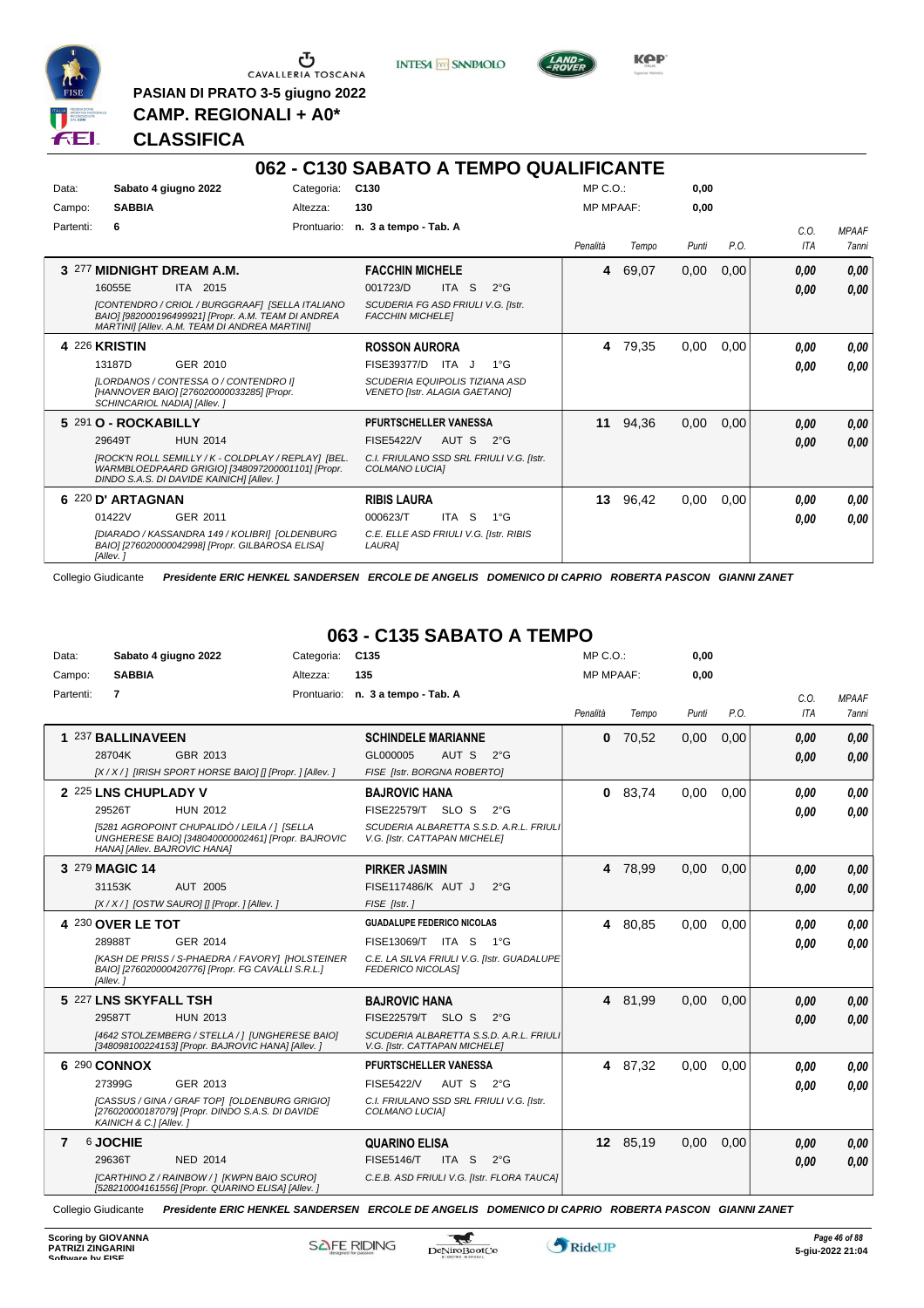

Ⴠ CAVALLERIA TOSCANA **PASIAN DI PRATO 3-5 giugno 2022**

**CAMP. REGIONALI + A0\***

**INTESA** M SANPAOLO



*Presidente ERIC HENKEL SANDERSEN ERCOLE DE ANGELIS DOMENICO DI CAPRIO ROBERTA PASCON GIANNI ZANET* **CLASSIFICA**

# **064 - L70 SABATO DI PRECISIONE**

| <b>SABBIA</b><br>70<br><b>MP MPAAF:</b><br>0,00<br>Campo:<br>Altezza:                                                                                               |                      |
|---------------------------------------------------------------------------------------------------------------------------------------------------------------------|----------------------|
| n. 1 di Precisione - Tab. A<br>Partenti:<br>12<br>Prontuario:                                                                                                       | C.O.<br><b>MPAAF</b> |
| Penalità<br>P.O.<br>Tempo<br>Punti                                                                                                                                  | ITA<br>7anni         |
| 1 167 AUGHAVANNON CONDOR<br>0<br>0,00<br>0,00<br>0,00<br><b>SCHELLANDER UNA</b>                                                                                     | 0.00<br>0,00         |
| 30852K<br>IRL 2011 Pony<br>FISE121743/K AUT G<br>A LUDI                                                                                                             | 0.00<br>0.00         |
| [X / X / ] [IRISH SPORT HORSE BAIO] [] [Propr. ] [Allev. ]<br>FISE [Istr.]                                                                                          |                      |
| 1 238 CODAR QS<br>$\bf{0}$<br>0,00<br>0,00<br>0,00<br><b>MARONGIU ANTONIO</b>                                                                                       | 0,00<br>0.00         |
| 09156D<br><b>BEL 2002</b><br>FISE24612/T ITA S<br>A LUDI                                                                                                            | 0.00<br>0,00         |
| [DARCO / KAMARILLA / ] [BWP GRIGIO]<br>C.E.B. ASD FRIULI V.G. [Istr. FLORA TAUCA]                                                                                   |                      |
| [981100000499878] [Propr. OLIVO BOTTOS FRANCESCO]<br>[Allev.]                                                                                                       |                      |
|                                                                                                                                                                     |                      |
| 1 239 BEVERLY<br>$\bf{0}$<br>0,00<br>0,00<br><b>SCHNEIDER LILIANE</b><br>0,00                                                                                       | 0.00<br>0,00         |
| 30033K<br><b>AUT 2009</b><br>FISE122417/K AUT G<br>A LUDI                                                                                                           | 0.00<br>0,00         |
| [X / X / ] [SCONOSCIUTA GRIGIO] [] [Propr. ] [Allev. ]<br>FISE [Istr.]                                                                                              |                      |
| $\bf{0}$<br>0,00<br>0,00<br>0,00<br>1 240 MIRAMIS<br><b>SCHELLANDER ILJA</b>                                                                                        | 0,00<br>0,00         |
| 28839K<br><b>HUN 2004 Pony</b><br>FISE122293/K AUT C<br>A LUDI                                                                                                      | 0.00<br>0,00         |
| [X / X / ] [SCONOSCIUTA PEZZATO BAIO] [] [Propr. ] [Allev. ]<br>FISE [Istr.]                                                                                        |                      |
| 1 241 QUEEN OF TIPPERARY<br>$\bf{0}$<br>0,00<br>0,00<br><b>TISCHLER SOPHIA</b><br>0,00                                                                              | 0.00<br>0,00         |
| IRL 2015 Pony<br>FISE123288/K AUT C<br>31146K<br>A LUDI                                                                                                             | 0,00<br>0,00         |
| [X / X / ] [PONY GRIGIO] [] [Propr. ] [Allev. ]<br>FISE [Istr.]                                                                                                     |                      |
| 1 262 HOPE<br>$\bf{0}$<br>0,00<br>0,00<br>0,00<br><b>MUGNAINI CARLOTTA</b>                                                                                          | 0,00<br>0,00         |
| 14491D<br>ITA 2016 Pony<br>FISE65152/D ITA C<br>A LUDI                                                                                                              | 0,00<br>0.00         |
| C.I. ALEGRÌA VENETO [Istr. PRADAL<br>[*/*/] [SCONOSCIUTA SAURO] [380271006129257]<br>[Propr. GASPARINI NICOLETTA] [Allev.]<br>SABRINA]                              |                      |
| 1 263 QUE KIRAZ<br>$\bf{0}$<br>0,00<br>0,00<br>0,00<br><b>NOVELLO NAIKE</b>                                                                                         | 0.00<br>0,00         |
| 28664T<br>ITA 2010 Pony<br><b>FISE21447/T ITA G</b><br>A LUDI                                                                                                       | 0.00<br>0.00         |
| [FILEMON NOMADE / ASIA DI ARMENA / AKTIV-P]<br>C.I. EQUIART ASD FRIULI V.G. [Istr. VITTOR                                                                           |                      |
| [HAFLINGER SAURO] [941000012113476] [Propr. NADALI<br><b>SERENAI</b><br>PAOLO] [Allev. LEONARDUZZI DAMIANO]                                                         |                      |
| 1 266 RATHVALDRON DUN DARA<br>$\bf{0}$<br>0,00<br>0,00<br>0,00<br>AZZANO SOFIA                                                                                      | 0.00<br>0,00         |
| 29541T<br>IRL 2015 Pony<br>FISE47772/D ITA G<br>A LUDI                                                                                                              | 0.00<br>0.00         |
| [SCONOSCIUTO / SCONOSCIUTO / ] [IRISH PONY<br>C.I. ALEGRÌA VENETO [Istr. PRADAL<br>ISABELLA] [372140316869266] [Propr. DE PAOLIS<br>SABRINA]                        |                      |
| CLAUDIA] [Allev.]                                                                                                                                                   |                      |
| 1 267 INNISFREE'S CAILIN<br>$\bf{0}$<br>0.00                                                                                                                        |                      |
| 0,00<br>0,00<br><b>GERONAZZO LINDA</b>                                                                                                                              | 0.00<br>0,00         |
| 34675BXX<br>IRL 2012 Pony<br>FISE47744/D ITA G ALUDI                                                                                                                | 0.00<br>0.00         |
| <b>ISTREAMSTOWN MICKEY / INNISFREE / WILD WEST</b><br>TARVISIUM N. STELLA S.S.D. A R.L.                                                                             |                      |
| RAIN] [CONNEMARA GRIGIO] [372100400030531] [Propr.<br>VENETO [Istr. BALLAN LEANDRO]<br>PONZO SUHAMI] [Allev.]                                                       |                      |
| 1 283 THUNDERBOLT COOLFIN<br><b>BULFON BIANCA</b><br>0<br>0,00<br>0,00<br>0,00                                                                                      | 0,00<br>0,00         |
| FISE22058/T ITA G ALUDI                                                                                                                                             |                      |
| 29778T FRA 2007 Pony<br>[PILGRIM COOLFIN / IRELIA GREEN / STYCKY DU BLIN]<br>C.E. ELLE ASD FRIULI V.G. [Istr. RIBIS                                                 | $\it 0,00$<br>0,00   |
| [CONNEMARA BAIO] [250259700299060] [Propr. AS<br>LAURA]<br>EQUICOMMERCE DI SERIOLI E AUCELLO S.N.C.1 [Allev. ]                                                      |                      |
|                                                                                                                                                                     |                      |
| <b>11 265 TWIST</b><br>4<br>0,00<br>0,00<br>0,00<br><b>CECCHETTO VERONICA</b>                                                                                       | 0,00<br>0,00         |
| 13074D<br>FRA 2007 Pony<br>FISE48334/D ITA C ALUDI                                                                                                                  | 0,00<br>0,00         |
| [***/***/] [SCONOSCIUTA GRIGIO] [250258500002351]<br>TARVISIUM N. STELLA S.S.D. A R.L.<br>[Propr. PIVA BENEDETTA] [Allev. ]<br><b>VENETO [Istr. BALLAN LEANDRO]</b> |                      |
| FC 264<br><b>Partito</b><br><b>FERUGLIO LISA</b>                                                                                                                    | 0,00<br>0,00         |
| FISE21411/T ITA Y<br>Brev.<br>BIBOP FRIULI V.G. [Istr. BUTTAZZONI                                                                                                   | 0,00<br>0,00         |

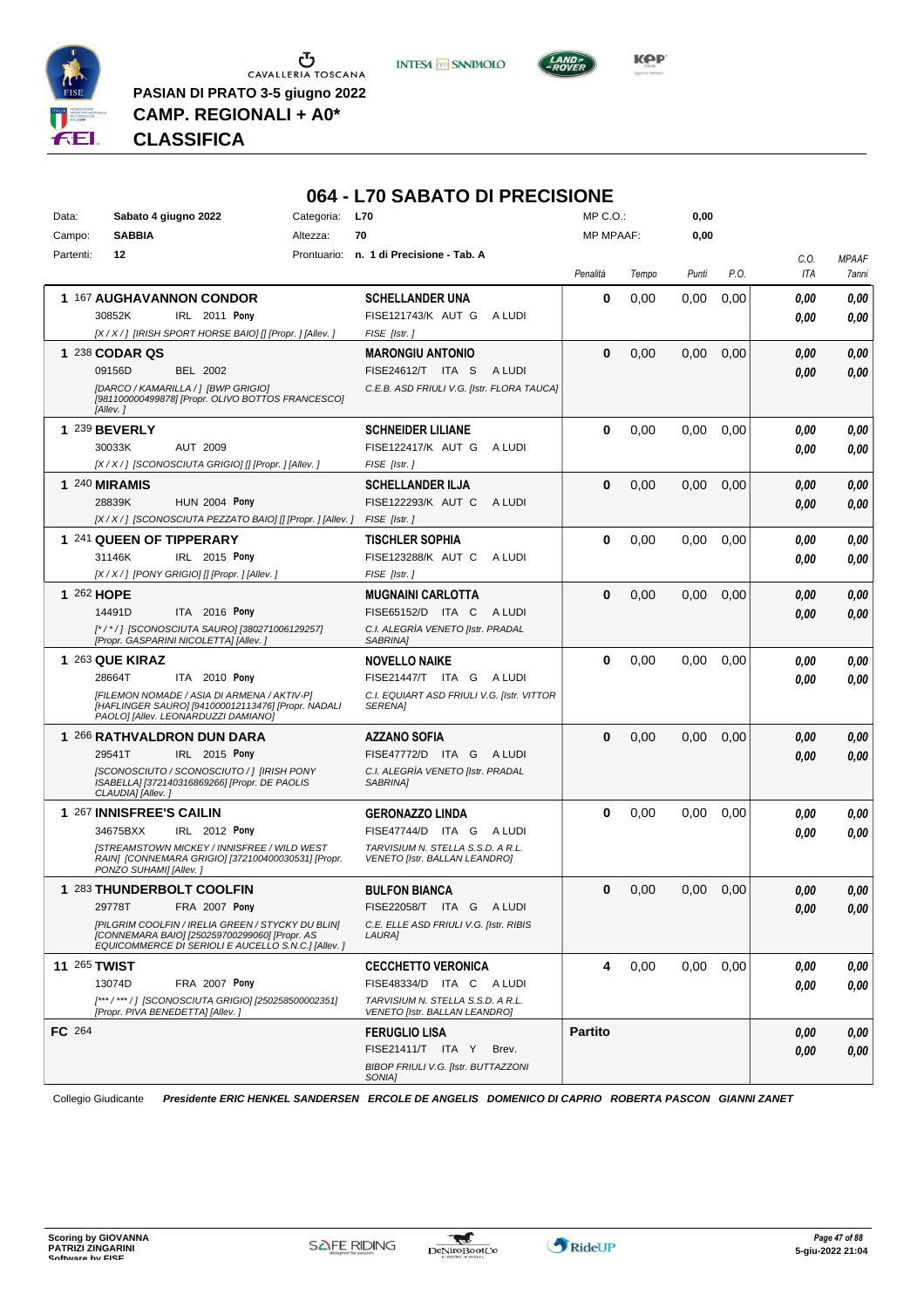

 $\begin{array}{c}\n\bullet \\
\bullet \\
\bullet \\
\bullet \\
\bullet\n\end{array}$  CAVALLERIA TOSCANA

**PASIAN DI PRATO 3-5 giugno 2022 CAMP. REGIONALI + A0\***

**INTESA** M SANPAOLO



**Kep** 

### **CLASSIFICA**

|           |                                                                                                                      |                                                                                                                                                                    | 065 - L60 SABATO DI PRECISIONE                                            |              |       |       |      |      |              |
|-----------|----------------------------------------------------------------------------------------------------------------------|--------------------------------------------------------------------------------------------------------------------------------------------------------------------|---------------------------------------------------------------------------|--------------|-------|-------|------|------|--------------|
| Data:     | Sabato 4 giugno 2022                                                                                                 | Categoria:                                                                                                                                                         | <b>L60</b>                                                                | $MP C. Q$ .: |       | 0,00  |      |      |              |
| Campo:    | <b>SABBIA</b>                                                                                                        | Altezza:                                                                                                                                                           | 60                                                                        | MP MPAAF:    |       | 0,00  |      |      |              |
| Partenti: | 9                                                                                                                    |                                                                                                                                                                    | Prontuario: n. 1 di Precisione - Tab. A                                   |              |       |       |      | C.O. | <b>MPAAF</b> |
|           |                                                                                                                      |                                                                                                                                                                    |                                                                           | Penalità     | Tempo | Punti | P.O. | ITA  | 7anni        |
|           | 1 151 STAR                                                                                                           |                                                                                                                                                                    | <b>RIGO VIRGINIA</b>                                                      | 0            | 0,00  | 0,00  | 0,00 | 0.00 | 0.00         |
|           | 29167T                                                                                                               | ITA 2004 Pony                                                                                                                                                      | FISE20772/T ITA G ALUDI                                                   |              |       |       |      | 0.00 | 0.00         |
|           |                                                                                                                      | [NN / NN / ] [SCONOSCIUTA SAURO] [941000011402501]<br>[Propr. PIAZZA ELISA] [Allev. MUCIGNATO GIORGIO]                                                             | C.E. I MAGREDI ASD FRIULI V.G. [Istr. BON<br>CARLOTTA]                    |              |       |       |      |      |              |
|           | 1 242 BIBI DE VILLA D'ESTE                                                                                           |                                                                                                                                                                    | <b>ZAMPARO SARA</b>                                                       | 0            | 0.00  | 0.00  | 0.00 | 0.00 | 0,00         |
|           | 27778T<br>BEL 2001                                                                                                   |                                                                                                                                                                    | FISE23243/T ITA C ALUDI                                                   |              |       |       |      | 0.00 | 0.00         |
|           | D'ESTE / PAUILLAC DE MEIA LUA] [BWP BAIO]                                                                            | [FLAMENCO DESEMILLY 93056303T / TITI DE VILLA<br>[981098100819217] [Propr. BOZZO ILENIA] [Allev. ]                                                                 | SCUDERIA EQUIPOLIS TIZIANA ASD<br><b>VENETO [Istr. SUT EMI]</b>           |              |       |       |      |      |              |
|           | 1 245 DIVINA DELLE MELODIE                                                                                           |                                                                                                                                                                    | <b>FURLAN NICOLE</b>                                                      | 0            | 0,00  | 0,00  | 0,00 | 0.00 | 0.00         |
|           | 20754BXX<br>ITA 2004                                                                                                 |                                                                                                                                                                    | FISE20251/T ITA J<br>A LUDI                                               |              |       |       |      | 0.00 | 0.00         |
|           |                                                                                                                      | <b>[GARTIANUS / ININI DES HAYETTES / MAJOR DE LA</b><br>COUR] [SELLA ITALIANO BAIO] [977121001189968] [Propr.<br>AZ. AGR. LEON D'ORO] [Allev. AZ. AGR. LEON D'ORO] | <b>BIBOP FRIULI V.G. [Istr. BUTTAZZONI</b><br>SONIA <sub>l</sub>          |              |       |       |      |      |              |
|           |                                                                                                                      | 1 268 BEGLIUOMINI DEL COLLE SAN MARCO                                                                                                                              | ALVES DA SILVA REBECCA                                                    | 0            | 0.00  | 0.00  | 0.00 | 0.00 | 0,00         |
|           | 22784G                                                                                                               | ITA 2007 Pony                                                                                                                                                      | FISE55461/D<br>BRA J<br>A LUDI                                            |              |       |       |      | 0.00 | 0.00         |
|           | [Allev.]                                                                                                             | BAIO] [941000015412155] [Propr. CINELLI FRANCESCO]                                                                                                                 | TARVISIUM N. STELLA S.S.D. A R.L.<br><b>VENETO [Istr. BALLAN LEANDRO]</b> |              |       |       |      |      |              |
|           | 1 269 ATHYR                                                                                                          |                                                                                                                                                                    | <b>ZOTTINI BIANCA</b>                                                     | 0            | 0.00  | 0.00  | 0,00 | 0.00 | 0,00         |
|           | 20799BXX                                                                                                             | <b>GER 2000 Pony</b>                                                                                                                                               | FISE48860/D ITA G ALUDI                                                   |              |       |       |      | 0.00 | 0.00         |
|           | [ALEXANDER / BIENE / BONITO] [DEUTSCHES<br>REITPFERD SAUROI [941000012766590] [Propr.<br>CASAGRANDE GLORIA] [Allev.] |                                                                                                                                                                    | TARVISIUM N. STELLA S.S.D. A R.L.<br>VENETO [Istr. BALLAN LEANDRO]        |              |       |       |      |      |              |
|           | 1 270 AMINO                                                                                                          |                                                                                                                                                                    | PINZANI ENRICA MARIA                                                      | $\bf{0}$     | 0.00  | 0,00  | 0.00 | 0.00 | 0,00         |
|           | 14721BXX<br>ITA 2002                                                                                                 |                                                                                                                                                                    | FISE16951/T ITA J<br>A LUDI                                               |              |       |       |      | 0.00 | 0.00         |
|           | [Allev. PICCIOLI BATTISTA GIUSEPPE]                                                                                  | [AHORN Z / MARIA TERESA II / I.DOMIZIANO] [SELLA<br>ITALIANO BAIO] [96800000121682] [Propr. C.E. ELLE ASD]                                                         | C.E. ELLE ASD FRIULI V.G. [Istr. RIBIS<br>LAURA]                          |              |       |       |      |      |              |
|           | 1 271 SHAHARAX                                                                                                       |                                                                                                                                                                    | GOBERTI MARTINA                                                           | 0            | 0,00  | 0,00  | 0,00 | 0.00 | 0.00         |
|           | 28496T<br><b>ITA 2003</b>                                                                                            |                                                                                                                                                                    | FISE35393/E ITA J<br>A LUDI                                               |              |       |       |      | 0.00 | 0.00         |
|           | [***********/***********/] [SELLA ITALIANO BAIO]<br><b>LEGHISSA MONICAI</b>                                          | [968000001202359] [Propr. LEGHISSA MONICA] [Allev.                                                                                                                 | <b>BIBOP FRIULI V.G. [Istr. BUTTAZZONI</b><br>SONIA1                      |              |       |       |      |      |              |
|           | 1 283 THUNDERBOLT COOLFIN                                                                                            |                                                                                                                                                                    | <b>BULFON STELLA</b>                                                      | $\bf{0}$     | 0.00  | 0.00  | 0.00 | 0.00 | 0,00         |
|           | 29778T                                                                                                               | FRA 2007 Pony                                                                                                                                                      | FISE22060/T ITA G<br>A LUDI                                               |              |       |       |      | 0.00 | 0.00         |
|           |                                                                                                                      | [PILGRIM COOLFIN / IRELIA GREEN / STYCKY DU BLIN]<br>[CONNEMARA BAIO] [250259700299060] [Propr. AS<br>EQUICOMMERCE DI SERIOLI E AUCELLO S.N.C.1 [Allev. ]          | C.E. ELLE ASD FRIULI V.G. [Istr. RIBIS<br>LAURA]                          |              |       |       |      |      |              |
|           | 9 266 RATHVALDRON DUN DARA                                                                                           |                                                                                                                                                                    | <b>AZZANO SOFIA</b>                                                       | 4            | 0,00  | 0.00  | 0,00 | 0.00 | 0.00         |
|           | 29541T                                                                                                               | IRL 2015 Pony                                                                                                                                                      | FISE47772/D ITA G<br>A LUDI                                               |              |       |       |      | 0.00 | 0.00         |
|           | ISABELLA] [372140316869266] [Propr. DE PAOLIS<br>CLAUDIA] [Allev.]                                                   | [SCONOSCIUTO / SCONOSCIUTO / ] [IRISH PONY                                                                                                                         | C.I. ALEGRÌA VENETO [Istr. PRADAL<br>SABRINA]                             |              |       |       |      |      |              |

Collegio Giudicante *Presidente ERIC HENKEL SANDERSEN ERCOLE DE ANGELIS DOMENICO DI CAPRIO ROBERTA PASCON GIANNI ZANET*

# **066 - L40 SABATO DI PRECISIONE**

| Data:     | Sabato 4 giugno 2022                                                          | Categoria:  | <b>L40</b>                                            | $MP C. O.$ :     |       | 0,00  |      |      |              |
|-----------|-------------------------------------------------------------------------------|-------------|-------------------------------------------------------|------------------|-------|-------|------|------|--------------|
| Campo:    | <b>SABBIA</b>                                                                 | Altezza:    | 40                                                    | <b>MP MPAAF:</b> |       | 0,00  |      |      |              |
| Partenti: |                                                                               | Prontuario: | n. 1 di Precisione - Tab. A                           |                  |       |       |      | C.0  | <b>MPAAF</b> |
|           |                                                                               |             |                                                       | Penalità         | Tempo | Punti | P.O. | ITA  | 7anni        |
|           | 1 272 SHAHARAX                                                                |             | <b>MENEGALDO MIA</b>                                  | 4                | 0.00  | 0,00  | 0.00 | 0,00 | 0,00         |
|           | 28496T<br>2003<br>ITA.                                                        |             | <b>ITA</b><br>$\overline{C}$<br>FISE16243/T<br>A LUDI |                  |       |       |      | 0,00 | 0,00         |
|           | [968000001202359] [Propr. LEGHISSA MONICA] [Allev.<br><b>LEGHISSA MONICA1</b> |             | <b>BIBOP FRIULI V.G. [Istr. BUTTAZZONI</b><br>SONIA1  |                  |       |       |      |      |              |

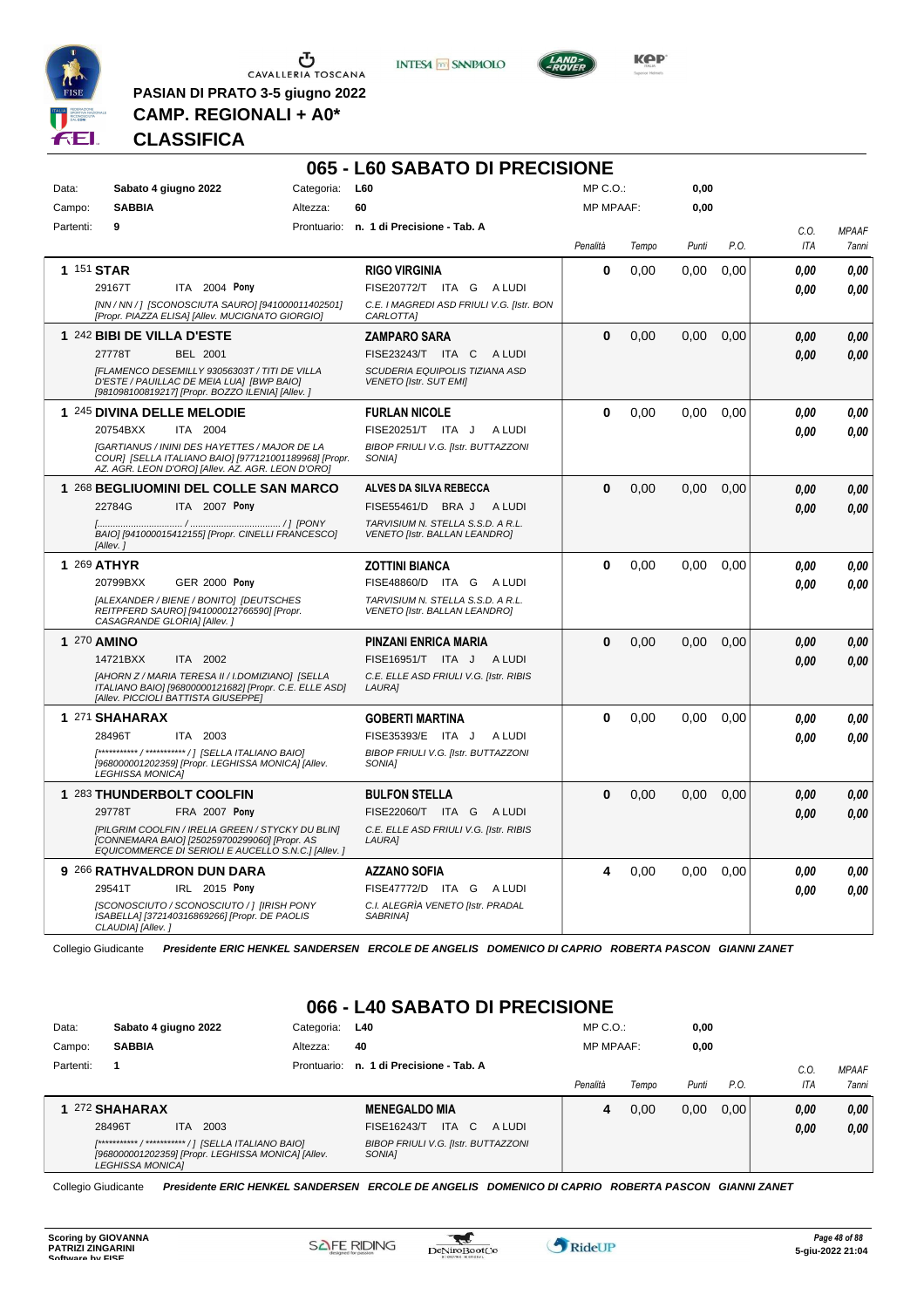

**PASIAN DI PRATO 3-5 giugno 2022 CAMP. REGIONALI + A0\***

**INTESA** M SANPAOLO



KOP

#### **CLASSIFICA**

#### **067 - 3° PROVA CAMPIONATO ASSOLUTO 2° GRADO H140 MISTA SPECIALE** Data: **Domenica 5 giugno 2022** Categoria: C140 Prontuario: **n. 7.1 mista speciale - Tab. A** Campo: **SABBIA** Partenti: **5** Altezza: **140**  $MP C. O.$ MP MPAAF: **0,00 0,00** *Penalità Tempo Punti P.O. C.O. ITA MPAAF 7anni* **1** 4 **CONTE WATZ A.M.** ITA 2009 **FACCHIN MICHELE** *[CONTENDRO / WHOOPY / WATZMANN] [SELLA ITALIANO BAIO] [982009106706928] [Propr. A.M. TEAM DI MARTINI ANDREA] [Allev. A.M. TEAM DI MARTINI ANDREA] SCUDERIA FG ASD FRIULI V.G. [Istr. FACCHIN MICHELE]* ITA S 2°G **0/0** 49,87 0,00 9,00 *0,00 0,00 0,00* 12475E 001723/D *0,00* **2** 5 **TOP NOTCH SPORTSFIELD** IRL 2014 **RIZZI FILIPPO** *[VANCOUVER / BALLINAMONAPARK HONEY / IROKO] [IRISH SPORT HORSE SAURO] [372141405828770] [Propr. AZ. AGR. DELL'EMME S.S.] [Allev. ] C.I.DELL'EMME FRIULI V.G. [Istr. MATTIELLO RUDI]* ITA S 2°G **8/0** 45,65 0,00 6,00 *0,00 0,00 0,00* 29645T IRL 2014 001055/T ITA S 2°G <mark> 0,00 0,00</mark> **3** 3 **DIAMOND VAN DE HERMITAGE** BEL 2012 **FLORA TAUCA** *[\* / \* / ] [SELLA BELGA BAIO SCURO] [981100002815845] [Propr. SSD PARADISO SRL] [Allev. ] C.E.B. ASD FRIULI V.G. [Istr. FLORA TAUCA]* ITA S 2°G **8/4** 50,42 0,00 4,50 *0,00 0,00 0,00* 14515D BEL 2012 000731/T ITA S 2°G <mark> *0,00 0,00*</mark> **4** 1 **CORSICA** ITA 2011 **MILANI GIULIA** *[CORLAND / KASSANDRA XX / COROFINO] [SELLA ITALIANO GRIGIO] [941000012126439] [Propr. AZ. AGR. ROCCO GIUSEPPE] [Allev. SPIZZO STEFANO] C.I. FRIULANO SSD SRL FRIULI V.G. [Istr. COLMANO LUCIA]* 29956BXX ITA 2011 FISE10252/T ITA S 2°G **0,00 0,00 12** 74,21 0,00 3,00 *0,00 0,00 0,00* **NP** 2 **NINJA VAN MELLAER** BEL 2013 **QUARINO ELISA** *[OKIDOKI VAN'TGELUTT Z / KYLIE VAN TER NIEUWBEKE / C.E.B. ASD FRIULI V.G. [Istr. FLORA TAUCA] TOULON] [BEL. WARMBLOEDPAARD BAIO] [981100004013258] [Propr. ARRIGHI MATTEO] [Allev. ]* ITA S 2°G **N.P.** 0,00 0,00 0,00 *0,00 0,00 0,00* 16712E BEL 2013 FISE5146/T ITA S 2°G <mark>0 ,00 0,00</mark>

Collegio Giudicante *Presidente ERIC HENKEL SANDERSEN ERCOLE DE ANGELIS DOMENICO DI CAPRIO ROBERTA PASCON GIANNI ZANET*

# **069 - 3° PROVA CAMPIONATO 1° GRADO H130 MISTA SPECIALE**

| Data:     | Domenica 5 giugno 2022                                                                                                                                                                                                                                                                                                                         | Categoria:  | C130                                                                                                                                                                                                                                                                     | MP C. O.         |                     | 0,00         |                          |                              |                              |
|-----------|------------------------------------------------------------------------------------------------------------------------------------------------------------------------------------------------------------------------------------------------------------------------------------------------------------------------------------------------|-------------|--------------------------------------------------------------------------------------------------------------------------------------------------------------------------------------------------------------------------------------------------------------------------|------------------|---------------------|--------------|--------------------------|------------------------------|------------------------------|
| Campo:    | <b>SABBIA</b>                                                                                                                                                                                                                                                                                                                                  | Altezza:    | 130                                                                                                                                                                                                                                                                      | <b>MP MPAAF:</b> |                     | 0,00         |                          |                              |                              |
| Partenti: | 8                                                                                                                                                                                                                                                                                                                                              | Prontuario: | n. 7.1 mista speciale - Tab. A                                                                                                                                                                                                                                           | Penalità         | Tempo               | Punti        | P.O.                     | C.0.<br><b>ITA</b>           | <b>MPAAF</b><br>7anni        |
|           | 11 DUBHAY MBF<br>29415T<br><b>NED 2008</b><br>[LUPICOR / NIJERY VAN ZAS / LOS ANGELES] [KWPN<br>BAIO] [528219000249425] [Propr. FRASSINELLI ANNA]<br>[Allev.]                                                                                                                                                                                  |             | <b>FRASSINELLI ANNA</b><br>FISE13529/D ITA S<br>$1^{\circ}G$<br>C.I. LA CORTE ASD FRIULI V.G. [Istr. FERRO]<br>ANDREA]                                                                                                                                                   | 4/0              | 52,52               |              | 0,00 15,00               | 0.00<br>0.00                 | 0.00<br>0.00                 |
| 2         | 29 QANUK VD KATTEVENNEN Z<br>29756T<br>BEL 2010<br>[QUINTERO / CHEYENNE Z / CARTHAGO Z]<br>[ZANGERSHEIDE GRIGIO] [967000009357013] [Propr.<br>SLOCOVICH FRANCESCO] [Allev.]<br>16 <b>BONSAI L</b><br>14291E<br><b>NED 2006</b><br>[DADDY COOL / WIKKIE L / RHODIUM] [KWPN BAIO<br>SCURO] [528210000816285] [Propr. MAZZOTTI MARCO]<br>[Allev.] |             | <b>SLOCOVICH FRANCESCO</b><br><b>FISE5190/T</b><br>ITA SA 1°G<br>C.I. TRIESTINO ASD FRIULI V.G. [Istr. DI<br>PRETORO MATILDEI<br><b>REGINI MICHAEL</b><br>001089/T<br>ITA <sub>S</sub><br>$1^{\circ}G$<br>S.O. FRIULI V.G. [Istr. REGINI MICHAEL]                        | 0/4<br>8/8       | 53,69<br>45.79      |              | 0.00 12,00<br>0.00 10.50 | 0.00<br>0.00<br>0,00<br>0.00 | 0.00<br>0.00<br>0.00<br>0.00 |
| 4<br>5.   | 8 CARAH DE MANCY<br>29211T<br>FRA 2012<br>[PAR IXE / SARAH / FERRO] [SELLA FRANCESE BAIO]<br>[250258500064247] [Propr. PONTAROLO VALENTINA]<br>[Allev.]<br><b>15 LE GRAND MAVERICK</b><br>27160G<br>ITA 2011<br>[LARIMAR / ZANNA BIANCA / 1 [HOLSTEINER GRIGIO]<br>[981100002981416] [Propr. GIACALONE AMORELLI FLAVIA]<br>[Allev. ]           |             | <b>PONTAROLO VALENTINA</b><br><b>FISE14359/T</b><br>ITA S<br>$1^{\circ}G$<br>C.I. LA CORTE ASD FRIULI V.G. [Istr. FERRO]<br>ANDREA]<br><b>GATTI ALDO</b><br><b>FISE7806/G</b><br>ITA S<br>$1^{\circ}G$<br>G.G. STABLE ASD FRIULI V.G. [Istr. GALANTI<br><b>GIOVANNII</b> |                  | 8 80.01<br>12 71,58 | 0.00<br>0,00 | 9.00<br>7,50             | 0,00<br>0.00<br>0,00<br>0.00 | 0.00<br>0.00<br>0,00<br>0.00 |



\*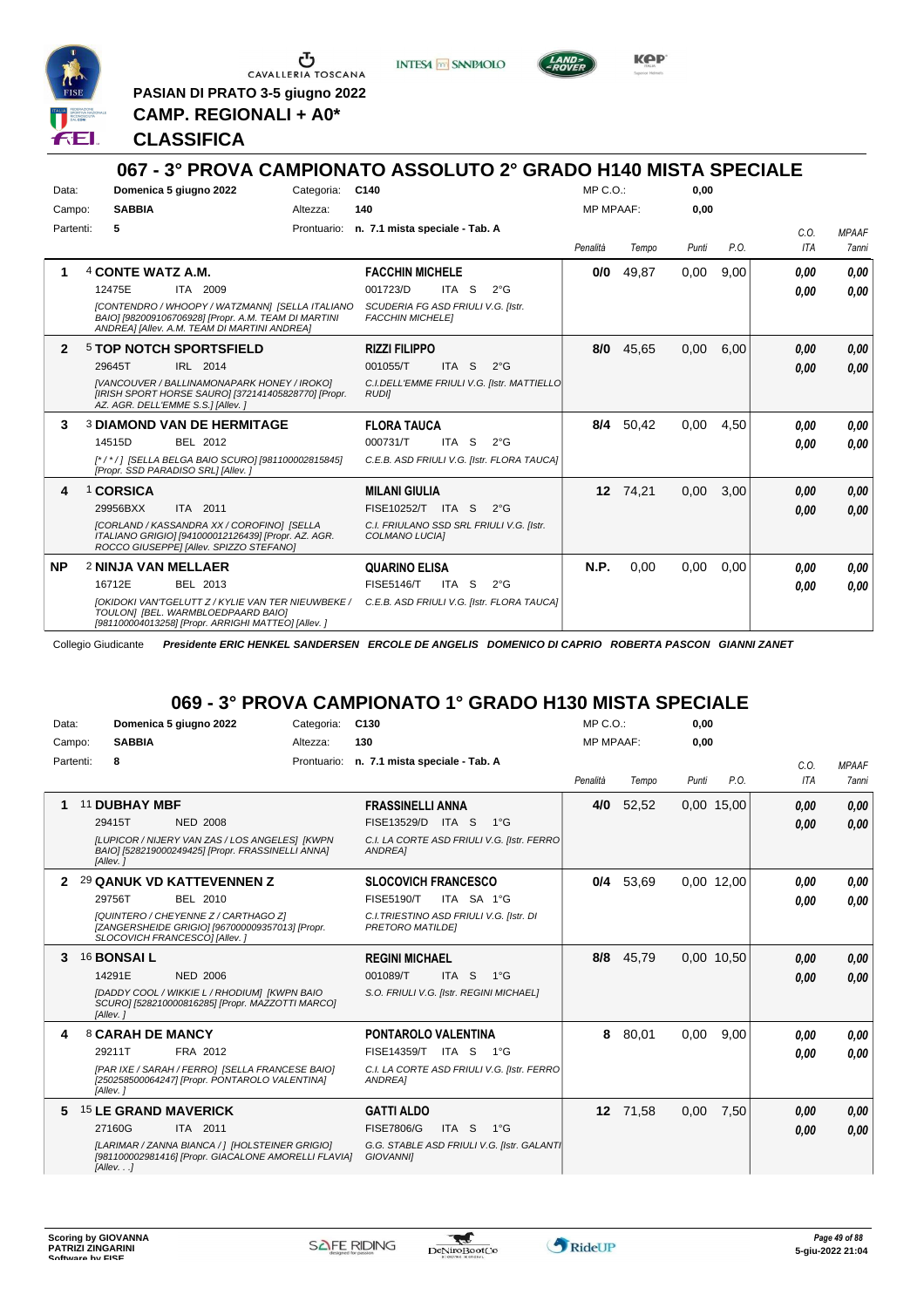

**PASIAN DI PRATO 3-5 giugno 2022**

**INTESA** M SANPAOLO



KOP

**CAMP. REGIONALI + A0\* CLASSIFICA**

#### **069 - 3° PROVA CAMPIONATO 1° GRADO H130 MISTA SPECIALE** Data: **Domenica 5 giugno 2022** Categoria: C130 Prontuario: **n. 7.1 mista speciale - Tab. A** Campo: **SABBIA** Partenti: **8** Altezza: **130** MP C.O.: MP MPAAF: **0,00 0,00** *Penalità Tempo Punti P.O. C.O. ITA MPAAF 7anni* **6** 14 **HIPPICA BERGAMO** GER 2004 **LAUZZANA FABIO** *[BALOUBET DU ROUET / WIOLETTA / SILVIO I] [OLDENBURG BAIO] [968000001801521] [Propr. ROSSI BARBARA] [Allev. ] C.I. ALLE ORTENSIE FRIULI V.G. [Istr. ]* ITA SA 1°G **12** 82,41 0,00 6,00 *0,00 0,00 0,00* 29648T GER\_2004 FISE4985/T ITA SA 1°G *0,00 0,00* **7** 17 **BALOUTENDRO** GER 2012 **BRENDOLAN ELENA** *[BALOUBET DU ROUET / CHEYENNE / CONTENDRO I] [HANNOVER BAIO] [276020000178168] [Propr. DINDO S.A.S. DI DAVIDE KAINICH & C.] [Allev. ] C.I. FRIULANO SSD SRL FRIULI V.G. [Istr. COLMANO LUCIA]* ITA S 1°G **16** 75,96 0,00 4,50 *0,00 0,00 0,00* 29340T 000750/T *0,00* **8** 10 **EVITA** NED 2009 **FRANCOVICH BEATRICE** *[ATLANTIC / AMOURETTE / LUPICOR] [KWPN BAIO] [528210002427233] [Propr. FRANCOVICH ALESSANDRO] [Allev. ] SCUDERIA FG ASD FRIULI V.G. [Istr. FACCHIN MICHELE]* 46675B NED 2009 FISE19025/D ITA Y 1°G **0,00 0,00 66** 0,00 0,00 0,00 *0,00 0,00 0,00*

Collegio Giudicante *Presidente ERIC HENKEL SANDERSEN ERCOLE DE ANGELIS DOMENICO DI CAPRIO ROBERTA PASCON GIANNI ZANET*

# **070 - 3° PROVA CRITERIUM E AMBASSADOR 1° GRADO H120 MISTA SPECIALE**

| Data:     | Domenica 5 giugno 2022                                                                                                                       | Categoria: | C <sub>120</sub>                                                     | $MP C. O.$ :     |         | 0,00  |            |      |              |
|-----------|----------------------------------------------------------------------------------------------------------------------------------------------|------------|----------------------------------------------------------------------|------------------|---------|-------|------------|------|--------------|
| Campo:    | <b>SABBIA</b>                                                                                                                                | Altezza:   | 120                                                                  | <b>MP MPAAF:</b> |         | 0.00  |            |      |              |
| Partenti: | 13                                                                                                                                           |            | Prontuario: n. 7.1 mista speciale - Tab. A                           |                  |         |       |            | C.O. | <b>MPAAF</b> |
|           |                                                                                                                                              |            |                                                                      | Penalità         | Tempo   | Punti | P.O.       | ITA  | 7anni        |
|           | 1 282 FLINSTON                                                                                                                               |            | <b>TROST ANGELA</b>                                                  | 0/0              | 46,52   |       | 0,00 21,00 | 0.00 | 0.00         |
|           | 29043T<br>NED 2010                                                                                                                           |            | FISE15137/T ITA Y 1°G                                                |                  |         |       |            | 0,00 | 0.00         |
|           | [CLINTON / ICHKA / NIMMERDOR] [KWPN GRIGIO]<br>[528210002513171] [Propr. CIRCOLO IPPICO TRIESTINO<br>ASD] [Allev.]                           |            | C.I. TRIESTINO ASD FRIULI V.G. [Istr. DI<br>PRETORO MATILDEI         |                  |         |       |            |      |              |
| 2         | 22 GENESIS                                                                                                                                   |            | <b>PLOS VERONICA</b>                                                 | 0/8              | 37,05   |       | 0.00 18.00 | 0.00 | 0.00         |
|           | <b>NED 2011</b><br>13625D                                                                                                                    |            | FISE10426/T ITA Y 1°G                                                |                  |         |       |            | 0.00 | 0.00         |
|           | [QUALITY TIME / CABERLINA RV / CAROLUS II] [KWPN<br>SAURO] [528210002693065] [Propr. CANTERI MERY]<br>[Allev.]                               |            | SCUDERIA LA FENICE SSD A RL FRIULI V.G.<br>[Istr. BORGNA ALESSANDRO] |                  |         |       |            |      |              |
| 3         | <sup>18</sup> LOVE SONG EH                                                                                                                   |            | <b>SORRENTINO SARA</b>                                               | 0/8              | 49,04   |       | 0.00 16.50 | 0.00 | 0,00         |
|           | 29927BXX<br>GER 2009                                                                                                                         |            | FISE15384/T ITA Y 1°G                                                |                  |         |       |            | 0.00 | 0.00         |
|           | [LORDANOS / PAULINE VI / ESTEBAN] [HOLSTEINER<br>SAURO] [000011015008038] [Propr. SORRENTINO SARA]<br>[Allev.]                               |            | SCUDERIA SANDYS ASD FRIULI V.G. [Istr.<br><b>ALAGIA GAETANOI</b>     |                  |         |       |            |      |              |
|           | 4 203 VULPIANO                                                                                                                               |            | <b>AGRESTA RITA</b>                                                  | 0/Elim.          | 0.00    |       | 0.00 15.00 | 0.00 | 0.00         |
|           | ITA 2014<br>05463N                                                                                                                           |            | FISE47515/KD ITA Y 1°G                                               |                  |         |       |            | 0.00 | 0.00         |
|           | [CONCORAL / MARGARE' / AVENIR] [SELLA ITALIANO<br>BAIO] [982000192454802] [Propr. CHERCHI ANDREA] [Allev.<br><b>CHERCHI ANDREAI</b>          |            | CENTRO EQUESTRE FLUMEN P.L. FRIULI<br>V.G. [Istr. BORGNA ROBERTO]    |                  |         |       |            |      |              |
|           | 5 280 LAKOSTE                                                                                                                                |            | <b>RUOSO RACHELE</b>                                                 | 0                | 70,46   |       | 0.00 13,50 | 0,00 | 0,00         |
|           | 27897T<br>ITA 2007                                                                                                                           |            | FISE10999/D ITA S<br>$1^{\circ}G$                                    |                  |         |       |            | 0.00 | 0.00         |
|           | [LAKOTA / LA BICOCCA WIND / FOREST WIND] [SELLA<br>ITALIANO BAIO] [985000380507001] [Propr. DI BLAS<br>ROSSELLA] [Allev. CISILINO CRISTIANA] |            | SCUDERIA LA FORTEZZA ASD FRIULI V.G.<br>[Istr. BIONDI AMANDA]        |                  |         |       |            |      |              |
|           | 6 27 EERLIJK KIEKEN VD REITVENNE                                                                                                             |            | <b>SANCIN ELISA</b>                                                  |                  | 4 62,42 |       | 0.00 12,00 | 0.00 | 0.00         |
|           | 15356E<br><b>NED 2009</b>                                                                                                                    |            | 00078/T<br>ITA S<br>$1^{\circ}G$                                     |                  |         |       |            | 0.00 | 0.00         |
|           | [PIERROT / KAROLA / FURORE] [KWPN BAIO]<br>[528210002432830] [Propr. BERTONI LAURA] [Allev. ]                                                |            | C.I. TRIESTINO ASD FRIULI V.G. [Istr.<br><b>SANCIN ELISA1</b>        |                  |         |       |            |      |              |
|           | 7 20 CRYSTAL BEAUTY Z                                                                                                                        |            | <b>VINDIGNI SEBASTIANO</b>                                           |                  | 4 67,11 |       | 0.00 10.50 | 0.00 | 0,00         |
|           | 29714T<br>ITA 2015                                                                                                                           |            | FISE12760/T ITA Y 1°G                                                |                  |         |       |            | 0.00 | 0.00         |
|           | [CRISTALLO II / FAIRNESS DE BEAUTY / ]<br>[ZANGERSHEIDE BAIO] [380271006014303] [Propr.<br>VINDIGNI SEBASTIANO] [Allev.]                     |            | C.E.B. ASD FRIULI V.G. [Istr. FLORA TAUCA]                           |                  |         |       |            |      |              |

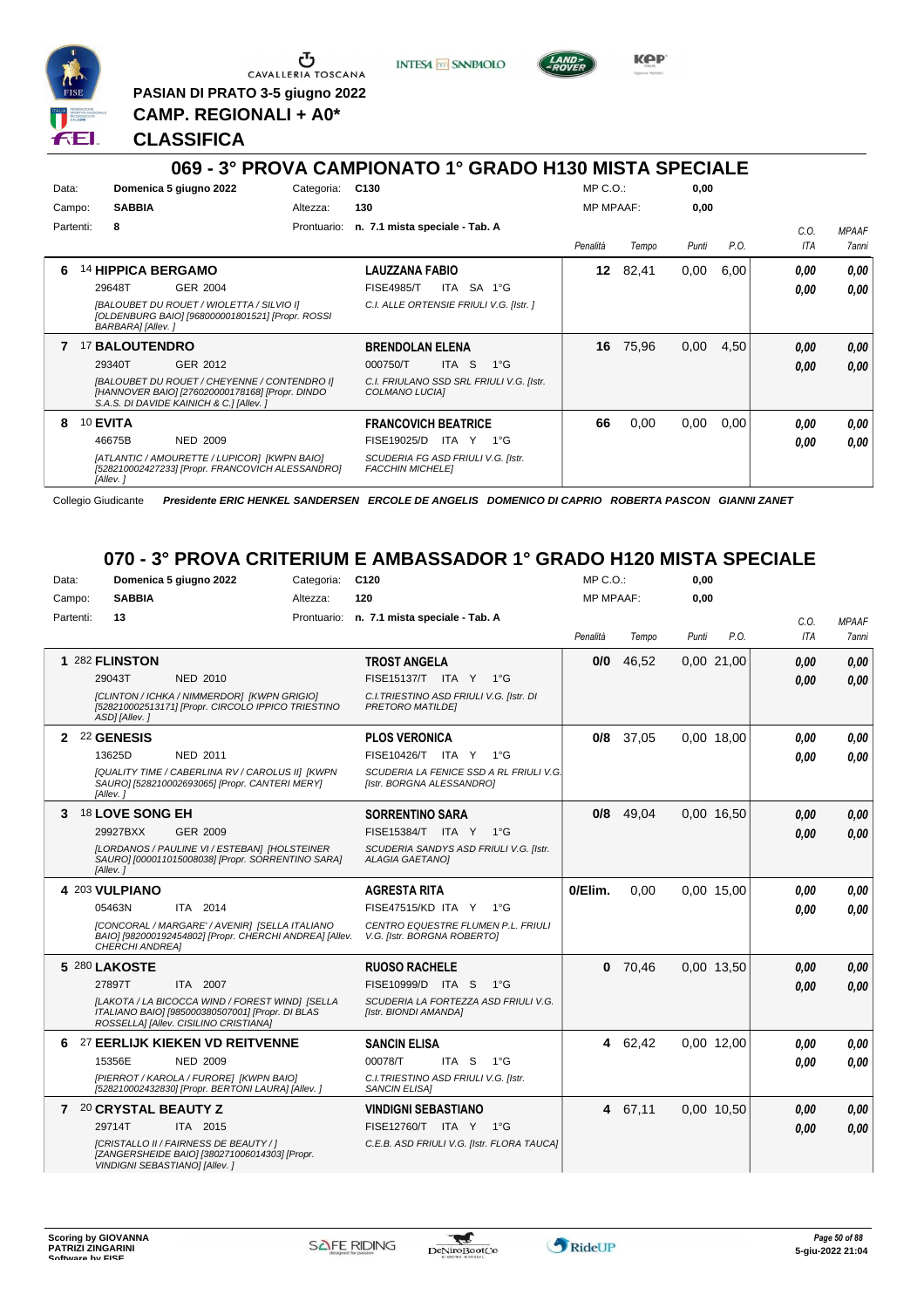

**INTESA** M SANPAOLO



**KPP** 

**PASIAN DI PRATO 3-5 giugno 2022 CAMP. REGIONALI + A0\***

### **CLASSIFICA**

|           |                           |                                                                                                                                                |            | 070 - 3° PROVA CRITERIUM E AMBASSADOR 1° GRADO H120 MISTA SPECIALE |                  |         |       |      |                    |                              |
|-----------|---------------------------|------------------------------------------------------------------------------------------------------------------------------------------------|------------|--------------------------------------------------------------------|------------------|---------|-------|------|--------------------|------------------------------|
| Data:     |                           | Domenica 5 giugno 2022                                                                                                                         | Categoria: | C <sub>120</sub>                                                   | MP C.O.:         |         | 0,00  |      |                    |                              |
| Campo:    | <b>SABBIA</b>             |                                                                                                                                                | Altezza:   | 120                                                                | <b>MP MPAAF:</b> |         | 0,00  |      |                    |                              |
| Partenti: | 13                        |                                                                                                                                                |            | Prontuario: n. 7.1 mista speciale - Tab. A                         | Penalità         | Tempo   | Punti | P.O. | C.0.<br><b>ITA</b> | <b>MPAAF</b><br><b>7anni</b> |
|           |                           |                                                                                                                                                |            |                                                                    |                  |         |       |      |                    |                              |
| 8         | 21 DAVID                  |                                                                                                                                                |            | <b>BRAIDOT NIKOL</b>                                               |                  | 4 67,41 | 0,00  | 9,00 | 0.00               | 0,00                         |
|           | 29417T                    | GER 2016                                                                                                                                       |            | <b>FISE78548/KT ITA S</b><br>1°G                                   |                  |         |       |      | 0.00               | 0.00                         |
|           |                           | [DARCODELLO / JUBILATE / CALETTO I] [HOLSTEINER<br>BAIO] [276020000474591] [Propr. BRAIDOT NIKOL] [Allev.]                                     |            | C.E.B. ASD FRIULI V.G. [Istr. FLORA TAUCA]                         |                  |         |       |      |                    |                              |
| 9         | 19 CLEOPATRA              |                                                                                                                                                |            | <b>SIST FEDERICA</b>                                               |                  | 4 68.80 | 0.00  | 7.50 | 0.00               | 0,00                         |
|           | 29736T                    | GER 2011                                                                                                                                       |            | FISE13142/T ITA Y 1°G                                              |                  |         |       |      | 0.00               | 0.00                         |
|           | [Allev. 1                 | [CON SHERRY / ANABELL / ACADIUS] [SELLA TEDESCA<br>BAIO SCURO] [276020000147914] [Propr. SIST FEDERICA]                                        |            | CENTRO EQUESTRE FLUMEN P.L. FRIULI<br>V.G. [Istr. PALMISANO LUCA]  |                  |         |       |      |                    |                              |
|           | 10 25 COMMODO             |                                                                                                                                                |            | <b>MODENESE RICCARDO</b>                                           | 54               | 0,00    | 0,00  | 0,00 | 0.00               | 0.00                         |
|           | 08798D                    | ITA 2008                                                                                                                                       |            | FISE6155/T<br>ITA S $1^{\circ}$ G                                  |                  |         |       |      | 0.00               | 0.00                         |
|           |                           | [ACOBAT II / TWIN LIGHT / QUANTUM] [SELLA ITALIANO<br>BAIO] [982009106706680] [Propr. C.I. DEL CRISTALLO]<br>[Allev. C.E. RESIDENZA SOLE ALTO] |            | C.I. LA CORTE ASD FRIULI V.G. [Istr. FERRO<br>ANDREA1              |                  |         |       |      |                    |                              |
|           | 10 28 ZENZERATA EMME      |                                                                                                                                                |            | <b>FERAGOTTO LODOVICO</b>                                          | 54               | 0,00    | 0,00  | 0.00 | 0.00               | 0.00                         |
|           | 14138D                    | ITA 2015                                                                                                                                       |            | 000749/T<br>ITA S 1°G                                              |                  |         |       |      | 0.00               | 0.00                         |
|           | GARDESANA S.R.L.1         | [**/**/] [SCONOSCIUTA BAIO] [380271006073555] [Propr.<br>SCUDERIA GARDESANA S.R.L.] [Allev. SCUDERIA                                           |            | C.E.B. ASD FRIULI V.G. [Istr. FLORA TAUCA]                         |                  |         |       |      |                    |                              |
| 10        | 30 ATHINA 2               |                                                                                                                                                |            | <b>ZUCCA CLAUDIA</b>                                               | 54               | 0.00    | 0.00  | 0.00 | 0.00               | 0.00                         |
|           | 32776BXX                  | GER 2008                                                                                                                                       |            | 001886/D<br>ITA SA 1°G                                             |                  |         |       |      | 0.00               | 0.00                         |
|           | [Allev.]                  | [CONTINUS GRANNUS / AIDA / ARPEGGIO] [WESTFALEN<br>BAIO] [040098100355778] [Propr. CHINI EMANUELA]                                             |            | C.I. FRIULANO SSD SRL FRIULI V.G. [Istr.<br>COLMANO LUCIAI         |                  |         |       |      |                    |                              |
| NP        | <b>26 TIVENDIA</b>        |                                                                                                                                                |            | <b>GATTI ALDO</b>                                                  | <b>N.P.</b>      | 0,00    | 0,00  | 0.00 | 0.00               | 0.00                         |
|           | 29429T                    | FRA 2007                                                                                                                                       |            | ITA <sub>S</sub><br><b>FISE7806/G</b><br>$1^{\circ}G$              |                  |         |       |      | 0.00               | 0.00                         |
|           | PRETORO MATILDE] [Allev.] | <b>IARS VIVENDI / DIANE DE L'ISLE / SHALIMAN DU THOTI</b><br>[SELLA FRANCESE BAIO] [250259700216152] [Propr. DI                                |            | G.G. STABLE ASD FRIULI V.G. [Istr. GALANT]<br><b>GIOVANNII</b>     |                  |         |       |      |                    |                              |

Collegio Giudicante *Presidente ERIC HENKEL SANDERSEN ERCOLE DE ANGELIS DOMENICO DI CAPRIO ROBERTA PASCON GIANNI ZANET*

# **074 - 3° PROVA CAMPIONATO BREVETTO JUNIOR H115 MISTA SPECIALE**

| Data:     |                                       | Domenica 5 giugno 2022                                                                                                                         | Categoria:  | C <sub>115</sub>                                                    |       | MP C. O.         |         | 0,00  |            |             |                       |
|-----------|---------------------------------------|------------------------------------------------------------------------------------------------------------------------------------------------|-------------|---------------------------------------------------------------------|-------|------------------|---------|-------|------------|-------------|-----------------------|
| Campo:    | <b>SABBIA</b>                         |                                                                                                                                                | Altezza:    | 115                                                                 |       | <b>MP MPAAF:</b> |         | 0,00  |            |             |                       |
| Partenti: | 6                                     |                                                                                                                                                | Prontuario: | n. 7.1 mista speciale - Tab. A                                      |       | Penalità         | Tempo   | Punti | P.O.       | C.O.<br>ITA | <b>MPAAF</b><br>7anni |
|           | 36 AMBRE DEL BOSCO                    |                                                                                                                                                |             | TRAMONTINA SOPHIA                                                   |       | 4/0              | 36,05   |       | 0.00 10.50 | 0.00        | 0,00                  |
|           | 29238T                                | FRA 2010                                                                                                                                       |             | FISE99692/KT ITA J                                                  | Brev. |                  |         |       |            | 0.00        | 0.00                  |
|           |                                       | [AYDIN DES MALAIS / PENELOPE DU GRANDCLOS /<br>FIRST DE LAUNAYI [SELLA FRANCESE BAIO]<br>[250259701018747] [Propr. TRAMONTINA SOPHIA] [Allev.] |             | C.E. ELLE ASD FRIULI V.G. [Istr. RIBIS<br>LAURA]                    |       |                  |         |       |            |             |                       |
| 2         | 33 AACHEN                             |                                                                                                                                                |             | <b>CRECHICI MARGHERITA</b>                                          |       | 4/0              | 38,13   | 0,00  | 7,50       | 0,00        | 0,00                  |
|           | 08598D                                | <b>GER 2007</b>                                                                                                                                |             | FISE16643/T<br>ITA<br>C.                                            | Brev. |                  |         |       |            | 0,00        | 0.00                  |
|           | ALBERTO] [Allev.]                     | [CLINTON II / QUICK LUCY / CANDIDATUS] [OLDENBURG<br>GRIGIO] [276098102310330] [Propr. MOYERSOEN                                               |             | C.I. TRIESTINO ASD FRIULI V.G. [Istr. DI<br>PRETORO MATILDEI        |       |                  |         |       |            |             |                       |
| 3         | 38 CATOON 5                           |                                                                                                                                                |             | <b>CATALFAMO DENISE</b>                                             |       | 0/4              | 46,85   | 0,00  | 6,00       | 0.00        | 0,00                  |
|           | 15587E                                | GER 2013                                                                                                                                       |             | FISE15010/T<br>ITA J                                                | Brev. |                  |         |       |            | 0.00        | 0.00                  |
|           |                                       | ICATOO / ULANA VIII / NEKTON] [HOLSTEINER BAIO]<br>[276020000247726] [Propr. BALDAZZI ELISA] [Allev. ]                                         |             | C.I.LE TRAVERSINE FRIULI V.G. [Istr.<br>POLONIO GIANNII             |       |                  |         |       |            |             |                       |
| 4         | 34 EUROPE                             |                                                                                                                                                |             | <b>PATRIZIO EMMA MARIA</b>                                          |       |                  | 4 62,09 | 0,00  | 4,50       | 0,00        | 0,00                  |
|           | 29635T                                | <b>NED 2009</b>                                                                                                                                |             | <b>FISE16222/T</b><br>ITA C                                         | Brev. |                  |         |       |            | 0,00        | 0,00                  |
|           | <b>IPPICO TRIESTINO ASDI [Allev.]</b> | [CANTOS / WILKE / TANGELO VAN DE ZUUTHOEVE]<br>[KWPN BAIO SCURO] [528210002422411] [Propr. CIRCOLO                                             |             | C.I. TRIESTINO ASD FRIULI V.G. [Istr. DI<br><b>PRETORO MATILDEI</b> |       |                  |         |       |            |             |                       |

 $\mathbf{r}$ 

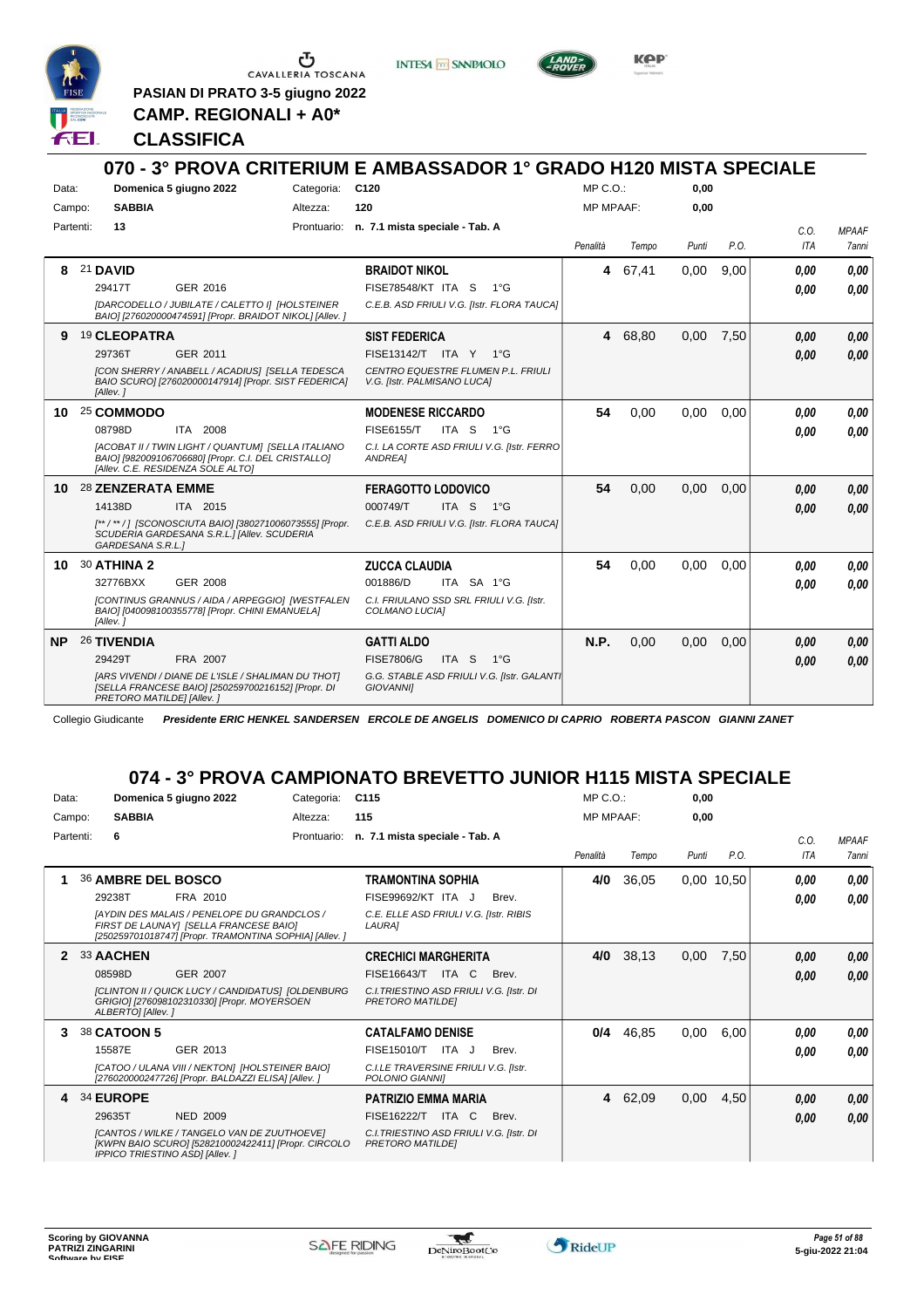

**PASIAN DI PRATO 3-5 giugno 2022 CAMP. REGIONALI + A0\***

**INTESA M SANPAOLO** 



**KPP** 

#### **CLASSIFICA**

#### **074 - 3° PROVA CAMPIONATO BREVETTO JUNIOR H115 MISTA SPECIALE** Data: **Domenica 5 giugno 2022** Categoria: C115 Prontuario: **n. 7.1 mista speciale - Tab. A** Campo: **SABBIA** Partenti: **6** Altezza: **115** MP C.O.: MP MPAAF: **0,00 0,00** *Penalità Tempo Punti P.O. C.O. ITA MPAAF 7anni* **5** 32 **CLASSIQUE DE PLEVILLE** FRA 2012 **MOCELLIN MARZIA** *[ENSOR VAN DE HEFFINK / BELLE DU BOIS / ] [SELLA FRANCESE SAURO] [250259806038183] [Propr. DEL CAMPO VANIA] [Allev. ] A.S.D.E. SCUDERIA MEZZALUNA FRIULI V.G. [Istr. MIRAZ ROBERTO]* 05993S FRA 2012 FISE16848/T ITA J Brev. **0,00 0,00 4** 69,08 0,00 3,00 *0,00 0,00 0,00* **6** 37 **METAFORA** ITA 2006 **CATALFAMO FRANCESCA** *[RAMIRO'S SON / BOSNIA / ] [SELLA ITALIANO BAIO] [972000000577188] [Propr. AZIENDA AGRICOLA LE TRAVERSINE DI GIANNI POLONIO] [Allev. AZIENDA AGRICOLA LE TRAVERSINE DI GIANNI POLONIO] C.I.LE TRAVERSINE FRIULI V.G. [Istr. POLONIO GIANNI]* ITA J Brev. 28279T FISE15011/T *0,00* **54** 0,00 0,00 0,00 *0,00 0,00 0,00*

Collegio Giudicante *Presidente ERIC HENKEL SANDERSEN ERCOLE DE ANGELIS DOMENICO DI CAPRIO ROBERTA PASCON GIANNI ZANET*

#### **075 - 3° PROVA CRITERIUM BREVETTO JR H105 MISTA SPECIALE**

| Data:        |           |                            | Domenica 5 giugno 2022                                                                                                                                 | Categoria: | <b>B105</b>                                                      |       | $MP C. O.$ :     |             | 0,00  |            |            |              |
|--------------|-----------|----------------------------|--------------------------------------------------------------------------------------------------------------------------------------------------------|------------|------------------------------------------------------------------|-------|------------------|-------------|-------|------------|------------|--------------|
| Campo:       |           | <b>SABBIA</b>              |                                                                                                                                                        | Altezza:   | 105                                                              |       | <b>MP MPAAF:</b> |             | 0,00  |            |            |              |
|              | Partenti: | 12                         |                                                                                                                                                        |            | Prontuario: n. 7.1 mista speciale - Tab. A                       |       |                  |             |       |            | C.O.       | <b>MPAAF</b> |
|              |           |                            |                                                                                                                                                        |            |                                                                  |       | Penalità         | Tempo       | Punti | P.O.       | <b>ITA</b> | 7anni        |
| 1            |           | 56 CORDALMEA FZ            |                                                                                                                                                        |            | <b>DEVIDE GIADA</b>                                              |       | 0/0              | 38,18       |       | 0,00 19,50 | 0.00       | 0,00         |
|              |           | 08212D                     | ITA 2007                                                                                                                                               |            | FISE15681/T ITA J                                                | Brev. |                  |             |       |            | 0.00       | 0.00         |
|              |           |                            | [CORLAND / ELCAPONE / ALME Z] [SELLA ITALIANO<br>GRIGIO] [985000380507637] [Propr. SIEGA FRANCESCA<br>SOFIA] [Allev. AZ. AGR. ZANETTI FRANCA]          |            | C.I. TRIESTINO ASD FRIULI V.G. [Istr.<br><b>SANCIN ELISAI</b>    |       |                  |             |       |            |            |              |
| $\mathbf{2}$ |           | 58 CORTEZ                  |                                                                                                                                                        |            | <b>ZOCCOLAN CHIARA</b>                                           |       | 4/0              | 38,70       |       | 0.00 16.50 | 0.00       | 0,00         |
|              |           | 28700T                     | <b>GER 2009</b>                                                                                                                                        |            | FISE32370/D ITA J                                                | Brev. |                  |             |       |            | 0,00       | 0,00         |
|              |           |                            | [CORRADO I / EUROVISION / LORD] [HOLSTEINER<br>GRIGIO] [642019820184943] [Propr. J.R.G.T. D.O.O.<br>JUMPING RIDING G. TEAM] [Allev.]                   |            | A.S.D. IL RUBINO FRIULI V.G. [Istr. BURIN<br><b>MIRKOI</b>       |       |                  |             |       |            |            |              |
| 3            |           | 47 TAJON                   |                                                                                                                                                        |            | <b>LENARDUZZI AURORA</b>                                         |       |                  | $0/4$ 40,32 |       | 0,00 15,00 | 0.00       | 0,00         |
|              |           | 13596D                     | ITA 2012                                                                                                                                               |            | <b>FISE19604/T</b><br>ITA J                                      | Brev. |                  |             |       |            | 0.00       | 0.00         |
|              |           | <b>PES BATTISTA]</b>       | [KING SIZE / SANDRA / DELFO DE OSSI] [ANGLO ARABO<br>BAIO] [982000192457829] [Propr. ZECCHINI CARLA] [Allev.                                           |            | S.O. FRIULI V.G. [Istr. MILOS BARBARA]                           |       |                  |             |       |            |            |              |
| 4            |           | 53 TONIGHT                 |                                                                                                                                                        |            | <b>BIANCHI ANDREA</b>                                            |       |                  | 4/4 47.46   |       | 0.00 13.50 | 0.00       | 0,00         |
|              |           | 14568BXX                   | <b>NED 2000</b>                                                                                                                                        |            | FISE44563/D ITA J                                                | Brev. |                  |             |       |            | 0.00       | 0,00         |
|              |           |                            | [NUMERO UNO / MEISKE / IROKO] [KWPN BAIO]<br>[528210000507131] [Propr. PEDROCCO LODOVICO] [Allev.]                                                     |            | SCUDERIA SANDYS ASD FRIULI V.G. [Istr.<br><b>ALAGIA GAETANO]</b> |       |                  |             |       |            |            |              |
| 5            |           | 54 GOOD LUCK 141           |                                                                                                                                                        |            | <b>TEBALDI GIANLUCA</b>                                          |       |                  | 5 83,33     |       | 0.00 12.00 | 0.00       | 0.00         |
|              |           | 29733T                     | GER 2016                                                                                                                                               |            | FISE16148/T ITA J                                                | Brev. |                  |             |       |            | 0.00       | 0.00         |
|              |           | [Allev.]                   | [GOODWIN / FIONA / FOR PLEASURE] [SELLA TEDESCA<br>SAURO] [276020000543037] [Propr. TEBALDI GIANLUCA]                                                  |            | A.S.D.E. SCUDERIA MEZZALUNA FRIULI<br>V.G. [Istr. MIRAZ ROBERTO] |       |                  |             |       |            |            |              |
| 6            |           | 49 KEPLERO                 |                                                                                                                                                        |            | <b>ZAMUNER RICCARDO</b>                                          |       | 8                | 59,04       |       | 0,00 10,50 | 0.00       | 0,00         |
|              |           | 27169T                     | ITA 2004                                                                                                                                               |            | FISE49769/D ITA C                                                | Brev. |                  |             |       |            | 0.00       | 0.00         |
|              |           |                            | [CAMPIONE VI / E-JAMBO / JOOST] [SELLA ITALIANO<br>BAIO] [977121001874802] [Propr. EUROTEAM S.A.S. DI<br>KATIA PRADELLA & C.] [Allev. COSTA FRANCESCA] |            | SCUDERIA EUOTEAM ASD FRIULI V.G. [Istr.<br>PRADELLA KATIA]       |       |                  |             |       |            |            |              |
|              |           | 7 57 SANDY                 |                                                                                                                                                        |            | PERRELLI MAJA                                                    |       | 8                | 62,71       | 0.00  | 9,00       | 0.00       | 0.00         |
|              |           | 29547T                     | GER 2015                                                                                                                                               |            | FISE14999/T ITA J                                                | Brev. |                  |             |       |            | 0.00       | 0.00         |
|              |           | GIANFRANCO] [Allev.]       | [DIARADO / SINABELLE / BELISSIMO M] [PFER BAIO<br>SCURO] [380271006119050] [Propr. PERRELLI                                                            |            | C.I. TRIESTINO ASD FRIULI V.G. [Istr. DI<br>PRETORO MATILDEI     |       |                  |             |       |            |            |              |
| 8            |           | <b>51 HEONITO PAULOWNA</b> |                                                                                                                                                        |            | <b>BIZZOTTO MICHELA</b>                                          |       |                  | 12 69,25    | 0,00  | 7,50       | 0.00       | 0,00         |
|              |           | 048601                     | <b>NED 2012</b>                                                                                                                                        |            | FISE18180/T ITA J                                                | Brev. |                  |             |       |            | 0,00       | 0,00         |
|              |           |                            | [CANABIS Z / NITA / BURGGRAAF] [KWPN SAURO]<br>[528210002702351] [Propr. MBHORSES] [Allev.]                                                            |            | S.O. FRIULI V.G. [Istr. MILOS BARBARA]                           |       |                  |             |       |            |            |              |

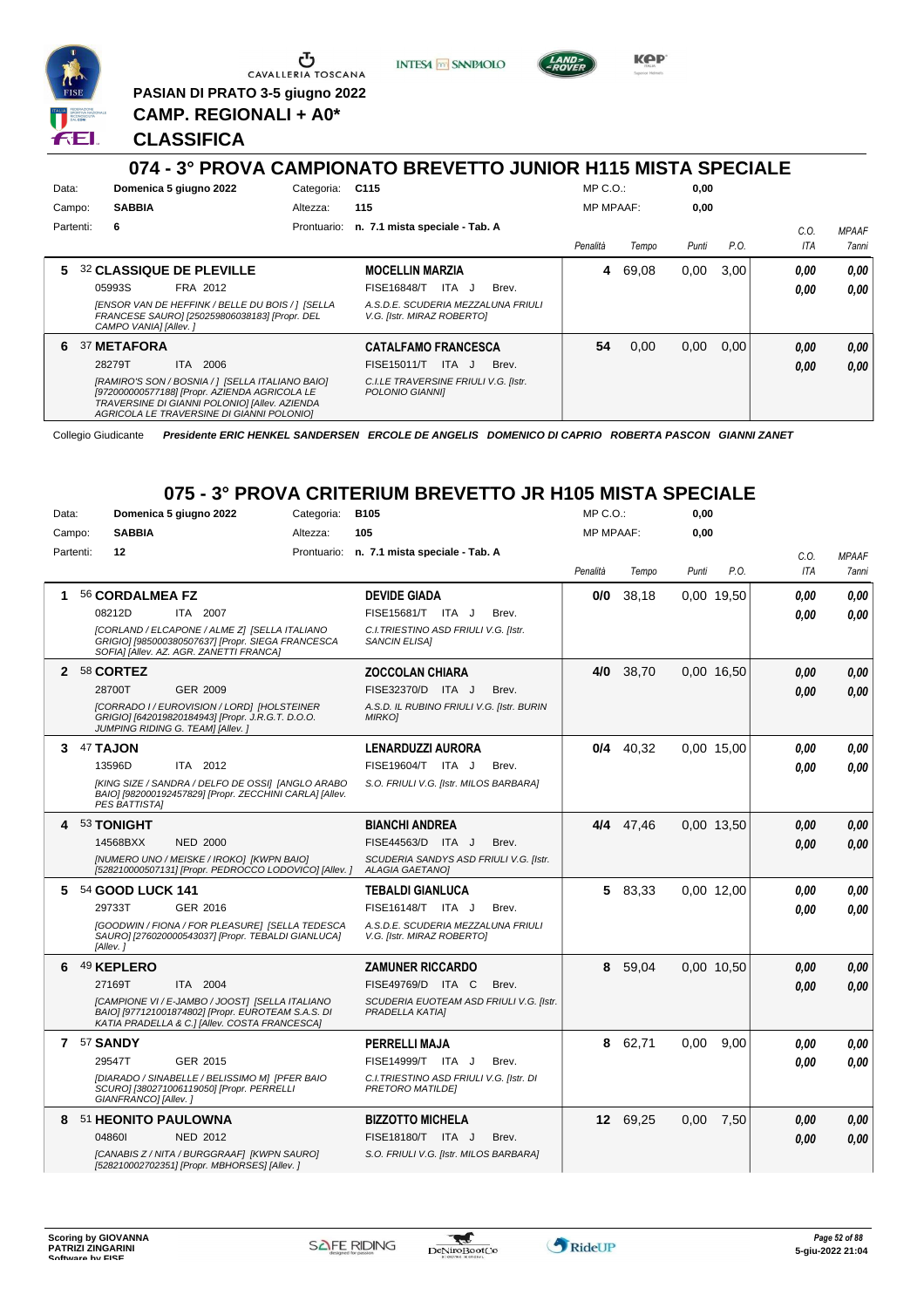

**PASIAN DI PRATO 3-5 giugno 2022**

**INTESA** M SANPAOLO



KOP

**CAMP. REGIONALI + A0\* CLASSIFICA**

#### **075 - 3° PROVA CRITERIUM BREVETTO JR H105 MISTA SPECIALE** Data: **Domenica 5 giugno 2022** Categoria: B105 Prontuario: **n. 7.1 mista speciale - Tab. A** Campo: **SABBIA** Partenti: **12** Altezza: **105** MP C.O.: MP MPAAF: **0,00 0,00** *Penalità Tempo Punti P.O. C.O. ITA* **9** 48 **SZELLO** HUN 2013 **PESSOT RUBEN** *[MY COLT / ROMA / ROMINO] [SELLA UNGHERESE BAIO] [348098100222674] [Propr. PESSOT ANTONELLO] [Allev. ] C.I. PALMANOVA ASD FRIULI V.G. [Istr. BOTTA GIO']* 28902T HUN 2013 FISE18778/T ITA C Brev. **0,00 0,00 12** 73,88 0,00 6,00 *0,00 0,00* **10** 46 **GANDALF** NED 2004 **ROMANIN ARIANNA** *[XXX / XXX / ] [SCONOSCIUTA GRIGIO] [528210000359132] [Propr. BACCI PATRIZIA] [Allev. BARBERO FUTURA] PRADAMANO DREAM SSD A RL FRIULI V.G. [Istr. MUSCOVICH ALESSANDRA]* ITA J Brev. 14710A FISE19709/T *0,00* **62** 0,00 0,00 0,00 *0,00 0,00* **10** 50 **QUICK STEP H Z** SWE 2005 **FRANCESCONI LETIZIA** *[QUALITY TOUCH Z / CELINE H Z / CARETANO Z] [ZANGERSHEIDE BAIO] [977200008200846] [Propr. ROSSI MICHELA] [Allev. ] A.S.D. IL RUBINO FRIULI V.G. [Istr. BURIN MIRKO]* 31014BXX SWE 2005 FISE48528/D ITA J Brev. **0,00 0,00 62** 0,00 0,00 0,00 *0,00 0,00* **10** 55 **SEMOLINO** ITA 2012 **COSTA BEATRICE** *[NN / NN / ] [SCONOSCIUTA BAIO] [941000014450935] [Propr. COSTA PIERLUIGI] [Allev. ] C.I.TRIESTINO ASD FRIULI V.G. [Istr. SANCIN ELISA]* 29187T ITA 2012 FISE70108/G ITA J Brev. <mark>0,00 0,00</mark> **62** 0,00 0,00 0,00 *0,00 0,00*

Collegio Giudicante *Presidente ERIC HENKEL SANDERSEN ERCOLE DE ANGELIS DOMENICO DI CAPRIO ROBERTA PASCON GIANNI ZANET*

# **076 - 3° PROVA CRITERIUM BREVETTO SR H105 MISTA SPECIALE**

| Data:     | Domenica 5 giugno 2022                                                                                                             | Categoria: | <b>B105</b>                                                          | $MP C. O.$ :     |             | 0,00  |            |            |              |
|-----------|------------------------------------------------------------------------------------------------------------------------------------|------------|----------------------------------------------------------------------|------------------|-------------|-------|------------|------------|--------------|
| Campo:    | <b>SABBIA</b>                                                                                                                      | Altezza:   | 105                                                                  | <b>MP MPAAF:</b> |             | 0.00  |            |            |              |
| Partenti: | 9                                                                                                                                  |            | Prontuario: n. 7.1 mista speciale - Tab. A                           |                  |             |       |            | C.O.       | <b>MPAAF</b> |
|           |                                                                                                                                    |            |                                                                      | Penalità         | Tempo       | Punti | P.O.       | <b>ITA</b> | 7anni        |
|           | 62 TRIOMPHE Z                                                                                                                      |            | <b>ROSSETTO MADDALENA</b>                                            | 0/0              | 36,74       |       | 0.00 15.00 | 0,00       | 0.00         |
|           | 27696T<br>BEL 2001                                                                                                                 |            | FISE90690/KT ITA Y Brev.                                             |                  |             |       |            | 0.00       | 0.00         |
|           | [TORNADO / BOLERO-DRUM / PRINS DRUM] [SANGUE<br>BELGA BAIO] [967000001159591] [Propr. CIRCOLO IPPICO<br>FRIULANO SSD SRL] [Allev.] |            | C.I. FRIULANO SSD SRL FRIULI V.G. [Istr.<br>COLMANO LUCIA]           |                  |             |       |            |            |              |
|           | 2 61 KISS ME Z (DUPLICATE)                                                                                                         |            | <b>ABRAM CRISTINA</b>                                                | 0/0              | 42,76       |       | 0,00 12,00 | 0.00       | 0,00         |
|           | 29537T<br>BEL 2015                                                                                                                 |            | FISE31986/D ITA S<br>Brev.                                           |                  |             |       |            | 0.00       | 0.00         |
|           | [KANNAN / GREASE / INDOCTRO] [ZANGERSHEIDE BAIO]<br>[972270000395092] [Propr. ABRAM CRISTINA] [Allev. ]                            |            | A.S.D.E. SCUDERIA MEZZALUNA FRIULI<br>V.G. [Istr. MIRAZ ROBERTO]     |                  |             |       |            |            |              |
| 3         | 65 SOETKIN B VAN HET DORENHOF                                                                                                      |            | <b>CASTELLANO LARA</b>                                               |                  | $0/4$ 42.47 |       | 0.00 10.50 | 0.00       | 0.00         |
|           | 28298T<br><b>BEL 2002</b>                                                                                                          |            | <b>FISE6372/T</b><br>ITA S<br>Brev.                                  |                  |             |       |            | 0.00       | 0.00         |
|           | <b>IVIGO D'ARSOUILLES / GINDE / ROMANOW VON</b><br>PFERDHEIM] [BWP SAURO] [981100000079840] [Propr.<br>PANZA ESTER] [Allev.]       |            | PRADAMANO DREAM SSD A RL FRIULI V.G.<br>[Istr. MUSCOVICH ALESSANDRA] |                  |             |       |            |            |              |
|           | 4 64 HEKINA FIELD                                                                                                                  |            | <b>AGNESE GAIA</b>                                                   |                  | 4 57,33     | 0,00  | 9.00       | 0.00       | 0,00         |
|           | <b>NED 2012</b><br>29406T                                                                                                          |            | <b>FISE9998/T</b><br>ITA Y<br>Brev.                                  |                  |             |       |            | 0.00       | 0.00         |
|           | [UKATO / BIKINA FIELD / CHIN CHIN] [KWPN SAURO]<br>[528210002845315] [Propr. AGNESE GAIA] [Allev. ]                                |            | PRADAMANO DREAM SSD A RL FRIULI V.G.<br>[Istr. MUSCOVICH ALESSANDRA] |                  |             |       |            |            |              |
| 5.        | 60 CHAMP 205                                                                                                                       |            | <b>ZAJA GIADA</b>                                                    |                  | 4 70.53     | 0.00  | 7.50       | 0.00       | 0.00         |
|           | 29054T<br><b>GER 2007</b>                                                                                                          |            | FISE13913/T ITA Y<br>Brev.                                           |                  |             |       |            | 0.00       | 0.00         |
|           | [CHAMBERTIN / KIM VI / ALCATRAZ] [HOLSTEINER BAIO<br>SCURO] [380271006064734] [Propr. ZAJA GIADA] [Allev. ]                        |            | C.I. PALMANOVA ASD FRIULI V.G. [Istr.<br><b>BOTTA GIOT</b>           |                  |             |       |            |            |              |
| 6         | 63 COME UNA DEA                                                                                                                    |            | <b>PETRI CHIARA</b>                                                  |                  | 8 63,11     | 0.00  | 6.00       | 0,00       | 0.00         |
|           | 28533T<br>ITA 2011                                                                                                                 |            | <b>FISE81950/KT ITA S</b><br>Brev.                                   |                  |             |       |            | 0.00       | 0.00         |
|           | [CRISTO / STELLA BI / ] [SELLA ITALIANO BAIO]<br>[9410000012740488] [Propr. BARDUS MONICA] [Allev.<br><b>BARDUS MONICAI</b>        |            | PRADAMANO DREAM SSD A RL FRIULI V.G.<br>[Istr. MUSCOVICH ALESSANDRA] |                  |             |       |            |            |              |
|           | 7 180 ELITE                                                                                                                        |            | <b>BAILOT FRANCESCA GIULIA</b>                                       |                  | 8 81,64     | 0.00  | 4.50       | 0.00       | 0.00         |
|           | <b>NED 2003</b><br>27553T                                                                                                          |            | <b>FISE12048/T ITA S</b><br>Brev.                                    |                  |             |       |            | 0.00       | 0.00         |
|           | [ELITE JUVENTUS / NAIDIN / DAMIRO] [MECKLENBURG<br>BAIO] [528210002106698 NLD] [Propr. BAILOT<br>FRANCESCA GIULIA] [Allev.]        |            | CENTRO EQUESTRE FLUMEN P.L. FRIULI<br>V.G. [Istr. BORGNA ROBERTO]    |                  |             |       |            |            |              |

w



*MPAAF 7anni*

*0,00*

*0,00*

*0,00*

*0,00*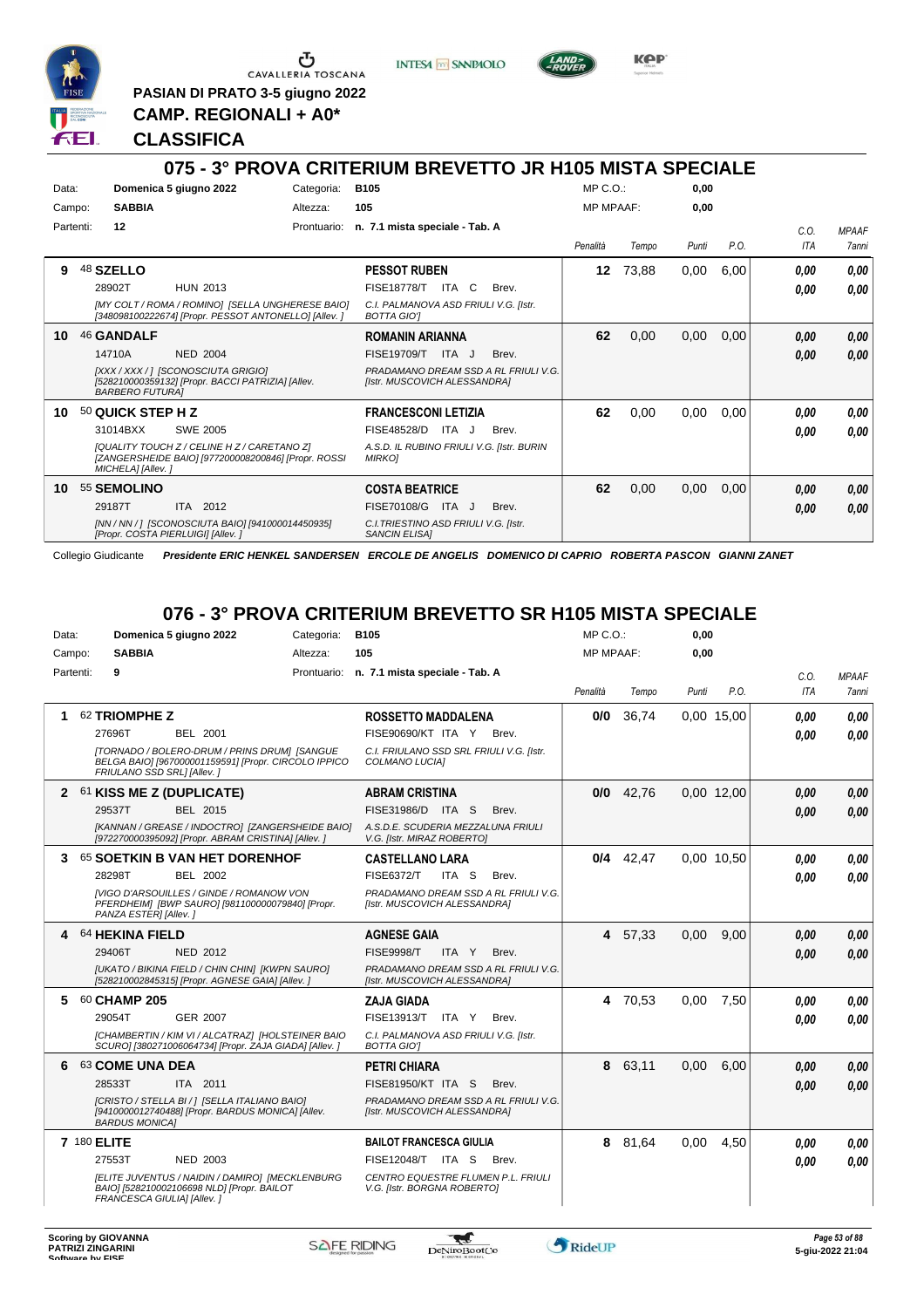

**INTESA** M SANPAOLO



**KPP** 

**PASIAN DI PRATO 3-5 giugno 2022 CAMP. REGIONALI + A0\***

**CLASSIFICA**

# **076 - 3° PROVA CRITERIUM BREVETTO SR H105 MISTA SPECIALE**

| Data:     | Domenica 5 giugno 2022 |          |                                                                                                                 | Categoria: | <b>B105</b>                                                |            |                                           | $MP C. O.$ :     |       | 0,00  |      |      |              |
|-----------|------------------------|----------|-----------------------------------------------------------------------------------------------------------------|------------|------------------------------------------------------------|------------|-------------------------------------------|------------------|-------|-------|------|------|--------------|
| Campo:    | <b>SABBIA</b>          |          |                                                                                                                 | Altezza:   | 105                                                        |            |                                           | <b>MP MPAAF:</b> |       | 0,00  |      |      |              |
| Partenti: | 9                      |          |                                                                                                                 |            | Prontuario: n. 7.1 mista speciale - Tab. A                 |            |                                           |                  |       |       |      | C.O. | <b>MPAAF</b> |
|           |                        |          |                                                                                                                 |            |                                                            |            |                                           | Penalità         | Tempo | Punti | P.O. | ITA  | 7anni        |
| 8         | 66 STELLA              |          |                                                                                                                 |            | <b>BORSI NOVELLA</b>                                       |            |                                           | 12               | 65,81 | 0,00  | 3.00 | 0,00 | 0,00         |
|           | 28778T                 | ITA 2012 |                                                                                                                 |            | 002123/T                                                   | S.<br>ITA. | Brev.                                     |                  |       |       |      | 0,00 | 0.00         |
|           | SAN LORENZO S.S.1      |          | [**** / **** / ]  [SELLA ITALIANO BAIO] [941000013875637]<br>[Propr. BORSI NOVELLA] [Allev. SOCIETA' AGR. MONTE |            | C.I. PALMANOVA ASD FRIULI V.G. [Istr.<br><b>BOTTA GIOT</b> |            |                                           |                  |       |       |      |      |              |
| 9         | <b>59 LA STAR</b>      |          |                                                                                                                 |            | <b>PITTINI GIOIA</b>                                       |            |                                           | 62               | 0,00  | 0.00  | 0.00 | 0,00 | 0.00         |
|           | 34024BXX               | ITA 2014 |                                                                                                                 |            | FISE16739/T                                                | S<br>ITA   | Brev.                                     |                  |       |       |      | 0.00 | 0.00         |
|           | <b>BENINI SILVIOI</b>  |          | [QUICK STAR / HELLA SI' / STAKKATO] [SELLA ITALIANO<br>BAIO] [982000192786720] [Propr. MELOTTO SERGIO] [Allev.  |            | COLMANO LUCIA]                                             |            | C.I. FRIULANO SSD SRL FRIULI V.G. [Istr.] |                  |       |       |      |      |              |

Collegio Giudicante *Presidente ERIC HENKEL SANDERSEN ERCOLE DE ANGELIS DOMENICO DI CAPRIO ROBERTA PASCON GIANNI ZANET*

# **077 - 3° PROVA TROFEO BREVETTO JR H90 MISTA SPECIALE**

| Data:  |           |                            | Domenica 5 giugno 2022                                                                                                                     | Categoria: | <b>B90</b>                                                             | $MP C. O.$ :     |             | 0,00  |            |            |              |
|--------|-----------|----------------------------|--------------------------------------------------------------------------------------------------------------------------------------------|------------|------------------------------------------------------------------------|------------------|-------------|-------|------------|------------|--------------|
| Campo: |           | <b>SABBIA</b>              |                                                                                                                                            | Altezza:   | 90                                                                     | <b>MP MPAAF:</b> |             | 0,00  |            |            |              |
|        | Partenti: | 11                         |                                                                                                                                            |            | Prontuario: n. 7.1 mista speciale - Tab. A                             |                  |             |       |            | C.O.       | <b>MPAAF</b> |
|        |           |                            |                                                                                                                                            |            |                                                                        | Penalità         | Tempo       | Punti | P.O.       | <b>ITA</b> | 7anni        |
| 1      |           | <b>76 CAYENNE DE BAYEU</b> |                                                                                                                                            |            | <b>BILUCAGLIA ANNA</b>                                                 | 0/0              | 32.41       |       | 0,00 21,00 | 0.00       | 0.00         |
|        |           | 29497T                     | ESP 2006                                                                                                                                   |            | FISE14412/T ITA J<br>Brev.                                             |                  |             |       |            | 0.00       | 0,00         |
|        |           | [Allev. 1                  | [CARPACCIO(DE) / BAYEU(I.T.I.) / MAAT II] [ESPANOLA<br>BAIO] [938000000234784] [Propr. BILUCAGLIA DARIO]                                   |            | C.I. TRIESTINO ASD FRIULI V.G. [Istr. DI<br><b>PRETORO MATILDEI</b>    |                  |             |       |            |            |              |
|        | 2 70 PIX  |                            |                                                                                                                                            |            | <b>MAURO REBECCA</b>                                                   |                  | $0/4$ 32.63 |       | 0.00 18.00 | 0.00       | 0.00         |
|        |           | 28196T                     | <b>GER 2007</b>                                                                                                                            |            | FISE17939/T ITA J<br>Brev.                                             |                  |             |       |            | 0,00       | 0,00         |
|        |           |                            | [PHILIPO / PIROSCHKA / PIK LARIMAR] [WESTFALEN<br>BAIO] [616098100067473] [Propr. LOVINI MASSIMO] [Allev. ]                                |            | C.I. PALMANOVA ASD FRIULI V.G. [Istr.<br><b>BOTTA GIOT</b>             |                  |             |       |            |            |              |
| 3      |           | 74 CONQUIDAME              |                                                                                                                                            |            | <b>CATALFAMO FRANCESCA</b>                                             |                  | 0/8 37,31   |       | 0,00 16,50 | 0.00       | 0,00         |
|        |           | 29655T                     | <b>NED 2011</b>                                                                                                                            |            | FISE15011/T ITA J<br>Brev.                                             |                  |             |       |            | 0.00       | 0,00         |
|        |           |                            | [CANDOLETTO / QUIDAME VAN HOLLAND / NABAB DE<br>REVE] [NEDERLANDS RIJPAAR. BAIO] [528210002613911]<br>[Propr. CATALFAMO ANTONINO] [Allev.] |            | C.I.LE TRAVERSINE FRIULI V.G. [Istr.<br>POLONIO GIANNII                |                  |             |       |            |            |              |
| 4      |           | <b>78 GINEVRA</b>          |                                                                                                                                            |            | TONIZZO HELENA                                                         | 0/8              | 41,15       |       | 0.00 15.00 | 0.00       | 0,00         |
|        |           | 29047T                     | ITA 2002                                                                                                                                   |            | FISE13013/T ITA J<br>Brev.                                             |                  |             |       |            | 0.00       | 0.00         |
|        |           |                            | [SCN / SCN / ] [SCONOSCIUTA BAIO] [941000011035751]<br>[Propr. TONIZZO HELENA] [Allev.]                                                    |            | C.I.LA QUERCIA FRIULI V.G. [Istr.<br>PANCOTTO DANIELAI                 |                  |             |       |            |            |              |
|        |           | 5 71 LET'S DANCE           |                                                                                                                                            |            | <b>PERCO CATERINA</b>                                                  | $\mathbf{0}$     | 65,00       |       | 0,00 13,50 | 0,00       | 0,00         |
|        |           | 28879T                     | <b>GER 2007</b>                                                                                                                            |            | FISE16614/T ITA J<br>Brev.                                             |                  |             |       |            | 0.00       | 0,00         |
|        |           | [Allev.]                   | [LAVALL I / NANCY IX / CARNABY] [HOLSTEINER BAIO]<br>[528210002909457] [Propr. SLOCOVICH FRANCESCO]                                        |            | C.I. TRIESTINO ASD FRIULI V.G. [Istr. DI<br>PRETORO MATILDEI           |                  |             |       |            |            |              |
| 6      |           | 69 ESPRIE                  |                                                                                                                                            |            | <b>PRINZ SOPHIA ELETTRA</b>                                            |                  | 0 65,78     |       | 0,00 12,00 | 0.00       | 0,00         |
|        |           | 14877D                     | <b>NED 2009</b>                                                                                                                            |            | FISE18289/T ITA J<br>Brev.                                             |                  |             |       |            | 0.00       | 0.00         |
|        |           |                            | [VERDI / MISS-FOMIA / CORLEONE] [KWPN BAIO]<br>[528210002382082] [Propr. BASSAN FILIPPO] [Allev.]                                          |            | C.I. TRIESTINO ASD FRIULI V.G. [Istr.<br><b>SANCIN ELISA1</b>          |                  |             |       |            |            |              |
|        |           | 7 72 GABRIELLA             |                                                                                                                                            |            | <b>CERESATTO SARA</b>                                                  |                  | 0 67,53     |       | 0.00 10.50 | 0.00       | 0.00         |
|        |           | 29521T                     | <b>GER 2004</b>                                                                                                                            |            | FISE16607/T ITA J<br>Brev.                                             |                  |             |       |            | 0.00       | 0,00         |
|        |           | VARMO] [Allev.]            | [GRISELDI L / GLEYVA /   [OLDENBURG SAURO]<br>[972000000359550] [Propr. CLUB IPPICO I PRATI DI                                             |            | C.I.I PRATI DI VARMO FRIULI V.G. [Istr.<br><b>GUATELLI DANTE]</b>      |                  |             |       |            |            |              |
|        |           | 8 173 WHITE CRYSTAL        |                                                                                                                                            |            | <b>CORTOSI NOEMI</b>                                                   |                  | 0 68,75     | 0,00  | 9.00       | 0.00       | 0,00         |
|        |           | 29769T                     | ITA 2018                                                                                                                                   |            | FISE21620/T ITA C<br>Brev.                                             |                  |             |       |            | 0.00       | 0.00         |
|        |           | LUZZA PAOLA] [Allev. ]     | [WINNER DELLE PALUDI / IDORA ATLETIKA / COSMO]<br>[SELLA ITALIANO GRIGIO] [380271000055288] [Propr.                                        |            | C.E. LA SILVA FRIULI V.G. [Istr. GUADALUPE<br><b>FEDERICO NICOLASI</b> |                  |             |       |            |            |              |

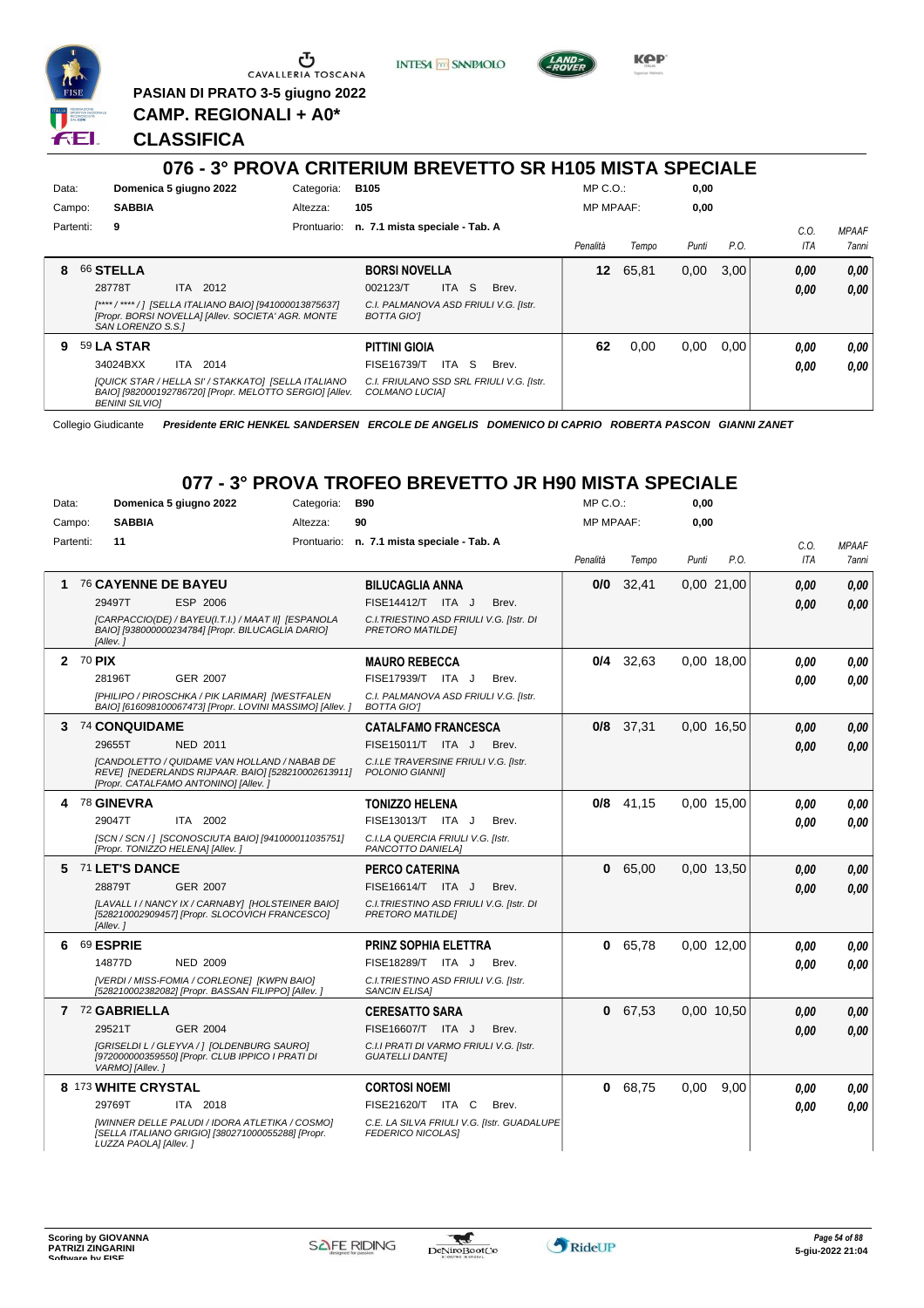

**PASIAN DI PRATO 3-5 giugno 2022 CAMP. REGIONALI + A0\***

**INTESA** M SANPAOLO



KOP

**CLASSIFICA**

#### **077 - 3° PROVA TROFEO BREVETTO JR H90 MISTA SPECIALE** Data: **Domenica 5 giugno 2022** Categoria: B90 Prontuario: **n. 7.1 mista speciale - Tab. A** Campo: **SABBIA** Partenti: **11** Altezza: **90** MP C.O.: MP MPAAF: **0,00 0,00** *Penalità Tempo Punti P.O. C.O. ITA MPAAF 7anni* **9** 67 **STAKKATO SAURO A.M.** ITA 2006 **ROSSETTO MATILDE** *[STAKKATO / NALIZIA DI VALMARINA / ABDULLAH (II)] [SELLA ITALIANO SAURO] [977200004262956] [Propr. A.M. TEAM DI MARTINI ANDREA] [Allev. A.M. TEAM DI MARTINI ANDREA] A.S.D. IL RUBINO FRIULI V.G. [Istr. BURIN MIRKO]* 15968P ITA 2006 FISE20277/T ITA J Brev. **0,00 0,00 0** 69,32 0,00 7,50 *0,00 0,00 0,00* **10** 79 **EARLY STAR D'ATALIA** FRA 2014 **PRESSACCO VANESSA** *[L'ARC DE TRIOMPHE / KALINE STAR II / APACHE D'ADRIERS] [SELLA FRANCESE BAIO] [250259806130647] [Propr. PRESSACCO VANESSA] [Allev. PRESSACCO VANESSA] SCUDERIA SANDYS ASD FRIULI V.G. [Istr. ALAGIA GAETANO]* FISE86386/KT ITA J Brev. **0** 72,30 0,00 6,00 *0,00 0,00 0,00* 29766T FRA 2014 FISE86386/KT ITA J Brev. **0,00 0,00 11** 68 **HAWAIIAN HOPE** ITA 2013 **CAPPELLO SHARON** *[CRISTO / SASCHA D'11 / FORTUIN Z] [SELLA ITALIANO BAIO] [982000192789615] [Propr. BOTTA GIO'] [Allev. REGINI MICHAEL] C.I. PALMANOVA ASD FRIULI V.G. [Istr. BOTTA GIO']* 28732T ITA 2013 FISE19452/T ITA J Brev. <mark>0,00 0,00</mark> **50** 0,00 0,00 0,00 *0,00 0,00 0,00*

Collegio Giudicante *Presidente ERIC HENKEL SANDERSEN ERCOLE DE ANGELIS DOMENICO DI CAPRIO ROBERTA PASCON GIANNI ZANET*

# **078 - 3° PROVA TROFEO BREVETTO SR H90 MISTA SPECIALE**

| Data:        | Domenica 5 giugno 2022                                                                                                                                | Categoria:  | <b>B90</b>                                                           | $MP C. O.$ :     |         | 0,00  |            |            |              |
|--------------|-------------------------------------------------------------------------------------------------------------------------------------------------------|-------------|----------------------------------------------------------------------|------------------|---------|-------|------------|------------|--------------|
| Campo:       | <b>SABBIA</b>                                                                                                                                         | Altezza:    | 90                                                                   | <b>MP MPAAF:</b> |         | 0,00  |            |            |              |
| Partenti:    | $\overline{7}$                                                                                                                                        | Prontuario: | n. 7.1 mista speciale - Tab. A                                       |                  |         |       |            | C.O.       | <b>MPAAF</b> |
|              |                                                                                                                                                       |             |                                                                      | Penalità         | Tempo   | Punti | P.O.       | <b>ITA</b> | 7anni        |
| 1            | 86 KIDIBUL DE MUZE                                                                                                                                    |             | <b>RIZZI EMILIA</b>                                                  | 0/0              | 37,77   |       | 0,00 13,50 | 0.00       | 0.00         |
|              | 25681K<br>BEL 2010                                                                                                                                    |             | 003652/T<br>ITA S<br>Brev.                                           |                  |         |       |            | 0,00       | 0.00         |
|              | <b>[NABAB DE REVEL / QUILINA V'T PLUTONIA HOF / CHIN</b><br>CHIN] [BWP SAURO] [981100002463639] [Propr.<br>AZ.AGR.DELL'EMME] [Allev.]                 |             | C.I.DELL'EMME FRIULI V.G. [Istr. MATTIELLO]<br><b>RUDII</b>          |                  |         |       |            |            |              |
| $\mathbf{2}$ | 83 DISSPETTO                                                                                                                                          |             | <b>PASSONI CHLOE'</b>                                                | 4/0              | 30,82   |       | 0.00 10.50 | 0,00       | 0,00         |
|              | 27596T<br>ITA 2005                                                                                                                                    |             | FISE11267/T ITA S<br>Brev.                                           |                  |         |       |            | 0.00       | 0.00         |
|              | [RAMIRO'S SON / INSEL / WENDEKREIS] [SELLA<br>ITALIANO BAIO] [977200004146958] [Propr. BORGNA<br>ROBERTA] [Allev. BORGNA ROBERTA]                     |             | SCUDERIA LA FENICE SSD A RL FRIULI V.G.<br>[Istr. BORGNA ALESSANDRO] |                  |         |       |            |            |              |
|              | 3 80 ATRIOMPHE                                                                                                                                        |             | <b>LATONE MATILDE VITTORIA</b>                                       | 0/4              | 35,22   | 0,00  | 9.00       | 0.00       | 0.00         |
|              | 28526T<br><b>NED 2005</b>                                                                                                                             |             | FISE20673/T ITA Y<br>Brev.                                           |                  |         |       |            | 0.00       | 0.00         |
|              | [TRIOMPHE DE MUZE / MAIGRA / 41 0653688 PABLO]<br>[KWPN BAIO] [528210000726045] [Propr. RIBIS LAURA]<br>[Allev.]                                      |             | C.E. ELLE ASD FRIULI V.G. [Istr. RIBIS<br>LAURA]                     |                  |         |       |            |            |              |
| 4            | 81 WARLAND VDL                                                                                                                                        |             | <b>DE DOMINIS CATERINA</b>                                           |                  | 4 61,57 | 0,00  | 7,50       | 0,00       | 0,00         |
|              | 22586BXX<br><b>NED 2003</b>                                                                                                                           |             | FISE18356/T ITA Y<br>Brev.                                           |                  |         |       |            | 0.00       | 0.00         |
|              | [EMILION / SIRAMEE / CORLAND] [KWPN SAURO]<br>[528210000362991] [Propr. EQUIDANIA SOC. AGR. DEI<br>F.LLI REDAELLI] [Allev.]                           |             | C.I. FRIULANO SSD SRL FRIULI V.G. [Istr.<br>COLMANO LUCIA]           |                  |         |       |            |            |              |
| 5.           | 87 KENSINGTON                                                                                                                                         |             | SINIGAGLIA DONATELLA                                                 |                  | 4 63,50 | 0,00  | 6.00       | 0.00       | 0.00         |
|              | NED 2015<br>29677T                                                                                                                                    |             | 000101/T<br>ITA SA Brev.                                             |                  |         |       |            | 0,00       | 0.00         |
|              | [GLOBAL EXPRESS / EDSILIA / INDORADO] [KWPN<br>GRIGIO] [528210004270017] [Propr. SINIGAGLIA<br>DONATELLA] [Allev.]                                    |             | C.I. LA CORTE ASD FRIULI V.G. [Istr. FERRO<br>ANDREA]                |                  |         |       |            |            |              |
| 6            | 84 CROCO FRIVOL                                                                                                                                       |             | <b>TONIZZO GAIA BEATRICE</b>                                         |                  | 4 67,13 | 0.00  | 4.50       | 0.00       | 0,00         |
|              | 29212T<br>FRA 2012                                                                                                                                    |             | <b>FISE21912/KT ITA S</b><br>Brev.                                   |                  |         |       |            | 0.00       | 0.00         |
|              | <b>IMAGELLAN D'UTAH / UPSALLA GERY / ILVIEN DES</b><br>MIELLES] [SELLA FRANCESE GRIGIO] [250258500086610]<br>[Propr. TONIZZO GAIA BEATRICE] [Allev. ] |             | C.I.LA QUERCIA FRIULI V.G. [Istr.<br>PANCOTTO DANIELA]               |                  |         |       |            |            |              |
|              | 7 82 LET'S FLY R.H.                                                                                                                                   |             | <b>BASSO MICHAELA</b>                                                | 10               | 88,48   | 0,00  | 3,00       | 0.00       | 0,00         |
|              | 28270T<br>GER 2002                                                                                                                                    |             | FISE15452/T ITA SA Brev.                                             |                  |         |       |            | 0.00       | 0.00         |
|              | [LACOCK / GOLDEN LADY / ] [WESTFALEN BAIO] [] [Propr.<br><b>BASSO MICHAELA] [Allev. ]</b>                                                             |             | SCUDERIA SANDYS ASD FRIULI V.G. [Istr.<br><b>ALAGIA GAETANOI</b>     |                  |         |       |            |            |              |

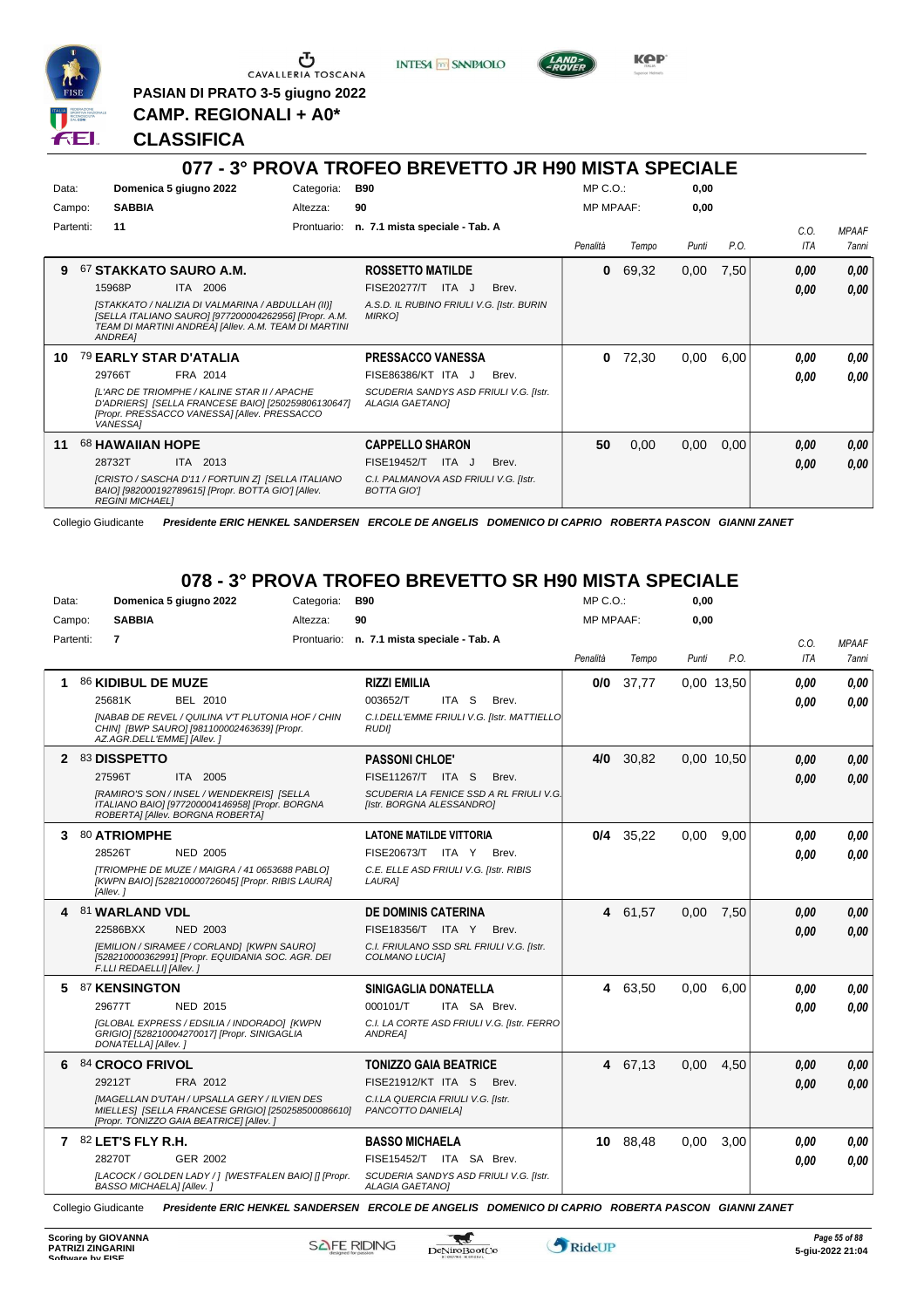

 $\begin{array}{c}\n\bullet \\
\bullet \\
\bullet \\
\bullet \\
\bullet\n\end{array}$  CAVALLERIA TOSCANA **PASIAN DI PRATO 3-5 giugno 2022 CAMP. REGIONALI + A0\***





*Presidente ERIC HENKEL SANDERSEN ERCOLE DE ANGELIS DOMENICO DI CAPRIO ROBERTA PASCON GIANNI ZANET* **CLASSIFICA**

# **079 - 3° PROVA TROFEO ESORDIENTI JR H80 DI PRECISIONE**

| Data:      | Domenica 5 giugno 2022                                                                                                     | Categoria: | <b>LB80</b>                                                | MP C.O.:         |       | 0,00  |            |      |              |
|------------|----------------------------------------------------------------------------------------------------------------------------|------------|------------------------------------------------------------|------------------|-------|-------|------------|------|--------------|
| Campo:     | <b>SABBIA</b>                                                                                                              | Altezza:   | 80                                                         | <b>MP MPAAF:</b> |       | 0,00  |            |      |              |
| Partenti:  | 23                                                                                                                         |            | Prontuario: n. 1 di Precisione - Tab. A                    |                  |       |       |            | C.O. | <b>MPAAF</b> |
|            |                                                                                                                            |            |                                                            | Penalità         | Tempo | Punti | P.O.       | ITA  | 7anni        |
|            |                                                                                                                            |            |                                                            |                  |       |       |            |      |              |
|            | 88 <b>ISTOFO'</b>                                                                                                          |            | <b>DANELUZZO CATERINA</b>                                  | $\bf{0}$         | 0,00  |       | 0.00 36.00 | 0.00 | 0,00         |
|            | ITA 2003<br>15456P                                                                                                         |            | FISE22870/T ITA C ALUDI                                    |                  |       |       |            | 0.00 | 0,00         |
|            | [AVENIR / FIGURUIA / FOX TROTT] [SELLA ITALIANO<br>SAURO] [] [Propr. TEDDE COSTANTINO] [Allev. TEDDE<br><b>COSTANTINOI</b> |            | A.S.D. IL RUBINO FRIULI V.G. [Istr. BURIN<br><b>MIRKOJ</b> |                  |       |       |            |      |              |
|            | 89 ACAPULCO DELLA TORRIGGIA                                                                                                |            | <b>SPANGARO CRISTAL</b>                                    | $\bf{0}$         | 0,00  |       | 0.00 36.00 | 0.00 | 0,00         |
|            | 30200BXX<br>ITA 2010                                                                                                       |            | FISE64275/D ITA C<br>A LUDI                                |                  |       |       |            | 0.00 | 0,00         |
|            | [-/-/] [SCHWEIZERISCHER PFER BAIO]                                                                                         |            | SCUDERIA SANDYS ASD FRIULI V.G. [Istr.                     |                  |       |       |            |      |              |
|            | [941000013192266] [Propr. AZ. AGR. "LA TORRIGGIA"]<br>[Allev.]                                                             |            | ALAGIA GAETANO]                                            |                  |       |       |            |      |              |
| 1.         | 90 BAMBOLA                                                                                                                 |            | <b>PISANI NOEMI</b>                                        | $\bf{0}$         | 0,00  |       | 0.00 36.00 | 0,00 | 0,00         |
|            | 05977D<br><b>SCN 2002</b>                                                                                                  |            | FISE22699/T ITA C<br>A LUDI                                |                  |       |       |            | 0.00 | 0,00         |
|            | [******** / ******** / ] [SCONOSCIUTA GRIGIO] [] [Propr.                                                                   |            | C.I. EQUIART ASD FRIULI V.G. [Istr. VITTOR                 |                  |       |       |            |      |              |
|            | ASS.IPPICA MONTEGRAPPA] [Allev.]                                                                                           |            | SERENA]                                                    |                  |       |       |            |      |              |
| 1.         | 91 ALOUETTE                                                                                                                |            | <b>COLUSSI GIORGIA</b>                                     | $\bf{0}$         | 0,00  |       | 0.00 36,00 | 0.00 | 0,00         |
|            | 29712T<br>ITA 2013                                                                                                         |            | FISE22661/T ITA J<br>A LUDI                                |                  |       |       |            | 0.00 | 0.00         |
|            | [NN / NN / ] [SCONOSCIUTA BAIO] [941000011401955]                                                                          |            | C.E. I MAGREDI ASD FRIULI V.G. [Istr. BON                  |                  |       |       |            |      |              |
|            | [Propr. FATTORIA GELINDO DEI MAGREDI] [Allev.]                                                                             |            | CARLOTTA]                                                  |                  |       |       |            |      |              |
| 1.         | <b>99 ELLA</b>                                                                                                             |            | <b>ZACCOLO ELISA</b>                                       | $\bf{0}$         | 0,00  |       | 0.00 36.00 | 0.00 | 0,00         |
|            | 28703T<br>ITA 2010                                                                                                         |            | FISE20767/T ITA C<br>A LUDI                                |                  |       |       |            | 0.00 | 0,00         |
|            | [ELTON O / FOY FITZ / FITZCARRALDO] [SELLA ITALIANO                                                                        |            | SCUDERIA LA FORTEZZA ASD FRIULI V.G.                       |                  |       |       |            |      |              |
|            | BAIO] [982000123229552] [Propr. DEGRASSI RENEE] [Allev.<br><b>BRUNNER EMILIA]</b>                                          |            | [Istr. SCLAUZERO ALBERTO]                                  |                  |       |       |            |      |              |
|            | 1 100 WODAN                                                                                                                |            | <b>SARTORI LIA</b>                                         | $\bf{0}$         | 0,00  |       | 0.00 36.00 | 0,00 | 0,00         |
|            | 24961BXX<br><b>NED 2003</b>                                                                                                |            | FISE20716/T ITA C<br>A LUDI                                |                  |       |       |            | 0.00 | 0,00         |
|            | [EQUADOR / ROZABANDA / KENNEDY] [KWPN GRIGIO]                                                                              |            | ASD V.A.A.S. FRIULI V.G. [Istr. SANCIN                     |                  |       |       |            |      |              |
|            | [528219000115913] [Propr. SOFIA EMANUELA] [Allev.]                                                                         |            | ALICE]                                                     |                  |       |       |            |      |              |
|            | 1 103 CYCLOON C Z                                                                                                          |            | <b>MUSOLA MARTINA</b>                                      | $\Omega$         | 0,00  |       | 0.00 36.00 | 0.00 | 0,00         |
|            |                                                                                                                            |            |                                                            |                  |       |       |            |      |              |
|            | 13200D<br><b>NED 2003</b>                                                                                                  |            | FISE55183/D ITA J<br>A LUDI                                |                  |       |       |            | 0.00 | 0.00         |
|            | [CORIANO Z / LIANDRA / LIBERO H] [ZANGERSHEIDE                                                                             |            | C.I. LA CORTE ASD FRIULI V.G. [Istr. FERRO                 |                  |       |       |            |      |              |
|            | BAIO] [528210000448832] [Propr. BOOZ GIADA] [Allev.]                                                                       |            | ANDREA]                                                    |                  |       |       |            |      |              |
|            | 1 104 CANGAL                                                                                                               |            | <b>BENUSSI MARGHERITA</b>                                  | $\bf{0}$         | 0,00  |       | 0.00 36.00 | 0.00 | 0,00         |
|            | 29708T<br>ITA 2012                                                                                                         |            | FISE20088/T ITA C<br>A LUDI                                |                  |       |       |            | 0.00 | 0.00         |
|            | [CANOSO / GALATEA VI / ] [SELLA ITALIANO BAIO]                                                                             |            | ASD V.A.A.S. FRIULI V.G. [Istr. SANCIN                     |                  |       |       |            |      |              |
|            | [982000192509948] [Propr. PACORINI ELISA] [Allev. ]                                                                        |            | ALICE]                                                     |                  |       |       |            |      |              |
| 1 106 COCO |                                                                                                                            |            | <b>ZORBA CAMILLA</b>                                       | $\bf{0}$         | 0,00  |       | 0.00 36.00 | 0,00 | 0,00         |
|            | 28525T<br>SLO 2002                                                                                                         |            | FISE19275/T ITA J<br>A LUDI                                |                  |       |       |            | 0.00 | 0,00         |
|            | [CALIDO I / CADANSE Z / CANVADO Z] [SLOVAK<br>WARMBLOOD SAURO] [] [Propr. ASD C.I.PALMANOVA]                               |            | C.I. PALMANOVA ASD FRIULI V.G. [Istr.<br><b>BOTTA GIOT</b> |                  |       |       |            |      |              |
|            | [Allev.]                                                                                                                   |            |                                                            |                  |       |       |            |      |              |
|            | 1 108 <b>MILADY</b>                                                                                                        |            | <b>CALDARAZZO REBECCA</b>                                  | 0                | 0,00  |       | 0.00 36.00 | 0,00 | 0,00         |
|            | 07733D<br><b>HUN 2005</b>                                                                                                  |            | FISE19082/T ITA C ALUDI                                    |                  |       |       |            | 0,00 | 0,00         |
|            | [MY BOY / CSILLA / REGOLY MAXIM] [SCONOSCIUTA<br>BAIO] [] [Propr. JUNEMANN CAROLA] [Allev.]                                |            | BIBOP FRIULI V.G. [Istr. BUTTAZZONI<br>SONIA <sub>l</sub>  |                  |       |       |            |      |              |
|            |                                                                                                                            |            |                                                            |                  |       |       |            |      |              |
|            | 1 109 DAVILUT YAR                                                                                                          |            | <b>BECCARELLO LAVINIA</b>                                  | $\bf{0}$         | 0,00  |       | 0,00 36,00 | 0,00 | 0,00         |
|            | 28556T<br>ESP 2003                                                                                                         |            | FISE17949/T ITA C ALUDI                                    |                  |       |       |            | 0,00 | 0,00         |
|            | [ABSOLUT Z / QUANTA / 1 [PURA RAZZA SPAGNOLA BAIO]<br>[977200001479219] [Propr. SCARANO ANTONIO] [Allev. ]                 |            | C.E.B. ASD FRIULI V.G. [Istr. FLORA TAUCA]                 |                  |       |       |            |      |              |
|            | 1 111 MI AMOR DU MARAIS DD                                                                                                 |            | <b>MARTIN JENNY</b>                                        | $\bf{0}$         | 0,00  |       | 0.00 36.00 | 0.00 | 0,00         |
|            | 05877S<br>BEL 2012                                                                                                         |            | FISE17099/T ITA J<br>A LUDI                                |                  |       |       |            | 0,00 | 0,00         |
|            | [NABAB DE REVE / VIENNA / DARCO] [BEL.                                                                                     |            | SCUDERIA SANDYS ASD FRIULI V.G. [Istr.                     |                  |       |       |            |      |              |
|            | WARMBLOEDPAARD SAURO] [981100002871935] [Propr.<br>LC SPORT HORSES SRL] [Allev. ]                                          |            | <b>ALAGIA GAETANO]</b>                                     |                  |       |       |            |      |              |
|            | 1 113 QUETARD AGREMENT                                                                                                     |            | <b>PELOI TERESA</b>                                        | $\mathbf 0$      | 0,00  |       | 0.00 36.00 | 0,00 | 0,00         |
|            | 028211<br>FRA 2004                                                                                                         |            | FISE14454/T ITA J<br>A LUDI                                |                  |       |       |            | 0,00 | 0,00         |
|            | [SELLA FRANCESE SAURO] [841000011149089] [Propr.                                                                           |            | C.I. PALMANOVA ASD FRIULI V.G. [Istr.<br><b>BOTTA GIOT</b> |                  |       |       |            |      |              |

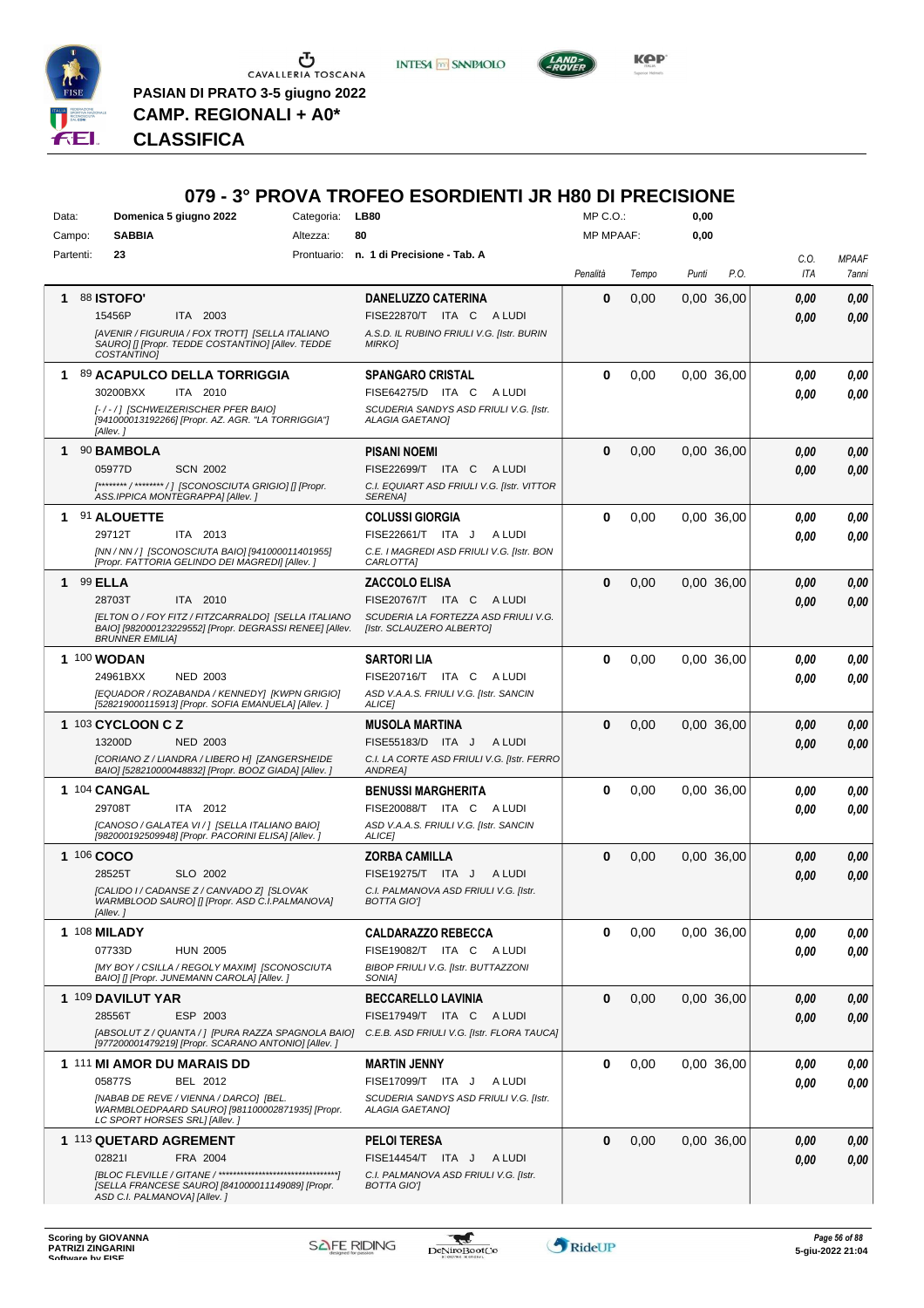

 $\begin{array}{c}\n\bullet \\
\bullet \\
\bullet \\
\bullet \\
\bullet\n\end{array}$  CAVALLERIA TOSCANA

**INTESA** M SANPAOLO



**KPP** 

**PASIAN DI PRATO 3-5 giugno 2022 CAMP. REGIONALI + A0\***

#### **CLASSIFICA**

|             |                                                                                                                                                                                                                           | 079 - 3° PROVA TROFEO ESORDIENTI JR H80 DI PRECISIONE                                                                                                                                               |                  |           |       |                   |                    |                       |
|-------------|---------------------------------------------------------------------------------------------------------------------------------------------------------------------------------------------------------------------------|-----------------------------------------------------------------------------------------------------------------------------------------------------------------------------------------------------|------------------|-----------|-------|-------------------|--------------------|-----------------------|
| Data:       | Domenica 5 giugno 2022<br>Categoria:                                                                                                                                                                                      | <b>LB80</b>                                                                                                                                                                                         | MP C.O.:         |           | 0,00  |                   |                    |                       |
| Campo:      | <b>SABBIA</b><br>Altezza:                                                                                                                                                                                                 | 80                                                                                                                                                                                                  | <b>MP MPAAF:</b> |           | 0,00  |                   |                    |                       |
| Partenti:   | 23                                                                                                                                                                                                                        | Prontuario: n. 1 di Precisione - Tab. A                                                                                                                                                             | Penalità         | Tempo     | Punti | P.O.              | C.O.<br>ITA        | <b>MPAAF</b><br>7anni |
| 14          | 93 ZIGGY ZIGGY<br>29054BXX<br><b>NED 2004</b><br>[GROSSO Z / JADANA / ZORTIN] [KWPN BAIO]<br>[528210000456431] [Propr. VEGNI GIULIA] [Allev.]                                                                             | <b>MALPAGA KAROLA</b><br>FISE21721/T ITA C<br>A LUDI<br>C.E. I MAGREDI ASD FRIULI V.G. [Istr. BON<br>CARLOTTA]                                                                                      | 4                | 0,00      |       | 0.00 15.00        | 0,00<br>0.00       | 0,00<br>0.00          |
|             | 14 94 KRINITY<br>15888P<br>ITA 2005<br>[INDOCTRO / KRIMHILDE / SILVANO (V)] [SELLA ITALIANO<br>BAIO SCURO] [977121001259832] [Propr. BARTOLUCCI<br>ANNAMARIA] [Allev. CIOMEI ALESSIO]                                     | <b>MASTROIANNI HELENA</b><br>FISE21293/T ITA C ALUDI<br>C.I. PALMANOVA ASD FRIULI V.G. Ilstr.<br><b>BOTTA GIOT</b>                                                                                  | 4                | 0,00      |       | 0.00 15.00        | 0.00<br>0.00       | 0,00<br>0,00          |
| 14 96 SKIPY | <b>HRV 2016</b><br>29660T<br>[SKIPER / NIAGARA / MORNING STAR] [CROATIAN<br>SPORT HORSE BAIO] [191100000869753] [Propr. QUARINO<br>ELISA] [Allev.]                                                                        | <b>CECCHINI KRISTAL</b><br>FISE21288/T ITA C<br>A LUDI<br>C.E.B. ASD FRIULI V.G. [Istr. FLORA TAUCA]                                                                                                | 4                | 0,00      |       | 0.00 15,00        | 0,00<br>0.00       | 0,00<br>0,00          |
|             | 14 107 PASHA DEL BARONCIO<br>08631E<br>ITA 2004<br>[STARON / DALILA LADY / LE TOT DE SEMILLY] [SELLA<br>ITALIANO SAURO] [] [Propr. BENASSI MARCO] [Allev.<br>AZ.AGRIC. BARONCIO]                                          | <b>TOTONELLI GAIA</b><br>FISE51777/D ITA C<br>A LUDI<br>A.S.D. IL RUBINO FRIULI V.G. [Istr. BURIN<br><b>MIRKOJ</b>                                                                                  | 4                | 0,00      |       | 0.00 15.00        | 0,00<br>0.00       | 0,00<br>0.00          |
|             | 14 112 HAILEY VAN HET EESTERHOF<br><b>BEL 2007</b><br>29112T<br>IV. SAROS VAN'T GESTELHOF / M. QUICK LADY / V. AZUR<br>DEPAULSTRA] [BEL. WARMBLOEDPAARD BAIO SCURO]<br>[967000001155636] [Propr. STEFANI ELISA] [Allev. j | <b>LACOVIG MATILDE</b><br>FISE17040/T ITA C<br>A LUDI<br>ASD V.A.A.S. FRIULI V.G. [Istr. SANCIN<br><b>ALICEI</b>                                                                                    | 4                | 0,00      |       | 0.00 15.00        | 0.00<br>0.00       | 0,00<br>0.00          |
|             | <b>19 105 FRUIT JOY</b><br>28706T<br>ITA 2012<br>[GRATUS DC / LACRIS / ] [SELLA ITALIANO SAURO]<br>[941000011401925] [Propr. BORTOLUSSI DANIELA] [Allev.]                                                                 | <b>GALLERIO SABRINA</b><br>FISE19585/T ITA C<br>A LUDI<br>BIBOP FRIULI V.G. [Istr. BUTTAZZONI<br>SONIA]                                                                                             | 8                | 0,00      | 0,00  | 7,50              | 0.00<br>0.00       | 0,00<br>0.00          |
|             | <b>19 110 DREAM</b><br>04464D<br><b>SCN 1999</b><br>[/ /] [SCONOSCIUTA PEZZATO SAURO] [] [Propr. DA<br>BROI DAVID] [Allev.]                                                                                               | <b>QUERINI VITTORIA</b><br>FISE17776/T ITA C<br>A LUDI<br>C.E. I MAGREDI ASD FRIULI V.G. [Istr. BON<br>CARLOTTA]                                                                                    | 8                | 0,00      | 0,00  | 7,50              | 0.00<br>0.00       | 0,00<br>0.00          |
| 21          | 98 ROC 'N' ROL DE LA ROQUE<br>FRA 2005<br>10947F<br>[KANNAN / KAELLE DU TERME / LE TOT DE SEMILLY]<br>[SELLA FRANCESE SAURO] [250259700026072] [Propr.<br>MENOTTI VIOLA] [Allev.]                                         | <b>VOSCA GIULIA</b><br>FISE21233/T ITA J<br>A LUDI<br>SCUDERIA LA FENICE SSD A RL FRIULI V.G.<br>[Istr. BORGNA ALESSANDRO]                                                                          |                  | 11 116,44 | 0,00  | 4,50              | 0,00<br>0.00       | 0,00<br>0.00          |
| 22          | 92 ALPENDOR - I<br>28787T<br>ITA 2004<br>[ASTRAL II / TERRY / AMBER] [HAFLINGER SAURO]<br>[380098101153751] [Propr. GREGORAT GILBERTO] [Allev.<br>AZ.AGR.VALDEFORTJ                                                       | <b>FRAULINI GIULIO</b><br>FISE22220/T ITA C ALUDI<br>SCUDERIA LA FORTEZZA ASD FRIULI V.G.<br>[Istr. SCLAUZERO ALBERTO]                                                                              | 12               | 0,00      | 0,00  | 3,00              | $\it 0,00$<br>0,00 | 0,00<br>0,00          |
|             | 23 97 RIO'S CARNIVAL<br>24742G/JO<br><b>ITA 2005</b><br>[CARNIVAL DANCER / WARNING STAR / ] [PSI J.C.I. BAIO]<br>[977121003269217] [Propr. BURATTI STEFANO] [Allev. j<br>Collegio Giudicante                              | <b>GATTEL NATASHA</b><br>FISE21272/T ITA J<br>A LUDI<br>S.O. FRIULI V.G. [Istr. MILOS BARBARA]<br>Presidente ERIC HENKEL SANDERSEN ERCOLE DE ANGELIS DOMENICO DI CAPRIO ROBERTA PASCON GIANNI ZANET | 62               | 0,00      |       | $0.00 \quad 0.00$ | 0.00<br>0.00       | 0,00<br>0,00          |

# **080 - 3° PROVA TROFEO ESORDIENTI SR H80 DI PRECISIONE**

| Data:                                                  | Domenica 5 giugno 2022                                                                                                                         | Categoria:  | <b>LB80</b>                                                       | $MP C. O.$ :     |       | 0,00  |      |      |                                   |
|--------------------------------------------------------|------------------------------------------------------------------------------------------------------------------------------------------------|-------------|-------------------------------------------------------------------|------------------|-------|-------|------|------|-----------------------------------|
| Campo:                                                 | <b>SABBIA</b>                                                                                                                                  | Altezza:    | 80                                                                | <b>MP MPAAF:</b> |       | 0,00  |      |      |                                   |
| Partenti:                                              | 5                                                                                                                                              | Prontuario: | n. 1 di Precisione - Tab. A                                       |                  |       |       |      | C.0  | <b>MPAAF</b>                      |
|                                                        |                                                                                                                                                |             |                                                                   | Penalità         | Tempo | Punti | P.O. | ITA  | <b>7anni</b>                      |
| <b>1 114 LORYN</b>                                     |                                                                                                                                                |             | <b>CAICHIOLO ALICE</b>                                            | 0                | 0,00  | 0,00  | 9,00 | 0.00 | 0.00                              |
|                                                        | 2004<br>06781D<br>ITA.                                                                                                                         |             | <b>ITA</b><br>FISE21331/T<br>-S<br>A LUDI                         |                  |       |       |      | 0.00 | 0.00                              |
|                                                        | [CONCORDE / DALLA VIA / FLAMENGO] [SELLA ITALIANO<br>BAIO] [977121001926945] [Propr. IL TORRACCIO DI<br>MALOSSO YLENIA] [Allev. FIORI ROBERTO] |             | C.I.I PRATI DI VARMO FRIULI V.G. [Istr.<br><b>GUATELLI DANTEI</b> |                  |       |       |      |      |                                   |
| <b>Scoring by GIOVANNA</b><br><b>PATRIZI ZINGARINI</b> |                                                                                                                                                |             | <b>SAFE RIDING</b><br>DeNiroBootCo                                | RideUP           |       |       |      |      | Page 57 of 88<br>5-giu-2022 21:04 |

**Software by FISE Software by FISE Software by FISE Software by FISE 5-giu-2022 21:04**<br> **Software by FISE 5-giu-2022 21:04**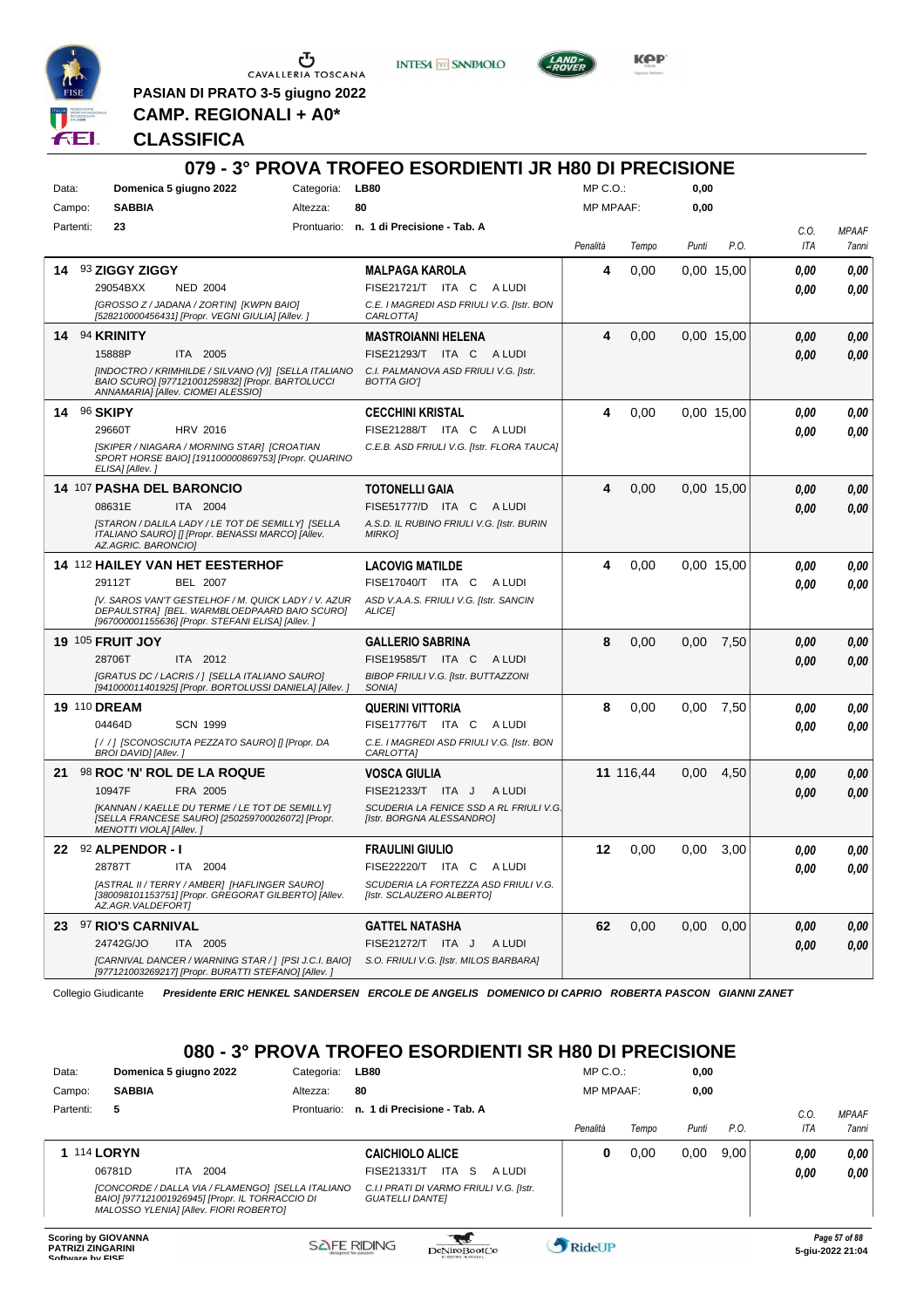

**PASIAN DI PRATO 3-5 giugno 2022 CAMP. REGIONALI + A0\***

**INTESA** M SANPAOLO



KOP

### **CLASSIFICA**

#### **080 - 3° PROVA TROFEO ESORDIENTI SR H80 DI PRECISIONE** Data: **Domenica 5 giugno 2022** Categoria: LB80 Prontuario: **n. 1 di Precisione - Tab. A** Campo: **SABBIA** Partenti: **5** Altezza: **80** MP C.O.: MP MPAAF: **0,00 0,00** *Penalità Tempo Punti P.O. C.O. ITA MPAAF 7anni* **1** 115 **LEVANTHO VAN'T ULENHOF** BEL 2011 **SAPIC MILICA** *[DARCO / GRAPPA DI GEM Z Z609303 / GEM OF INDIA] [BEL. WARMBLOEDPAARD BAIO] [967000001517785] [Propr. CIRCOLO IPPICO TRIESTINO ASD] [Allev. ] C.I.TRIESTINO ASD FRIULI V.G. [Istr. DI PRETORO MATILDE]* SCG S A LUDI 29639T FISE21039/T *0,00* **0** 0,00 0,00 9,00 *0,00 0,00 0,00* **1** 117 **SECUR CONTROL CATRINA** GER 2007 **BIASINUTTO LETIZIA** *[CARTOON / APHIRA / ACORD II] [OLDENBURG BAIO] [276098102196939] [Propr. SECUR CONTROL SRL] [Allev. ] C.I.I PRATI DI VARMO FRIULI V.G. [Istr. GUATELLI DANTE]* ITA Y A LUDI 28137T FISE17705/T *0,00* **0** 0,00 0,00 9,00 *0,00 0,00 0,00* **4** 118 **HASTERIX** ITA 1997 **CAMPESE CRISTINA** *[CAFARD / ORIA DES BOIS / COUCA] [ANGLO ARABO BAIO] [220C740244] [Propr. GAMBELLIN STEFANO] [Allev. GAMBELLIN STEFANO] C.I.I PRATI DI VARMO FRIULI V.G. [Istr. GUATELLI DANTE]* ITA SA Brev. **4** 0,00 0,00 3,00 *0,00 0,00 0,00* 26551T ITA 1997 000558/T ITA SA Brev. | <mark> *0,00 0,00*</mark> **5** 116 **MIGNON DELLA VALGRANDA** ITA 2015 **BIGAI ELSA** *[URIQEIN / DONNA DELLA VALGRANDA / CITATION] [SELLA ITALIANO BAIO] [380271000020203] [Propr. BIGAI ELSA] [Allev. LANZA PAOLO] SCUDERIA SANDYS ASD FRIULI V.G. [Istr. ALAGIA GAETANO]* 14765D ITA 2015 FISE55093/D ITA SA A LUDI **0,00 0,00 54** 0,00 0,00 0,00 *0,00 0,00 0,00*

Collegio Giudicante *Presidente ERIC HENKEL SANDERSEN ERCOLE DE ANGELIS DOMENICO DI CAPRIO ROBERTA PASCON GIANNI ZANET*

#### **081 - 3° PROVA TROFEO PRIMI PASSI JR E SR H60 DI PRECISIONE**

| Data:     | Domenica 5 giugno 2022                                                                                                                                                                      | Categoria:  | L60                                                                  | MP C.O.          |       | 0,00  |            |            |              |
|-----------|---------------------------------------------------------------------------------------------------------------------------------------------------------------------------------------------|-------------|----------------------------------------------------------------------|------------------|-------|-------|------------|------------|--------------|
| Campo:    | <b>SABBIA</b>                                                                                                                                                                               | Altezza:    | 60                                                                   | <b>MP MPAAF:</b> |       | 0,00  |            |            |              |
| Partenti: | 11                                                                                                                                                                                          | Prontuario: | n. 1 di Precisione - Tab. A                                          |                  |       |       |            | C.O.       | <b>MPAAF</b> |
|           |                                                                                                                                                                                             |             |                                                                      | Penalità         | Tempo | Punti | P.O.       | <b>ITA</b> | 7anni        |
|           | 1 119 AMINO                                                                                                                                                                                 |             | <b>MADIAI STEFANIA</b>                                               | $\bf{0}$         | 0,00  |       | 0,00 18,00 | 0,00       | 0.00         |
|           | 14721BXX<br>ITA 2002                                                                                                                                                                        |             | FISE21962/T ITA C<br>A LUDI                                          |                  |       |       |            | 0.00       | 0,00         |
|           | [AHORN Z / MARIA TERESA II / I.DOMIZIANO] [SELLA<br>ITALIANO BAIO] [96800000121682] [Propr. C.E. ELLE ASD]<br>[Allev. PICCIOLI BATTISTA GIUSEPPE]                                           |             | C.E. ELLE ASD FRIULI V.G. [Istr. RIBIS<br>LAURA]                     |                  |       |       |            |            |              |
|           | 1 120 ERES                                                                                                                                                                                  |             | <b>FORNASARO DE MANZINI GIULIO MARIA</b>                             | 0                | 0,00  |       | 0,00 18,00 | 0.00       | 0.00         |
|           | NED 2011<br>29111T                                                                                                                                                                          |             | FISE20733/T ITA C ALUDI                                              |                  |       |       |            | 0.00       | 0.00         |
|           | [NN / NN / ] [SELLA OLANDESE BAIO] [528210004331356]<br>[Propr. ASD VOLONTARI DELL'ALPE ADRIA PER LA<br>SOLIDARIETA'] [Allev. ]                                                             |             | ASD V.A.A.S. FRIULI V.G. [Istr. SANCIN<br><b>ALICEI</b>              |                  |       |       |            |            |              |
|           | 1 121 LONELY GIRL                                                                                                                                                                           |             | <b>GIGLIO CHIARA</b>                                                 | $\bf{0}$         | 0.00  |       | 0.00 18.00 | 0,00       | 0,00         |
|           | 27804T<br>ITA 2005                                                                                                                                                                          |             | FISE19618/T ITA J<br>A LUDI                                          |                  |       |       |            | 0.00       | 0.00         |
|           | [LOOPING / LAUNY / LONELY BOY] [SELLA ITALIANO<br>BAIO] [982009106214659] [Propr. BIASUTTI GIANLUIGI]<br>[Allev. BIASUTTI GIANLUIGI]                                                        |             | PRADAMANO DREAM SSD A RL FRIULI V.G.<br>[Istr. MUSCOVICH ALESSANDRA] |                  |       |       |            |            |              |
|           | 1 122 DAVILUT YAR                                                                                                                                                                           |             | <b>DAVID BEATRICE</b>                                                | 0                | 0,00  |       | 0.00 18.00 | 0.00       | 0.00         |
|           | 28556T<br>ESP 2003                                                                                                                                                                          |             | <b>FISE19578/T</b><br>A LUDI<br>ITA C                                |                  |       |       |            | 0.00       | 0.00         |
|           | [ABSOLUT Z / QUANTA / ] [PURA RAZZA SPAGNOLA BAIO]<br>[977200001479219] [Propr. SCARANO ANTONIO] [Allev.]                                                                                   |             | C.E.B. ASD FRIULI V.G. [Istr. FLORA TAUCA]                           |                  |       |       |            |            |              |
|           | 1 124 THEOKERR                                                                                                                                                                              |             | <b>MAREGA NOA</b>                                                    | $\bf{0}$         | 0,00  |       | 0,00 18,00 | 0,00       | 0,00         |
|           | ITA 2008<br>29038T                                                                                                                                                                          |             | FISE16413/T ITA C ALUDI                                              |                  |       |       |            | 0.00       | 0.00         |
|           | [JOHNNY RED KERR / THEORIQUE / THEATRICAL]<br>[PUROSANGUE INGLESE SAURO] [982000121904654]<br>[Propr. CELIC ENRICO] [Allev. PICCHI GALOPPO SOCIETA'<br>DI ALLENAMENTO SRL DI ANDREA PICCHI] |             | C.I. PALMANOVA ASD FRIULI V.G. [Istr.<br><b>BOTTA GIOT</b>           |                  |       |       |            |            |              |
|           | 1 125 HECTOR DELLA CAROLINA                                                                                                                                                                 |             | <b>BLANDINO ANNA LISELDA</b>                                         | $\bf{0}$         | 0,00  |       | 0.00 18.00 | 0.00       | 0.00         |
|           | ITA 2015<br>31158K                                                                                                                                                                          |             | FISE13950/T<br>ITA J<br>A LUDI                                       |                  |       |       |            | 0.00       | 0.00         |
|           | [X / X / ] [SELLA ITALIANO SAURO] [] [Propr. ] [Allev. ]                                                                                                                                    |             | BIBOP FRIULI V.G. [Istr. BUTTAZZONI<br>SONIA1                        |                  |       |       |            |            |              |



\*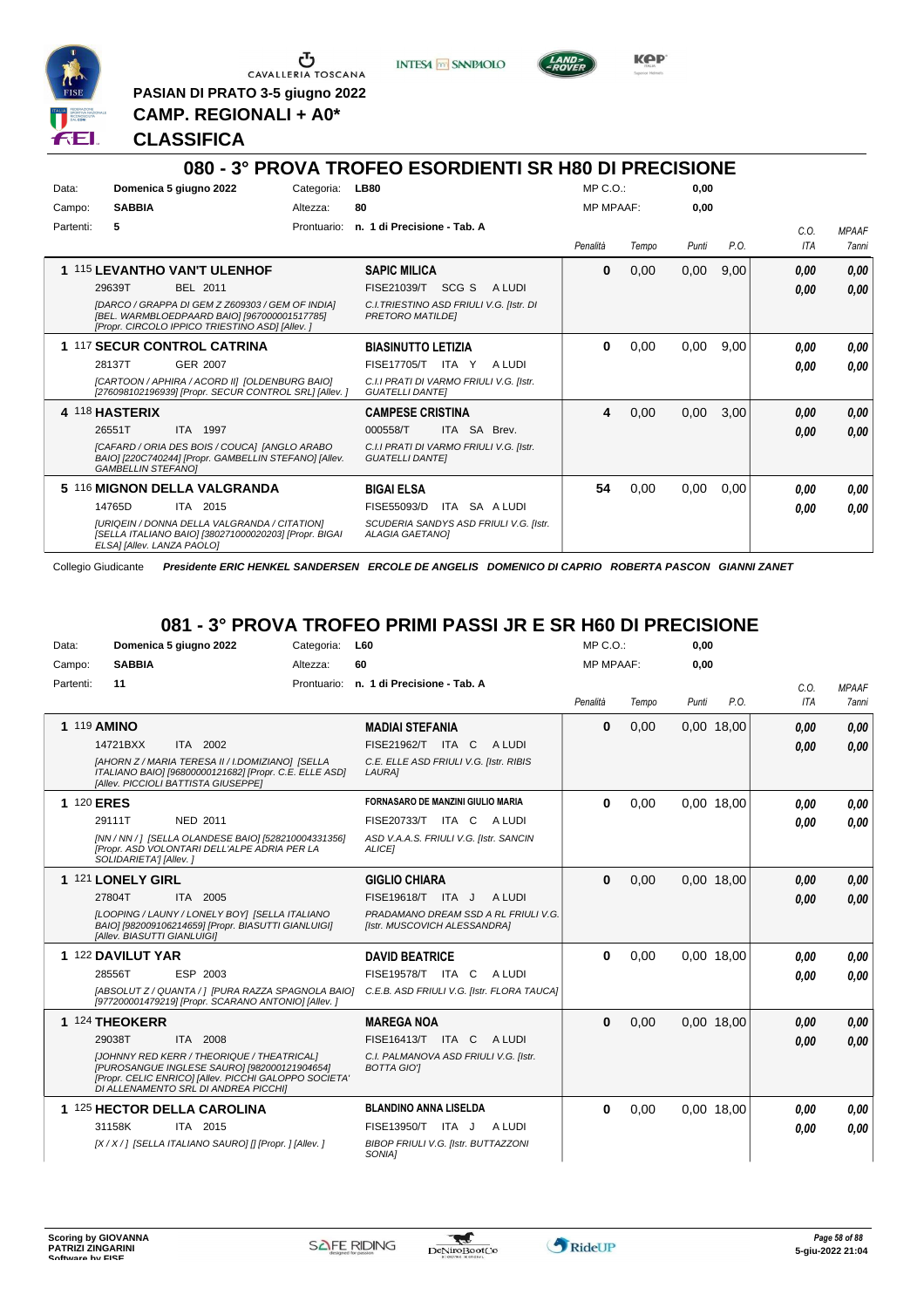

 $\begin{array}{c}\n\bullet \\
\bullet \\
\bullet \\
\bullet \\
\bullet\n\end{array}$  CAVALLERIA TOSCANA

**PASIAN DI PRATO 3-5 giugno 2022 CAMP. REGIONALI + A0\***

**INTESA** M SANPAOLO



**Kep** 

#### **CLASSIFICA**

|           |                                                                                                                                        |            | 081 - 3° PROVA TROFEO PRIMI PASSI JR E SR H60 DI PRECISIONE              |              |       |       |            |            |              |
|-----------|----------------------------------------------------------------------------------------------------------------------------------------|------------|--------------------------------------------------------------------------|--------------|-------|-------|------------|------------|--------------|
| Data:     | Domenica 5 giugno 2022                                                                                                                 | Categoria: | <b>L60</b>                                                               | MP C.O.      |       | 0.00  |            |            |              |
| Campo:    | <b>SABBIA</b>                                                                                                                          | Altezza:   | 60                                                                       | MP MPAAF:    |       | 0.00  |            |            |              |
| Partenti: | 11                                                                                                                                     |            | Prontuario: n. 1 di Precisione - Tab. A                                  |              |       |       |            | C.O.       | <b>MPAAF</b> |
|           |                                                                                                                                        |            |                                                                          | Penalità     | Tempo | Punti | P.O.       | <b>ITA</b> | <b>7anni</b> |
| 1         | <b>126 JAGUAR</b>                                                                                                                      |            | <b>BERTOZZI SERENA</b>                                                   | $\bf{0}$     | 0,00  |       | 0,00 18,00 | 0.00       | 0.00         |
|           | BEL 2009<br>03267R                                                                                                                     |            | FISE21284/T ITA S<br>A LUDI                                              |              |       |       |            | 0.00       | 0.00         |
|           | <b>IUGANO SITTE / ELEGANT VAN HET LINDEHOF / DARCOI</b><br>[BWP GRIGIO] [981100002251565] [Propr. COLAVITA<br><b>UMBERTOI</b> [Allev.] |            | <b>BIBOP FRIULI V.G. [Istr. BUTTAZZONI</b><br>SONIA1                     |              |       |       |            |            |              |
|           | 1 127 INKOGNITO                                                                                                                        |            | <b>HERIC KEVIN</b>                                                       | 0            | 0,00  |       | 0,00 18,00 | 0.00       | 0,00         |
|           | 27871T<br>POL 2003                                                                                                                     |            | <b>FISE19753/T</b><br>ITA S<br>A LUDI                                    |              |       |       |            | 0.00       | 0.00         |
|           | [CAVALLO / ISMENA / WINNER] [SELLA POLONIA GRIGIO]<br>[616098200098180] [Propr. FERFOGLIA LUBNA] [Allev. ]                             |            | C.I.PIETRAROSSA FRIULI V.G. [Istr. BRUNI<br><b>FRANCESCA1</b>            |              |       |       |            |            |              |
|           | 1 243 AGATENORE                                                                                                                        |            | <b>MARTOCCI FEBE MARIA</b>                                               | $\mathbf{0}$ | 0.00  |       | 0.00 18.00 | 0,00       | 0.00         |
|           | 14056F<br>ITA 2007                                                                                                                     |            | ITA G<br><b>FISE22292/T</b><br>A LUDI                                    |              |       |       |            | 0.00       | 0.00         |
|           | [EKRAAR / EURIDICE / SHANTOU] [PUROSANGUE<br>INGLESE BAIO] [972000000575657] [Propr. BULLI<br>CLAUDIO] [Allev. RUSCALLA ROBERTO]       |            | <b>CENTRO EQUESTRE FLUMEN P.L. FRIULI</b><br>V.G. [Istr. BORGNA ROBERTO] |              |       |       |            |            |              |
|           | 1 244 UP TO DATE                                                                                                                       |            | <b>MARTOCCI GEA MARIA</b>                                                | 0            | 0.00  |       | 0.00 18.00 | 0.00       | 0.00         |
|           | 13230G<br><b>NED 2001</b>                                                                                                              |            | FISE22291/T ITA C<br>A LUDI                                              |              |       |       |            | 0.00       | 0.00         |
|           | [MADISON / GAMMA / GANYMED] [KWPN SAURO] []<br>[Propr. GIOVANNINI FRANCESCA] [Allev.]                                                  |            | CENTRO EQUESTRE FLUMEN P.L. FRIULI<br>V.G. [Istr. BORGNA ROBERTO]        |              |       |       |            |            |              |
|           | <b>11 123 JAGUAR</b>                                                                                                                   |            | <b>KROMIDHA ALISSIA</b>                                                  | 4            | 0.00  | 0.00  | 1.50       | 0,00       | 0.00         |
|           | 03267R<br><b>BEL 2009</b>                                                                                                              |            | FISE45248/D ITA J<br>A LUDI                                              |              |       |       |            | 0.00       | 0.00         |
|           | <b>IUGANO SITTE / ELEGANT VAN HET LINDEHOF / DARCO]</b><br>[BWP GRIGIO] [981100002251565] [Propr. COLAVITA<br><b>UMBERTOI</b> [Allev.] |            | <b>BIBOP FRIULI V.G. [Istr. BUTTAZZONI</b><br>SONIA]                     |              |       |       |            |            |              |

Collegio Giudicante *Presidente ERIC HENKEL SANDERSEN ERCOLE DE ANGELIS DOMENICO DI CAPRIO ROBERTA PASCON GIANNI ZANET*

# **084 - 3° PROVA TROFEO BREVETTO PONY H90 MISTA SPECIALE**

| Data:     | Domenica 5 giugno 2022                                                                                                                                                     | Categoria:  | <b>BP90</b>                                                        | $MP C. O.$ :     |       | 0,00  |            |      |              |
|-----------|----------------------------------------------------------------------------------------------------------------------------------------------------------------------------|-------------|--------------------------------------------------------------------|------------------|-------|-------|------------|------|--------------|
| Campo:    | <b>SABBIA</b>                                                                                                                                                              | Altezza:    | 90                                                                 | <b>MP MPAAF:</b> |       | 0,00  |            |      |              |
| Partenti: | 8                                                                                                                                                                          | Prontuario: | n. 7.1 mista speciale - Tab. A                                     |                  |       |       |            | C.0. | <b>MPAAF</b> |
|           |                                                                                                                                                                            |             |                                                                    | Penalità         | Tempo | Punti | P.O.       | ITA  | <b>7anni</b> |
|           | 1 134 MODENO                                                                                                                                                               |             | <b>SANNA EMMA</b>                                                  | 0/0              | 24,10 |       | 0.00 13.50 | 0.00 | 0.00         |
|           | NED 2009 Pony<br>20411A                                                                                                                                                    |             | <b>FISE16988/T</b><br>ITA G<br>Brev.                               |                  |       |       |            | 0.00 | 0,00         |
|           | [VIVIENNE'S / MARLOES / COMM'S FOREST] [PONY<br>BAIO] [528210002131768] [Propr. DELSIGNORE MATILDE]<br>[Allev.]                                                            |             | C.I. PALMANOVA ASD FRIULI V.G. [Istr.<br><b>BOTTA GIOT</b>         |                  |       |       |            |      |              |
|           | 2 129 TURQUESA                                                                                                                                                             |             | <b>DALMASSO CHIARA</b>                                             | 0/0              | 31,21 |       | 0,00 10,50 | 0,00 | 0,00         |
|           | 30983BXX<br><b>IRL 2008 Pony</b>                                                                                                                                           |             | FISE16275/T ITA J<br>Brev.                                         |                  |       |       |            | 0,00 | 0.00         |
|           | [SILVER SHADOW / MAY DAY / LOOBEEN LARRY] [IRISH<br>PONY GRIGIO] [372100400010980] [Propr. DALMASSO<br>CHIARA] [Allev.]                                                    |             | SCUDERIA SANDYS ASD FRIULI V.G. [Istr.<br><b>ALAGIA GAETANOI</b>   |                  |       |       |            |      |              |
|           | 3 132 TALEXIE                                                                                                                                                              |             | <b>ZAMUNER RICCARDO</b>                                            | 0/0              | 31,47 | 0.00  | 9.00       | 0.00 | 0.00         |
|           | <b>FRA 2007 Pony</b><br>29042T                                                                                                                                             |             | FISE49769/D ITA C<br>Brev.                                         |                  |       |       |            | 0.00 | 0.00         |
|           | [ALEX SPONTE / EIRYA D'ARGENT / QUOLIBET IV] [PONY<br>SAURO] [250259600335748] [Propr. SCIALINO GIULIANO]<br>[Allev.]                                                      |             | SCUDERIA EUOTEAM ASD FRIULI V.G. [Istr.<br>PRADELLA KATIAI         |                  |       |       |            |      |              |
|           | 4 128 MICKEY MAC                                                                                                                                                           |             | ROSSI CARLOTTA VIOLA ELISABETH                                     | 4                | 59,64 | 0,00  | 7,50       | 0,00 | 0,00         |
|           | IRL 2007 Pony<br>30652BXX                                                                                                                                                  |             | FISE106646/K ITA C<br>Brev.<br>т                                   |                  |       |       |            | 0,00 | 0.00         |
|           | <b>IPARKMORE BOBBY / GLEANMORE LILY / SEAFIELD</b><br>SILVER ROGUEI [CONNEMARA GRIGIO]<br>[372100400019164] [Propr. SOC. IPPICA LE QUERCE ASS.<br>SPORT. DILETT.] [Allev.] |             | C.E.B. ASD FRIULI V.G. [Istr. FLORA TAUCA]                         |                  |       |       |            |      |              |
|           | 5 133 ARGENTINA                                                                                                                                                            |             | <b>PUGGINA BENEDETTA</b>                                           | 4                | 60,83 | 0,00  | 6,00       | 0.00 | 0.00         |
|           | 30468K<br><b>FRA 2010 Pony</b>                                                                                                                                             |             | FISE18052/T ITA G<br>Brev.                                         |                  |       |       |            | 0.00 | 0.00         |
|           | [X/X/] [SCONOSCIUTA BAIO] [] [Propr. ] [Allev. ]                                                                                                                           |             | C.I. FRIULANO SSD SRL FRIULI V.G. [Istr.<br><b>KAINICH DAVIDE!</b> |                  |       |       |            |      |              |



 $\tau$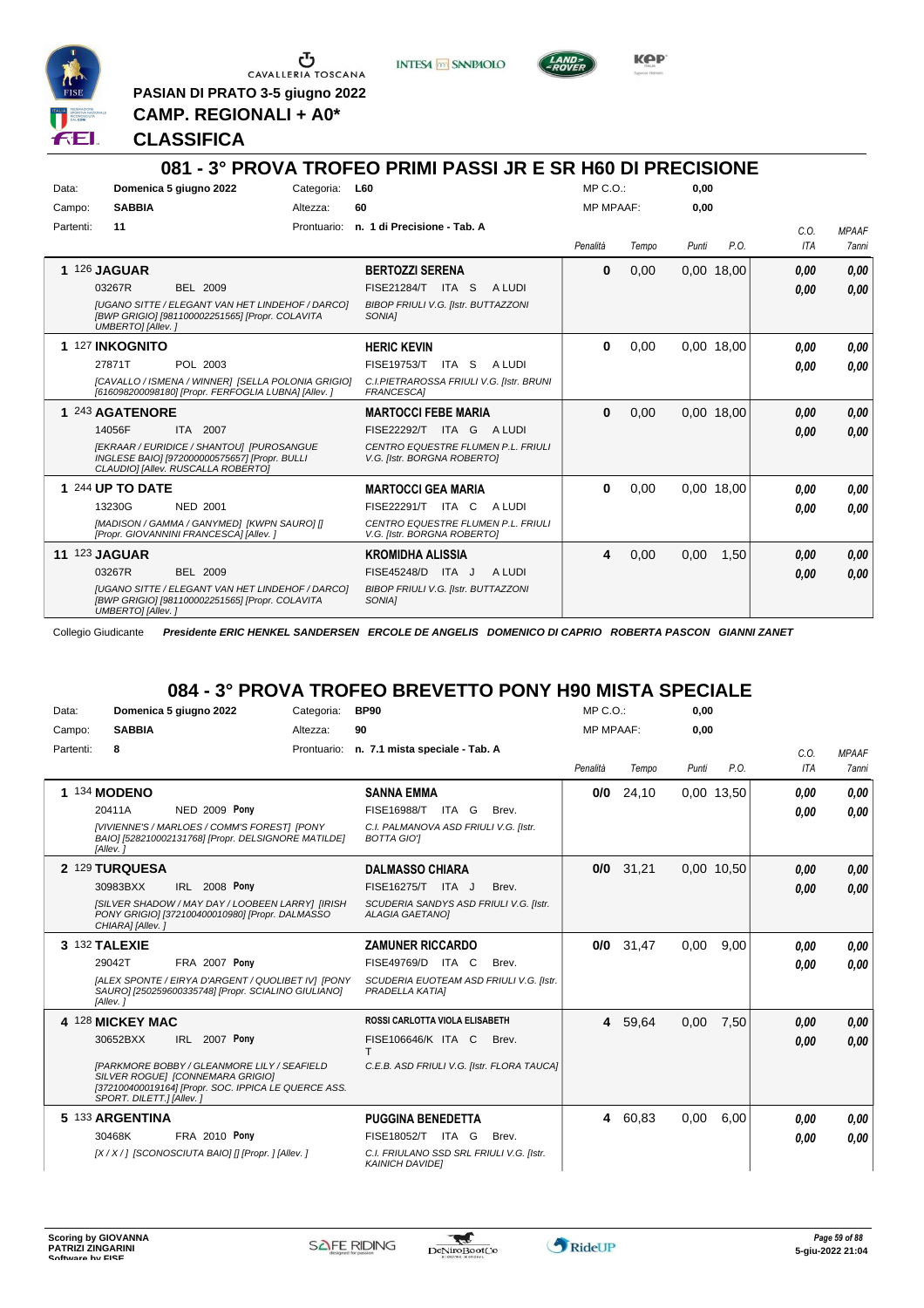

**PASIAN DI PRATO 3-5 giugno 2022 CAMP. REGIONALI + A0\***

**INTESA** M SANPAOLO



**Kep** 

# **CLASSIFICA**

|           |                                                                                                                   |             | 084 - 3° PROVA TROFEO BREVETTO PONY H90 MISTA SPECIALE     |                  |       |       |      |            |                     |
|-----------|-------------------------------------------------------------------------------------------------------------------|-------------|------------------------------------------------------------|------------------|-------|-------|------|------------|---------------------|
| Data:     | Domenica 5 giugno 2022                                                                                            | Categoria:  | <b>BP90</b>                                                | $MP C. O.$ :     |       | 0,00  |      |            |                     |
| Campo:    | <b>SABBIA</b>                                                                                                     | Altezza:    | 90                                                         | <b>MP MPAAF:</b> |       | 0,00  |      |            |                     |
| Partenti: | 8                                                                                                                 | Prontuario: | n. 7.1 mista speciale - Tab. A                             |                  |       |       |      | C.O.       | <b>MPAAF</b>        |
|           |                                                                                                                   |             |                                                            | Penalità         | Tempo | Punti | P.O. | <b>ITA</b> | <i><b>7anni</b></i> |
|           | 6 130 URSULE DE CHINTRE                                                                                           |             | <b>SALVATELLI LAVINIA</b>                                  | 4                | 63,26 | 0,00  | 4,50 | 0,00       | 0,00                |
|           | FRA 2008 Pony<br>29373T                                                                                           |             | <b>FISE20245/T</b><br>ITA I<br>G<br>Brev.                  |                  |       |       |      | 0.00       | 0,00                |
|           | [FRICOTIN / LADY DE TERVAY / ] [PONY GRIGIO]<br>[250259500034286] [Propr. EQUIPASSIONE S.R.L.] [Allev. ]          |             | C.E.B. ASD FRIULI V.G. [Istr. FLORA TAUCA]                 |                  |       |       |      |            |                     |
|           | 7 143 TAURUS                                                                                                      |             | <b>DA RE TERESA</b>                                        | 8                | 58,40 | 0,00  | 3,00 | 0.00       | 0,00                |
|           | 2014 Pony<br>29638T<br>ITA                                                                                        |             | FISE18862/T<br>ITA<br>C.<br>Brev.                          |                  |       |       |      | 0.00       | 0.00                |
|           | [NN / NN / ] [PONY MORELLO] [380271006024815] [Propr.<br>BELLAVISTA SOCIETA' AGRICOLA SEMPLICE] [Allev. ]         |             | C.I. FRIULANO SSD SRL FRIULI V.G. [Istr.<br>COLMANO LUCIAI |                  |       |       |      |            |                     |
|           | 8 131 SLATHAN                                                                                                     |             | <b>COCEANI REBECCA</b>                                     | 12               | 69,02 | 0,00  | 1,50 | 0.00       | 0.00                |
|           | 2008 Pony<br>26489M<br><b>ITA</b>                                                                                 |             | <b>FISE18681/T</b><br>ITA I<br>C.<br>Brev.                 |                  |       |       |      | 0,00       | 0.00                |
|           | [SCONOSCIUTO / SCONOSCIUTA / ] [SCONOSCIUTA<br>BAIO] [941000014658830] [Propr. ASD SCUDERIA<br>VALDAURA] [Allev.] |             | C.I. FRIULANO SSD SRL FRIULI V.G. [Istr.<br>COLMANO LUCIAI |                  |       |       |      |            |                     |

Collegio Giudicante *Presidente ERIC HENKEL SANDERSEN ERCOLE DE ANGELIS DOMENICO DI CAPRIO ROBERTA PASCON GIANNI ZANET*

# **085 - 3° PROVA TROFEO DEBUTTANTI PONY H80 MISTA SPECIALE**

| Data:     |                              | Domenica 5 giugno 2022                                                                                  | Categoria: | LBP80                                                                  | MP C.O.:         |             | 0,00  |            |            |              |
|-----------|------------------------------|---------------------------------------------------------------------------------------------------------|------------|------------------------------------------------------------------------|------------------|-------------|-------|------------|------------|--------------|
| Campo:    | <b>SABBIA</b>                |                                                                                                         | Altezza:   | 80                                                                     | <b>MP MPAAF:</b> |             | 0,00  |            |            |              |
| Partenti: | 10                           |                                                                                                         |            | Prontuario: n. 7.1 mista speciale - Tab. A                             |                  |             |       |            | C.O.       | <b>MPAAF</b> |
|           |                              |                                                                                                         |            |                                                                        | Penalità         | Tempo       | Punti | P.O.       | <b>ITA</b> | <b>7anni</b> |
|           | 1 140 NIKIFOR-K              |                                                                                                         |            | <b>CECCO GIULIA SILVA</b>                                              | 0/0              | 32,24       |       | 0,00 18,00 | 0.00       | 0.00         |
|           | 08110D                       | POL 2001 Pony                                                                                           |            | FISE55018/D ITA C<br>A LUDI                                            |                  |             |       |            | 0.00       | 0.00         |
|           |                              | [NICO / KINGA / KING OF CARELSHOF] [PONY GRIGIO] []<br>[Propr. ZANATTA NICOLETTA] [Allev.]              |            | SCUDERIA SANDYS ASD FRIULI V.G. [Istr.<br><b>ALAGIA GAETANOI</b>       |                  |             |       |            |            |              |
|           |                              | 2 144 SAKINTO HOF TER MOLENWIJK                                                                         |            | <b>BET SARA</b>                                                        |                  | 0/0 36,61   |       | 0.00 15.00 | 0.00       | 0,00         |
|           | 17651BXX                     | <b>BEL 1998 Pony</b>                                                                                    |            | FISE48172/D ITA C<br>Brev.                                             |                  |             |       |            | 0.00       | 0,00         |
|           | NADIA] [Allev.]              | <b>[SULAATIK'S GOLD DIGGER / KARMELITA'S ANJA /</b><br>CARLO] [PONY PALOMINO] [] [Propr. SCHINCARIOL    |            | SCUDERIA SANDYS ASD FRIULI V.G. [Istr.<br><b>ALAGIA GAETANO]</b>       |                  |             |       |            |            |              |
|           |                              | 3 145 VODKA FOR BREAKFAST                                                                               |            | <b>CANDOTTI CAROLA</b>                                                 |                  | $0/4$ 32,12 |       | 0.00 13.50 | 0.00       | 0.00         |
|           | 12981E                       | <b>SCN 2010 Pony</b>                                                                                    |            | FISE17322/T ITA C<br>Brev.                                             |                  |             |       |            | 0.00       | 0.00         |
|           |                              | [NN / NN / ] [PONY SAURO] [941000013192850] [Propr.<br>AZIENDA AGRICOLA PANCOTTO DANIELA] [Allev. ]     |            | C.I.LA QUERCIA FRIULI V.G. [Istr.<br>PANCOTTO DANIELA]                 |                  |             |       |            |            |              |
|           | 4 146 CHREK                  |                                                                                                         |            | <b>ROBBA MARGHERITA</b>                                                |                  | 0/4 56.86   |       | 0.00 12.00 | 0.00       | 0.00         |
|           | 29060T                       | NED 2005 Pony                                                                                           |            | FISE15451/T ITA C<br>Brev.                                             |                  |             |       |            | 0.00       | 0,00         |
|           | FRIULANO SSD SRL] [Allev.]   | [CASPER / VERONA / VITANO] [NEDERLANDS RIJPAAR.<br>SAURO] [528210000627145] [Propr. CIRCOLO IPPICO      |            | C.I. TRIESTINO ASD FRIULI V.G. [Istr. DI<br>PRETORO MATILDEI           |                  |             |       |            |            |              |
|           | 5 139 MUSICFIELD LADY        |                                                                                                         |            | <b>URBAN EMY</b>                                                       |                  | 0 69,23     |       | 0.00 10.50 | 0.00       | 0,00         |
|           | 29457T                       | IRL 2016 Pony                                                                                           |            | FISE115465/K ITA G<br>A LUDI                                           |                  |             |       |            | 0.00       | 0.00         |
|           | [Propr. URBAN EMY] [Allev. ] | [XXX / XXX / ] [IRISH PONY SAURO] [372140316843145]                                                     |            | C.I. PALMANOVA ASD FRIULI V.G. [Istr.<br><b>BOTTA GIOT</b>             |                  |             |       |            |            |              |
|           | 6 135 KANTOS                 |                                                                                                         |            | <b>BULFON BIANCA</b>                                                   | 0                | 72,84       | 0,00  | 9.00       | 0.00       | 0,00         |
|           | 34175BXX                     | NED 2009 Pony                                                                                           |            | FISE22058/T ITA G ALUDI                                                |                  |             |       |            | 0.00       | 0.00         |
|           | [Allev.]                     | [KARLOS / MONIEK / ELEGANT] [NEDERLANDS RIJPAAR.<br>BAIO] [528210002375699] [Propr. BAGNASCHI CATERINA] |            | C.E. ELLE ASD FRIULI V.G. [Istr. RIBIS<br>LAURA]                       |                  |             |       |            |            |              |
|           |                              | 7 137 MACGARRETT ADMIRAL                                                                                |            | <b>SPESSOT BENEDETTA</b>                                               |                  | 12 74,86    | 0,00  | 7,50       | 0.00       | 0,00         |
|           | 29743T                       | IRL 2014 Pony                                                                                           |            | FISE21081/T ITA G ALUDI                                                |                  |             |       |            | 0.00       | 0.00         |
|           | MARZIA] [Allev.]             | [CORAL ROSS / CONG STORM / DOONEEN JUST JOEY]<br>[CONNEMARA GRIGIO] [372100400031103] [Propr. VALLI     |            | C.E. LA SILVA FRIULI V.G. [Istr. GUADALUPE<br>FEDERICO NICOLAS]        |                  |             |       |            |            |              |
|           | 8 136 GIPSY                  |                                                                                                         |            | <b>MURADOR GIOIA</b>                                                   | 62               | 0.00        | 0.00  | 0.00       | 0.00       | 0,00         |
|           | 13406D                       | ITA 2013 Pony                                                                                           |            | FISE21698/T ITA G<br>A LUDI                                            |                  |             |       |            | 0.00       | 0,00         |
|           |                              | [*/*/] [SCONOSCIUTA BAIO] [380271006048498] [Propr.<br>CENTRO EQUESTRE "LA SILVA" S.S.D.] [Allev.]      |            | C.E. LA SILVA FRIULI V.G. [Istr. GUADALUPE<br><b>FEDERICO NICOLASI</b> |                  |             |       |            |            |              |

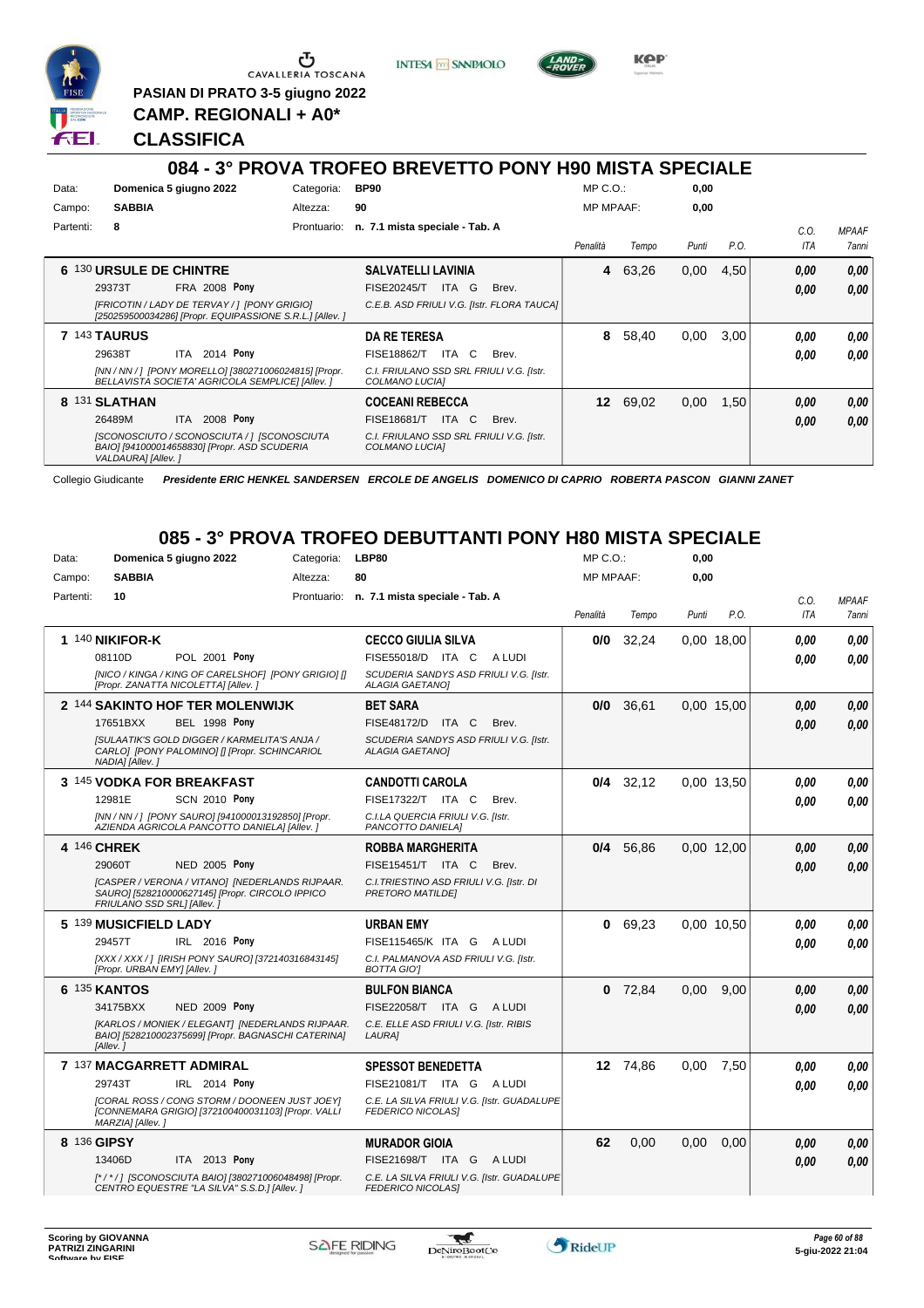

**PASIAN DI PRATO 3-5 giugno 2022 CAMP. REGIONALI + A0\***

**INTESA m** SANPAOLO



KOP

#### **CLASSIFICA**

#### **085 - 3° PROVA TROFEO DEBUTTANTI PONY H80 MISTA SPECIALE** Data: **Domenica 5 giugno 2022** Categoria: LBP80 Prontuario: **n. 7.1 mista speciale - Tab. A** Campo: **SABBIA** Partenti: **10** Altezza: **80** MP C.O.: MP MPAAF: **0,00 0,00** *Penalità Tempo Punti P.O. C.O. ITA MPAAF* **8** 141 **BETTINA DU NABERON FRA 2011 Pony MARTINCIGH LETIZIA** *[LURGORY / UTOPIE DU NABERON / ] [PONY PEZZATO TOBIANO] [250259600450745] [Propr. MARTINCIGH LETIZIA] [Allev. ] C.E. ELLE ASD FRIULI V.G. [Istr. RIBIS LAURA]* ITA G A LUDI 29408T FISE19804/T *0,00* **Pony 62** 0,00 0,00 0,00 *0,00 0,00* **8** 142 **AE SERENDIPTY STAR ITA** 2012 **Pony TOFFOLI GIULIO** *[- / - / ] [PONY BUCKSKIN] [941000013203493] [Propr. TURRIN LUCA] [Allev. ] C.I. LA CORTE ASD FRIULI V.G. [Istr. FERRO ANDREA]* 32898BXX ITA 2012 Pony FISE19255/T ITA C A LUDI *0,00 0,00* **62** 0,00 0,00 0,00 *0,00 0,00*

Collegio Giudicante *Presidente ERIC HENKEL SANDERSEN ERCOLE DE ANGELIS DOMENICO DI CAPRIO ROBERTA PASCON GIANNI ZANET*

# **086 - 3° PROVA TROFEO CUCCIOLI PONY H60 A TEMPO**

| Data:     | Domenica 5 giugno 2022                                                                                                          | Categoria: | LBP60                                                            | MP C. O.         |           | 0,00  |               |      |              |
|-----------|---------------------------------------------------------------------------------------------------------------------------------|------------|------------------------------------------------------------------|------------------|-----------|-------|---------------|------|--------------|
| Campo:    | <b>SABBIA</b>                                                                                                                   | Altezza:   | 60                                                               | <b>MP MPAAF:</b> |           | 0,00  |               |      |              |
| Partenti: | 11                                                                                                                              |            | Prontuario: n. 3 a tempo - Tab. A                                |                  |           |       |               | C.O. | <b>MPAAF</b> |
|           |                                                                                                                                 |            |                                                                  | Penalità         | Tempo     | Punti | P.O.          | ITA  | 7anni        |
|           | 1 152 NYNKE                                                                                                                     |            | <b>FILIPOZZI ALICE</b>                                           | 0                | 40,15     |       | 0,00 21,00    | 0.00 | 0,00         |
|           | <b>BEL 2003 Pony</b><br>26154BXX                                                                                                |            | FISE56991/D ITA C<br>A LUDI                                      |                  |           |       |               | 0,00 | 0.00         |
|           | [-/-/] [VB SELLA BELGA SAURO] [981100000813713]<br>[Propr. C.E.M. POLIZZI GERARD] [Allev. ]                                     |            | SCUDERIA EUOTEAM ASD FRIULI V.G. [Istr.<br>PRADELLA KATIAI       |                  |           |       |               |      |              |
|           | 2 158 GIGLIO                                                                                                                    |            | <b>CARTINI CATERINA</b>                                          |                  | 0 40,61   |       | 0,00 18,00    | 0.00 | 0,00         |
|           | 09321D<br>ITA 2009 Pony                                                                                                         |            | FISE16080/T ITA C<br>A LUDI                                      |                  |           |       |               | 0.00 | 0.00         |
|           | BAIO] [941000012750345] [Propr. MARCHI GISELLA<br>AZIENDA AGRICOLA] [Allev.]                                                    |            | S.O. FRIULI V.G. [Istr. MILOS BARBARA]                           |                  |           |       |               |      |              |
|           | 3 155 ENERGY DELL'ALBA                                                                                                          |            | <b>FONTANA ALESSANDRO</b>                                        |                  | $0$ 42,31 |       | 0.00 16.50    | 0.00 | 0.00         |
|           | 09934D<br>ITA 2005 Pony                                                                                                         |            | FISE19173/T ITA G ALUDI                                          |                  |           |       |               | 0.00 | 0.00         |
|           | [**/**/] [SCONOSCIUTA ISABELLA] [] [Propr. FONTANA<br>ALESSANDRO] [Allev.]                                                      |            | C.E. ELLE ASD FRIULI V.G. [Istr. RIBIS<br>LAURA]                 |                  |           |       |               |      |              |
|           | 4 153 MELA                                                                                                                      |            | <b>GALATI AMY</b>                                                | 0                | 43.97     |       | 0.00 15.00    | 0.00 | 0,00         |
|           | 14106F<br>ITA 2009 Pony                                                                                                         |            | <b>FISE20448/T</b><br>ITA G ALUDI                                |                  |           |       |               | 0.00 | 0.00         |
|           | [-/-/] [PONY SAURO] [941000013212280] [Propr. ZOHAR<br>DI KARSTENEGG GRAZIELLA] [Allev. CIRCOLO IPPICO<br><b>SAN GIOVENALE]</b> |            | C.E. ELLE ASD FRIULI V.G. [Istr. RIBIS<br>LAURA]                 |                  |           |       |               |      |              |
|           | 5 150 DANTE                                                                                                                     |            | <b>MENEGHELLI ALICE MARIA</b>                                    |                  | 0 46,02   |       | 0,00 13,50    | 0.00 | 0,00         |
|           | 29622T<br>ITA 2015 Pony                                                                                                         |            | FISE21127/T ITA C ALUDI                                          |                  |           |       |               | 0.00 | 0.00         |
|           | [NN / NN / ] [PONY PEZZATO SAURO] [380271006141471]<br>[Propr. VIDOZ LUCA] [Allev.]                                             |            | C.I. PALMANOVA ASD FRIULI V.G. [Istr.<br><b>BOTTA GIOT</b>       |                  |           |       |               |      |              |
|           | 6 148 AGHEN                                                                                                                     |            | <b>PIGNOLONI EMMA</b>                                            |                  | 0, 51, 62 |       | 0,00 12,00    | 0.00 | 0,00         |
|           | ITA 2009 Pony<br>29365T                                                                                                         |            | FISE23140/T ITA G ALUDI                                          |                  |           |       |               | 0,00 | 0.00         |
|           | [NN / NN / ] [SCONOSCIUTA ROANO] [941000012126104]<br>[Propr. BONIVENTO SUN SEA RAY] [Allev.]                                   |            | SCUDERIA SANDYS ASD FRIULI V.G. [Istr.<br><b>ALAGIA GAETANO]</b> |                  |           |       |               |      |              |
|           | 7 149 NIKIFOR-K                                                                                                                 |            | <b>CANCELLIER MATILDE</b>                                        | 0                | 53,80     |       | 0.00 10.50    | 0.00 | 0.00         |
|           | 08110D<br>POL 2001 Pony                                                                                                         |            | FISE61029/D ITA G ALUDI                                          |                  |           |       |               | 0.00 | 0,00         |
|           | [NICO / KINGA / KING OF CARELSHOF] [PONY GRIGIO] []<br>[Propr. ZANATTA NICOLETTA] [Allev.]                                      |            | SCUDERIA SANDYS ASD FRIULI V.G. [Istr.<br><b>ALAGIA GAETANO]</b> |                  |           |       |               |      |              |
|           | 8 147 AGHEN                                                                                                                     |            | <b>MAZZOCUT ALESSANDRA</b>                                       | 0                | 56,35     |       | $0,00$ $9,00$ | 0.00 | 0,00         |
|           | 29365T<br>ITA 2009 Pony                                                                                                         |            | FISE24090/T ITA G ALUDI                                          |                  |           |       |               | 0,00 | 0.00         |
|           | [NN / NN / ] [SCONOSCIUTA ROANO] [941000012126104]<br>[Propr. BONIVENTO SUN SEA RAY] [Allev.]                                   |            | SCUDERIA SANDYS ASD FRIULI V.G. [Istr.<br><b>ALAGIA GAETANOI</b> |                  |           |       |               |      |              |
|           | 9 157 RUBY                                                                                                                      |            | <b>TADIOTTO VITTORIA</b>                                         |                  | 4 46,27   | 0,00  | 7,50          | 0.00 | 0,00         |
|           | 29492T<br>FRA 2005 Pony                                                                                                         |            | FISE18870/T ITA C<br>A LUDI                                      |                  |           |       |               | 0.00 | 0.00         |
|           | [SCONOSCIUTO / SCONOSCIUTA / ] [SCONOSCIUTA<br>GRIGIO] [250259700154824] [Propr. ASD SCUDERIA<br>EUROTEAM] [Allev.]             |            | SCUDERIA EUOTEAM ASD FRIULI V.G. [Istr.<br>PRADELLA KATIA]       |                  |           |       |               |      |              |



*7anni*

*0,00*

*0,00*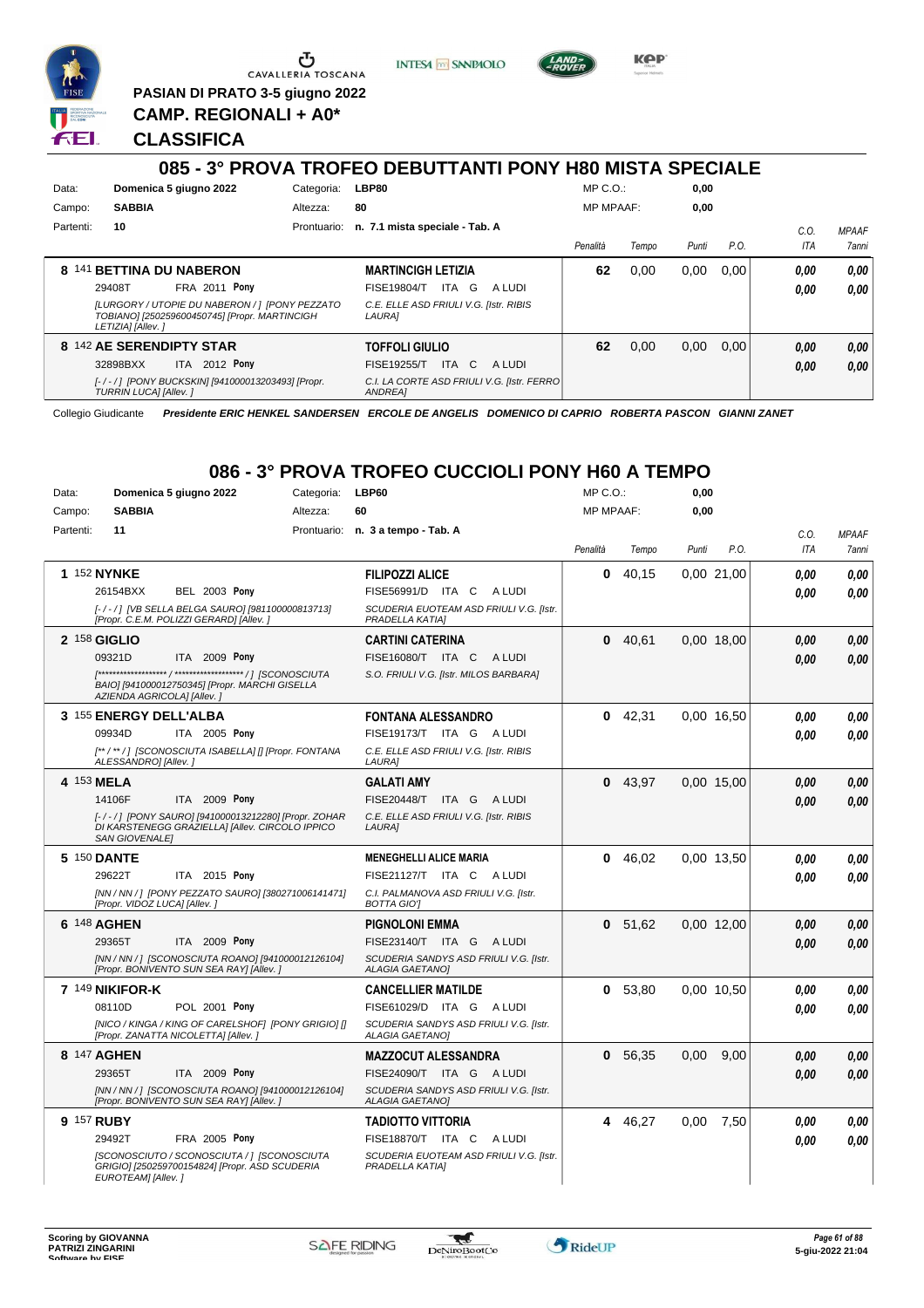

**PASIAN DI PRATO 3-5 giugno 2022 CAMP. REGIONALI + A0\***

**INTESA** M SANPAOLO

**KPP** 

#### **CLASSIFICA**

### **086 - 3° PROVA TROFEO CUCCIOLI PONY H60 A TEMPO**

| Data:     | Domenica 5 giugno 2022                                                                                        | Categoria:  | LBP60                                                                   | $MP C. O.$ :     |         | 0,00  |      |      |              |
|-----------|---------------------------------------------------------------------------------------------------------------|-------------|-------------------------------------------------------------------------|------------------|---------|-------|------|------|--------------|
| Campo:    | <b>SABBIA</b>                                                                                                 | Altezza:    | 60                                                                      | <b>MP MPAAF:</b> |         | 0,00  |      |      |              |
| Partenti: | 11                                                                                                            | Prontuario: | n. 3 a tempo - Tab. A                                                   |                  |         |       |      | C.O. | <b>MPAAF</b> |
|           |                                                                                                               |             |                                                                         | Penalità         | Tempo   | Punti | P.O. | ITA  | <b>7anni</b> |
| 10        | <b>156 SHAMBALA GRACIA</b>                                                                                    |             | <b>SCAGNETTI SARA</b>                                                   |                  | 4 61,73 | 0,00  | 6.00 | 0,00 | 0,00         |
|           | <b>FRA 2006 Pony</b><br>29774T                                                                                |             | ITA C<br>FISE18922/T<br>A LUDI                                          |                  |         |       |      | 0,00 | 0,00         |
|           | [SHAMILAH MOUDJAHID / GITANE FLORA / 1   SAURO]<br>[250259700124222] [Propr. QUARINO ELISA] [Allev. ]         |             | C.E.B. ASD FRIULI V.G. [Istr. FLORA TAUCA]                              |                  |         |       |      |      |              |
| 11        | <b>154 LICIA</b>                                                                                              |             | <b>ATTURA ALICE</b>                                                     |                  | 5 82,36 | 0,00  | 4.50 | 0.00 | 0.00         |
|           | 2017 Pony<br>29556T<br>ITA.                                                                                   |             | G<br>FISE20172/T<br>ITA<br>A LUDI                                       |                  |         |       |      | 0.00 | 0.00         |
|           | [N.P. / N.P. / ] [SCONOSCIUTA SAURO] [380271006090279]<br>[Propr. CENTRO EQUESTRE "LA SILVA" S.S.D.] [Allev.] |             | C.E. LA SILVA FRIULI V.G. [Istr. GUADALUPE]<br><b>FEDERICO NICOLASI</b> |                  |         |       |      |      |              |

Collegio Giudicante *Presidente ERIC HENKEL SANDERSEN ERCOLE DE ANGELIS DOMENICO DI CAPRIO ROBERTA PASCON GIANNI ZANET*

### **087 - 3° PROVA TROFEO PRIMI PASSI PONY H40 DI PRECISIONE**

| Data:     | Domenica 5 giugno 2022                                                                                                                          | Categoria:  | <b>LP40</b>                                                 | MP C.O.:         |       | 0,00  |            |      |              |
|-----------|-------------------------------------------------------------------------------------------------------------------------------------------------|-------------|-------------------------------------------------------------|------------------|-------|-------|------------|------|--------------|
| Campo:    | <b>SABBIA</b>                                                                                                                                   | Altezza:    | 40                                                          | <b>MP MPAAF:</b> |       | 0,00  |            |      |              |
| Partenti: | $\overline{7}$                                                                                                                                  | Prontuario: | n. 1 di Precisione - Tab. A                                 |                  |       |       |            | C.O. | <b>MPAAF</b> |
|           |                                                                                                                                                 |             |                                                             | Penalità         | Tempo | Punti | P.O.       | ITA  | <b>7anni</b> |
|           | 1 160 QINTO                                                                                                                                     |             | <b>COMISSO SOFIA</b>                                        | $\bf{0}$         | 0,00  |       | 0,00 12,00 | 0.00 | 0,00         |
|           | 19991A<br><b>BEL 2006 Pony</b>                                                                                                                  |             | FISE21729/T ITA C<br>A LUDI                                 |                  |       |       |            | 0.00 | 0.00         |
|           | [XXX / XXX / ] [PONY BAIO SCURO] [967000001522140]<br>[Propr. EQUIN'OZIO SOCIETÀ SEMPLICE AGRICOLA]<br>[Allev.]                                 |             | C.I.LA QUERCIA FRIULI V.G. [Istr.<br>PANCOTTO DANIELA]      |                  |       |       |            |      |              |
|           | 1 161 QINTO                                                                                                                                     |             | <b>COMISSO RACHELE</b>                                      | $\bf{0}$         | 0,00  |       | 0.00 12.00 | 0,00 | 0.00         |
|           | 19991A<br><b>BEL 2006 Pony</b>                                                                                                                  |             | FISE21728/T ITA C<br>A LUDI                                 |                  |       |       |            | 0.00 | 0.00         |
|           | [XXX / XXX / ] [PONY BAIO SCURO] [967000001522140]<br>IPropr. EQUIN'OZIO SOCIETÀ SEMPLICE AGRICOLAI<br>[Allev.]                                 |             | C.I.LA QUERCIA FRIULI V.G. [Istr.<br>PANCOTTO DANIELA]      |                  |       |       |            |      |              |
|           | 1 162 FLEMMINGH VAN'T LANGEVELD                                                                                                                 |             | <b>ZORZI MICOL</b>                                          | $\mathbf{0}$     | 0,00  |       | 0,00 12,00 | 0,00 | 0,00         |
|           | BEL 2007 Pony<br>29085T                                                                                                                         |             | FISE21625/T ITA G ALUDI                                     |                  |       |       |            | 0.00 | 0.00         |
|           | IV. TOP NONSTOP / M. ROXANNE D'HUSDINE / V.<br>SHINING STARR ARISTOI [BWP SAURO]<br>[985120031454186] [Propr. FRASCHINI ANGIOLETTA]<br>[Allev.] |             | C.I. FRIULANO SSD SRL FRIULI V.G. [Istr.<br>COLMANO LUCIA]  |                  |       |       |            |      |              |
|           | 1 166 MIA VEROLA                                                                                                                                |             | <b>ZUZZI ANNA</b>                                           | $\bf{0}$         | 0,00  |       | 0,00 12,00 | 0.00 | 0.00         |
|           | 07305D<br><b>SCN 1998 Pony</b>                                                                                                                  |             | FISE90995/G<br>ITA G<br>A LUDI                              |                  |       |       |            | 0.00 | 0.00         |
|           | [//] [PONY GRIGIO] [] [Propr. FAVARO TULLIO] [Allev.]                                                                                           |             | <b>BIBOP FRIULI V.G. [Istr. BUTTAZZONI</b><br><b>SONIA1</b> |                  |       |       |            |      |              |
|           | 5 165 ALIDA                                                                                                                                     |             | <b>DAGNINO GRETA</b>                                        | 4                | 0,00  | 0,00  | 4,50       | 0.00 | 0,00         |
|           | 29595T<br>ITA 2012 Pony                                                                                                                         |             | FISE19828/T ITA G<br>A LUDI                                 |                  |       |       |            | 0.00 | 0,00         |
|           | [SCONOSCIUTO / SCONOSCIUTO / ] [PONY MORELLO]<br>[941000013862860] [Propr. DAGNINO GRETA] [Allev. ]                                             |             | S.O. FRIULI V.G. [Istr. REGINI MICHAEL]                     |                  |       |       |            |      |              |
|           | 6 163 ATTILA                                                                                                                                    |             | <b>BASTIANUTTI VITTORIA</b>                                 | 12               | 0.00  | 0.00  | 3.00       | 0.00 | 0.00         |
|           | 12798D<br>ITA 2012 Pony                                                                                                                         |             | FISE21500/T ITA C ALUDI                                     |                  |       |       |            | 0.00 | 0.00         |
|           | [*/*/] [SCONOSCIUTA PEZZATO TOBIANO]<br>[941000014449653] [Propr. PASCON ZANDALEE] [Allev. ]                                                    |             | <b>BIBOP FRIULI V.G. [Istr. BUTTAZZONI</b><br>SONIA1        |                  |       |       |            |      |              |
|           | 7 164 ATTILA                                                                                                                                    |             | <b>ZUCCOLO MARTINA</b>                                      | 62               | 0,00  | 0,00  | 0,00       | 0.00 | 0,00         |
|           | 12798D<br>ITA 2012 Pony                                                                                                                         |             | FISE20639/T ITA C<br>A LUDI                                 |                  |       |       |            | 0.00 | 0.00         |
|           | [*/*/] [SCONOSCIUTA PEZZATO TOBIANO]<br>[941000014449653] [Propr. PASCON ZANDALEE] [Allev. ]                                                    |             | BIBOP FRIULI V.G. [Istr. BUTTAZZONI<br>SONIA]               |                  |       |       |            |      |              |

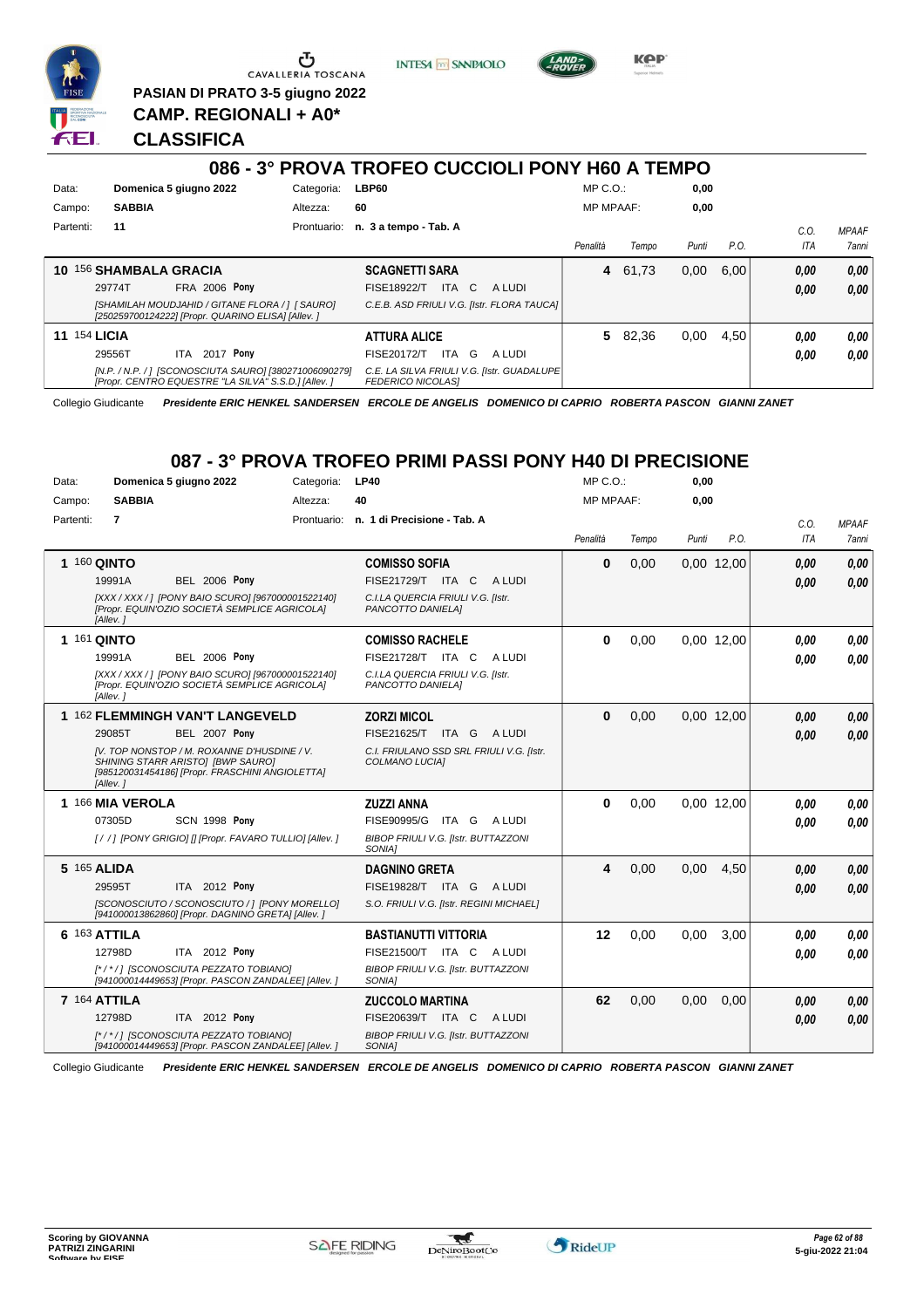

 $\begin{array}{c}\n\bullet \\
\bullet \\
\bullet \\
\bullet\n\end{array}$  CAVALLERIA TOSCANA

**PASIAN DI PRATO 3-5 giugno 2022 CAMP. REGIONALI + A0\***

**INTESA M** SANPAOLO



**KOP** 

# **CLASSIFICA**

|                                                                            |                                                                                                                                                              |            | 088 - LB80 DOMENICA DI PRECISIONE                                      |                  |       |       |      |                    |                                   |
|----------------------------------------------------------------------------|--------------------------------------------------------------------------------------------------------------------------------------------------------------|------------|------------------------------------------------------------------------|------------------|-------|-------|------|--------------------|-----------------------------------|
| Data:                                                                      | Domenica 5 giugno 2022                                                                                                                                       | Categoria: | <b>LB80</b>                                                            | $MP C. O.$ :     |       | 0,00  |      |                    |                                   |
| Campo:                                                                     | <b>SABBIA</b>                                                                                                                                                | Altezza:   | 80                                                                     | <b>MP MPAAF:</b> |       | 0,00  |      |                    |                                   |
| Partenti:                                                                  | 14                                                                                                                                                           |            | Prontuario: n. 1 di Precisione - Tab. A                                | Penalità         | Tempo | Punti | P.O. | C.O.<br><b>ITA</b> | <b>MPAAF</b><br>7anni             |
| 1.                                                                         | 85 ONDA BAI                                                                                                                                                  |            | <b>PUSCEDDU FABIO</b>                                                  | 0                | 0,00  | 0,00  | 0,00 | 0.00               | 0,00                              |
|                                                                            | ITA 2007<br>02591R                                                                                                                                           |            | <b>FISE7562/T</b><br>ITA SA Brev.                                      |                  |       |       |      | 0.00               | 0.00                              |
|                                                                            | [GRATIANUS / PAT LE MONDE / PIRADIN] [SELLA<br>ITALIANO GRIGIO] [972000000570602] [Propr. GRAZIAN                                                            |            | C.I.LA QUERCIA FRIULI V.G. [Istr.<br>PANCOTTO DANIELA]                 |                  |       |       |      |                    |                                   |
|                                                                            | ANDREA] [Allev. GALLERI RAFFAELE]                                                                                                                            |            |                                                                        |                  |       |       |      |                    |                                   |
|                                                                            | 1 101 OLIVIA PLUS-S                                                                                                                                          |            | <b>PERESANI NICOLE</b>                                                 | 0                | 0,00  | 0,00  | 0,00 | 0.00               | 0,00                              |
|                                                                            | 14606E<br>POL 2004                                                                                                                                           |            | FISE20494/T ITA C<br>A LUDI                                            |                  |       |       |      | 0.00               | 0,00                              |
|                                                                            | [RUBIN / OLIMPIA PLUS / POWER PRINCE] [SELLA<br>POLONIA BAIO] [616098100037201] [Propr. DE MARTINIS<br>GUIDO] [Allev.]                                       |            | C.E.B. ASD FRIULI V.G. [Istr. FLORA TAUCA]                             |                  |       |       |      |                    |                                   |
|                                                                            | 1 167 AUGHAVANNON CONDOR                                                                                                                                     |            | <b>SCHELLANDER UNA</b>                                                 | $\bf{0}$         | 0,00  | 0,00  | 0,00 | 0.00               | 0,00                              |
|                                                                            | IRL 2011 Pony<br>30852K                                                                                                                                      |            | FISE121743/K AUT G<br>A LUDI                                           |                  |       |       |      | 0.00               | 0,00                              |
|                                                                            | [X / X / ] [IRISH SPORT HORSE BAIO] [] [Propr. ] [Allev.]                                                                                                    |            | FISE [Istr.]                                                           |                  |       |       |      |                    |                                   |
|                                                                            | 1 168 AEGIS FOR CHUETTE                                                                                                                                      |            | <b>TOPPAN TOSCA</b>                                                    | $\bf{0}$         | 0,00  | 0.00  | 0,00 | 0.00               | 0,00                              |
|                                                                            | SLO 2005<br>28558T                                                                                                                                           |            | FISE17245/T ITA C<br>A LUDI                                            |                  |       |       |      | 0.00               | 0.00                              |
|                                                                            | [CAPRI / AVIGNON-19/CANDY / AVIGNON] [SLOVENSKA<br>TOPLOKRVNA SAUROJ [] [Propr. D'ANTONI LORENA]<br>[Allev.]                                                 |            | SCUDERIA LA FORTEZZA ASD FRIULI V.G.<br>[Istr. SCLAUZERO ALBERTO]      |                  |       |       |      |                    |                                   |
|                                                                            | 1 169 AMA DABLAM                                                                                                                                             |            | <b>QUALIZZA ALESSANDRA</b>                                             | $\bf{0}$         | 0,00  | 0,00  | 0,00 | 0.00               | 0,00                              |
|                                                                            | ITA 2009<br>28172BXX                                                                                                                                         |            | FISE84132/KT ITA S ALUDI                                               |                  |       |       |      | 0.00               | 0.00                              |
|                                                                            | [CASSINI II / BALME / ACOBAT II] [SELLA ITALIANO BAIO]<br>[982000123226093] [Propr. SOCIETA' AGRICOLA                                                        |            | SCUDERIA LA FENICE SSD A RL FRIULI V.G.<br>[Istr. BORGNA ALESSANDRO]   |                  |       |       |      |                    |                                   |
|                                                                            | ALGAROTTI NICOLÒ S.R.L.] [Allev. RAZZA DEL COLLE<br>S.A.S. DI BRIZIO MARTINO & C.]                                                                           |            |                                                                        |                  |       |       |      |                    |                                   |
|                                                                            | 1 170 UNO DI NOI Z                                                                                                                                           |            | <b>BORTOLATO ROBERTA</b>                                               | 0                | 0,00  | 0.00  | 0,00 | 0.00               | 0,00                              |
|                                                                            | 29755T<br>ITA 2008                                                                                                                                           |            | FISE11714/T ITA S<br>Brev.                                             |                  |       |       |      | 0.00               | 0.00                              |
|                                                                            | [URSUS DE BELLEVAL / AU CLAIR DE LUNE / DUEL]<br>[ZANGERSHEIDE BAIO] [941000011136335] [Propr.<br>BORTOLATO ROBERTA] [Allev.]                                |            | CI LUCHINO ASD FRIULI V.G. [Istr. FISCAL<br>ELENA]                     |                  |       |       |      |                    |                                   |
|                                                                            | 1 238 CODAR QS                                                                                                                                               |            | <b>MARONGIU ANTONIO</b>                                                | 0                | 0,00  | 0,00  | 0,00 | 0.00               | 0,00                              |
|                                                                            | <b>BEL 2002</b><br>09156D                                                                                                                                    |            | FISE24612/T ITA S<br>A LUDI                                            |                  |       |       |      | 0.00               | 0.00                              |
|                                                                            | [DARCO / KAMARILLA / ] [BWP GRIGIO]<br>[981100000499878] [Propr. OLIVO BOTTOS FRANCESCO]<br>[Allev.]                                                         |            | C.E.B. ASD FRIULI V.G. [Istr. FLORA TAUCA]                             |                  |       |       |      |                    |                                   |
|                                                                            | 1 247 GUINESS                                                                                                                                                |            | <b>VIEZZER TOMMASO</b>                                                 | 0                | 0,00  | 0,00  | 0,00 | 0.00               | 0,00                              |
|                                                                            | 13073D<br>POL 2008                                                                                                                                           |            | FISE47359/D ITA J<br>Brev.                                             |                  |       |       |      | 0.00               | 0.00                              |
|                                                                            | [DILMAR / GENESIS / NIELS] [WIELKOPOLSKA SAURO]<br>[616098200058598] [Propr. CELLOT GIULIA] [Allev. ]                                                        |            | TARVISIUM N. STELLA S.S.D. A R.L.<br>VENETO [Istr. BALLAN LEANDRO]     |                  |       |       |      |                    |                                   |
|                                                                            | 1 248 TAKE IT EASY                                                                                                                                           |            | LA NOTTE MARIA PIA                                                     | 0                | 0,00  | 0,00  | 0.00 | 0,00               | 0,00                              |
|                                                                            | 48362B<br>ITA 2009                                                                                                                                           |            | FISE16017/T ITA C<br>A LUDI                                            |                  |       |       |      | 0.00               | 0.00                              |
|                                                                            | [SCONOSCIUTO / SCONOSCIUTO / ] [SCONOSCIUTA<br>BAIO] [941000014302811] [Propr. IL FONTANILE SRL]                                                             |            | C.I. EQUIART ASD FRIULI V.G. [Istr. VITTOR<br><b>SERENAI</b>           |                  |       |       |      |                    |                                   |
|                                                                            | [Allev.]                                                                                                                                                     |            |                                                                        |                  |       |       |      |                    |                                   |
|                                                                            | 1 252 LAURUS DEL SOLE                                                                                                                                        |            | <b>ALESSIO SARA</b>                                                    | $\bf{0}$         | 0,00  | 0,00  | 0,00 | 0,00               | 0,00                              |
|                                                                            | 042311<br>ITA 2008                                                                                                                                           |            | FISE77068/KT ITA S<br>Brev.                                            |                  |       |       |      | 0,00               | 0,00                              |
|                                                                            | [EPHEBE FOR EVER / ******************* / ] [SELLA<br>ITALIANO BAIO] [982009106411660] [Propr. CENTRO<br>EQUESTRE "LA SILVA" S.S.D.] [Allev. VILLA VALERIANO] |            | C.E. LA SILVA FRIULI V.G. [Istr. GUADALUPE<br><b>FEDERICO NICOLAS]</b> |                  |       |       |      |                    |                                   |
|                                                                            | 1 274 AEGIS FOR CHUETTE                                                                                                                                      |            | <b>COLOMBO ANASTASIA</b>                                               | $\bf{0}$         | 0,00  | 0,00  | 0.00 | 0.00               | 0,00                              |
|                                                                            | 28558T<br>SLO 2005                                                                                                                                           |            | FISE23086/T ITA J<br>A LUDI                                            |                  |       |       |      | 0,00               | 0.00                              |
|                                                                            | [CAPRI / AVIGNON-19/CANDY / AVIGNON] [SLOVENSKA<br>TOPLOKRVNA SAURO] [] [Propr. D'ANTONI LORENA]<br>[Allev.]                                                 |            | SCUDERIA LA FORTEZZA ASD FRIULI V.G.<br>[Istr. SCLAUZERO ALBERTO]      |                  |       |       |      |                    |                                   |
|                                                                            | 1 286 OLIVIA PLUS-S                                                                                                                                          |            | <b>DE MONTE SIMON</b>                                                  | $\bf{0}$         | 0,00  | 0,00  | 0,00 | 0,00               | 0,00                              |
|                                                                            | 14606E<br>POL 2004                                                                                                                                           |            | FISE21290/T ITA J<br>A LUDI                                            |                  |       |       |      | 0.00               | 0,00                              |
|                                                                            | [RUBIN / OLIMPIA PLUS / POWER PRINCE] [SELLA<br>POLONIA BAIO] [616098100037201] [Propr. DE MARTINIS<br>GUIDO] [Allev.]                                       |            | C.E.B. ASD FRIULI V.G. [Istr. FLORA TAUCA]                             |                  |       |       |      |                    |                                   |
| <b>13 250 KUCERA</b>                                                       |                                                                                                                                                              |            | DONADIO ANTONIO MARIA                                                  | 4                | 0,00  | 0,00  | 0,00 | 0,00               | 0,00                              |
|                                                                            | 27227T<br>CZE 2000                                                                                                                                           |            | FISE19287/T ITA SA Brev.                                               |                  |       |       |      | 0,00               | 0,00                              |
|                                                                            | SAURO] [] [Propr. CARACCIOLO VINCENZO] [Allev. ]                                                                                                             |            | C.I. EQUIART ASD FRIULI V.G. [Istr. VITTOR<br>SERENA]                  |                  |       |       |      |                    |                                   |
| <b>Scoring by GIOVANNA</b><br><b>PATRIZI ZINGARINI</b><br>Coffware by EICE |                                                                                                                                                              |            | <b>SAFE RIDING</b><br>DeNiroBootCo                                     | RideUP           |       |       |      |                    | Page 63 of 88<br>5-giu-2022 21:04 |

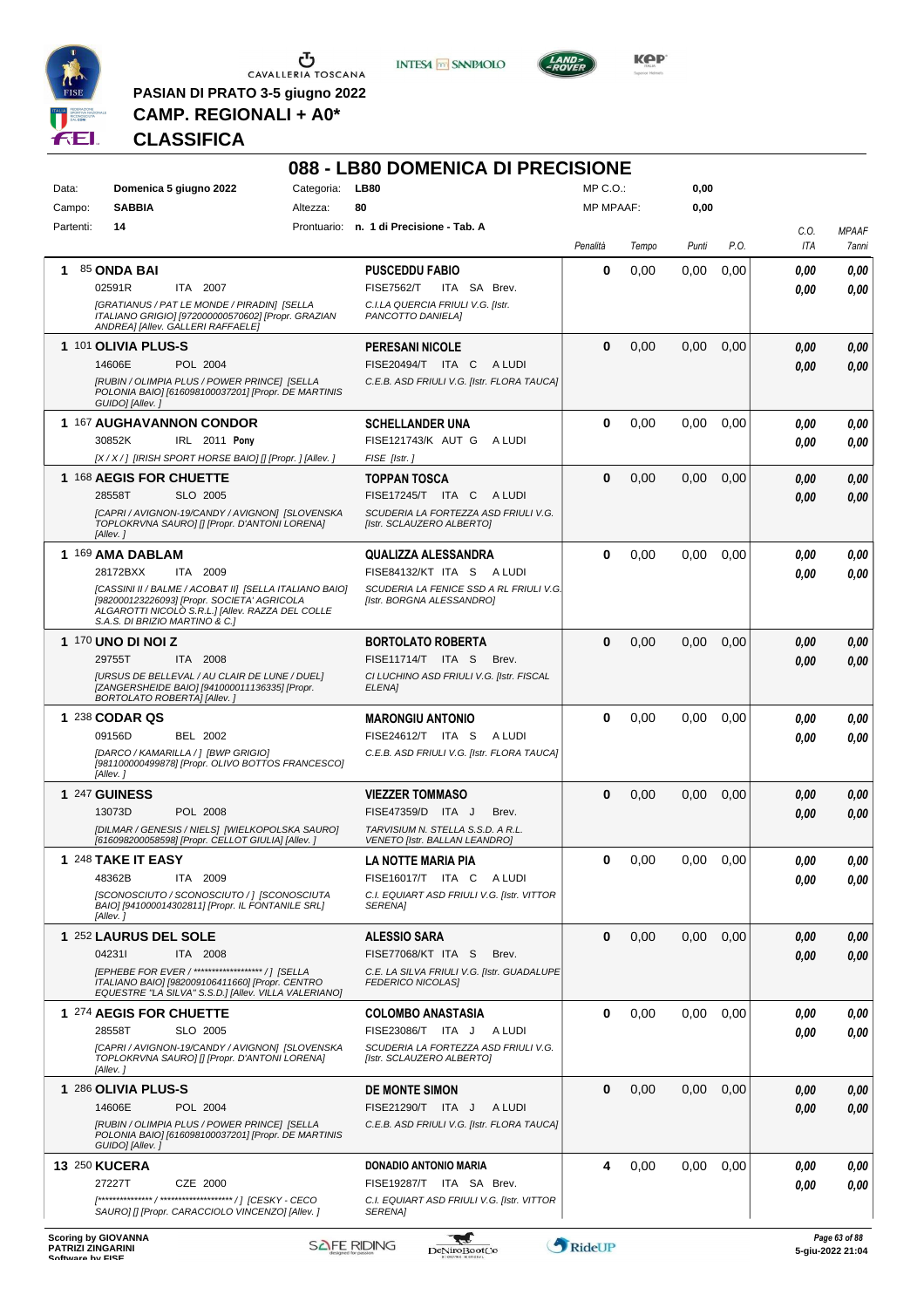

Ⴠ CAVALLERIA TOSCANA **PASIAN DI PRATO 3-5 giugno 2022**





### **CLASSIFICA**

**CAMP. REGIONALI + A0\***

|           |                                                                                                              |             | 088 - LB80 DOMENICA DI PRECISIONE                            |                  |       |       |      |            |              |
|-----------|--------------------------------------------------------------------------------------------------------------|-------------|--------------------------------------------------------------|------------------|-------|-------|------|------------|--------------|
| Data:     | Domenica 5 giugno 2022                                                                                       | Categoria:  | <b>LB80</b>                                                  | $MP C. O.$ :     |       | 0,00  |      |            |              |
| Campo:    | <b>SABBIA</b>                                                                                                | Altezza:    | 80                                                           | <b>MP MPAAF:</b> |       | 0,00  |      |            |              |
| Partenti: | 14                                                                                                           | Prontuario: | n. 1 di Precisione - Tab. A                                  |                  |       |       |      | C.O.       | <b>MPAAF</b> |
|           |                                                                                                              |             |                                                              | Penalità         | Tempo | Punti | P.O. | <b>ITA</b> | 7anni        |
|           | <b>14 246 TAKE IT EASY</b>                                                                                   |             | <b>BERTOLI ILEANA</b>                                        | 12               | 0.00  | 0.00  | 0.00 | 0,00       | 0,00         |
|           | 2009<br>48362B<br>ITA.                                                                                       |             | <b>ITA</b><br>SA A LUDI<br>FISE20191/T                       |                  |       |       |      | 0,00       | 0,00         |
|           | [SCONOSCIUTO / SCONOSCIUTO / ] [SCONOSCIUTA<br>BAIO] [941000014302811] [Propr. IL FONTANILE SRL]<br>[Allev.] |             | C.I. EQUIART ASD FRIULI V.G. [Istr. VITTOR<br><b>SERENAI</b> |                  |       |       |      |            |              |

Collegio Giudicante *Presidente ERIC HENKEL SANDERSEN ERCOLE DE ANGELIS DOMENICO DI CAPRIO ROBERTA PASCON GIANNI ZANET*

#### **089 - B90 DOMENICA DI PRECISIONE**

| Data:     | Domenica 5 giugno 2022                                                                                                                                                    | Categoria:  | <b>B90</b>                                                         |               | $MP C. O.$ :     |       | 0,00  |      |            |              |
|-----------|---------------------------------------------------------------------------------------------------------------------------------------------------------------------------|-------------|--------------------------------------------------------------------|---------------|------------------|-------|-------|------|------------|--------------|
| Campo:    | <b>SABBIA</b>                                                                                                                                                             | Altezza:    | 90                                                                 |               | <b>MP MPAAF:</b> |       | 0,00  |      |            |              |
| Partenti: | 5                                                                                                                                                                         | Prontuario: | n. 1 di Precisione - Tab. A                                        |               |                  |       |       |      | C.O.       | <b>MPAAF</b> |
|           |                                                                                                                                                                           |             |                                                                    |               | Penalità         | Tempo | Punti | P.O. | <b>ITA</b> | <b>7anni</b> |
| 1         | <b>77 SAGRANTINO</b>                                                                                                                                                      |             | <b>BOCCALON AMBRA</b>                                              |               | 0                | 0,00  | 0,00  | 0,00 | 0.00       | 0,00         |
|           | 22272G<br>GER 2007                                                                                                                                                        |             | <b>FISE13575/T</b><br>ITA J                                        | Brev.         |                  |       |       |      | 0,00       | 0,00         |
|           | [STARON / WIENERWUERSTCHEN / WIENERWALD]<br>[HANNOVER BAIO] [] [Propr. PIZZALE ASTRID] [Allev. ]                                                                          |             | A.S.D. IL RUBINO FRIULI V.G. [Istr. BURIN<br><b>MIRKO]</b>         |               |                  |       |       |      |            |              |
|           | 1 174 LICKEEN FRED                                                                                                                                                        |             | <b>PUGGINA BENEDETTA</b>                                           |               | 0                | 0,00  | 0,00  | 0,00 | 0,00       | 0,00         |
|           | 29402T<br>IRL 2013 Pony                                                                                                                                                   |             | FISE18052/T<br>ITA G                                               | Brev.         |                  |       |       |      | 0,00       | 0,00         |
|           | [LEHID CANAL PRINCE / BARNA BLUEBIRD / ABBEYFORT]<br>[CONNEMARA GRIGIO] [372100400028926] [Propr.<br>PUGGINA BENEDETTA] [Allev.]                                          |             | C.I. FRIULANO SSD SRL FRIULI V.G. [Istr.<br><b>KAINICH DAVIDEI</b> |               |                  |       |       |      |            |              |
|           | 3 249 CORONA NINA                                                                                                                                                         |             | <b>TOFFOLI LUCIA</b>                                               |               | 4                | 0,00  | 0,00  | 0,00 | 0,00       | 0,00         |
|           | ITA 2012<br>28629T                                                                                                                                                        |             | 001544/T<br>ITA S                                                  | Brev.         |                  |       |       |      | 0,00       | 0,00         |
|           | [ATHLETICO I / CORONARA / CORONADO] [SELLA<br>ITALIANO GRIGIO] [982000192764732] [Propr. AZ. AGR.<br>SANTA CRISTINA DI CORINI CARLO] [Allev. AZ.AGR.<br>PANCOTTO DANIELA] |             | C.I.LA QUERCIA FRIULI V.G. [Istr.<br>PANCOTTO DANIELA]             |               |                  |       |       |      |            |              |
| FC 184    |                                                                                                                                                                           |             | <b>KRANZ DAVID</b>                                                 |               | <b>Partito</b>   |       |       |      | 0,00       | 0,00         |
|           |                                                                                                                                                                           |             | <b>FISE117597/K AUT S</b>                                          | $1^{\circ}G$  |                  |       |       |      | 0,00       | 0,00         |
|           |                                                                                                                                                                           |             | FISE [Istr.]                                                       |               |                  |       |       |      |            |              |
| FC 188    |                                                                                                                                                                           |             | <b>SEMOLIC SPELA</b>                                               |               | <b>Partito</b>   |       |       |      | 0,00       | 0,00         |
|           |                                                                                                                                                                           |             | FISE99548/K SLO S                                                  | $1^{\circ}$ G |                  |       |       |      | 0,00       | 0,00         |
|           |                                                                                                                                                                           |             | FISE [Istr.]                                                       |               |                  |       |       |      |            |              |

Collegio Giudicante *Presidente ERIC HENKEL SANDERSEN ERCOLE DE ANGELIS DOMENICO DI CAPRIO ROBERTA PASCON GIANNI ZANET*

### **090 - B100 DOMENICA A TEMPO**

| Data:     |            |               | Domenica 5 giugno 2022                                                                             | Categoria:  | <b>B100</b>                                                      |       | $MP C. O.$ :     |       | 0,00  |      |            |              |
|-----------|------------|---------------|----------------------------------------------------------------------------------------------------|-------------|------------------------------------------------------------------|-------|------------------|-------|-------|------|------------|--------------|
| Campo:    |            | <b>SABBIA</b> |                                                                                                    | Altezza:    | 100                                                              |       | <b>MP MPAAF:</b> |       | 0,00  |      |            |              |
| Partenti: |            | 12            |                                                                                                    | Prontuario: | n. 3 a tempo - Tab. A                                            |       |                  |       |       |      | C.O.       | <b>MPAAF</b> |
|           |            |               |                                                                                                    |             |                                                                  |       | Penalità         | Tempo | Punti | P.O. | <b>ITA</b> | 7anni        |
|           |            | 73 CORVARA    |                                                                                                    |             | <b>FACCHIN BENEDETTA</b>                                         |       | 0                | 46,50 | 0,00  | 0,00 | 0,00       | 0,00         |
|           |            | 12681D        | GER 2011                                                                                           |             | FISE40254/D<br>ITA J                                             | Brev. |                  |       |       |      | 0,00       | 0,00         |
|           |            | [Allev.]      | [CARENZO / SALOME K / SANDRO] [HANNOVER BAIO<br>SCURO] [276020000049169] [Propr. MAZZON ROMINA]    |             | SCUDERIA SANDYS ASD FRIULI V.G. [Istr.<br><b>ALAGIA GAETANOI</b> |       |                  |       |       |      |            |              |
| 2         |            | 44 DUBAI-U    |                                                                                                    |             | <b>JERMANN SYLVIA</b>                                            |       | 0                | 55,10 | 0,00  | 0,00 | 0.00       | 0,00         |
|           |            | 29012T        | GER 2011                                                                                           |             | ITA S<br><b>FISE8188/T</b>                                       | Brev. |                  |       |       |      | 0.00       | 0.00         |
|           |            | [Allev.]      | [CASALL / LASINA IV / LASINO] [HOLSTEINER BAIO<br>SCURO] [276020000064703] [Propr. JERMANN SYLVIA] |             | C.I.LE TRAVERSINE FRIULI V.G. [Istr.<br>POLONIO GIANNII          |       |                  |       |       |      |            |              |
|           | 3 200 NASH |               |                                                                                                    |             | <b>HOLLER ANNA</b>                                               |       | 0                | 56,20 | 0,00  | 0,00 | 0,00       | 0.00         |
|           |            | 31143K        | <b>SCN 2012</b>                                                                                    |             | FISE122756/K AUT J                                               | Brev. |                  |       |       |      | 0,00       | 0.00         |
|           |            |               | [X / X / ] [OSTW BAIO] [] [Propr. ] [Allev. ]                                                      |             | FISE [Istr.]                                                     |       |                  |       |       |      |            |              |

 $\mathcal{L}$ 

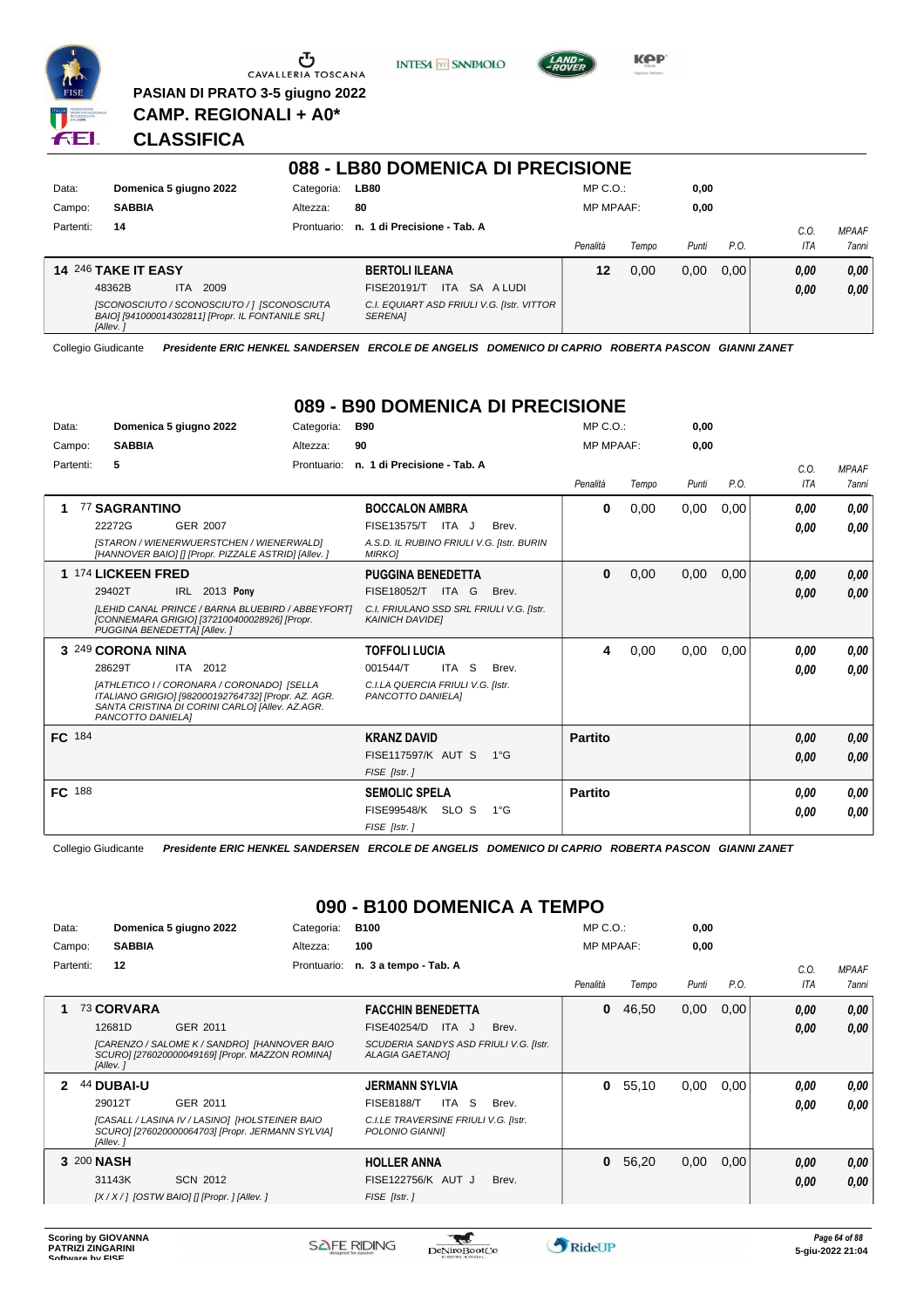

 $\begin{array}{c}\n\bullet \\
\bullet \\
\bullet \\
\bullet \\
\bullet\n\end{array}$  CAVALLERIA TOSCANA

**PASIAN DI PRATO 3-5 giugno 2022 CAMP. REGIONALI + A0\***

**INTESA** M SANPAOLO



**Kep** 

# **CLASSIFICA**

|               |                                                                                                                                                                                             |            | 090 - B100 DOMENICA A TEMPO                                            |                  |          |       |      |      |              |
|---------------|---------------------------------------------------------------------------------------------------------------------------------------------------------------------------------------------|------------|------------------------------------------------------------------------|------------------|----------|-------|------|------|--------------|
| Data:         | Domenica 5 giugno 2022                                                                                                                                                                      | Categoria: | <b>B100</b>                                                            | $MP C. O.$ :     |          | 0,00  |      |      |              |
| Campo:        | <b>SABBIA</b>                                                                                                                                                                               | Altezza:   | 100                                                                    | <b>MP MPAAF:</b> |          | 0,00  |      |      |              |
| Partenti:     | 12                                                                                                                                                                                          |            | Prontuario: n. 3 a tempo - Tab. A                                      |                  |          |       |      | C.O. | <b>MPAAF</b> |
|               |                                                                                                                                                                                             |            |                                                                        | Penalità         | Tempo    | Punti | P.O. | ITA  | 7anni        |
|               | 4 176 JUMPING-HERO                                                                                                                                                                          |            | <b>TISCHLER VICTORIA</b>                                               | 0                | 56,31    | 0,00  | 0,00 | 0.00 | 0,00         |
|               | 28841K<br>NED 2014                                                                                                                                                                          |            | FISE122080/K AUT J<br>Brev.                                            |                  |          |       |      | 0.00 | 0.00         |
|               | $[X/X$ / ] [KWPN SAURO] [] [Propr. ] [Allev. ]                                                                                                                                              |            | FISE [Istr.]                                                           |                  |          |       |      |      |              |
|               | 5 253 VIVA LA VIDA                                                                                                                                                                          |            | <b>IURI FEDERICA</b>                                                   |                  | 4 55,82  | 0,00  | 0,00 | 0.00 | 0,00         |
|               | 28736T<br>ITA 2012                                                                                                                                                                          |            | <b>FISE9180/T</b><br>ITA S<br>Brev.                                    |                  |          |       |      | 0.00 | 0.00         |
|               | [ACTION BREAKER / GATTA CI COVA / LORENZO B]<br>[SELLA ITALIANO BAIO] [982000192774549] [Propr. AZ.<br>AGR. DELL'EMME S.S.] [Allev. AZ. AGR. DELL'EMME S.S.]                                |            | C.I.DELL'EMME FRIULI V.G. [Istr. MATTIELLO<br><b>RUDII</b>             |                  |          |       |      |      |              |
|               | 6 251 AMA DABLAM                                                                                                                                                                            |            | <b>RIZZI FRANCESCA</b>                                                 |                  | 8 64,56  | 0.00  | 0.00 | 0.00 | 0,00         |
|               | 28172BXX<br>ITA 2009                                                                                                                                                                        |            | FISE18897/T ITA Y<br>Brev.                                             |                  |          |       |      | 0.00 | 0.00         |
|               | [CASSINI II / BALME / ACOBAT II] [SELLA ITALIANO BAIO]<br>[982000123226093] [Propr. SOCIETA' AGRICOLA<br>ALGAROTTI NICOLO S.R.L.] [Allev. RAZZA DEL COLLE<br>S.A.S. DI BRIZIO MARTINO & C.1 |            | SCUDERIA LA FENICE SSD A RL FRIULI V.G.<br>[Istr. BORGNA ALESSANDRO]   |                  |          |       |      |      |              |
|               | 7 75 EL CHAPO                                                                                                                                                                               |            | <b>CATALFAMO DENISE</b>                                                |                  | 11 95,99 | 0,00  | 0,00 | 0.00 | 0,00         |
|               | 13577D<br>BEL 2010                                                                                                                                                                          |            | FISE15010/T ITA J<br>Brev.                                             |                  |          |       |      | 0.00 | 0,00         |
|               | <b>IDER SENAAT 111 / GANDHIRA DE KALVARIE / ACTION-</b><br>BREAKER] [BWP GRIGIO] [967000009197988] [Propr.<br>CENGIA CATERINA] [Allev.]                                                     |            | C.I.LE TRAVERSINE FRIULI V.G. [Istr.<br>POLONIO GIANNII                |                  |          |       |      |      |              |
| <b>FC</b> 275 |                                                                                                                                                                                             |            | <b>SUT EMI</b>                                                         | <b>Partito</b>   |          |       |      | 0.00 | 0,00         |
|               |                                                                                                                                                                                             |            | FISE12536/D ITA Y 1°G                                                  |                  |          |       |      | 0.00 | 0.00         |
|               |                                                                                                                                                                                             |            | SCUDERIA SANDYS ASD FRIULI V.G. [Istr.<br><b>ALAGIA GAETANOI</b>       |                  |          |       |      |      |              |
| <b>FC 288</b> |                                                                                                                                                                                             |            | <b>ANDREI FLORIN</b>                                                   | <b>Partito</b>   |          |       |      | 0.00 | 0,00         |
|               |                                                                                                                                                                                             |            | <b>FISE14878/T ITA S</b><br>$1^{\circ}G$                               |                  |          |       |      | 0.00 | 0.00         |
|               |                                                                                                                                                                                             |            | C.I. FRIULANO SSD SRL FRIULI V.G. [Istr.<br>COLMANO LUCIA]             |                  |          |       |      |      |              |
| <b>FC</b> 175 |                                                                                                                                                                                             |            | <b>PLETT NICOLE</b>                                                    | <b>Partito</b>   |          |       |      | 0.00 | 0,00         |
|               |                                                                                                                                                                                             |            | FISE12223/T ITA Y<br>Brev.                                             |                  |          |       |      | 0.00 | 0.00         |
|               |                                                                                                                                                                                             |            | C.E. LA SILVA FRIULI V.G. [Istr. GUADALUPE<br><b>FEDERICO NICOLAS]</b> |                  |          |       |      |      |              |
| FC 177        |                                                                                                                                                                                             |            | <b>SCHELLANDER PAUL</b>                                                | <b>Partito</b>   |          |       |      | 0.00 | 0,00         |
|               |                                                                                                                                                                                             |            | FISE121745/K AUT J<br>$1^{\circ}G$                                     |                  |          |       |      | 0.00 | 0,00         |
|               |                                                                                                                                                                                             |            | FISE [Istr.]                                                           |                  |          |       |      |      |              |
| FC 184        |                                                                                                                                                                                             |            | KRANZ DAVID                                                            | <b>Partito</b>   |          |       |      | 0.00 | 0,00         |
|               |                                                                                                                                                                                             |            | FISE117597/K AUT S<br>$1^{\circ}G$                                     |                  |          |       |      | 0.00 | 0,00         |
|               |                                                                                                                                                                                             |            | FISE [Istr.]                                                           |                  |          |       |      |      |              |

Collegio Giudicante *Presidente ERIC HENKEL SANDERSEN ERCOLE DE ANGELIS DOMENICO DI CAPRIO ROBERTA PASCON GIANNI ZANET*

# **091 - B110 DOMENICA A TEMPO**

| Data:     | Domenica 5 giugno 2022                                                                                                 | Categoria:  | <b>B110</b>                                                               | $MP C. O.$ :     |       | 0,00  |      |      |              |
|-----------|------------------------------------------------------------------------------------------------------------------------|-------------|---------------------------------------------------------------------------|------------------|-------|-------|------|------|--------------|
| Campo:    | <b>SABBIA</b>                                                                                                          | Altezza:    | 110                                                                       | <b>MP MPAAF:</b> |       | 0,00  |      |      |              |
| Partenti: | $\overline{7}$                                                                                                         | Prontuario: | n. 3 a tempo - Tab. A                                                     |                  |       |       |      | C.0  | <b>MPAAF</b> |
|           |                                                                                                                        |             |                                                                           | Penalità         | Tempo | Punti | P.O. | ITA  | 7anni        |
|           | 194 ALPENSPAN SCARLET                                                                                                  |             | <b>HOLLER ANNA</b>                                                        | 0                | 63,60 | 0,00  | 0,00 | 0,00 | 0.00         |
|           | <b>BEL 2009</b><br>27521K                                                                                              |             | FISE122756/K AUT J<br>Brev.                                               |                  |       |       |      | 0,00 | 0.00         |
|           | [X/X/] [SCONOSCIUTA BAIO SCURO] [] [Propr. ] [Allev. ]                                                                 |             | FISE [Istr.]                                                              |                  |       |       |      |      |              |
|           | 2 254 LIZZIE LOU WHO                                                                                                   |             | <b>VIEZZER LUDOVICA</b>                                                   | 0                | 70,66 | 0,00  | 0.00 | 0.00 | 0,00         |
|           | 2005 Pony<br>24655G<br>IRL                                                                                             |             | FISE42861/D<br>ITA C<br>Brev.                                             |                  |       |       |      | 0,00 | 0,00         |
|           | [HALAL / GRANGE DOLLY SPARROW / 1 [SELLA<br>IRLANDESE GRIGIO] [972000010047948] [Propr.<br>CASAGRANDE GLORIAI [Allev.] |             | TARVISIUM N. STELLA S.S.D. A R.L.<br><b>VENETO [Istr. BALLAN LEANDRO]</b> |                  |       |       |      |      |              |
|           | 3 185 FOR HEIN M                                                                                                       |             | <b>SARIC LEA</b>                                                          | 4                | 77.16 | 0,00  | 0.00 | 0,00 | 0.00         |
|           | 28006K<br><b>SCN 2009</b>                                                                                              |             | FISE117352/K SLO J<br>Brev.                                               |                  |       |       |      | 0,00 | 0,00         |
|           | [X / X / ] [HOLSTEINER SAURO] [] [Propr. ] [Allev. ]                                                                   |             | FISE [Istr.]                                                              |                  |       |       |      |      |              |

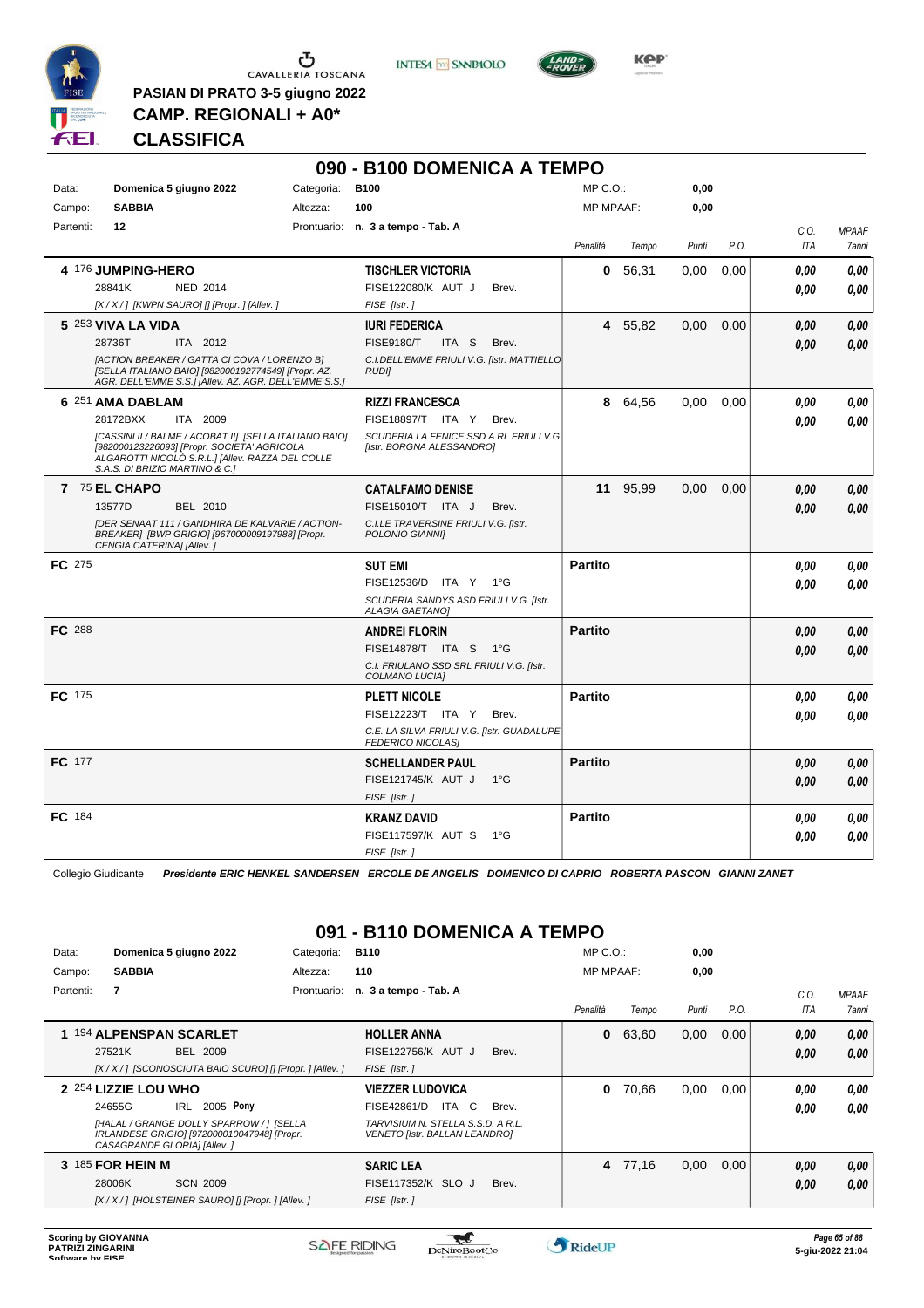

Ⴠ CAVALLERIA TOSCANA **PASIAN DI PRATO 3-5 giugno 2022**





**CLASSIFICA**

**CAMP. REGIONALI + A0\***

#### **091 - B110 DOMENICA A TEMPO** Data: **Domenica 5 giugno 2022** Categoria: B110 Prontuario: **n. 3 a tempo - Tab. A** Campo: **SABBIA** Partenti: **7** Altezza: **110** MP C.O.: MP MPAAF: **0,00 0,00** *Penalità Tempo Punti P.O. C.O. ITA MPAAF 7anni* **FC** 228 **KRANZ DAVID** *FISE [Istr. ]* AUT S 1°G FISE117597/K *0,00* **Partito** *0,00 0,00 0,00* **FC** 192 **BASSO VIRGINIA** *C.I. FRIULANO SSD SRL FRIULI V.G. [Istr. COLMANO LUCIA]* ITA S 2°G FISE7266/T *0,00* **Partito** *0,00 0,00 0,00* **FC** 275 **SUT EMI** *SCUDERIA SANDYS ASD FRIULI V.G. [Istr. ALAGIA GAETANO]* ITA Y 1°G FISE12536/D *0,00* **Partito** *0,00 0,00 0,00* **FC** 191 **MELISSA DIEGO** *SCUDERIA FG ASD FRIULI V.G. [Istr. FACCHIN MICHELE]* ITA S 1°G FISE11514/T *0,00* **Partito** *0,00 0,00 0,00*

Collegio Giudicante *Presidente ERIC HENKEL SANDERSEN ERCOLE DE ANGELIS DOMENICO DI CAPRIO ROBERTA PASCON GIANNI ZANET*

# **092 - C115 DOMENICA A TEMPO**

| Data:        | Domenica 5 giugno 2022                                                                                                                                              | Categoria: | C <sub>115</sub>                                                 | MP C.O.:         |         | 0,00  |      |            |              |
|--------------|---------------------------------------------------------------------------------------------------------------------------------------------------------------------|------------|------------------------------------------------------------------|------------------|---------|-------|------|------------|--------------|
| Campo:       | <b>SABBIA</b>                                                                                                                                                       | Altezza:   | 115                                                              | <b>MP MPAAF:</b> |         | 0.00  |      |            |              |
| Partenti:    | 22                                                                                                                                                                  |            | Prontuario: n. 3 a tempo - Tab. A                                |                  |         |       |      | C.O.       | <b>MPAAF</b> |
|              |                                                                                                                                                                     |            |                                                                  | Penalità         | Tempo   | Punti | P.O. | <b>ITA</b> | 7anni        |
|              | 1 201 COMTESSE GAZELLE                                                                                                                                              |            | <b>SUZZI GIULIA</b>                                              | 0                | 51,96   | 0,00  | 0,00 | 0.00       | 0.00         |
|              | 09731D<br>ITA 2011                                                                                                                                                  |            | FISE12182/T ITA Y<br>Brev.                                       |                  |         |       |      | 0.00       | 0.00         |
|              | <b>[CONTE DELLA CACCIA / VETRICHTA VANT'T VERAHOF /</b><br>NABAB DE REVEI [SELLA ITALIANO GRIGIO]<br>[982000192777160] [Propr. VIAN PIETRO] [Allev. VIAN<br>PIETRO] |            | S.O. FRIULI V.G. [Istr. REGINI MICHAEL]                          |                  |         |       |      |            |              |
|              | 2 287 URBAN DE KERGANE                                                                                                                                              |            | <b>ROSSETTO JEAN MARC</b>                                        | 0                | 56,75   | 0,00  | 0,00 | 0.00       | 0.00         |
|              | 29780BXX<br>FRA 2008                                                                                                                                                |            | FISE13351/T ITA SA 1°G                                           |                  |         |       |      | 0.00       | 0.00         |
|              | <b>ICAMPO FLAMINGO / QUEVA DE KERGANE / CALOUBET</b><br>DU ROUETI [SELLA FRANCESE BAIO] [250259600377848]<br>[Propr. ASS. SPORTIVA BIG JUMP S.R.L. S.] [Allev.]     |            | C.I. FRIULANO SSD SRL FRIULI V.G. [Istr.<br>COLMANO LUCIAI       |                  |         |       |      |            |              |
|              | 3 281 VISTA E PRESA                                                                                                                                                 |            | <b>SUT EMI</b>                                                   | 0                | 59,03   | 0,00  | 0,00 | 0.00       | 0.00         |
|              | 12625F<br>ITA 2009                                                                                                                                                  |            | FISE12536/D<br>ITA Y 1°G                                         |                  |         |       |      | 0.00       | 0.00         |
|              | [BALDINI / ASPIDE / ORTY] [SELLA ITALIANO GRIGIO]<br>[982009106750460] [Propr. SUT EMI] [Allev. AZ.AGR. LA<br><b>FERPIA 1</b>                                       |            | SCUDERIA SANDYS ASD FRIULI V.G. [Istr.<br><b>ALAGIA GAETANOI</b> |                  |         |       |      |            |              |
|              | 4 187 CAYA                                                                                                                                                          |            | <b>DORBOLO' CATERINA</b>                                         |                  | 0 61,23 | 0.00  | 0,00 | 0,00       | 0,00         |
|              | <b>HUN 2011</b><br>29357T                                                                                                                                           |            | FISE17830/T ITA J<br>Brev.                                       |                  |         |       |      | 0.00       | 0.00         |
|              | [CIACOMO / COME AS YOU ARE / 1 [OLDENBURG BAIO]<br>[276098104342251] [Propr. DINDO S.A.S. DI DAVIDE<br>KAINICH & C] [Allev.]                                        |            | C.I. FRIULANO SSD SRL FRIULI V.G. [Istr.<br>COLMANO LUCIA]       |                  |         |       |      |            |              |
|              | 5 178 FURISTO COURAGE                                                                                                                                               |            | <b>NEUHUBER LENA</b>                                             | 0                | 61.36   | 0.00  | 0,00 | 0,00       | 0.00         |
|              | 28198K<br><b>SCN 2003</b>                                                                                                                                           |            | FISE120274/K AUT Y 1°G                                           |                  |         |       |      | 0.00       | 0.00         |
|              | [X / X / ] [IRISH HORSE BAIO] [] [Propr. ] [Allev. ]                                                                                                                |            | FISE [Istr.]                                                     |                  |         |       |      |            |              |
|              | 6 204 LÉDI                                                                                                                                                          |            | <b>MINGOLO FRANCESCA</b>                                         |                  | 0 61,48 | 0,00  | 0,00 | 0.00       | 0.00         |
|              | 29472T<br><b>HUN 2016</b>                                                                                                                                           |            | ITA S<br><b>FISE6907/T</b><br>$1^{\circ}G$                       |                  |         |       |      | 0.00       | 0.00         |
|              | [LASINO / DIANA / 1 [UNGHERESE GRIGIO]<br>[348040000007038] [Propr. TOPPAN SANDRA] [Allev. ]                                                                        |            | SCUDERIA LA FORTEZZA ASD FRIULI V.G.<br>[Istr. BIONDI AMANDA]    |                  |         |       |      |            |              |
| $\mathbf{7}$ | 39 ZILVERVEER                                                                                                                                                       |            | <b>CURRI DENISE</b>                                              |                  | 0 64,18 | 0.00  | 0.00 | 0,00       | 0.00         |
|              | 13059A<br><b>NED 2004</b>                                                                                                                                           |            | FISE12671/T ITA Y<br>Brev.                                       |                  |         |       |      | 0.00       | 0.00         |
|              | [SILVERSTAR / PROZETTE / IROKO] [KWPN GRIGIO]<br>[528210000525777] [Propr. COK MICHELA] [Allev.]                                                                    |            | A.S.D.E. SCUDERIA MEZZALUNA FRIULI<br>V.G. [Istr. MIRAZ ROBERTO] |                  |         |       |      |            |              |

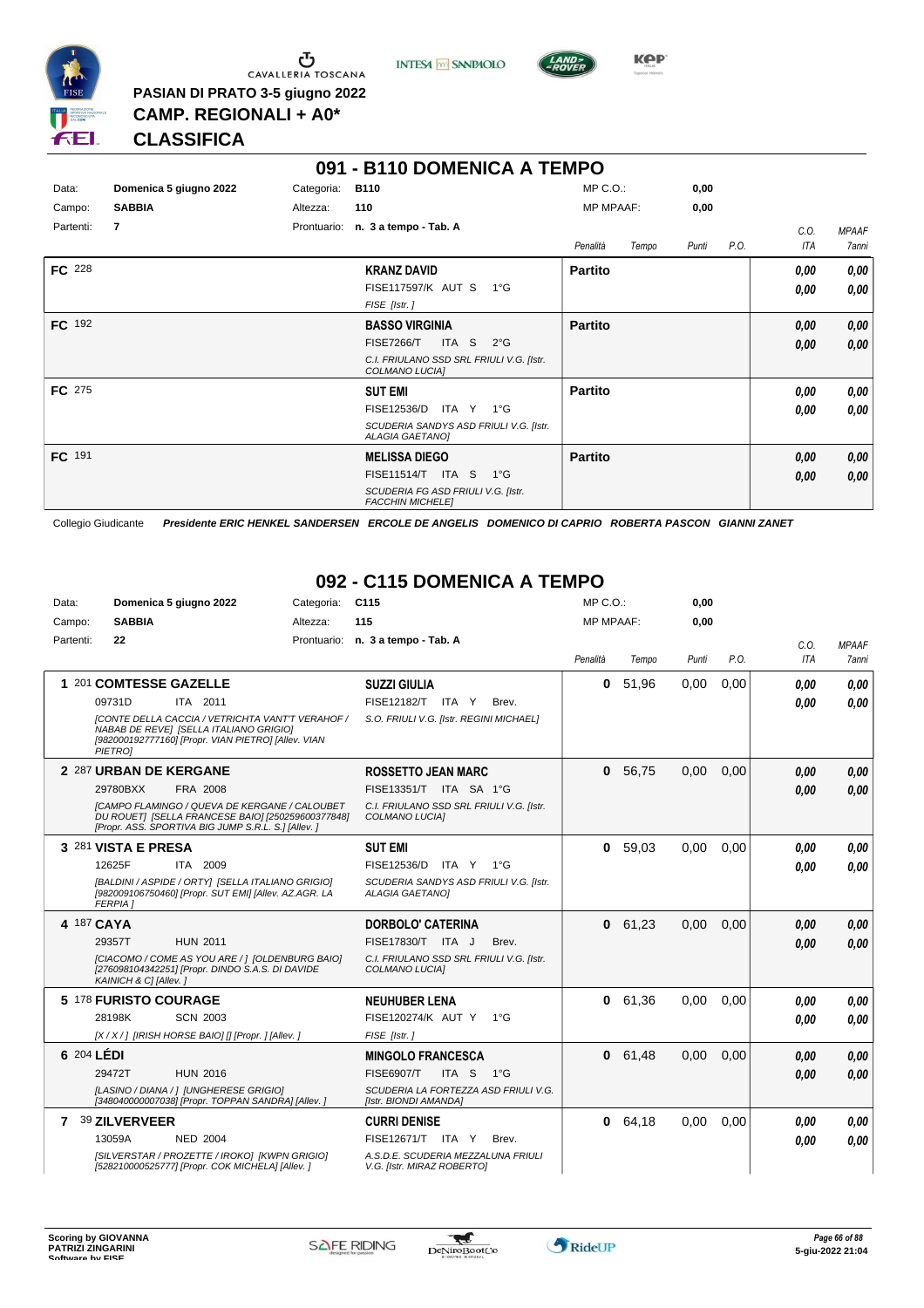

 $\begin{array}{c}\n\bullet \\
\bullet \\
\bullet \\
\bullet\n\end{array}$  CAVALLERIA TOSCANA

**PASIAN DI PRATO 3-5 giugno 2022 CAMP. REGIONALI + A0\***

**INTESA M** SANPAOLO



# **CLASSIFICA**

|               |                                                                                                                                                        |            | 092 - C115 DOMENICA A TEMPO                                      |                  |          |       |               |             |                       |
|---------------|--------------------------------------------------------------------------------------------------------------------------------------------------------|------------|------------------------------------------------------------------|------------------|----------|-------|---------------|-------------|-----------------------|
| Data:         | Domenica 5 giugno 2022                                                                                                                                 | Categoria: | C <sub>115</sub>                                                 | MP C. O.         |          | 0,00  |               |             |                       |
| Campo:        | <b>SABBIA</b>                                                                                                                                          | Altezza:   | 115                                                              | <b>MP MPAAF:</b> |          | 0,00  |               |             |                       |
| Partenti:     | 22                                                                                                                                                     |            | Prontuario: n. 3 a tempo - Tab. A                                | Penalità         | Tempo    | Punti | P.O.          | C.O.<br>ITA | <b>MPAAF</b><br>7anni |
|               | 8 186 LUSSIANA                                                                                                                                         |            | <b>DEZJOT ANA</b>                                                | 0                | 65,41    | 0,00  | 0,00          | 0.00        | 0,00                  |
|               | 28173T<br>ITA 2006                                                                                                                                     |            | BL000092<br>SLO SA 1°G                                           |                  |          |       |               | 0.00        | 0,00                  |
|               | [QUITE EASY / CIBELLE / MARLANDO] [SELLA ITALIANO<br>BAIO] [972000000582428] [Propr. SOCIETA' AGRICOLA<br>FOSSA MALA S.S.] [Allev. PERISAN GIANPIETRO] |            | [Istr. RAGIONE FRANCESCO]                                        |                  |          |       |               |             |                       |
|               | 9 159 ALPENSPAN SHOKATA                                                                                                                                |            | <b>KRANZ DAVID</b>                                               | 0                | 70,02    | 0,00  | 0,00          | 0.00        | 0,00                  |
|               | 27792K<br>GER 2011                                                                                                                                     |            | FISE117597/K AUT S<br>$1^{\circ}G$                               |                  |          |       |               | 0.00        | 0,00                  |
|               | [X / X / ] [HANNOVER SAURO] [] [Propr. ] [Allev. ]                                                                                                     |            | FISE [Istr.]                                                     |                  |          |       |               |             |                       |
|               | 10 193 CHAMBOLINO                                                                                                                                      |            | <b>KRANZ DAVID</b>                                               | 0                | 73,00    | 0,00  | 0,00          | 0.00        | 0,00                  |
|               | 31142K<br><b>SCN 2016</b>                                                                                                                              |            | FISE117597/K AUT S<br>$1^{\circ}G$                               |                  |          |       |               | 0.00        | 0,00                  |
|               | [X / X / ] [WESTFALEN BAIO] [] [Propr. ] [Allev. ]                                                                                                     |            | FISE [Istr.]                                                     |                  |          |       |               |             |                       |
|               | 11 189 BIG SPENDER Z<br>12962D<br>BEL 2010                                                                                                             |            | <b>BOBBIO CARLOTTA</b><br>FISE14003/T ITA J<br>Brev.             | 0                | 75,07    | 0.00  | 0,00          | 0.00        | 0,00                  |
|               | [BALOU DU ROUET / MORGENSTERN 2 / COROFINO]                                                                                                            |            | A.S.D.E. SCUDERIA MEZZALUNA FRIULI                               |                  |          |       |               | 0.00        | 0,00                  |
|               | [ZANGERSHEIDE SAURO] [981100002682340] [Propr.<br>GASPARINI PAOLA] [Allev.]                                                                            |            | V.G. [Istr. MIRAZ ROBERTO]                                       |                  |          |       |               |             |                       |
|               | <b>12 258 CABELA</b>                                                                                                                                   |            | <b>WRANN JULIA</b>                                               | 4                | 56.73    | 0,00  | 0,00          | 0.00        | 0,00                  |
|               | 28234K<br>IRL 2009                                                                                                                                     |            | FISE120385/K AUT S<br>$1^{\circ}G$                               |                  |          |       |               | 0.00        | 0,00                  |
|               | [X / X / ] [IRISH SPORT HORSE BAIO] [] [Propr. ] [Allev. ]                                                                                             |            | FISE [Istr.]                                                     |                  |          |       |               |             |                       |
|               | 13 183 BLOODY MARY<br>28396T                                                                                                                           |            | <b>BALDASSI GRETA</b>                                            | 4                | 60,08    | 0,00  | 0.00          | 0.00        | 0,00                  |
|               | <b>NED 2006</b><br>[ACOBAT II / ORCHIDEE / BURGGRAAF] [KWPN BAIO                                                                                       |            | FISE22132/T ITA J<br>Brev.<br>A.S.D.E. SCUDERIA MEZZALUNA FRIULI |                  |          |       |               | 0.00        | 0.00                  |
|               | SCURO] [] [Propr. NUSCA VITTORIA] [Allev.]                                                                                                             |            | V.G. [Istr. MIRAZ ROBERTO]                                       |                  |          |       |               |             |                       |
|               | <b>14 205 ROCK A BILLY</b>                                                                                                                             |            | <b>MINGOLO FEDERICA</b>                                          |                  | 4 62,22  | 0,00  | 0,00          | 0.00        | 0,00                  |
|               | 27872T<br>ITA 2007                                                                                                                                     |            | 001467/T<br>ITA <sub>S</sub><br>$1^{\circ}G$                     |                  |          |       |               | 0.00        | 0,00                  |
|               | [LOOPING / GATTA CI COVA / LORENZO B] [SELLA<br>ITALIANO BAIO] [985000380506955] [Propr. DELLA BIANCA<br>ILARIA] [Allev. AZ.AGR.DELL'EMME]             |            | SCUDERIA LA FORTEZZA ASD FRIULI V.G.<br>[Istr. BIONDI AMANDA]    |                  |          |       |               |             |                       |
|               | 15 23 IDORADO VD BREEMEERSEN                                                                                                                           |            | <b>MC GRATH MEGAN</b>                                            |                  | 4 62,31  | 0,00  | 0,00          | 0.00        | 0.00                  |
|               | 28713T<br><b>BEL 2008</b>                                                                                                                              |            | FISE10081/T ITA Y<br>1°G                                         |                  |          |       |               | 0.00        | 0.00                  |
|               | [BREEMEERSEN ADORADO / QUEEN Z / QUINAR] [BWP<br>BAIO] [981100002047573] [Propr. CRAIG WENDY<br>ELIZABETH] [Allev.]                                    |            | S.O. FRIULI V.G. [Istr. REGINI MICHAEL]                          |                  |          |       |               |             |                       |
|               | 16 196 ALOA DU LASNIER                                                                                                                                 |            | <b>FURLAN ALESSANDRO</b>                                         |                  | 12 67.73 | 0,00  | 0,00          | 0.00        | 0,00                  |
|               | 29601T<br>FRA 2010                                                                                                                                     |            | FISE20300/T<br>ITA J<br>Brev.                                    |                  |          |       |               | 0.00        | 0.00                  |
|               | [NINIO DE ROX / INFO MATIN / URLEVEN PIRONNIERE]<br>[SELLA FRANCESE BAIO] [250259701044192] [Propr.<br>FURLAN ALESSANDRO] [Allev.]                     |            | C.E. I MAGREDI ASD FRIULI V.G. [Istr. BON<br>CARLOT IAJ          |                  |          |       |               |             |                       |
|               | 17 191 VALYRIA                                                                                                                                         |            | <b>MELISSA DIEGO</b>                                             |                  | 16 75,28 |       | $0,00$ $0,00$ | 0,00        | 0,00                  |
|               | 29176T<br>ITA 2014                                                                                                                                     |            | FISE11514/T ITA S 1°G                                            |                  |          |       |               | 0,00        | 0,00                  |
|               | [NADIR DI SAN PATRIGNANO / FANTASIA DE URECO /<br>VERONESE] [SELLA ITALIANO BAIO] [982000196478605]<br>[Propr. MELISSA DIEGO] [Allev. MANCA GIANPIERO] |            | SCUDERIA FG ASD FRIULI V.G. [Istr.<br><b>FACCHIN MICHELE]</b>    |                  |          |       |               |             |                       |
| FC 211        |                                                                                                                                                        |            | <b>BASSO VIRGINIA</b>                                            | <b>Partito</b>   |          |       |               | 0,00        | 0,00                  |
|               |                                                                                                                                                        |            | <b>FISE7266/T</b><br>ITA S $2^{\circ}G$                          |                  |          |       |               | 0,00        | 0,00                  |
|               |                                                                                                                                                        |            | C.I. FRIULANO SSD SRL FRIULI V.G. [Istr.<br>COLMANO LUCIA]       |                  |          |       |               |             |                       |
| <b>FC</b> 222 |                                                                                                                                                        |            | <b>KRANZ DAVID</b>                                               | <b>Partito</b>   |          |       |               | 0,00        | 0,00                  |
|               |                                                                                                                                                        |            | FISE117597/K AUT S 1°G                                           |                  |          |       |               | 0,00        | 0,00                  |
|               |                                                                                                                                                        |            | FISE [Istr.]                                                     |                  |          |       |               |             |                       |
| <b>FC</b> 289 |                                                                                                                                                        |            | PFURTSCHELLER VANESSA                                            | <b>Partito</b>   |          |       |               | 0,00        | 0,00                  |
|               |                                                                                                                                                        |            | <b>FISE5422/V</b><br>AUT S 2°G                                   |                  |          |       |               | 0,00        | 0,00                  |
|               |                                                                                                                                                        |            | C.I. FRIULANO SSD SRL FRIULI V.G. [Istr.<br>COLMANO LUCIA]       |                  |          |       |               |             |                       |
| <b>FC</b> 190 |                                                                                                                                                        |            | <b>FACCHIN MICHELE</b>                                           | <b>Partito</b>   |          |       |               | 0,00        | 0,00                  |
|               |                                                                                                                                                        |            | 001723/D<br>ITA S $2^{\circ}G$                                   |                  |          |       |               | 0,00        | 0,00                  |
|               |                                                                                                                                                        |            | SCUDERIA FG ASD FRIULI V.G. [Istr.                               |                  |          |       |               |             |                       |
|               |                                                                                                                                                        |            | <b>FACCHIN MICHELE]</b>                                          |                  |          |       |               |             |                       |

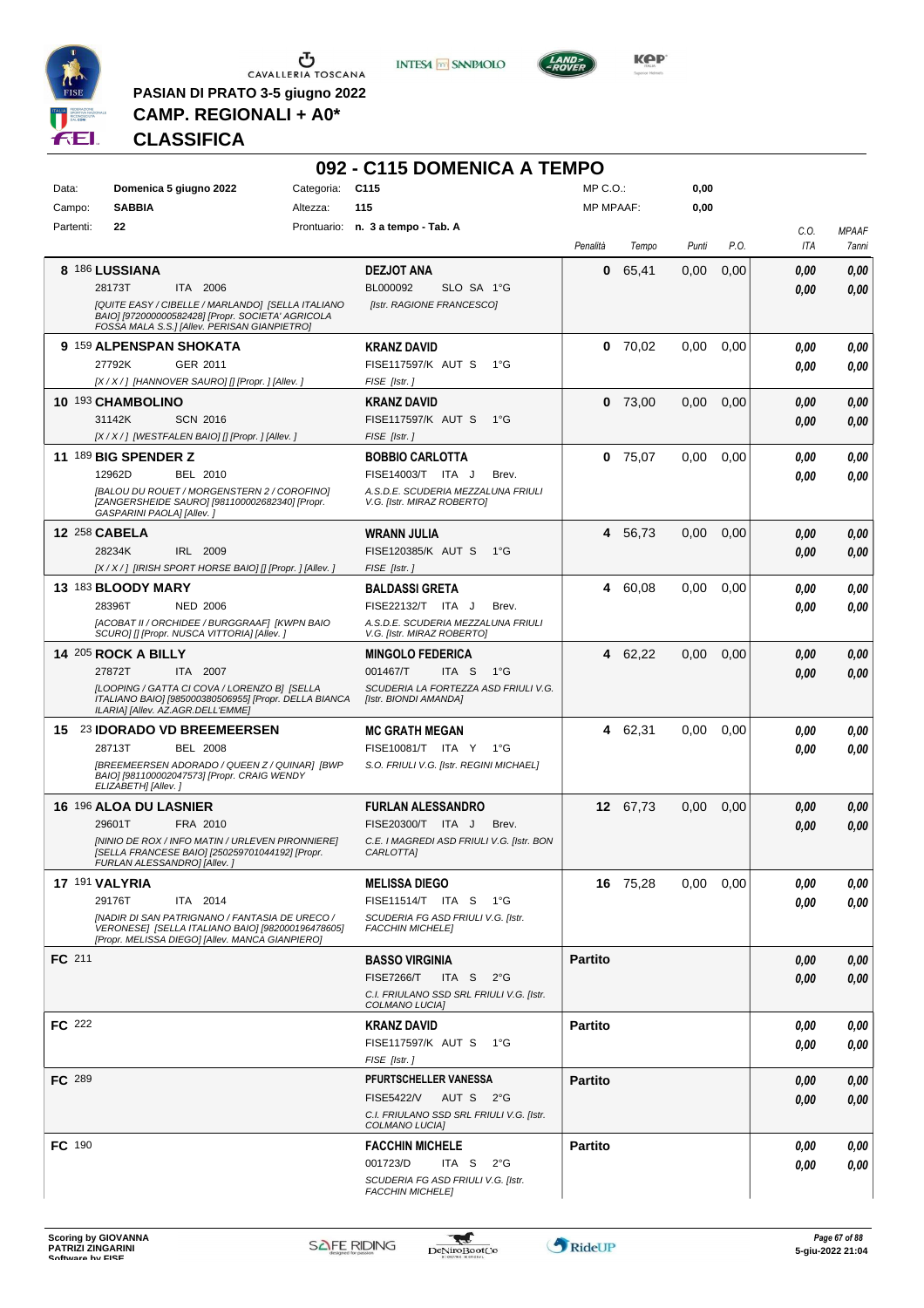

 $\begin{array}{c}\n\bullet \\
\bullet \\
\bullet \\
\bullet \\
\bullet\n\end{array}$  CAVALLERIA TOSCANA **PASIAN DI PRATO 3-5 giugno 2022**





**KPP** 

**CLASSIFICA**

**CAMP. REGIONALI + A0\***

| 092 - C115 DOMENICA A TEMPO |                        |                 |                                    |                  |       |       |      |      |              |  |  |  |
|-----------------------------|------------------------|-----------------|------------------------------------|------------------|-------|-------|------|------|--------------|--|--|--|
| Data:                       | Domenica 5 giugno 2022 | Categoria: C115 |                                    | $MP C. O.$ :     |       | 0,00  |      |      |              |  |  |  |
| Campo:                      | <b>SABBIA</b>          | Altezza:        | 115                                | <b>MP MPAAF:</b> |       | 0,00  |      |      |              |  |  |  |
| Partenti:                   | 22                     |                 | Prontuario: n. 3 a tempo - Tab. A  |                  |       |       |      | C.0. | <b>MPAAF</b> |  |  |  |
|                             |                        |                 |                                    | Penalità         | Tempo | Punti | P.O. | ITA  | 7anni        |  |  |  |
| <b>FC</b> 278               |                        |                 | <b>PIRKER JASMIN</b>               | <b>Partito</b>   |       |       |      | 0,00 | 0,00         |  |  |  |
|                             |                        |                 | FISE117486/K AUT J<br>$2^{\circ}G$ |                  |       |       |      | 0,00 | 0,00         |  |  |  |
|                             |                        |                 | FISE [Istr.]                       |                  |       |       |      |      |              |  |  |  |

Collegio Giudicante *Presidente ERIC HENKEL SANDERSEN ERCOLE DE ANGELIS DOMENICO DI CAPRIO ROBERTA PASCON GIANNI ZANET*

# **093 - C120 DOMENICA A TEMPO**

| Data:     | Domenica 5 giugno 2022          |                                                                                                   | Categoria: | C <sub>120</sub>                                                  |               | $MP C. O.$ :     |          | 0,00  |      |      |              |
|-----------|---------------------------------|---------------------------------------------------------------------------------------------------|------------|-------------------------------------------------------------------|---------------|------------------|----------|-------|------|------|--------------|
| Campo:    | <b>SABBIA</b>                   |                                                                                                   | Altezza:   | 120                                                               |               | <b>MP MPAAF:</b> |          | 0,00  |      |      |              |
| Partenti: | 6                               |                                                                                                   |            | Prontuario: n. 3 a tempo - Tab. A                                 |               |                  |          |       |      | C.O. | <b>MPAAF</b> |
|           |                                 |                                                                                                   |            |                                                                   |               | Penalità         | Tempo    | Punti | P.O. | ITA  | <b>7anni</b> |
|           | <b>1 209 LARIX</b>              |                                                                                                   |            | <b>PAVON GIADA</b>                                                |               | $\mathbf{0}$     | 74,93    | 0,00  | 0,00 | 0,00 | 0,00         |
|           | 17439E                          | GER 2013                                                                                          |            | FISE16516/T ITA S                                                 | $1^{\circ}G$  |                  |          |       |      | 0.00 | 0.00         |
|           | CONSULTING SRL] [Allev.]        | [LAVALETTO / LAURA / LAGAVULIN] [WUR SAURO]<br>[276020000129370] [Propr. ALLIANCES & ACQUISITIONS |            | CENTRO EQUESTRE FLUMEN P.L. FRIULI<br>V.G. [Istr. BORGNA ROBERTO] |               |                  |          |       |      |      |              |
|           | 2 258 CABELA                    |                                                                                                   |            | <b>WRANN JULIA</b>                                                |               |                  | 12 70,73 | 0,00  | 0,00 | 0.00 | 0.00         |
|           | 28234K                          | IRL 2009                                                                                          |            | FISE120385/K AUT S                                                | $1^{\circ}G$  |                  |          |       |      | 0,00 | 0.00         |
|           |                                 | [X/X/] [IRISH SPORT HORSE BAIO] [] [Propr. ] [Allev. ]                                            |            | FISE [Istr.]                                                      |               |                  |          |       |      |      |              |
| FC 216    |                                 |                                                                                                   |            | <b>RIZZI FILIPPO</b>                                              |               | <b>Partito</b>   |          |       |      | 0,00 | 0,00         |
|           |                                 |                                                                                                   |            | 001055/T<br>ITA <sub>S</sub>                                      | $2^{\circ}$ G |                  |          |       |      | 0.00 | 0,00         |
|           |                                 |                                                                                                   |            | C.I.DELL'EMME FRIULI V.G. [Istr. MATTIELLO<br><b>RUDI</b>         |               |                  |          |       |      |      |              |
| FC 224    |                                 |                                                                                                   |            | PFURTSCHELLER VANESSA                                             |               | <b>Partito</b>   |          |       |      | 0,00 | 0,00         |
|           |                                 |                                                                                                   |            | <b>FISE5422/V</b><br>AUT S                                        | $2^{\circ}G$  |                  |          |       |      | 0,00 | 0,00         |
|           |                                 |                                                                                                   |            | C.I. FRIULANO SSD SRL FRIULI V.G. [Istr.<br>COLMANO LUCIA]        |               |                  |          |       |      |      |              |
| FC 207    |                                 |                                                                                                   |            | <b>SCLAUZERO ALBERTO</b>                                          |               | <b>Partito</b>   |          |       |      | 0,00 | 0.00         |
|           |                                 |                                                                                                   |            | ITA S<br>000537/T                                                 | $2^{\circ}$ G |                  |          |       |      | 0,00 | 0,00         |
|           |                                 |                                                                                                   |            | SCUDERIA LA FORTEZZA ASD FRIULI V.G.<br>[Istr. BIONDI AMANDA]     |               |                  |          |       |      |      |              |
|           | <b>NP 159 ALPENSPAN SHOKATA</b> |                                                                                                   |            | <b>KRANZ DAVID</b>                                                |               | N.P.             | 0,00     | 0,00  | 0,00 | 0,00 | 0,00         |
|           | 27792K                          | GER 2011                                                                                          |            | <b>FISE117597/K AUT S</b>                                         | $1^{\circ}G$  |                  |          |       |      | 0,00 | 0,00         |
|           |                                 | [X / X / ] [HANNOVER SAURO] [] [Propr. ] [Allev. ]                                                |            | FISE [Istr.]                                                      |               |                  |          |       |      |      |              |

Collegio Giudicante *Presidente ERIC HENKEL SANDERSEN ERCOLE DE ANGELIS DOMENICO DI CAPRIO ROBERTA PASCON GIANNI ZANET*

# **094 - C125 DOMENICA A TEMPO**

| Data:     | Domenica 5 giugno 2022                                                                                                                    | Categoria:  | C <sub>125</sub>                                                       | $MP C. O.$ :     |       | 0,00  |      |            |              |
|-----------|-------------------------------------------------------------------------------------------------------------------------------------------|-------------|------------------------------------------------------------------------|------------------|-------|-------|------|------------|--------------|
| Campo:    | <b>SABBIA</b>                                                                                                                             | Altezza:    | 125                                                                    | <b>MP MPAAF:</b> |       | 0,00  |      |            |              |
| Partenti: | 10                                                                                                                                        | Prontuario: | n. 3 a tempo - Tab. A                                                  |                  |       |       |      | C.0        | <b>MPAAF</b> |
|           |                                                                                                                                           |             |                                                                        | Penalità         | Tempo | Punti | P.O. | <b>ITA</b> | 7anni        |
|           | 218 SODAR'S LAD                                                                                                                           |             | <b>ROSSON AURORA</b>                                                   | 0                | 65,76 | 0,00  | 0.00 | 0,00       | 0,00         |
|           | 2009 Pony<br>34520BXX<br>IRL                                                                                                              |             | FISE39377/D<br>ITA J<br>$1^{\circ}G$                                   |                  |       |       |      | 0,00       | 0,00         |
|           | [I LOVE YOU MELODY / SODAR ALAINN / TULIRA<br>ROBUCK] [IRISH PONY GRIGIO] [372100400012265]<br>[Propr. SCHINCARIOL NADIA] [Allev. ]       |             | SCUDERIA EQUIPOLIS TIZIANA ASD<br><b>VENETO [Istr. ALAGIA GAETANO]</b> |                  |       |       |      |            |              |
|           | 2 213 FRIMEUSE DE RIVERLAND                                                                                                               |             | <b>BURIN MIRKO</b>                                                     | 0                | 70.34 | 0,00  | 0,00 | 0,00       | 0,00         |
|           | 29687T<br>FRA 2015                                                                                                                        |             | <b>ITA</b><br>-S<br>003077/T<br>$1^{\circ}G$                           |                  |       |       |      | 0,00       | 0.00         |
|           | [SUNDAY DE RIVERLAND / RAPSODIE DE RIVERLAND /<br>PARCOI [SELLA FRANCESE BAIO] [250259806185759]<br>[Propr. FRANCESCONI LETIZIA] [Allev.] |             | A.S.D. IL RUBINO FRIULI V.G. [Istr. BURIN<br><b>MIRKOJ</b>             |                  |       |       |      |            |              |

 $\mathcal{L}$ 

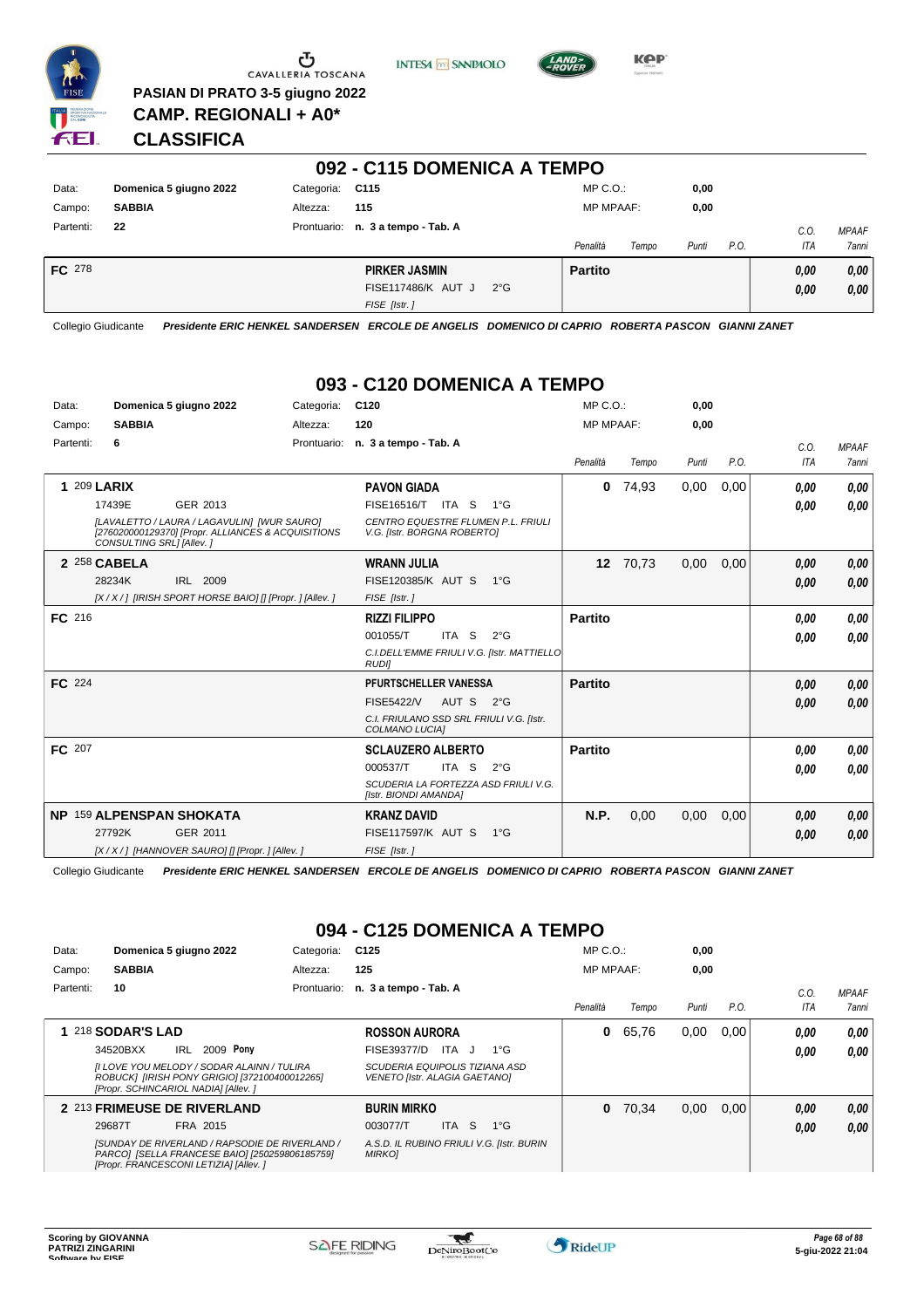

**PASIAN DI PRATO 3-5 giugno 2022 CAMP. REGIONALI + A0\***

**INTESA** M SANPAOLO



**Kep** 

# **CLASSIFICA**

|           |                                                                                                                                      |                 | 094 - C125 DOMENICA A TEMPO                                              |                  |         |       |      |      |              |
|-----------|--------------------------------------------------------------------------------------------------------------------------------------|-----------------|--------------------------------------------------------------------------|------------------|---------|-------|------|------|--------------|
| Data:     | Domenica 5 giugno 2022                                                                                                               | Categoria: C125 |                                                                          | $MP C. O.$ :     |         | 0,00  |      |      |              |
| Campo:    | <b>SABBIA</b>                                                                                                                        | Altezza:        | 125                                                                      | <b>MP MPAAF:</b> |         | 0,00  |      |      |              |
| Partenti: | 10                                                                                                                                   |                 | Prontuario: n. 3 a tempo - Tab. A                                        |                  |         |       |      | C.O. | <b>MPAAF</b> |
|           |                                                                                                                                      |                 |                                                                          | Penalità         | Tempo   | Punti | P.O. | ITA  | 7anni        |
|           | 3 172 AGRAGON                                                                                                                        |                 | <b>FONDA MARGHERITA</b>                                                  | 0                | 81,41   | 0,00  | 0,00 | 0.00 | 0.00         |
|           | 28447T<br><b>HUN 2006</b>                                                                                                            |                 | FISE10980/T ITA S<br>$1^{\circ}G$                                        |                  |         |       |      | 0.00 | 0.00         |
|           | [3173 ARKUS / KURTOS HANNA / 1504 KURTOS-49]<br>[SELLA UNGHERESE BAIO] [] [Propr. C.I. TRIESTINO<br>JUMPING TEAM] [Allev.]           |                 | SCUDERIA ALBARETTA S.S.D. A.R.L. FRIULI<br>V.G. [Istr. KAINICH DAVIDE]   |                  |         |       |      |      |              |
|           | 4 197 CANARIA DEL COLLE                                                                                                              |                 | <b>MANCA LUDOVICA</b>                                                    |                  | 4 67,64 | 0,00  | 0,00 | 0,00 | 0,00         |
|           | 46442B<br>FRA 2012                                                                                                                   |                 | FISE15873/T ITA C<br>$1^{\circ}G$                                        |                  |         |       |      | 0.00 | 0.00         |
|           | [KANNAN / TAA SHIN FOR EVER / ] [SELLA FRANCESE<br>SAURO BRUCIATO] [250259600485508] [Propr.<br>FONDAZIONE POSTESARDE] [Allev.]      |                 | C.I. TRIESTINO ASD FRIULI V.G. [Istr.<br><b>SANCIN ELISA1</b>            |                  |         |       |      |      |              |
|           | 5 259 SCOSSA                                                                                                                         |                 | <b>MORAO LETIZIA</b>                                                     |                  | 4 75,40 | 0,00  | 0,00 | 0,00 | 0,00         |
|           | ITA 2012<br>09951D                                                                                                                   |                 | 008714/D<br>ITA S<br>$1^{\circ}G$                                        |                  |         |       |      | 0.00 | 0.00         |
|           | [CASCARI / UBLESS / ZEUS] [SELLA ITALIANO BAIO]<br>[982000192458024] [Propr. AZ. AGR. ARZENTON GILIOLA]<br>[Allev. TIBALDO GABRIELE] |                 | TARVISIUM N. STELLA S.S.D. A R.L.<br>VENETO [Istr. BALLAN LEANDRO]       |                  |         |       |      |      |              |
| FC 216    |                                                                                                                                      |                 | <b>RIZZI FILIPPO</b>                                                     | <b>Partito</b>   |         |       |      | 0.00 | 0,00         |
|           |                                                                                                                                      |                 | 001055/T<br>ITA S<br>$2^{\circ}$ G                                       |                  |         |       |      | 0.00 | 0.00         |
|           |                                                                                                                                      |                 | C.I.DELL'EMME FRIULI V.G. [Istr. MATTIELLO<br><b>RUDII</b>               |                  |         |       |      |      |              |
| FC 229    |                                                                                                                                      |                 | <b>BAJROVIC HANA</b>                                                     | <b>Partito</b>   |         |       |      | 0.00 | 0.00         |
|           |                                                                                                                                      |                 | FISE22579/T SLO S<br>$2^{\circ}G$                                        |                  |         |       |      | 0.00 | 0.00         |
|           |                                                                                                                                      |                 | SCUDERIA ALBARETTA S.S.D. A.R.L. FRIULI<br>V.G. [Istr. CATTAPAN MICHELE] |                  |         |       |      |      |              |
| FC 261    |                                                                                                                                      |                 | <b>BAJROVIC HANA</b>                                                     | <b>Partito</b>   |         |       |      | 0.00 | 0.00         |
|           |                                                                                                                                      |                 | FISE22579/T SLO S<br>$2^{\circ}$ G                                       |                  |         |       |      | 0.00 | 0.00         |
|           |                                                                                                                                      |                 | SCUDERIA ALBARETTA S.S.D. A.R.L. FRIULI<br>V.G. [Istr. CATTAPAN MICHELE] |                  |         |       |      |      |              |
|           | NP 210 HUNKANNAN                                                                                                                     |                 | <b>SEMOLIC SPELA</b>                                                     | N.P.             | 0,00    | 0,00  | 0,00 | 0.00 | 0.00         |
|           | 26971K<br>BEL 2013                                                                                                                   |                 | FISE99548/K SLO S<br>$1^{\circ}$ G                                       |                  |         |       |      | 0.00 | 0.00         |
|           | [X / X / ] [SELLA BELGA BAIO] [] [Propr. ] [Allev. ]                                                                                 |                 | FISE [Istr.]                                                             |                  |         |       |      |      |              |
|           | <b>NP 278 AGROPOINT COLD</b>                                                                                                         |                 | <b>PIRKER JASMIN</b>                                                     | N.P.             | 0,00    | 0,00  | 0,00 | 0.00 | 0,00         |
|           | <b>GER 2007</b><br>31152K                                                                                                            |                 | FISE117486/K AUT J<br>$2^{\circ}$ G                                      |                  |         |       |      | 0.00 | 0,00         |
|           | [X / X / ] [HOLSTEINER SAURO] [] [Propr. ] [Allev. ]                                                                                 |                 | FISE [Istr.]                                                             |                  |         |       |      |      |              |

Collegio Giudicante *Presidente ERIC HENKEL SANDERSEN ERCOLE DE ANGELIS DOMENICO DI CAPRIO ROBERTA PASCON GIANNI ZANET*

# **095 - C130 DOMENICA A TEMPO**

| Data:        | Domenica 5 giugno 2022                                                                                                                         | Categoria:  | C <sub>130</sub>                                                              |               | $MP C. O.$ :     |       | 0,00  |      |      |                     |
|--------------|------------------------------------------------------------------------------------------------------------------------------------------------|-------------|-------------------------------------------------------------------------------|---------------|------------------|-------|-------|------|------|---------------------|
| Campo:       | <b>SABBIA</b>                                                                                                                                  | Altezza:    | 130                                                                           |               | <b>MP MPAAF:</b> |       | 0,00  |      |      |                     |
| Partenti:    | 8                                                                                                                                              | Prontuario: | n. 3 a tempo - Tab. A                                                         |               |                  |       |       |      | C.0  | <b>MPAAF</b>        |
|              |                                                                                                                                                |             |                                                                               |               | Penalità         | Tempo | Punti | P.O. | ITA  | <i><b>7anni</b></i> |
|              | 226 KRISTIN                                                                                                                                    |             | <b>ROSSON AURORA</b>                                                          |               | 0                | 60,14 | 0,00  | 0,00 | 0,00 | 0.00                |
|              | 13187D<br>GER 2010                                                                                                                             |             | FISE39377/D<br>ITA J                                                          | $1^{\circ}G$  |                  |       |       |      | 0,00 | 0.00                |
|              | [LORDANOS / CONTESSA O / CONTENDRO I]<br>[HANNOVER BAIO] [276020000033285] [Propr.<br>SCHINCARIOL NADIAI [Allev. ]                             |             | <b>SCUDERIA EQUIPOLIS TIZIANA ASD</b><br><b>VENETO [Istr. ALAGIA GAETANO]</b> |               |                  |       |       |      |      |                     |
| $\mathbf{2}$ | 2 NINJA VAN MELLAER                                                                                                                            |             | <b>QUARINO ELISA</b>                                                          |               | 0                | 63,25 | 0,00  | 0,00 | 0,00 | 0,00                |
|              | 16712E<br>BEL 2013                                                                                                                             |             | <b>ITA</b><br><sub>S</sub><br><b>FISE5146/T</b>                               | $2^{\circ}$ G |                  |       |       |      | 0,00 | 0.00                |
|              | [OKIDOKI VAN'TGELUTT Z / KYLIE VAN TER NIEUWBEKE /<br>TOULONI [BEL. WARMBLOEDPAARD BAIO]<br>[981100004013258] [Propr. ARRIGHI MATTEO] [Allev.] |             | C.E.B. ASD FRIULI V.G. [Istr. FLORA TAUCA]                                    |               |                  |       |       |      |      |                     |
| 3            | 6 JOCHIE                                                                                                                                       |             | <b>QUARINO ELISA</b>                                                          |               | 0                | 65,76 | 0,00  | 0,00 | 0,00 | 0,00                |
|              | 29636T<br><b>NED 2014</b>                                                                                                                      |             | ITA<br>S.<br><b>FISE5146/T</b>                                                | $2^{\circ}G$  |                  |       |       |      | 0,00 | 0.00                |
|              | [CARTHINO Z / RAINBOW / ] [KWPN BAIO SCURO]<br>[528210004161556] [Propr. QUARINO ELISA] [Allev. ]                                              |             | C.E.B. ASD FRIULI V.G. [Istr. FLORA TAUCA]                                    |               |                  |       |       |      |      |                     |

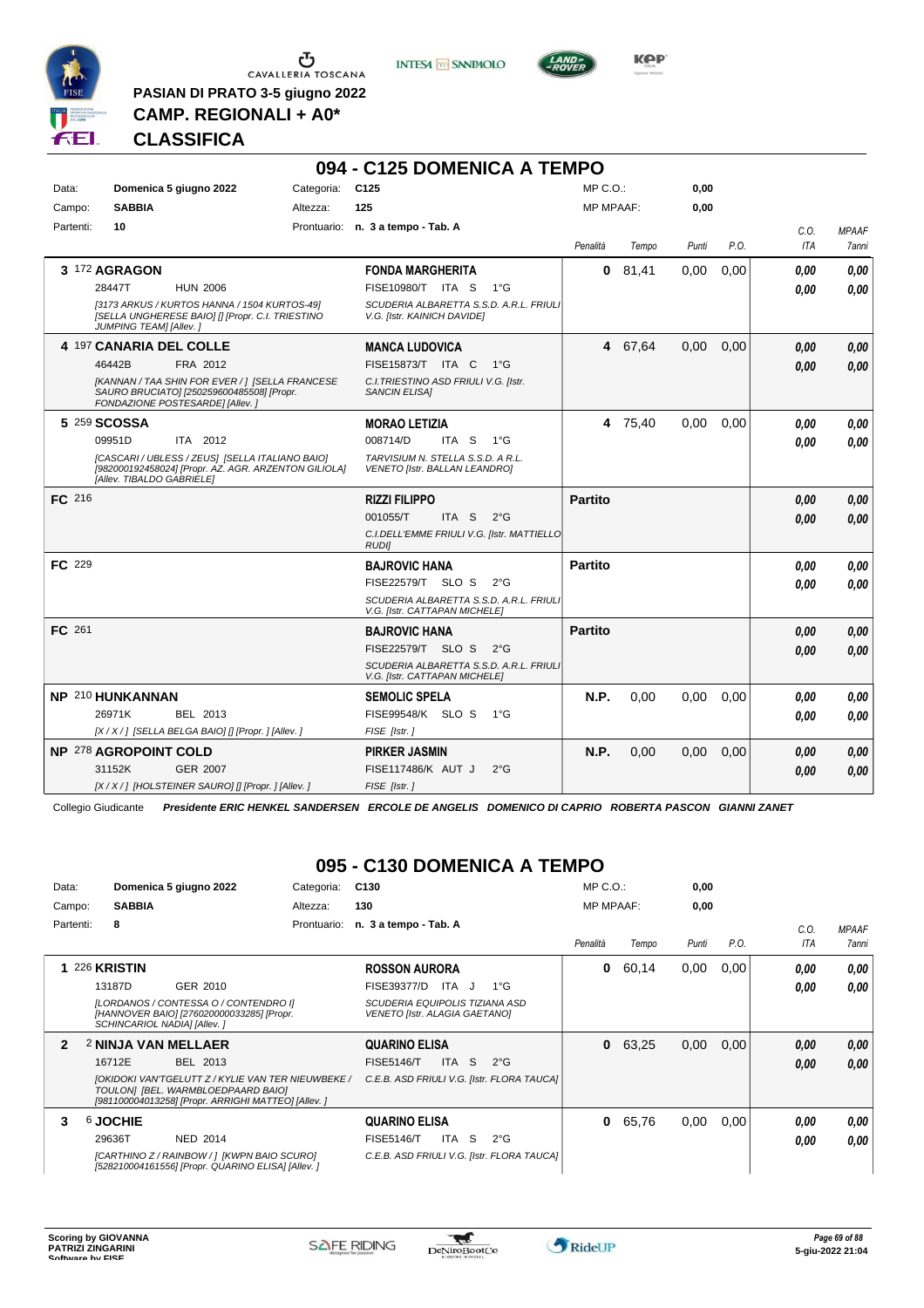

**PASIAN DI PRATO 3-5 giugno 2022 CAMP. REGIONALI + A0\***

**INTESA** M SANPAOLO



**Kep** 

# **CLASSIFICA**

|           |                           |                                                                                                                                                      |            | 095 - C130 DOMENICA A TEMPO                                               |       |               |                  |       |       |      |             |                       |
|-----------|---------------------------|------------------------------------------------------------------------------------------------------------------------------------------------------|------------|---------------------------------------------------------------------------|-------|---------------|------------------|-------|-------|------|-------------|-----------------------|
| Data:     | Domenica 5 giugno 2022    |                                                                                                                                                      | Categoria: | C <sub>130</sub>                                                          |       |               | MP C. O.         |       | 0,00  |      |             |                       |
| Campo:    | <b>SABBIA</b>             |                                                                                                                                                      | Altezza:   | 130                                                                       |       |               | <b>MP MPAAF:</b> |       | 0.00  |      |             |                       |
| Partenti: | 8                         |                                                                                                                                                      |            | Prontuario: n. 3 a tempo - Tab. A                                         |       |               | Penalità         | Tempo | Punti | P.O. | C.O.<br>ITA | <b>MPAAF</b><br>7anni |
|           | 4 233 COLDPLAY PS         |                                                                                                                                                      |            | <b>RIZZI FILIPPO</b>                                                      |       |               | 0                | 67,08 | 0,00  | 0.00 | 0,00        | 0,00                  |
|           | 29568T                    | GER 2015                                                                                                                                             |            | 001055/T                                                                  | ITA S | $2^{\circ}$ G |                  |       |       |      | 0.00        | 0,00                  |
|           | DELL'EMME S.S.1 [Allev. 1 | [CONTHARGOS / CHAPLAYA / CHACCO-BLUE]<br>[OLDENBURG SAURO] [276020000311403] [Propr. AZ. AGR.                                                        |            | C.I.DELL'EMME FRIULI V.G. [Istr. MATTIELLO<br><b>RUDII</b>                |       |               |                  |       |       |      |             |                       |
|           | 5 220 D' ARTAGNAN         |                                                                                                                                                      |            | <b>RIBIS LAURA</b>                                                        |       |               | $\mathbf{0}$     | 71.46 | 0.00  | 0.00 | 0,00        | 0,00                  |
|           | 01422V                    | GER 2011                                                                                                                                             |            | 000623/T                                                                  | ITA S | $1^{\circ}G$  |                  |       |       |      | 0,00        | 0.00                  |
|           | [Allev.]                  | [DIARADO / KASSANDRA 149 / KOLIBRI] [OLDENBURG<br>BAIO] [276020000042998] [Propr. GILBAROSA ELISA]                                                   |            | C.E. ELLE ASD FRIULI V.G. [Istr. RIBIS<br>LAURA]                          |       |               |                  |       |       |      |             |                       |
|           | 6 260 RABAT               |                                                                                                                                                      |            | <b>BALLAN LEANDRO</b>                                                     |       |               | $\mathbf{0}$     | 75,50 | 0,00  | 0,00 | 0,00        | 0,00                  |
|           | 13072D                    | POL 2011                                                                                                                                             |            | 000568/D                                                                  | ITA S | $1^{\circ}G$  |                  |       |       |      | 0,00        | 0.00                  |
|           | [Allev.]                  | [CALDERON / RAPSODIA / FOR LEO] [SELLA POLONIA<br>GRIGIO] [616098200076869] [Propr. BALLAN LEANDRO]                                                  |            | TARVISIUM N. STELLA S.S.D. A R.L.<br><b>VENETO [Istr. BALLAN LEANDRO]</b> |       |               |                  |       |       |      |             |                       |
|           | 291 O - ROCKABILLY        |                                                                                                                                                      |            | PFURTSCHELLER VANESSA                                                     |       |               | Rit.             | 0,00  | 0.00  | 0,00 | 0.00        | 0.00                  |
|           | 29649T                    | <b>HUN 2014</b>                                                                                                                                      |            | <b>FISE5422/V</b>                                                         | AUT S | $2^{\circ}G$  |                  |       |       |      | 0,00        | 0.00                  |
|           |                           | [ROCK'N ROLL SEMILLY / K - COLDPLAY / REPLAY] [BEL.<br>WARMBLOEDPAARD GRIGIO] [348097200001101] [Propr.<br>DINDO S.A.S. DI DAVIDE KAINICHI [Allev. ] |            | C.I. FRIULANO SSD SRL FRIULI V.G. [Istr.<br>COLMANO LUCIAI                |       |               |                  |       |       |      |             |                       |
|           | NP 221 LNS DIAMANTINO     |                                                                                                                                                      |            | <b>BAJROVIC HANA</b>                                                      |       |               | N.P.             | 0,00  | 0,00  | 0,00 | 0,00        | 0,00                  |
|           | 29519T                    | GER 2011                                                                                                                                             |            | FISE22579/T SLO S                                                         |       | $2^{\circ}$ G |                  |       |       |      | 0,00        | 0.00                  |
|           | [Allev.]                  | <b>IDIAMANT DE SEMMILY / UNLINE / 1 IHOLSTEINER</b><br>GRIGIO] [276020000153740] [Propr. BAJROVIC HANA]                                              |            | SCUDERIA ALBARETTA S.S.D. A.R.L. FRIULI<br>V.G. [Istr. CATTAPAN MICHELE]  |       |               |                  |       |       |      |             |                       |

Collegio Giudicante *Presidente ERIC HENKEL SANDERSEN ERCOLE DE ANGELIS DOMENICO DI CAPRIO ROBERTA PASCON GIANNI ZANET*

#### **096 - C135 DOMENICA A TEMPO QUALIFICANTE**

| Data:     |                              | Domenica 5 giugno 2022                                                                                  | Categoria:  | C <sub>135</sub>                  |             |                                             | $MP C. O.$ :     |       | 0,00  |      |            |              |
|-----------|------------------------------|---------------------------------------------------------------------------------------------------------|-------------|-----------------------------------|-------------|---------------------------------------------|------------------|-------|-------|------|------------|--------------|
| Campo:    | <b>SABBIA</b>                |                                                                                                         | Altezza:    | 135                               |             |                                             | <b>MP MPAAF:</b> |       | 0,00  |      |            |              |
| Partenti: | 3                            |                                                                                                         | Prontuario: | n. 3 a tempo - Tab. A             |             |                                             |                  |       |       |      | C.O.       | <b>MPAAF</b> |
|           |                              |                                                                                                         |             |                                   |             |                                             | Penalità         | Tempo | Punti | P.O. | <b>ITA</b> | <b>7anni</b> |
|           | <b>230 OVER LE TOT</b>       |                                                                                                         |             | <b>GUADALUPE FEDERICO NICOLAS</b> |             |                                             | 0                | 66,11 | 0,00  | 0,00 | 0.00       | 0.00         |
|           | 28988T                       | GER 2014                                                                                                |             | FISE13069/T                       | ITA S       | 1°G                                         |                  |       |       |      | 0.00       | 0.00         |
|           | [Allev.]                     | [KASH DE PRISS / S-PHAEDRA / FAVORY]  [HOLSTEINER<br>BAIO] [276020000420776] [Propr. FG CAVALLI S.R.L.] |             | <b>FEDERICO NICOLASI</b>          |             | C.E. LA SILVA FRIULI V.G. [Istr. GUADALUPE] |                  |       |       |      |            |              |
|           | 2 231 GATAMORKUS             |                                                                                                         |             | <b>SCLAUZERO ALBERTO</b>          |             |                                             | 8                | 3,00  | 0,00  | 0,00 | 0,00       | 0,00         |
|           | 29437T                       | <b>NED 2011</b>                                                                                         |             | 000537/T                          | -S<br>ITA I | $2^{\circ}$ G                               |                  |       |       |      | 0.00       | 0.00         |
|           | DENIS BRESSANELLI] [Allev. ] | [ZAPATERO VDL / TAMORKA / MATTERHORN] [KWPN<br>SAURO] [528210002576576] [Propr. AZIENDA AGRICOLA        |             | [Istr. BIONDI AMANDA]             |             | SCUDERIA LA FORTEZZA ASD FRIULI V.G.        |                  |       |       |      |            |              |
|           | 3 290 CONNOX                 |                                                                                                         |             | <b>PFURTSCHELLER VANESSA</b>      |             |                                             | 8                | 79,97 | 0.00  | 0,00 | 0.00       | 0,00         |
|           | 27399G                       | GER 2013                                                                                                |             | <b>FISE5422/V</b>                 | AUT S       | $2^{\circ}G$                                |                  |       |       |      | 0,00       | 0,00         |
|           | KAINICH & C.1 [Allev. 1      | [CASSUS / GINA / GRAF TOP] [OLDENBURG GRIGIO]<br>[276020000187079] [Propr. DINDO S.A.S. DI DAVIDE       |             | COLMANO LUCIAI                    |             | C.I. FRIULANO SSD SRL FRIULI V.G. [Istr.    |                  |       |       |      |            |              |

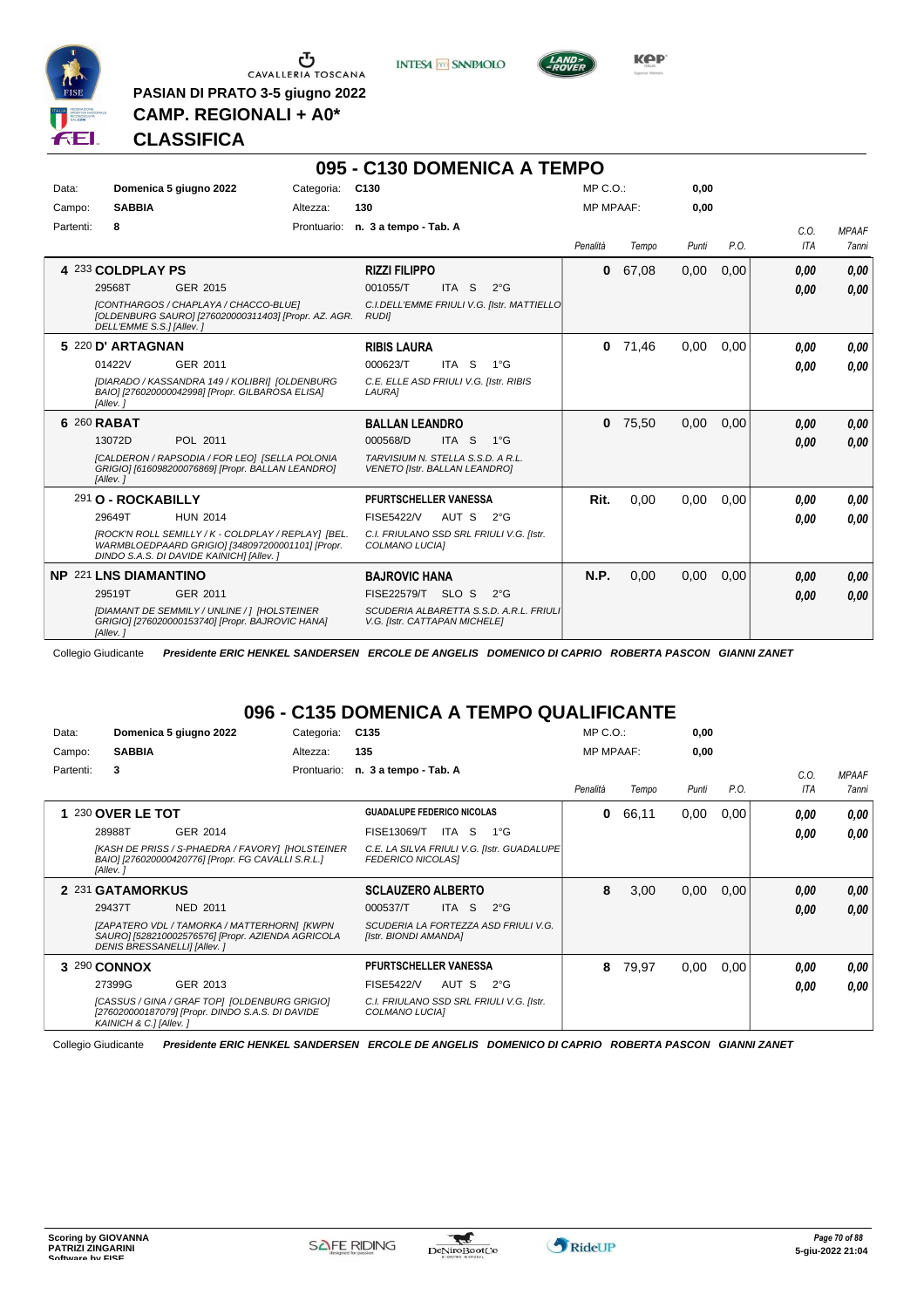

 $\begin{array}{c}\n\bullet \\
\bullet \\
\bullet \\
\bullet \\
\bullet\n\end{array}$  CAVALLERIA TOSCANA

**PASIAN DI PRATO 3-5 giugno 2022 CAMP. REGIONALI + A0\***

**INTESA M** SANPAOLO



**Kep** 

# **CLASSIFICA**

|           |                                                                                                                                    |            | 097 - C140 DOMENICA A TEMPO                                              |                  |         |       |      |      |              |
|-----------|------------------------------------------------------------------------------------------------------------------------------------|------------|--------------------------------------------------------------------------|------------------|---------|-------|------|------|--------------|
| Data:     | Domenica 5 giugno 2022                                                                                                             | Categoria: | C140                                                                     | $MP C. O.$ :     |         | 0.00  |      |      |              |
| Campo:    | <b>SABBIA</b>                                                                                                                      | Altezza:   | 140                                                                      | <b>MP MPAAF:</b> |         | 0,00  |      |      |              |
| Partenti: | 6                                                                                                                                  |            | Prontuario: n. 3 a tempo - Tab. A                                        |                  |         |       |      | C.0. | <b>MPAAF</b> |
|           |                                                                                                                                    |            |                                                                          | Penalità         | Tempo   | Punti | P.O. | ITA  | <b>7anni</b> |
|           | 1 237 BALLINAVEEN                                                                                                                  |            | <b>SCHINDELE MARIANNE</b>                                                | $\mathbf{0}$     | 63.84   | 0.00  | 0.00 | 0,00 | 0,00         |
|           | 28704K<br>GBR 2013                                                                                                                 |            | GL000005<br>AUT S<br>$2^{\circ}G$                                        |                  |         |       |      | 0,00 | 0.00         |
|           | [X / X / ] [IRISH SPORT HORSE BAIO] [] [Propr. ] [Allev. ]                                                                         |            | FISE [Istr. BORGNA ROBERTO]                                              |                  |         |       |      |      |              |
|           | 2 223 LNS CASH FLOW                                                                                                                |            | <b>BAJROVIC HANA</b>                                                     |                  | 4 69,27 | 0,00  | 0,00 | 0,00 | 0,00         |
|           | 29524T<br><b>GER 2008</b>                                                                                                          |            | FISE22579/T SLO S<br>$2^{\circ}$ G                                       |                  |         |       |      | 0,00 | 0.00         |
|           | [CASSINI II / TESY / 1 [HOLSTEINER GRIGIO]<br>[705230000206791] [Propr. BAJROVIC HANA] [Allev.<br><b>BAJROVIC HANAI</b>            |            | SCUDERIA ALBARETTA S.S.D. A.R.L. FRIULI<br>V.G. [Istr. CATTAPAN MICHELE] |                  |         |       |      |      |              |
|           | 3 227 LNS SKYFALL TSH                                                                                                              |            | <b>BAJROVIC HANA</b>                                                     | 8                | 71,27   | 0,00  | 0,00 | 0,00 | 0,00         |
|           | <b>HUN 2013</b><br>29587T                                                                                                          |            | FISE22579/T SLO S<br>$2^{\circ}G$                                        |                  |         |       |      | 0,00 | 0.00         |
|           | [4642 STOLZEMBERG / STELLA / ] [UNGHERESE BAIO]<br>[348098100224153] [Propr. BAJROVIC HANA] [Allev.]                               |            | SCUDERIA ALBARETTA S.S.D. A.R.L. FRIULI<br>V.G. [Istr. CATTAPAN MICHELE] |                  |         |       |      |      |              |
|           | 4 276 ACOUSTIK SOLO DU BALOUBET                                                                                                    |            | <b>SCHINDELE MARIANNE</b>                                                | 12 <sup>12</sup> | 61,37   | 0.00  | 0.00 | 0.00 | 0,00         |
|           | <b>BEL 2006</b><br>26806K                                                                                                          |            | AUT S<br>GL000005<br>$2^{\circ}G$                                        |                  |         |       |      | 0,00 | 0.00         |
|           | [X / X / ] [WARMBLOED PAARDEN NE SAURO] [] [Propr. ]<br>[Allev.]                                                                   |            | FISE [Istr. BORGNA ROBERTO]                                              |                  |         |       |      |      |              |
|           | 5 279 MAGIC 14                                                                                                                     |            | <b>PIRKER JASMIN</b>                                                     | 16               | 65.76   | 0.00  | 0.00 | 0,00 | 0.00         |
|           | 31153K<br>AUT 2005                                                                                                                 |            | FISE117486/K AUT J<br>$2^{\circ}$ G                                      |                  |         |       |      | 0,00 | 0.00         |
|           | [X / X / ] [OSTW SAURO] [] [Propr. ] [Allev. ]                                                                                     |            | FISE [Istr.]                                                             |                  |         |       |      |      |              |
|           | 225 LNS CHUPLADY V                                                                                                                 |            | <b>BAJROVIC HANA</b>                                                     | Rit.             | 0.00    | 0.00  | 0.00 | 0,00 | 0,00         |
|           | 29526T<br><b>HUN 2012</b>                                                                                                          |            | FISE22579/T SLO S<br>$2^{\circ}G$                                        |                  |         |       |      | 0.00 | 0.00         |
|           | [5281 AGROPOINT CHUPALIDÒ / LEILA / 1 [SELLA<br>UNGHERESE BAIOI [348040000002461] [Propr. BAJROVIC<br>HANA] [Allev. BAJROVIC HANA] |            | SCUDERIA ALBARETTA S.S.D. A.R.L. FRIULI<br>V.G. [Istr. CATTAPAN MICHELE] |                  |         |       |      |      |              |

Collegio Giudicante *Presidente ERIC HENKEL SANDERSEN ERCOLE DE ANGELIS DOMENICO DI CAPRIO ROBERTA PASCON GIANNI ZANET*

# **098 - L70 DOMENICA DI PRECISIONE**

| Data:                    | Domenica 5 giugno 2022                                                                                                                            | Categoria:         | <b>L70</b>                                                                | MP C.O.:         |       | 0,00  |      |      |                                   |
|--------------------------|---------------------------------------------------------------------------------------------------------------------------------------------------|--------------------|---------------------------------------------------------------------------|------------------|-------|-------|------|------|-----------------------------------|
| Campo:                   | <b>SABBIA</b>                                                                                                                                     | Altezza:           | 70                                                                        | <b>MP MPAAF:</b> |       | 0,00  |      |      |                                   |
| Partenti:                | 9                                                                                                                                                 | Prontuario:        | n. 1 di Precisione - Tab. A                                               |                  |       |       |      | C.0. | <b>MPAAF</b>                      |
|                          |                                                                                                                                                   |                    |                                                                           | Penalità         | Tempo | Punti | P.O. | ITA  | 7anni                             |
|                          | 1 151 STAR                                                                                                                                        |                    | <b>RIGO VIRGINIA</b>                                                      | $\bf{0}$         | 0,00  | 0,00  | 0,00 | 0,00 | 0.00                              |
|                          | ITA 2004 Pony<br>29167T                                                                                                                           |                    | FISE20772/T<br>ITA G<br>A LUDI                                            |                  |       |       |      | 0.00 | 0.00                              |
|                          | [NN / NN / ] [SCONOSCIUTA SAURO] [941000011402501]<br>[Propr. PIAZZA ELISA] [Allev. MUCIGNATO GIORGIO]                                            |                    | C.E. I MAGREDI ASD FRIULI V.G. [Istr. BON<br>CARLOTTA]                    |                  |       |       |      |      |                                   |
|                          | 1 240 MIRAMIS                                                                                                                                     |                    | <b>SCHELLANDER ILJA</b>                                                   | $\bf{0}$         | 0,00  | 0.00  | 0.00 | 0,00 | 0.00                              |
|                          | 28839K<br><b>HUN 2004 Pony</b>                                                                                                                    |                    | FISE122293/K AUT C<br>A LUDI                                              |                  |       |       |      | 0.00 | 0.00                              |
|                          | [X / X / ] [SCONOSCIUTA PEZZATO BAIO] [] [Propr. ] [Allev. ]                                                                                      |                    | FISE [Istr.]                                                              |                  |       |       |      |      |                                   |
|                          | 1 242 BIBI DE VILLA D'ESTE                                                                                                                        |                    | <b>ZAMPARO SARA</b>                                                       | $\bf{0}$         | 0,00  | 0,00  | 0,00 | 0,00 | 0.00                              |
|                          | 27778T<br><b>BEL 2001</b>                                                                                                                         |                    | FISE23243/T ITA C<br>A LUDI                                               |                  |       |       |      | 0.00 | 0.00                              |
|                          | IFLAMENCO DESEMILLY 93056303T / TITI DE VILLA<br>D'ESTE / PAUILLAC DE MEIA LUAI [BWP BAIO]<br>[981098100819217] [Propr. BOZZO ILENIA] [Allev.]    |                    | SCUDERIA EQUIPOLIS TIZIANA ASD<br><b>VENETO [Istr. SUT EMI]</b>           |                  |       |       |      |      |                                   |
|                          | <b>1 265 TWIST</b>                                                                                                                                |                    | <b>CECCHETTO VERONICA</b>                                                 | $\bf{0}$         | 0,00  | 0,00  | 0,00 | 0.00 | 0.00                              |
|                          | <b>FRA 2007 Pony</b><br>13074D                                                                                                                    |                    | FISE48334/D ITA C<br>A LUDI                                               |                  |       |       |      | 0,00 | 0.00                              |
|                          | [***/***/] [SCONOSCIUTA GRIGIO] [250258500002351]<br>[Propr. PIVA BENEDETTA] [Allev.]                                                             |                    | TARVISIUM N. STELLA S.S.D. A R.L.<br>VENETO [Istr. BALLAN LEANDRO]        |                  |       |       |      |      |                                   |
|                          | 1 267 INNISFREE'S CAILIN                                                                                                                          |                    | <b>GERONAZZO LINDA</b>                                                    | $\bf{0}$         | 0,00  | 0,00  | 0,00 | 0,00 | 0.00                              |
|                          | IRL 2012 Pony<br>34675BXX                                                                                                                         |                    | FISE47744/D ITA G<br>A LUDI                                               |                  |       |       |      | 0.00 | 0.00                              |
|                          | <b>ISTREAMSTOWN MICKEY / INNISFREE / WILD WEST</b><br>RAIN] [CONNEMARA GRIGIO] [372100400030531] [Propr.<br>PONZO SUHAMI] [Allev.]                |                    | TARVISIUM N. STELLA S.S.D. A R.L.<br><b>VENETO [Istr. BALLAN LEANDRO]</b> |                  |       |       |      |      |                                   |
|                          | 1 270 AMINO                                                                                                                                       |                    | <b>PINZANI ENRICA MARIA</b>                                               | $\bf{0}$         | 0,00  | 0,00  | 0,00 | 0.00 | 0.00                              |
|                          | ITA 2002<br>14721BXX                                                                                                                              |                    | FISE16951/T ITA J<br>A LUDI                                               |                  |       |       |      | 0.00 | 0.00                              |
|                          | [AHORN Z / MARIA TERESA II / I.DOMIZIANO] [SELLA<br>ITALIANO BAIO] [96800000121682] [Propr. C.E. ELLE ASD]<br>[Allev. PICCIOLI BATTISTA GIUSEPPE] |                    | C.E. ELLE ASD FRIULI V.G. [Istr. RIBIS<br>LAURA]                          |                  |       |       |      |      |                                   |
| <b>PATRIZI ZINGARINI</b> | <b>Scoring by GIOVANNA</b>                                                                                                                        | <b>SAFE RIDING</b> | DeNiroBoot('o                                                             | RideUP           |       |       |      |      | Page 71 of 88<br>5-aiu-2022 21:04 |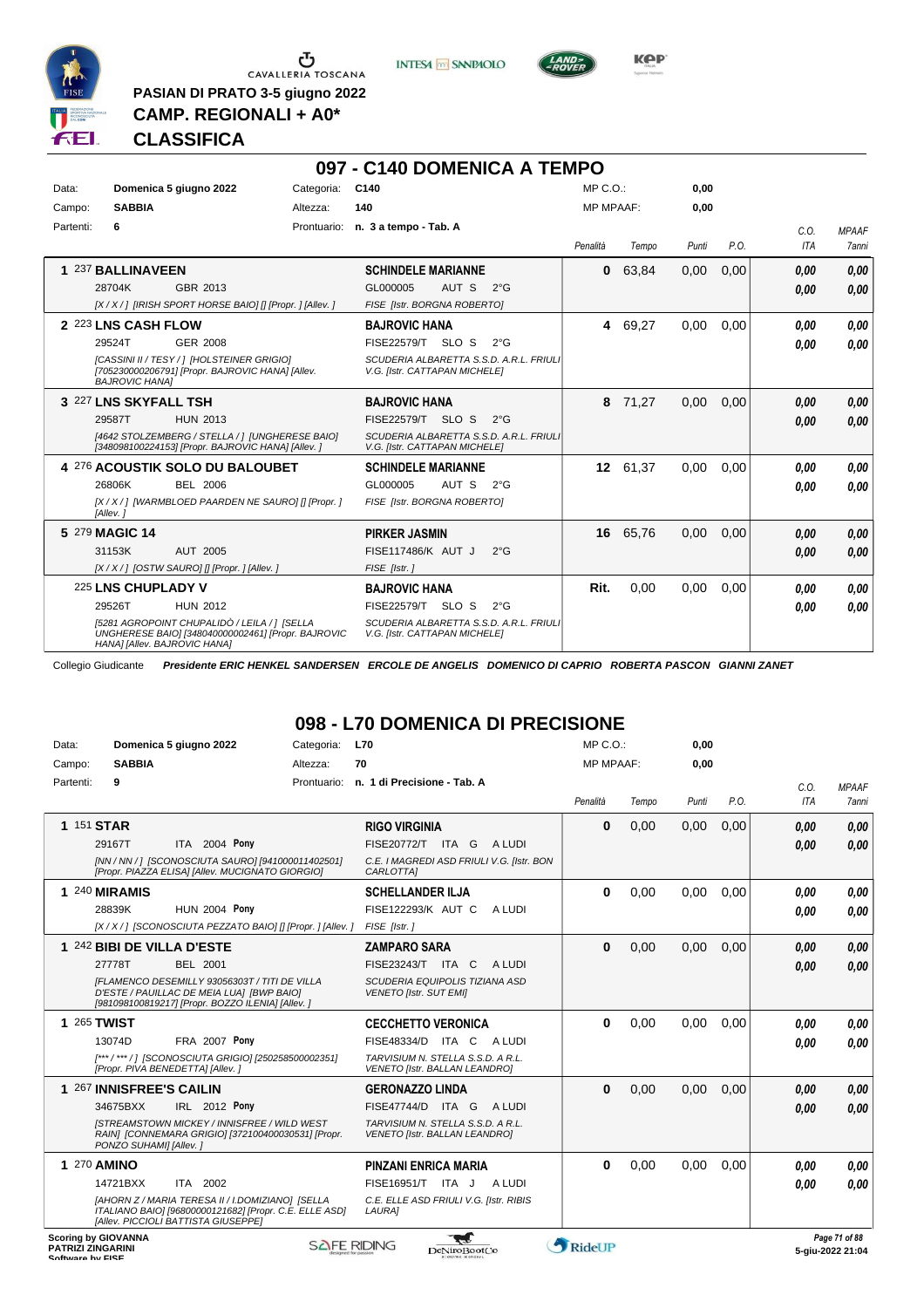

CAVALLERIA TOSCANA **PASIAN DI PRATO 3-5 giugno 2022**

**INTESA** M SANPAOLO



**KPP** 

# **CLASSIFICA**

**CAMP. REGIONALI + A0\***

|           |                              |                                                     |             | 098 - L70 DOMENICA DI PRECISIONE                                  |        |                  |       |       |      |            |              |
|-----------|------------------------------|-----------------------------------------------------|-------------|-------------------------------------------------------------------|--------|------------------|-------|-------|------|------------|--------------|
| Data:     | Domenica 5 giugno 2022       |                                                     | Categoria:  | <b>L70</b>                                                        |        | $MP C. O.$ :     |       | 0,00  |      |            |              |
| Campo:    | <b>SABBIA</b>                |                                                     | Altezza:    | 70                                                                |        | <b>MP MPAAF:</b> |       | 0,00  |      |            |              |
| Partenti: | 9                            |                                                     | Prontuario: | n. 1 di Precisione - Tab. A                                       |        |                  |       |       |      | C.O.       | <b>MPAAF</b> |
|           |                              |                                                     |             |                                                                   |        | Penalità         | Tempo | Punti | P.O. | <b>ITA</b> | 7anni        |
|           | 7 241 QUEEN OF TIPPERARY     |                                                     |             | <b>TISCHLER SOPHIA</b>                                            |        | 4                | 0,00  | 0,00  | 0,00 | 0,00       | 0,00         |
|           | 31146K                       | IRL 2015 Pony                                       |             | <b>FISE123288/K AUT C</b>                                         | A LUDI |                  |       |       |      | 0,00       | 0.00         |
|           |                              | $[X/X/$ ] [PONY GRIGIO] [] [Propr. ] [Allev. ]      |             | FISE [Istr.]                                                      |        |                  |       |       |      |            |              |
|           | 8 138 EMILIA V/H HOEVETERRAS |                                                     |             | ZANINI DIANA                                                      |        | 8                | 0,00  | 0,00  | 0.00 | 0.00       | 0.00         |
|           | 16671F                       | <b>BEL 2006 Pony</b>                                |             | FISE20514/T<br>ITA<br>G                                           | A LUDI |                  |       |       |      | 0.00       | 0.00         |
|           | GIUSEPPE] [Allev.]           | [-/-/] [PONY BAIO] [981100002216024] [Propr. DELUCA |             | C.I.I PRATI DI VARMO FRIULI V.G. [Istr.<br><b>GUATELLI DANTEI</b> |        |                  |       |       |      |            |              |
| FC 264    |                              |                                                     |             | <b>FERUGLIO LISA</b>                                              |        | <b>Partito</b>   |       |       |      | 0,00       | 0.00         |
|           |                              |                                                     |             | FISE21411/T<br>ITA<br>Y                                           | Brev.  |                  |       |       |      | 0,00       | 0.00         |
|           |                              |                                                     |             | <b>BIBOP FRIULI V.G. [Istr. BUTTAZZONI</b><br>SONIA <sub>1</sub>  |        |                  |       |       |      |            |              |

Collegio Giudicante *Presidente ERIC HENKEL SANDERSEN ERCOLE DE ANGELIS DOMENICO DI CAPRIO ROBERTA PASCON GIANNI ZANET*

# **099 - L60 DOMENICA DI PRECISIONE**

| Data:      | Domenica 5 giugno 2022                                                                                                                                                                                                          | Categoria:  | L60                                                                                                                                   | MP C.O.          |       | 0,00  |      |                    |                              |
|------------|---------------------------------------------------------------------------------------------------------------------------------------------------------------------------------------------------------------------------------|-------------|---------------------------------------------------------------------------------------------------------------------------------------|------------------|-------|-------|------|--------------------|------------------------------|
| Campo:     | <b>SABBIA</b>                                                                                                                                                                                                                   | Altezza:    | 60                                                                                                                                    | <b>MP MPAAF:</b> |       | 0.00  |      |                    |                              |
| Partenti:  | 5                                                                                                                                                                                                                               | Prontuario: | n. 1 di Precisione - Tab. A                                                                                                           | Penalità         | Tempo | Punti | P.O. | C.0.<br><b>ITA</b> | <b>MPAAF</b><br><b>7anni</b> |
|            | 102 BIBI DE VILLA D'ESTE<br>27778T<br><b>BEL 2001</b><br>IFLAMENCO DESEMILLY 93056303T / TITI DE VILLA<br>D'ESTE / PAUILLAC DE MEIA LUA] [BWP BAIO]<br>[981098100819217] [Propr. BOZZO ILENIA] [Allev.]                         |             | <b>CASONATO SILVIA</b><br>FISE56438/D ITA J<br>A LUDI<br>SCUDERIA SANDYS ASD FRIULI V.G. [Istr.<br><b>ALAGIA GAETANOI</b>             | 0                | 0.00  | 0,00  | 0.00 | 0.00<br>0.00       | 0,00<br>0,00                 |
| 1 151 STAR | ITA 2004 Pony<br>29167T<br>[NN / NN / ] [SCONOSCIUTA SAURO] [941000011402501]<br>[Propr. PIAZZA ELISA] [Allev. MUCIGNATO GIORGIO]                                                                                               |             | <b>RIGO VIRGINIA</b><br><b>FISE20772/T</b><br>ITA G<br>A LUDI<br>C.E. I MAGREDI ASD FRIULI V.G. [Istr. BON<br>CARLOTTA]               | 0                | 0.00  | 0,00  | 0.00 | 0,00<br>0.00       | 0.00<br>0,00                 |
|            | 1 268 BEGLIUOMINI DEL COLLE SAN MARCO<br>22784G<br>ITA 2007 Pony<br>BAIO] [941000015412155] [Propr. CINELLI FRANCESCO]<br>[Allev.]                                                                                              |             | ALVES DA SILVA REBECCA<br>FISE55461/D<br>BRA J<br>A LUDI<br>TARVISIUM N. STELLA S.S.D. A R.L.<br><b>VENETO [Istr. BALLAN LEANDRO]</b> | 0                | 0.00  | 0,00  | 0.00 | 0.00<br>0.00       | 0.00<br>0.00                 |
|            | 1 269 ATHYR<br><b>GER 2000 Pony</b><br>20799BXX<br>[ALEXANDER / BIENE / BONITO] [DEUTSCHES<br>REITPFERD SAUROI [941000012766590] [Propr.<br>CASAGRANDE GLORIA] [Allev.]                                                         |             | <b>ZOTTINI BIANCA</b><br>FISE48860/D<br>ITA G<br>A LUDI<br>TARVISIUM N. STELLA S.S.D. A R.L.<br><b>VENETO [Istr. BALLAN LEANDRO]</b>  | 0                | 0,00  | 0,00  | 0,00 | 0.00<br>0,00       | 0,00<br>0,00                 |
|            | 1 283 THUNDERBOLT COOLFIN<br><b>FRA 2007 Pony</b><br>29778T<br><b>IPILGRIM COOLFIN / IRELIA GREEN / STYCKY DU BLINI</b><br>[CONNEMARA BAIO] [250259700299060] [Propr. AS<br>EQUICOMMERCE DI SERIOLI E AUCELLO S.N.C.] [Allev. ] |             | <b>BULFON STELLA</b><br>FISE22060/T<br>ITA G<br>A LUDI<br>C.E. ELLE ASD FRIULI V.G. [Istr. RIBIS<br>LAURA]                            | 0                | 0,00  | 0,00  | 0,00 | 0.00<br>0.00       | 0.00<br>0.00                 |

Collegio Giudicante *Presidente ERIC HENKEL SANDERSEN ERCOLE DE ANGELIS DOMENICO DI CAPRIO ROBERTA PASCON GIANNI ZANET*

# **101 - CLASSIFICA FINALE CAMPIONATO ASSOLUTO 2° GRADO**

| Data:     | Domenica 5 giugno 2022 |      |                                                                                                                                                         | Categoria:  | <b>Classifica Finale</b>                                      |                  |              | MP C.O.:         |       | 0,00  |              |          |              |
|-----------|------------------------|------|---------------------------------------------------------------------------------------------------------------------------------------------------------|-------------|---------------------------------------------------------------|------------------|--------------|------------------|-------|-------|--------------|----------|--------------|
| Campo:    |                        |      |                                                                                                                                                         | Altezza:    | 0                                                             |                  |              | <b>MP MPAAF:</b> |       | 0,00  |              |          |              |
| Partenti: | 4                      |      |                                                                                                                                                         | Prontuario: | Classifica Finale a Punti                                     |                  |              |                  |       |       |              | C.O      | <b>MPAAF</b> |
|           |                        |      |                                                                                                                                                         |             |                                                               |                  |              | Penalità         | Tempo | Punti | P.O.         | ITA      | 7anni        |
|           | 4 CONTE WATZ A.M.      |      |                                                                                                                                                         |             | <b>FACCHIN MICHELE</b>                                        |                  |              | 0                | 0.00  |       | $0,00$ 19,00 | 1.000.00 | 0,00         |
|           | 12475E                 | ITA. | 2009                                                                                                                                                    |             | 001723/D                                                      | <b>ITA</b><br>-S | $2^{\circ}G$ |                  |       |       |              | 0,00     | 0,00         |
|           |                        |      | [CONTENDRO / WHOOPY / WATZMANN] [SELLA ITALIANO<br>BAIO] [982009106706928] [Propr. A.M. TEAM DI MARTINI<br>ANDREA] [Allev. A.M. TEAM DI MARTINI ANDREA] |             | SCUDERIA FG ASD FRIULI V.G. [Istr.<br><b>FACCHIN MICHELEI</b> |                  |              |                  |       |       |              |          |              |
|           |                        |      |                                                                                                                                                         |             |                                                               |                  |              |                  |       |       |              |          |              |



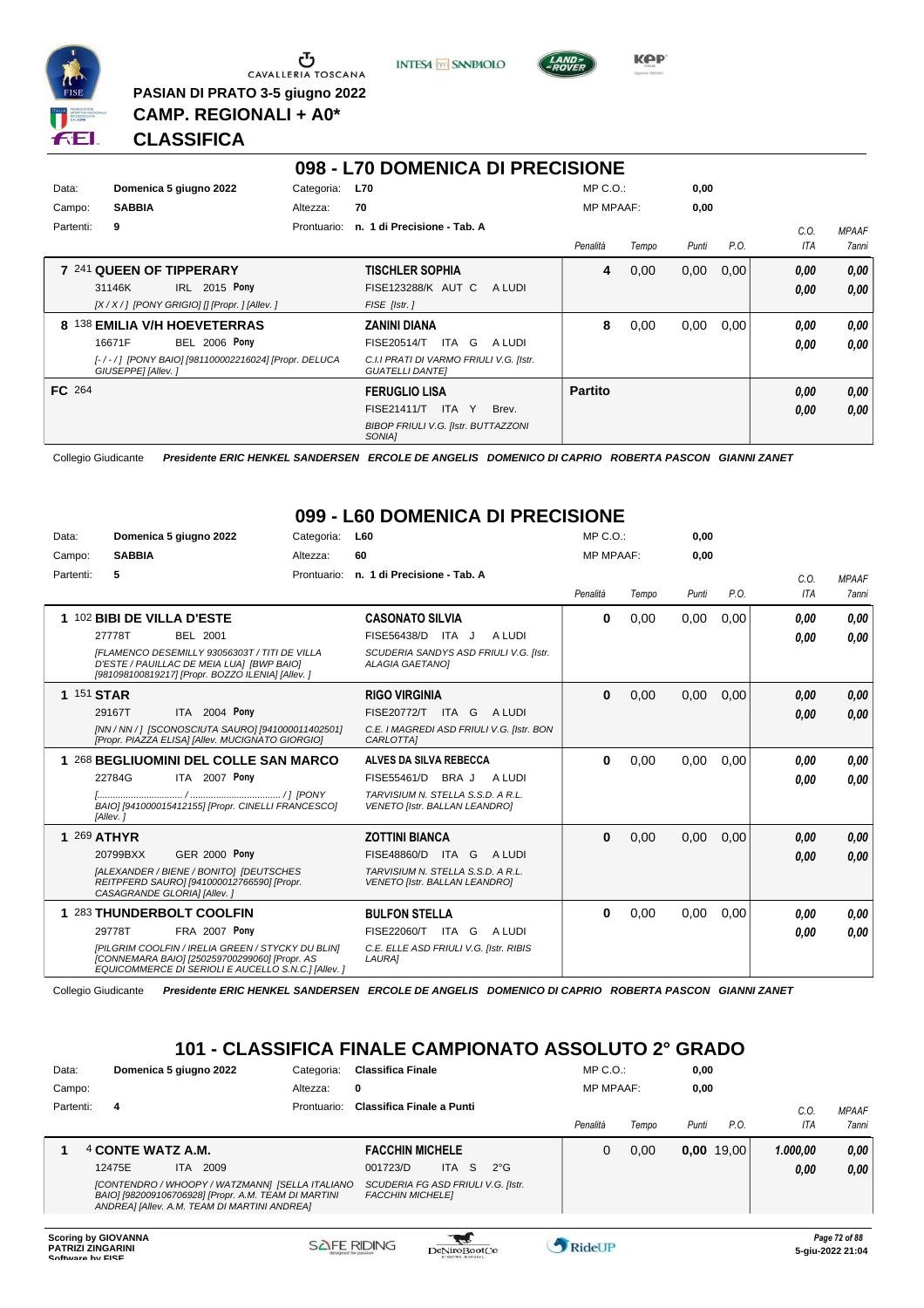

Ⴠ CAVALLERIA TOSCANA

**PASIAN DI PRATO 3-5 giugno 2022 CAMP. REGIONALI + A0\***

**CLASSIFICA**



**INTESA** M SANPAOLO

|              | .                                                                                                                                            |             | VERVUITIVA LIINAEE VAIIILIVINATU AUVUEVTU <i>E</i>          |                  |       |       | ◡╷╷─◡        |        |                     |
|--------------|----------------------------------------------------------------------------------------------------------------------------------------------|-------------|-------------------------------------------------------------|------------------|-------|-------|--------------|--------|---------------------|
| Data:        | Domenica 5 giugno 2022                                                                                                                       | Categoria:  | <b>Classifica Finale</b>                                    | $MP C. O.$ :     |       | 0,00  |              |        |                     |
| Campo:       |                                                                                                                                              | Altezza:    | 0                                                           | <b>MP MPAAF:</b> |       | 0,00  |              |        |                     |
| Partenti:    | 4                                                                                                                                            | Prontuario: | <b>Classifica Finale a Punti</b>                            |                  |       |       |              | C.O.   | <b>MPAAF</b>        |
|              |                                                                                                                                              |             |                                                             | Penalità         | Tempo | Punti | P.O.         | ITA    | <i><b>7anni</b></i> |
| $\mathbf{2}$ | <b>5 TOP NOTCH SPORTSFIELD</b>                                                                                                               |             | <b>RIZZI FILIPPO</b>                                        | $\Omega$         | 0,00  | 0,00  | 16,00        | 700.00 | 0.00                |
|              | IRL 2014<br>29645T                                                                                                                           |             | ITA<br><sub>S</sub><br>001055/T<br>$2^{\circ}G$             |                  |       |       |              | 0.00   | 0.00                |
|              | [VANCOUVER / BALLINAMONAPARK HONEY / IROKO]<br>[IRISH SPORT HORSE SAURO] [372141405828770] [Propr.<br>AZ. AGR. DELL'EMME S.S.] [Allev. ]     |             | C.I.DELL'EMME FRIULI V.G. [Istr. MATTIELLO]<br><b>RUDII</b> |                  |       |       |              |        |                     |
| 3            | <b>3 DIAMOND VAN DE HERMITAGE</b>                                                                                                            |             | <b>FLORA TAUCA</b>                                          | $\mathbf{0}$     | 0,00  |       | $0,00$ 10,50 | 500.00 | 0,00                |
|              | 14515D<br>BEL 2012                                                                                                                           |             | 000731/T<br>ITA S<br>$2^{\circ}G$                           |                  |       |       |              | 0.00   | 0.00                |
|              | [*/*/] [SELLA BELGA BAIO SCURO] [981100002815845]<br>[Propr. SSD PARADISO SRL] [Allev.]                                                      |             | C.E.B. ASD FRIULI V.G. [Istr. FLORA TAUCA]                  |                  |       |       |              |        |                     |
| 4            | 1 CORSICA                                                                                                                                    |             | <b>MILANI GIULIA</b>                                        | 0                | 0,00  | 0,00  | 7,00         | 0.00   | 0,00                |
|              | ITA 2011<br>29956BXX                                                                                                                         |             | ITA S<br>FISE10252/T<br>$2^{\circ}G$                        |                  |       |       |              | 0.00   | 0.00                |
|              | [CORLAND / KASSANDRA XX / COROFINO] [SELLA<br>ITALIANO GRIGIO] [941000012126439] [Propr. AZ. AGR.<br>ROCCO GIUSEPPE] [Allev. SPIZZO STEFANO] |             | C.I. FRIULANO SSD SRL FRIULI V.G. [Istr.<br>COLMANO LUCIAI  |                  |       |       |              |        |                     |

Collegio Giudicante *Presidente ERIC HENKEL SANDERSEN ERCOLE DE ANGELIS DOMENICO DI CAPRIO ROBERTA PASCON GIANNI ZANET*

## **103 - CLASSIFICA FINALE CAMPIONATO 1°GRADO**

| Data:     | Domenica 5 giugno 2022                                                                                                                      | Categoria:  | <b>Classifica Finale</b>                                            | MP C.O.:         |       | 0,00  |            |            |              |
|-----------|---------------------------------------------------------------------------------------------------------------------------------------------|-------------|---------------------------------------------------------------------|------------------|-------|-------|------------|------------|--------------|
| Campo:    |                                                                                                                                             | Altezza:    | U                                                                   | <b>MP MPAAF:</b> |       | 0.00  |            |            |              |
| Partenti: | 8                                                                                                                                           | Prontuario: | <b>Classifica Finale a Punti</b>                                    |                  |       |       |            | C.O.       | <b>MPAAF</b> |
|           |                                                                                                                                             |             |                                                                     | Penalità         | Tempo | Punti | P.O.       | <b>ITA</b> | 7anni        |
| 1         | 29 QANUK VD KATTEVENNEN Z                                                                                                                   |             | <b>SLOCOVICH FRANCESCO</b>                                          | 0                | 0,00  |       | 0,00 25,00 | 0.00       | 0.00         |
|           | <b>BEL 2010</b><br>29756T                                                                                                                   |             | <b>FISE5190/T</b><br>ITA SA 1°G                                     |                  |       |       |            | 0.00       | 0,00         |
|           | [QUINTERO / CHEYENNE Z / CARTHAGO Z]<br>[ZANGERSHEIDE GRIGIO] [967000009357013] [Propr.<br>SLOCOVICH FRANCESCO] [Allev.]                    |             | C.I. TRIESTINO ASD FRIULI V.G. [Istr. DI<br><b>PRETORO MATILDEI</b> |                  |       |       |            |            |              |
| 2         | 16 <b>BONSAI L</b>                                                                                                                          |             | <b>REGINI MICHAEL</b>                                               | 0                | 0,00  |       | 0,00 23,50 | 0.00       | 0.00         |
|           | 14291E<br><b>NED 2006</b>                                                                                                                   |             | 001089/T<br>ITA S<br>$1^{\circ}G$                                   |                  |       |       |            | 0.00       | 0.00         |
|           | [DADDY COOL / WIKKIE L / RHODIUM] [KWPN BAIO<br>SCURO] [528210000816285] [Propr. MAZZOTTI MARCO]<br>[Allev.]                                |             | S.O. FRIULI V.G. [Istr. REGINI MICHAEL]                             |                  |       |       |            |            |              |
| 3         | 11 DUBHAY MBF                                                                                                                               |             | <b>FRASSINELLI ANNA</b>                                             | $\Omega$         | 0.00  |       | 0.00 22.00 | 0.00       | 0.00         |
|           | 29415T<br><b>NED 2008</b>                                                                                                                   |             | FISE13529/D ITA S<br>$1^{\circ}G$                                   |                  |       |       |            | 0.00       | 0,00         |
|           | ILUPICOR / NIJERY VAN ZAS / LOS ANGELES] IKWPN<br>BAIO] [528219000249425] [Propr. FRASSINELLI ANNA]<br>[Allev.]                             |             | C.I. LA CORTE ASD FRIULI V.G. [Istr. FERRO<br>ANDREA]               |                  |       |       |            |            |              |
| 4         | 17 BALOUTENDRO                                                                                                                              |             | <b>BRENDOLAN ELENA</b>                                              | 0                | 0.00  |       | 0.00 21.50 | 0,00       | 0.00         |
|           | 29340T<br>GER 2012                                                                                                                          |             | 000750/T<br>ITA <sub>S</sub><br>$1^{\circ}G$                        |                  |       |       |            | 0,00       | 0,00         |
|           | [BALOUBET DU ROUET / CHEYENNE / CONTENDRO I]<br>[HANNOVER BAIO] [276020000178168] [Propr. DINDO<br>S.A.S. DI DAVIDE KAINICH & C.] [Allev. ] |             | C.I. FRIULANO SSD SRL FRIULI V.G. [Istr.<br>COLMANO LUCIA]          |                  |       |       |            |            |              |
| 5         | 8 CARAH DE MANCY                                                                                                                            |             | PONTAROLO VALENTINA                                                 | 0                | 0.00  |       | 0.00 20.00 | 0,00       | 0.00         |
|           | 29211T<br>FRA 2012                                                                                                                          |             | FISE14359/T ITA S 1°G                                               |                  |       |       |            | 0.00       | 0,00         |
|           | [PAR IXE / SARAH / FERRO] [SELLA FRANCESE BAIO]<br>[250258500064247] [Propr. PONTAROLO VALENTINA]<br>[Allev.]                               |             | C.I. LA CORTE ASD FRIULI V.G. [Istr. FERRO<br>ANDREA]               |                  |       |       |            |            |              |
| 6         | <b>15 LE GRAND MAVERICK</b>                                                                                                                 |             | <b>GATTI ALDO</b>                                                   | 0                | 0.00  |       | 0.00 18.50 | 0.00       | 0.00         |
|           | 27160G<br>ITA 2011                                                                                                                          |             | <b>FISE7806/G</b><br>ITA <sub>S</sub><br>$1^{\circ}G$               |                  |       |       |            | 0.00       | 0.00         |
|           | [LARIMAR / ZANNA BIANCA / 1 [HOLSTEINER GRIGIO]<br>[981100002981416] [Propr. GIACALONE AMORELLI FLAVIA]<br>[Allev. ]                        |             | G.G. STABLE ASD FRIULI V.G. [Istr. GALANTI<br><b>GIOVANNII</b>      |                  |       |       |            |            |              |
|           | 7 <sup>14</sup> HIPPICA BERGAMO                                                                                                             |             | <b>LAUZZANA FABIO</b>                                               | 0                | 0,00  |       | 0.00 12.00 | 0,00       | 0.00         |
|           | <b>GER 2004</b><br>29648T                                                                                                                   |             | <b>FISE4985/T</b><br>ITA SA 1°G                                     |                  |       |       |            | 0.00       | 0,00         |
|           | [BALOUBET DU ROUET / WIOLETTA / SILVIO I]<br>[OLDENBURG BAIO] [968000001801521] [Propr. ROSSI<br>BARBARA] [Allev.]                          |             | C.I. ALLE ORTENSIE FRIULI V.G. [Istr. ]                             |                  |       |       |            |            |              |



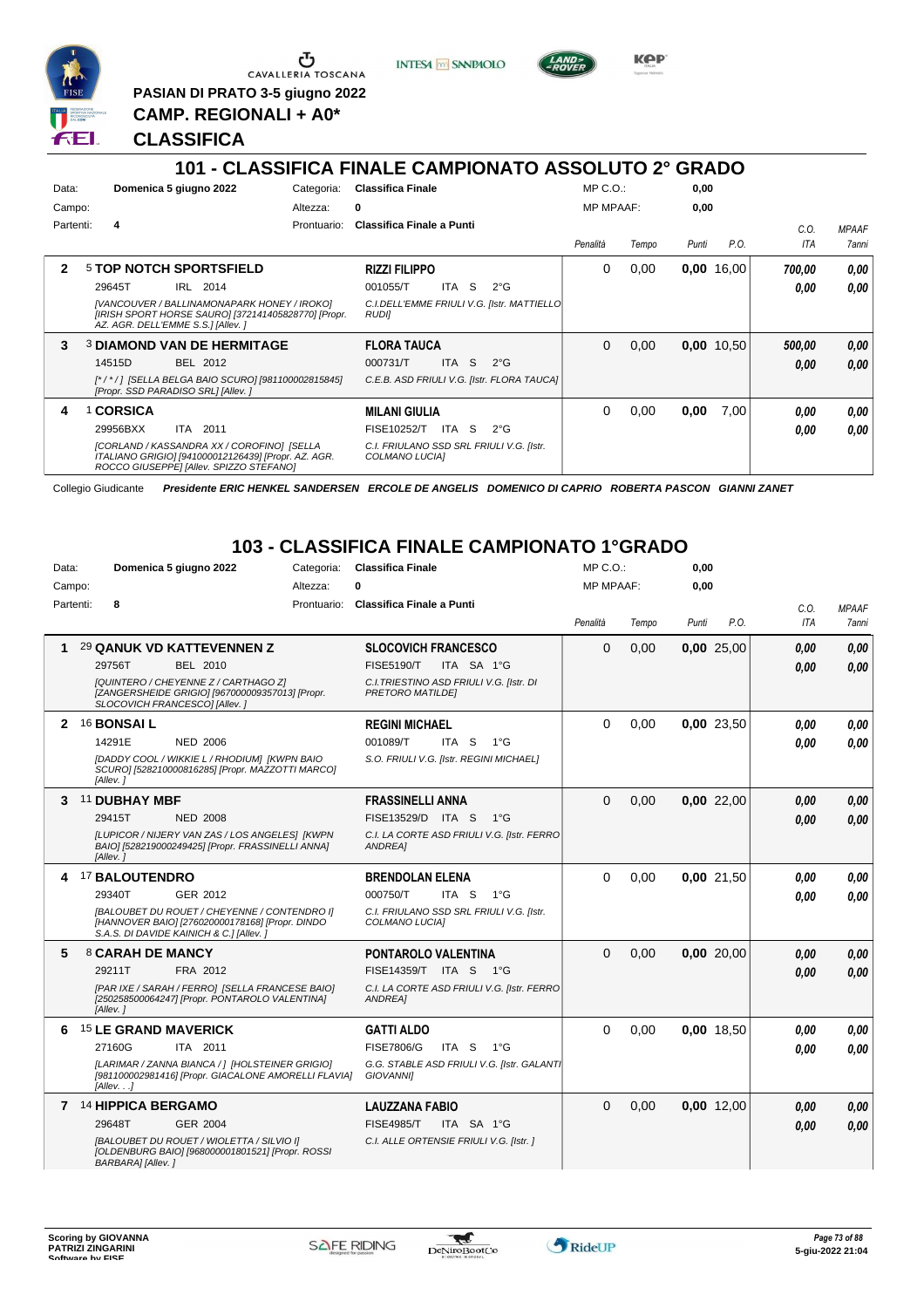

U CAVALLERIA TOSCANA **PASIAN DI PRATO 3-5 giugno 2022**

**CAMP. REGIONALI + A0\***

**INTESA** M SANPAOLO



**KPP** 

# **CLASSIFICA**

|           |                                                                                                                             |             | 103 - CLASSIFICA FINALE CAMPIONATO 1ºGRADO                    |                  |       |       |      |      |              |
|-----------|-----------------------------------------------------------------------------------------------------------------------------|-------------|---------------------------------------------------------------|------------------|-------|-------|------|------|--------------|
| Data:     | Domenica 5 giugno 2022                                                                                                      | Categoria:  | <b>Classifica Finale</b>                                      | $MP C. O.$ :     |       | 0,00  |      |      |              |
| Campo:    |                                                                                                                             | Altezza:    | 0                                                             | <b>MP MPAAF:</b> |       | 0,00  |      |      |              |
| Partenti: | 8                                                                                                                           | Prontuario: | Classifica Finale a Punti                                     |                  |       |       |      | C.0  | <b>MPAAF</b> |
|           |                                                                                                                             |             |                                                               | Penalità         | Tempo | Punti | P.O. | ITA  | <b>7anni</b> |
| 8         | 10 EVITA                                                                                                                    |             | <b>FRANCOVICH BEATRICE</b>                                    |                  | 0,00  | 0,00  | 7.00 | 0.00 | 0.00         |
|           | 46675B<br><b>NED 2009</b>                                                                                                   |             | ITA<br>FISE19025/D<br>Y<br>$1^{\circ}G$                       |                  |       |       |      | 0.00 | 0.00         |
|           | [ATLANTIC / AMOURETTE / LUPICOR] [KWPN BAIO]<br>[528210002427233] [Propr. FRANCOVICH ALESSANDRO]<br><i><b>IAllev.</b></i> i |             | SCUDERIA FG ASD FRIULI V.G. [Istr.<br><b>FACCHIN MICHELEI</b> |                  |       |       |      |      |              |

Collegio Giudicante *Presidente ERIC HENKEL SANDERSEN ERCOLE DE ANGELIS DOMENICO DI CAPRIO ROBERTA PASCON GIANNI ZANET*

# **104 - CLASSIFICA FINALE CRITERIUM E AMBASSADOR 1° GRADO**

| Data:     | Domenica 5 giugno 2022                                                                                                                       | Categoria:  | <b>Classifica Finale</b>                                             | MP C.O.:         |       | 0,00  |            |      |              |
|-----------|----------------------------------------------------------------------------------------------------------------------------------------------|-------------|----------------------------------------------------------------------|------------------|-------|-------|------------|------|--------------|
| Campo:    |                                                                                                                                              | Altezza:    | 0                                                                    | <b>MP MPAAF:</b> |       | 0,00  |            |      |              |
| Partenti: | 12                                                                                                                                           | Prontuario: | <b>Classifica Finale a Punti</b>                                     |                  |       |       |            | C.0. | <b>MPAAF</b> |
|           |                                                                                                                                              |             |                                                                      | Penalità         | Tempo | Punti | P.O.       | ITA  | 7anni        |
| 1         | <sup>18</sup> LOVE SONG EH                                                                                                                   |             | <b>SORRENTINO SARA</b>                                               | 0                | 0,00  |       | 0,00 44,50 | 0.00 | 0.00         |
|           | 29927BXX<br>GER 2009                                                                                                                         |             | FISE15384/T ITA Y<br>$1^{\circ}$ G                                   |                  |       |       |            | 0.00 | 0.00         |
|           | [LORDANOS / PAULINE VI / ESTEBAN] [HOLSTEINER<br>SAURO] [000011015008038] [Propr. SORRENTINO SARA]<br>[Allev.]                               |             | SCUDERIA SANDYS ASD FRIULI V.G. [Istr.<br><b>ALAGIA GAETANOI</b>     |                  |       |       |            |      |              |
|           | 2 22 GENESIS                                                                                                                                 |             | <b>PLOS VERONICA</b>                                                 | 0                | 0.00  |       | 0.00 35.00 | 0.00 | 0.00         |
|           | 13625D<br><b>NED 2011</b>                                                                                                                    |             | FISE10426/T ITA Y 1°G                                                |                  |       |       |            | 0.00 | 0.00         |
|           | [QUALITY TIME / CABERLINA RV / CAROLUS II] [KWPN<br>SAURO] [528210002693065] [Propr. CANTERI MERY]<br>[Allev.]                               |             | SCUDERIA LA FENICE SSD A RL FRIULI V.G.<br>[Istr. BORGNA ALESSANDRO] |                  |       |       |            |      |              |
| 3         | 20 CRYSTAL BEAUTY Z                                                                                                                          |             | <b>VINDIGNI SEBASTIANO</b>                                           | $\Omega$         | 0,00  |       | 0,00 33,50 | 0.00 | 0.00         |
|           | 29714T<br>ITA 2015                                                                                                                           |             | FISE12760/T ITA Y 1°G                                                |                  |       |       |            | 0.00 | 0.00         |
|           | [CRISTALLO II / FAIRNESS DE BEAUTY / ]<br>[ZANGERSHEIDE BAIO] [380271006014303] [Propr.<br>VINDIGNI SEBASTIANO] [Allev.]                     |             | C.E.B. ASD FRIULI V.G. [Istr. FLORA TAUCA]                           |                  |       |       |            |      |              |
|           | 19 CLEOPATRA                                                                                                                                 |             | <b>SIST FEDERICA</b>                                                 | 0                | 0.00  |       | 0.00 28.50 | 0.00 | 0.00         |
|           | 29736T<br>GER 2011                                                                                                                           |             | FISE13142/T ITA Y 1°G                                                |                  |       |       |            | 0.00 | 0.00         |
|           | [CON SHERRY / ANABELL / ACADIUS] [SELLA TEDESCA<br>BAIO SCURO] [276020000147914] [Propr. SIST FEDERICA]<br>[Allev.]                          |             | CENTRO EQUESTRE FLUMEN P.L. FRIULI<br>V.G. [Istr. PALMISANO LUCA]    |                  |       |       |            |      |              |
| 5.        | 27 EERLIJK KIEKEN VD REITVENNE                                                                                                               |             | <b>SANCIN ELISA</b>                                                  | $\Omega$         | 0,00  |       | 0,00 28,00 | 0.00 | 0.00         |
|           | 15356E<br><b>NED 2009</b>                                                                                                                    |             | 00078/T<br>ITA S<br>$1^{\circ}G$                                     |                  |       |       |            | 0.00 | 0.00         |
|           | [PIERROT / KAROLA / FURORE] [KWPN BAIO]<br>[528210002432830] [Propr. BERTONI LAURA] [Allev. ]                                                |             | C.I. TRIESTINO ASD FRIULI V.G. [Istr.<br><b>SANCIN ELISA1</b>        |                  |       |       |            |      |              |
|           | 6 282 FLINSTON                                                                                                                               |             | <b>TROST ANGELA</b>                                                  | 0                | 0.00  |       | 0.00 26.00 | 0.00 | 0,00         |
|           | 29043T<br><b>NED 2010</b>                                                                                                                    |             | FISE15137/T ITA Y 1°G                                                |                  |       |       |            | 0.00 | 0.00         |
|           | [CLINTON / ICHKA / NIMMERDOR] [KWPN GRIGIO]<br>[528210002513171] [Propr. CIRCOLO IPPICO TRIESTINO<br>ASD] [Allev.]                           |             | C.I. TRIESTINO ASD FRIULI V.G. [Istr. DI<br><b>PRETORO MATILDE!</b>  |                  |       |       |            |      |              |
|           | 7 280 LAKOSTE                                                                                                                                |             | <b>RUOSO RACHELE</b>                                                 | $\Omega$         | 0,00  |       | 0,00 25,50 | 0.00 | 0.00         |
|           | 27897T<br>ITA 2007                                                                                                                           |             | FISE10999/D ITA S<br>$1^{\circ}G$                                    |                  |       |       |            | 0.00 | 0.00         |
|           | [LAKOTA / LA BICOCCA WIND / FOREST WIND] [SELLA<br>ITALIANO BAIO] [985000380507001] [Propr. DI BLAS<br>ROSSELLA] [Allev. CISILINO CRISTIANA] |             | SCUDERIA LA FORTEZZA ASD FRIULI V.G.<br>[Istr. BIONDI AMANDA]        |                  |       |       |            |      |              |
|           | 8 203 VULPIANO                                                                                                                               |             | <b>AGRESTA RITA</b>                                                  | 0                | 0.00  |       | 0.00 25.00 | 0.00 | 0.00         |
|           | 05463N<br>ITA 2014                                                                                                                           |             | FISE47515/KD ITA Y<br>$1^{\circ}G$                                   |                  |       |       |            | 0.00 | 0.00         |
|           | [CONCORAL / MARGARE' / AVENIR] [SELLA ITALIANO<br>BAIO] [982000192454802] [Propr. CHERCHI ANDREA] [Allev.<br><b>CHERCHI ANDREA1</b>          |             | CENTRO EQUESTRE FLUMEN P.L. FRIULI<br>V.G. [Istr. BORGNA ROBERTO]    |                  |       |       |            |      |              |
| 9         | 21 DAVID                                                                                                                                     |             | <b>BRAIDOT NIKOL</b>                                                 | $\Omega$         | 0,00  |       | 0,00 20,00 | 0.00 | 0,00         |
|           | 29417T<br>GER 2016                                                                                                                           |             | FISE78548/KT ITA S<br>1°G                                            |                  |       |       |            | 0.00 | 0.00         |
|           | [DARCODELLO / JUBILATE / CALETTO I] [HOLSTEINER<br>BAIO] [276020000474591] [Propr. BRAIDOT NIKOL] [Allev. ]                                  |             | C.E.B. ASD FRIULI V.G. [Istr. FLORA TAUCA]                           |                  |       |       |            |      |              |

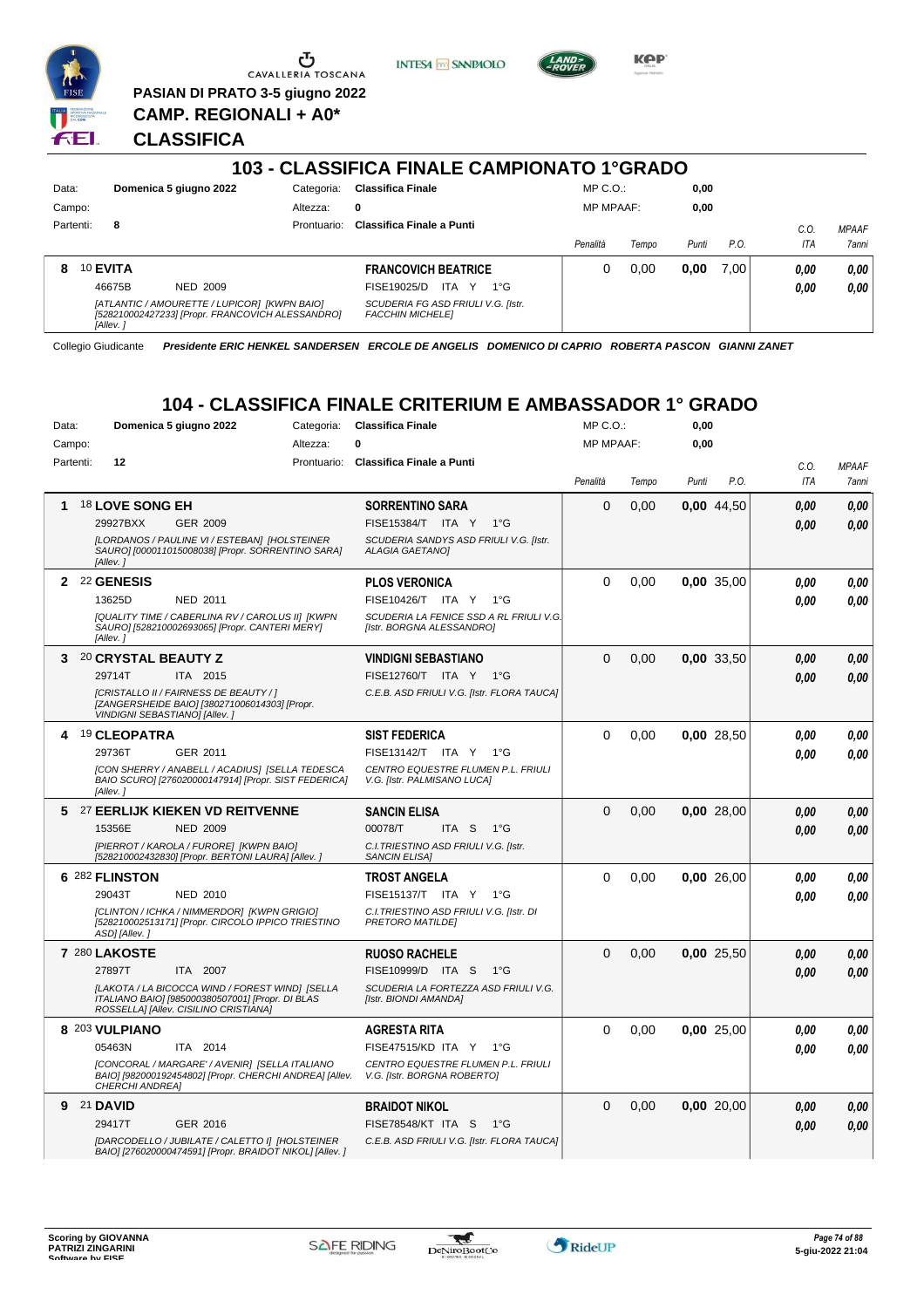

 $\sigma$  cavalleria toscana

**INTESA** M SANPAOLO



**KPP** 

**PASIAN DI PRATO 3-5 giugno 2022 CAMP. REGIONALI + A0\***

**CLASSIFICA**

# **104 - CLASSIFICA FINALE CRITERIUM E AMBASSADOR 1° GRADO**

|       |           |                    | 1 V T                                                                                                                                          |             | <u>ULAUUII IUA I IINALL UNITENUM E AMPAUUADUN</u>          |                  |       |       | טשמוט      |      |              |
|-------|-----------|--------------------|------------------------------------------------------------------------------------------------------------------------------------------------|-------------|------------------------------------------------------------|------------------|-------|-------|------------|------|--------------|
| Data: |           |                    | Domenica 5 giugno 2022                                                                                                                         | Categoria:  | <b>Classifica Finale</b>                                   | $MP C. O.$ :     |       | 0,00  |            |      |              |
|       | Campo:    |                    |                                                                                                                                                | Altezza:    | 0                                                          | <b>MP MPAAF:</b> |       | 0,00  |            |      |              |
|       | Partenti: | 12                 |                                                                                                                                                | Prontuario: | Classifica Finale a Punti                                  |                  |       |       |            | C.O. | <b>MPAAF</b> |
|       |           |                    |                                                                                                                                                |             |                                                            | Penalità         | Tempo | Punti | P.O.       | ITA  | 7anni        |
| 10    |           | <b>30 ATHINA 2</b> |                                                                                                                                                |             | <b>ZUCCA CLAUDIA</b>                                       | 0                | 0,00  |       | 0,00 17,00 | 0,00 | 0,00         |
|       |           | 32776BXX           | GER 2008                                                                                                                                       |             | 001886/D<br>SA 1°G<br>ITA                                  |                  |       |       |            | 0.00 | 0.00         |
|       |           | [Allev.]           | [CONTINUS GRANNUS / AIDA / ARPEGGIO] [WESTFALEN<br>BAIO] [040098100355778] [Propr. CHINI EMANUELA]                                             |             | C.I. FRIULANO SSD SRL FRIULI V.G. [Istr.<br>COLMANO LUCIAI |                  |       |       |            |      |              |
| 11    |           | 25 COMMODO         |                                                                                                                                                |             | <b>MODENESE RICCARDO</b>                                   | 0                | 0,00  |       | 0,00 13,00 | 0,00 | 0,00         |
|       |           | 08798D             | ITA 2008                                                                                                                                       |             | <b>FISE6155/T</b><br>ITA S<br>$1^{\circ}G$                 |                  |       |       |            | 0.00 | 0.00         |
|       |           |                    | [ACOBAT II / TWIN LIGHT / QUANTUM] [SELLA ITALIANO<br>BAIO] [982009106706680] [Propr. C.I. DEL CRISTALLO]<br>[Allev. C.E. RESIDENZA SOLE ALTO] |             | C.I. LA CORTE ASD FRIULI V.G. [Istr. FERRO]<br>ANDREA]     |                  |       |       |            |      |              |
| 12    |           | 28 ZENZERATA EMME  |                                                                                                                                                |             | <b>FERAGOTTO LODOVICO</b>                                  | 0                | 0,00  | 0,00  | 7,00       | 0.00 | 0,00         |
|       |           | 14138D             | ITA 2015                                                                                                                                       |             | $1^{\circ}$ G<br>000749/T<br>ITA<br>-S                     |                  |       |       |            | 0.00 | 0.00         |
|       |           | GARDESANA S.R.L.1  | [**/**/] [SCONOSCIUTA BAIO] [380271006073555] [Propr.<br>SCUDERIA GARDESANA S.R.L.] [Allev. SCUDERIA                                           |             | C.E.B. ASD FRIULI V.G. [Istr. FLORA TAUCA]                 |                  |       |       |            |      |              |

Collegio Giudicante *Presidente ERIC HENKEL SANDERSEN ERCOLE DE ANGELIS DOMENICO DI CAPRIO ROBERTA PASCON GIANNI ZANET*

#### **108 - 1° PROVA CAMPIONATO BREVETTO SENIOR H110 A FASI CONSECUTIVE**

| Data:     |                            | Venerdì 3 giugno 2022                                                                                     | Categoria:  | <b>B110</b>                                                        | $MP C. O.$ :     |             | 0,00  |      |            |              |
|-----------|----------------------------|-----------------------------------------------------------------------------------------------------------|-------------|--------------------------------------------------------------------|------------------|-------------|-------|------|------------|--------------|
| Campo:    | <b>SABBIA</b>              |                                                                                                           | Altezza:    | 110                                                                | <b>MP MPAAF:</b> |             | 0,00  |      |            |              |
| Partenti: | 6                          |                                                                                                           | Prontuario: | n. 20.1 speciale a fasi consecutive (tempo della II fase) - Tab. A |                  |             |       |      | C.O.       | <b>MPAAF</b> |
|           |                            |                                                                                                           |             |                                                                    | Penalità         | Tempo       | Punti | P.O. | <b>ITA</b> | <b>7anni</b> |
|           |                            | 31 LOVENIA STW VH POESTHEMHOF                                                                             |             | <b>RINALDI CHIARA</b>                                              |                  | $0/4$ 24,58 | 0,00  | 7,00 | 0,00       | 0.00         |
|           | 35013BXX                   | BEL 2011                                                                                                  |             | FISE18722/T ITA Y<br>Brev.                                         |                  |             |       |      | 0.00       | 0.00         |
|           | [Allev.]                   | [CHELLTHAGO Z Z531502 / WISH / RANDEL] [BWP BAIO]<br>[981100002674595] [Propr. GUERRINI ROCCO FELICE]     |             | C.I. FRIULANO SSD SRL FRIULI V.G. [Istr.<br>COLMANO LUCIA]         |                  |             |       |      |            |              |
|           | <b>45 HENDERSON</b>        |                                                                                                           |             | <b>PONTAROLO VALERIO</b>                                           | 4/4              | 25,27       | 0,00  | 5,00 | 0.00       | 0.00         |
|           | 29416T                     | <b>NED 2012</b>                                                                                           |             | 000102/T<br>ITA SA Brev.                                           |                  |             |       |      | 0.00       | 0.00         |
|           | VALERIO] [Allev.]          | ITYGO / URLOMA / MONTREUX X-6301] [KWPN BAIO<br>SCURO] [528210002860406] [Propr. PONTAROLO                |             | C.I. LA CORTE ASD FRIULI V.G. [Istr. FERRO<br>ANDREA]              |                  |             |       |      |            |              |
| 3         | 41 SYLVESTER GRIZZLY       |                                                                                                           |             | <b>DE NARDI LISA</b>                                               | 4/9              | 46,72       | 0,00  | 4.00 | 0,00       | 0,00         |
|           | 29630T                     | ITA 2015                                                                                                  |             | FISE10377/T ITA Y<br>Brev.                                         |                  |             |       |      | 0.00       | 0.00         |
|           | MAURO] [Allev.]            | [STOLZENBERG / DEMETRIA / NIMMERDOR] [SELLA<br>ITALIANO BAIO] [982000196499722] [Propr. DI PALO           |             | C.E.B. ASD FRIULI V.G. [Istr. FLORA TAUCA]                         |                  |             |       |      |            |              |
|           | 42 LIBERO KAPPA            |                                                                                                           |             | <b>LIUT ELISA</b>                                                  | 15/0             | 29,33       | 0.00  | 3.00 | 0.00       | 0.00         |
|           | 27200T                     | ITA 2003                                                                                                  |             | FISE10236/T<br>ITA S<br>Brev.                                      |                  |             |       |      | 0.00       | 0.00         |
|           | [Allev. BERALDO MAURIZIO]  | [LIBERTO I / LORELEI II / LYSANDER] [SELLA ITALIANO<br>BAIO] [968000001649370] [Propr. PONTAROLO VALERIO] |             | C.I. LA CORTE ASD FRIULI V.G. [Istr. FERRO<br><b>ANDREA1</b>       |                  |             |       |      |            |              |
|           | 43 DOUBLE-U                |                                                                                                           |             | <b>BUSINELLO TEA PAOLA</b>                                         |                  | 12/8 31,99  | 0.00  | 2,00 | 0,00       | 0.00         |
|           | 28767T                     | ITA 2012                                                                                                  |             | FISE10130/T ITA Y<br>Brev.                                         |                  |             |       |      | 0.00       | 0.00         |
|           | [Allev. CI DELLE ROSE ASD] | [*****/*****/1 [SELLA ITALIANO GRIGIO]<br>[380271001035176] [Propr. BUSINELLO GIOVANNI PAOLO]             |             | SCUDERIA FG ASD FRIULI V.G. [Istr.<br><b>FACCHIN MICHELE1</b>      |                  |             |       |      |            |              |
| 6         | 44 DUBAI-U                 |                                                                                                           |             | <b>JERMANN SYLVIA</b>                                              | 70               | 0,00        | 0,00  | 0.00 | 0,00       | 0.00         |
|           | 29012T                     | GER 2011                                                                                                  |             | <b>FISE8188/T</b><br>ITA S<br>Brev.                                |                  |             |       |      | 0.00       | 0.00         |
|           | [Allev.]                   | [CASALL / LASINA IV / LASINO] [HOLSTEINER BAIO<br>SCURO] [276020000064703] [Propr. JERMANN SYLVIA]        |             | C.I.LE TRAVERSINE FRIULI V.G. [Istr.<br>POLONIO GIANNII            |                  |             |       |      |            |              |

Collegio Giudicante *Presidente ERIC HENKEL SANDERSEN ERCOLE DE ANGELIS DOMENICO DI CAPRIO ROBERTA PASCON GIANNI ZANET*

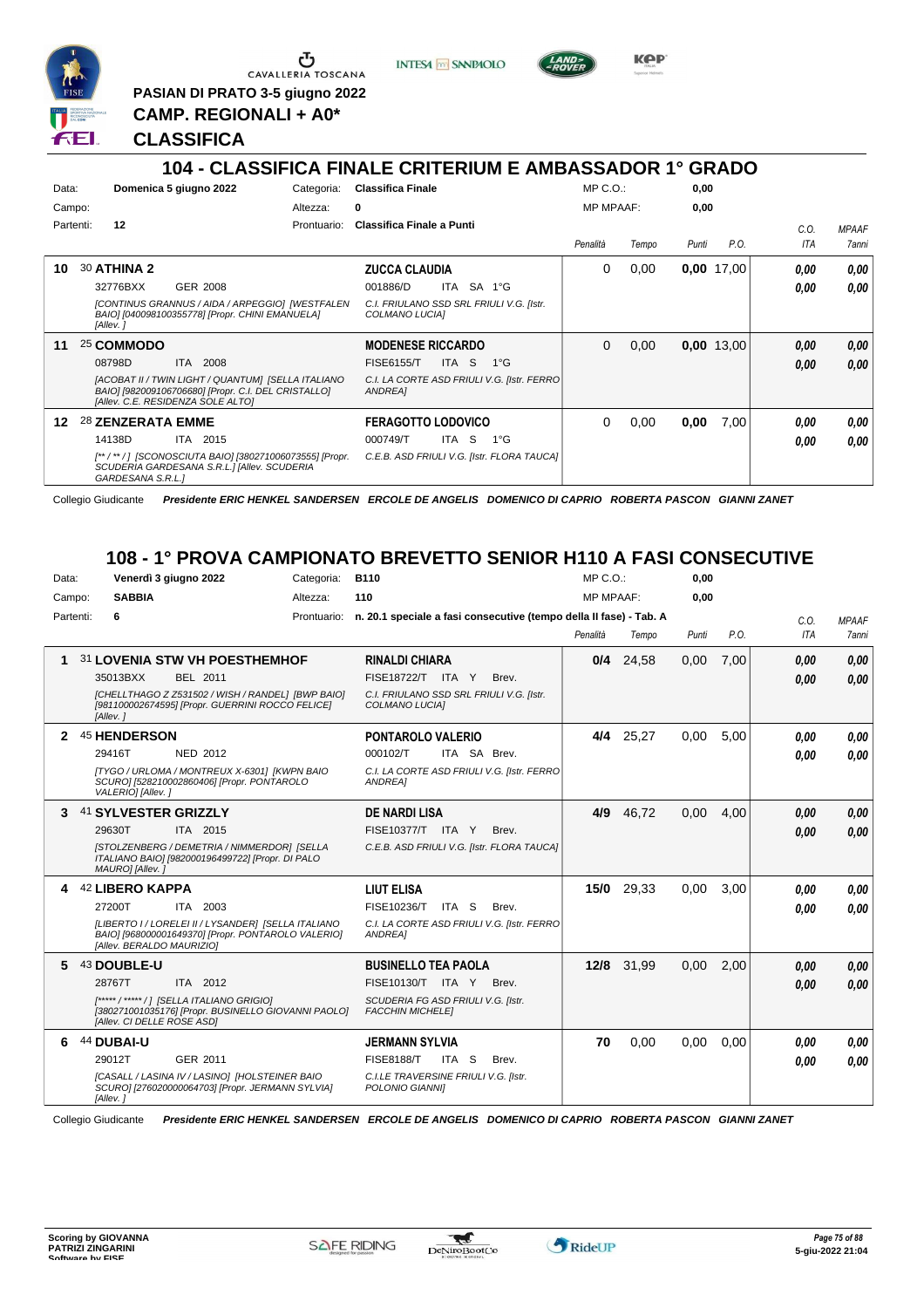

Ⴠ CAVALLERIA TOSCANA

**PASIAN DI PRATO 3-5 giugno 2022 CAMP. REGIONALI + A0\***

**INTESA** M SANPAOLO



**KPP** 

#### **CLASSIFICA**

|           |                            |                                                                                                           |            | 109 - 2° PROVA CAMPIONATO BREVETTO SENIOR H110 A TEMPO        |                  |           |       |      |                    |                       |
|-----------|----------------------------|-----------------------------------------------------------------------------------------------------------|------------|---------------------------------------------------------------|------------------|-----------|-------|------|--------------------|-----------------------|
| Data:     |                            | Sabato 4 giugno 2022                                                                                      | Categoria: | <b>B110</b>                                                   | MP C. O.         |           | 0.00  |      |                    |                       |
| Campo:    | <b>SABBIA</b>              |                                                                                                           | Altezza:   | 110                                                           | <b>MP MPAAF:</b> |           | 0,00  |      |                    |                       |
| Partenti: | 6                          |                                                                                                           |            | Prontuario: n. 3 a tempo - Tab. A                             | Penalità         | Tempo     | Punti | P.O. | C.0.<br><b>ITA</b> | <b>MPAAF</b><br>7anni |
| 1.        | <b>42 LIBERO KAPPA</b>     |                                                                                                           |            | <b>LIUT ELISA</b>                                             | $\mathbf{0}$     | 68,58     | 0,00  | 7,00 | 0.00               | 0.00                  |
|           | 27200T                     | ITA 2003                                                                                                  |            | FISE10236/T ITA S<br>Brev.                                    |                  |           |       |      | 0.00               | 0.00                  |
|           | [Allev. BERALDO MAURIZIO]  | [LIBERTO I / LORELEI II / LYSANDER] [SELLA ITALIANO<br>BAIO] [968000001649370] [Propr. PONTAROLO VALERIO] |            | C.I. LA CORTE ASD FRIULI V.G. [Istr. FERRO<br>ANDREA]         |                  |           |       |      |                    |                       |
|           | 2 43 DOUBLE-U              |                                                                                                           |            | <b>BUSINELLO TEA PAOLA</b>                                    |                  | $0$ 73,35 | 0,00  | 5,00 | 0.00               | 0,00                  |
|           | 28767T                     | ITA 2012                                                                                                  |            | FISE10130/T ITA Y Brev.                                       |                  |           |       |      | 0.00               | 0.00                  |
|           | [Allev. CI DELLE ROSE ASD] | [*****/*****/] [SELLA ITALIANO GRIGIO]<br>[380271001035176] [Propr. BUSINELLO GIOVANNI PAOLO]             |            | SCUDERIA FG ASD FRIULI V.G. [Istr.<br><b>FACCHIN MICHELE]</b> |                  |           |       |      |                    |                       |
| 3         | 45 HENDERSON               |                                                                                                           |            | PONTAROLO VALERIO                                             | 8                | 59,85     | 0.00  | 4.00 | 0,00               | 0.00                  |
|           | 29416T                     | <b>NED 2012</b>                                                                                           |            | ITA SA Brev.<br>000102/T                                      |                  |           |       |      | 0.00               | 0.00                  |
|           | VALERIO] [Allev.]          | [TYGO / URLOMA / MONTREUX X-6301] [KWPN BAIO<br>SCURO] [528210002860406] [Propr. PONTAROLO                |            | C.I. LA CORTE ASD FRIULI V.G. [Istr. FERRO]<br>ANDREA]        |                  |           |       |      |                    |                       |
|           |                            | 31 LOVENIA STW VH POESTHEMHOF                                                                             |            | <b>RINALDI CHIARA</b>                                         |                  | 8 61,61   | 0.00  | 3.00 | 0.00               | 0,00                  |
|           | 35013BXX                   | BEL 2011                                                                                                  |            | FISE18722/T ITA Y<br>Brev.                                    |                  |           |       |      | 0.00               | 0.00                  |
|           | [Allev.]                   | [CHELLTHAGO Z Z531502 / WISH / RANDEL] [BWP BAIO]<br>[981100002674595] [Propr. GUERRINI ROCCO FELICE]     |            | C.I. FRIULANO SSD SRL FRIULI V.G. [Istr.<br>COLMANO LUCIA]    |                  |           |       |      |                    |                       |
|           | 5 41 SYLVESTER GRIZZLY     |                                                                                                           |            | <b>DE NARDI LISA</b>                                          |                  | 8 67,17   | 0,00  | 2,00 | 0,00               | 0,00                  |
|           | 29630T                     | ITA 2015                                                                                                  |            | <b>FISE10377/T ITA Y</b><br>Brev.                             |                  |           |       |      | 0.00               | 0.00                  |
|           | MAURO] [Allev.]            | [STOLZENBERG / DEMETRIA / NIMMERDOR] [SELLA<br>ITALIANO BAIO] [982000196499722] [Propr. DI PALO           |            | C.E.B. ASD FRIULI V.G. [Istr. FLORA TAUCA]                    |                  |           |       |      |                    |                       |
|           | NP 44 DUBAI-U              |                                                                                                           |            | <b>JERMANN SYLVIA</b>                                         | N.P.             | 0.00      | 0.00  | 0.00 | 0.00               | 0,00                  |
|           | 29012T                     | GER 2011                                                                                                  |            | ITA S<br><b>FISE8188/T</b><br>Brev.                           |                  |           |       |      | 0.00               | 0.00                  |
|           | [Allev. 1                  | [CASALL / LASINA IV / LASINO] [HOLSTEINER BAIO<br>SCURO] [276020000064703] [Propr. JERMANN SYLVIA]        |            | C.I.LE TRAVERSINE FRIULI V.G. [Istr.<br>POLONIO GIANNII       |                  |           |       |      |                    |                       |

Collegio Giudicante *Presidente ERIC HENKEL SANDERSEN ERCOLE DE ANGELIS DOMENICO DI CAPRIO ROBERTA PASCON GIANNI ZANET*

# **110 - 3° PROVA CAMPIONATO BREVETTO SENIOR H115 MISTA SPECIALE**

| Data:     |          |                            | Domenica 5 giugno 2022                                                                                    | Categoria:  | C <sub>115</sub>                                              |              |                                             | MP C. O.         |       | 0.00  |              |             |                       |
|-----------|----------|----------------------------|-----------------------------------------------------------------------------------------------------------|-------------|---------------------------------------------------------------|--------------|---------------------------------------------|------------------|-------|-------|--------------|-------------|-----------------------|
| Campo:    |          | <b>SABBIA</b>              |                                                                                                           | Altezza:    | 115                                                           |              |                                             | <b>MP MPAAF:</b> |       | 0.00  |              |             |                       |
| Partenti: |          | 5                          |                                                                                                           | Prontuario: | n. 7.1 mista speciale - Tab. A                                |              |                                             | Penalità         | Tempo | Punti | P.O.         | C.O.<br>ITA | <b>MPAAF</b><br>7anni |
| 1         |          |                            | 31 LOVENIA STW VH POESTHEMHOF                                                                             |             | <b>RINALDI CHIARA</b>                                         |              |                                             | 0/4              | 42,94 |       | $0,00$ 10,50 | 0,00        | 0,00                  |
|           |          | 35013BXX                   | <b>BEL 2011</b>                                                                                           |             | <b>FISE18722/T ITA Y</b>                                      |              | Brev.                                       |                  |       |       |              | 0,00        | 0,00                  |
|           | [Allev.] |                            | [CHELLTHAGO Z Z531502 / WISH / RANDEL] [BWP BAIO]<br>[981100002674595] [Propr. GUERRINI ROCCO FELICE]     |             | C.I. FRIULANO SSD SRL FRIULI V.G. [Istr.<br>COLMANO LUCIA]    |              |                                             |                  |       |       |              |             |                       |
|           |          | 42 LIBERO KAPPA            |                                                                                                           |             | <b>LIUT ELISA</b>                                             |              |                                             | 0/11             | 56,57 | 0,00  | 7,50         | 0.00        | 0,00                  |
|           | 27200T   |                            | ITA 2003                                                                                                  |             | FISE10236/T                                                   | ITA S        | Brev.                                       |                  |       |       |              | 0.00        | 0.00                  |
|           |          | [Allev. BERALDO MAURIZIO]  | [LIBERTO I / LORELEI II / LYSANDER] [SELLA ITALIANO<br>BAIO] [968000001649370] [Propr. PONTAROLO VALERIO] |             | ANDREA1                                                       |              | C.I. LA CORTE ASD FRIULI V.G. [Istr. FERRO  |                  |       |       |              |             |                       |
| 3         |          | 45 HENDERSON               |                                                                                                           |             | <b>PONTAROLO VALERIO</b>                                      |              |                                             | 8/4              | 37,17 | 0,00  | 6,00         | 0,00        | 0,00                  |
|           | 29416T   |                            | <b>NED 2012</b>                                                                                           |             | 000102/T                                                      | ITA SA Brev. |                                             |                  |       |       |              | 0,00        | 0.00                  |
|           |          | VALERIO] [Allev.]          | [TYGO / URLOMA / MONTREUX X-6301] [KWPN BAIO<br>SCURO] [528210002860406] [Propr. PONTAROLO                |             | ANDREA]                                                       |              | C.I. LA CORTE ASD FRIULI V.G. [Istr. FERRO] |                  |       |       |              |             |                       |
| 4         |          | 43 DOUBLE-U                |                                                                                                           |             | <b>BUSINELLO TEA PAOLA</b>                                    |              |                                             | 12               | 74,55 | 0,00  | 4,50         | 0.00        | 0,00                  |
|           | 28767T   |                            | ITA 2012                                                                                                  |             | FISE10130/T                                                   | ITA Y        | Brev.                                       |                  |       |       |              | 0.00        | 0.00                  |
|           |          | [Allev. CI DELLE ROSE ASD] | [***** / ***** / ] [SELLA ITALIANO GRIGIO]<br>[380271001035176] [Propr. BUSINELLO GIOVANNI PAOLO]         |             | SCUDERIA FG ASD FRIULI V.G. [Istr.<br><b>FACCHIN MICHELE]</b> |              |                                             |                  |       |       |              |             |                       |

 $\tau$ 

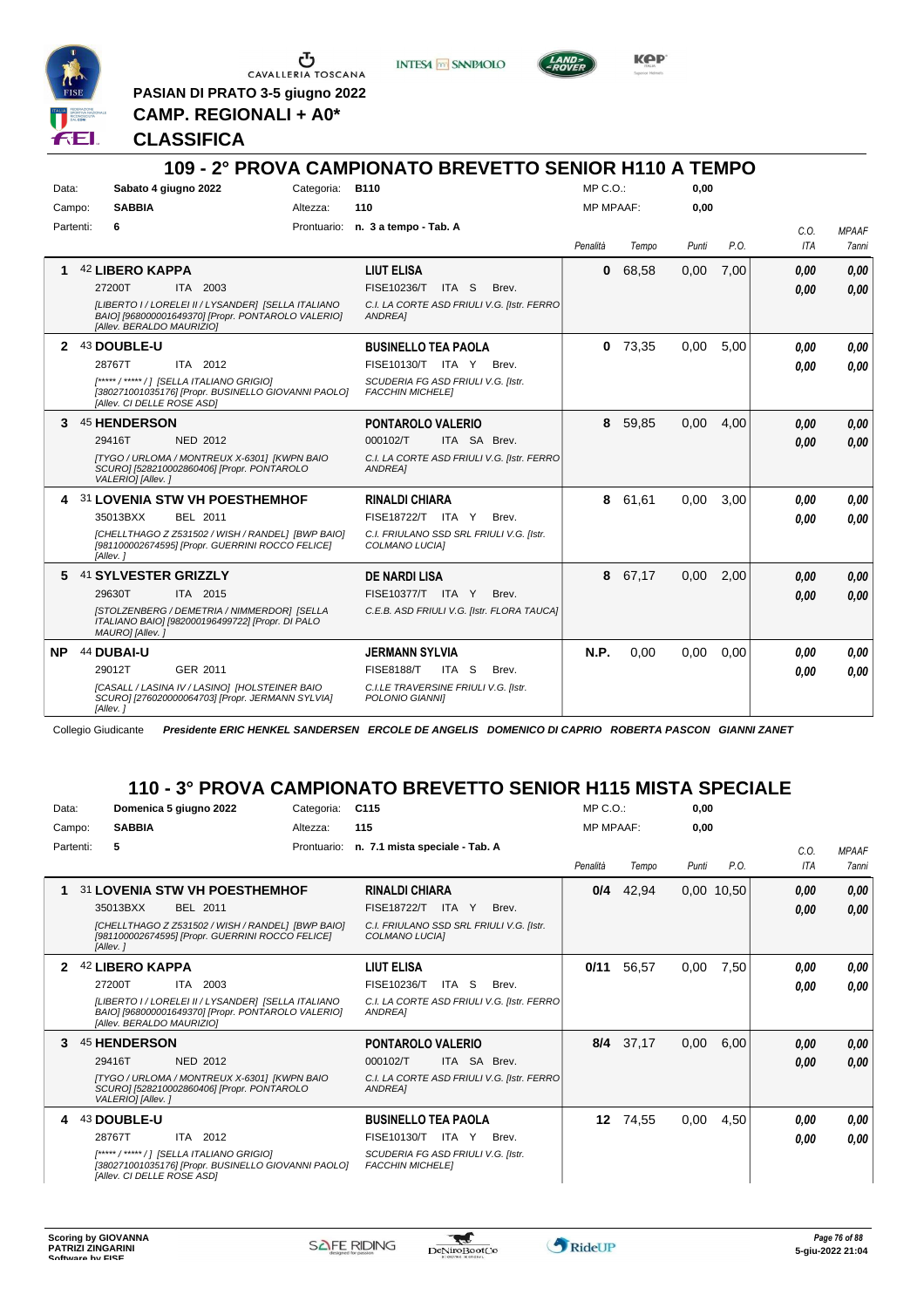

**INTESA** M SANPAOLO



**KPP** 

#### **CLASSIFICA**

7 E I

|           |                                                                                                                    |             | 110 - 3° PROVA CAMPIONATO BREVETTO SENIOR H115 MISTA SPECIALE |                  |       |       |      |      |              |
|-----------|--------------------------------------------------------------------------------------------------------------------|-------------|---------------------------------------------------------------|------------------|-------|-------|------|------|--------------|
| Data:     | Domenica 5 giugno 2022                                                                                             | Categoria:  | C115                                                          | $MP C. O.$ :     |       | 0,00  |      |      |              |
| Campo:    | <b>SABBIA</b>                                                                                                      | Altezza:    | 115                                                           | <b>MP MPAAF:</b> |       | 0,00  |      |      |              |
| Partenti: | 5                                                                                                                  | Prontuario: | n. 7.1 mista speciale - Tab. A                                |                  |       |       |      | C.O. | <b>MPAAF</b> |
|           |                                                                                                                    |             |                                                               | Penalità         | Tempo | Punti | P.O. | ITA  | 7anni        |
| 5         | 41 SYLVESTER GRIZZLY                                                                                               |             | <b>DE NARDI LISA</b>                                          | 62               | 0,00  | 0.00  | 0.00 | 0,00 | 0,00         |
|           | 29630T<br>ITA 2015                                                                                                 |             | FISE10377/T<br>ITA.<br>Y<br>Brev.                             |                  |       |       |      | 0,00 | 0,00         |
|           | [STOLZENBERG / DEMETRIA / NIMMERDOR] [SELLA<br>ITALIANO BAIO] [982000196499722] [Propr. DI PALO<br>MAURO] [Allev.] |             | C.E.B. ASD FRIULI V.G. [Istr. FLORA TAUCA]                    |                  |       |       |      |      |              |

Collegio Giudicante *Presidente ERIC HENKEL SANDERSEN ERCOLE DE ANGELIS DOMENICO DI CAPRIO ROBERTA PASCON GIANNI ZANET*

# **111 - CLASSIFICA FINALE CAMPIONATO BREVETTO JUNIOR**

| Data:     |           |                        | Domenica 5 giugno 2022                                                                                                                                                                          | Categoria:  | <b>Classifica Finale</b>                                         |       | MP C.O.:         |       | 0,00  |            |            |              |
|-----------|-----------|------------------------|-------------------------------------------------------------------------------------------------------------------------------------------------------------------------------------------------|-------------|------------------------------------------------------------------|-------|------------------|-------|-------|------------|------------|--------------|
| Campo:    |           |                        |                                                                                                                                                                                                 | Altezza:    | 0                                                                |       | <b>MP MPAAF:</b> |       | 0,00  |            |            |              |
| Partenti: |           | 6                      |                                                                                                                                                                                                 | Prontuario: | Classifica Finale a Punti                                        |       |                  |       |       |            | C.O.       | <b>MPAAF</b> |
|           |           |                        |                                                                                                                                                                                                 |             |                                                                  |       | Penalità         | Tempo | Punti | P.O.       | <b>ITA</b> | 7anni        |
| 1         | 33 AACHEN |                        |                                                                                                                                                                                                 |             | <b>CRECHICI MARGHERITA</b>                                       |       | 0                | 0,00  |       | 0,00 21,50 | 0.00       | 0.00         |
|           | 08598D    |                        | <b>GER 2007</b>                                                                                                                                                                                 |             | FISE16643/T ITA C                                                | Brev. |                  |       |       |            | 0.00       | 0,00         |
|           |           | ALBERTO] [Allev.]      | [CLINTON II / QUICK LUCY / CANDIDATUS] [OLDENBURG<br>GRIGIO] [276098102310330] [Propr. MOYERSOEN                                                                                                |             | C.I. TRIESTINO ASD FRIULI V.G. [Istr. DI<br>PRETORO MATILDEI     |       |                  |       |       |            |            |              |
| 2         |           | 36 AMBRE DEL BOSCO     |                                                                                                                                                                                                 |             | <b>TRAMONTINA SOPHIA</b>                                         |       | 0                | 0,00  |       | 0,00 14,50 | 0.00       | 0.00         |
|           | 29238T    |                        | FRA 2010                                                                                                                                                                                        |             | FISE99692/KT ITA J                                               | Brev. |                  |       |       |            | 0.00       | 0.00         |
|           |           |                        | <b>IAYDIN DES MALAIS / PENELOPE DU GRANDCLOS /</b><br>FIRST DE LAUNAY] [SELLA FRANCESE BAIO]<br>[250259701018747] [Propr. TRAMONTINA SOPHIA] [Allev. ]                                          |             | C.E. ELLE ASD FRIULI V.G. [Istr. RIBIS<br>LAURA]                 |       |                  |       |       |            |            |              |
| 3         | 34 EUROPE |                        |                                                                                                                                                                                                 |             | <b>PATRIZIO EMMA MARIA</b>                                       |       | 0                | 0,00  |       | 0,00 14,50 | 0.00       | 0.00         |
|           | 29635T    |                        | <b>NED 2009</b>                                                                                                                                                                                 |             | FISE16222/T ITA C                                                | Brev. |                  |       |       |            | 0.00       | 0.00         |
|           |           |                        | [CANTOS / WILKE / TANGELO VAN DE ZUUTHOEVE]<br>[KWPN BAIO SCURO] [528210002422411] [Propr. CIRCOLO<br>IPPICO TRIESTINO ASD] [Allev.]                                                            |             | C.I. TRIESTINO ASD FRIULI V.G. [Istr. DI<br>PRETORO MATILDEI     |       |                  |       |       |            |            |              |
| 4         |           | 38 CATOON 5            |                                                                                                                                                                                                 |             | <b>CATALFAMO DENISE</b>                                          |       | $\Omega$         | 0.00  |       | 0.00 11.00 | 0,00       | 0,00         |
|           | 15587E    |                        | GER 2013                                                                                                                                                                                        |             | FISE15010/T ITA J                                                | Brev. |                  |       |       |            | 0.00       | 0.00         |
|           |           |                        | [CATOO / ULANA VIII / NEKTON] [HOLSTEINER BAIO]<br>[276020000247726] [Propr. BALDAZZI ELISA] [Allev.]                                                                                           |             | C.I.LE TRAVERSINE FRIULI V.G. [Istr.<br>POLONIO GIANNI]          |       |                  |       |       |            |            |              |
| 5         |           |                        | <b>32 CLASSIQUE DE PLEVILLE</b>                                                                                                                                                                 |             | <b>MOCELLIN MARZIA</b>                                           |       | 0                | 0.00  | 0,00  | 7.00       | 0.00       | 0.00         |
|           | 05993S    |                        | FRA 2012                                                                                                                                                                                        |             | FISE16848/T ITA J                                                | Brev. |                  |       |       |            | 0.00       | 0.00         |
|           |           | CAMPO VANIAI [Allev. ] | [ENSOR VAN DE HEFFINK / BELLE DU BOIS / ] [SELLA<br>FRANCESE SAURO] [250259806038183] [Propr. DEL                                                                                               |             | A.S.D.E. SCUDERIA MEZZALUNA FRIULI<br>V.G. [Istr. MIRAZ ROBERTO] |       |                  |       |       |            |            |              |
| 6         |           | 37 METAFORA            |                                                                                                                                                                                                 |             | <b>CATALFAMO FRANCESCA</b>                                       |       | 0                | 0,00  | 0,00  | 7,00       | 0,00       | 0,00         |
|           | 28279T    |                        | ITA 2006                                                                                                                                                                                        |             | FISE15011/T ITA J                                                | Brev. |                  |       |       |            | 0.00       | 0.00         |
|           |           |                        | [RAMIRO'S SON / BOSNIA / ] [SELLA ITALIANO BAIO]<br>[972000000577188] [Propr. AZIENDA AGRICOLA LE<br>TRAVERSINE DI GIANNI POLONIO] [Allev. AZIENDA<br>AGRICOLA LE TRAVERSINE DI GIANNI POLONIO] |             | C.I.LE TRAVERSINE FRIULI V.G. [Istr.<br>POLONIO GIANNII          |       |                  |       |       |            |            |              |

Collegio Giudicante *Presidente ERIC HENKEL SANDERSEN ERCOLE DE ANGELIS DOMENICO DI CAPRIO ROBERTA PASCON GIANNI ZANET*

## **112 - CLASSIFICA FINALE CAMPIONATO BREVETTO SENIOR**

| Data:     | Domenica 5 giugno 2022                                                                                            | Categoria:  | <b>Classifica Finale</b>                                   | MP C. O.         |       | 0,00  |           |      |              |
|-----------|-------------------------------------------------------------------------------------------------------------------|-------------|------------------------------------------------------------|------------------|-------|-------|-----------|------|--------------|
| Campo:    |                                                                                                                   | Altezza:    | 0                                                          | <b>MP MPAAF:</b> |       | 0,00  |           |      |              |
| Partenti: | 5                                                                                                                 | Prontuario: | Classifica Finale a Punti                                  |                  |       |       |           | C.O  | <b>MPAAF</b> |
|           |                                                                                                                   |             |                                                            | Penalità         | Tempo | Punti | P.O.      | ITA  | <b>7anni</b> |
|           | 31 LOVENIA STW VH POESTHEMHOF                                                                                     |             | <b>RINALDI CHIARA</b>                                      | 0                | 0.00  |       | 0.0020.50 | 0.00 | 0,00         |
|           | 35013BXX<br>BEL 2011                                                                                              |             | <b>FISE18722/T</b><br><b>ITA</b><br>Brev.                  |                  |       |       |           | 0.00 | 0,00         |
|           | [CHELLTHAGO Z Z531502 / WISH / RANDEL] [BWP BAIO]<br>[981100002674595] [Propr. GUERRINI ROCCO FELICE]<br>[Allev.] |             | C.I. FRIULANO SSD SRL FRIULI V.G. [Istr.<br>COLMANO LUCIA] |                  |       |       |           |      |              |

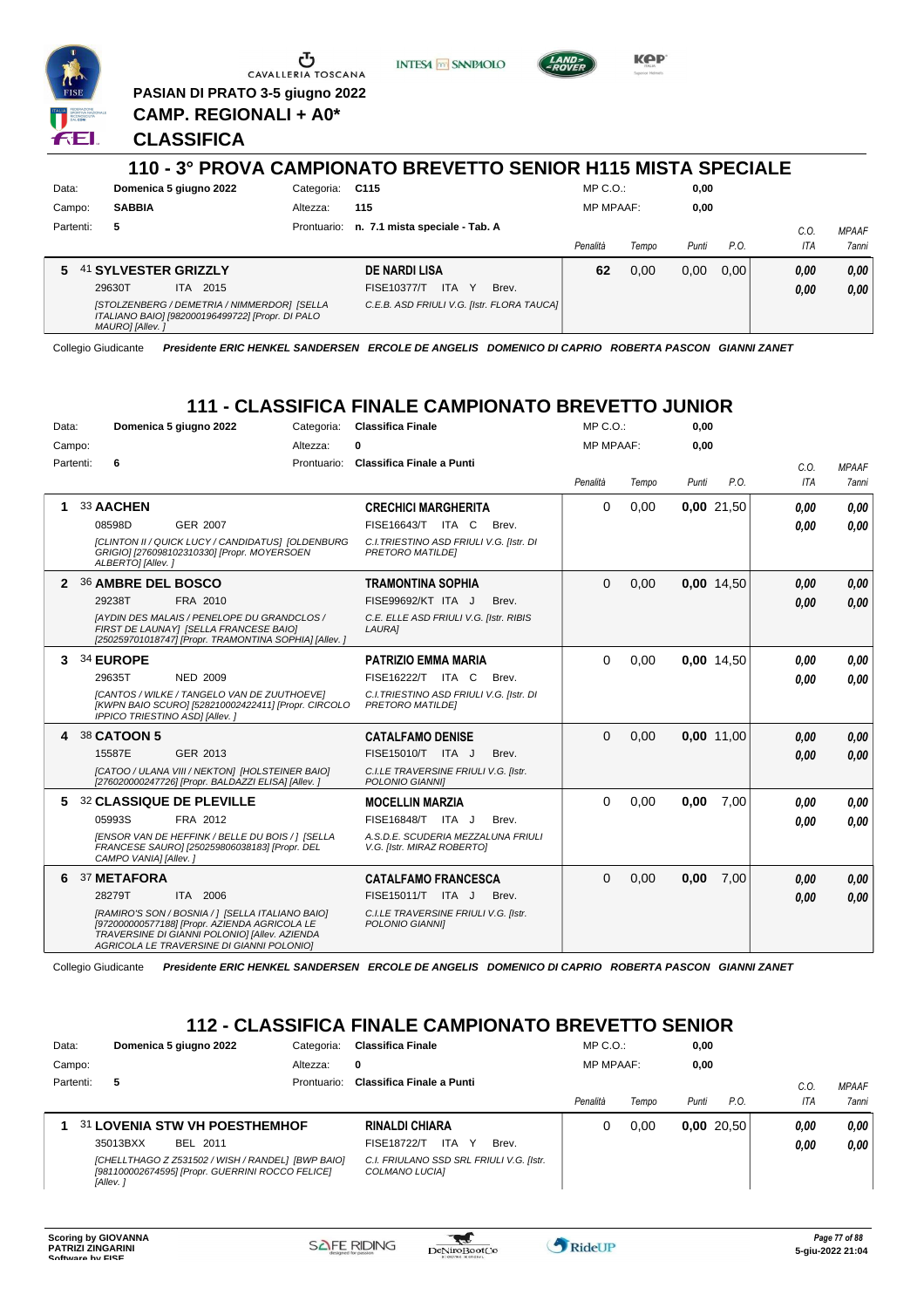

**PASIAN DI PRATO 3-5 giugno 2022 CAMP. REGIONALI + A0\***

**CLASSIFICA**



**Kep** 

# **112 - CLASSIFICA FINALE CAMPIONATO BREVETTO SENIOR**

| Data:<br>Campo: | Domenica 5 giugno 2022                                                                                                                                                          | Categoria:<br>Altezza: | <b>Classifica Finale</b><br>0                                                                                             | MP C. O.<br><b>MP MPAAF:</b> |       | 0,00<br>0.00 |              |              |                              |
|-----------------|---------------------------------------------------------------------------------------------------------------------------------------------------------------------------------|------------------------|---------------------------------------------------------------------------------------------------------------------------|------------------------------|-------|--------------|--------------|--------------|------------------------------|
| Partenti:       | 5                                                                                                                                                                               | Prontuario:            | Classifica Finale a Punti                                                                                                 | Penalità                     | Tempo | Punti        | P.O.         | C.0.<br>ITA  | <b>MPAAF</b><br><b>7anni</b> |
| 2               | 42 LIBERO KAPPA<br>27200T<br>ITA 2003<br>[LIBERTO I / LORELEI II / LYSANDER] [SELLA ITALIANO<br>BAIO] [968000001649370] [Propr. PONTAROLO VALERIO]<br>[Allev. BERALDO MAURIZIO] |                        | <b>LIUT ELISA</b><br>FISE10236/T<br>ITA S<br>Brev.<br>C.I. LA CORTE ASD FRIULI V.G. [Istr. FERRO<br><b>ANDREA1</b>        | 0                            | 0,00  |              | 0,00 17,50   | 0,00<br>0,00 | 0,00<br>0.00                 |
| 3               | <b>45 HENDERSON</b><br>29416T<br><b>NED 2012</b><br>[TYGO / URLOMA / MONTREUX X-6301] [KWPN BAIO<br>SCURO] [528210002860406] [Propr. PONTAROLO<br>VALERIO] [Allev.]             |                        | <b>PONTAROLO VALERIO</b><br>ITA SA Brev.<br>000102/T<br>C.I. LA CORTE ASD FRIULI V.G. [Istr. FERRO<br>ANDREA1             | $\Omega$                     | 0,00  |              | 0,00 15,00   | 0.00<br>0.00 | 0,00<br>0.00                 |
| 4               | 43 DOUBLE-U<br>28767T<br>ITA 2012<br>[*****/ *****/] [SELLA ITALIANO GRIGIO]<br>[380271001035176] [Propr. BUSINELLO GIOVANNI PAOLO]<br>[Allev. CI DELLE ROSE ASD]               |                        | <b>BUSINELLO TEA PAOLA</b><br>FISE10130/T ITA Y<br>Brev.<br>SCUDERIA FG ASD FRIULI V.G. [Istr.<br><b>FACCHIN MICHELET</b> | $\Omega$                     | 0,00  |              | $0,00$ 11,50 | 0.00<br>0,00 | 0,00<br>0.00                 |
| 5.              | 41 SYLVESTER GRIZZLY<br>29630T<br>ITA 2015<br>[STOLZENBERG / DEMETRIA / NIMMERDOR] [SELLA<br>ITALIANO BAIO] [982000196499722] [Propr. DI PALO<br>MAURO] [Allev.]                |                        | <b>DE NARDI LISA</b><br><b>FISE10377/T</b><br>ITA Y<br>Brev.<br>C.E.B. ASD FRIULI V.G. [Istr. FLORA TAUCA]                | $\Omega$                     | 0,00  | 0,00         | 6,00         | 0,00<br>0.00 | 0,00<br>0.00                 |

Collegio Giudicante *Presidente ERIC HENKEL SANDERSEN ERCOLE DE ANGELIS DOMENICO DI CAPRIO ROBERTA PASCON GIANNI ZANET*

# **113 - CLASSIFICA FINALE CRITERIUM BREVETTO JUNIOR**

| Data:        |                                                        | Domenica 5 giugno 2022                                                                                                                                 | Categoria: | <b>Classifica Finale</b>                                         |               |                                         | $MP C. O.$ :     |       | 0,00  |            |            |                                   |
|--------------|--------------------------------------------------------|--------------------------------------------------------------------------------------------------------------------------------------------------------|------------|------------------------------------------------------------------|---------------|-----------------------------------------|------------------|-------|-------|------------|------------|-----------------------------------|
| Campo:       |                                                        |                                                                                                                                                        | Altezza:   |                                                                  |               |                                         | <b>MP MPAAF:</b> |       | 0,00  |            |            |                                   |
| Partenti:    | 12                                                     |                                                                                                                                                        |            | Prontuario: Classifica Finale a Punti                            |               |                                         |                  |       |       |            | C.O.       | <b>MPAAF</b>                      |
|              |                                                        |                                                                                                                                                        |            |                                                                  |               |                                         | Penalità         | Tempo | Punti | P.O.       | <b>ITA</b> | 7anni                             |
|              | 49 KEPLERO                                             |                                                                                                                                                        |            | <b>ZAMUNER RICCARDO</b>                                          |               |                                         | 0                | 0,00  |       | 0,00 36,50 | 0,00       | 0,00                              |
|              | 27169T                                                 | ITA 2004                                                                                                                                               |            | FISE49769/D ITA C                                                |               | Brev.                                   |                  |       |       |            | 0.00       | 0.00                              |
|              |                                                        | [CAMPIONE VI / E-JAMBO / JOOST] [SELLA ITALIANO<br>BAIO] [977121001874802] [Propr. EUROTEAM S.A.S. DI<br>KATIA PRADELLA & C.] [Allev. COSTA FRANCESCA] |            | PRADELLA KATIAI                                                  |               | SCUDERIA EUOTEAM ASD FRIULI V.G. [Istr. |                  |       |       |            |            |                                   |
| $\mathbf{2}$ | 53 TONIGHT                                             |                                                                                                                                                        |            | <b>BIANCHI ANDREA</b>                                            |               |                                         | 0                | 0,00  |       | 0,00 27,50 | 0.00       | 0,00                              |
|              | 14568BXX                                               | <b>NED 2000</b>                                                                                                                                        |            | FISE44563/D ITA J                                                |               | Brev.                                   |                  |       |       |            | 0.00       | 0.00                              |
|              |                                                        | [NUMERO UNO / MEISKE / IROKO] [KWPN BAIO]<br>[528210000507131] [Propr. PEDROCCO LODOVICO] [Allev. ]                                                    |            | ALAGIA GAETANOJ                                                  |               | SCUDERIA SANDYS ASD FRIULI V.G. [Istr.  |                  |       |       |            |            |                                   |
| 3            | 58 CORTEZ                                              |                                                                                                                                                        |            | <b>ZOCCOLAN CHIARA</b>                                           |               |                                         | $\Omega$         | 0,00  |       | 0,00 25,50 | 0.00       | 0,00                              |
|              | 28700T                                                 | GER 2009                                                                                                                                               |            | FISE32370/D ITA J                                                |               | Brev.                                   |                  |       |       |            | 0.00       | 0.00                              |
|              |                                                        | [CORRADO I / EUROVISION / LORD] [HOLSTEINER<br>GRIGIO] [642019820184943] [Propr. J.R.G.T. D.O.O.<br>JUMPING RIDING G. TEAM] [Allev. ]                  |            | A.S.D. IL RUBINO FRIULI V.G. [Istr. BURIN<br><b>MIRKOI</b>       |               |                                         |                  |       |       |            |            |                                   |
|              | 4 51 HEONITO PAULOWNA                                  |                                                                                                                                                        |            | <b>BIZZOTTO MICHELA</b>                                          |               |                                         | $\Omega$         | 0,00  |       | 0,00 25,50 | 0.00       | 0.00                              |
|              | 048601                                                 | <b>NED 2012</b>                                                                                                                                        |            | FISE18180/T ITA J                                                |               | Brev.                                   |                  |       |       |            | 0.00       | 0.00                              |
|              |                                                        | [CANABIS Z / NITA / BURGGRAAF] [KWPN SAURO]<br>[528210002702351] [Propr. MBHORSES] [Allev.]                                                            |            | S.O. FRIULI V.G. [Istr. MILOS BARBARA]                           |               |                                         |                  |       |       |            |            |                                   |
| 5.           | 54 GOOD LUCK 141                                       |                                                                                                                                                        |            | <b>TEBALDI GIANLUCA</b>                                          |               |                                         | $\Omega$         | 0,00  |       | 0,00 25,00 | 0.00       | 0,00                              |
|              | 29733T                                                 | GER 2016                                                                                                                                               |            | FISE16148/T ITA J                                                |               | Brev.                                   |                  |       |       |            | 0.00       | 0.00                              |
|              | [Allev.]                                               | [GOODWIN / FIONA / FOR PLEASURE] [SELLA TEDESCA<br>SAURO] [276020000543037] [Propr. TEBALDI GIANLUCA]                                                  |            | A.S.D.E. SCUDERIA MEZZALUNA FRIULI<br>V.G. [Istr. MIRAZ ROBERTO] |               |                                         |                  |       |       |            |            |                                   |
| 6            | 56 CORDALMEA FZ                                        |                                                                                                                                                        |            | <b>DEVIDE GIADA</b>                                              |               |                                         | 0                | 0,00  |       | 0,00 24,50 | 0.00       | 0.00                              |
|              | 08212D                                                 | ITA 2007                                                                                                                                               |            | FISE15681/T ITA J                                                |               | Brev.                                   |                  |       |       |            | 0.00       | 0.00                              |
|              |                                                        | [CORLAND / ELCAPONE / ALME Z] [SELLA ITALIANO<br>GRIGIO] [985000380507637] [Propr. SIEGA FRANCESCA<br>SOFIA] [Allev. AZ. AGR. ZANETTI FRANCA]          |            | C.I. TRIESTINO ASD FRIULI V.G. [Istr.<br><b>SANCIN ELISA1</b>    |               |                                         |                  |       |       |            |            |                                   |
|              | 7 48 SZELLO                                            |                                                                                                                                                        |            | <b>PESSOT RUBEN</b>                                              |               |                                         | $\Omega$         | 0,00  |       | 0,00 24,00 | 0.00       | 0,00                              |
|              | 28902T                                                 | <b>HUN 2013</b>                                                                                                                                        |            | FISE18778/T ITA C                                                |               | Brev.                                   |                  |       |       |            | 0.00       | 0.00                              |
|              |                                                        | <b>[MY COLT / ROMA / ROMINO] [SELLA UNGHERESE BAIO]</b><br>[348098100222674] [Propr. PESSOT ANTONELLO] [Allev. ]                                       |            | C.I. PALMANOVA ASD FRIULI V.G. [Istr.<br><b>BOTTA GIOT</b>       |               |                                         |                  |       |       |            |            |                                   |
|              | <b>Scoring by GIOVANNA</b><br><b>PATRIZI ZINGARINI</b> |                                                                                                                                                        |            | <b>SAFE RIDING</b>                                               | DeNiroBoot('o |                                         | RideUP           |       |       |            |            | Page 78 of 88<br>5-aiu-2022 21:04 |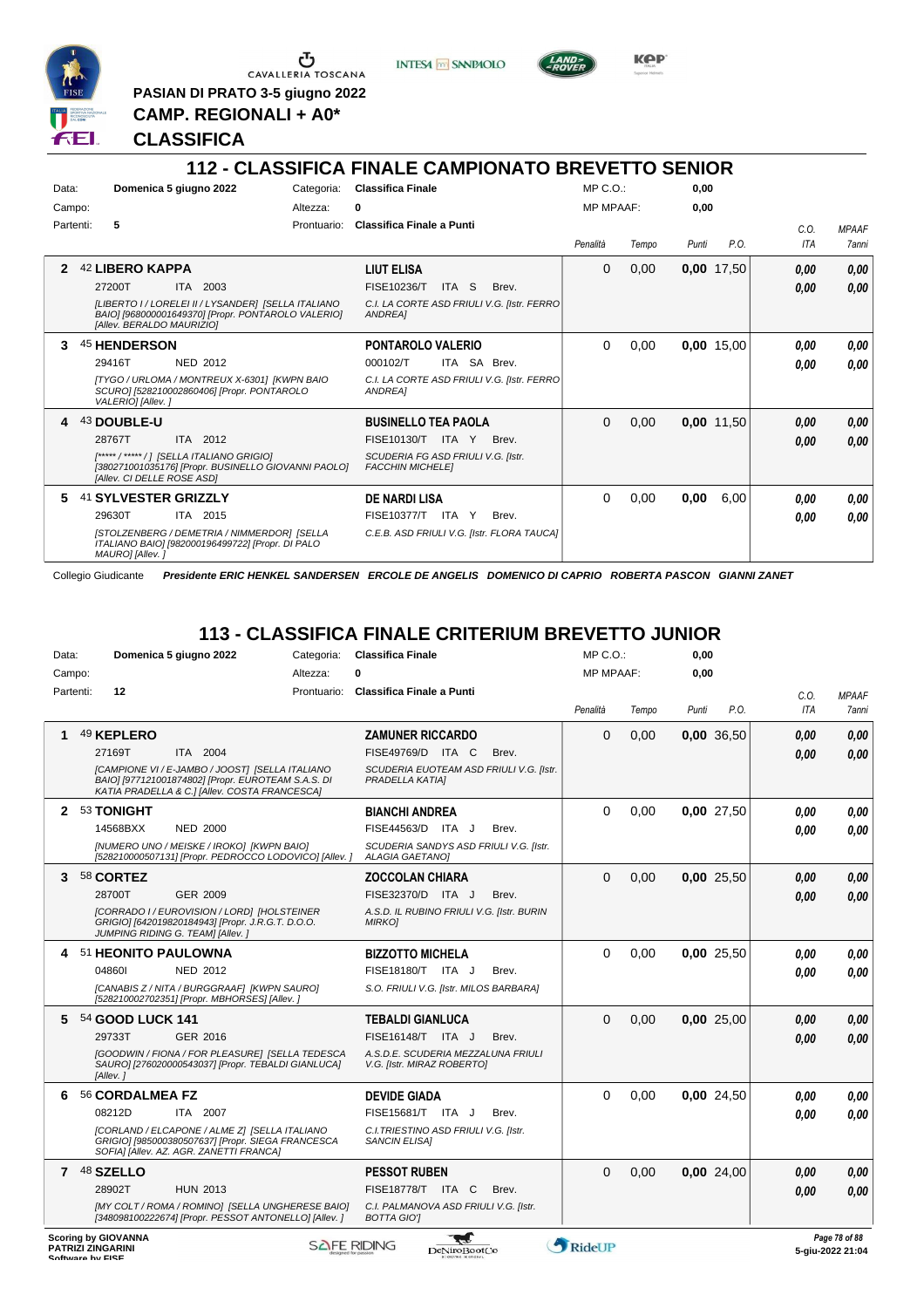

**PASIAN DI PRATO 3-5 giugno 2022 CAMP. REGIONALI + A0\***

**CLASSIFICA**





# **113 - CLASSIFICA FINALE CRITERIUM BREVETTO JUNIOR**

| Data:     | Domenica 5 giugno 2022             |                                                                                                              | Categoria:  | <b>Classifica Finale</b>                                             |       | MP C. O.         |       | 0,00  |            |      |              |
|-----------|------------------------------------|--------------------------------------------------------------------------------------------------------------|-------------|----------------------------------------------------------------------|-------|------------------|-------|-------|------------|------|--------------|
| Campo:    |                                    |                                                                                                              | Altezza:    | 0                                                                    |       | <b>MP MPAAF:</b> |       | 0.00  |            |      |              |
| Partenti: | 12                                 |                                                                                                              | Prontuario: | Classifica Finale a Punti                                            |       |                  |       |       |            | C.O. | <b>MPAAF</b> |
|           |                                    |                                                                                                              |             |                                                                      |       | Penalità         | Tempo | Punti | P.O.       | ITA  | 7anni        |
| ឧ         | 47 TAJON                           |                                                                                                              |             | <b>LENARDUZZI AURORA</b>                                             |       | $\Omega$         | 0,00  |       | 0,00 23,00 | 0.00 | 0,00         |
|           | 13596D                             | ITA 2012                                                                                                     |             | ITA J<br>FISE19604/T                                                 | Brev. |                  |       |       |            | 0.00 | 0,00         |
|           | <b>PES BATTISTAI</b>               | [KING SIZE / SANDRA / DELFO DE OSSI] [ANGLO ARABO<br>BAIO] [982000192457829] [Propr. ZECCHINI CARLA] [Allev. |             | S.O. FRIULI V.G. [Istr. MILOS BARBARA]                               |       |                  |       |       |            |      |              |
| 9         | 57 SANDY                           |                                                                                                              |             | PERRELLI MAJA                                                        |       | $\Omega$         | 0,00  |       | 0,00 18,00 | 0.00 | 0,00         |
|           | 29547T                             | GER 2015                                                                                                     |             | <b>FISE14999/T</b><br>ITA J                                          | Brev. |                  |       |       |            | 0.00 | 0,00         |
|           | GIANFRANCO] [Allev.]               | [DIARADO / SINABELLE / BELISSIMO M] [PFER BAIO<br>SCURO] [380271006119050] [Propr. PERRELLI                  |             | C.I. TRIESTINO ASD FRIULI V.G. [Istr. DI<br><b>PRETORO MATILDEI</b>  |       |                  |       |       |            |      |              |
| 10        | 55 SEMOLINO                        |                                                                                                              |             | <b>COSTA BEATRICE</b>                                                |       | $\Omega$         | 0,00  |       | 0.00 14.00 | 0.00 | 0,00         |
|           | 29187T                             | ITA 2012                                                                                                     |             | FISE70108/G ITA J                                                    | Brev. |                  |       |       |            | 0.00 | 0.00         |
|           | [Propr. COSTA PIERLUIGI] [Allev. ] | [NN / NN / ] [SCONOSCIUTA BAIO] [941000014450935]                                                            |             | C.I. TRIESTINO ASD FRIULI V.G. [Istr.<br><b>SANCIN ELISAI</b>        |       |                  |       |       |            |      |              |
| 11        | 50 QUICK STEP H Z                  |                                                                                                              |             | <b>FRANCESCONI LETIZIA</b>                                           |       | $\Omega$         | 0,00  |       | 0,00 11,00 | 0.00 | 0,00         |
|           | 31014BXX                           | <b>SWE 2005</b>                                                                                              |             | FISE48528/D<br>ITA J                                                 | Brev. |                  |       |       |            | 0.00 | 0.00         |
|           | MICHELA] [Allev.]                  | [QUALITY TOUCH Z / CELINE H Z / CARETANO Z]<br>[ZANGERSHEIDE BAIO] [977200008200846] [Propr. ROSSI           |             | A.S.D. IL RUBINO FRIULI V.G. [Istr. BURIN<br><b>MIRKOI</b>           |       |                  |       |       |            |      |              |
| $12 \,$   | 46 GANDALF                         |                                                                                                              |             | <b>ROMANIN ARIANNA</b>                                               |       | $\Omega$         | 0,00  |       | 0.00 10.00 | 0.00 | 0,00         |
|           | 14710A                             | <b>NED 2004</b>                                                                                              |             | <b>FISE19709/T</b><br>ITA J                                          | Brev. |                  |       |       |            | 0.00 | 0,00         |
|           | <b>BARBERO FUTURAI</b>             | [XXX / XXX / ] [SCONOSCIUTA GRIGIO]<br>[528210000359132] [Propr. BACCI PATRIZIA] [Allev.                     |             | PRADAMANO DREAM SSD A RL FRIULI V.G.<br>[Istr. MUSCOVICH ALESSANDRA] |       |                  |       |       |            |      |              |

Collegio Giudicante *Presidente ERIC HENKEL SANDERSEN ERCOLE DE ANGELIS DOMENICO DI CAPRIO ROBERTA PASCON GIANNI ZANET*

#### **114 - CLASSIFICA FINALE CRITERIUM BREVETTO SENIOR**

| Data:     |                            | Domenica 5 giugno 2022                                                                                      | Categoria:  | <b>Classifica Finale</b>                                             |       | $MP C. O.$ :     |       | 0,00  |            |      |              |
|-----------|----------------------------|-------------------------------------------------------------------------------------------------------------|-------------|----------------------------------------------------------------------|-------|------------------|-------|-------|------------|------|--------------|
| Campo:    |                            |                                                                                                             | Altezza:    | 0                                                                    |       | <b>MP MPAAF:</b> |       | 0,00  |            |      |              |
| Partenti: | 9                          |                                                                                                             | Prontuario: | Classifica Finale a Punti                                            |       |                  |       |       |            | C.O. | <b>MPAAF</b> |
|           |                            |                                                                                                             |             |                                                                      |       | Penalità         | Tempo | Punti | P.O.       | ITA  | 7anni        |
| 1         | 64 HEKINA FIELD            |                                                                                                             |             | <b>AGNESE GAIA</b>                                                   |       | $\Omega$         | 0.00  |       | 0,00 29,00 | 0.00 | 0.00         |
|           | 29406T                     | <b>NED 2012</b>                                                                                             |             | <b>FISE9998/T</b><br>ITA Y                                           | Brev. |                  |       |       |            | 0.00 | 0.00         |
|           |                            | [UKATO / BIKINA FIELD / CHIN CHIN] [KWPN SAURO]<br>[528210002845315] [Propr. AGNESE GAIA] [Allev. ]         |             | PRADAMANO DREAM SSD A RL FRIULI V.G.<br>[Istr. MUSCOVICH ALESSANDRA] |       |                  |       |       |            |      |              |
| 2         | 62 TRIOMPHE Z              |                                                                                                             |             | <b>ROSSETTO MADDALENA</b>                                            |       | $\Omega$         | 0,00  |       | 0,00 28,00 | 0.00 | 0.00         |
|           | 27696T                     | BEL 2001                                                                                                    |             | FISE90690/KT ITA Y                                                   | Brev. |                  |       |       |            | 0.00 | 0.00         |
|           | FRIULANO SSD SRL1 [Allev.] | [TORNADO / BOLERO-DRUM / PRINS DRUM] [SANGUE<br>BELGA BAIO] [967000001159591] [Propr. CIRCOLO IPPICO        |             | C.I. FRIULANO SSD SRL FRIULI V.G. [Istr.<br>COLMANO LUCIAI           |       |                  |       |       |            |      |              |
| 3         |                            | 65 SOETKIN B VAN HET DORENHOF                                                                               |             | <b>CASTELLANO LARA</b>                                               |       | $\Omega$         | 0,00  |       | 0,00 21,50 | 0,00 | 0,00         |
|           | 28298T                     | BEL 2002                                                                                                    |             | <b>FISE6372/T</b><br>ITA S                                           | Brev. |                  |       |       |            | 0.00 | 0.00         |
|           | PANZA ESTER] [Allev.]      | <b>IVIGO D'ARSOUILLES / GINDE / ROMANOW VON</b><br>PFERDHEIM] [BWP SAURO] [981100000079840] [Propr.         |             | PRADAMANO DREAM SSD A RL FRIULI V.G.<br>[Istr. MUSCOVICH ALESSANDRA] |       |                  |       |       |            |      |              |
| 4         | 61 KISS ME Z (DUPLICATE)   |                                                                                                             |             | <b>ABRAM CRISTINA</b>                                                |       | $\Omega$         | 0,00  |       | 0,00 18,00 | 0.00 | 0,00         |
|           | 29537T                     | BEL 2015                                                                                                    |             | FISE31986/D ITA S                                                    | Brev. |                  |       |       |            | 0.00 | 0.00         |
|           |                            | [KANNAN / GREASE / INDOCTRO] [ZANGERSHEIDE BAIO]<br>[972270000395092] [Propr. ABRAM CRISTINA] [Allev. ]     |             | A.S.D.E. SCUDERIA MEZZALUNA FRIULI<br>V.G. [Istr. MIRAZ ROBERTO]     |       |                  |       |       |            |      |              |
| 5         | 66 STELLA                  |                                                                                                             |             | <b>BORSI NOVELLA</b>                                                 |       | $\Omega$         | 0,00  |       | 0,00 18,00 | 0,00 | 0,00         |
|           | 28778T                     | ITA 2012                                                                                                    |             | ITA <sub>S</sub><br>002123/T                                         | Brev. |                  |       |       |            | 0.00 | 0.00         |
|           | SAN LORENZO S.S.I          | [****/****/] [SELLA ITALIANO BAIO] [941000013875637]<br>[Propr. BORSI NOVELLA] [Allev. SOCIETA' AGR. MONTE  |             | C.I. PALMANOVA ASD FRIULI V.G. [Istr.<br><b>BOTTA GIOT</b>           |       |                  |       |       |            |      |              |
| 6         | 60 CHAMP 205               |                                                                                                             |             | <b>ZAJA GIADA</b>                                                    |       | $\Omega$         | 0,00  |       | 0,00 15,50 | 0.00 | 0.00         |
|           | 29054T                     | <b>GER 2007</b>                                                                                             |             | FISE13913/T<br>ITA Y                                                 | Brev. |                  |       |       |            | 0.00 | 0.00         |
|           |                            | [CHAMBERTIN / KIM VI / ALCATRAZ] [HOLSTEINER BAIO<br>SCURO] [380271006064734] [Propr. ZAJA GIADA] [Allev. ] |             | C.I. PALMANOVA ASD FRIULI V.G. [Istr.<br><b>BOTTA GIOT</b>           |       |                  |       |       |            |      |              |
|           |                            |                                                                                                             |             |                                                                      |       |                  |       |       |            |      |              |

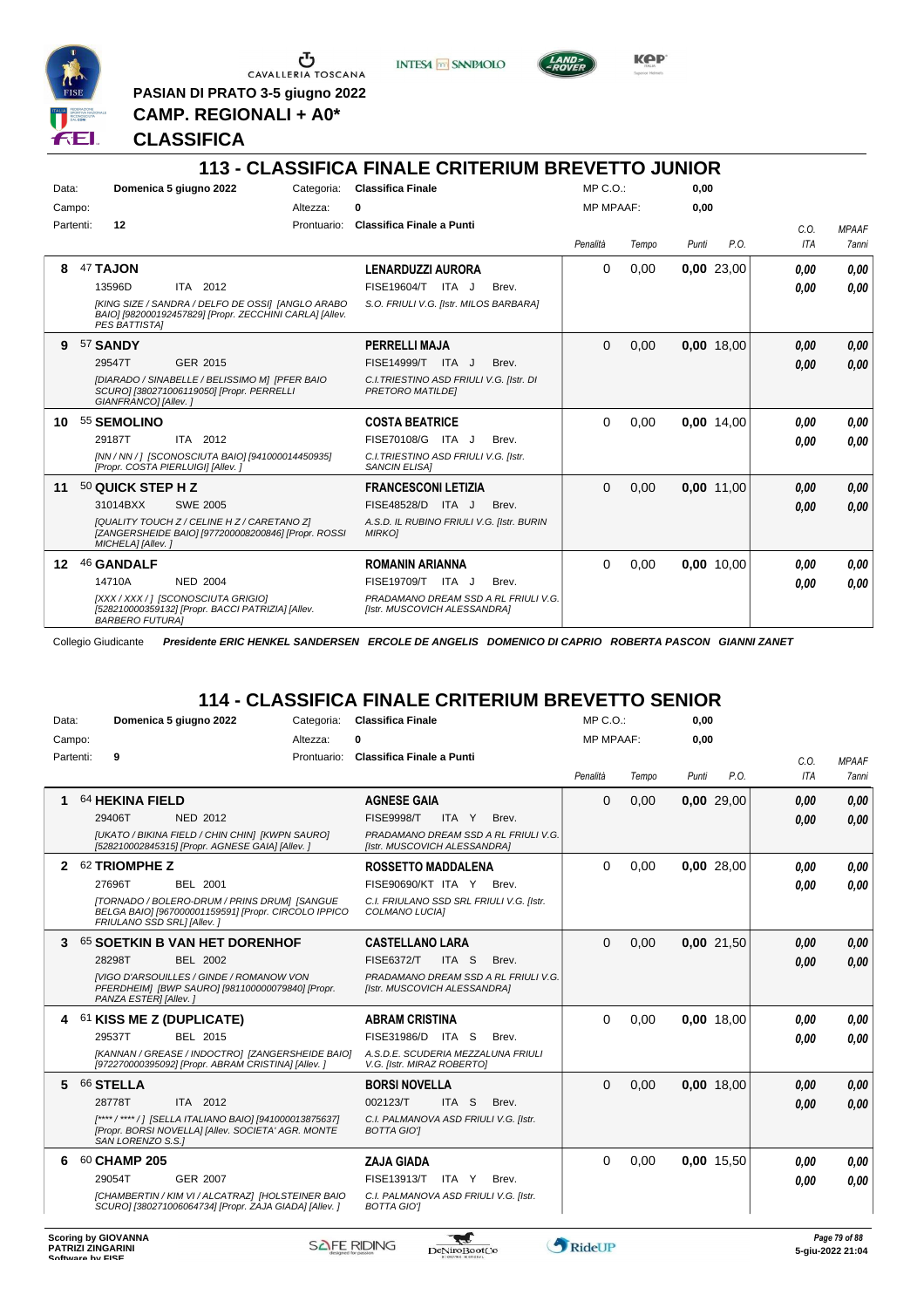

**PASIAN DI PRATO 3-5 giugno 2022 CAMP. REGIONALI + A0\***

**INTESA M** SANPAOLO



**Kep** 

#### **CLASSIFICA**

# **114 - CLASSIFICA FINALE CRITERIUM BREVETTO SENIOR**

| Data:     | Domenica 5 giugno 2022                                                                                                                  | Categoria:  | <b>Classifica Finale</b>                                             | $MP C. O.$ :     |       | 0,00  |            |            |              |
|-----------|-----------------------------------------------------------------------------------------------------------------------------------------|-------------|----------------------------------------------------------------------|------------------|-------|-------|------------|------------|--------------|
| Campo:    |                                                                                                                                         | Altezza:    | 0                                                                    | <b>MP MPAAF:</b> |       | 0,00  |            |            |              |
| Partenti: | 9                                                                                                                                       | Prontuario: | Classifica Finale a Punti                                            |                  |       |       |            | C.O.       | <b>MPAAF</b> |
|           |                                                                                                                                         |             |                                                                      | Penalità         | Tempo | Punti | P.O.       | <b>ITA</b> | 7anni        |
|           | <b>7 180 ELITE</b>                                                                                                                      |             | <b>BAILOT FRANCESCA GIULIA</b>                                       | $\Omega$         | 0,00  |       | 0,00 13,50 | 0,00       | 0,00         |
|           | 27553T<br><b>NED 2003</b>                                                                                                               |             | <b>FISE12048/T</b><br>ITA S<br>Brev.                                 |                  |       |       |            | 0.00       | 0.00         |
|           | [ELITE JUVENTUS / NAIDIN / DAMIRO] [MECKLENBURG<br>BAIO] [528210002106698 NLD] [Propr. BAILOT<br>FRANCESCA GIULIA] [Allev.]             |             | CENTRO EQUESTRE FLUMEN P.L. FRIULI<br>V.G. [Istr. BORGNA ROBERTO]    |                  |       |       |            |            |              |
| 8         | 63 COME UNA DEA                                                                                                                         |             | <b>PETRI CHIARA</b>                                                  | 0                | 0,00  |       | 0,00 10,00 | 0.00       | 0.00         |
|           | 28533T<br>ITA 2011                                                                                                                      |             | <b>FISE81950/KT ITA S</b><br>Brev.                                   |                  |       |       |            | 0.00       | 0.00         |
|           | [CRISTO / STELLA BI / ] [SELLA ITALIANO BAIO]<br>[9410000012740488] [Propr. BARDUS MONICA] [Allev.<br><b>BARDUS MONICAI</b>             |             | PRADAMANO DREAM SSD A RL FRIULI V.G.<br>[Istr. MUSCOVICH ALESSANDRA] |                  |       |       |            |            |              |
| 9         | <b>59 LA STAR</b>                                                                                                                       |             | <b>PITTINI GIOIA</b>                                                 | 0                | 0,00  | 0,00  | 6,00       | 0,00       | 0,00         |
|           | 34024BXX<br>ITA 2014                                                                                                                    |             | ITA S<br><b>FISE16739/T</b><br>Brev.                                 |                  |       |       |            | 0.00       | 0.00         |
|           | [QUICK STAR / HELLA SI' / STAKKATO] [SELLA ITALIANO<br>BAIO] [982000192786720] [Propr. MELOTTO SERGIO] [Allev.<br><b>BENINI SILVIOI</b> |             | C.I. FRIULANO SSD SRL FRIULI V.G. [Istr.<br>COLMANO LUCIA]           |                  |       |       |            |            |              |

Collegio Giudicante *Presidente ERIC HENKEL SANDERSEN ERCOLE DE ANGELIS DOMENICO DI CAPRIO ROBERTA PASCON GIANNI ZANET*

# **115 - CLASSIFICA FINALE TROFEO BREVETTO JUNIOR**

| Data:     |        | Domenica 5 giugno 2022                                                                                                                     | Categoria:  | <b>Classifica Finale</b>                                               | MP C.O.:            |       | 0,00  |            |            |               |
|-----------|--------|--------------------------------------------------------------------------------------------------------------------------------------------|-------------|------------------------------------------------------------------------|---------------------|-------|-------|------------|------------|---------------|
| Campo:    |        |                                                                                                                                            | Altezza:    | 0                                                                      | <b>MP MPAAF:</b>    |       | 0,00  |            |            |               |
| Partenti: |        | 11                                                                                                                                         | Prontuario: | Classifica Finale a Punti                                              |                     |       |       |            | C.O.       | <b>MPAAF</b>  |
|           |        |                                                                                                                                            |             |                                                                        | Penalità            | Tempo | Punti | P.O.       | <b>ITA</b> | 7anni         |
|           |        | 76 CAYENNE DE BAYEU                                                                                                                        |             | <b>BILUCAGLIA ANNA</b>                                                 | 0                   | 0,00  |       | 0,00 46,00 | 0.00       | 0,00          |
|           |        | ESP 2006<br>29497T                                                                                                                         |             | FISE14412/T ITA J<br>Brev.                                             |                     |       |       |            | 0.00       | 0.00          |
|           |        | [CARPACCIO(DE) / BAYEU(I.T.I.) / MAAT II] [ESPANOLA<br>BAIO] [938000000234784] [Propr. BILUCAGLIA DARIO]<br>[Allev.]                       |             | C.I. TRIESTINO ASD FRIULI V.G. [Istr. DI<br><b>PRETORO MATILDEI</b>    |                     |       |       |            |            |               |
|           |        | 2 74 CONQUIDAME                                                                                                                            |             | <b>CATALFAMO FRANCESCA</b>                                             | $\Omega$            | 0,00  |       | 0,00 36,50 | 0,00       | 0,00          |
|           |        | 29655T<br><b>NED 2011</b>                                                                                                                  |             | FISE15011/T ITA J<br>Brev.                                             |                     |       |       |            | 0.00       | 0.00          |
|           |        | [CANDOLETTO / QUIDAME VAN HOLLAND / NABAB DE<br>REVE] [NEDERLANDS RIJPAAR. BAIO] [528210002613911]<br>[Propr. CATALFAMO ANTONINO] [Allev.] |             | C.I.LE TRAVERSINE FRIULI V.G. [Istr.<br>POLONIO GIANNII                |                     |       |       |            |            |               |
| 3         | 70 PIX |                                                                                                                                            |             | <b>MAURO REBECCA</b>                                                   | $\Omega$            | 0,00  |       | 0,00 36,00 | 0.00       | 0,00          |
|           |        | <b>GER 2007</b><br>28196T                                                                                                                  |             | FISE17939/T ITA J<br>Brev.                                             |                     |       |       |            | 0.00       | 0.00          |
|           |        | [PHILIPO / PIROSCHKA / PIK LARIMAR] [WESTFALEN<br>BAIO] [616098100067473] [Propr. LOVINI MASSIMO] [Allev. ]                                |             | C.I. PALMANOVA ASD FRIULI V.G. [Istr.<br><b>BOTTA GIOT</b>             |                     |       |       |            |            |               |
|           |        | 4 71 LET'S DANCE                                                                                                                           |             | <b>PERCO CATERINA</b>                                                  | $\Omega$            | 0.00  |       | 0.00 35.50 | 0.00       | 0,00          |
|           |        | 28879T<br><b>GER 2007</b>                                                                                                                  |             | FISE16614/T ITA J<br>Brev.                                             |                     |       |       |            | 0.00       | 0.00          |
|           |        | [LAVALL I / NANCY IX / CARNABY] [HOLSTEINER BAIO]<br>[528210002909457] [Propr. SLOCOVICH FRANCESCO]<br>[Allev.]                            |             | C.I. TRIESTINO ASD FRIULI V.G. [Istr. DI<br><b>PRETORO MATILDEI</b>    |                     |       |       |            |            |               |
| 5         |        | 72 GABRIELLA                                                                                                                               |             | <b>CERESATTO SARA</b>                                                  | $\Omega$            | 0.00  |       | 0.00 29.50 | 0.00       | 0.00          |
|           |        | 29521T<br><b>GER 2004</b>                                                                                                                  |             | FISE16607/T ITA J<br>Brev.                                             |                     |       |       |            | 0.00       | 0.00          |
|           |        | [GRISELDI L / GLEYVA / 1 [OLDENBURG SAURO]<br>[972000000359550] [Propr. CLUB IPPICO I PRATI DI<br>VARMO] [Allev.]                          |             | C.I.I PRATI DI VARMO FRIULI V.G. [Istr.<br><b>GUATELLI DANTEI</b>      |                     |       |       |            |            |               |
| 6         |        | <b>78 GINEVRA</b>                                                                                                                          |             | <b>TONIZZO HELENA</b>                                                  | $\Omega$            | 0.00  |       | 0.00 29.00 | 0.00       | 0,00          |
|           |        | 29047T<br>ITA 2002                                                                                                                         |             | FISE13013/T ITA J<br>Brev.                                             |                     |       |       |            | 0.00       | 0.00          |
|           |        | [SCN / SCN / ] [SCONOSCIUTA BAIO] [941000011035751]<br>[Propr. TONIZZO HELENA] [Allev. ]                                                   |             | C.I.LA QUERCIA FRIULI V.G. [Istr.<br>PANCOTTO DANIELA]                 |                     |       |       |            |            |               |
| 7         |        | 69 ESPRIE                                                                                                                                  |             | PRINZ SOPHIA ELETTRA                                                   | $\Omega$            | 0,00  |       | 0,00 27,00 | 0.00       | 0.00          |
|           |        | 14877D<br><b>NED 2009</b>                                                                                                                  |             | FISE18289/T ITA J<br>Brev.                                             |                     |       |       |            | 0.00       | 0.00          |
|           |        | [VERDI / MISS-FOMIA / CORLEONE] [KWPN BAIO]<br>[528210002382082] [Propr. BASSAN FILIPPO] [Allev.]                                          |             | C.I. TRIESTINO ASD FRIULI V.G. [Istr.<br><b>SANCIN ELISAI</b>          |                     |       |       |            |            |               |
|           |        | 8 173 WHITE CRYSTAL                                                                                                                        |             | <b>CORTOSI NOEMI</b>                                                   | $\Omega$            | 0,00  |       | 0,00 14,00 | 0.00       | 0,00          |
|           |        | 29769T<br>ITA 2018                                                                                                                         |             | FISE21620/T ITA C<br>Brev.                                             |                     |       |       |            | 0.00       | 0.00          |
|           |        | [WINNER DELLE PALUDI / IDORA ATLETIKA / COSMO]<br>[SELLA ITALIANO GRIGIO] [380271000055288] [Propr.<br>LUZZA PAOLAI [Allev.]               |             | C.E. LA SILVA FRIULI V.G. [Istr. GUADALUPE<br><b>FEDERICO NICOLASI</b> |                     |       |       |            |            |               |
|           |        | <b>Scoring by GIOVANNA</b>                                                                                                                 | SAFE RIDING |                                                                        | <b>AD</b> DELLETING |       |       |            |            | Page 80 of 88 |

**PATRIZI ZINGARINI Software by FISE Software by FISE Software by FISE Software by FISE 5-giu-2022 21:04**<br> **Software by FISE 5-giu-2022 21:04** 

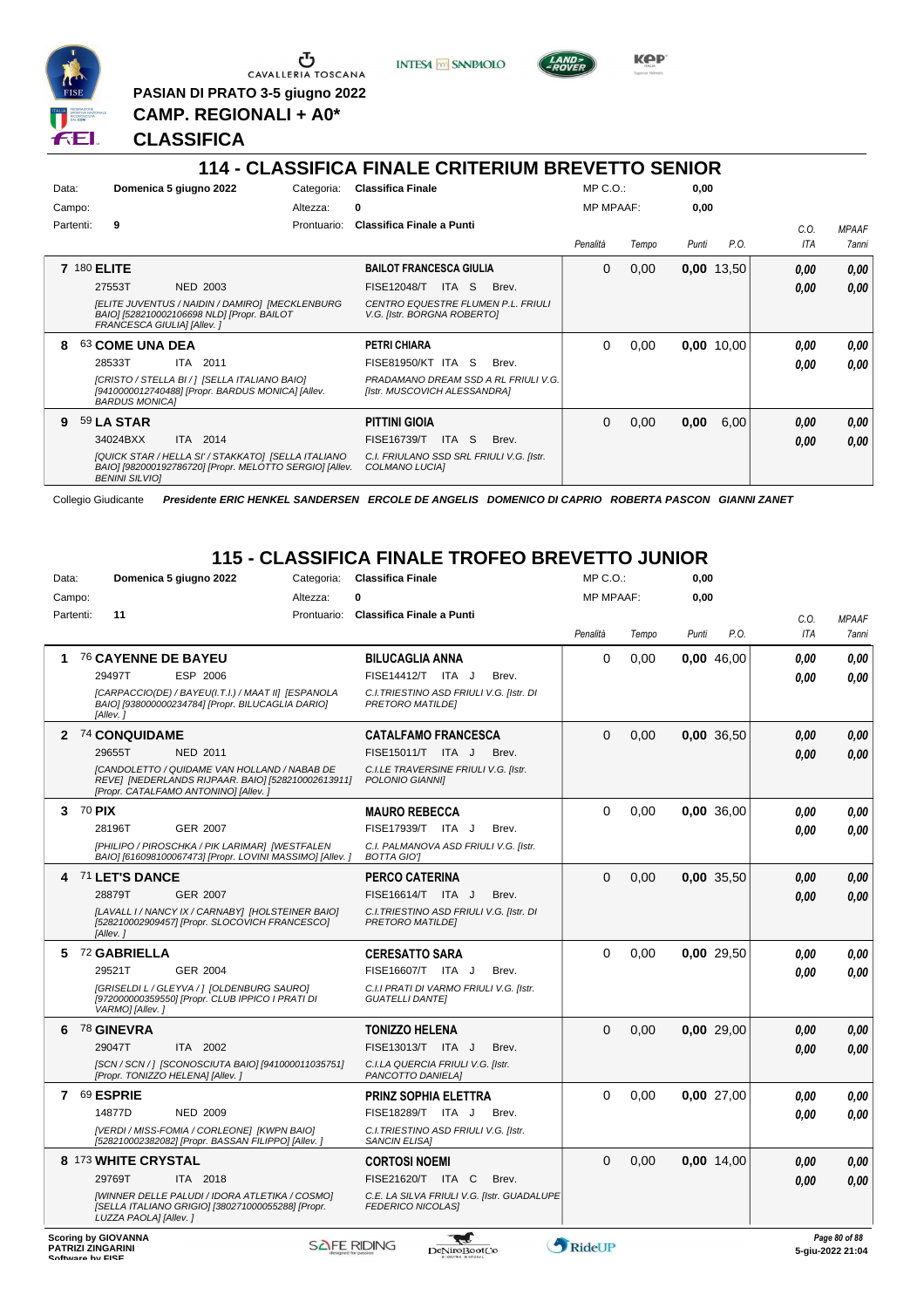

Ⴠ CAVALLERIA TOSCANA

**PASIAN DI PRATO 3-5 giugno 2022 CAMP. REGIONALI + A0\***

**CLASSIFICA**

# **115 - CLASSIFICA FINALE TROFEO BREVETTO JUNIOR**

**INTESA** M SANPAOLO

| Data:<br>Campo: |           |                         | Domenica 5 giugno 2022                                                                                                                                             | Categoria:<br>Altezza: | <b>Classifica Finale</b><br>0                                    | $MP C. O.$ :<br><b>MP MPAAF:</b> |       | 0,00<br>0,00 |            |            |              |
|-----------------|-----------|-------------------------|--------------------------------------------------------------------------------------------------------------------------------------------------------------------|------------------------|------------------------------------------------------------------|----------------------------------|-------|--------------|------------|------------|--------------|
|                 | Partenti: | 11                      |                                                                                                                                                                    | Prontuario:            | Classifica Finale a Punti                                        |                                  |       |              |            | C.O.       | <b>MPAAF</b> |
|                 |           |                         |                                                                                                                                                                    |                        |                                                                  | Penalità                         | Tempo | Punti        | P.O.       | <b>ITA</b> | <b>7anni</b> |
| 9               |           |                         | 67 STAKKATO SAURO A.M.                                                                                                                                             |                        | <b>ROSSETTO MATILDE</b>                                          | $\Omega$                         | 0,00  |              | 0,00 13,50 | 0.00       | 0,00         |
|                 |           | 15968P                  | ITA 2006                                                                                                                                                           |                        | <b>FISE20277/T</b><br>ITA J<br>Brev.                             |                                  |       |              |            | 0.00       | 0.00         |
|                 |           | ANDREA]                 | [STAKKATO / NALIZIA DI VALMARINA / ABDULLAH (II)]<br>[SELLA ITALIANO SAURO] [977200004262956] [Propr. A.M.<br>TEAM DI MARTINI ANDREA] [Allev. A.M. TEAM DI MARTINI |                        | A.S.D. IL RUBINO FRIULI V.G. [Istr. BURIN<br><b>MIRKOJ</b>       |                                  |       |              |            |            |              |
| 10              |           |                         | <b>79 EARLY STAR D'ATALIA</b>                                                                                                                                      |                        | <b>PRESSACCO VANESSA</b>                                         | $\Omega$                         | 0,00  |              | 0,00 13,00 | 0.00       | 0,00         |
|                 |           | 29766T                  | FRA 2014                                                                                                                                                           |                        | <b>FISE86386/KT ITA J</b><br>Brev.                               |                                  |       |              |            | 0.00       | 0,00         |
|                 |           | <b>VANESSAI</b>         | IL'ARC DE TRIOMPHE / KALINE STAR II / APACHE<br>D'ADRIERS] [SELLA FRANCESE BAIO] [250259806130647]<br>[Propr. PRESSACCO VANESSA] [Allev. PRESSACCO                 |                        | SCUDERIA SANDYS ASD FRIULI V.G. [Istr.<br><b>ALAGIA GAETANOI</b> |                                  |       |              |            |            |              |
| 11              |           | <b>68 HAWAIIAN HOPE</b> |                                                                                                                                                                    |                        | <b>CAPPELLO SHARON</b>                                           | $\Omega$                         | 0,00  |              | 0,00 11,00 | 0.00       | 0,00         |
|                 |           | 28732T                  | 2013<br>ITA                                                                                                                                                        |                        | ITA J<br>Brev.<br>FISE19452/T                                    |                                  |       |              |            | 0.00       | 0.00         |
|                 |           | <b>REGINI MICHAELI</b>  | [CRISTO / SASCHA D'11 / FORTUIN Z] [SELLA ITALIANO<br>BAIO] [982000192789615] [Propr. BOTTA GIO'] [Allev.                                                          |                        | C.I. PALMANOVA ASD FRIULI V.G. [Istr.<br>BOTTA GIO'I             |                                  |       |              |            |            |              |

Collegio Giudicante *Presidente ERIC HENKEL SANDERSEN ERCOLE DE ANGELIS DOMENICO DI CAPRIO ROBERTA PASCON GIANNI ZANET*

# **116 - CLASSIFICA FINALE TROFEO BREVETTO SENIOR**

| Data:     | Domenica 5 giugno 2022<br>Categoria:                                                                                                                 | <b>Classifica Finale</b>                                             | $MP C. O.$ :     |       | 0,00  |              |      |              |
|-----------|------------------------------------------------------------------------------------------------------------------------------------------------------|----------------------------------------------------------------------|------------------|-------|-------|--------------|------|--------------|
| Campo:    | Altezza:                                                                                                                                             |                                                                      | <b>MP MPAAF:</b> |       | 0.00  |              |      |              |
| Partenti: | $\overline{7}$                                                                                                                                       | Prontuario: Classifica Finale a Punti                                |                  |       |       |              | C.O. | <b>MPAAF</b> |
|           |                                                                                                                                                      |                                                                      | Penalità         | Tempo | Punti | P.O.         | ITA  | 7anni        |
|           | 81 WARLAND VDL                                                                                                                                       | <b>DE DOMINIS CATERINA</b>                                           | $\Omega$         | 0,00  |       | 0,00 25,50   | 0.00 | 0.00         |
|           | 22586BXX<br><b>NED 2003</b>                                                                                                                          | FISE18356/T ITA Y<br>Brev.                                           |                  |       |       |              | 0.00 | 0,00         |
|           | [EMILION / SIRAMEE / CORLAND] [KWPN SAURO]<br>[528210000362991] [Propr. EQUIDANIA SOC. AGR. DEI<br>F.LLI REDAELLI] [Allev.]                          | C.I. FRIULANO SSD SRL FRIULI V.G. [Istr.<br>COLMANO LUCIA]           |                  |       |       |              |      |              |
| 2         | 86 KIDIBUL DE MUZE                                                                                                                                   | <b>RIZZI EMILIA</b>                                                  | $\Omega$         | 0,00  |       | 0,00 23,50   | 0.00 | 0.00         |
|           | 25681K<br><b>BEL 2010</b>                                                                                                                            | 003652/T<br>ITA S<br>Brev.                                           |                  |       |       |              | 0.00 | 0.00         |
|           | <b>[NABAB DE REVEL / QUILINA V'T PLUTONIA HOF / CHIN</b><br>CHIN] [BWP SAURO] [981100002463639] [Propr.<br>AZ.AGR.DELL'EMME] [Allev.]                | C.I.DELL'EMME FRIULI V.G. [Istr. MATTIELLO<br><b>RUDII</b>           |                  |       |       |              |      |              |
| 3         | 83 DISSPETTO                                                                                                                                         | <b>PASSONI CHLOE'</b>                                                | $\Omega$         | 0,00  |       | $0,00$ 22,50 | 0.00 | 0,00         |
|           | 27596T<br>ITA 2005                                                                                                                                   | <b>FISE11267/T ITA S</b><br>Brev.                                    |                  |       |       |              | 0.00 | 0,00         |
|           | [RAMIRO'S SON / INSEL / WENDEKREIS] [SELLA<br>ITALIANO BAIO] [977200004146958] [Propr. BORGNA<br>ROBERTA] [Allev. BORGNA ROBERTA]                    | SCUDERIA LA FENICE SSD A RL FRIULI V.G.<br>[Istr. BORGNA ALESSANDRO] |                  |       |       |              |      |              |
| 4         | 80 ATRIOMPHE                                                                                                                                         | <b>LATONE MATILDE VITTORIA</b>                                       | $\Omega$         | 0,00  |       | 0.00 19.00   | 0.00 | 0.00         |
|           | 28526T<br><b>NED 2005</b>                                                                                                                            | FISE20673/T ITA Y<br>Brev.                                           |                  |       |       |              | 0.00 | 0.00         |
|           | ITRIOMPHE DE MUZE / MAIGRA / 41 0653688 PABLOI<br>[KWPN BAIO] [528210000726045] [Propr. RIBIS LAURA]<br>[Allev.]                                     | C.E. ELLE ASD FRIULI V.G. [Istr. RIBIS<br>LAURA]                     |                  |       |       |              |      |              |
| 5         | 87 KENSINGTON                                                                                                                                        | SINIGAGLIA DONATELLA                                                 | $\Omega$         | 0.00  |       | 0.00 18.00   | 0,00 | 0.00         |
|           | 29677T<br><b>NED 2015</b>                                                                                                                            | 000101/T<br>ITA SA Brev.                                             |                  |       |       |              | 0.00 | 0.00         |
|           | [GLOBAL EXPRESS / EDSILIA / INDORADO] [KWPN<br>GRIGIO] [528210004270017] [Propr. SINIGAGLIA<br>DONATELLA] [Allev.]                                   | C.I. LA CORTE ASD FRIULI V.G. [Istr. FERRO<br><b>ANDREA1</b>         |                  |       |       |              |      |              |
| 6         | 84 CROCO FRIVOL                                                                                                                                      | <b>TONIZZO GAIA BEATRICE</b>                                         | $\Omega$         | 0.00  |       | 0.00 10.50   | 0.00 | 0.00         |
|           | 29212T<br>FRA 2012                                                                                                                                   | <b>FISE21912/KT ITA S</b><br>Brev.                                   |                  |       |       |              | 0.00 | 0.00         |
|           | <b>[MAGELLAN D'UTAH / UPSALLA GERY / ILVIEN DES</b><br>MIELLES] [SELLA FRANCESE GRIGIO] [250258500086610]<br>[Propr. TONIZZO GAIA BEATRICE] [Allev.] | C.I.LA QUERCIA FRIULI V.G. [Istr.<br>PANCOTTO DANIELA]               |                  |       |       |              |      |              |
|           | 7 82 LET'S FLY R.H.                                                                                                                                  | <b>BASSO MICHAELA</b>                                                | $\Omega$         | 0,00  | 0.00  | 5.00         | 0.00 | 0.00         |
|           | <b>GER 2002</b><br>28270T                                                                                                                            | FISE15452/T ITA SA Brev.                                             |                  |       |       |              | 0.00 | 0,00         |
|           | [LACOCK / GOLDEN LADY / ] [WESTFALEN BAIO] [] [Propr.<br><b>BASSO MICHAELA] [Allev. ]</b>                                                            | SCUDERIA SANDYS ASD FRIULI V.G. [Istr.<br><b>ALAGIA GAETANOI</b>     |                  |       |       |              |      |              |

Collegio Giudicante *Presidente ERIC HENKEL SANDERSEN ERCOLE DE ANGELIS DOMENICO DI CAPRIO ROBERTA PASCON GIANNI ZANET*



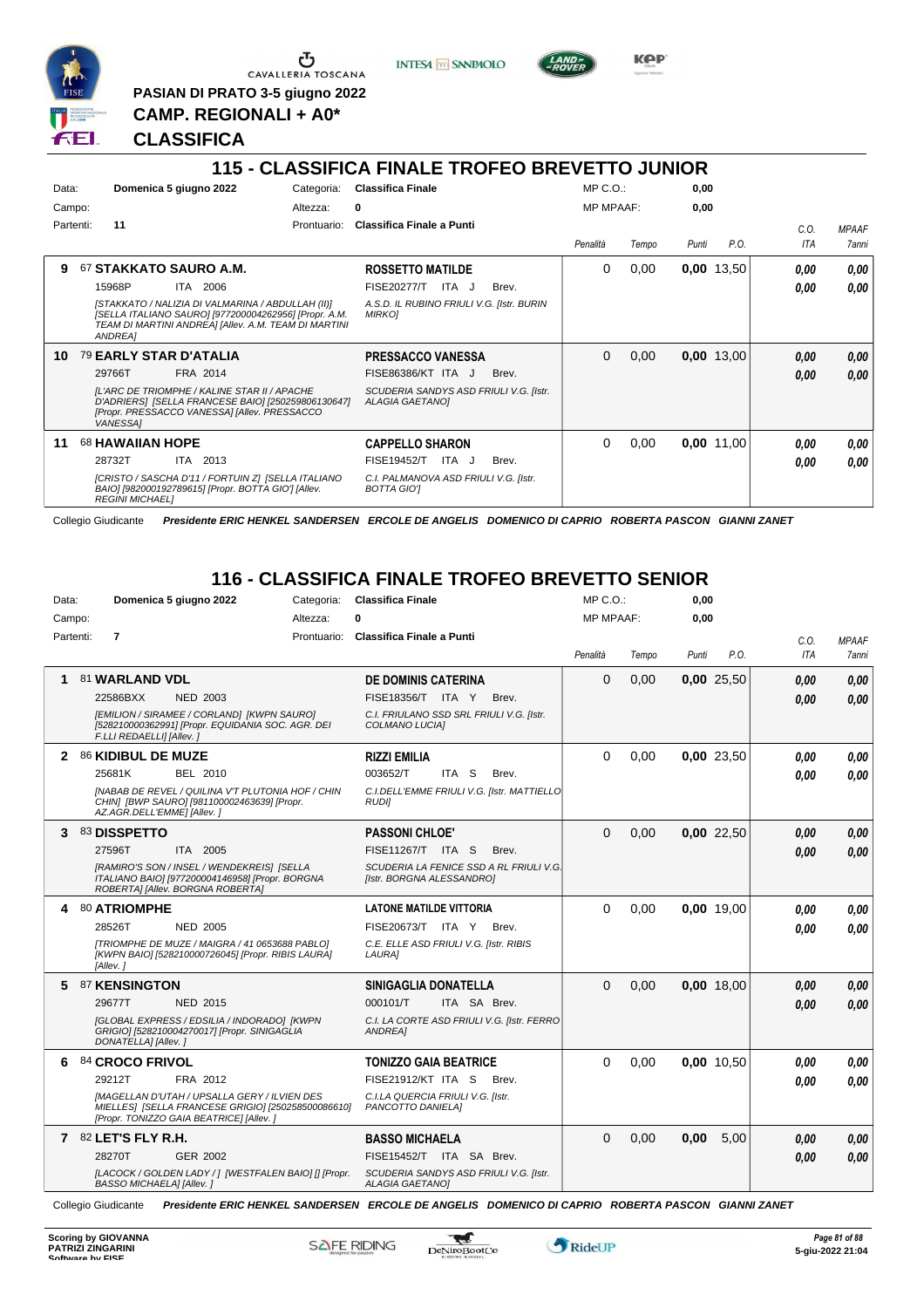

 $\begin{array}{c}\n\bullet \\
\bullet \\
\bullet \\
\bullet\n\end{array}$  CAVALLERIA TOSCANA **PASIAN DI PRATO 3-5 giugno 2022**

**CAMP. REGIONALI + A0\***

*Presidente ERIC HENKEL SANDERSEN ERCOLE DE ANGELIS DOMENICO DI CAPRIO ROBERTA PASCON GIANNI ZANET* **CLASSIFICA**

# **117 - CLASSIFICA FINALE TROFEO ESORDIENTI JUNIOR**

**INTESA** M SANPAOLO

| Data:  |           | Domenica 5 giugno 2022                                                                                                     | Categoria: | <b>Classifica Finale</b>                                                                      | MP C.O.:         |       | 0,00  |            |                    |                       |
|--------|-----------|----------------------------------------------------------------------------------------------------------------------------|------------|-----------------------------------------------------------------------------------------------|------------------|-------|-------|------------|--------------------|-----------------------|
| Campo: |           |                                                                                                                            | Altezza:   | 0                                                                                             | <b>MP MPAAF:</b> |       | 0,00  |            |                    |                       |
|        | Partenti: | 23                                                                                                                         |            | Prontuario: Classifica Finale a Punti                                                         | Penalità         | Tempo | Punti | P.O.       | C.O.<br><b>ITA</b> | <b>MPAAF</b><br>7anni |
| 1.     |           | 91 ALOUETTE                                                                                                                |            | <b>COLUSSI GIORGIA</b>                                                                        | 0                | 0,00  |       | 0,00 84,00 | 0.00               | 0,00                  |
|        |           | 29712T<br>ITA 2013                                                                                                         |            | FISE22661/T ITA J<br>A LUDI                                                                   |                  |       |       |            | 0.00               | 0.00                  |
|        |           | [NN / NN / ] [SCONOSCIUTA BAIO] [941000011401955]<br>[Propr. FATTORIA GELINDO DEI MAGREDI] [Allev.]                        |            | C.E. I MAGREDI ASD FRIULI V.G. [Istr. BON<br>CARLOTTA]                                        |                  |       |       |            |                    |                       |
|        |           | 2 106 COCO                                                                                                                 |            | <b>ZORBA CAMILLA</b>                                                                          | $\Omega$         | 0,00  |       | 0,00 82,00 | 0.00               | 0,00                  |
|        |           | 28525T<br>SLO 2002                                                                                                         |            | FISE19275/T ITA J<br>A LUDI                                                                   |                  |       |       |            | 0.00               | 0,00                  |
|        |           | [CALIDO I / CADANSE Z / CANVADO Z] [SLOVAK<br>WARMBLOOD SAURO] [] [Propr. ASD C.I.PALMANOVA]<br>[Allev.]                   |            | C.I. PALMANOVA ASD FRIULI V.G. [Istr.<br><b>BOTTA GIOT</b>                                    |                  |       |       |            |                    |                       |
|        |           | 3 113 QUETARD AGREMENT                                                                                                     |            | <b>PELOI TERESA</b>                                                                           | $\Omega$         | 0,00  |       | 0,00 80,00 | 0,00               | 0,00                  |
|        |           | 028211<br>FRA 2004                                                                                                         |            | FISE14454/T ITA J<br>A LUDI                                                                   |                  |       |       |            | 0.00               | 0,00                  |
|        |           | [SELLA FRANCESE SAURO] [841000011149089] [Propr.<br>ASD C.I. PALMANOVA] [Allev.]                                           |            | C.I. PALMANOVA ASD FRIULI V.G. [Istr.<br><b>BOTTA GIOT</b>                                    |                  |       |       |            |                    |                       |
|        |           | 4 104 CANGAL                                                                                                               |            | <b>BENUSSI MARGHERITA</b>                                                                     | $\Omega$         | 0,00  |       | 0,00 77,00 | 0.00               | 0,00                  |
|        |           | 29708T<br>ITA 2012                                                                                                         |            | <b>FISE20088/T ITA C</b><br>A LUDI                                                            |                  |       |       |            | 0.00               | 0.00                  |
|        |           | [CANOSO / GALATEA VI / ] [SELLA ITALIANO BAIO]<br>[982000192509948] [Propr. PACORINI ELISA] [Allev.]                       |            | ASD V.A.A.S. FRIULI V.G. [Istr. SANCIN<br><b>ALICEI</b>                                       |                  |       |       |            |                    |                       |
|        |           | 5 103 CYCLOON C Z                                                                                                          |            | <b>MUSOLA MARTINA</b>                                                                         | 0                | 0,00  |       | 0,00 75,00 | 0.00               | 0,00                  |
|        |           | 13200D<br><b>NED 2003</b>                                                                                                  |            | FISE55183/D ITA J<br>A LUDI                                                                   |                  |       |       |            | 0.00               | 0.00                  |
|        |           | [CORIANO Z / LIANDRA / LIBERO H] [ZANGERSHEIDE<br>BAIO] [528210000448832] [Propr. BOOZ GIADA] [Allev.]                     |            | C.I. LA CORTE ASD FRIULI V.G. [Istr. FERRO<br><b>ANDREA</b>                                   |                  |       |       |            |                    |                       |
| 6      |           | 99 ELLA                                                                                                                    |            | <b>ZACCOLO ELISA</b>                                                                          | $\Omega$         | 0,00  |       | 0,00 70,00 | 0.00               | 0,00                  |
|        |           | 28703T<br>ITA 2010                                                                                                         |            | FISE20767/T ITA C<br>A LUDI                                                                   |                  |       |       |            | 0.00               | 0,00                  |
|        |           | [ELTON O / FOY FITZ / FITZCARRALDO] [SELLA ITALIANO                                                                        |            | SCUDERIA LA FORTEZZA ASD FRIULI V.G.                                                          |                  |       |       |            |                    |                       |
|        |           | BAIO] [982000123229552] [Propr. DEGRASSI RENEE] [Allev.<br><b>BRUNNER EMILIA]</b>                                          |            | [Istr. SCLAUZERO ALBERTO]                                                                     |                  |       |       |            |                    |                       |
|        |           | 7 111 MI AMOR DU MARAIS DD                                                                                                 |            | <b>MARTIN JENNY</b>                                                                           | $\Omega$         | 0,00  |       | 0,00 68,00 | 0,00               | 0,00                  |
|        |           | 05877S<br>BEL 2012                                                                                                         |            | FISE17099/T ITA J<br>A LUDI                                                                   |                  |       |       |            | 0,00               | 0,00                  |
|        |           | [NABAB DE REVE / VIENNA / DARCO] [BEL.<br>WARMBLOEDPAARD SAURO] [981100002871935] [Propr.<br>LC SPORT HORSES SRL] [Allev.] |            | SCUDERIA SANDYS ASD FRIULI V.G. [Istr.<br><b>ALAGIA GAETANOI</b>                              |                  |       |       |            |                    |                       |
| 8      |           | 90 BAMBOLA                                                                                                                 |            | <b>PISANI NOEMI</b>                                                                           | $\Omega$         | 0,00  |       | 0,00 65,00 | 0.00               | 0,00                  |
|        |           | 05977D<br><b>SCN 2002</b>                                                                                                  |            | FISE22699/T ITA C<br>A LUDI                                                                   |                  |       |       |            | 0.00               | 0.00                  |
|        |           | [********/********/] [SCONOSCIUTA GRIGIO] [] [Propr.<br>ASS.IPPICA MONTEGRAPPA] [Allev.]                                   |            | C.I. EQUIART ASD FRIULI V.G. [Istr. VITTOR<br><b>SERENA1</b>                                  |                  |       |       |            |                    |                       |
|        |           | 9 109 DAVILUT YAR                                                                                                          |            | <b>BECCARELLO LAVINIA</b>                                                                     | $\Omega$         | 0,00  |       | 0,00 64,00 | 0,00               | 0,00                  |
|        |           | 28556T<br>ESP 2003                                                                                                         |            | FISE17949/T ITA C<br>A LUDI                                                                   |                  |       |       |            | 0.00               | 0.00                  |
|        |           | [977200001479219] [Propr. SCARANO ANTONIO] [Allev. ]                                                                       |            | [ABSOLUT Z / QUANTA / ] [PURA RAZZA SPAGNOLA BAIO] C.E.B. ASD FRIULI V.G. [Istr. FLORA TAUCA] |                  |       |       |            |                    |                       |
| 10     |           | 89 ACAPULCO DELLA TORRIGGIA                                                                                                |            | <b>SPANGARO CRISTAL</b>                                                                       | $\mathbf 0$      | 0,00  |       | 0,00 61,00 | 0,00               | 0,00                  |
|        |           | 30200BXX<br>ITA 2010<br>[-/-/] [SCHWEIZERISCHER PFER BAIO]                                                                 |            | FISE64275/D ITA C<br>A LUDI<br>SCUDERIA SANDYS ASD FRIULI V.G. [Istr.                         |                  |       |       |            | 0.00               | 0,00                  |
|        |           | [941000013192266] [Propr. AZ. AGR. "LA TORRIGGIA"]<br>[Allev. ]                                                            |            | <b>ALAGIA GAETANO]</b>                                                                        |                  |       |       |            |                    |                       |
| 11     |           | <b>88 ISTOFO'</b>                                                                                                          |            | <b>DANELUZZO CATERINA</b>                                                                     | 0                | 0,00  |       | 0,00 59,00 | 0,00               | 0,00                  |
|        |           | ITA 2003<br>15456P                                                                                                         |            | FISE22870/T ITA C ALUDI                                                                       |                  |       |       |            | 0,00               | 0,00                  |
|        |           | [AVENIR / FIGURUIA / FOX TROTT] [SELLA ITALIANO<br>SAURO] [] [Propr. TEDDE COSTANTINO] [Allev. TEDDE<br>COSTANTINO]        |            | A.S.D. IL RUBINO FRIULI V.G. [Istr. BURIN<br><b>MIRKO]</b>                                    |                  |       |       |            |                    |                       |
|        |           | 12 93 ZIGGY ZIGGY                                                                                                          |            | MALPAGA KAROLA                                                                                | $\mathbf 0$      | 0,00  |       | 0,00 58,00 | 0.00               | 0,00                  |
|        |           | 29054BXX<br><b>NED 2004</b>                                                                                                |            | FISE21721/T ITA C<br>A LUDI                                                                   |                  |       |       |            | 0,00               | 0,00                  |
|        |           | [GROSSO Z / JADANA / ZORTIN] [KWPN BAIO]<br>[528210000456431] [Propr. VEGNI GIULIA] [Allev.]                               |            | C.E. I MAGREDI ASD FRIULI V.G. [Istr. BON<br>CARLOTTA]                                        |                  |       |       |            |                    |                       |
|        |           | <b>13 100 WODAN</b>                                                                                                        |            | <b>SARTORI LIA</b>                                                                            | 0                | 0,00  |       | 0,00 57,00 | 0,00               | 0,00                  |
|        |           | 24961BXX<br><b>NED 2003</b>                                                                                                |            | FISE20716/T ITA C<br>A LUDI                                                                   |                  |       |       |            | 0,00               | 0.00                  |
|        |           | [EQUADOR / ROZABANDA / KENNEDY] [KWPN GRIGIO]<br>[528219000115913] [Propr. SOFIA EMANUELA] [Allev.]                        |            | ASD V.A.A.S. FRIULI V.G. [Istr. SANCIN<br>ALICE]                                              |                  |       |       |            |                    |                       |



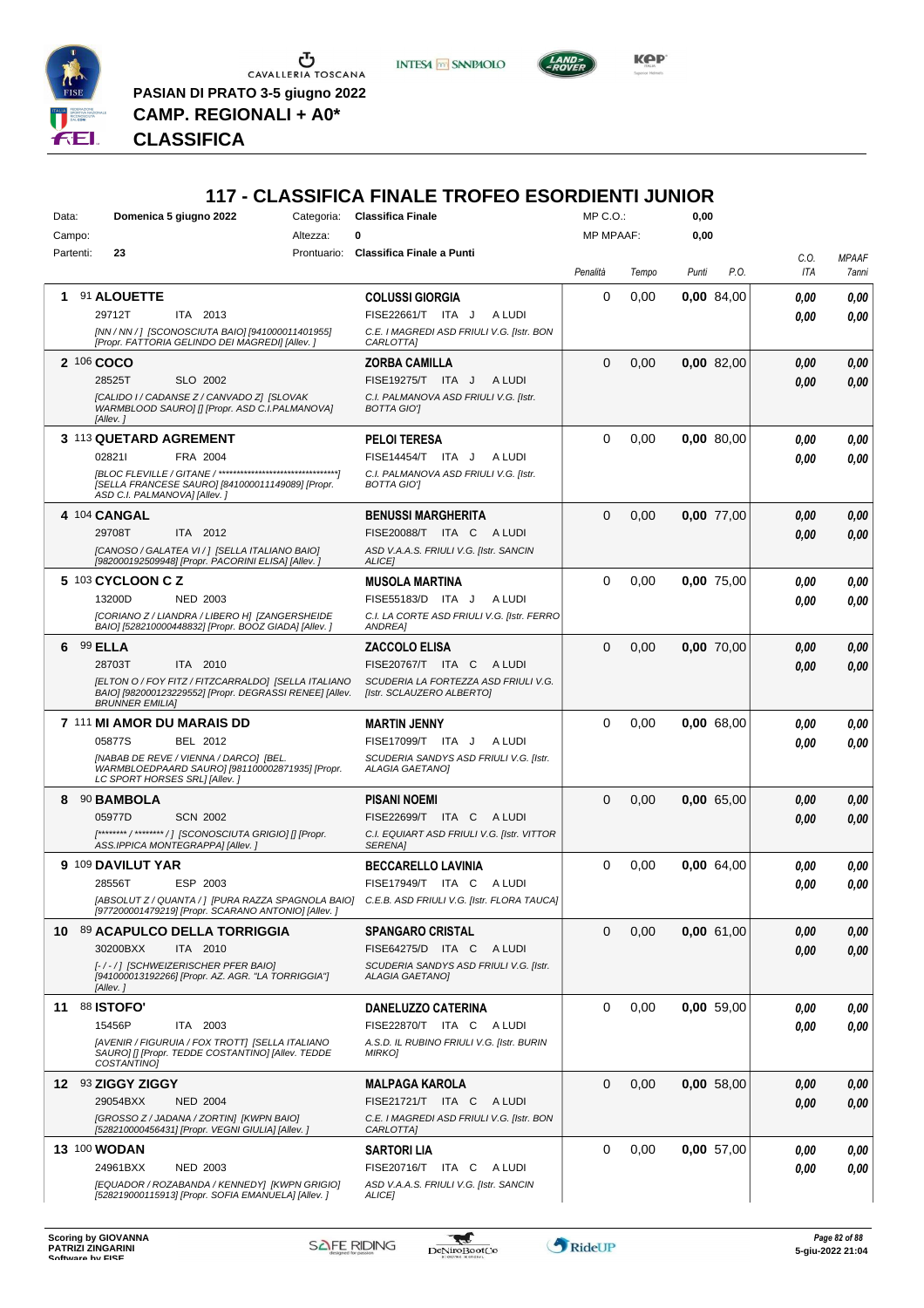

**PASIAN DI PRATO 3-5 giugno 2022 CAMP. REGIONALI + A0\***

**INTESA** M SANPAOLO



**Kep** 

# **CLASSIFICA**

|           |                         |                                                                                                                                                          |          | <b>117 - CLASSIFICA FINALE TROFEO ESORDIENTI JUNIOR</b>              |           |       |       |              |      |              |
|-----------|-------------------------|----------------------------------------------------------------------------------------------------------------------------------------------------------|----------|----------------------------------------------------------------------|-----------|-------|-------|--------------|------|--------------|
| Data:     |                         | Domenica 5 giugno 2022                                                                                                                                   |          | Categoria: Classifica Finale                                         | MP C.O.:  |       | 0,00  |              |      |              |
| Campo:    |                         |                                                                                                                                                          | Altezza: | 0                                                                    | MP MPAAF: |       | 0,00  |              |      |              |
| Partenti: | 23                      |                                                                                                                                                          |          | Prontuario: Classifica Finale a Punti                                |           |       |       |              | C.O. | <b>MPAAF</b> |
|           |                         |                                                                                                                                                          |          |                                                                      | Penalità  | Tempo | Punti | P.O.         | ITA  | 7anni        |
| 14        | 94 KRINITY              |                                                                                                                                                          |          | <b>MASTROIANNI HELENA</b>                                            | 0         | 0,00  |       | 0,00 48,00   | 0.00 | 0,00         |
|           | 15888P                  | ITA 2005                                                                                                                                                 |          | FISE21293/T ITA C ALUDI                                              |           |       |       |              | 0.00 | 0.00         |
|           |                         | [INDOCTRO / KRIMHILDE / SILVANO (V)] [SELLA ITALIANO<br>BAIO SCURO] [977121001259832] [Propr. BARTOLUCCI<br>ANNAMARIA] [Allev. CIOMEI ALESSIO]           |          | C.I. PALMANOVA ASD FRIULI V.G. [Istr.<br><b>BOTTA GIOT</b>           |           |       |       |              |      |              |
|           |                         | 15 112 HAILEY VAN HET EESTERHOF                                                                                                                          |          | <b>LACOVIG MATILDE</b>                                               | $\Omega$  | 0,00  |       | $0.00$ 46.00 | 0.00 | 0.00         |
|           | 29112T                  | <b>BEL 2007</b>                                                                                                                                          |          | FISE17040/T ITA C<br>A LUDI                                          |           |       |       |              | 0.00 | 0.00         |
|           |                         | IV. SAROS VAN'T GESTELHOF / M. QUICK LADY / V. AZUR<br>DEPAULSTRA] [BEL. WARMBLOEDPAARD BAIO SCURO]<br>[967000001155636] [Propr. STEFANI ELISA] [Allev.] |          | ASD V.A.A.S. FRIULI V.G. [Istr. SANCIN<br>ALICE]                     |           |       |       |              |      |              |
|           |                         | 16 107 PASHA DEL BARONCIO                                                                                                                                |          | <b>TOTONELLI GAIA</b>                                                | $\Omega$  | 0,00  |       | 0,00 39,00   | 0,00 | 0,00         |
|           | 08631E                  | ITA 2004                                                                                                                                                 |          | FISE51777/D ITA C ALUDI                                              |           |       |       |              | 0.00 | 0,00         |
|           | AZ.AGRIC. BARONCIOI     | [STARON / DALILA LADY / LE TOT DE SEMILLY] [SELLA<br>ITALIANO SAURO] [] [Propr. BENASSI MARCO] [Allev.                                                   |          | A.S.D. IL RUBINO FRIULI V.G. [Istr. BURIN<br><b>MIRKOJ</b>           |           |       |       |              |      |              |
|           | <b>17 108 MILADY</b>    |                                                                                                                                                          |          | <b>CALDARAZZO REBECCA</b>                                            | $\Omega$  | 0,00  |       | 0,00 36,00   | 0.00 | 0,00         |
|           | 07733D                  | <b>HUN 2005</b>                                                                                                                                          |          | FISE19082/T ITA C<br>A LUDI                                          |           |       |       |              | 0.00 | 0.00         |
|           |                         | [MY BOY / CSILLA / REGOLY MAXIM] [SCONOSCIUTA<br>BAIO] [] [Propr. JUNEMANN CAROLA] [Allev.]                                                              |          | BIBOP FRIULI V.G. [Istr. BUTTAZZONI<br>SONIA]                        |           |       |       |              |      |              |
|           | <b>18 105 FRUIT JOY</b> |                                                                                                                                                          |          | <b>GALLERIO SABRINA</b>                                              | $\Omega$  | 0,00  |       | 0,00 34,50   | 0.00 | 0,00         |
|           | 28706T                  | ITA 2012                                                                                                                                                 |          | FISE19585/T ITA C<br>A LUDI                                          |           |       |       |              | 0.00 | 0,00         |
|           |                         | [GRATUS DC / LACRIS / ] [SELLA ITALIANO SAURO]<br>[941000011401925] [Propr. BORTOLUSSI DANIELA] [Allev.]                                                 |          | BIBOP FRIULI V.G. [Istr. BUTTAZZONI<br>SONIA]                        |           |       |       |              |      |              |
| 19        | 96 SKIPY                |                                                                                                                                                          |          | <b>CECCHINI KRISTAL</b>                                              | $\Omega$  | 0,00  |       | 0,00 29,00   | 0.00 | 0,00         |
|           | 29660T                  | <b>HRV 2016</b>                                                                                                                                          |          | FISE21288/T ITA C ALUDI                                              |           |       |       |              | 0.00 | 0.00         |
|           | ELISA] [Allev.]         | [SKIPER / NIAGARA / MORNING STAR] [CROATIAN<br>SPORT HORSE BAIO] [191100000869753] [Propr. QUARINO                                                       |          | C.E.B. ASD FRIULI V.G. [Istr. FLORA TAUCA]                           |           |       |       |              |      |              |
|           | 20 97 RIO'S CARNIVAL    |                                                                                                                                                          |          | <b>GATTEL NATASHA</b>                                                | $\Omega$  | 0,00  |       | 0,00 26,00   | 0,00 | 0,00         |
|           | 24742G/JO               | ITA 2005                                                                                                                                                 |          | FISE21272/T ITA J<br>A LUDI                                          |           |       |       |              | 0.00 | 0.00         |
|           |                         | [CARNIVAL DANCER / WARNING STAR / ] [PSI J.C.I. BAIO]<br>[977121003269217] [Propr. BURATTI STEFANO] [Allev.]                                             |          | S.O. FRIULI V.G. [Istr. MILOS BARBARA]                               |           |       |       |              |      |              |
|           | 21 110 DREAM            |                                                                                                                                                          |          | <b>QUERINI VITTORIA</b>                                              | $\Omega$  | 0,00  |       | 0.00 23.50   | 0.00 | 0,00         |
|           | 04464D                  | <b>SCN 1999</b>                                                                                                                                          |          | FISE17776/T ITA C<br>A LUDI                                          |           |       |       |              | 0.00 | 0.00         |
|           | BROI DAVID] [Allev.]    | [/ /] [SCONOSCIUTA PEZZATO SAURO] [] [Propr. DA                                                                                                          |          | C.E. I MAGREDI ASD FRIULI V.G. [Istr. BON<br>CARLOTTA]               |           |       |       |              |      |              |
|           |                         | 22 <sup>98</sup> ROC 'N' ROL DE LA ROQUE                                                                                                                 |          | <b>VOSCA GIULIA</b>                                                  | 0         | 0,00  |       | 0,00 19,50   | 0.00 | 0.00         |
|           | 10947F                  | FRA 2005                                                                                                                                                 |          | FISE21233/T ITA J<br>A LUDI                                          |           |       |       |              | 0,00 | 0,00         |
|           | MENOTTI VIOLA] [Allev.] | [KANNAN / KAELLE DU TERME / LE TOT DE SEMILLY]<br>[SELLA FRANCESE SAURO] [250259700026072] [Propr.                                                       |          | SCUDERIA LA FENICE SSD A RL FRIULI V.G.<br>[Istr. BORGNA ALESSANDRO] |           |       |       |              |      |              |
|           | 23 92 ALPENDOR - I      |                                                                                                                                                          |          | <b>FRAULINI GIULIO</b>                                               | 0         | 0,00  |       | 0,00 10,00   | 0,00 | 0,00         |
|           | 28787T                  | ITA 2004                                                                                                                                                 |          | FISE22220/T ITA C ALUDI                                              |           |       |       |              | 0,00 | 0,00         |
|           | AZ.AGR.VALDEFORT]       | [ASTRAL II / TERRY / AMBER] [HAFLINGER SAURO]<br>[380098101153751] [Propr. GREGORAT GILBERTO] [Allev.                                                    |          | SCUDERIA LA FORTEZZA ASD FRIULI V.G.<br>[Istr. SCLAUZERO ALBERTO]    |           |       |       |              |      |              |

Collegio Giudicante *Presidente ERIC HENKEL SANDERSEN ERCOLE DE ANGELIS DOMENICO DI CAPRIO ROBERTA PASCON GIANNI ZANET*

# **118 - CLASSIFICA FINALE TROFEO ESORDIENTI SENIOR**

| Data:              | Domenica 5 giugno 2022 |                                                                                                                                                | Categoria:  | <b>Classifica Finale</b>                                          | $MP C. O.$ :     |       | 0,00  |              |      |              |
|--------------------|------------------------|------------------------------------------------------------------------------------------------------------------------------------------------|-------------|-------------------------------------------------------------------|------------------|-------|-------|--------------|------|--------------|
| Campo:             |                        |                                                                                                                                                | Altezza:    | 0                                                                 | <b>MP MPAAF:</b> |       | 0,00  |              |      |              |
| Partenti:          | 5                      |                                                                                                                                                | Prontuario: | Classifica Finale a Punti                                         |                  |       |       |              | C.O. | <b>MPAAF</b> |
|                    |                        |                                                                                                                                                |             |                                                                   | Penalità         | Tempo | Punti | P.O.         | ITA  | 7anni        |
| <b>1 114 LORYN</b> |                        |                                                                                                                                                |             | <b>CAICHIOLO ALICE</b>                                            | 0                | 0.00  |       | $0.00$ 19,00 | 0.00 | 0,00         |
|                    | 06781D                 | 2004<br>ITA.                                                                                                                                   |             | <b>ITA</b><br>-S<br>FISE21331/T<br>A LUDI                         |                  |       |       |              | 0.00 | 0,00         |
|                    |                        | [CONCORDE / DALLA VIA / FLAMENGO] [SELLA ITALIANO<br>BAIO] [977121001926945] [Propr. IL TORRACCIO DI<br>MALOSSO YLENIA] [Allev. FIORI ROBERTO] |             | C.I.I PRATI DI VARMO FRIULI V.G. [Istr.<br><b>GUATELLI DANTEI</b> |                  |       |       |              |      |              |
|                    |                        |                                                                                                                                                |             |                                                                   |                  |       |       |              |      |              |

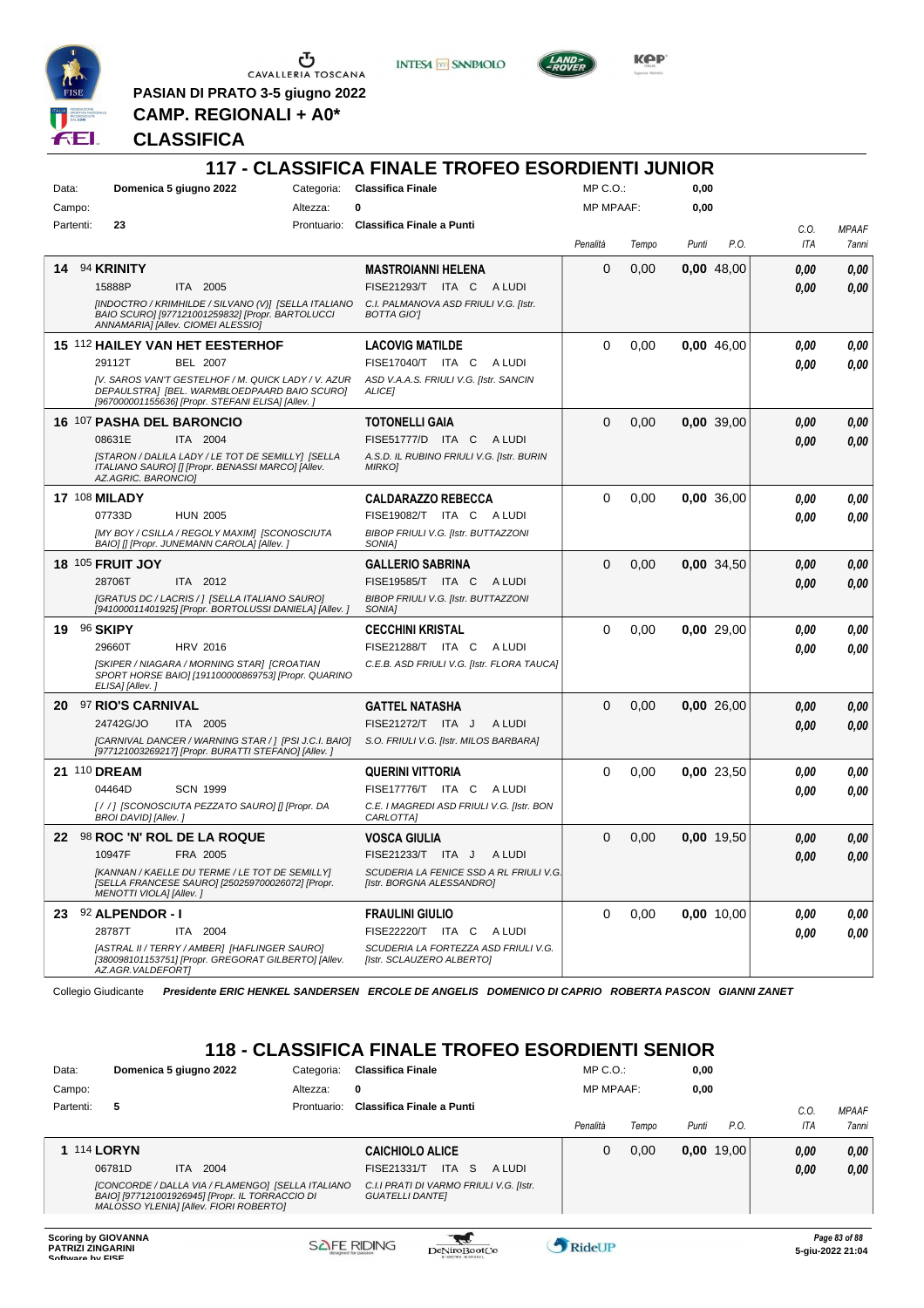

**PASIAN DI PRATO 3-5 giugno 2022 CAMP. REGIONALI + A0\***

**CLASSIFICA**





**Kep** 

**118 - CLASSIFICA FINALE TROFEO ESORDIENTI SENIOR**

| Data:     |                            | Domenica 5 giugno 2022                                                                                                                              | Categoria:  | <b>Classifica Finale</b>                                            |                 |                                        | MP C. O.         |       | 0,00  |              |            |              |
|-----------|----------------------------|-----------------------------------------------------------------------------------------------------------------------------------------------------|-------------|---------------------------------------------------------------------|-----------------|----------------------------------------|------------------|-------|-------|--------------|------------|--------------|
| Campo:    |                            |                                                                                                                                                     | Altezza:    | 0                                                                   |                 |                                        | <b>MP MPAAF:</b> |       | 0,00  |              |            |              |
| Partenti: | 5                          |                                                                                                                                                     | Prontuario: | <b>Classifica Finale a Punti</b>                                    |                 |                                        |                  |       |       |              | C.0.       | <b>MPAAF</b> |
|           |                            |                                                                                                                                                     |             |                                                                     |                 |                                        | Penalità         | Tempo | Punti | P.O.         | <b>ITA</b> | 7anni        |
|           |                            | 2 115 LEVANTHO VAN'T ULENHOF                                                                                                                        |             | <b>SAPIC MILICA</b>                                                 |                 |                                        | 0                | 0,00  |       | $0,00$ 16,00 | 0.00       | 0,00         |
|           | 29639T                     | <b>BEL 2011</b>                                                                                                                                     |             | FISE21039/T                                                         | SCG S           | A LUDI                                 |                  |       |       |              | 0.00       | 0.00         |
|           |                            | [DARCO / GRAPPA DI GEM Z Z609303 / GEM OF INDIA]<br>[BEL. WARMBLOEDPAARD BAIO] [967000001517785]<br>[Propr. CIRCOLO IPPICO TRIESTINO ASD] [Allev. ] |             | C.I. TRIESTINO ASD FRIULI V.G. [Istr. DI<br><b>PRETORO MATILDEI</b> |                 |                                        |                  |       |       |              |            |              |
|           |                            | 3 117 SECUR CONTROL CATRINA                                                                                                                         |             | <b>BIASINUTTO LETIZIA</b>                                           |                 |                                        | $\Omega$         | 0,00  |       | $0,00$ 12,00 | 0,00       | 0,00         |
|           | 28137T                     | <b>GER 2007</b>                                                                                                                                     |             | FISE17705/T                                                         | <b>ITA</b><br>Y | A LUDI                                 |                  |       |       |              | 0,00       | 0,00         |
|           |                            | [CARTOON / APHIRA / ACORD II] [OLDENBURG BAIO]<br>[276098102196939] [Propr. SECUR CONTROL SRL] [Allev.]                                             |             | C.I.I PRATI DI VARMO FRIULI V.G. [Istr.<br><b>GUATELLI DANTEI</b>   |                 |                                        |                  |       |       |              |            |              |
|           | 4 118 HASTERIX             |                                                                                                                                                     |             | <b>CAMPESE CRISTINA</b>                                             |                 |                                        | $\Omega$         | 0,00  |       | $0,00$ 12,00 | 0.00       | 0,00         |
|           | 26551T                     | <b>ITA 1997</b>                                                                                                                                     |             | 000558/T                                                            |                 | ITA SA Brev.                           |                  |       |       |              | 0.00       | 0.00         |
|           | <b>GAMBELLIN STEFANOI</b>  | [CAFARD / ORIA DES BOIS / COUCA] [ANGLO ARABO<br>BAIO] [220C740244] [Propr. GAMBELLIN STEFANO] [Allev.                                              |             | C.I.I PRATI DI VARMO FRIULI V.G. [Istr.<br><b>GUATELLI DANTEI</b>   |                 |                                        |                  |       |       |              |            |              |
|           |                            | 5 116 MIGNON DELLA VALGRANDA                                                                                                                        |             | <b>BIGAI ELSA</b>                                                   |                 |                                        | 0                | 0,00  | 0,00  | 8,00         | 0.00       | 0,00         |
|           | 14765D                     | ITA 2015                                                                                                                                            |             | FISE55093/D                                                         |                 | ITA SA A LUDI                          |                  |       |       |              | 0,00       | 0,00         |
|           | ELSAI [Allev. LANZA PAOLO] | <b>IURIQEIN / DONNA DELLA VALGRANDA / CITATIONI</b><br>[SELLA ITALIANO BAIO] [380271000020203] [Propr. BIGAI                                        |             | <b>ALAGIA GAETANOI</b>                                              |                 | SCUDERIA SANDYS ASD FRIULI V.G. [Istr. |                  |       |       |              |            |              |

Collegio Giudicante *Presidente ERIC HENKEL SANDERSEN ERCOLE DE ANGELIS DOMENICO DI CAPRIO ROBERTA PASCON GIANNI ZANET*

# **119 - CLASSIFICA FINALE TROFEO PRIMI PASSI JUNIOR E SENIOR**

| Data:     | Domenica 5 giugno 2022                                                                                                                                                                      | Categoria: | <b>Classifica Finale</b>                                          | MP C.O.:         |       | 0,00  |            |      |              |
|-----------|---------------------------------------------------------------------------------------------------------------------------------------------------------------------------------------------|------------|-------------------------------------------------------------------|------------------|-------|-------|------------|------|--------------|
| Campo:    |                                                                                                                                                                                             | Altezza:   | O                                                                 | <b>MP MPAAF:</b> |       | 0,00  |            |      |              |
| Partenti: | 11                                                                                                                                                                                          |            | Prontuario: Classifica Finale a Punti                             |                  |       |       |            | C.O. | <b>MPAAF</b> |
|           |                                                                                                                                                                                             |            |                                                                   | Penalità         | Tempo | Punti | P.O.       | ITA  | 7anni        |
|           | 1 124 THEOKERR                                                                                                                                                                              |            | <b>MAREGA NOA</b>                                                 | $\Omega$         | 0,00  |       | 0,00 42,00 | 0.00 | 0.00         |
|           | 29038T<br>ITA 2008                                                                                                                                                                          |            | FISE16413/T ITA C<br>A LUDI                                       |                  |       |       |            | 0.00 | 0.00         |
|           | [JOHNNY RED KERR / THEORIQUE / THEATRICAL]<br>[PUROSANGUE INGLESE SAURO] [982000121904654]<br>[Propr. CELIC ENRICO] [Allev. PICCHI GALOPPO SOCIETA'<br>DI ALLENAMENTO SRL DI ANDREA PICCHII |            | C.I. PALMANOVA ASD FRIULI V.G. [Istr.<br><b>BOTTA GIO'I</b>       |                  |       |       |            |      |              |
|           | 2 127 INKOGNITO                                                                                                                                                                             |            | <b>HERIC KEVIN</b>                                                | $\Omega$         | 0,00  |       | 0,00 40,00 | 0.00 | 0,00         |
|           | 27871T<br>POL 2003                                                                                                                                                                          |            | <b>FISE19753/T</b><br>ITA S<br>A LUDI                             |                  |       |       |            | 0.00 | 0.00         |
|           | [CAVALLO / ISMENA / WINNER] [SELLA POLONIA GRIGIO]<br>[616098200098180] [Propr. FERFOGLIA LUBNA] [Allev. ]                                                                                  |            | C.I.PIETRAROSSA FRIULI V.G. [Istr. BRUNI<br><b>FRANCESCA1</b>     |                  |       |       |            |      |              |
|           | 3 120 ERES                                                                                                                                                                                  |            | <b>FORNASARO DE MANZINI GIULIO MARIA</b>                          | $\Omega$         | 0.00  |       | 0.00 39.00 | 0.00 | 0.00         |
|           | <b>NED 2011</b><br>29111T                                                                                                                                                                   |            | FISE20733/T ITA C<br>A LUDI                                       |                  |       |       |            | 0.00 | 0.00         |
|           | [NN / NN / ] [SELLA OLANDESE BAIO] [528210004331356]<br>[Propr. ASD VOLONTARI DELL'ALPE ADRIA PER LA<br>SOLIDARIETA'] [Allev.]                                                              |            | ASD V.A.A.S. FRIULI V.G. [Istr. SANCIN<br>ALICE1                  |                  |       |       |            |      |              |
|           | 4 244 UP TO DATE                                                                                                                                                                            |            | <b>MARTOCCI GEA MARIA</b>                                         | $\Omega$         | 0,00  |       | 0,00 37,00 | 0.00 | 0,00         |
|           | 13230G<br><b>NED 2001</b>                                                                                                                                                                   |            | FISE22291/T ITA C<br>A LUDI                                       |                  |       |       |            | 0.00 | 0.00         |
|           | [MADISON / GAMMA / GANYMED] [KWPN SAURO] []<br>[Propr. GIOVANNINI FRANCESCA] [Allev.]                                                                                                       |            | CENTRO EQUESTRE FLUMEN P.L. FRIULI<br>V.G. [Istr. BORGNA ROBERTO] |                  |       |       |            |      |              |
|           | 5 122 DAVILUT YAR                                                                                                                                                                           |            | <b>DAVID BEATRICE</b>                                             | $\Omega$         | 0,00  |       | 0.00 36.00 | 0.00 | 0.00         |
|           | ESP 2003<br>28556T                                                                                                                                                                          |            | <b>FISE19578/T ITA C</b><br>A LUDI                                |                  |       |       |            | 0.00 | 0.00         |
|           | [ABSOLUT Z / QUANTA / ] [PURA RAZZA SPAGNOLA BAIO]<br>[977200001479219] [Propr. SCARANO ANTONIO] [Allev. ]                                                                                  |            | C.E.B. ASD FRIULI V.G. [Istr. FLORA TAUCA]                        |                  |       |       |            |      |              |
|           | 6 125 HECTOR DELLA CAROLINA                                                                                                                                                                 |            | <b>BLANDINO ANNA LISELDA</b>                                      | $\Omega$         | 0,00  |       | 0,00 33,00 | 0.00 | 0,00         |
|           | 31158K<br>ITA 2015                                                                                                                                                                          |            | FISE13950/T ITA J<br>A LUDI                                       |                  |       |       |            | 0.00 | 0.00         |
|           | [X / X / ] [SELLA ITALIANO SAURO] [] [Propr. ] [Allev. ]                                                                                                                                    |            | <b>BIBOP FRIULI V.G. [Istr. BUTTAZZONI</b><br>SONIA <sub>1</sub>  |                  |       |       |            |      |              |
|           | 7 243 AGATENORE                                                                                                                                                                             |            | <b>MARTOCCI FEBE MARIA</b>                                        | $\Omega$         | 0,00  |       | 0,00 32,00 | 0.00 | 0.00         |
|           | 14056F<br>ITA 2007                                                                                                                                                                          |            | FISE22292/T ITA G ALUDI                                           |                  |       |       |            | 0.00 | 0.00         |
|           | [EKRAAR / EURIDICE / SHANTOU] [PUROSANGUE<br>INGLESE BAIO] [972000000575657] [Propr. BULLI<br>CLAUDIO] [Allev. RUSCALLA ROBERTO]                                                            |            | CENTRO EQUESTRE FLUMEN P.L. FRIULI<br>V.G. [Istr. BORGNA ROBERTO] |                  |       |       |            |      |              |

 $\mathcal{L}$ 

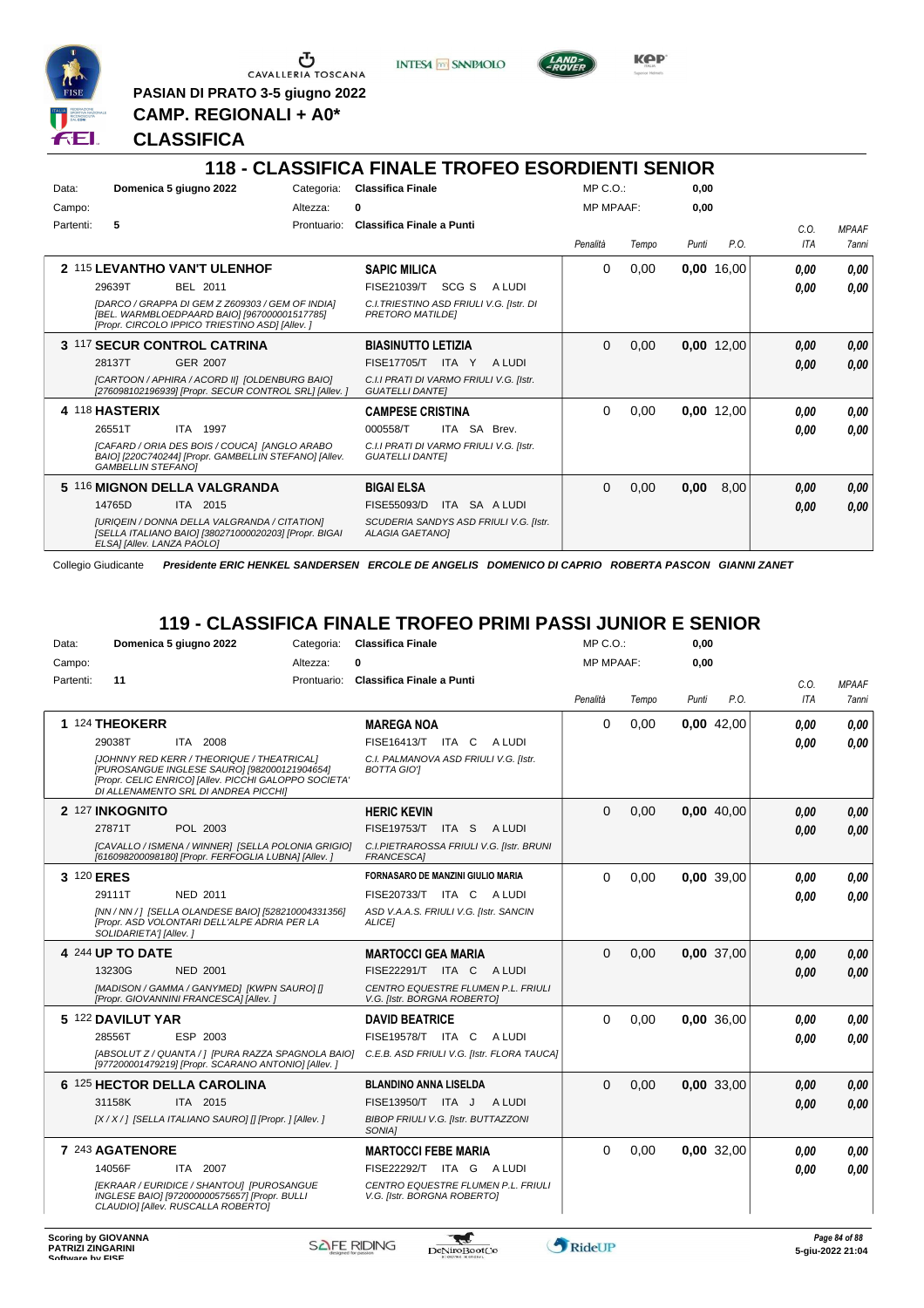

G CAVALLERIA TOSCANA

**PASIAN DI PRATO 3-5 giugno 2022**

**INTESA** M SANPAOLO



KOP

**CAMP. REGIONALI + A0\***

#### **CLASSIFICA**

#### **119 - CLASSIFICA FINALE TROFEO PRIMI PASSI JUNIOR E SENIOR** Data: **Domenica 5 giugno 2022** Categoria: Classifica Finale Prontuario: **Classifica Finale a Punti** Campo: Partenti: **11** Altezza: **0** MP C.O.: MP MPAAF: **0,00 0,00** *Penalità Tempo Punti P.O. C.O. ITA MPAAF 7anni* **8** 119 **AMINO** ITA 2002 **MADIAI STEFANIA** *[AHORN Z / MARIA TERESA II / I.DOMIZIANO] [SELLA ITALIANO BAIO] [96800000121682] [Propr. C.E. ELLE ASD] [Allev. PICCIOLI BATTISTA GIUSEPPE] C.E. ELLE ASD FRIULI V.G. [Istr. RIBIS LAURA]* ITA C A LUDI 14721BXX FISE21962/T *0,00* 0 0,00 **0,00** 30,00 *0,00 0,00 0,00* **9** 121 **LONELY GIRL** ITA 2005 **GIGLIO CHIARA** *[LOOPING / LAUNY / LONELY BOY] [SELLA ITALIANO BAIO] [982009106214659] [Propr. BIASUTTI GIANLUIGI] [Allev. BIASUTTI GIANLUIGI] PRADAMANO DREAM SSD A RL FRIULI V.G. [Istr. MUSCOVICH ALESSANDRA]* 27804T ITA 2005 FISE19618/T ITA J A LUDI **0,00 0,00** 0 0,00 **0,00** 28,00 *0,00 0,00 0,00* **10** 126 **JAGUAR** BEL 2009 **BERTOZZI SERENA** *[UGANO SITTE / ELEGANT VAN HET LINDEHOF / DARCO] [BWP GRIGIO] [981100002251565] [Propr. COLAVITA UMBERTO] [Allev. ] BIBOP FRIULI V.G. [Istr. BUTTAZZONI SONIA]* 03267R BEL 2009 FISE21284/T ITA S A LUDI **0,00 0,00** 0 0,00 **0,00** 25,00 *0,00 0,00 0,00* **11** 123 **JAGUAR** BEL 2009 **KROMIDHA ALISSIA** *[UGANO SITTE / ELEGANT VAN HET LINDEHOF / DARCO] [BWP GRIGIO] [981100002251565] [Propr. COLAVITA UMBERTO] [Allev. ] BIBOP FRIULI V.G. [Istr. BUTTAZZONI SONIA]* 03267R BEL 2009 FISE45248/D ITA J A LUDI **0,00 0,00** 0 0,00 **0,00** 17,50 *0,00 0,00 0,00*

Collegio Giudicante *Presidente ERIC HENKEL SANDERSEN ERCOLE DE ANGELIS DOMENICO DI CAPRIO ROBERTA PASCON GIANNI ZANET*

# **122 - CLASSIFICA FINALE TROFEO BREVETTO PONY**

| Data:     |                          | Domenica 5 giugno 2022                                                                                                                  | Categoria:  | <b>Classifica Finale</b>                                           | MP C. O.         |       | 0.00  |            |            |              |
|-----------|--------------------------|-----------------------------------------------------------------------------------------------------------------------------------------|-------------|--------------------------------------------------------------------|------------------|-------|-------|------------|------------|--------------|
| Campo:    |                          |                                                                                                                                         | Altezza:    | o                                                                  | <b>MP MPAAF:</b> |       | 0,00  |            |            |              |
| Partenti: | 8                        |                                                                                                                                         | Prontuario: | <b>Classifica Finale a Punti</b>                                   |                  |       |       |            | C.O.       | <b>MPAAF</b> |
|           |                          |                                                                                                                                         |             |                                                                    | Penalità         | Tempo | Punti | P.O.       | <b>ITA</b> | 7anni        |
|           | 1 132 TALEXIE            |                                                                                                                                         |             | <b>ZAMUNER RICCARDO</b>                                            | $\Omega$         | 0,00  |       | 0,00 25,00 | 0,00       | 0.00         |
|           | 29042T                   | <b>FRA 2007 Pony</b>                                                                                                                    |             | FISE49769/D ITA C<br>Brev.                                         |                  |       |       |            | 0.00       | 0,00         |
|           | [Allev.]                 | [ALEX SPONTE / EIRYA D'ARGENT / QUOLIBET IV] [PONY<br>SAURO] [250259600335748] [Propr. SCIALINO GIULIANO]                               |             | SCUDERIA EUOTEAM ASD FRIULI V.G. [Istr.<br>PRADELLA KATIA]         |                  |       |       |            |            |              |
|           | 2 134 MODENO             |                                                                                                                                         |             | <b>SANNA EMMA</b>                                                  | $\Omega$         | 0,00  |       | 0,00 24,50 | 0.00       | 0.00         |
|           | 20411A                   | <b>NED 2009 Pony</b>                                                                                                                    |             | FISE16988/T ITA G<br>Brev.                                         |                  |       |       |            | 0.00       | 0.00         |
|           | [Allev.]                 | [VIVIENNE'S / MARLOES / COMM'S FOREST] [PONY<br>BAIO] [528210002131768] [Propr. DELSIGNORE MATILDE]                                     |             | C.I. PALMANOVA ASD FRIULI V.G. [Istr.<br><b>BOTTA GIOT</b>         |                  |       |       |            |            |              |
|           | 3 129 TURQUESA           |                                                                                                                                         |             | <b>DALMASSO CHIARA</b>                                             | $\Omega$         | 0,00  |       | 0,00 21,50 | 0,00       | 0,00         |
|           | 30983BXX                 | IRL 2008 Pony                                                                                                                           |             | FISE16275/T ITA J<br>Brev.                                         |                  |       |       |            | 0.00       | 0,00         |
|           | CHIARA] [Allev.]         | [SILVER SHADOW / MAY DAY / LOOBEEN LARRY] [IRISH<br>PONY GRIGIO] [372100400010980] [Propr. DALMASSO                                     |             | SCUDERIA SANDYS ASD FRIULI V.G. [Istr.<br><b>ALAGIA GAETANOI</b>   |                  |       |       |            |            |              |
|           | 4 143 TAURUS             |                                                                                                                                         |             | <b>DA RE TERESA</b>                                                | $\Omega$         | 0,00  |       | 0,00 15,00 | 0.00       | 0.00         |
|           | 29638T                   | ITA 2014 Pony                                                                                                                           |             | FISE18862/T ITA C<br>Brev.                                         |                  |       |       |            | 0.00       | 0.00         |
|           |                          | [NN / NN / ] [PONY MORELLO] [380271006024815] [Propr.<br>BELLAVISTA SOCIETA' AGRICOLA SEMPLICE] [Allev. ]                               |             | C.I. FRIULANO SSD SRL FRIULI V.G. [Istr.<br>COLMANO LUCIA]         |                  |       |       |            |            |              |
|           | 5 128 MICKEY MAC         |                                                                                                                                         |             | ROSSI CARLOTTA VIOLA ELISABETH                                     | $\Omega$         | 0,00  |       | 0,00 14,50 | 0.00       | 0,00         |
|           | 30652BXX                 | IRL 2007 Pony                                                                                                                           |             | FISE106646/K ITA C<br>Brev.<br>T                                   |                  |       |       |            | 0.00       | 0,00         |
|           | SPORT. DILETT.] [Allev.] | [PARKMORE BOBBY / GLEANMORE LILY / SEAFIELD<br>SILVER ROGUEI [CONNEMARA GRIGIO]<br>[372100400019164] [Propr. SOC. IPPICA LE QUERCE ASS. |             | C.E.B. ASD FRIULI V.G. [Istr. FLORA TAUCA]                         |                  |       |       |            |            |              |
|           | 6 133 ARGENTINA          |                                                                                                                                         |             | <b>PUGGINA BENEDETTA</b>                                           | $\Omega$         | 0,00  |       | 0,00 11,00 | 0,00       | 0.00         |
|           | 30468K                   | <b>FRA 2010 Pony</b>                                                                                                                    |             | FISE18052/T ITA G<br>Brev.                                         |                  |       |       |            | 0.00       | 0.00         |
|           |                          | [X / X / ] [SCONOSCIUTA BAIO] [] [Propr. ] [Allev. ]                                                                                    |             | C.I. FRIULANO SSD SRL FRIULI V.G. [Istr.<br><b>KAINICH DAVIDEI</b> |                  |       |       |            |            |              |

\*

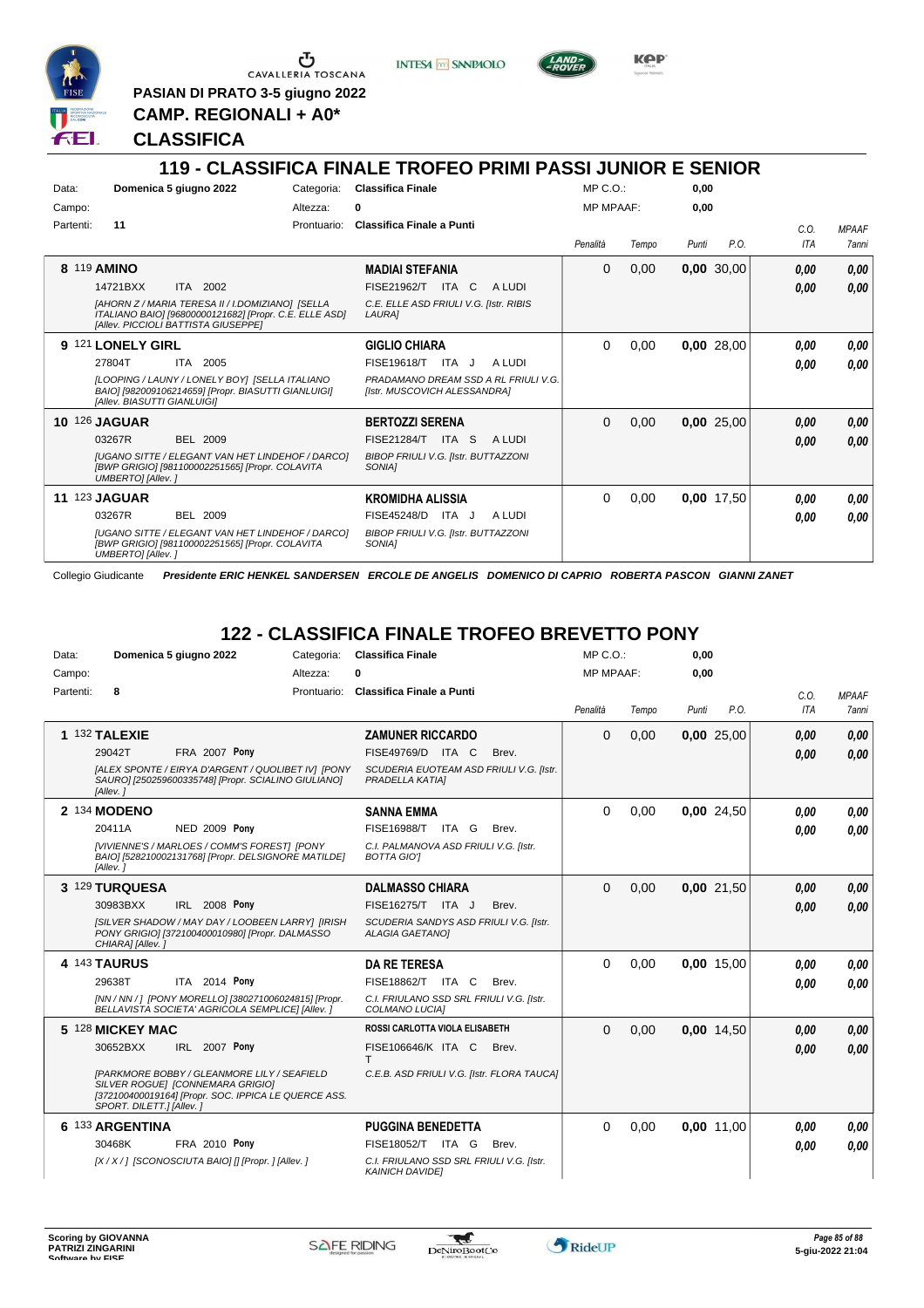

Ⴠ CAVALLERIA TOSCANA **PASIAN DI PRATO 3-5 giugno 2022**

**CAMP. REGIONALI + A0\***

**INTESA** M SANPAOLO



**KPP** 

# **CLASSIFICA**

#### **122 - CLASSIFICA FINALE TROFEO BREVETTO PONY**

| Data:     |                         | Domenica 5 giugno 2022                                                                                   | Categoria:  | <b>Classifica Finale</b>                                   |       | $MP C. O.$ :     |       | 0,00  |              |      |                     |
|-----------|-------------------------|----------------------------------------------------------------------------------------------------------|-------------|------------------------------------------------------------|-------|------------------|-------|-------|--------------|------|---------------------|
| Campo:    |                         |                                                                                                          | Altezza:    | 0                                                          |       | <b>MP MPAAF:</b> |       | 0,00  |              |      |                     |
| Partenti: | 8                       |                                                                                                          | Prontuario: | Classifica Finale a Punti                                  |       |                  |       |       |              | C.0  | <b>MPAAF</b>        |
|           |                         |                                                                                                          |             |                                                            |       | Penalità         | Tempo | Punti | P.O.         | ITA  | <i><b>7anni</b></i> |
|           | 7 130 URSULE DE CHINTRE |                                                                                                          |             | <b>SALVATELLI LAVINIA</b>                                  |       | 0                | 0.00  |       | $0,00$ 10,50 | 0,00 | 0.00                |
|           | 29373T                  | <b>FRA 2008 Pony</b>                                                                                     |             | ITA G<br>FISE20245/T                                       | Brev. |                  |       |       |              | 0,00 | 0.00                |
|           |                         | [FRICOTIN / LADY DE TERVAY / ] [PONY GRIGIO]<br>[250259500034286] [Propr. EQUIPASSIONE S.R.L.] [Allev. ] |             | C.E.B. ASD FRIULI V.G. [Istr. FLORA TAUCA]                 |       |                  |       |       |              |      |                     |
|           | 8 131 SLATHAN           |                                                                                                          |             | <b>COCEANI REBECCA</b>                                     |       | 0                | 0.00  | 0,00  | 7.50         | 0,00 | 0,00                |
|           | 26489M                  | 2008 Pony<br>ITA.                                                                                        |             | ITA C<br><b>FISE18681/T</b>                                | Brev. |                  |       |       |              | 0,00 | 0.00                |
|           | VALDAURA] [Allev.]      | [SCONOSCIUTO / SCONOSCIUTA / ] [SCONOSCIUTA<br>BAIO] [941000014658830] [Propr. ASD SCUDERIA              |             | C.I. FRIULANO SSD SRL FRIULI V.G. [Istr.<br>COLMANO LUCIA] |       |                  |       |       |              |      |                     |

Collegio Giudicante *Presidente ERIC HENKEL SANDERSEN ERCOLE DE ANGELIS DOMENICO DI CAPRIO ROBERTA PASCON GIANNI ZANET*

# **123 - CLASSIFICA FINALE TROFEO DEBUTTANTI PONY**

| Domenica 5 giugno 2022<br>Data:<br>Categoria: |                                                                                                                                  | <b>Classifica Finale</b> |                                                                        | MP C. O.    |                  | 0,00  |            |            |              |
|-----------------------------------------------|----------------------------------------------------------------------------------------------------------------------------------|--------------------------|------------------------------------------------------------------------|-------------|------------------|-------|------------|------------|--------------|
| Campo:                                        |                                                                                                                                  | Altezza:                 | 0                                                                      |             | <b>MP MPAAF:</b> |       | 0,00       |            |              |
| Partenti:                                     | 10                                                                                                                               | Prontuario:              | Classifica Finale a Punti                                              |             |                  |       |            | C.O.       | <b>MPAAF</b> |
|                                               |                                                                                                                                  |                          |                                                                        | Penalità    | Tempo            | Punti | P.O.       | <b>ITA</b> | <b>7anni</b> |
|                                               | 1 145 VODKA FOR BREAKFAST                                                                                                        |                          | <b>CANDOTTI CAROLA</b>                                                 | $\Omega$    | 0.00             |       | 0,00 37,50 | 0.00       | 0.00         |
|                                               | 12981E<br><b>SCN 2010 Pony</b>                                                                                                   |                          | FISE17322/T ITA C<br>Brev.                                             |             |                  |       |            | 0.00       | 0,00         |
|                                               | [NN / NN / ] [PONY SAURO] [941000013192850] [Propr.<br>AZIENDA AGRICOLA PANCOTTO DANIELAI [Allev.]                               |                          | C.I.LA QUERCIA FRIULI V.G. [Istr.<br>PANCOTTO DANIELA]                 |             |                  |       |            |            |              |
|                                               | 2 140 NIKIFOR-K                                                                                                                  |                          | <b>CECCO GIULIA SILVA</b>                                              | $\Omega$    | 0,00             |       | 0,00 37,00 | 0.00       | 0.00         |
|                                               | 08110D<br>POL 2001 Pony                                                                                                          |                          | FISE55018/D ITA C<br>A LUDI                                            |             |                  |       |            | 0.00       | 0.00         |
|                                               | [NICO / KINGA / KING OF CARELSHOF] [PONY GRIGIO] []<br>[Propr. ZANATTA NICOLETTA] [Allev.]                                       |                          | SCUDERIA SANDYS ASD FRIULI V.G. [Istr.<br><b>ALAGIA GAETANO]</b>       |             |                  |       |            |            |              |
|                                               | 3 144 SAKINTO HOF TER MOLENWIJK                                                                                                  |                          | <b>BET SARA</b>                                                        | $\Omega$    | 0,00             |       | 0,00 31,00 | 0.00       | 0,00         |
|                                               | <b>BEL 1998 Pony</b><br>17651BXX                                                                                                 |                          | FISE48172/D ITA C<br>Brev.                                             |             |                  |       |            | 0.00       | 0,00         |
|                                               | <b>ISULAATIK'S GOLD DIGGER / KARMELITA'S ANJA /</b><br>CARLO] [PONY PALOMINO] [] [Propr. SCHINCARIOL<br>NADIA] [Allev.]          |                          | SCUDERIA SANDYS ASD FRIULI V.G. [Istr.<br><b>ALAGIA GAETANOI</b>       |             |                  |       |            |            |              |
|                                               | 4 139 MUSICFIELD LADY                                                                                                            |                          | <b>URBAN EMY</b>                                                       | $\Omega$    | 0.00             |       | 0,00 26,50 | 0.00       | 0.00         |
|                                               | 29457T<br>IRL 2016 Pony                                                                                                          |                          | FISE115465/K ITA G A LUDI                                              |             |                  |       |            | 0.00       | 0,00         |
|                                               | [XXX / XXX / ] [IRISH PONY SAURO] [372140316843145]<br>[Propr. URBAN EMY] [Allev.]                                               |                          | C.I. PALMANOVA ASD FRIULI V.G. [Istr.<br><b>BOTTA GIOT</b>             |             |                  |       |            |            |              |
|                                               | 5 146 CHREK                                                                                                                      |                          | <b>ROBBA MARGHERITA</b>                                                | $\mathbf 0$ | 0,00             |       | 0,00 24,00 | 0.00       | 0,00         |
|                                               | <b>NED 2005 Pony</b><br>29060T                                                                                                   |                          | FISE15451/T ITA C<br>Brev.                                             |             |                  |       |            | 0.00       | 0.00         |
|                                               | [CASPER / VERONA / VITANO] [NEDERLANDS RIJPAAR.<br>SAURO] [528210000627145] [Propr. CIRCOLO IPPICO<br>FRIULANO SSD SRL1 [Allev.] |                          | C.I. TRIESTINO ASD FRIULI V.G. [Istr. DI<br><b>PRETORO MATILDEI</b>    |             |                  |       |            |            |              |
|                                               | 6 137 MACGARRETT ADMIRAL                                                                                                         |                          | <b>SPESSOT BENEDETTA</b>                                               | $\Omega$    | 0,00             |       | 0,00 16,50 | 0.00       | 0,00         |
|                                               | 29743T<br>IRL 2014 Pony                                                                                                          |                          | FISE21081/T<br>ITA G<br>A LUDI                                         |             |                  |       |            | 0.00       | 0.00         |
|                                               | <b>ICORAL ROSS / CONG STORM / DOONEEN JUST JOEY!</b><br>[CONNEMARA GRIGIO] [372100400031103] [Propr. VALLI<br>MARZIA] [Allev.]   |                          | C.E. LA SILVA FRIULI V.G. [Istr. GUADALUPE<br><b>FEDERICO NICOLAS]</b> |             |                  |       |            |            |              |
|                                               | <b>7 135 KANTOS</b>                                                                                                              |                          | <b>BULFON BIANCA</b>                                                   | $\Omega$    | 0,00             |       | 0,00 16,00 | 0.00       | 0,00         |
|                                               | 34175BXX<br><b>NED 2009 Pony</b>                                                                                                 |                          | FISE22058/T ITA G<br>A LUDI                                            |             |                  |       |            | 0.00       | 0.00         |
|                                               | [KARLOS / MONIEK / ELEGANT] [NEDERLANDS RIJPAAR.<br>BAIO] [528210002375699] [Propr. BAGNASCHI CATERINA]<br>[Allev.]              |                          | C.E. ELLE ASD FRIULI V.G. [Istr. RIBIS<br>LAURA]                       |             |                  |       |            |            |              |
|                                               | 8 142 AE SERENDIPTY STAR                                                                                                         |                          | <b>TOFFOLI GIULIO</b>                                                  | $\Omega$    | 0,00             | 0.00  | 9,00       | 0.00       | 0.00         |
|                                               | 32898BXX<br>ITA 2012 Pony                                                                                                        |                          | FISE19255/T ITA C<br>A LUDI                                            |             |                  |       |            | 0.00       | 0.00         |
|                                               | [-/-/] [PONY BUCKSKIN] [941000013203493] [Propr.<br>TURRIN LUCA] [Allev.]                                                        |                          | C.I. LA CORTE ASD FRIULI V.G. [Istr. FERRO<br><b>ANDREA</b>            |             |                  |       |            |            |              |
|                                               | 9 141 BETTINA DU NABERON                                                                                                         |                          | <b>MARTINCIGH LETIZIA</b>                                              | $\Omega$    | 0,00             | 0,00  | 4,00       | 0.00       | 0,00         |
|                                               | FRA 2011 Pony<br>29408T                                                                                                          |                          | FISE19804/T ITA G<br>A LUDI                                            |             |                  |       |            | 0.00       | 0,00         |
|                                               | [LURGORY / UTOPIE DU NABERON / ] [PONY PEZZATO<br>TOBIANO] [250259600450745] [Propr. MARTINCIGH<br>LETIZIA] [Allev.]             |                          | C.E. ELLE ASD FRIULI V.G. [Istr. RIBIS<br>LAURA]                       |             |                  |       |            |            |              |

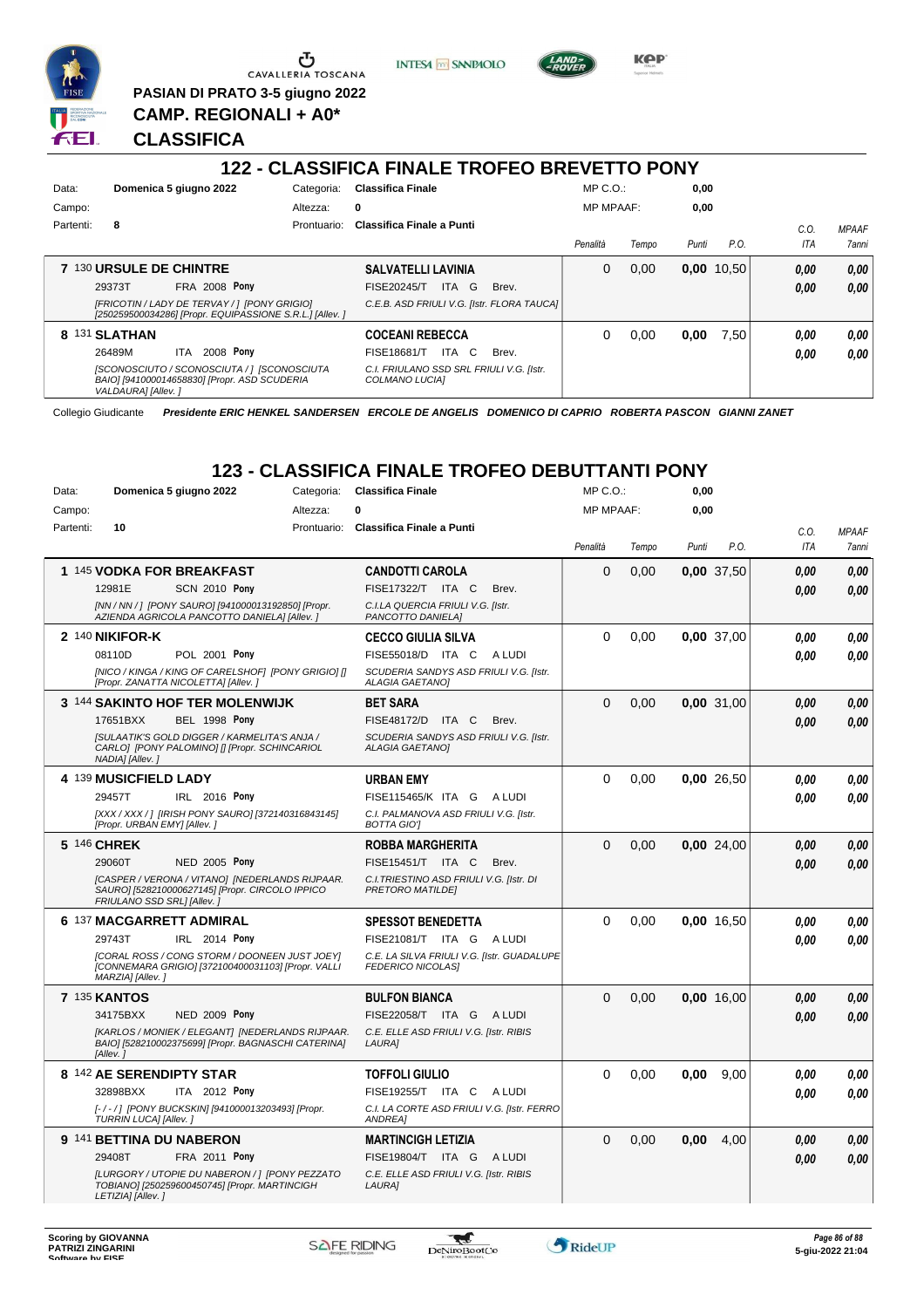

G CAVALLERIA TOSCANA **PASIAN DI PRATO 3-5 giugno 2022**

**CAMP. REGIONALI + A0\***

**INTESA M** SANPAOLO



**KPP** 

#### **CLASSIFICA**

#### **123 - CLASSIFICA FINALE TROFEO DEBUTTANTI PONY** Data: **Domenica 5 giugno 2022** Categoria: Classifica Finale Prontuario: **Classifica Finale a Punti** Campo: Partenti: **10** Altezza: **0** MP C.O.: MP MPAAF: **0,00 0,00** *Penalità Tempo Punti P.O. C.O. ITA MPAAF 7anni* **10** 136 **GIPSY** ITA 2013 Pony **MURADOR GIOIA** *[\* / \* / ] [SCONOSCIUTA BAIO] [380271006048498] [Propr. CENTRO EQUESTRE "LA SILVA" S.S.D.] [Allev. ] C.E. LA SILVA FRIULI V.G. [Istr. GUADALUPE FEDERICO NICOLAS]* ITA G A LUDI 13406D FISE21698/T *0,00* **Pony** 0 0,00 **0,00** 2,00 *0,00 0,00 0,00*

Collegio Giudicante *Presidente ERIC HENKEL SANDERSEN ERCOLE DE ANGELIS DOMENICO DI CAPRIO ROBERTA PASCON GIANNI ZANET*

# **124 - CLASSIFICA FINALE TROFEO CUCCIOLI PONY**

| Domenica 5 giugno 2022<br>Data: |                                                                                                                          | <b>Classifica Finale</b><br>Categoria: |                                                                  | MP C.O.:    |                  | 0,00  |              |            |              |
|---------------------------------|--------------------------------------------------------------------------------------------------------------------------|----------------------------------------|------------------------------------------------------------------|-------------|------------------|-------|--------------|------------|--------------|
| Campo:                          |                                                                                                                          | Altezza:                               | 0                                                                |             | <b>MP MPAAF:</b> |       | 0,00         |            |              |
| Partenti:                       | 11                                                                                                                       | Prontuario:                            | <b>Classifica Finale a Punti</b>                                 |             |                  |       |              | C.O.       | <b>MPAAF</b> |
|                                 |                                                                                                                          |                                        |                                                                  | Penalità    | Tempo            | Punti | P.O.         | <b>ITA</b> | 7anni        |
|                                 | 1 152 NYNKE                                                                                                              |                                        | <b>FILIPOZZI ALICE</b>                                           | $\Omega$    | 0,00             |       | 0,00 49,00   | 0.00       | 0,00         |
|                                 | <b>BEL 2003 Pony</b><br>26154BXX                                                                                         |                                        | FISE56991/D ITA C ALUDI                                          |             |                  |       |              | 0.00       | 0.00         |
|                                 | [-/-/] [VB SELLA BELGA SAURO] [981100000813713]<br>[Propr. C.E.M. POLIZZI GERARD] [Allev. ]                              |                                        | SCUDERIA EUOTEAM ASD FRIULI V.G. [Istr.<br>PRADELLA KATIAI       |             |                  |       |              |            |              |
|                                 | 2 158 GIGLIO                                                                                                             |                                        | <b>CARTINI CATERINA</b>                                          | $\Omega$    | 0,00             |       | $0.00$ 42.00 | 0.00       | 0.00         |
|                                 | 09321D<br>ITA 2009 Pony                                                                                                  |                                        | FISE16080/T ITA C<br>A LUDI                                      |             |                  |       |              | 0.00       | 0.00         |
|                                 | BAIO] [941000012750345] [Propr. MARCHI GISELLA<br>AZIENDA AGRICOLA] [Allev.]                                             |                                        | S.O. FRIULI V.G. [Istr. MILOS BARBARA]                           |             |                  |       |              |            |              |
|                                 | 3 155 ENERGY DELL'ALBA                                                                                                   |                                        | <b>FONTANA ALESSANDRO</b>                                        | $\Omega$    | 0,00             |       | 0.00 37,50   | 0.00       | 0,00         |
|                                 | 09934D<br>ITA 2005 Pony                                                                                                  |                                        | FISE19173/T ITA G ALUDI                                          |             |                  |       |              | 0.00       | 0.00         |
|                                 | [**/**/] [SCONOSCIUTA ISABELLA] [] [Propr. FONTANA<br>ALESSANDRO] [Allev.]                                               |                                        | C.E. ELLE ASD FRIULI V.G. [Istr. RIBIS<br>LAURA]                 |             |                  |       |              |            |              |
|                                 | 4 153 MELA                                                                                                               |                                        | <b>GALATI AMY</b>                                                | $\Omega$    | 0.00             |       | 0.00 36.00   | 0.00       | 0.00         |
|                                 | ITA 2009 Pony<br>14106F                                                                                                  |                                        | FISE20448/T ITA G ALUDI                                          |             |                  |       |              | 0.00       | 0.00         |
|                                 | [-/-/] [PONY SAURO] [941000013212280] [Propr. ZOHAR<br>DI KARSTENEGG GRAZIELLA] [Allev. CIRCOLO IPPICO<br>SAN GIOVENALEI |                                        | C.E. ELLE ASD FRIULI V.G. [Istr. RIBIS<br>LAURA]                 |             |                  |       |              |            |              |
|                                 | 5 148 AGHEN                                                                                                              |                                        | <b>PIGNOLONI EMMA</b>                                            | $\Omega$    | 0,00             |       | 0,00 29,00   | 0.00       | 0,00         |
|                                 | 29365T<br>ITA 2009 Pony                                                                                                  |                                        | FISE23140/T ITA G ALUDI                                          |             |                  |       |              | 0.00       | 0.00         |
|                                 | [NN / NN / ] [SCONOSCIUTA ROANO] [941000012126104]<br>[Propr. BONIVENTO SUN SEA RAY] [Allev.]                            |                                        | SCUDERIA SANDYS ASD FRIULI V.G. [Istr.<br><b>ALAGIA GAETANO]</b> |             |                  |       |              |            |              |
|                                 | 6 149 NIKIFOR-K                                                                                                          |                                        | <b>CANCELLIER MATILDE</b>                                        | $\Omega$    | 0.00             |       | 0.00 23.50   | 0.00       | 0.00         |
|                                 | POL 2001 Pony<br>08110D                                                                                                  |                                        | FISE61029/D ITA G ALUDI                                          |             |                  |       |              | 0.00       | 0.00         |
|                                 | [NICO / KINGA / KING OF CARELSHOF] [PONY GRIGIO] []<br>[Propr. ZANATTA NICOLETTA] [Allev.]                               |                                        | SCUDERIA SANDYS ASD FRIULI V.G. [Istr.<br><b>ALAGIA GAETANO]</b> |             |                  |       |              |            |              |
|                                 | 7 147 AGHEN                                                                                                              |                                        | <b>MAZZOCUT ALESSANDRA</b>                                       | $\Omega$    | 0,00             |       | 0.00 23,00   | 0.00       | 0.00         |
|                                 | 29365T<br><b>ITA 2009 Pony</b>                                                                                           |                                        | FISE24090/T ITA G ALUDI                                          |             |                  |       |              | 0.00       | 0.00         |
|                                 | [NN / NN / ] [SCONOSCIUTA ROANO] [941000012126104]<br>[Propr. BONIVENTO SUN SEA RAY] [Allev.]                            |                                        | SCUDERIA SANDYS ASD FRIULI V.G. [Istr.<br><b>ALAGIA GAETANO]</b> |             |                  |       |              |            |              |
|                                 | 8 150 DANTE                                                                                                              |                                        | <b>MENEGHELLI ALICE MARIA</b>                                    | $\Omega$    | 0,00             |       | 0,00 22,50   | 0,00       | 0,00         |
|                                 | 29622T<br>ITA 2015 Pony                                                                                                  |                                        | FISE21127/T ITA C ALUDI                                          |             |                  |       |              | 0.00       | 0.00         |
|                                 | [NN / NN / ] [PONY PEZZATO SAURO] [380271006141471]<br>[Propr. VIDOZ LUCA] [Allev.]                                      |                                        | C.I. PALMANOVA ASD FRIULI V.G. [Istr.<br><b>BOTTA GIOT</b>       |             |                  |       |              |            |              |
| 9 157 RUBY                      |                                                                                                                          |                                        | <b>TADIOTTO VITTORIA</b>                                         | $\Omega$    | 0.00             |       | 0.00 22.50   | 0,00       | 0,00         |
|                                 | 29492T<br>FRA 2005 Pony                                                                                                  |                                        | FISE18870/T ITA C<br>A LUDI                                      |             |                  |       |              | 0.00       | 0.00         |
|                                 | [SCONOSCIUTO / SCONOSCIUTA / ] [SCONOSCIUTA<br>GRIGIO] [250259700154824] [Propr. ASD SCUDERIA<br>EUROTEAM] [Allev.]      |                                        | SCUDERIA EUOTEAM ASD FRIULI V.G. [Istr.<br>PRADELLA KATIA]       |             |                  |       |              |            |              |
| 10 154 LICIA                    |                                                                                                                          |                                        | <b>ATTURA ALICE</b>                                              | $\mathbf 0$ | 0,00             |       | 0,00 14,50   | 0,00       | 0,00         |
|                                 | 29556T<br>ITA 2017 Pony                                                                                                  |                                        | FISE20172/T ITA G ALUDI                                          |             |                  |       |              | 0.00       | 0.00         |
|                                 | [N.P. / N.P. / ] [SCONOSCIUTA SAURO] [380271006090279]<br>[Propr. CENTRO EQUESTRE "LA SILVA" S.S.D.] [Allev.]            |                                        | C.E. LA SILVA FRIULI V.G. [Istr. GUADALUPE<br>FEDERICO NICOLAS]  |             |                  |       |              |            |              |